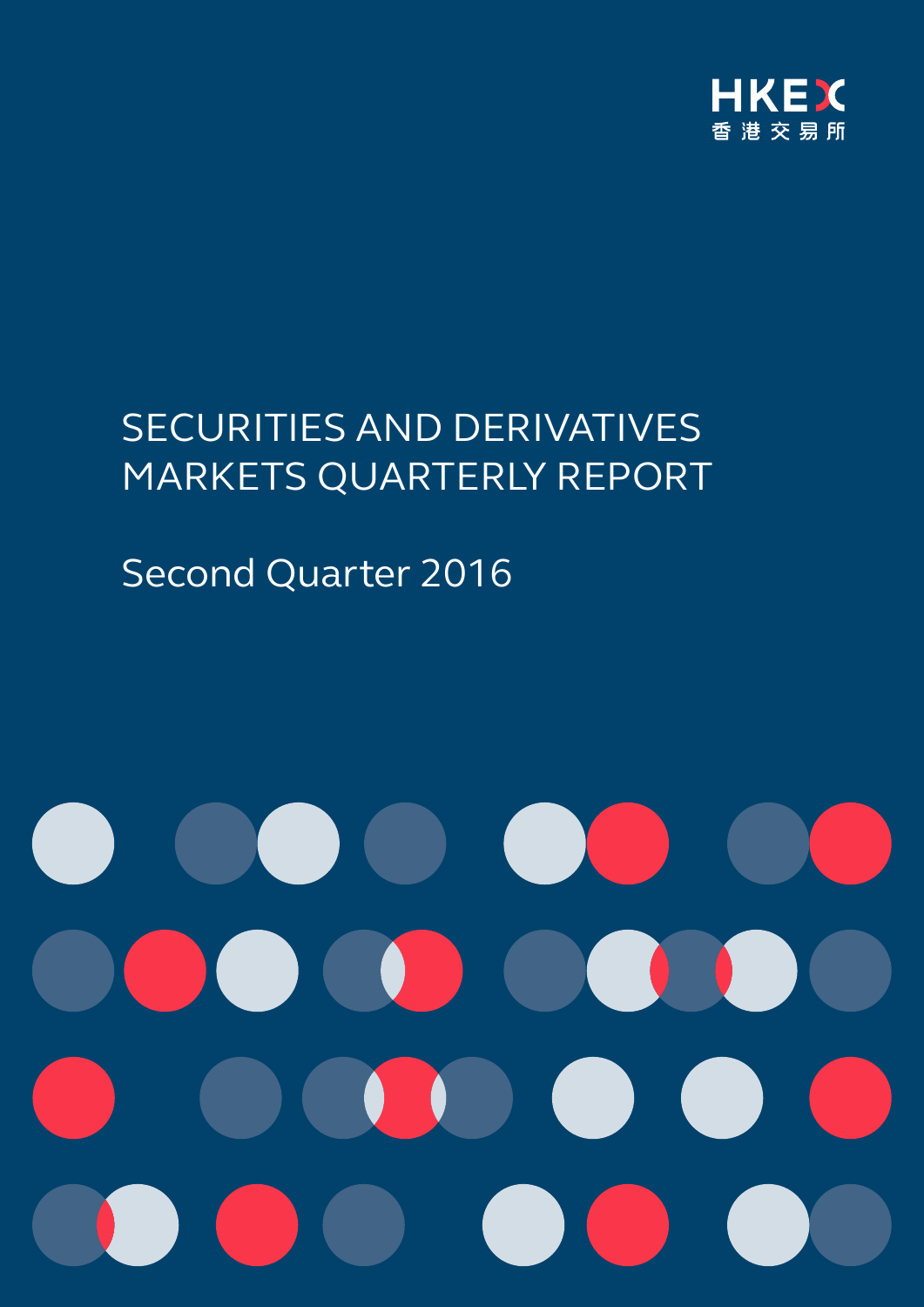# MARKET HIGHLIGHTS

#### **Main Board**

| <b>Highlights</b>                       | 2nd Quarter 2016   |                                | 2nd Quarter 2015    |  |
|-----------------------------------------|--------------------|--------------------------------|---------------------|--|
| No. of listed companies                 | 1,666              |                                | 1,580               |  |
| No. of listed securities                | 8,259              |                                | 10,036              |  |
| Equities                                |                    |                                |                     |  |
| Ordinary shares                         | 1,667              |                                | 1,581               |  |
| Preference shares                       | 8                  |                                | 6                   |  |
| Warrants                                | 4,081              |                                | 5,694               |  |
| Equity                                  | 11                 |                                | 14                  |  |
| Derivative                              | 4,070              |                                | 5,680               |  |
| Equity linked instrument                | $\mathbf 0$        |                                | $\mathsf{O}\xspace$ |  |
| Callable bull/bear contracts            | 1,547              |                                | 1,905               |  |
| Unit trusts/mutual funds                | 159                |                                | 142                 |  |
| Debt securities                         | 797                |                                | 708                 |  |
| No. of trading only stocks              |                    |                                |                     |  |
| Nasdaq stocks                           | 6                  |                                | 6                   |  |
| <b>iShares</b>                          | $\overline{2}$     |                                | $\overline{2}$      |  |
|                                         |                    |                                |                     |  |
| No. of trading days                     | 62                 |                                | 60                  |  |
| Total turnover in value (HK\$ mil.) *   | 3,849,911.73       |                                | 9,762,437.26        |  |
| Total turnover in shares (Mil. shs)     |                    | 11,737,412.54<br>14,360,683.21 |                     |  |
| Total number of trades (deals)          | 62,979,410         |                                | 114,094,238         |  |
| Total market capitalisation (HK\$ mil.) |                    | 22,796,551.70<br>28,754,383.61 |                     |  |
| Average P/E ratio (times)               | 9.75               |                                | 11.84               |  |
| Average dividend yield (%)              | 3.68               |                                | 2.98                |  |
| Number of exchange participants         |                    |                                |                     |  |
| - Trading                               | 530                |                                | 500                 |  |
| - Non-trading                           | 36                 |                                | 37                  |  |
| Turnover in value (HK\$ mil.)           |                    |                                |                     |  |
| Highest                                 | 103,134.62 (31/05) |                                | 291,528.73 (09/04)  |  |
| Lowest                                  | 43,757.44 (23/05)  |                                | 90,576.17 (22/06)   |  |
| Turnover in shares (Mil. shs)           |                    |                                |                     |  |
| Highest                                 | 232,335.97 (21/04) |                                | 344,439.32 (28/05)  |  |
| Lowest                                  | 72,005.11 (24/06)  |                                | 120,657.90 (09/04)  |  |
| Total number of trades (deals)          |                    |                                |                     |  |
| Highest                                 | 1,410,077 (24/06)  |                                | 3,247,002 (09/04)   |  |
| Lowest                                  | 762,049 (23/05)    |                                | 1,115,641 (22/06)   |  |

\* Included turnover value traded in non-HKD currency securities.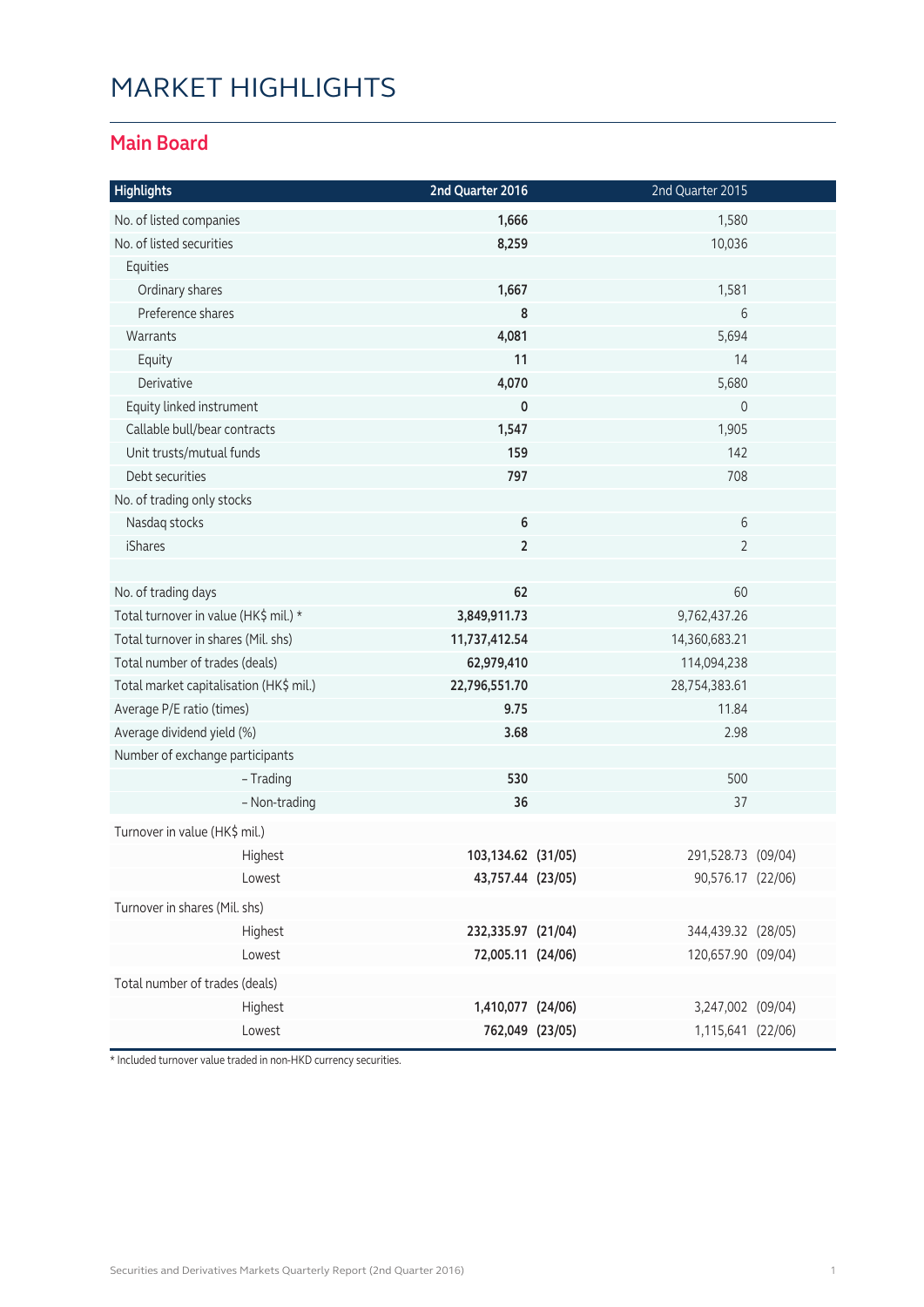# MARKET HIGHLIGHTS

### **Growth Enterprise Market (GEM)**

| <b>Highlights</b>                       | 2nd Quarter 2016 |                | 2nd Quarter 2015 |                |
|-----------------------------------------|------------------|----------------|------------------|----------------|
| No. of listed companies                 | 236              |                | 213              |                |
| No. of listed securities                | 238              |                | 213              |                |
| Equities                                | 236              |                | 213              |                |
| Warrants                                | $\overline{2}$   |                | $\mathbf 0$      |                |
|                                         |                  |                |                  |                |
| No. of trading days                     | 62               |                | 60               |                |
| Total turnover in value (HK\$ mil.) *   | 31,547.63        |                | 131,631.55       |                |
| Total turnover in shares (Mil. shs)     | 110,826.11       |                | 254,155.08       |                |
| Total number of trades (deals)          | 919,402          |                | 2,815,024        |                |
| Total market capitalisation (HK\$ mil.) | 266,315.62       |                | 326,139.64       |                |
| Average P/E ratio (times)               | 59.25            |                | 84.72            |                |
| Average dividend yield (%)              | 0.29             |                | 0.42             |                |
| Turnover in value (HK\$ mil.)           |                  |                |                  |                |
| Highest                                 |                  | 831.48 (13/04) | 3,481.63 (26/05) |                |
| Lowest                                  |                  | 304.58 (10/06) | 1,196.33 (22/06) |                |
| Turnover in shares (Mil. shs)           |                  |                |                  |                |
| Highest                                 | 3,624.49 (31/05) |                | 7,243.12 (26/05) |                |
| Lowest                                  |                  | 918.67 (17/06) | 2,012.50 (22/06) |                |
| Total number of trades (deals)          |                  |                |                  |                |
| Highest                                 |                  | 23,074 (19/04) |                  | 68,883 (26/05) |
| Lowest                                  |                  | 9,829 (10/06)  |                  | 25,252 (22/06) |

\* Included turnover value traded in non-HKD currency securities.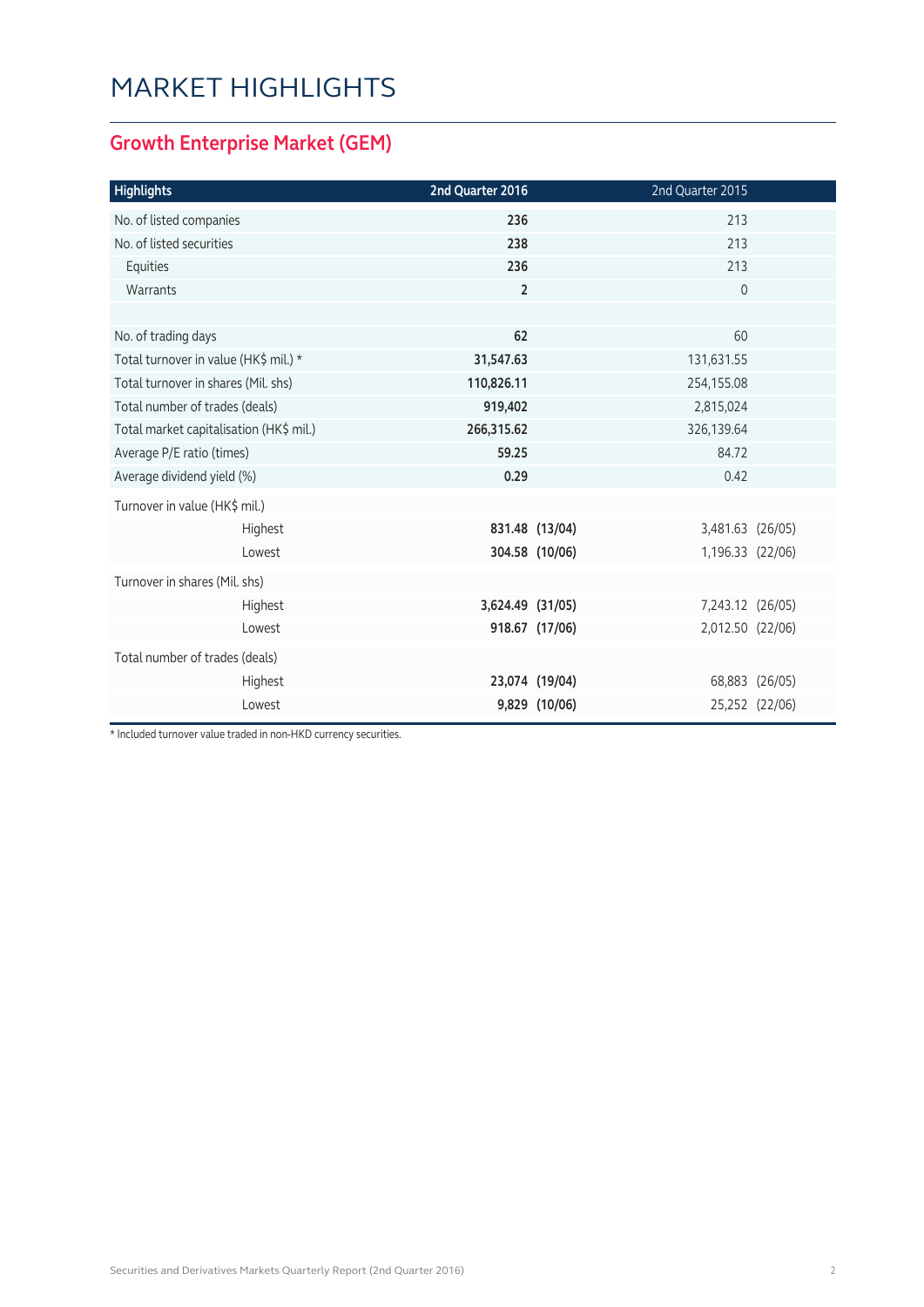# MARKET HIGHLIGHTS

### **Derivatives Market Highlights**

| <b>Highlights</b>                                               | 2nd Quarter 2016 | 2nd Quarter 2015 |
|-----------------------------------------------------------------|------------------|------------------|
| All futures and options products (excluding stock options)      |                  |                  |
| No. of trading days                                             | 62.0             | 60.0             |
| Total contract volume                                           | 28,895,038       | 25,348,614       |
| Equity index products                                           | 28,752,850       | 25,028,935       |
| Equity products                                                 | 50,158           | 273,812          |
| Interest rates products                                         | 0                | $\overline{0}$   |
| <b>RMB Currency Futures</b>                                     | 81,003           | 34,390           |
| Gold Futures <sup>#</sup>                                       |                  | $\Omega$         |
| London Metal Mini Futures                                       | 11,027           | 11,477           |
| Average daily contract volume                                   | 466,049          | 422,477          |
|                                                                 |                  |                  |
| Total open interest as at the quarter end (contracts)           | 3,020,512        | 2,150,764        |
| Equity index products                                           | 2,986,499        | 2,115,487        |
| Equity products                                                 | 5,648            | 27,123           |
| Interest rates products                                         | 0                | 30               |
| <b>RMB Currency Futures</b>                                     | 28,004           | 7,583            |
| Gold Futures <sup>#</sup>                                       |                  |                  |
| London Metal Mini Futures                                       | 361              | 541              |
| #Trading in Gold Futures suspended with effect from 27 May 2015 |                  |                  |
| <b>Stock options</b>                                            |                  |                  |
| No. of newly introduced stock options classes                   | 0                | 3                |
| No. of stock options as at the quarter end                      |                  |                  |
| Class                                                           | 84               | 82               |
| <b>Series</b>                                                   | 29,594           | 26,326           |
| Total premium (HK\$ mil.)                                       | 8,723.16         | 30,404.09        |
| Call                                                            | 3,835.51         | 17,659.76        |
| Put                                                             | 4,887.65         | 12,744.34        |
| Average daily premium (HK\$ mil.)                               | 140.70           | 506.73           |
| Total contract volume                                           | 18,146,397       | 31,431,575       |
| Call                                                            | 8,909,775        | 17,336,691       |
| Put                                                             | 9,236,622        | 14,094,884       |
| Average daily contract volume                                   | 292,684          | 523,860          |
| Total open interest as at the quarter end (contracts)           | 5,550,885        | 7,635,003        |
| Call                                                            | 2,591,048        | 3,880,372        |
| Put                                                             | 2,959,837        | 3,754,631        |
| Total number of trades                                          | 718,955          | 1,267,131        |
| Average daily number of trades                                  | 11,596           | 21,119           |
| Total contracts exercised                                       | 2,093,668        | 3,593,207        |
| Average premium per contract (HK\$)                             | 480.71           | 967.31           |
| Average contract per trade (contracts)                          | 25               | 25               |
| Put volume/call volume                                          | 1.04             | 0.81             |
| Average daily contract volume/open interest                     | 5.3%             | 6.9%             |
|                                                                 |                  |                  |
| All futures and options products                                |                  |                  |
| Total contract volume                                           | 47,041,435       | 56,780,189       |
| Total open interest as at the quarter end (contracts)           | 8,571,397        | 9,785,767        |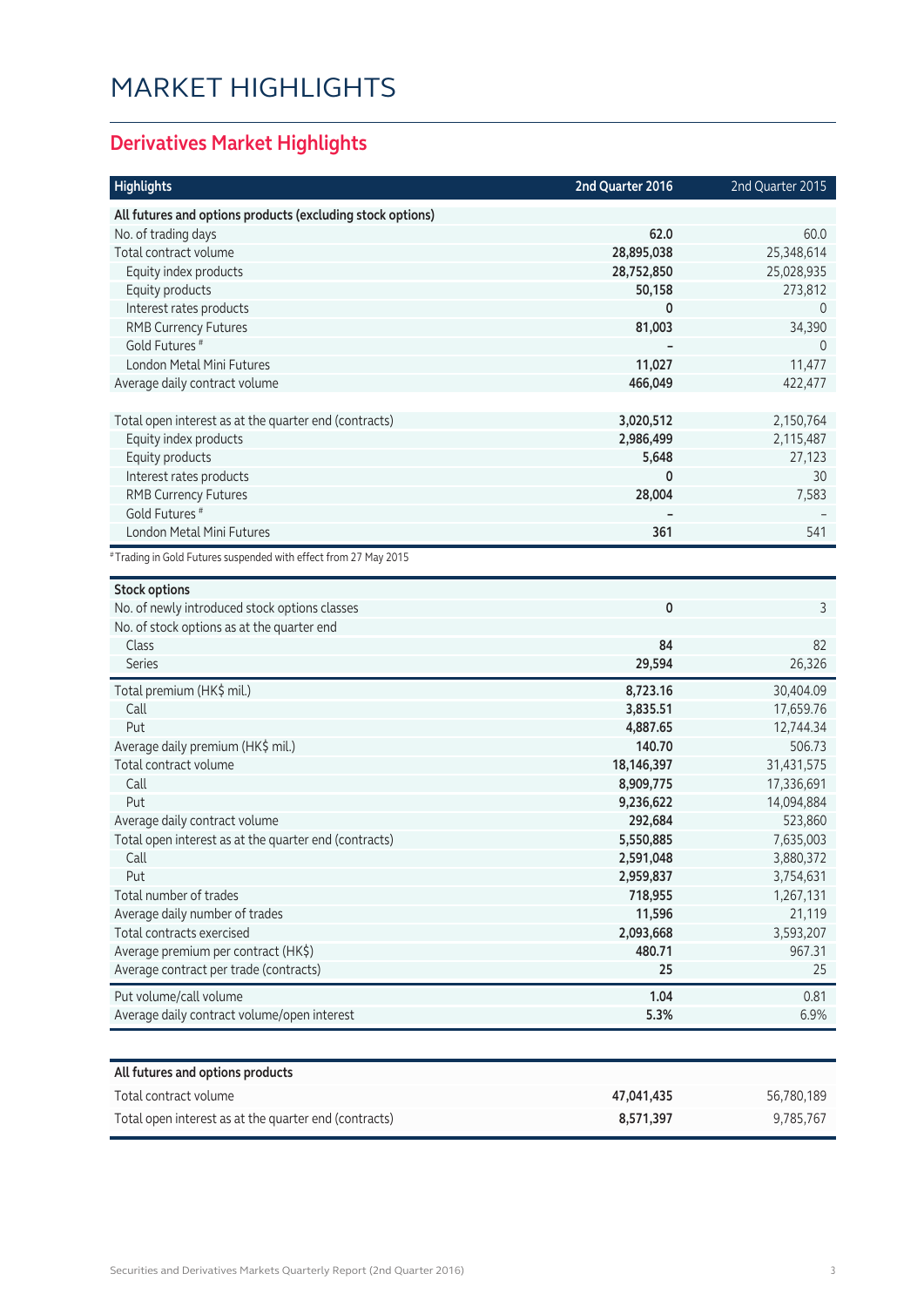### **Clearing and Settlement Statistics**

| <b>Securities Market</b>                                                        | 2nd Quarter 2016 | 2nd Quarter 2015 |
|---------------------------------------------------------------------------------|------------------|------------------|
| Average Daily Exchange Trades Handled by CCASS                                  |                  |                  |
| - Number of trades                                                              | 1,030,032        | 1,864,260        |
| - Value of trades (HK\$bil.)                                                    | 62.5             | 158.1            |
| - Share quantity Involved (bil shares)                                          | 191.1            | 242.3            |
| Average Daily Settlement Instructions ("SIs") Settled by CCASS                  |                  |                  |
| - Number of SIs                                                                 | 81,388           | 122,363          |
| - Value of SIs (HK\$bil.)                                                       | 183.4            | 372.6            |
| - Share quantity involved (bil. Shares)                                         | 47.0             | 72.5             |
| Average Daily Investor SIs ("ISIs") Settled by CCASS                            |                  |                  |
| - Number of ISIs                                                                | 272              | 716              |
| - Value of ISIs (HK\$mil.)                                                      | 169.3            | 289.2            |
| - Share quantity involved (mil. shares)                                         | 102.8            | 231.3            |
| Average Daily Settlement Efficiency of CNS Stock Positions on Due Day (T+2) (%) | 99.92            | 99.96            |
| Average Daily Settlement Efficiency of CNS Stock Positions                      |                  |                  |
| on the Day following the Due Day (T+3) (%)                                      | 99.99            | 99.99            |
| Average Daily Buy-ins Executed on T+3                                           |                  |                  |
| - Number of brokers involved                                                    | 3                | 8                |
| - Number of buy-ins                                                             | 3                | 9                |
| - Value of buy-ins (HK\$mil)                                                    | 2.6              | 5.7              |
| Shares Deposited in the CCASS Depository *                                      |                  |                  |
| - Number of shares (bil shares)                                                 | 5,694.1          | 4,952.2          |
| - Percentage of total issued shares of the admitted securities                  | 73.49            | 73.78            |
| - Value of shares (HK\$bil)                                                     | 14,309.5         | 17,891.7         |
| - Percentage of the total market capitalisation of the admitted securities      | 49.13            | 57.24            |
| <b>Derivatives Market</b>                                                       |                  |                  |
| Open Interest                                                                   |                  |                  |
| - Equity Index Futures                                                          | 666,795          | 515,539          |
| - Stock Futures                                                                 | 5,648            | 27,123           |
| - Gold Futures ^                                                                |                  |                  |
| - Interest Rates Futures                                                        | $\pmb{0}$        | 30               |
| - RMB Currency Futures                                                          | 28,004           | 7,583            |
| - London Metal Mini Futures                                                     | 361              | 541              |
| - Equity Index Options                                                          | 2,319,704        | 1,599,948        |
| - Stock Options                                                                 | 5,550,885        | 7,635,003        |
| <b>Cumulative Stock Options Exercised</b>                                       |                  |                  |
| - Share quantity involved (mil. shs)                                            | 2,240            | 4,201            |
| - Value of shares (HK\$bil.)                                                    | 30               | 74               |

\* Share quantity and market value of securities in non-HKD currency are included

^ Trading in Gold Futures suspended with effect from 27 May 2015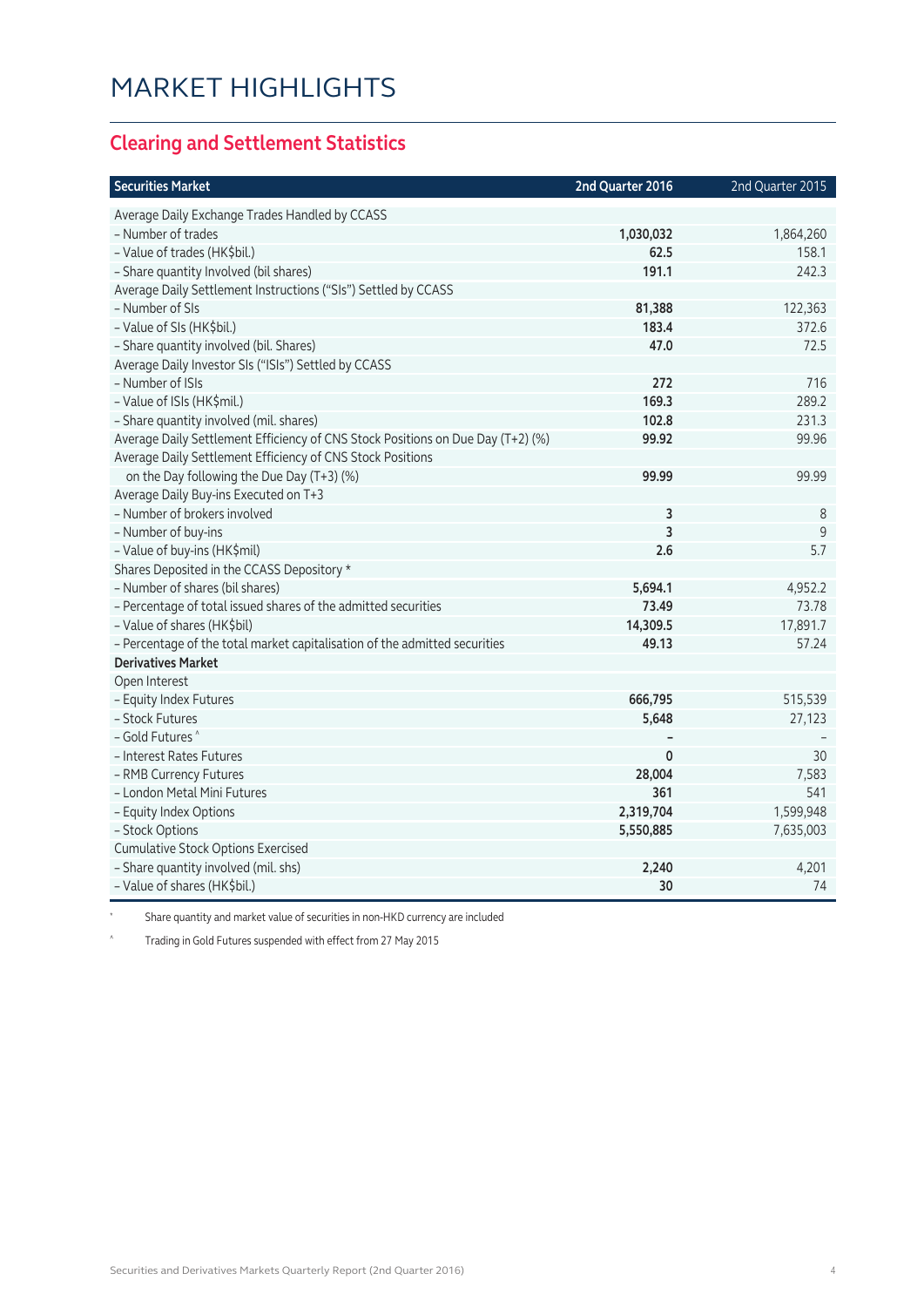### **Equity Turnover**

|      |                | <b>Share</b><br>(Mil. shs) | Value<br>(HK\$ mil.) | No. of deals |
|------|----------------|----------------------------|----------------------|--------------|
| 2015 | Q <sub>2</sub> | 2,486,785.70               | 6,796,873.72         | 94,261,256   |
|      | Q <sub>3</sub> | 1,241,453.02               | 4, 136, 147. 76      | 73,808,111   |
|      | Q4             | 944,007.06                 | 2,888,836.92         | 56, 185, 286 |
| 2016 | Q1             | 862,976.22                 | 2,639,071.92         | 55,813,607   |
|      | Q <sub>2</sub> | 781,041.26                 | 2,563,892.49         | 50,058,306   |

### **Equity Trading Statistics**

|      |                | No. of<br>trading days | Average daily<br>turnover (HK\$ mil.) | Average<br>value per deal |
|------|----------------|------------------------|---------------------------------------|---------------------------|
| 2015 | Q <sub>2</sub> | 60                     | 113,281.23                            | 72,107                    |
|      | Q3             | 63                     | 65,653.14                             | 56,039                    |
|      | Q4             | 63                     | 45,854.55                             | 51,416                    |
| 2016 | Q1             | 59                     | 44,730.03                             | 47,284                    |
|      | Q <sub>2</sub> | 62                     | 41,353.10                             | 51,218                    |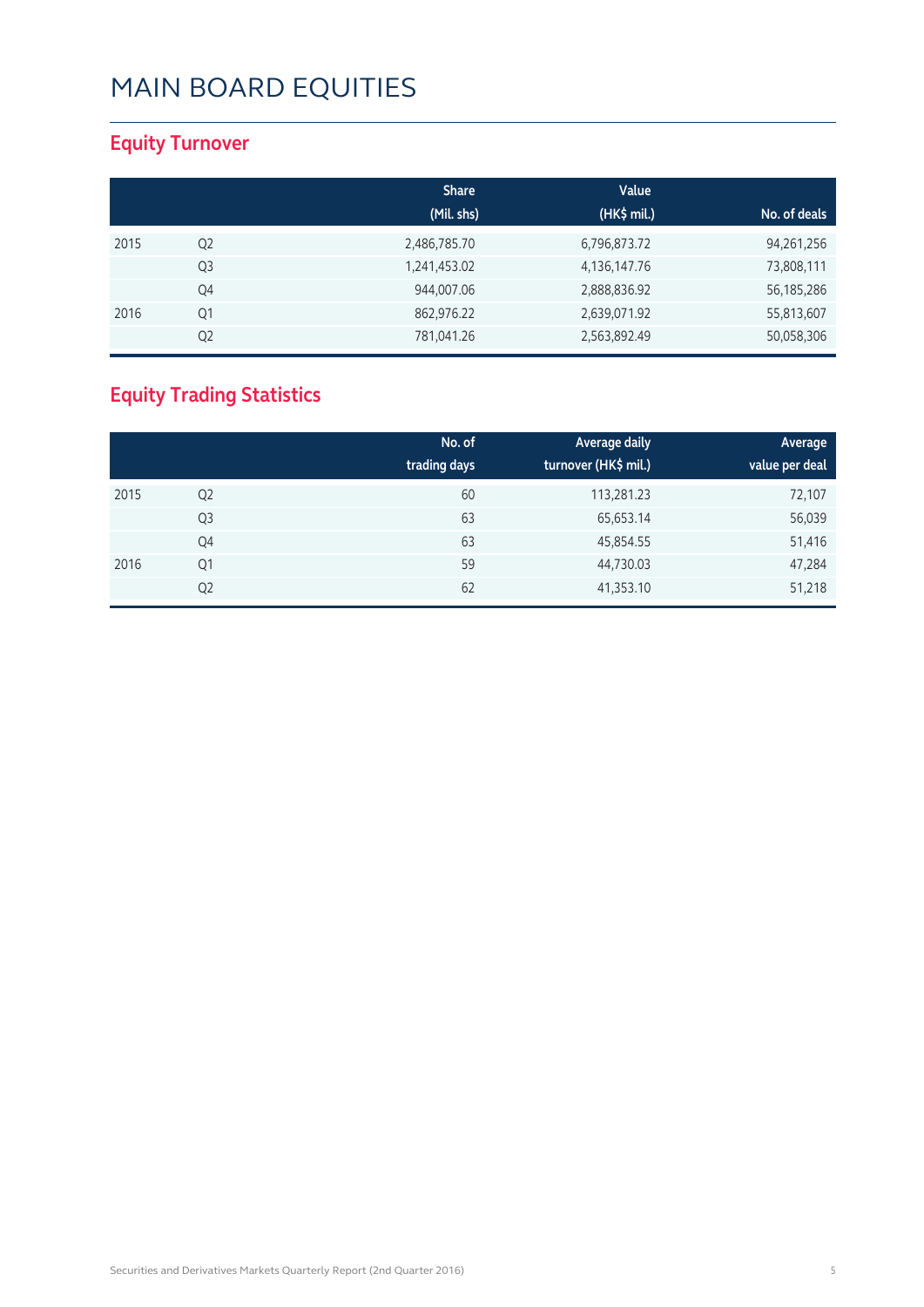#### **20 Most Advanced Stocks**

for 2nd quarter 2016

|                |       |                        | <b>Closing price</b> |                 |                         |
|----------------|-------|------------------------|----------------------|-----------------|-------------------------|
| Rank           | Code  | <b>Stock</b>           | End of Jun 2016      | End of Mar 2016 | % up                    |
|                | 01130 | <b>CHINA ENV RES</b>   | 0.570                | 0.210           | 171.43                  |
| $\overline{2}$ | 02277 | CHUN SING ENG          | 2.180                | 0.890           | 144.94                  |
| 3              | 01532 | <b>CHINA PARTYTIME</b> | 1.200                | 0.530           | 126.42                  |
| 4              | 01462 | <b>GOLD-FIN HLDG</b>   | 5.480                | 2.490           | 120.08                  |
| 5              | 00433 | NORTH MINING           | 0.183                | 0.087           | 110.34                  |
| 6              | 01082 | HK EDU INTL            | 0.760                | 0.375           | 102.67                  |
| 7              | 00975 | MONGOL MINING          | 0.091                | 0.046           | 97.83                   |
| 8              | 00860 | O LUXE HOLD            | 0.600                | 0.315           | 90.48                   |
| 9              | 01768 | <b>BRACELL</b>         | 1.630                | 0.870           | 87.36                   |
| 10             | 00988 | <b>LOUDONG GN RES</b>  | 0.800                | 0.445           | 79.78                   |
| 11             | 00474 | <b>HAO TIAN DEV</b>    | 0.490                | 0.275           | 78.18                   |
| 12             | 00607 | <b>FULLSHARE</b>       | 3.440                | 1.950           | 76.41                   |
| 13             | 02098 | ZALL GROUP             | 4.190                | 2.380           | 76.05                   |
| 14             | 06893 | <b>HINSANG GROUP</b>   | 2.430                | 1.400           | 73.57                   |
| 15             | 01315 | <b>VISION FAME</b>     | 3.160                | 1.872           | 68.80<br>$\overline{A}$ |
| 16             | 00835 | <b>ASIA COAL</b>       | 0.167                | 0.100           | 67.00                   |
| 17             | 00073 | <b>ASIAN CITRUS</b>    | 0.800                | 0.480           | 66.67                   |
| 18             | 01370 | <b>HENGSHIMINING</b>   | 2.240                | 1.350           | 65.93                   |
| 19             | 00732 | <b>TRULY INT'L</b>     | 3.710                | 2.250           | 64.89                   |
| 20             | 00540 | <b>SPEEDY GLOBAL</b>   | 0.780                | 0.475           | 64.21                   |
|                |       |                        |                      |                 |                         |

A Adjusted

#### **20 Most Declined Stocks**

for 2nd quarter 2016

|                |       |                        |                 | <b>Closing price</b> |                |          |
|----------------|-------|------------------------|-----------------|----------------------|----------------|----------|
| Rank           | Code  | <b>Stock</b>           | End of Jun 2016 | End of Mar 2016      |                | % down   |
| 1              | 01143 | CH HCARE ENT           | 0.290           | 0.875                | $\overline{A}$ | $-66.86$ |
| $\overline{2}$ | 00555 | <b>REXLOT HOLDINGS</b> | 0.153           | 0.440                |                | $-65.23$ |
| 3              | 01321 | <b>CHINA NEWCITY</b>   | 3.990           | 11.100               |                | $-64.05$ |
| 4              | 00515 | <b>TC ORI LIGHT</b>    | 0.238           | 0.653                | A              | $-63.55$ |
| 5              | 00575 | <b>REGENT PAC-NEW</b>  | 0.216           | 0.550                | $\overline{A}$ | $-60.73$ |
| 6              | 01250 | <b>BE CLEAN ENERGY</b> | 0.192           | 0.485                |                | $-60.41$ |
| $\overline{7}$ | 00827 | KO YO GROUP            | 0.143           | 0.355                |                | $-59.72$ |
| 8              | 01459 | <b>JUJIANG CONS</b>    | 2.160           | 5.000                |                | $-56.80$ |
| 9              | 00009 | NINE EXPRESS           | 0.435           | 0.990                |                | $-56.06$ |
| 10             | 00274 | C BILLION RES          | 0.035           | 0.078                | $\overline{A}$ | $-55.13$ |
| 11             | 00585 | <b>IMAGI INT'L-NEW</b> | 0.241           | 0.530                | $\overline{A}$ | $-54.53$ |
| 12             | 03344 | <b>ADDCHANCE</b>       | 0.465           | 1.000                |                | $-53.50$ |
| 13             | 01217 | CH INNOVATION          | 0.047           | 0.100                | $\overline{A}$ | $-53.00$ |
| 14             | 00399 | <b>INNOVATIVE PHAR</b> | 0.530           | 1.100                |                | $-51.82$ |
| 15             | 01225 | <b>LERADO FIN</b>      | 0.068           | 0.137                |                | $-50.36$ |
| 16             | 02211 | <b>UNI HEALTH</b>      | 0.445           | 0.850                |                | $-47.65$ |
| 17             | 00263 | <b>GT GROUP HLDG</b>   | 0.300           | 0.570                |                | $-47.37$ |
| 18             | 01808 | <b>ENTERPRISE DEV</b>  | 0.375           | 0.700                | $\overline{A}$ | $-46.43$ |
| 19             | 00904 | <b>CHINA GREEN</b>     | 0.154           | 0.285                |                | $-45.96$ |
| 20             | 00997 | <b>CHINLINK INTL</b>   | 0.330           | 0.610                |                | $-45.90$ |

A Adjusted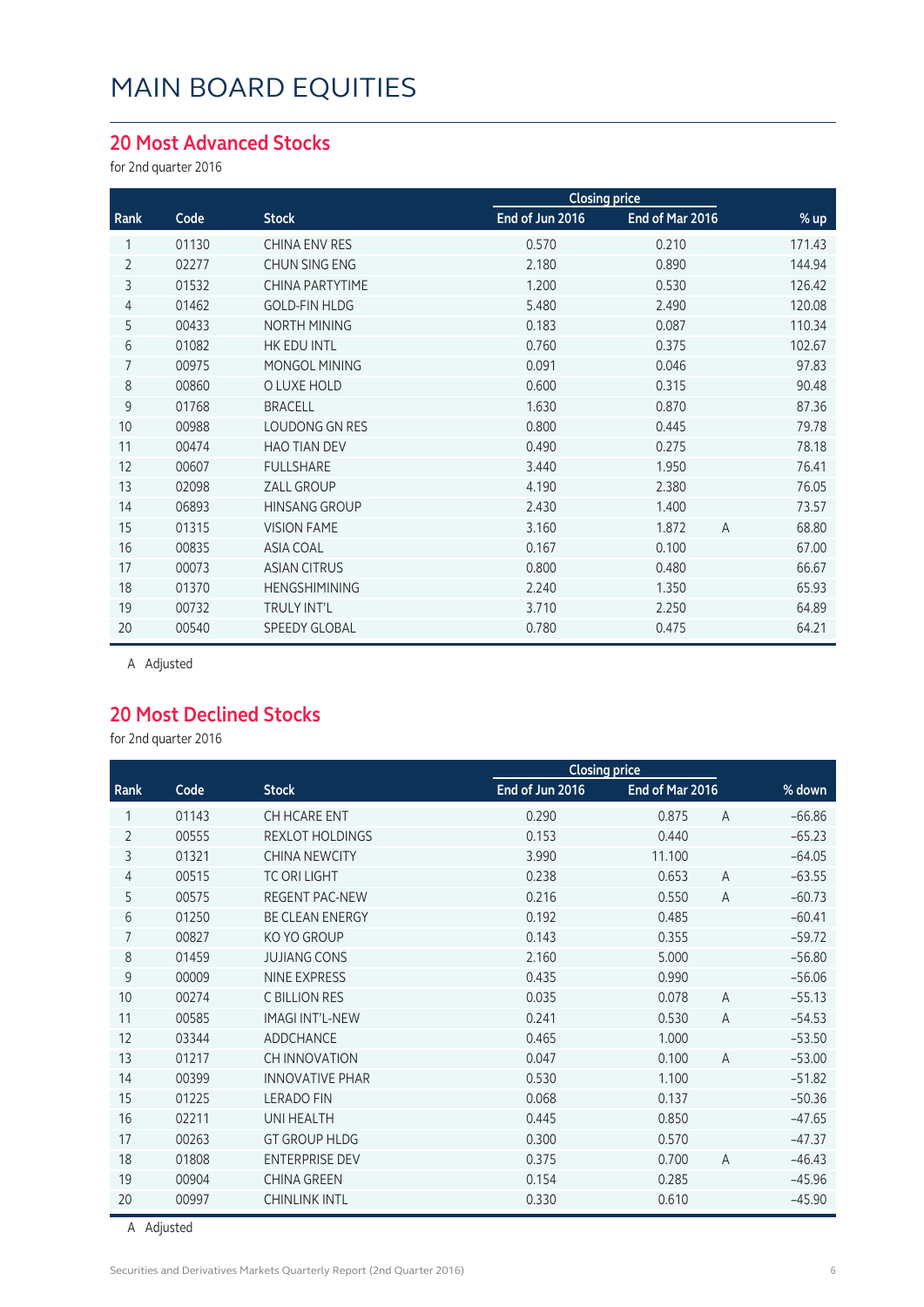### **20 Most Active Stocks by Value**

for 2nd quarter 2016

| Rank           | Code  | <b>Stock</b>         | Turnover (HK\$ mil.) | % of total |
|----------------|-------|----------------------|----------------------|------------|
| 1              | 00700 | <b>TENCENT</b>       | 181,340.14           | 7.07       |
| $\overline{2}$ | 00005 | <b>HSBC HOLDINGS</b> | 104,341.72           | 4.07       |
| 3              | 00939 | <b>CCB</b>           | 88,192.23            | 3.44       |
| 4              | 00941 | <b>CHINA MOBILE</b>  | 79,544.26            | 3.10       |
| 5              | 01398 | <b>ICBC</b>          | 70,477.32            | 2.75       |
| 6              | 00388 | <b>HKEX</b>          | 66,207.97            | 2.58       |
| 7              | 02318 | PING AN              | 62,972.76            | 2.46       |
| 8              | 01299 | AIA                  | 59,024.12            | 2.30       |
| 9              | 03988 | <b>BANK OF CHINA</b> | 55,014.82            | 2.15       |
| 10             | 02628 | CHINA LIFE           | 48,388.60            | 1.89       |
| 11             | 00001 | <b>CKH HOLDINGS</b>  | 46,322.97            | 1.81       |
| 12             | 00883 | <b>CNOOC</b>         | 39,264.88            | 1.53       |
| 13             | 02328 | PICC P&C             | 32,762.18            | 1.28       |
| 14             | 00386 | SINOPEC CORP         | 31,349.23            | 1.22       |
| 15             | 00857 | <b>PETROCHINA</b>    | 30,379.66            | 1.18       |
| 16             | 00016 | <b>SHK PPT</b>       | 28,612.75            | 1.12       |
| 17             | 00688 | CHINA OVERSEAS       | 25,711.98            | 1.00       |
| 18             | 03968 | <b>CM BANK</b>       | 24,043.09            | 0.94       |
| 19             | 01928 | SANDS CHINA LTD      | 23,037.52            | 0.90       |
| 20             | 00992 | LENOVO GROUP         | 21,808.62            | 0.85       |
| Total          |       |                      | 1,118,796.83         | 43.64      |

### **20 Most Active Stock by Shares**

for 2nd quarter 2016

| Rank           | Code  | <b>Stock</b>           | Turnover (Mil. shs) | % of total |
|----------------|-------|------------------------|---------------------|------------|
|                | 00911 | <b>HANGFAT GINSENG</b> | 60,793.10           | 7.78       |
| $\overline{2}$ | 00261 | <b>CCT LAND</b>        | 53,876.92           | 6.90       |
| 3              | 00939 | CCB                    | 17,838.10           | 2.28       |
| 4              | 03988 | <b>BANK OF CHINA</b>   | 17,687.71           | 2.26       |
| 5              | 01398 | <b>ICBC</b>            | 16,946.71           | 2.17       |
| 6              | 00555 | REXLOT HOLDINGS        | 16,092.63           | 2.06       |
| 7              | 00364 | PING SHAN TEA          | 9,827.34            | 1.26       |
| 8              | 00575 | REGENT PAC-NEW         | 8,162.23            | 1.05       |
| 9              | 00985 | <b>NETMIND FIN</b>     | 7,685.06            | 0.98       |
| 10             | 01288 | ABC                    | 7,236.91            | 0.93       |
| 11             | 00493 | <b>GOME</b>            | 6,973.02            | 0.89       |
| 12             | 00981 | <b>SMIC</b>            | 6,945.05            | 0.89       |
| 13             | 00619 | SOUTH CHINA FIN        | 6,721.98            | 0.86       |
| 14             | 00471 | <b>CMMB VISION</b>     | 6,550.62            | 0.84       |
| 15             | 00386 | SINOPEC CORP           | 5,923.92            | 0.76       |
| 16             | 00857 | <b>PETROCHINA</b>      | 5,666.44            | 0.73       |
| 17             | 00875 | <b>CHINA FIN INV</b>   | 5,614.22            | 0.72       |
| 18             | 01733 | WINSWAY                | 5,519.34            | 0.71       |
| 19             | 01076 | <b>IMPERIAL PAC</b>    | 5,219.13            | 0.67       |
| 20             | 01246 | <b>NGAISHUN H-NEW</b>  | 5,186.03            | 0.66       |
| Total          |       |                        | 276,466.44          | 35.40      |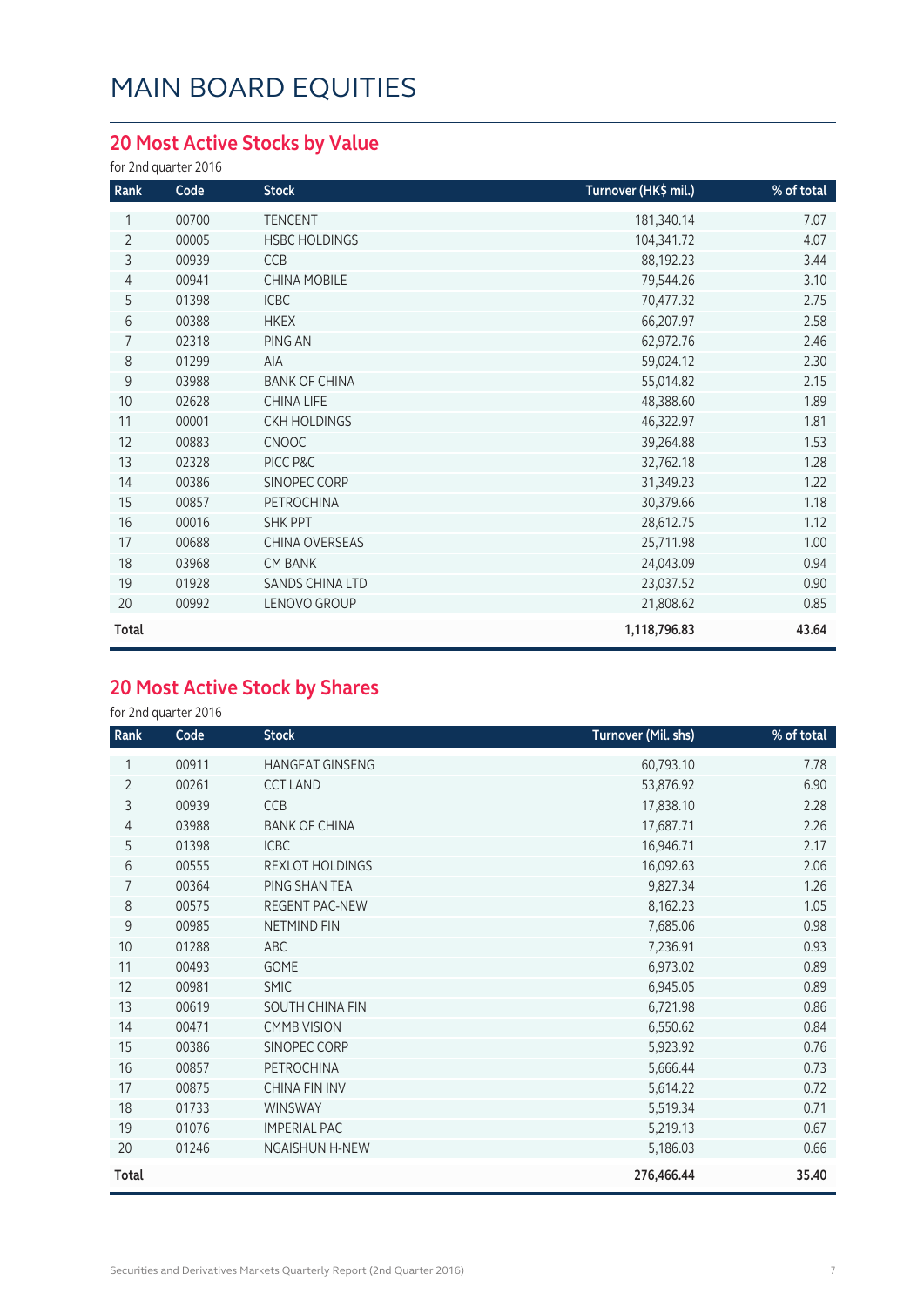#### **Market Capitalisation of listed companies for Main Board**

|      |                | HK\$ mil.        |
|------|----------------|------------------|
| 2015 | Q <sub>2</sub> | 28,754,383.61    |
|      | Q3             | 22,965,987.58    |
|      | Q4             | 24,425,554.96    |
| 2016 | Ο1             | 23, 195, 583. 34 |
|      | O2             | 22,796,551.70    |

### **Market Capitalisation by Hang Seng Industry Classification System\* – Main Board**

Quarter-end figures



\* Hang Seng Industry Classification System (HSICS) is provided by Hang Seng Indexes Company Limited. Note: New Hang Seng Industry Classification System took effect on 9 September 2013.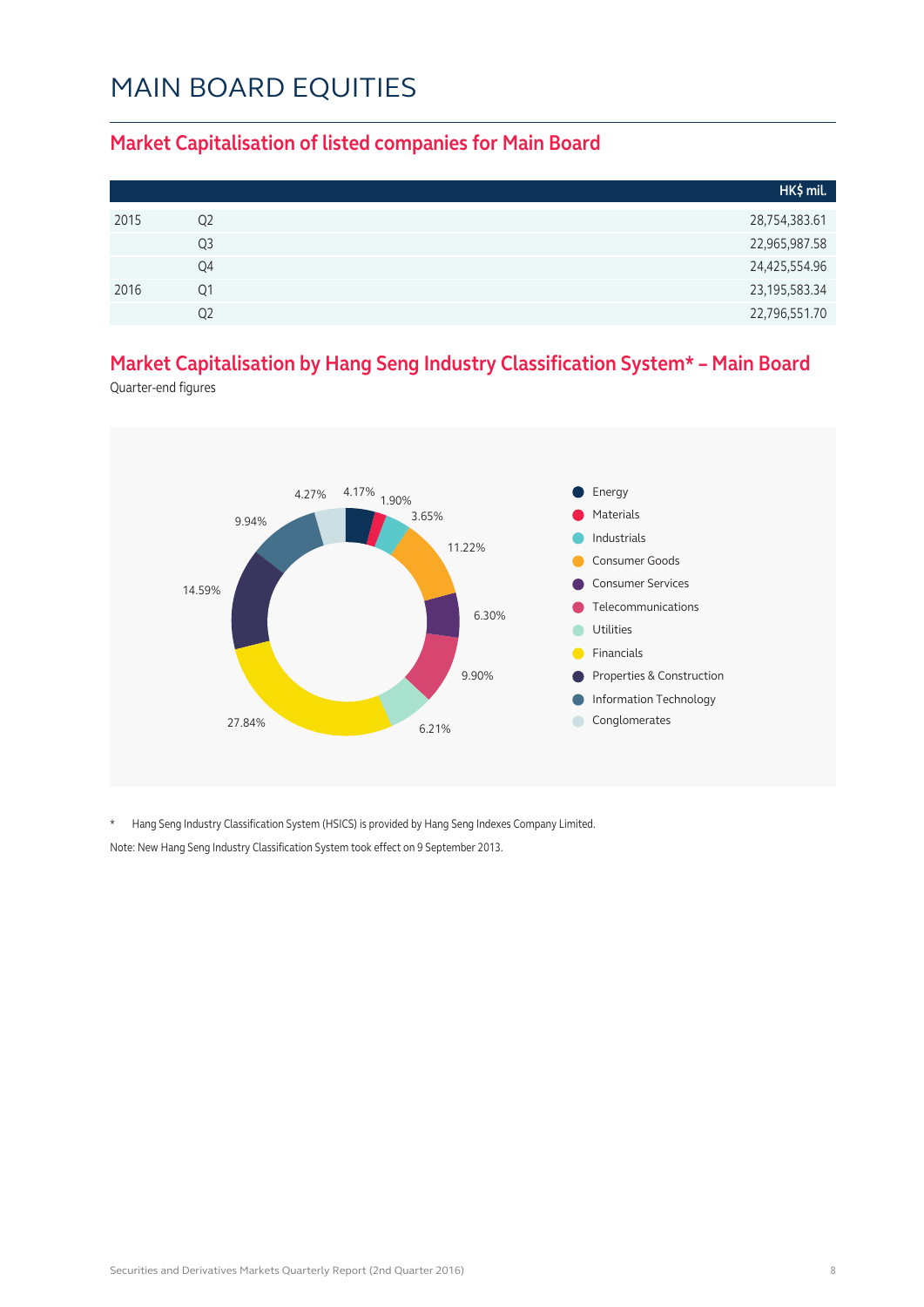#### **50 Leading Companies by Market Capitalisation**

as at the 2nd quarter end 2016

|                |       |                                                         | <b>Market capitalisation</b> |                   |        |
|----------------|-------|---------------------------------------------------------|------------------------------|-------------------|--------|
| Rank           | Code  | Company                                                 | (HK\$ mil.)                  | % of market total |        |
| 1              | 00941 | China Mobile Ltd.                                       | 1,815,151.56                 |                   | 7.96   |
| $\overline{2}$ | 00700 | Tencent Holdings Ltd.                                   | 1,656,694.80                 |                   | 7.27   |
| 3              | 00939 | China Construction Bank Corporation - H Shares          | 1,230,936.68                 |                   | 5.40   |
| $\overline{4}$ | 00005 | <b>HSBC Holdings plc</b>                                | 938,128.93                   |                   | 4.12   |
| 5              | 01299 | AIA Group Ltd.                                          | 558,491.95                   |                   | 2.45   |
| 6              | 00883 | CNOOC Ltd.                                              | 429,508.53                   |                   | 1.88   |
| 7              | 01398 | Industrial and Commercial Bank of China Ltd. - H Shares | 372,346.45                   |                   | 1.63   |
| 8              | 02378 | Prudential plc *                                        |                              | 336,048.13        | N.A.   |
| $\mathsf 9$    | 00267 | CITIC Ltd.                                              | 328,138.16                   |                   | 1.44   |
| 10             | 00001 | CK Hutchison Holdings Ltd.                              | 326,335.82                   |                   | 1.43   |
| 11             | 00016 | Sun Hung Kai Properties Ltd.                            | 269,384.24                   |                   | 1.18   |
| 12             | 03988 | Bank of China Ltd. - H Shares                           | 258,392.83                   |                   | 1.13   |
| 13             | 02318 | Ping An Insurance (Group) Co. of China Ltd. - H Shares  | 254,334.75                   |                   | 1.12   |
| 14             | 00011 | Hang Seng Bank Ltd.                                     | 252,936.79                   |                   | 1.11   |
| 15             | 02388 | BOC Hong Kong (Holdings) Ltd.                           | 245,288.50                   |                   | 1.08   |
| 16             | 00688 | China Overseas Land & Investment Ltd.                   | 241,584.24                   |                   | 1.06   |
| 17             | 00066 | MTR Corporation Ltd.                                    | 230,507.67                   |                   | 1.01   |
| 18             | 00388 | Hong Kong Exchanges and Clearing Ltd.                   | 228,384.11                   |                   | 1.00   |
| 19             | 01928 | Sands China Ltd.                                        | 209,414.93                   |                   | 0.92   |
| 20             | 00945 | Manulife Financial Corporation *                        |                              | 205,947.82        | N.A.   |
| 21             | 00805 | Glencore plc *                                          |                              | 204,256.44        | N.A.   |
| 22             | 00002 | CLP Holdings Ltd.                                       | 199,589.60                   |                   | 0.88   |
| 23             | 00762 | China Unicom (Hong Kong) Ltd.                           | 192,055.59                   |                   | 0.84   |
| 24             | 02888 | <b>Standard Chartered PLC</b>                           | 188,424.34                   |                   | 0.83   |
| 25             | 01113 | Cheung Kong Property Holdings Ltd.                      | 186,122.10                   |                   | 0.82   |
| 26             | 00003 | Hong Kong and China Gas Co. Ltd., The                   | 179,818.98                   |                   | 0.79   |
| 27             | 01038 | Cheung Kong Infrastructure Holdings Ltd.                | 176,800.09                   |                   | 0.78   |
| 28             | 03328 | Bank of Communications Co., Ltd. - H Shares             | 171,208.01                   |                   | 0.75   |
| 29             | 00012 | Henderson Land Development Co. Ltd.                     | 158,409.02                   |                   | 0.69   |
| 30             | 00006 | Power Assets Holdings Ltd.                              | 151,639.29                   |                   | 0.67   |
| 31             | 00386 | China Petroleum & Chemical Corporation - H Shares       | 142,875.26                   |                   | 0.63   |
| 32             | 00004 | Wharf (Holdings) Ltd., The                              | 142,306.73                   |                   | 0.62   |
| 33             | 01109 | China Resources Land Ltd.                               | 125,450.01                   |                   | 0.55   |
| 34             | 00019 | Swire Pacific Ltd.                                      | 125,182.82                   |                   | 0.55   |
| 35             | 02628 | China Life Insurance Co. Ltd. - H Shares                | 123,672.33                   |                   | 0.54   |
| 36             | 01972 | Swire Properties Ltd.                                   | 120,217.50                   |                   | 0.53   |
| 37             | 00857 | PetroChina Co. Ltd. - H Shares                          | 111,613.18                   |                   | 0.49   |
| 38             | 00027 | Galaxy Entertainment Group Ltd.                         | 98,103.82                    |                   | 0.43   |
| 39             | 00288 | WH Group Ltd.                                           | 89,062.40                    |                   | 0.39   |
| 40             | 01288 | Agricultural Bank of China Ltd. - H Shares              | 86,990.87                    |                   | 0.38   |
| 41             | 00656 | Fosun International Ltd.                                | 86,121.75                    |                   | 0.38   |
| 42             | 06823 | HKT Ltd.                                                | 84,652.08                    |                   | 0.37   |
| 43             | 02018 | AAC Technologies Holdings Inc.                          | 80,863.80                    |                   | 0.35   |
| 44             | 00023 | Bank of East Asia, Ltd., The                            | 79,957.98                    |                   | 0.35   |
| 45             | 03968 | China Merchants Bank Co., Ltd. - H Shares               | 79,606.23                    |                   | 0.35   |
| 46             | 01044 | Hengan International Group Co. Ltd.                     | 78,482.31                    |                   | 0.34   |
| 47             | 00083 | Sino Land Co. Ltd.                                      | 78,060.11                    |                   | 0.34   |
| 48             | 02799 | China Huarong Asset Management Co., Ltd. - H Shares     | 76,634.19                    |                   | 0.34   |
| 49             | 00270 | Guangdong Investment Ltd.                               | 73,784.82                    |                   | 0.32   |
| 50             | 00017 | New World Development Co. Ltd.                          | 73,696.63                    |                   | 0.32   |
| <b>Total</b>   |       |                                                         | 13,407,362.77                |                   | 58.81  |
| Market Total   |       |                                                         | 22,796,551.70                |                   | 100.00 |

Notes:

\* not included in Market Total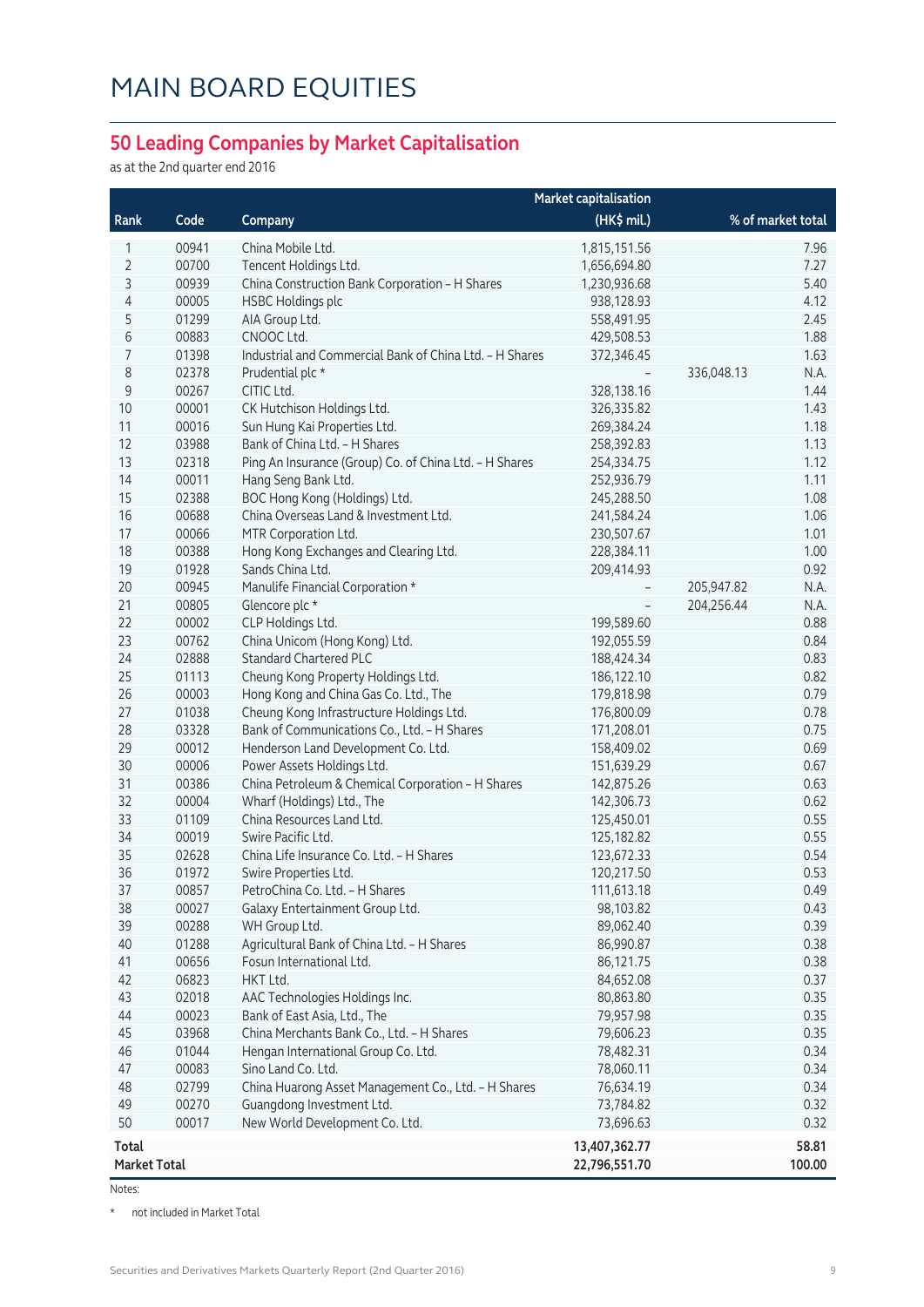#### **Short Selling (value)**

|      |    | Short selling turnover (HK\$ mil.) | Market turnover (HK\$ mil.) * | % of market total |
|------|----|------------------------------------|-------------------------------|-------------------|
| 2015 | Q2 | 812,595.30                         | 9,894,068.82                  | 8.21              |
|      | Q3 | 673,434.03                         | 6,395,260.35                  | 10.53             |
|      | Q4 | 467,982.84                         | 4,529,285.89                  | 10.33             |
| 2016 | Q1 | 529,347.58                         | 4,288,073.96                  | 12.34             |
|      | Q2 | 488,227.56                         | 3,881,459.36                  | 12.58             |

**Included Market total for Main Board and GEM** 

#### **Short Selling (share)**

|      |    | Short selling turnover (Mil. shs) | Market turnover (Mil. shs) * | % of market total |
|------|----|-----------------------------------|------------------------------|-------------------|
| 2015 | Q2 | 66,878.15                         | 14,614,838.29                | 0.46              |
|      | Q3 | 63,796.36                         | 14,314,202.23                | 0.45              |
|      | Q4 | 45,874.78                         | 13,299,980.60                | 0.34              |
| 2016 | Q1 | 54,180.01                         | 13,043,825.48                | 0.42              |
|      | Q2 | 53,429.40                         | 11,848,238.65                | 0.45              |

Included Market total for Main Board and GEM

### **New Listing Companies Statistics**

|      |                | No. of newly<br>listed companies | No. of companies<br>transferred from GEM * | <b>Funds raised</b><br>(HK\$ mil.) <sup>#</sup> |
|------|----------------|----------------------------------|--------------------------------------------|-------------------------------------------------|
| 2015 | Q <sub>2</sub> | 16                               |                                            | 108,838.86                                      |
|      | Q3             | 19                               |                                            | 26,086.55                                       |
|      | Q4             | 39                               |                                            | 105,769.28                                      |
| 2016 | Q1             | 13                               |                                            | 29,916.67                                       |
|      | Q2             | 11                               | 0                                          | 12,489.33                                       |

Included only the transfers of listing from GEM to Main Board pursuant to the revised Rule 9.24 of GEM Listing Rules and to the new Chapter 9A of the Main Board Listing Rules effective from 1 July 2008

All funds raised are attributed to the initial public offers of newly listed companies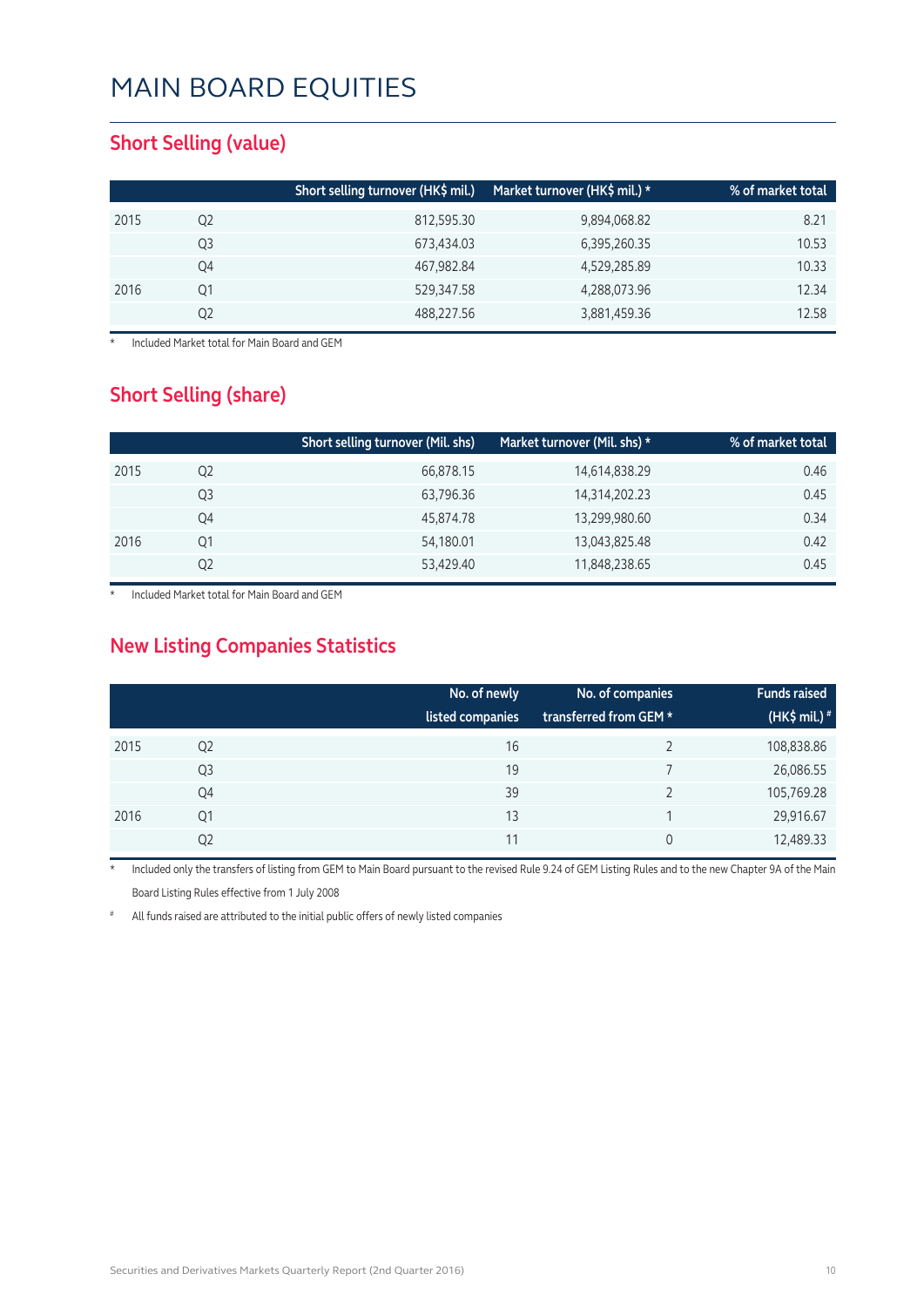### **Newly Listed Companies**

#### for 2nd quarter 2016

| Code  | Company name                                      | Listing date |               | No. of issued shares Funds raised (HK\$ mil.) |
|-------|---------------------------------------------------|--------------|---------------|-----------------------------------------------|
| 01419 | Human Health Holdings Ltd.                        | 2016/04/01   | 361,502,000   | 121.69                                        |
| 01570 | Weiye Holdings Ltd.                               | 2016/04/06   | 196, 133, 152 |                                               |
| 01496 | AP Rentals Holdings Ltd.                          | 2016/04/08   | 864,000,000   | 113.40                                        |
| 01469 | Get Nice Financial Group Ltd.                     | 2016/04/08   | 2.500.000.000 | 507.55                                        |
| 01982 | Nameson Holdings Ltd.                             | 2016/04/12   | 2.075.000.000 | 690.00                                        |
| 01243 | Wang On Properties Ltd.                           | 2016/04/12   | 1,520,000,000 | 349.60                                        |
| 02738 | Huajin International Holdings Ltd.                | 2016/04/15   | 600,000,000   | 357.00                                        |
| 03626 | Hang Sang (Siu Po) International Holding Co. Ltd. | 2016/05/18   | 184,000,000   | 62.56                                         |
| 01585 | Yadea Group Holdings Ltd.                         | 2016/05/19   | 3,000,000,000 | 1,290.00                                      |
| 02588 | <b>BOC Aviation Ltd.</b>                          | 2016/06/01   | 694.010.334   | 8,744.53                                      |
| 01420 | Chuan Holdings Ltd.                               | 2016/06/08   | 1,037,500,000 | 253.00                                        |
| Total |                                                   |              |               | 12,489.33                                     |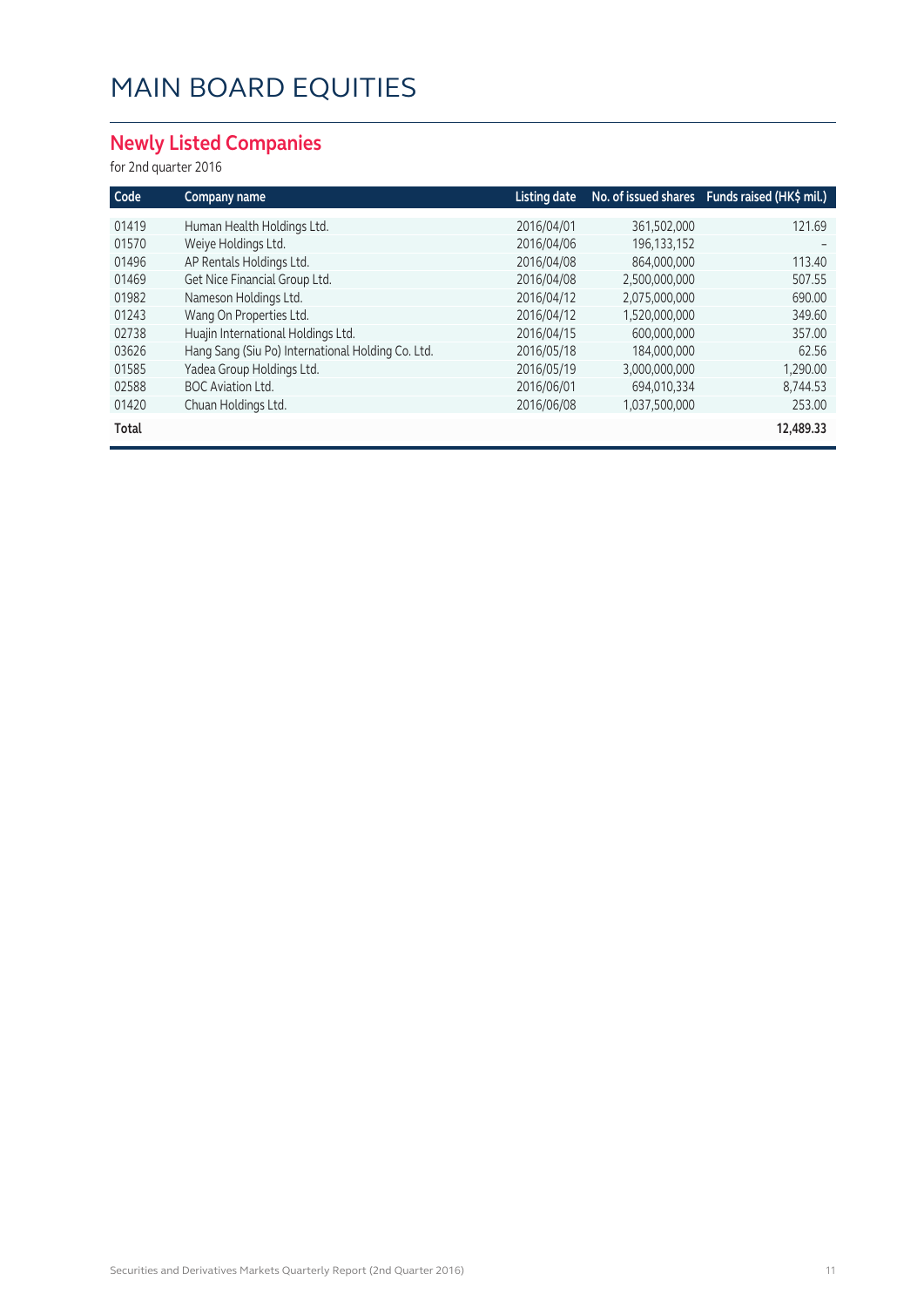### **Withdrawal of Listed Companies**

for 2nd quarter 2016

| Code  | Company name               | Last trading date | $\blacksquare$ Delisted date $\blacksquare$ |
|-------|----------------------------|-------------------|---------------------------------------------|
| 03386 | Dongpeng Holdings Co. Ltd. | 2016/06/14        | 2016/06/23                                  |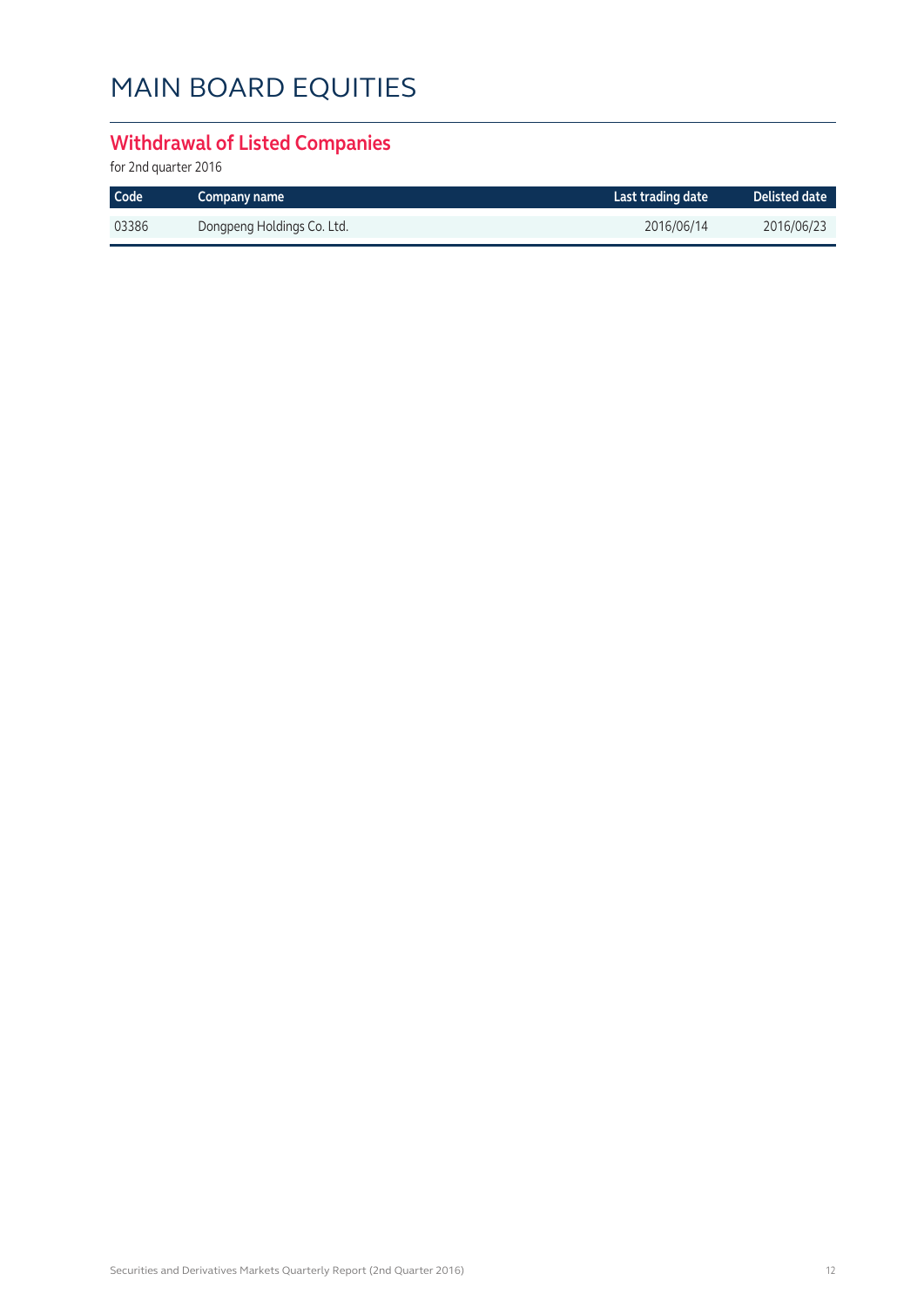### **Company Name Changes**

#### for 2nd quarter 2016

| Code  | Old name                                      | New name                                             | <b>Effective date</b> | <b>Adoption date</b> |
|-------|-----------------------------------------------|------------------------------------------------------|-----------------------|----------------------|
| 01037 | Daiwa Associate Holdings Ltd.                 | Maxnerva Technology Services Ltd.                    | 2016/03/02            | 2016/04/15           |
| 01178 | Vitop Bioenergy Holdings Ltd.                 | Vitop Group Ltd.                                     | 2016/03/18            | 2016/04/15           |
| 00404 | Hsin Chong Construction Group Ltd.            | Hsin Chong Group Holdings Ltd.                       | 2016/03/14            | 2016/04/20           |
| 01462 | Nga Chun Holdings Co. Ltd.                    | Gold-Finance Holdings Ltd.                           | 2016/04/01            | 2016/04/21           |
| 01332 | China Optoelectronics Holding Group Co., Ltd. | China Opto Holdings Ltd.                             | 2016/03/30            | 2016/04/22           |
| 00577 | Louis XIII Holdings Ltd.                      | The 13 Holdings Ltd.                                 | 2016/03/28            | 2016/05/03           |
| 00419 | China Jiuhao Health Industry Corporation Ltd. | Huayi Tencent Entertainment Co. Ltd.                 | 2016/04/22            | 2016/05/13           |
| 00009 | Cheung Wo International Holdings Ltd.         | Nine Express Ltd.                                    | 2016/04/07            | 2016/05/19           |
| 00616 | Easyknit Enterprises Holdings Ltd.            | Eminence Enterprise Ltd.                             | 2016/03/04            | 2016/06/01           |
| 01678 | China Creative Home Group Ltd.                | China Creative Global Holdings Ltd.                  | 2016/05/11            | 2016/06/03           |
| 00164 | REX Global Entertainment Holdings Ltd.        | China Baoli Technologies Holdings Ltd.               | 2016/04/26            | 2016/06/03           |
| 00985 | CST Mining Group Ltd.                         | NetMind Financial Holdings Ltd.                      | 2016/05/17            | 2016/06/06           |
| 01822 | E-Rental Car Co. Ltd.                         | HongDa Financial Holding Ltd.                        | 2016/05/12            | 2016/06/08           |
| 03966 | Mastercraft International Holdings Ltd.       | China Baofeng (International) Ltd.                   | 2016/05/12            | 2016/06/10           |
| 03377 | Sino-Ocean Land Holdings Ltd.                 | Sino-Ocean Group Holding Ltd.                        | 2016/05/26            | 2016/06/14           |
| 02098 | Zall Development Group Ltd.                   | Zall Group Ltd.                                      | 2016/05/20            | 2016/06/15           |
| 00777 | NetDragon Websoft Inc.                        | NetDragon Websoft Holdings Ltd.                      | 2016/05/23            | 2016/06/17           |
| 00668 | Dowell Property Holdings Ltd.                 | Doyen International Holdings Ltd.                    | 2016/06/10            | 2016/06/20           |
| 00583 | SCMP Group Ltd.                               | Armada Holdings Ltd.                                 | 2016/04/05            | 2016/06/20           |
| 00230 | Minmetals Land Ltd. #                         | Minmetals Land Ltd.                                  | 2016/05/31            | 2016/06/24           |
| 01803 | ASR Logistics Holdings Ltd.                   | Beijing Sports and Entertainment Industry Group Ltd. | 2016/05/25            | 2016/06/30           |
| 00953 | Meike International Holdings Ltd.             | Shaw Brothers Holdings Ltd.                          | 2016/05/11            | 2016/06/30           |

# Change of Chinese name only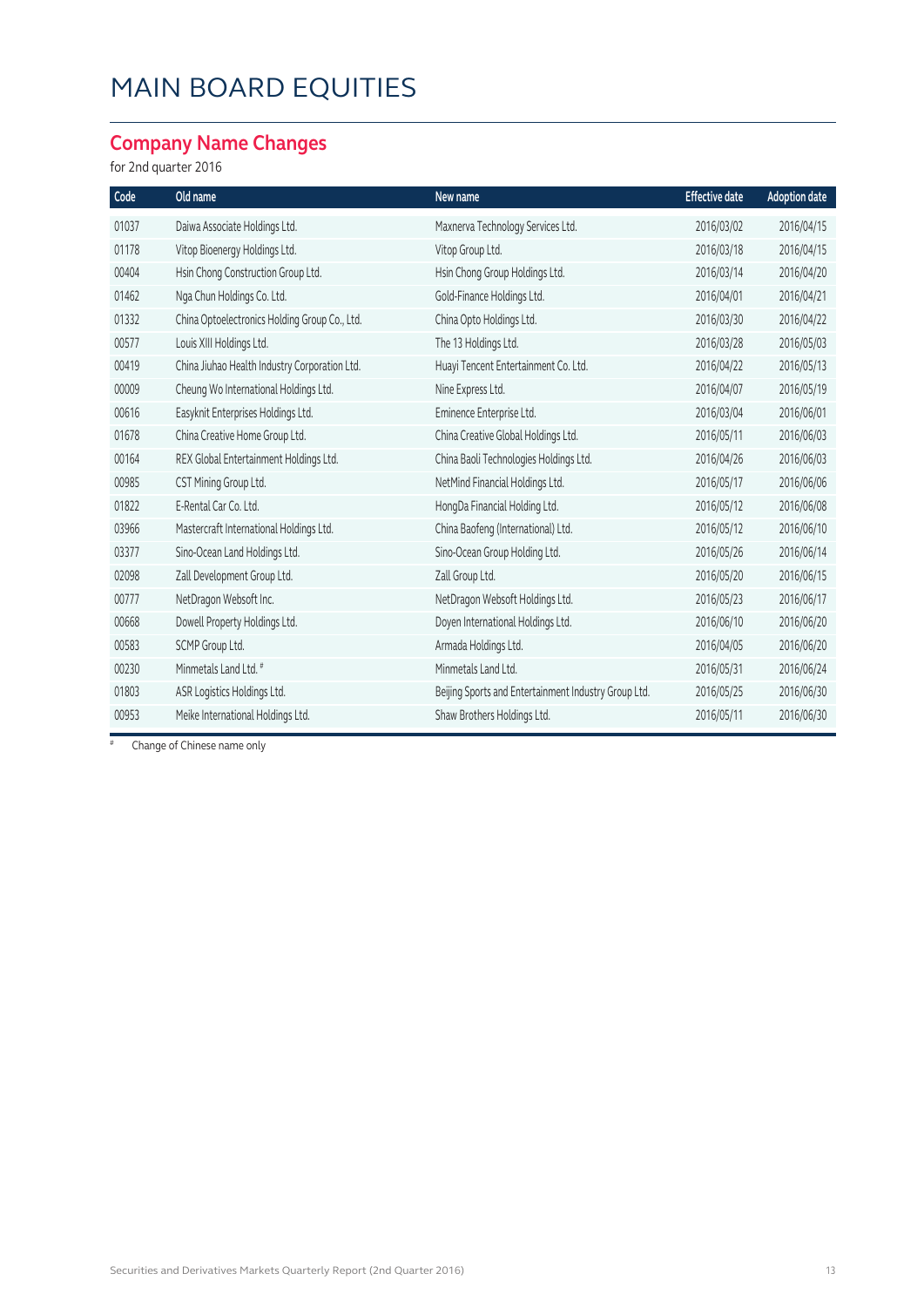#### **Bonus Issues/Bonus Warrants**

for 2nd quarter 2016

| Code  | Company                               | <b>Particulars</b> | Ex-date    |
|-------|---------------------------------------|--------------------|------------|
| 00131 | Cheuk Nang (Holdings) Ltd.            | 1 wt for 35        | 2016/04/07 |
| 00265 | Orient Victory China Holdings Ltd.    | 1 wt for 7         | 2016/04/18 |
| 01733 | Winsway Enterprises Holdings Ltd.     | 9 for 3 rts shares | 2016/05/19 |
| 00771 | Automated Systems Holdings Ltd.       | 1 for 10           | 2016/05/23 |
| 02009 | <b>BBMG Corporation - H Shares</b>    | 10 for 10          | 2016/05/24 |
| 02342 | Comba Telecom Systems Holdings Ltd.   | 1 for 10           | 2016/05/31 |
| 00599 | E. Bon Holdings Ltd.                  | 1 for 1            | 2016/06/01 |
| 00012 | Henderson Land Development Co. Ltd.   | 1 for 10           | 2016/06/06 |
| 00003 | Hong Kong and China Gas Co. Ltd., The | 1 for 10           | 2016/06/10 |
| 02341 | EcoGreen International Group Ltd.     | 2 for 10           | 2016/06/13 |
| 01223 | Symphony Holdings Ltd.                | 1 wt for 5         | 2016/06/14 |
| 00096 | Yusei Holdings Ltd.                   | 1 for $1$          | 2016/06/27 |
| 01389 | Major Holdings Ltd.                   | 3 for 2            | 2016/06/28 |

### **Share Split/Consolidation**

for 2nd quarter 2016

| Code  | Company                                     | <b>Particulars</b>      | <b>Effective date</b> |
|-------|---------------------------------------------|-------------------------|-----------------------|
| 01143 | China Healthcare Enterprise Group Ltd.      | Split 1 into 10         | 2016/04/01            |
| 00055 | Neway Group Holdings Ltd.                   | Consolidation 10 into 1 | 2016/04/05            |
| 00397 | Jun Yang Financial Holdings Ltd.            | Consolidation 10 into 1 | 2016/04/06            |
| 00274 | China Billion Resources Ltd.                | Consolidation 2 into 1  | 2016/04/19            |
| 01027 | China Jicheng Holdings Ltd.                 | Split 1 into 5          | 2016/04/26            |
| 01315 | Vision Fame International Holding Ltd.      | Split 1 into 5          | 2016/05/03            |
| 03638 | Goldenmars Technology Holdings Ltd.         | Split 1 into 12         | 2016/05/06            |
| 00704 | Huscoke Resources Holdings Ltd.             | Consolidation 5 into 1  | 2016/05/12            |
| 00735 | China Power New Energy Development Co. Ltd. | Consolidation 10 into 1 | 2016/05/13            |
| 01733 | Winsway Enterprises Holdings Ltd.           | Consolidation 20 into 1 | 2016/05/18            |
| 00070 | Neptune Group Ltd.                          | Consolidation 10 into 1 | 2016/05/23            |
| 02212 | Future Bright Mining Holdings Ltd.          | Split 1 into 10         | 2016/05/27            |
| 00585 | Imagi International Holdings Ltd.           | Consolidation 5 into 1  | 2016/05/31            |
| 00575 | Regent Pacific Group Ltd.                   | Consolidation 10 into 1 | 2016/06/10            |
| 01246 | Ngai Shun Holdings Ltd.                     | Consolidation 25 into 1 | 2016/06/15            |
| 00471 | CMMB Vision Holdings Ltd.                   | Consolidation 10 into 1 | 2016/06/21            |
| 01808 | Enterprise Development Holdings Ltd.        | Consolidation 10 into 1 | 2016/06/30            |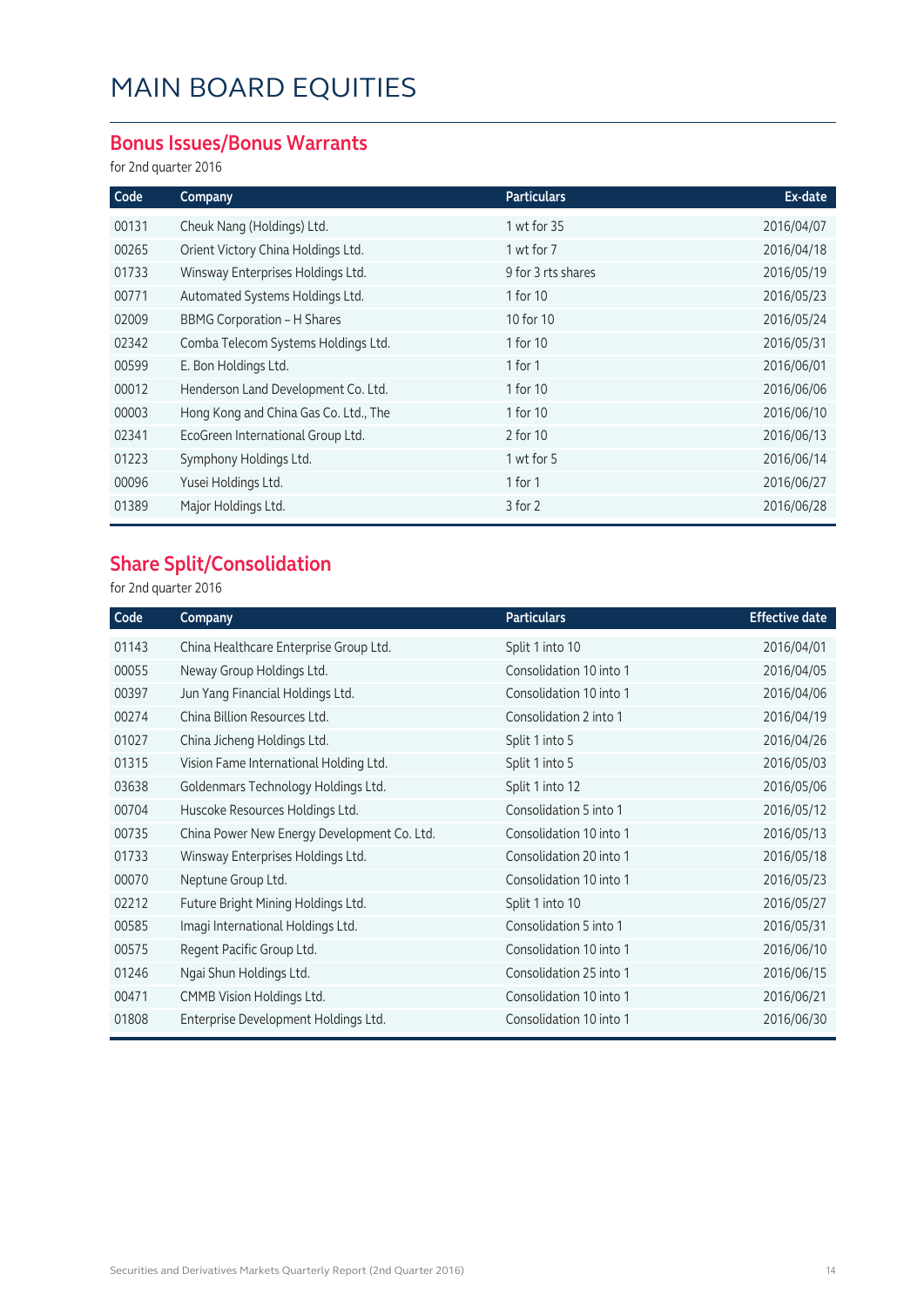### **Rights Issues & Open Offers**

for 2nd quarter 2016

| Month | Code  | Company                                      | Ratio                               | Funds raised (HK\$ mil.) |
|-------|-------|----------------------------------------------|-------------------------------------|--------------------------|
| Apr   | 00527 | China Ruifeng Renewable Energy Holdings Ltd. | Open offer 1 for 5 @\$0.75          | 224.89                   |
|       | 00471 | CMMB Vision Holdings Ltd.                    | Rts 1 for 1 @\$0.10                 | 625.32                   |
|       |       |                                              | with bonus 1 for 1 rts sh           |                          |
|       | 00298 | Chuang's China Investments Ltd.              | Rts 1 for 2 @\$0.28                 | 226.96                   |
|       | 01613 | Synertone Communication Corporation          | Rts 1 for 1 @\$0.125                | 209.30                   |
|       |       |                                              | (after consolidation 5 into 1)      |                          |
|       | 00275 | Hanny Holdings Ltd.                          | Rts 8 for 1@\$0.25                  | 1,123.71                 |
|       |       |                                              | (after consolidation 10 into 1)     |                          |
| May   | 00959 | Amax International Holdings Ltd.             | Open offer 1 for 2 @\$0.20          | 32.79                    |
|       | 00393 | Glorious Sun Enterprises Ltd.                | Rts 1 for 2 @\$0.90                 | 460.83                   |
|       | 00186 | Grande Holdings Ltd., The                    | Open offer 5 for 2 @\$0.087         | 100.10                   |
|       | 00274 | China Billion Resources Ltd.                 | Open offer 2 for 1 @\$0.03          | 157.06                   |
|       | 00058 | Sunway International Holdings Ltd.           | Open offer 3 for 2 @\$0.08          | 209.49                   |
| Jun   | 01217 | China Innovation Investment Ltd.             | Open offer 1 for 2 @\$0.05          | 213.36                   |
|       | 01733 | Winsway Enterprises Holdings Ltd.            | Rts 3 shs and 9 Anti-dilution       | 390.53                   |
|       |       |                                              | shs for 1 consolidated sh @HKD 0.69 |                          |
|       |       |                                              | (after consolidation 20 into 1)     |                          |
|       | 00070 | Neptune Group Ltd.                           | Open offer 1 for 2 @\$0.42          | 96.94                    |
|       |       |                                              | (after consolidation 10 into 1)     |                          |
|       | 02343 | Pacific Basin Shipping Ltd.                  | Rts 1 for 1@\$0.60                  | 1,168.09                 |
|       | 01192 | Titan Petrochemicals Group Ltd.              | Open offer 1 for 3 @\$0.10          | 260.69                   |
|       | 02178 | Petro-king Oilfield Services Ltd.            | Rts 3 for 10 @\$0.31                | 123.52                   |
| Total |       |                                              |                                     | 5,623.58                 |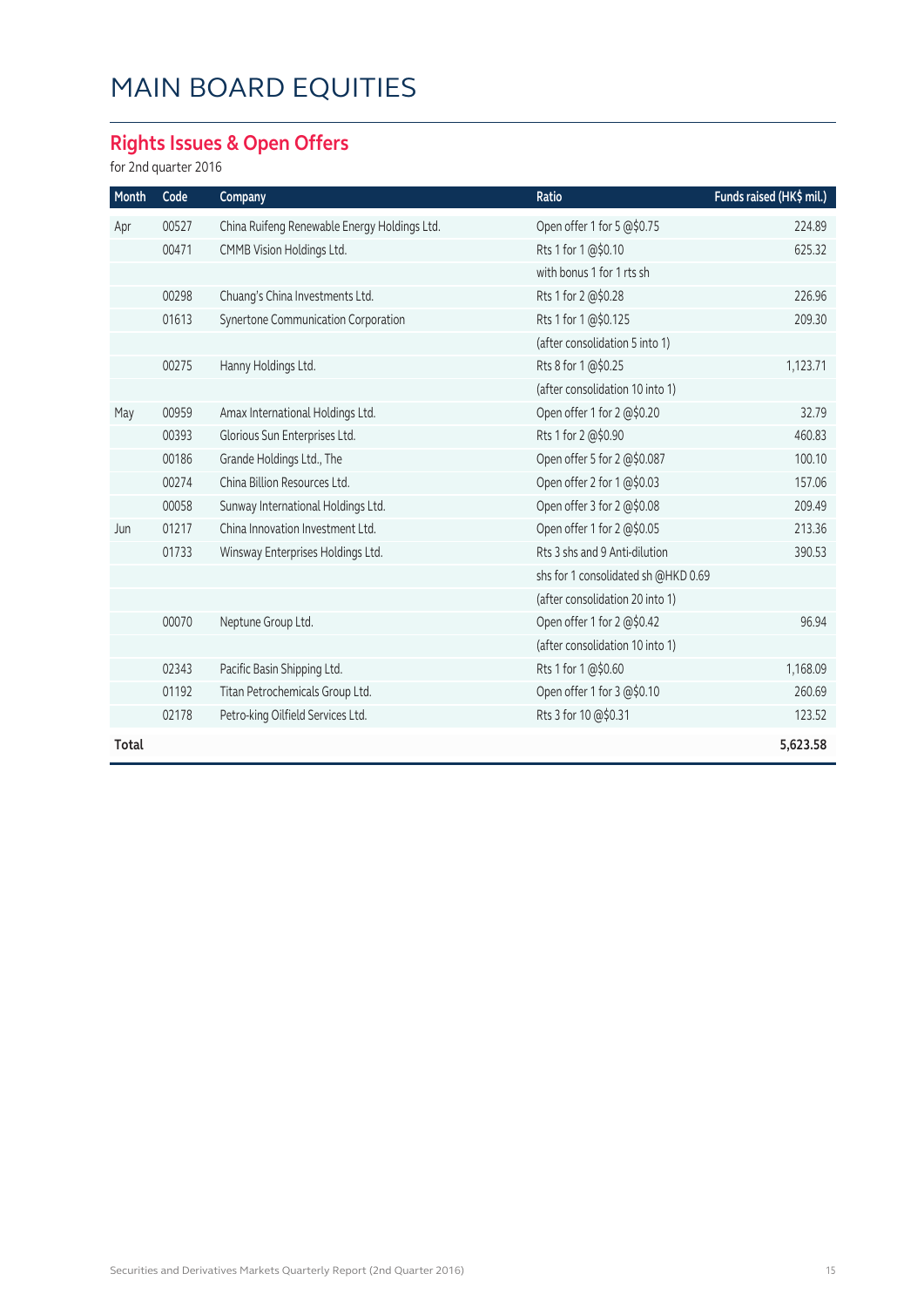### **Placing\***

|       |       |                        | No. of new     | <b>Placing price</b> | <b>Funds raised</b> |
|-------|-------|------------------------|----------------|----------------------|---------------------|
| Month | Code  | Company                | shares placed  | (HK\$)               | (HK\$ mil.)         |
| 2016  |       |                        |                |                      |                     |
| Apr   | 00863 | <b>BRANDINGCHINA</b>   | 4,960,885      | 2.4200               | 12.01               |
|       | 01194 | C PRECIOUSMETAL        | 3,404,845,782  | 0.2300               | 783.11              |
|       | 00362 | C ZENITH CHEM          | 138,000,000    | 0.3150               | 43.47               |
|       | 00164 | CHINA BAOLI TEC        | 25,000,000,000 | 0.0320               | 800.00              |
|       | 00875 | <b>CHINA FIN INV</b>   | 719,696,968    | 0.0990               | 71.25               |
|       | 00875 | <b>CHINA FIN INV</b>   | 420,000,000    | 0.0980               | 41.16               |
|       | 00479 | <b>CIL HOLDINGS</b>    | 602,500,000    | 0.1000               | 60.25               |
|       | 00707 | <b>CO-PROSPERITY</b>   | 900,000,000    | 0.2000               | 180.00              |
|       | 01808 | <b>ENTERPRISE DEV</b>  | 696,540,000    | 0.0570               | 39.70               |
|       | 06108 | NEW RAY MEDIC          | 57,840,000     | 0.4000               | 23.14               |
|       | 00850 | PETROASIAN             | 1,333,332,000  | 0.1300               | 173.33              |
|       | 00243 | <b>QPL INT'L</b>       | 875,000,000    | 0.3200               | 280.00              |
|       | 00953 | <b>SHAW BROTHERS</b>   | 235,000,000    | 1.0000               | 235.00              |
|       | 01080 | <b>SHENGLI PIPE</b>    | 545,727,600    | 0.2800               | 152.80              |
|       | 02012 | <b>SUNSHINE OIL</b>    | 88,234,000     | 0.3400               | 30.00               |
|       | 01046 | UNIVERSE INT'L         | 29,625,000     | 0.7790               | 23.08               |
|       | 00710 | <b>VARITRONIX INTL</b> | 400,000,000    | 3.5000               | 1,400.00            |
| May   | 01338 | <b>BAWANG GROUP</b>    | 250,000,000    | 0.3100               | 77.50               |
|       | 06828 | <b>BLUE SKY PWR</b>    | 2,155,555,555  | 0.4500               | 970.00              |
|       | 01381 | <b>CANVEST ENV</b>     | 34,235,294     | 3.4000               | 116.40              |
|       | 02312 | CH FIN LEASING         | 50,000,000     | 0.5800               | 29.00               |
|       | 01380 | CHI KINGSTONE          | 1,080,000,000  | 0.1000               | 108.00              |
|       | 00711 | CHINA CITY CONS        | 72,000,000     | 1.2500               | 90.00               |
|       | 01130 | <b>CHINA ENV RES</b>   | 282,856,352    | 0.1650               | 46.67               |
|       | 00717 | <b>EMPEROR CAPITAL</b> | 380,000,000    | 0.6600               | 250.80              |
|       | 00108 | <b>GR PROPERTIES</b>   | 105,578,910    | 1.0000               | 105.58              |
|       | 00911 | HANGFAT GINSENG        | 40,000,000,000 | 0.0100               | 400.00              |
|       | 00033 | <b>HARMONIC STR</b>    | 1,000,000,000  | 0.2000               | 200.00              |
|       | 00197 | <b>HENG TAI</b>        | 150,000,000    | 0.3400               | 51.00               |
|       | 00397 | <b>JUN YANG FIN</b>    | 391,800,000    | 0.2380               | 93.25               |
|       | 00663 | KING STONE ENGY        | 3,000,000,000  | 0.1390               | 417.00              |
|       | 01499 | <b>LEAP HLDGS GP</b>   | 168,000,000    | 0.5000               | 84.00               |
|       | 00254 | <b>NUR HOLDINGS</b>    | 496,000,000    | 0.1650               | 81.84               |
|       | 01020 | SINOREF HLDGS          | 409,000,000    | 0.1660               | 67.89               |
|       | 01141 | <b>SKYWAY SEC</b>      | 1,450,000,000  | 0.1800               | 261.00              |
|       | 01166 | SOLARTECH INT'L        | 326,560,000    | 0.1950               | 63.68               |
|       | 00223 | SRGL                   | 60,000,000     | 0.1640               | 9.84                |
|       | 00365 | SUN EAST TECH          | 730,000,000    | 0.4000               | 292.00              |
|       | 01070 | TCL MULTIMEDIA         | 348,850,000    | 6.5000               | 2,267.53            |
|       | 00539 | <b>VICTORY CITY</b>    | 500,000,000    | 0.5200               | 260.00              |
|       | 03331 | VINDA INT'L            | 30,000,000     | 13.2500              | 397.50              |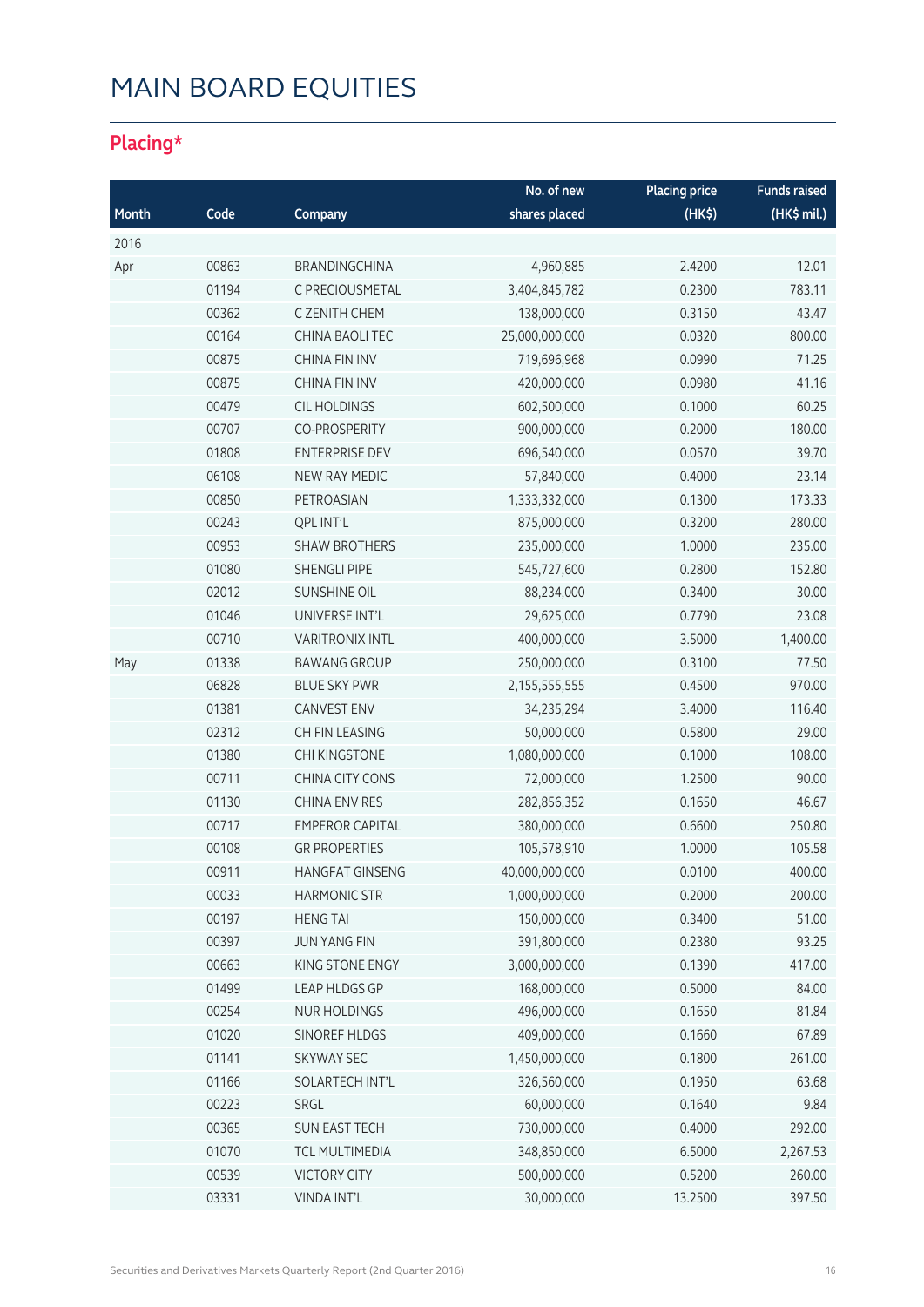| Month | Code  | Company                | No. of new<br>shares placed | <b>Placing price</b><br>(HK\$) | <b>Funds raised</b><br>(HK\$ mil.) |
|-------|-------|------------------------|-----------------------------|--------------------------------|------------------------------------|
|       | 01305 | WAI CHI HOLD           | 16,825,000                  | 2.0000                         | 33.65                              |
|       | 00183 | <b>WINFULL GP</b>      | 420,000,000                 | 0.1500                         | 63.00                              |
|       | 00185 | ZH INT'L HOLD          | 795,400,000                 | 0.2000                         | 159.08                             |
| Jun   | 00030 | <b>BAN LOONG HOLD</b>  | 190,110,000                 | 0.0900                         | 17.11                              |
|       | 00996 | CARNIVAL GROUP         | 725,000,000                 | 0.9500                         | 688.75                             |
|       | 02349 | <b>CH CITY INFRA</b>   | 262,000,000                 | 0.5000                         | 131.00                             |
|       | 03311 | <b>CHINA STATE CON</b> | 431,824,639                 | 11.1400                        | 4,810.53                           |
|       | 02277 | CHUN SING ENG          | 206,000,000                 | 0.9000                         | 185.40                             |
|       | 00080 | <b>CNEWECON FUND</b>   | 185,436,000                 | 0.1400                         | 25.96                              |
|       | 01240 | CNQC INT'L             | 110,000,000                 | 2.4500                         | 269.50                             |
|       | 00547 | <b>DIGITAL DOMAIN</b>  | 700,000,000                 | 0.5000                         | 350.00                             |
|       | 02662 | <b>FITTEC</b>          | 108,734,000                 | 1.1000                         | 119.61                             |
|       | 01175 | FU JI CATERING         | 450,510,000                 | 0.5400                         | 243.28                             |
|       | 00905 | <b>GLOBAL M CAP</b>    | 84,000,000                  | 0.4200                         | 35.28                              |
|       | 06893 | <b>HINSANG GROUP</b>   | 280,000,000                 | 1.1800                         | 330.40                             |
|       | 02226 | <b>HONWORLD GP</b>     | 60,000,000                  | 6.0000                         | 360.00                             |
|       | 00585 | <b>IMAGI INT'L-NEW</b> | 505,352,508                 | 0.2300                         | 116.23                             |
|       | 01495 | <b>JIYIHOUSEHOLD</b>   | 72,000,000                  | 0.7800                         | 56.16                              |
|       | 00798 | <b>OVU</b>             | 2,941,469,917               | 0.8000                         | 2,353.18                           |
|       | 00482 | <b>SANDMARTIN INTL</b> | 75,000,000                  | 0.4000                         | 30.00                              |
|       | 01616 | SILVERMAN HL           | 88,105,000                  | 2.5000                         | 220.26                             |
|       | 00059 | <b>SKYFAME REALTY</b>  | 400,000,000                 | 0.4800                         | 192.00                             |
|       | 01430 | <b>SUCHUANG GAS</b>    | 36,688,000                  | 2.5500                         | 93.55                              |
|       | 02012 | <b>SUNSHINE OIL</b>    | 58,871,000                  | 0.3400                         | 20.02                              |
|       | 02012 | <b>SUNSHINE OIL</b>    | 53,333,333                  | 0.7500                         | 40.00                              |
|       | 00515 | TC ORI LIGHT           | 106,147,960                 | 0.1980                         | 21.02                              |
|       | 00334 | <b>TCL DISPLAY</b>     | 258,224,000                 | 0.6200                         | 160.10                             |
|       | 01192 | TITAN PETROCHEM        | 2,600,000,000               | 0.1000                         | 260.00                             |
| Total |       |                        |                             |                                | 22,473.84                          |

\* Due to the reporting time-lag, placing figures for the quarter are provisional.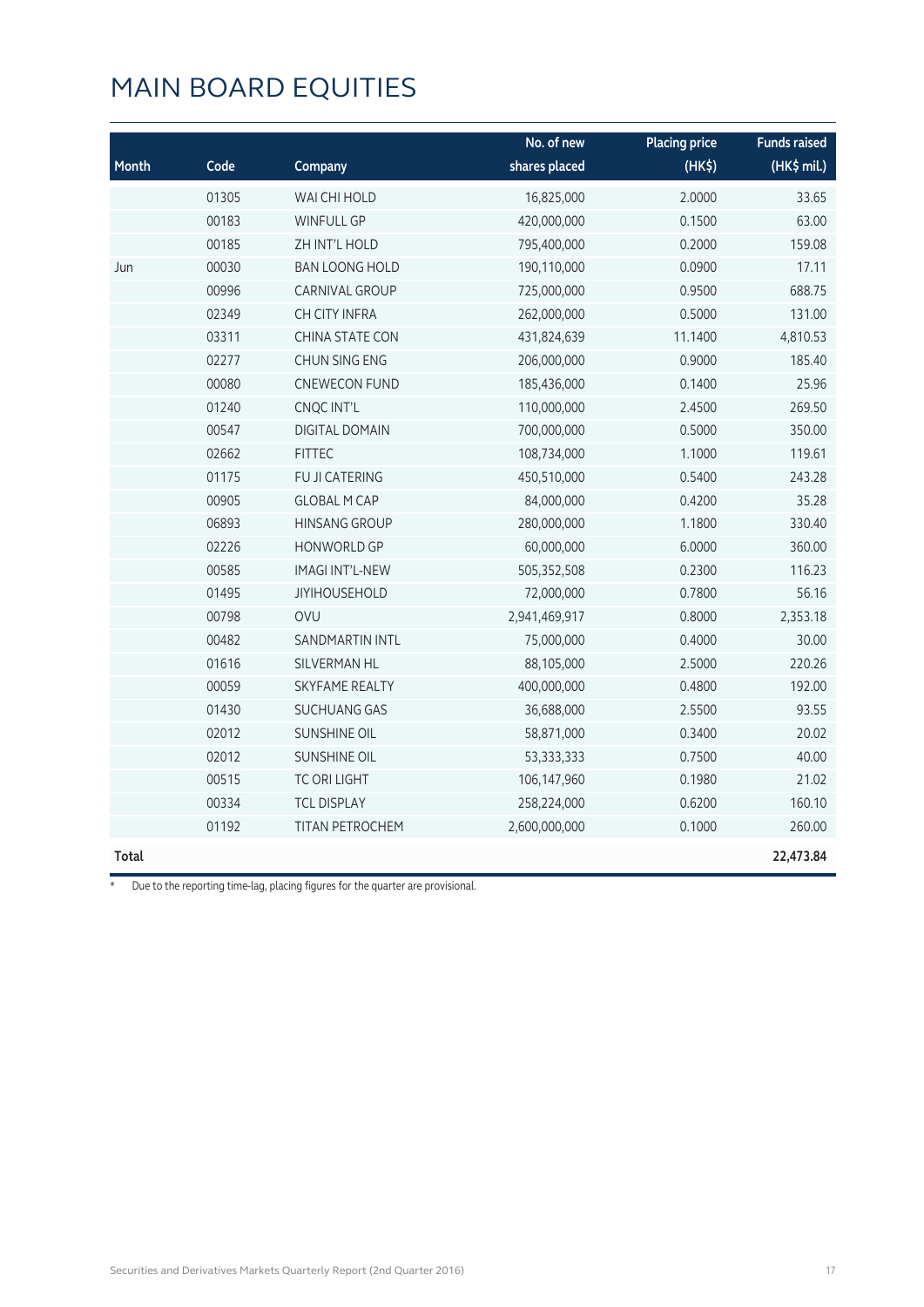#### **Warrant Trading Statistics**

|      |                | <b>Equity wts</b><br>(HK\$ mil.) | Derivative wts<br>(HK\$ mil.) | <b>Total</b><br>(HK\$ mil.) |
|------|----------------|----------------------------------|-------------------------------|-----------------------------|
| 2015 | Q <sub>2</sub> | 1,727.22                         | 1,721,585.57                  | 1,723,312.78                |
|      | Q <sub>3</sub> | 723.63                           | 1,090,657.45                  | 1,091,381.08                |
|      | Q4             | 242.28                           | 794,250.41                    | 794,492.69                  |
| 2016 | Q1             | 92.83                            | 915,484.74                    | 915,577.57                  |
|      | Q <sub>2</sub> | 64.04                            | 677,965.49                    | 678,029.53                  |

#### **Warrant Market Value**

|      |                |               | <b>Equity wts</b> |               | <b>Derivative wts</b> |           | <b>Total</b> |
|------|----------------|---------------|-------------------|---------------|-----------------------|-----------|--------------|
|      |                | <b>Number</b> | (HK\$ mil.)       | <b>Number</b> | (HK\$ mil.)           | Total no. | (HK\$ mil.)  |
| 2015 | Q <sub>2</sub> | 14            | 4,383.11          | 5,680         | 197,036.57            | 5,694     | 201,419.68   |
|      | Q <sub>3</sub> | 13            | 2,472.60          | 5,633         | 84,057.90             | 5,646     | 86,530.49    |
|      | Q4             | 12            | 1,836.69          | 4,590         | 60,433.79             | 4,602     | 62,270.48    |
| 2016 | Q1             | 12            | 1,444.55          | 4,184         | 58,444.35             | 4,196     | 59,888.90    |
|      | Q <sub>2</sub> | 11            | 1.018.90          | 4,070         | 51,518.27             | 4.081     | 52,537.17    |

### **New Listing Statistics – Warrants**

|      |                | No. of newly listed<br>equity wts | No. of newly listed<br>derivative wts | <b>Amount raised</b><br>(HK\$ mil.) |
|------|----------------|-----------------------------------|---------------------------------------|-------------------------------------|
| 2015 | Q <sub>2</sub> |                                   | 2,124                                 | 68,662.15                           |
|      | Q <sub>3</sub> |                                   | 1,552                                 | 46,018.14                           |
|      | Q4             |                                   | 1,162                                 | 27,608.36                           |
| 2016 | Q1             |                                   | 1,276                                 | 31,890.47                           |
|      | Q <sub>2</sub> |                                   | 1,045                                 | 21,652.05                           |

### **Newly Listed Equity Warrants**

for 2nd quarter 2016

|       |                                                  | Initial issued |                       | Amount raised |
|-------|--------------------------------------------------|----------------|-----------------------|---------------|
| Code  | <b>Equity warrants</b>                           | amount (HK\$)  | Listing date Expiry   | $(HK\$ mil.)  |
| 01457 | Cheuk Nang (Holdings) Ltd. Warrants 2017         | 60,837,230     | 2016/04/25 2017/04/22 |               |
| 01479 | Orient Victory China Holdings Ltd. Warrants 2017 | 305,852,970    | 2016/05/05 2017/05/03 |               |
| Total |                                                  |                |                       |               |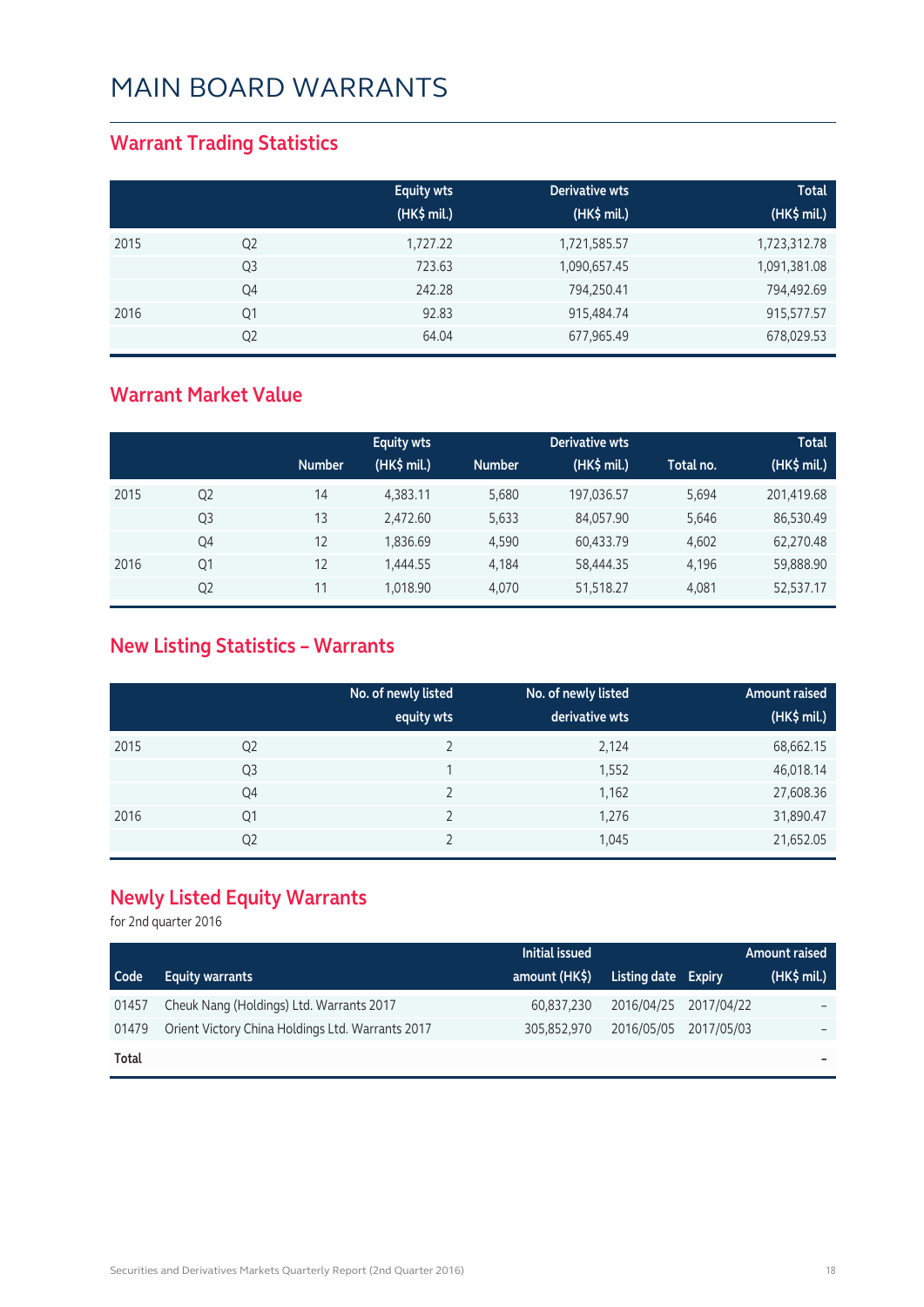### **Newly Listed Derivative Warrants**

for 2nd quarter 2016

|       |                                                               |               |                     |               | Amount      |
|-------|---------------------------------------------------------------|---------------|---------------------|---------------|-------------|
|       |                                                               | No. of        |                     |               | raised      |
| Code  | Derivative warrants                                           | issue (units) | <b>Listing date</b> | <b>Expiry</b> | (HK\$ mil.) |
| 27075 | Credit Suisse AG - CKI Holdings European Warrants Oct 2016 A  | 30,000,000    | 2016/04/01          | 2016/10/04    | 12.90       |
| 27073 | Credit Suisse AG - Ch Overseas European Warrants Oct 2016 A   | 50,000,000    | 2016/04/01          | 2016/10/04    | 12.50       |
| 27071 | Credit Suisse AG - HKEX European Warrants Feb 2017 A          | 150,000,000   | 2016/04/01          | 2017/02/28    | 22.50       |
| 27072 | Credit Suisse AG - HKEX European Warrants Mar 2017 A          | 150,000,000   | 2016/04/01          | 2017/03/03    | 37.50       |
| 27070 | Credit Suisse AG - Tencent Holdings European Wts Dec 2016 B   | 150,000,000   | 2016/04/01          | 2016/12/30    | 22.50       |
| 27059 | HK Bank - CGS European Warrants Nov 2016 A                    | 80,000,000    | 2016/04/01          | 2016/11/30    | 12.00       |
| 27064 | HK Bank - China Life European Warrants Oct 2016 A             | 80,000,000    | 2016/04/01          | 2016/10/31    | 12.00       |
| 27060 | HK Bank - China Life European Warrants Dec 2016 B             | 80,000,000    | 2016/04/01          | 2016/12/30    | 20.00       |
| 27062 | HK Bank - China Mobile European Warrants Sep 2016 A           | 50,000,000    | 2016/04/01          | 2016/09/30    | 15.00       |
| 27061 | HK Bank - Ping An European Warrants Sep 2016 D                | 50,000,000    | 2016/04/01          | 2016/09/30    | 15.00       |
| 27082 | J P Morgan SP BV - BOCL European Warrants Feb 2017 A          | 100,000,000   | 2016/04/01          | 2017/02/01    | 25.10       |
| 27078 | J P Morgan SP BV - China Mob European Wts Oct 2016 B          | 100,000,000   | 2016/04/01          | 2016/10/03    | 29.00       |
| 27076 | J P Morgan SP BV - HSCEI European Wts Nov 2016 A              | 200,000,000   | 2016/04/01          | 2016/11/29    | 50.00       |
| 27077 | J P Morgan SP BV - HSI European Warrants Oct 2016 D           | 300,000,000   | 2016/04/01          | 2016/10/28    | 75.90       |
| 27081 | J P Morgan SP BV - Kingsoft European Warrants Oct 2016 A      | 60,000,000    | 2016/04/01          | 2016/10/03    | 15.18       |
| 27080 | J P Morgan SP BV - Tencent European Warrants Apr 2017 A       | 100,000,000   | 2016/04/01          | 2017/04/03    | 15.20       |
| 27058 | Macquarie Bank Ltd. - Tencent European Warrants Oct 2016 F    | 34,000,000    | 2016/04/01          | 2016/10/04    | 10.03       |
| 27065 | SGA Societe Generale Acceptance N.V. - AIA Eur Wt Oct 2016 C  | 100,000,000   | 2016/04/01          | 2016/10/05    | 25.00       |
| 27066 | SGA Societe Generale Acceptance N.V. - AIA Eur Wt Mar 2017 A  | 100,000,000   | 2016/04/01          | 2017/03/03    | 25.50       |
| 27067 | SGA Societe Generale Acceptance N.V. - CLife Eu Wt Dec 2016 B | 150,000,000   | 2016/04/01          | 2016/12/05    | 37.50       |
| 27068 | SGA Societe Generale Acceptance N.V. - CLife Eu Wt Jun 2017 A | 150,000,000   | 2016/04/01          | 2017/06/05    | 37.50       |
| 27069 | SGA Societe Generale Acceptance N.V. - HSBC Eu Wt Apr 2017 A  | 100,000,000   | 2016/04/01          | 2017/04/06    | 25.00       |
| 27094 | BOCI Asia Ltd. - HKEX European Warrants Feb 2017 A            | 200,000,000   | 2016/04/05          | 2017/02/27    | 50.00       |
| 27095 | BOCI Asia Ltd. - Ping An European Warrants Oct 2016 B         | 200,000,000   | 2016/04/05          | 2016/10/18    | 50.00       |
| 27096 | Credit Suisse AG - Tencent Holdings European Wts Feb 2017 B   | 150,000,000   | 2016/04/05          | 2017/02/27    | 25.50       |
| 27098 | Goldman Sachs SP (Asia) - Evergrande European Wts Oct 2016 A  | 70,000,000    | 2016/04/05          | 2016/10/17    | 10.50       |
| 27097 | Goldman Sachs SP (Asia) - SHK Ppt European Put Wt Oct 2016 A  | 20,000,000    | 2016/04/05          | 2016/10/06    | 10.34       |
| 27093 | HK Bank - Agricultural Bank European Warrants Feb 2017 A      | 80,000,000    | 2016/04/05          | 2017/02/28    | 12.00       |
| 27092 | HK Bank - BOCL European Warrants Feb 2017 A                   | 80,000,000    | 2016/04/05          | 2017/02/28    | 12.00       |
| 27090 | HK Bank - Sinopec Corp European Warrants Oct 2016 A           | 60,000,000    | 2016/04/05          | 2016/10/04    | 24.00       |
| 27091 | HK Bank - Kingsoft European Warrants Dec 2016 A               | 50,000,000    | 2016/04/05          | 2016/12/30    | 15.00       |
| 27121 | Credit Suisse AG - CGS European Warrants Dec 2016 A           | 70,000,000    | 2016/04/06          | 2016/12/02    | 10.50       |
| 27126 | Credit Suisse AG - CITIC Sec European Warrants Oct 2016 A     | 70,000,000    | 2016/04/06          | 2016/10/05    | 17.50       |
| 27125 | Credit Suisse AG - CITIC Sec European Warrants Dec 2016 A     | 70,000,000    | 2016/04/06          | 2016/12/30    | 17.50       |
| 27128 | Credit Suisse AG - CITIC Sec European Put Warrants Oct 2016B  | 60,000,000    | 2016/04/06          | 2016/10/05    | 15.00       |
| 27123 | Credit Suisse AG - GF Sec European Warrants Oct 2016 A        | 50,000,000    | 2016/04/06          | 2016/10/05    | 12.50       |
| 27131 | Goldman Sachs SP (Asia) - Fosun Intl European Wts Feb 2017 A  | 60,000,000    | 2016/04/06          | 2017/02/28    | 15.00       |
| 27130 | Goldman Sachs SP (Asia) - Galaxy Ent European Wts Dec 2016 A  | 80,000,000    | 2016/04/06          | 2016/12/30    | 21.68       |
| 27129 | Goldman Sachs SP (Asia) - HSI European Put Wts Jul 2016 G     | 200,000,000   | 2016/04/06          | 2016/07/28    | 30.40       |
| 27114 | HK Bank - HSCEI European Put Warrants Oct 2016 A              | 180,000,000   | 2016/04/06          | 2016/10/28    | 27.00       |
| 27103 | HK Bank - HSCEI European Put Warrants Dec 2016 D              | 180,000,000   | 2016/04/06          | 2016/12/29    | 28.80       |
| 27111 | HK Bank - HSI European Put Warrants Sep 2016 H                | 180,000,000   | 2016/04/06          | 2016/09/29    | 27.00       |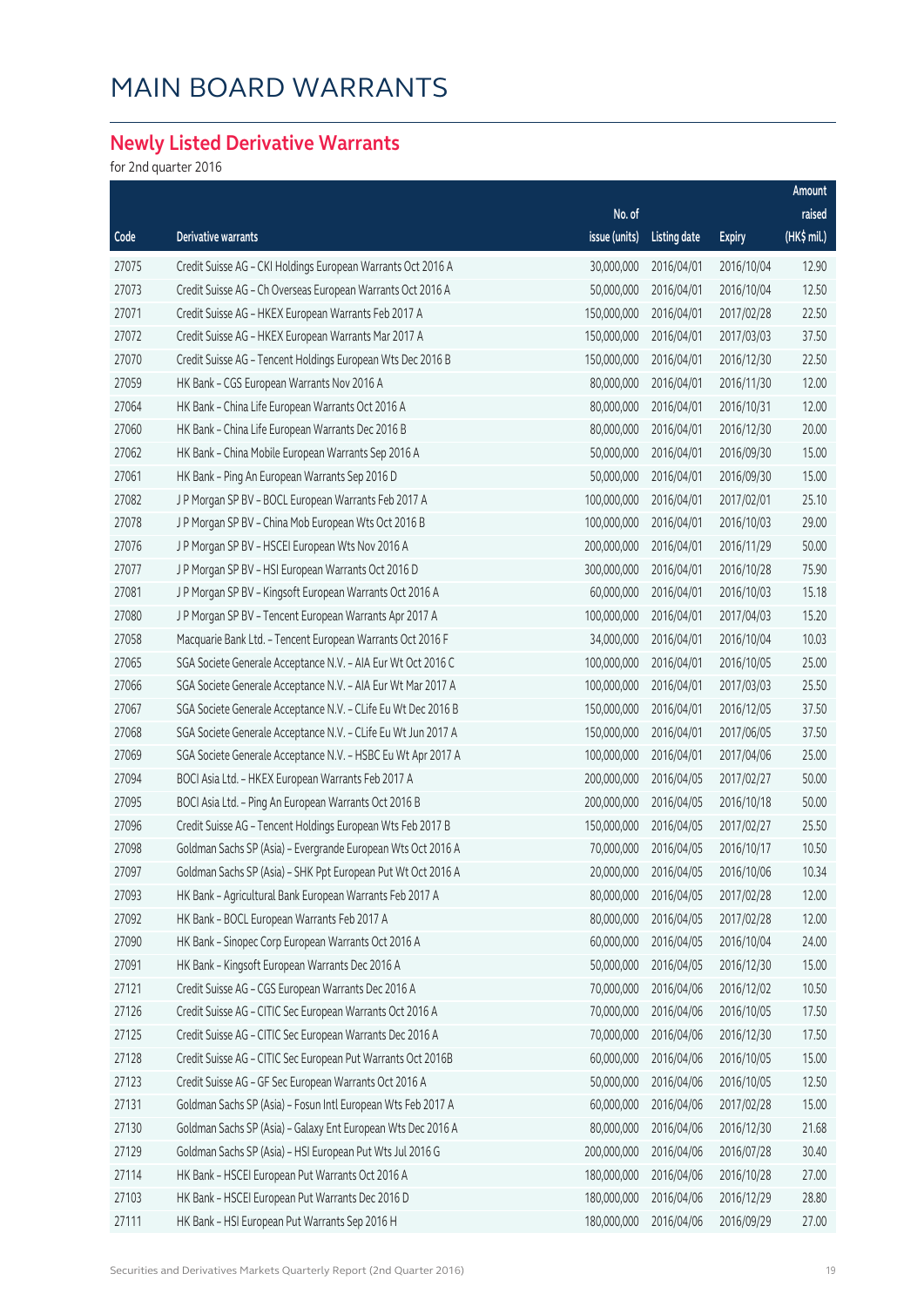|       |                                                               |               |                       |               | Amount      |
|-------|---------------------------------------------------------------|---------------|-----------------------|---------------|-------------|
|       |                                                               | No. of        |                       |               | raised      |
| Code  | <b>Derivative warrants</b>                                    | issue (units) | <b>Listing date</b>   | <b>Expiry</b> | (HK\$ mil.) |
| 27112 | HK Bank - HSI European Put Warrants Sep 2016 I                | 180,000,000   | 2016/04/06            | 2016/09/29    | 27.00       |
| 27110 | HK Bank - Lenovo European Warrants Apr 2018 A                 | 100,000,000   | 2016/04/06            | 2018/04/27    | 15.00       |
| 27109 | HK Bank - PetroChina European Warrants Oct 2016 A             | 50,000,000    | 2016/04/06            | 2016/10/31    | 22.50       |
| 27099 | SG Issuer - China Overseas European Warrants Jan 2017 A       | 40,000,000    | 2016/04/06            | 2017/01/05    | 10.00       |
| 27120 | SG Issuer - CRRC European Warrants Jul 2017 A                 | 100,000,000   | 2016/04/06            | 2017/07/05    | 25.00       |
| 27115 | SG Issuer - Li & Fung European Warrants Dec 2016 A            | 25,000,000    | 2016/04/06            | 2016/12/05    | 10.00       |
| 27100 | SG Issuer - Stanchart European Warrants Dec 2016 A            | 25,000,000    | 2016/04/06            | 2016/12/05    | 10.00       |
| 27152 | Credit Suisse AG - Tencent Holdings Euro Put Wts Dec 2017 A   | 100,000,000   | 2016/04/07            | 2017/12/27    | 18.00       |
| 27133 | Goldman Sachs SP (Asia) - China Mobile Eu Put Wts Jul 2016 C  | 80,000,000    | 2016/04/07            | 2016/07/11    | 20.80       |
| 27157 | Goldman Sachs SP (Asia) - HSI European Warrants Oct 2016 A    | 200,000,000   | 2016/04/07            | 2016/10/28    | 50.20       |
| 27153 | Goldman Sachs SP (Asia) - HSI European Put Wts Jul 2016 H     | 200,000,000   | 2016/04/07            | 2016/07/28    | 30.20       |
| 27139 | HK Bank - BYD European Warrants Sep 2017 A                    | 100,000,000   | 2016/04/07            | 2017/09/29    | 16.00       |
| 27138 | HK Bank - China Railway European Warrants Oct 2017 A          | 100,000,000   | 2016/04/07            | 2017/10/30    | 15.00       |
| 27136 | Haitong Int'l Sec - C Transmission European Wts Jan 2018 A    | 50,000,000    | 2016/04/07            | 2018/01/18    | 12.50       |
| 27134 | Haitong Int'l Sec - Sinopec Corp European Wts Sep 2016 A      | 68,000,000    | 2016/04/07            | 2016/09/26    | 10.20       |
| 27137 | Haitong Int'l Sec - Tencent European Warrants Apr 2017 A      | 80,000,000    | 2016/04/07            | 2017/04/03    | 12.00       |
| 27140 | SG Issuer - CKH European Warrants Nov 2016 A                  | 150,000,000   | 2016/04/07            | 2016/11/03    | 22.50       |
| 27141 | SG Issuer - Galaxy Ent European Warrants Dec 2016 A           | 80,000,000    | 2016/04/07            | 2016/12/05    | 20.00       |
| 27142 | SG Issuer - Galaxy European Put Warrants Nov 2016 D           | 80,000,000    | 2016/04/07            | 2016/11/03    | 28.80       |
| 27145 | SG Issuer - Haitong Sec European Warrants Feb 2017 A          | 60,000,000    | 2016/04/07            | 2017/02/03    | 13.50       |
| 27151 | SG Issuer - Tencent European Put Warrants Nov 2017 A          | 500,000,000   | 2016/04/07            | 2017/11/03    | 90.00       |
| 27171 | BOCI Asia Ltd. - CKP European Warrants Dec 2016 A             | 100,000,000   | 2016/04/08            | 2016/12/05    | 43.80       |
| 27169 | BOCI Asia Ltd. - Tencent Holdings European Put Wts Feb 2017 C | 100,000,000   | 2016/04/08            | 2017/02/09    | 15.00       |
| 27192 | Credit Suisse AG - CC Bank European Warrants Dec 2016 A       | 80,000,000    | 2016/04/08            | 2016/12/30    | 14.40       |
| 27159 | Credit Suisse AG - China Life European Warrants Nov 2016 C    | 80,000,000    | 2016/04/08            | 2016/11/02    | 12.00       |
| 27168 | Credit Suisse AG - HSBC European Wts Oct 2016 D               | 120,000,000   | 2016/04/08            | 2016/10/31    | 30.00       |
| 27190 | Goldman Sachs SP (Asia) - Agri Bk European Wts Feb 2017 A     |               | 80,000,000 2016/04/08 | 2017/02/28    | 14.24       |
| 27191 | Goldman Sachs SP (Asia) - AIA European Warrants Sep 2016 A    | 80,000,000    | 2016/04/08            | 2016/09/30    | 12.64       |
| 27180 | Goldman Sachs SP (Asia) - CC Bank European Wts Aug 2016 C     | 80,000,000    | 2016/04/08            | 2016/08/01    | 12.56       |
| 27174 | HK Bank - CC Bank European Warrants Nov 2016 A                | 80,000,000    | 2016/04/08            | 2016/11/30    | 20.00       |
| 27173 | HK Bank - Geely Auto European Warrants Dec 2016 A             | 40,000,000    | 2016/04/08            | 2016/12/30    | 22.00       |
| 27177 | HK Bank - HSI European Warrants Oct 2016 A                    | 180,000,000   | 2016/04/08            | 2016/10/28    | 45.00       |
| 27175 | HK Bank - ICBC European Warrants Oct 2016 A                   | 80,000,000    | 2016/04/08            | 2016/10/31    | 20.00       |
| 27186 | Macquarie Bank Ltd. - HKEX European Warrants Mar 2017 B       | 67,000,000    | 2016/04/08            | 2017/03/02    | 10.05       |
| 27178 | SG Issuer - CCB European Warrants Nov 2016 A                  | 100,000,000   | 2016/04/08            | 2016/11/03    | 25.00       |
| 27181 | SG Issuer - CMob European Put Warrants Nov 2016 A             | 80,000,000    | 2016/04/08            | 2016/11/03    | 20.80       |
| 27183 | SG Issuer - COVS European Put Warrants Nov 2016 B             | 40,000,000    | 2016/04/08            | 2016/11/03    | 10.60       |
| 27185 | SG Issuer - CP&CC European Put Warrants Nov 2016 A            | 80,000,000    | 2016/04/08            | 2016/11/03    | 21.20       |
| 27184 | SG Issuer - HKEX European Put Warrants Jan 2017 B             | 200,000,000   | 2016/04/08            | 2017/01/05    | 39.00       |
| 27179 | SG Issuer - ICBC European Warrants Dec 2016 A                 | 100,000,000   | 2016/04/08            | 2016/12/05    | 25.00       |
| 27189 | UBS AG - Galaxy Ent European Warrants Oct 2016 B              | 70,000,000    | 2016/04/08            | 2016/10/11    | 21.70       |
| 27187 | UBS AG - HKEX European Warrants Feb 2017 A                    | 300,000,000   | 2016/04/08            | 2017/02/23    | 60.00       |
| 27188 | UBS AG - HSI European Put Warrants Jul 2016 C                 | 300,000,000   | 2016/04/08            | 2016/07/28    | 69.30       |
| 27194 | Haitong Int'l Sec - China Mobile European Warrants Dec 2016A  | 50,000,000    | 2016/04/11            | 2016/12/29    | 12.50       |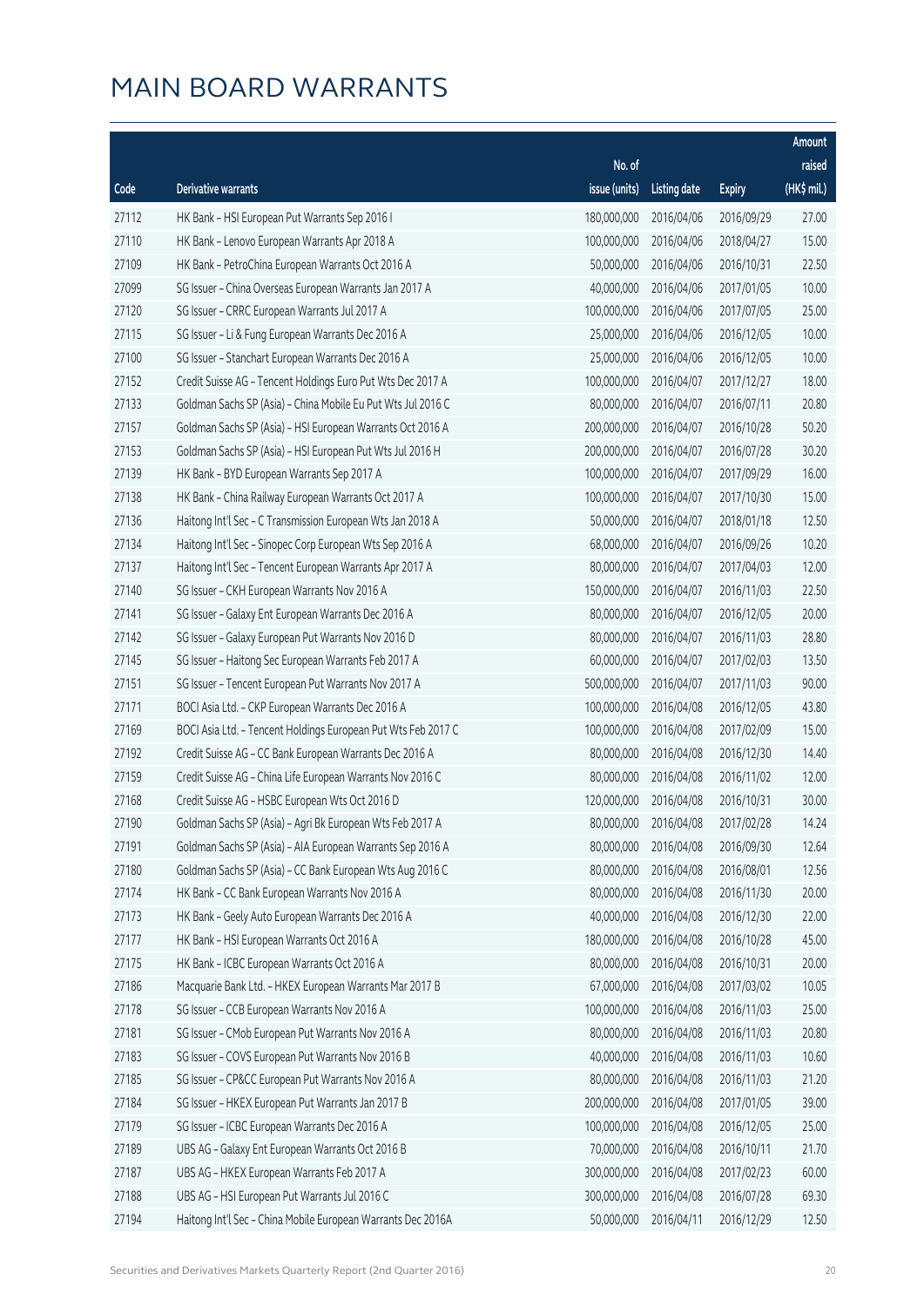|       |                                                              |               |                       |               | Amount      |
|-------|--------------------------------------------------------------|---------------|-----------------------|---------------|-------------|
|       |                                                              | No. of        |                       |               | raised      |
| Code  | <b>Derivative warrants</b>                                   | issue (units) | <b>Listing date</b>   | <b>Expiry</b> | (HK\$ mil.) |
| 27201 | Haitong Int'l Sec - China Shenhua European Warrants Dec 16 A | 68,000,000    | 2016/04/11            | 2016/12/29    | 10.20       |
| 27197 | Haitong Int'l Sec - CTEG European Warrants Jan 2017 A        | 30,000,000    | 2016/04/11            | 2017/01/18    | 12.30       |
| 27193 | Haitong Int'l Sec - Galaxy Ent European Warrants Nov 2016 A  | 50,000,000    | 2016/04/11            | 2016/11/28    | 12.50       |
| 27200 | Haitong Int'l Sec - Haitong Sec European Warrants Jan 2017 A | 50,000,000    | 2016/04/11            | 2017/01/27    | 12.50       |
| 27221 | Macquarie Bank Ltd. - Sinopec Corp European Wts Nov 2016 B   | 40,000,000    | 2016/04/11            | 2016/11/02    | 10.00       |
| 27222 | Macquarie Bank Ltd. - HSBC European Warrants Oct 2016 B      | 55,000,000    | 2016/04/11            | 2016/10/04    | 10.01       |
| 27204 | Macquarie Bank Ltd. - Kingsoft European Warrants Dec 2016 A  | 40,000,000    | 2016/04/11            | 2016/12/02    | 10.00       |
| 27203 | Macquarie Bank Ltd. - Lenovo European Warrants Nov 2016 A    | 15,000,000    | 2016/04/11            | 2016/11/02    | 10.01       |
| 27206 | SG Issuer - AGBK European Warrants Dec 2016 A                | 100,000,000   | 2016/04/11            | 2016/12/05    | 15.00       |
| 27207 | SG Issuer - CCB European Warrants Mar 2017 A                 | 100,000,000   | 2016/04/11            | 2017/03/03    | 15.00       |
| 27208 | SG Issuer - ICBC European Warrants May 2017 A                | 100,000,000   | 2016/04/11            | 2017/05/04    | 16.00       |
| 27214 | SG Issuer - Tencent European Warrants Mar 2017 A             | 500,000,000   | 2016/04/11            | 2017/03/03    | 75.00       |
| 27218 | SG Issuer - Tencent European Warrants Jun 2017 A             | 500,000,000   | 2016/04/11            | 2017/06/05    | 75.00       |
| 27244 | BNP Paribas Arbit Issu B.V. - AIA European Wts Jun 2017 A    | 40,000,000    | 2016/04/12            | 2017/06/02    | 16.00       |
| 27247 | BNP Paribas Arbit Issu B.V. - China Life Euro Wts Nov 2016 B | 70,000,000    | 2016/04/12            | 2016/11/02    | 11.90       |
| 27249 | BNP Paribas Arbit Issu B.V. - China Life Euro Wts Aug 2017 A | 70,000,000    | 2016/04/12            | 2017/08/02    | 19.60       |
| 27246 | BNP Paribas Arbit Issu B.V. - Ch Mobile Euro Wts Nov 2016 B  | 40,000,000    | 2016/04/12            | 2016/11/02    | 10.40       |
| 27245 | BNP Paribas Arbit Issu B.V. - HSBC European Wts Jun 2017 A   | 40,000,000    | 2016/04/12            | 2017/06/02    | 12.00       |
| 27257 | Credit Suisse AG - ICBC European Warrants Feb 2017 A         | 80,000,000    | 2016/04/12            | 2017/02/28    | 12.00       |
| 27235 | Credit Suisse AG - Lenovo European Warrants May 2018 A       | 150,000,000   | 2016/04/12            | 2018/05/03    | 22.50       |
| 27272 | Goldman Sachs SP (Asia) - BOCL European Warrants Sep 2016 C  | 100,000,000   | 2016/04/12            | 2016/09/30    | 15.10       |
| 27270 | Goldman Sachs SP (Asia) - CC Bank European Wts Aug 2016 D    | 100,000,000   | 2016/04/12            | 2016/08/31    | 20.90       |
| 27266 | Goldman Sachs SP (Asia) - HSBC European Warrants Sep 2016 E  | 100,000,000   | 2016/04/12            | 2016/09/29    | 20.10       |
| 27263 | Goldman Sachs SP (Asia) - HSBC European Put Wts Nov 2016 A   | 80,000,000    | 2016/04/12            | 2016/11/07    | 20.40       |
| 27271 | Goldman Sachs Sp (Asia) – ICBC European Warrants Sep 2016 B  | 100,000,000   | 2016/04/12            | 2016/09/30    | 23.90       |
| 27264 | Goldman Sachs SP (Asia) - Ping An European Wts Jul 2016 E    | 100,000,000   | 2016/04/12            | 2016/07/29    | 16.00       |
| 27232 | Haitong Int'l Sec - Avichina European Warrants Sep 2017 A    |               | 60,000,000 2016/04/12 | 2017/09/29    | 15.00       |
| 27234 | Haitong Int'l Sec - China Life European Warrants Dec 2016 A  | 68,000,000    | 2016/04/12            | 2016/12/21    | 10.20       |
| 27225 | Haitong Int'l Sec - PetroChina European Warrants Oct 2016 A  | 30,000,000    | 2016/04/12            | 2016/10/18    | 12.30       |
| 27230 | Haitong Int'l Sec - Tencent European Put Warrants Jan 2017 A | 68,000,000    | 2016/04/12            | 2017/01/24    | 10.20       |
| 27231 | Haitong Int'l Sec - Goldwind European Warrants Mar 2017 A    | 40,000,000    | 2016/04/12            | 2017/03/31    | 12.40       |
| 27258 | J P Morgan SP BV - CC Bank European Wts Jan 2017 A           | 100,000,000   | 2016/04/12            | 2017/01/03    | 25.10       |
| 27262 | J P Morgan SP BV - China Life European Warrants Dec 2016 B   | 100,000,000   | 2016/04/12            | 2016/12/30    | 15.10       |
| 27261 | J P Morgan SP BV - China Mob European Put Wts Dec 2016 B     | 100,000,000   | 2016/04/12            | 2016/12/01    | 25.60       |
| 27240 | J P Morgan SP BV - HSI European Warrants Nov 2016 A          | 300,000,000   | 2016/04/12            | 2016/11/29    | 75.00       |
| 27253 | Macquarie Bank Ltd. - China Mobile European Wts Dec 2016 A   | 40,000,000    | 2016/04/12            | 2016/12/02    | 10.00       |
| 27254 | Macquarie Bank Ltd. - Ping An European Warrants Feb 2017 A   | 40,000,000    | 2016/04/12            | 2017/02/02    | 10.00       |
| 27256 | Macquarie Bank Ltd. - Ping An European Warrants Apr 2017 C   | 40,000,000    | 2016/04/12            | 2017/04/04    | 10.00       |
| 27242 | SG Issuer - CAM CSI300 European Warrants Feb 2017 A          | 50,000,000    | 2016/04/12            | 2017/02/03    | 12.50       |
| 27236 | SG Issuer - BOCom European Warrants Dec 2016 A               | 25,000,000    | 2016/04/12            | 2016/12/05    | 10.00       |
| 27238 | SG Issuer - CITBK European Warrants Feb 2017 A               | 28,000,000    | 2016/04/12            | 2017/02/03    | 10.36       |
| 27252 | SG Issuer - CP&CC European Warrants Nov 2016 B               | 60,000,000    | 2016/04/12            | 2016/11/03    | 24.90       |
| 27243 | SG Issuer - HS H-SHARE European Warrants Nov 2016 A          | 50,000,000    | 2016/04/12            | 2016/11/03    | 19.50       |
| 27239 | SG Issuer - Petch European Warrants Nov 2016 B               | 60,000,000    | 2016/04/12            | 2016/11/03    | 24.60       |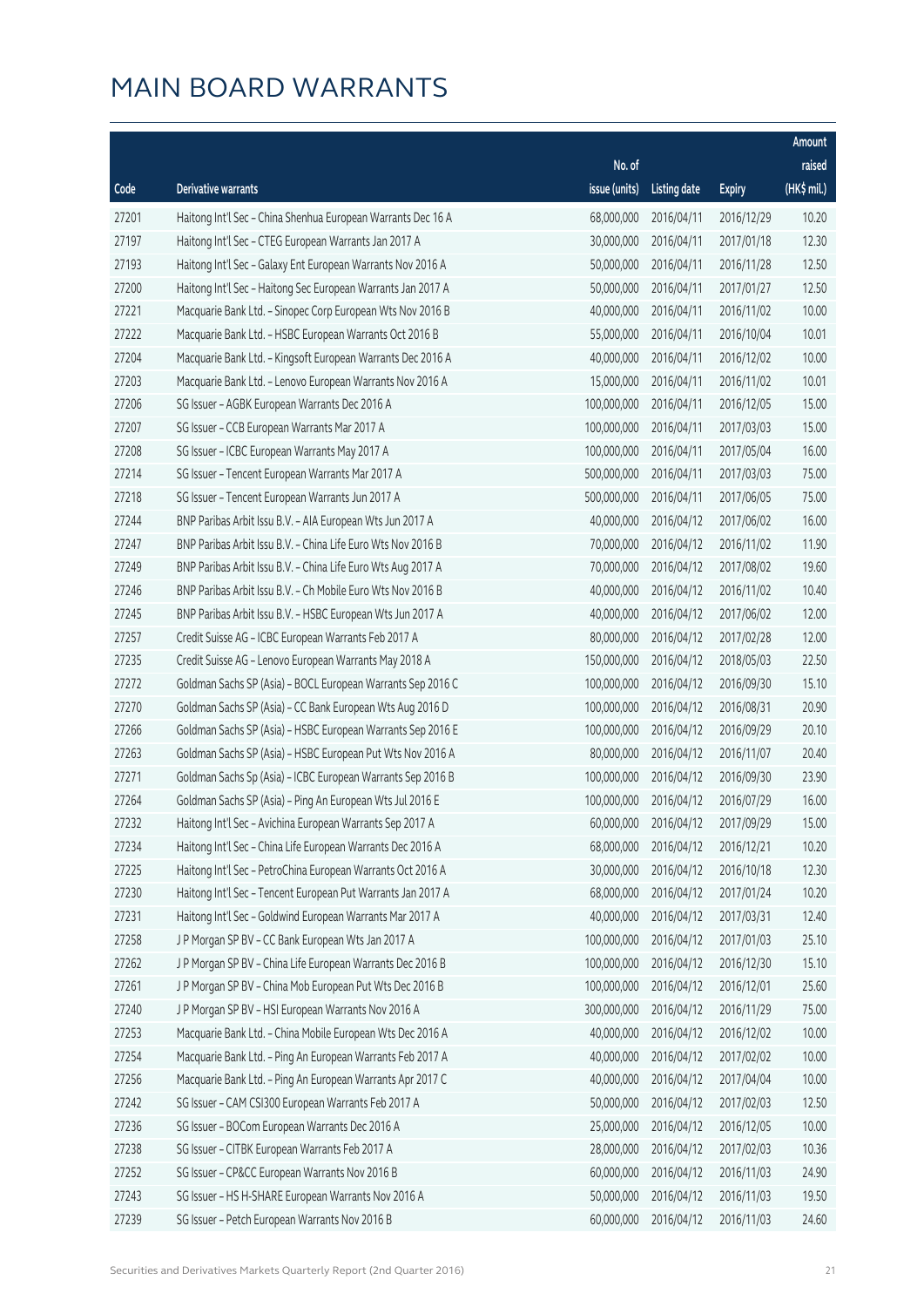|       |                                                              |               |                       |               | Amount      |
|-------|--------------------------------------------------------------|---------------|-----------------------|---------------|-------------|
|       |                                                              | No. of        |                       |               | raised      |
| Code  | Derivative warrants                                          | issue (units) | <b>Listing date</b>   | <b>Expiry</b> | (HK\$ mil.) |
| 27241 | UBS AG - Sinopec Corp European Warrants Aug 2016 A           | 50,000,000    | 2016/04/12            | 2016/08/26    | 10.85       |
| 27279 | BOCI Asia Ltd. - CGS European Warrants Dec 2016 A            | 100,000,000   | 2016/04/13            | 2016/12/05    | 15.00       |
| 27277 | BOCI Asia Ltd. - CITIC Sec European Warrants Dec 2016 A      | 100,000,000   | 2016/04/13            | 2016/12/12    | 28.80       |
| 27273 | BOCI Asia Ltd. - HSBC European Warrants Oct 2016 A           | 200,000,000   | 2016/04/13            | 2016/10/17    | 50.00       |
| 27280 | BOCI Asia Ltd. - HSI European Warrants Oct 2016 B            | 100,000,000   | 2016/04/13            | 2016/10/28    | 15.00       |
| 27275 | BOCI Asia Ltd. - Kingsoft European Warrants Dec 2016 A       | 100,000,000   | 2016/04/13            | 2016/12/19    | 34.90       |
| 27285 | Credit Suisse AG - HKEX European Warrants Dec 2016 B         | 150,000,000   | 2016/04/13            | 2016/12/12    | 22.50       |
| 27289 | Goldman Sachs SP (Asia) - China Life Euro Wts Oct 2016 B     | 100,000,000   | 2016/04/13            | 2016/10/31    | 15.50       |
| 27290 | Goldman Sachs SP (Asia) - China Life Euro Put Wts Nov 2016 A | 80,000,000    | 2016/04/13            | 2016/11/30    | 14.64       |
| 27287 | Goldman Sachs SP (Asia) - HSBC European Warrants Sep 2016 F  | 100,000,000   | 2016/04/13            | 2016/09/29    | 29.00       |
| 27286 | Goldman Sachs SP (Asia) - HSI European Warrants Aug 2016 H   | 200,000,000   | 2016/04/13            | 2016/08/30    | 32.20       |
| 27293 | J P Morgan SP BV - HSBC European Warrants Dec 2016 A         | 100,000,000   | 2016/04/13            | 2016/12/05    | 25.20       |
| 27298 | J P Morgan SP BV - HSBC European Put Warrants Dec 2016 B     | 100,000,000   | 2016/04/13            | 2016/12/30    | 25.10       |
| 27296 | J P Morgan SP BV - Ping An European Warrants Dec 2016 B      | 100,000,000   | 2016/04/13            | 2016/12/30    | 25.10       |
| 27281 | Macquarie Bank Ltd. - AAC Acoustic European Wts Mar 2017 A   | 9,500,000     | 2016/04/13            | 2017/03/16    | 10.00       |
| 27282 | Macquarie Bank Ltd. - CC Bank European Warrants Feb 2017 A   | 40,000,000    | 2016/04/13            | 2017/02/02    | 10.00       |
| 27283 | UBS AG - HSBC European Warrants Nov 2016 B                   | 100,000,000   | 2016/04/13            | 2016/11/21    | 50.00       |
| 27284 | UBS AG - HSI European Put Warrants Jul 2016 D                | 300,000,000   | 2016/04/13            | 2016/07/28    | 45.00       |
| 27308 | BNP Paribas Arbit Issu B.V. - CITIC Sec Euro Wts Dec 2016 A  | 40,000,000    | 2016/04/14            | 2016/12/02    | 10.00       |
| 27306 | BNP Paribas Arbit Issu B.V. - Ch Mobile Euro Wts Dec 2018 A  | 80,000,000    | 2016/04/14            | 2018/12/03    | 12.00       |
| 27305 | BNP Paribas Arbit Issu B.V. - HSBC European Wts Oct 2016 B   | 50,000,000    | 2016/04/14            | 2016/10/04    | 10.00       |
| 27324 | Credit Suisse AG - HSBC European Wts Nov 2016 A              | 120,000,000   | 2016/04/14            | 2016/11/04    | 45.60       |
| 27325 | Credit Suisse AG - HSBC European Put Warrants Nov 2016 B     | 60,000,000    | 2016/04/14            | 2016/11/04    | 15.00       |
| 27299 | Macquarie Bank Ltd. - CNOOC European Put Warrants Dec 2016 B | 18,000,000    | 2016/04/14            | 2016/12/02    | 10.03       |
| 27319 | Macquarie Bank Ltd. - ZTE European Warrants Dec 2016 A       | 39,000,000    | 2016/04/14            | 2016/12/19    | 10.02       |
| 27300 | SG Issuer - CITIC European Warrants Aug 2017 A               | 80,000,000    | 2016/04/14            | 2017/08/03    | 12.80       |
| 27309 | SG Issuer - CKP European Warrantss Dec 2016 A                |               | 50,000,000 2016/04/14 | 2016/12/05    | 20.00       |
| 27310 | SG Issuer - ChiUnicom European Warrants Dec 2017 B           | 100,000,000   | 2016/04/14            | 2017/12/05    | 25.00       |
| 27320 | SG Issuer - HSBC European Warrants Nov 2016 A                | 100,000,000   | 2016/04/14            | 2016/11/03    | 29.50       |
| 27321 | SG Issuer - HSI European Warrants Oct 2016 A                 | 150,000,000   | 2016/04/14            | 2016/10/28    | 22.50       |
| 27314 | SG Issuer - Ping An European Warrants Oct 2016 B             | 120,000,000   | 2016/04/14            | 2016/10/05    | 23.40       |
| 27315 | SG Issuer - Ping An European Warrants Mar 2017 B             | 120,000,000   | 2016/04/14            | 2017/03/03    | 30.00       |
| 27316 | SG Issuer - ZTE European Warrants Dec 2016 A                 | 50,000,000    | 2016/04/14            | 2016/12/05    | 12.50       |
| 27341 | Credit Suisse AG - HSI European Warrants Dec 2016 A          | 120,000,000   | 2016/04/15            | 2016/12/29    | 18.00       |
| 27337 | Credit Suisse AG - ICBC European Warrants Nov 2016 A         | 40,000,000    | 2016/04/15            | 2016/11/04    | 10.00       |
| 27343 | Goldman Sachs SP (Asia) - Ping An European Wts Sep 2016 B    | 100,000,000   | 2016/04/15            | 2016/09/30    | 20.90       |
| 27346 | Goldman Sachs SP (Asia) - Ping An European Wts Sep 2016 C    | 100,000,000   | 2016/04/15            | 2016/09/26    | 22.70       |
| 27330 | Haitong Int'l Sec - China Dongxiang European Warrants Mar17A | 50,000,000    | 2016/04/15            | 2017/03/30    | 15.00       |
| 27333 | Haitong Int'l Sec - China East Air European Warrants Apr18 A | 68,000,000    | 2016/04/15            | 2018/04/25    | 10.20       |
| 27331 | Haitong Int'l Sec - China Railway European Warrants Oct 16 A | 35,000,000    | 2016/04/15            | 2016/10/31    | 20.65       |
| 27329 | Haitong Int'l Sec - FDG Evehicles European Warrants Oct 18 A | 50,000,000    | 2016/04/15            | 2018/10/18    | 12.50       |
| 27328 | Haitong Int'l Sec - HSBC European Warrants Sep 2016 A        | 68,000,000    | 2016/04/15            | 2016/09/29    | 10.20       |
| 27342 | J P Morgan SP BV - China Life European Warrants Dec 2016 C   | 100,000,000   | 2016/04/15            | 2016/12/05    | 15.10       |
| 27336 | Macquarie Bank Ltd. - Chinares Cement European Wt Jun 2017 A | 40,000,000    | 2016/04/15            | 2017/06/15    | 10.00       |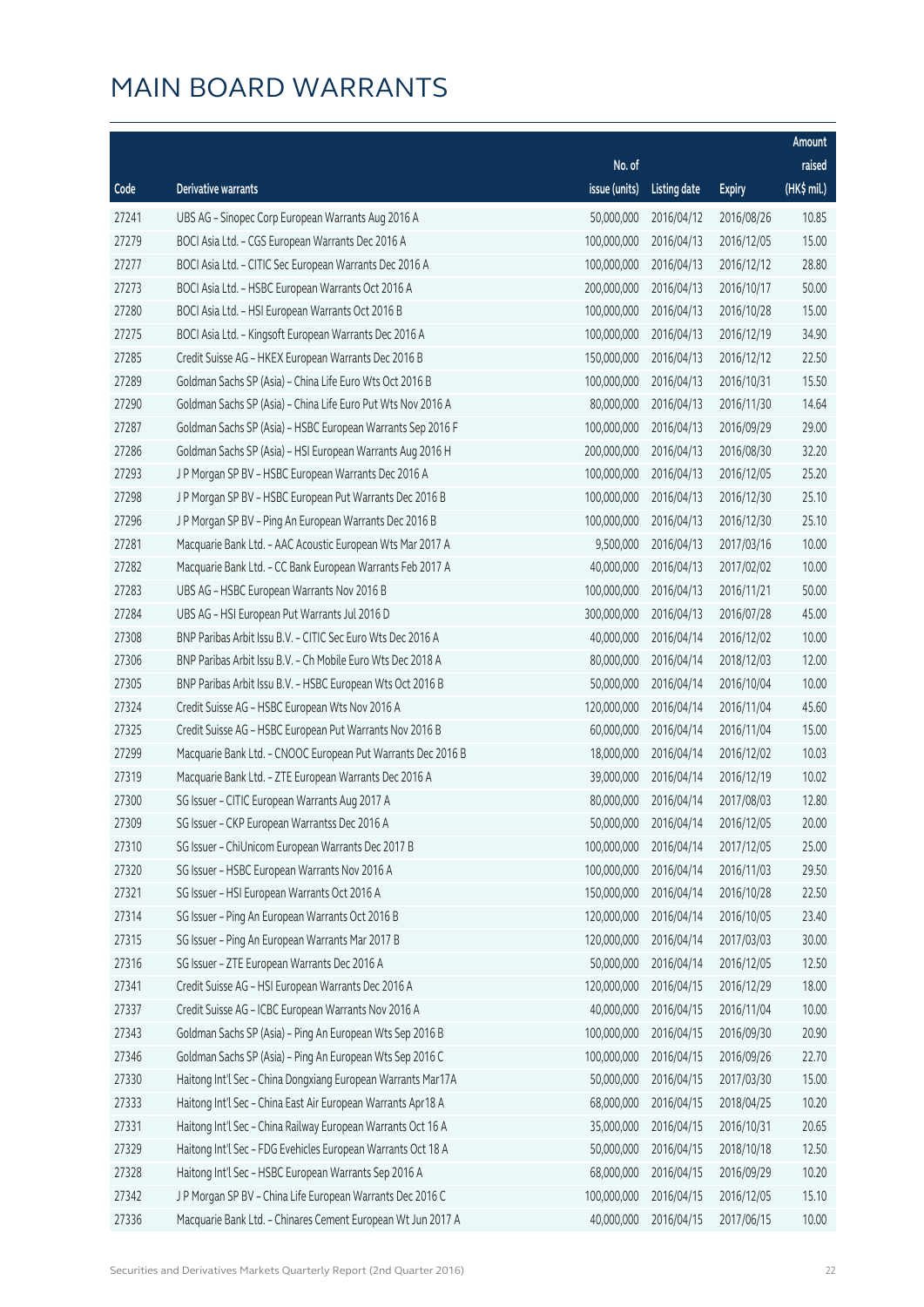|       |                                                              |               |                       |               | Amount      |
|-------|--------------------------------------------------------------|---------------|-----------------------|---------------|-------------|
|       |                                                              | No. of        |                       |               | raised      |
| Code  | Derivative warrants                                          | issue (units) | <b>Listing date</b>   | <b>Expiry</b> | (HK\$ mil.) |
| 27326 | Macquarie Bank Ltd. - Tencent European Warrants Nov 2016 A   | 40,000,000    | 2016/04/15            | 2016/11/02    | 10.00       |
| 27334 | SG Issuer - HSBC European Put Warrants Nov 2016 B            | 100,000,000   | 2016/04/15            | 2016/11/03    | 25.00       |
| 27349 | BOCI Asia Ltd. - Tencent Holdings European Wts Apr 2017 A    | 200,000,000   | 2016/04/18            | 2017/04/10    | 30.00       |
| 27351 | BNP Paribas Arbit Issu B.V. - HSI European Wts Oct 2016 A    | 100,000,000   | 2016/04/18            | 2016/10/28    | 15.00       |
| 27352 | BNP Paribas Arbit Issu B.V. - HSI European Wts Dec 2016 A    | 100,000,000   | 2016/04/18            | 2016/12/29    | 26.00       |
| 27356 | BNP Paribas Arbit Issu B.V. - HSI Euro Put Wts Oct 2016 B    | 100,000,000   | 2016/04/18            | 2016/10/28    | 25.00       |
| 27358 | BNP Paribas Arbit Issu B.V. - HSI Euro Put Wts Dec 2016 B    | 100,000,000   | 2016/04/18            | 2016/12/29    | 25.00       |
| 27381 | Goldman Sachs SP (Asia) - CAM CSI300 European Wts Nov 2016 A | 100,000,000   | 2016/04/18            | 2016/11/30    | 25.00       |
| 27370 | Goldman Sachs SP (Asia) - China Mobile Euro Wts Sep 2016 A   | 80,000,000    | 2016/04/18            | 2016/09/28    | 24.16       |
| 27372 | Goldman Sachs SP (Asia) - China Mobile Euro Wts Sep 2016 B   | 80,000,000    | 2016/04/18            | 2016/09/05    | 15.36       |
| 27374 | Goldman Sachs SP (Asia) - HSBC European Warrants Nov 2016 B  | 100,000,000   | 2016/04/18            | 2016/11/04    | 39.90       |
| 27380 | Goldman Sachs SP (Asia) - PetroChina European Wts Oct 2016 A | 80,000,000    | 2016/04/18            | 2016/10/31    | 27.36       |
| 27379 | Goldman Sachs SP (Asia) - Tencent European Put Wt Nov 2016 B | 300,000,000   | 2016/04/18            | 2016/11/30    | 47.40       |
| 27348 | HK Bank - Sinopec Corp European Warrants Oct 2016 B          | 50,000,000    | 2016/04/18            | 2016/10/31    | 17.50       |
| 27347 | HK Bank - HKEX European Warrants Feb 2017 B                  | 180,000,000   | 2016/04/18            | 2017/02/20    | 27.00       |
| 27362 | SG Issuer - Anhui Conch European Warrants Dec 2016 A         | 40,000,000    | 2016/04/18            | 2016/12/05    | 10.40       |
| 27364 | SG Issuer - CCCCL European Warrants Oct 2017 A               | 100,000,000   | 2016/04/18            | 2017/10/06    | 25.00       |
| 27365 | SG Issuer - Ch Mob European Warrants Nov 2016 B              | 80,000,000    | 2016/04/18            | 2016/11/03    | 20.00       |
| 27359 | SG Issuer - HSI Euro Put Wts Oct 2016 B                      | 150,000,000   | 2016/04/18            | 2016/10/28    | 22.50       |
| 27360 | SG Issuer - HSI Euro Put Wts Oct 2016 C                      | 150,000,000   | 2016/04/18            | 2016/10/28    | 37.50       |
| 10391 | SG Issuer - Nikkei 225 European Warrants Mar 2017 B          | 150,000,000   | 2016/04/18            | 2017/03/10    | 24.00       |
| 10392 | SG Issuer - Nikkei 225 European Put Warrants Mar 2017 C      | 150,000,000   | 2016/04/18            | 2017/03/10    | 37.50       |
| 27369 | UBS AG - China EB Int'l European Warrants Mar 2017 A         | 60,000,000    | 2016/04/18            | 2017/03/09    | 11.10       |
| 27368 | UBS AG - Kingsoft European Warrants Dec 2016 A               | 100,000,000   | 2016/04/18            | 2016/12/19    | 36.00       |
| 27383 | BOCI Asia Ltd. - HSCEI European Warrants Dec 2016 B          | 100,000,000   | 2016/04/19            | 2016/12/29    | 15.00       |
| 27382 | BOCI Asia Ltd. - HSI European Put Warrants Sep 2016 A        | 100,000,000   | 2016/04/19            | 2016/09/29    | 15.00       |
| 27389 | Credit Suisse AG - Henganintl European Warrants Oct 2016 A   |               | 25,000,000 2016/04/19 | 2016/10/04    | 10.25       |
| 27403 | Goldman Sachs SP (Asia) - HKEX European Warrants Dec 2016 C  | 200,000,000   | 2016/04/19            | 2016/12/28    | 42.00       |
| 27400 | Goldman Sachs SP (Asia) - HKEX European Put Wts Oct 2016 B   | 200,000,000   | 2016/04/19            | 2016/10/28    | 30.00       |
| 27402 | Goldman Sachs SP (Asia) - HKEX European Put Wts Dec 2016 B   | 200,000,000   | 2016/04/19            | 2016/12/23    | 41.00       |
| 27398 | J P Morgan SP BV - CPIC European Warrants Dec 2016 A         | 80,000,000    | 2016/04/19            | 2016/12/30    | 20.56       |
| 27394 | J P Morgan SP BV - HSI European Put Warrants Oct 2016 E      | 300,000,000   | 2016/04/19            | 2016/10/28    | 75.30       |
| 27385 | Macquarie Bank Ltd. - Anhui Conch European Wts Feb 2017 A    | 34,000,000    | 2016/04/19            | 2017/02/02    | 10.17       |
| 27386 | Macquarie Bank Ltd. - CITIC European Warrants Sep 2016 A     | 15,000,000    | 2016/04/19            | 2016/09/02    | 12.17       |
| 27384 | Macquarie Bank Ltd. - Tencent European Warrants Nov 2016 B   | 18,500,000    | 2016/04/19            | 2016/11/02    | 10.01       |
| 27387 | SG Issuer - CRCC European Warrants Jul 2017 A                | 80,000,000    | 2016/04/19            | 2017/07/05    | 20.00       |
| 27388 | SG Issuer - HKEX European Warrants Jun 2017 B                | 200,000,000   | 2016/04/19            | 2017/06/05    | 34.00       |
| 27397 | UBS AG - China Mobile European Warrants Sep 2016 A           | 100,000,000   | 2016/04/19            | 2016/09/26    | 37.00       |
| 27396 | UBS AG - HSBC European Warrants Nov 2016 C                   | 100,000,000   | 2016/04/19            | 2016/11/30    | 25.00       |
| 27406 | BOCI Asia Ltd. - Galaxy Ent European Warrants Nov 2016 B     | 100,000,000   | 2016/04/20            | 2016/11/14    | 31.00       |
| 27408 | BOCI Asia Ltd. - HSI European Warrants Nov 2016 A            | 100,000,000   | 2016/04/20            | 2016/11/29    | 17.00       |
| 27407 | BOCI Asia Ltd. - PetroChina European Warrants Oct 2016 A     | 100,000,000   | 2016/04/20            | 2016/10/31    | 36.00       |
| 27414 | BNP Paribas Arbit Issu B.V. - Agricultural Bank Eu Wt Jan17A | 70,000,000    | 2016/04/20            | 2017/01/03    | 14.00       |
| 27418 | BNP Paribas Arbit Issu B.V. - AIA European Wts Apr 2017 A    | 40,000,000    | 2016/04/20            | 2017/04/06    | 10.00       |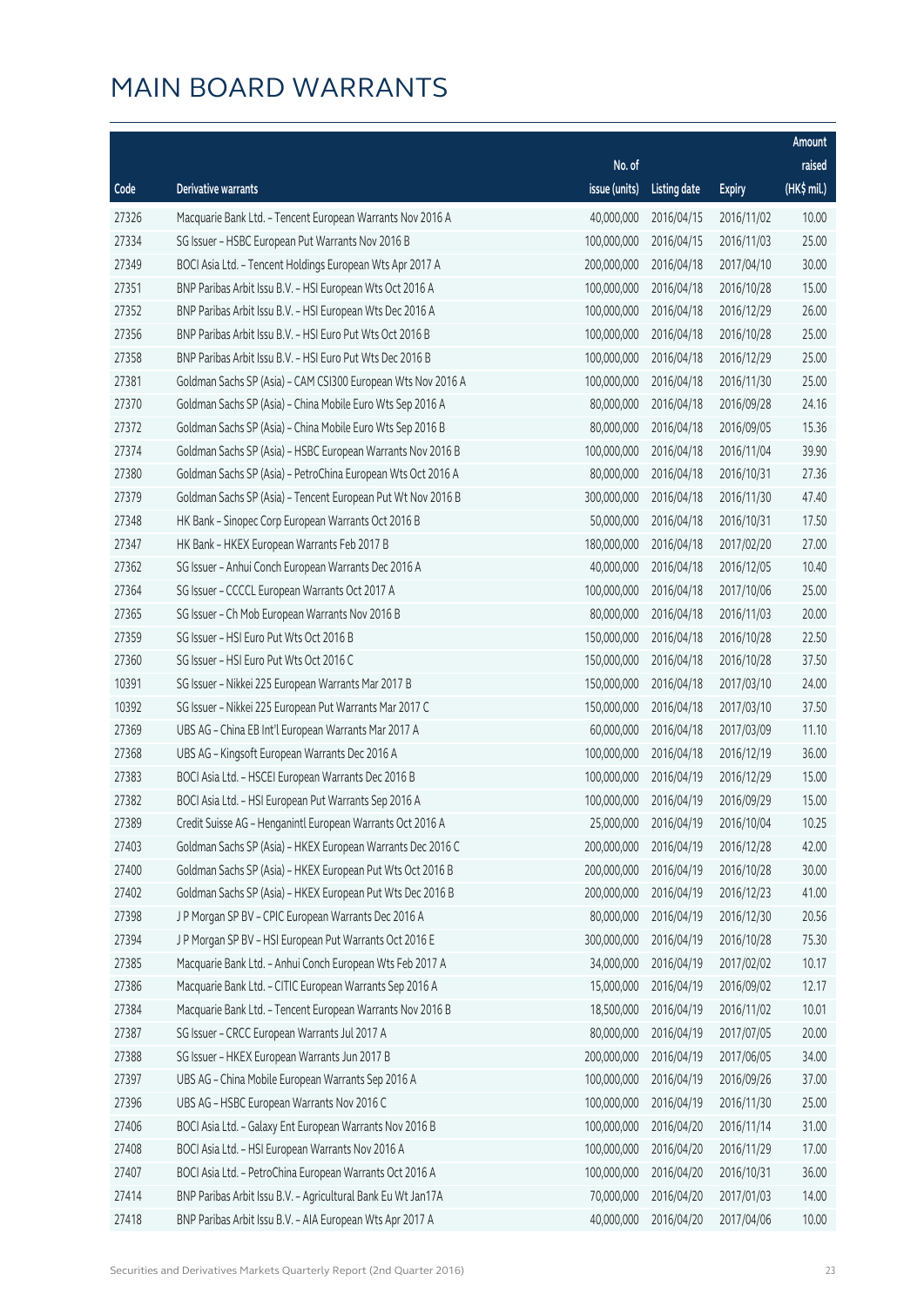|       |                                                              |               |                       |               | Amount      |
|-------|--------------------------------------------------------------|---------------|-----------------------|---------------|-------------|
|       |                                                              | No. of        |                       |               | raised      |
| Code  | <b>Derivative warrants</b>                                   | issue (units) | <b>Listing date</b>   | <b>Expiry</b> | (HK\$ mil.) |
| 27413 | BNP Paribas Arbit Issu B.V. - HKEX Euro Put Wts Dec 2016 B   | 60,000,000    | 2016/04/20            | 2016/12/02    | 15.00       |
| 27415 | BNP Paribas Arbit Issu B.V. - PetroCh Euro Wts Nov 2016 A    | 40,000,000    | 2016/04/20            | 2016/11/02    | 16.80       |
| 27432 | Credit Suisse AG - Anhui Conch European Warrants Dec 2016 A  | 50,000,000    | 2016/04/20            | 2016/12/05    | 12.50       |
| 27435 | Credit Suisse AG - AIA European Put Warrants Nov 2016 B      | 40,000,000    | 2016/04/20            | 2016/11/04    | 10.00       |
| 27436 | Credit Suisse AG - CITIC Sec European Put Warrants Nov 2016A | 40,000,000    | 2016/04/20            | 2016/11/04    | 10.00       |
| 27426 | Credit Suisse AG - China Mobile European Warrants Nov 2016 C | 60,000,000    | 2016/04/20            | 2016/11/04    | 15.00       |
| 27424 | Credit Suisse AG - China Mobile European Put Wts Nov 2016 B  | 40,000,000    | 2016/04/20            | 2016/11/04    | 10.80       |
| 27422 | Credit Suisse AG - HSI European Put Warrants Sep 2016 D      | 120,000,000   | 2016/04/20            | 2016/09/29    | 20.40       |
| 27433 | Credit Suisse AG - Ping An European Warrants Nov 2016 A      | 80,000,000    | 2016/04/20            | 2016/11/04    | 20.00       |
| 27434 | Credit Suisse AG - Ping An European Put Warrants Nov 2016 B  | 40,000,000    | 2016/04/20            | 2016/11/04    | 10.00       |
| 27423 | Credit Suisse AG - Tencent Holdings Euro Put Wts Dec 2016 C  | 90,000,000    | 2016/04/20            | 2016/12/02    | 13.50       |
| 27437 | Credit Suisse AG - WH Group European Warrants Nov 2016 A     | 15,000,000    | 2016/04/20            | 2016/11/04    | 14.70       |
| 27467 | Goldman Sachs SP (Asia) - Ch Comm Cons Euro Wts Aug 2017 A   | 60,000,000    | 2016/04/20            | 2017/08/31    | 15.36       |
| 27450 | Goldman Sachs SP (Asia) - China Life Euro Wts Dec 2016 B     | 100,000,000   | 2016/04/20            | 2016/12/28    | 15.20       |
| 27447 | Goldman Sachs SP (Asia) - China Railway Euro Wts Jul 2017 A  | 60,000,000    | 2016/04/20            | 2017/07/28    | 10.14       |
| 27453 | Goldman Sachs SP (Asia) - Ping An European Wts Dec 2016 D    | 100,000,000   | 2016/04/20            | 2016/12/30    | 25.10       |
| 27449 | Goldman Sachs SP (Asia) - Stanchart European Wts Aug 2016 B  | 50,000,000    | 2016/04/20            | 2016/08/30    | 13.65       |
| 27459 | J P Morgan SP BV - HSI European Put Warrants Sep 2016 G      | 300,000,000   | 2016/04/20            | 2016/09/29    | 56.70       |
| 27465 | J P Morgan SP BV - HSI European Put Warrants Oct 2016 F      | 300,000,000   | 2016/04/20            | 2016/10/28    | 75.30       |
| 27457 | J P Morgan SP BV - Wynn Macau European Warrants Feb 2017 A   | 80,000,000    | 2016/04/20            | 2017/02/02    | 20.08       |
| 27421 | Macquarie Bank Ltd. - Tencent European Put Wts Nov 2016 C    | 13,000,000    | 2016/04/20            | 2016/11/02    | 10.01       |
| 27443 | SG Issuer - CP&CC European Warrants Dec 2016 A               | 60,000,000    | 2016/04/20            | 2016/12/05    | 20.10       |
| 27440 | SG Issuer - HSCEI European Warrants Jun 2017 A               | 150,000,000   | 2016/04/20            | 2017/06/29    | 22.50       |
| 27409 | SG Issuer - HSCEI European Put Warrants Nov 2016 A           | 150,000,000   | 2016/04/20            | 2016/11/29    | 37.50       |
| 27441 | SG Issuer - Lenovo European Warrants May 2018 A              | 100,000,000   | 2016/04/20            | 2018/05/04    | 15.00       |
| 27445 | SG Issuer - Wynn European Warrants May 2017 A                | 60,000,000    | 2016/04/20            | 2017/05/04    | 15.00       |
| 27473 | UBS AG - CC Bank European Warrants Oct 2016 A                |               | 70,000,000 2016/04/20 | 2016/10/19    | 17.50       |
| 27474 | UBS AG - China Life European Warrants Dec 2016 B             | 100,000,000   | 2016/04/20            | 2016/12/23    | 15.30       |
| 27471 | UBS AG - HKEX European Warrants Oct 2016 D                   | 60,000,000    | 2016/04/20            | 2016/10/19    | 33.60       |
| 27476 | UBS AG - HSCEI European Warrants Jun 2017 A                  | 100,000,000   | 2016/04/20            | 2017/06/29    | 15.00       |
| 27438 | UBS AG - HSI European Warrants Oct 2016 A                    | 300,000,000   | 2016/04/20            | 2016/10/28    | 45.60       |
| 27439 | UBS AG - Link REIT European Warrants Sep 2016 A              | 70,000,000    | 2016/04/20            | 2016/09/28    | 15.19       |
| 27475 | UBS AG - Tencent Holdings European Warrants Jun 2017 A       | 300,000,000   | 2016/04/20            | 2017/06/02    | 45.00       |
| 27492 | BOCI Asia Ltd. - AIA European Warrants Nov 2016 A            | 100,000,000   | 2016/04/21            | 2016/11/07    | 25.00       |
| 27493 | BOCI Asia Ltd. - AIA European Put Warrants Nov 2016 B        | 100,000,000   | 2016/04/21            | 2016/11/14    | 26.00       |
| 27498 | BOCI Asia Ltd. - CC Bank European Warrants Nov 2016 A        | 100,000,000   | 2016/04/21            | 2016/11/28    | 18.10       |
| 27490 | BOCI Asia Ltd. - China Life European Warrants Dec 2016 C     | 200,000,000   | 2016/04/21            | 2016/12/30    | 39.20       |
| 27491 | BOCI Asia Ltd. - HSBC European Warrants Oct 2016 B           | 200,000,000   | 2016/04/21            | 2016/10/03    | 32.20       |
| 27503 | BOCI Asia Ltd. - ICBC European Warrants Feb 2017 A           | 100,000,000   | 2016/04/21            | 2017/02/28    | 18.70       |
| 27494 | BOCI Asia Ltd. - Ping An European Warrants Dec 2016 C        | 200,000,000   | 2016/04/21            | 2016/12/12    | 50.00       |
| 27478 | BNP Paribas Arbit Issu B.V. - CNOOC European Wts Nov 2016 A  | 30,000,000    | 2016/04/21            | 2016/11/02    | 23.40       |
| 27480 | BNP Paribas Arbit Issu B.V. - Sinopec Corp Eu Wts Nov 2016 A | 50,000,000    | 2016/04/21            | 2016/11/02    | 25.00       |
| 27481 | BNP Paribas Arbit Issu B.V. - Stanchart Euro Wts Sep 2016 A  | 40,000,000    | 2016/04/21            | 2016/09/02    | 10.00       |
| 27483 | BNP Paribas Arbit Issu B.V. - Stanchart Euro Wts Nov 2016 A  | 40,000,000    | 2016/04/21            | 2016/11/02    | 16.80       |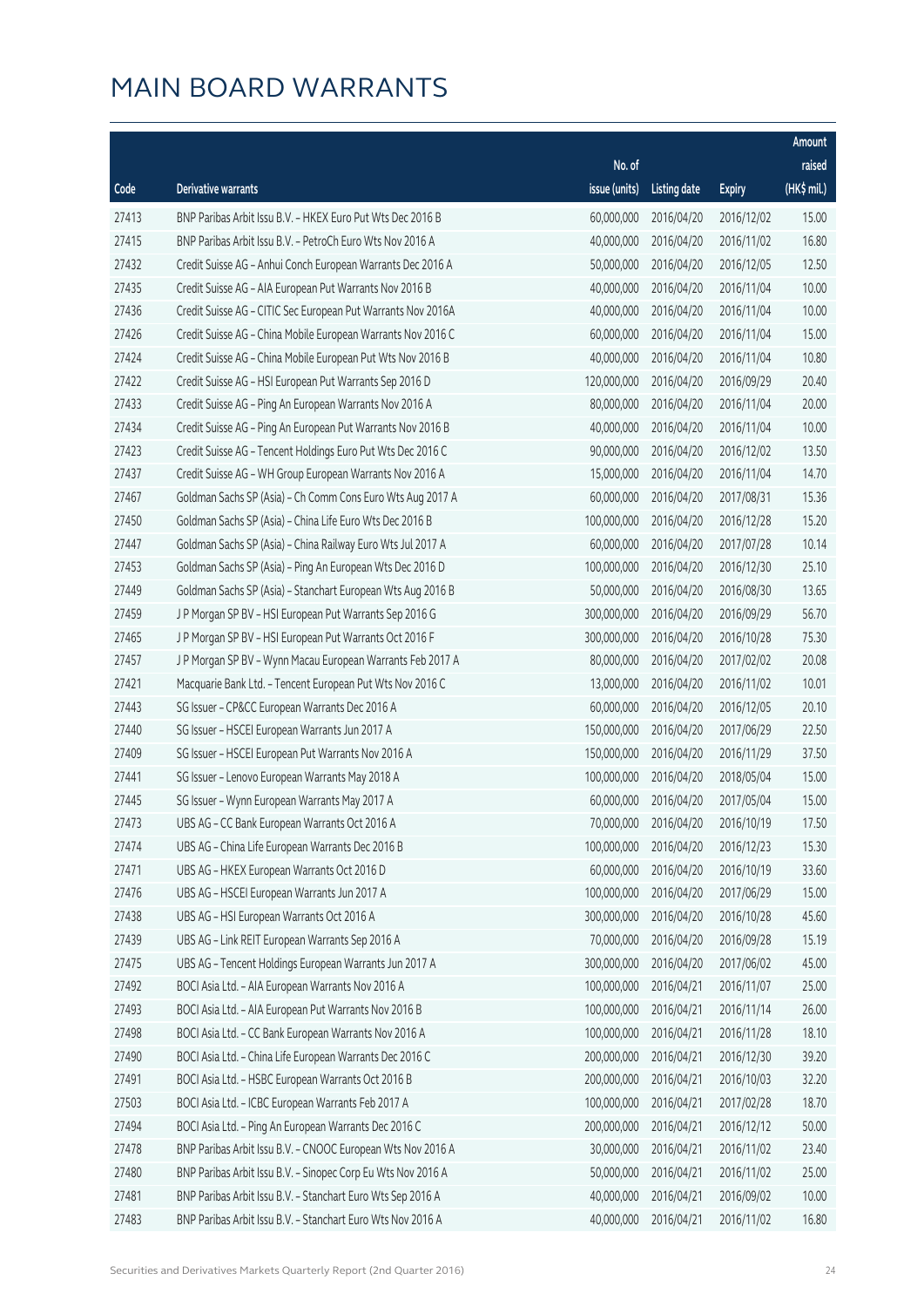|       |                                                              |               |                       |               | Amount      |
|-------|--------------------------------------------------------------|---------------|-----------------------|---------------|-------------|
|       |                                                              | No. of        |                       |               | raised      |
| Code  | Derivative warrants                                          | issue (units) | Listing date          | <b>Expiry</b> | (HK\$ mil.) |
| 27512 | Credit Suisse AG - BOCL European Warrants Feb 2017 A         | 70,000,000    | 2016/04/21            | 2017/02/01    | 10.50       |
| 27513 | Credit Suisse AG - Galaxy Ent European Warrants Nov 2016 A   | 60,000,000    | 2016/04/21            | 2016/11/04    | 15.00       |
| 27514 | Goldman Sachs SP (Asia) - HSCEI European Warrants Dec 2016 D | 200,000,000   | 2016/04/21            | 2016/12/29    | 30.60       |
| 27477 | Goldman Sachs SP (Asia) - Tencent European Wt Feb 2017 A     | 200,000,000   | 2016/04/21            | 2017/02/20    | 33.60       |
| 27519 | J P Morgan SP BV - AIA European Warrants Nov 2016 B          | 100,000,000   | 2016/04/21            | 2016/11/02    | 25.20       |
| 27524 | J P Morgan SP BV - Sinopec Corp European Warrants Nov 2016 A | 100,000,000   | 2016/04/21            | 2016/11/02    | 28.00       |
| 27520 | J P Morgan SP BV - PetroChina European Warrants Nov 2016 A   | 100,000,000   | 2016/04/21            | 2016/11/02    | 25.90       |
| 27484 | Macquarie Bank Ltd. - AIA European Warrants Jan 2017 A       | 38,000,000    | 2016/04/21            | 2017/01/04    | 10.03       |
| 27486 | Macquarie Bank Ltd. - China Life European Wts May 2017 A     | 40,000,000    | 2016/04/21            | 2017/05/02    | 10.00       |
| 27489 | Macquarie Bank Ltd. - Sinopec Corp European Wts Jan 2017 A   | 30,000,000    | 2016/04/21            | 2017/01/04    | 10.68       |
| 27488 | Macquarie Bank Ltd. - Sinopec Corp European Put Wts Mar17A   | 35,000,000    | 2016/04/21            | 2017/03/02    | 10.36       |
| 27485 | Macquarie Bank Ltd. - Foxconn European Warrants Mar 2017 A   | 19,000,000    | 2016/04/21            | 2017/03/02    | 10.01       |
| 27508 | Macquarie Bank Ltd. - HSBC European Warrants Nov 2016 A      | 40,000,000    | 2016/04/21            | 2016/11/02    | 10.00       |
| 27509 | SG Issuer - Ping An European Put Warrants Nov 2016 B         | 120,000,000   | 2016/04/21            | 2016/11/03    | 30.00       |
| 27510 | SG Issuer - Tencent European Put Warrants Dec 2016 C         | 500,000,000   | 2016/04/21            | 2016/12/05    | 75.00       |
| 27487 | UBS AG - HSBC European Warrants Sep 2016 D                   | 100,000,000   | 2016/04/21            | 2016/09/27    | 15.10       |
| 27536 | Credit Suisse AG - Ping An European Warrants Dec 2016 C      | 80,000,000    | 2016/04/22            | 2016/12/05    | 20.00       |
| 27532 | Goldman Sachs SP (Asia) - Evergrande European Wts Jul 2017 A | 80,000,000    | 2016/04/22            | 2017/07/07    | 12.00       |
| 27533 | Goldman Sachs SP (Asia) - Huaneng European Wts Nov 2017 A    | 80,000,000    | 2016/04/22            | 2017/11/23    | 12.00       |
| 27530 | HK Bank - AIA European Warrants Oct 2016 A                   | 80,000,000    | 2016/04/22            | 2016/10/31    | 20.00       |
| 27528 | HK Bank - China Mobile European Warrants Oct 2016 A          | 50,000,000    | 2016/04/22            | 2016/10/31    | 15.00       |
| 27525 | HK Bank - CNOOC European Warrants Oct 2016 B                 | 40,000,000    | 2016/04/22            | 2016/10/31    | 24.00       |
| 27527 | HK Bank - CNOOC European Warrants May 2018 A                 | 100,000,000   | 2016/04/22            | 2018/05/31    | 15.00       |
| 27529 | HK Bank - China Tel European Warrants Oct 2016 A             | 50,000,000    | 2016/04/22            | 2016/10/31    | 15.00       |
| 27535 | Macquarie Bank Ltd. - CKI Holdings European Warrants Oct16 A | 19,000,000    | 2016/04/22            | 2016/10/24    | 10.01       |
| 27531 | SG Issuer - Shenhua European Warrants Oct 2017 A             | 100,000,000   | 2016/04/22            | 2017/10/06    | 25.00       |
| 27549 | UBS AG - CAM CSI300 European Warrants Oct 2016 A             |               | 50,000,000 2016/04/22 | 2016/10/31    | 12.75       |
| 27545 | UBS AG - Geely Auto European Warrants Nov 2016 A             | 40,000,000    | 2016/04/22            | 2016/11/21    | 17.20       |
| 27540 | UBS AG - HKEX European Put Warrants Dec 2016 D               | 100,000,000   | 2016/04/22            | 2016/12/23    | 17.30       |
| 27541 | UBS AG - Sands China European Warrants Oct 2016 A            | 60,000,000    | 2016/04/22            | 2016/10/24    | 15.00       |
| 27542 | UBS AG - Sands China European Put Warrants Oct 2016 B        | 60,000,000    | 2016/04/22            | 2016/10/11    | 15.60       |
| 27556 | Credit Suisse AG - ZTE European Warrants Nov 2016 A          | 50,000,000    | 2016/04/25            | 2016/11/28    | 10.00       |
| 27555 | Bank of East Asia - Great Wall Motor European Wts Mar 2017 A | 70,000,000    | 2016/04/25            | 2017/03/02    | 10.50       |
| 27558 | Goldman Sachs SP (Asia) - China Mobile Euro Wts Nov 2016 C   | 100,000,000   | 2016/04/25            | 2016/11/02    | 25.00       |
| 27557 | Goldman Sachs SP (Asia) - Geely Auto European Wts Dec 2016 A | 40,000,000    | 2016/04/25            | 2016/12/29    | 17.24       |
| 27552 | Macquarie Bank Ltd. - Car Inc European Warrants Apr 2017 A   | 40,000,000    | 2016/04/25            | 2017/04/18    | 10.00       |
| 27554 | Macquarie Bank Ltd. - CITIC European Warrants Jan 2017 A     | 16,000,000    | 2016/04/25            | 2017/01/04    | 10.02       |
| 27553 | Macquarie Bank Ltd. - Stanchart European Warrants Mar 2017 A | 15,000,000    | 2016/04/25            | 2017/03/02    | 10.01       |
| 27551 | SG Issuer - CNOOC European Warrants Nov 2016A                | 30,000,000    | 2016/04/25            | 2016/11/03    | 14.85       |
| 27550 | SG Issuer - CNOOC European Warrants Jun 2018A                | 300,000,000   | 2016/04/25            | 2018/06/05    | 45.00       |
| 27571 | BOCI Asia Ltd. - HSCEI European Warrants Dec 2016 C          | 100,000,000   | 2016/04/26            | 2016/12/29    | 15.00       |
| 27575 | BOCI Asia Ltd. - HSCEI European Put Warrants Dec 2016 D      | 100,000,000   | 2016/04/26            | 2016/12/29    | 25.00       |
| 27570 | BOCI Asia Ltd. - HS H-SHARE European Warrants Nov 2016 A     | 100,000,000   | 2016/04/26            | 2016/11/18    | 48.00       |
| 27569 | BOCI Asia Ltd. - Tracker Fund European Warrants Dec 2017 A   | 100,000,000   | 2016/04/26            | 2017/12/27    | 16.60       |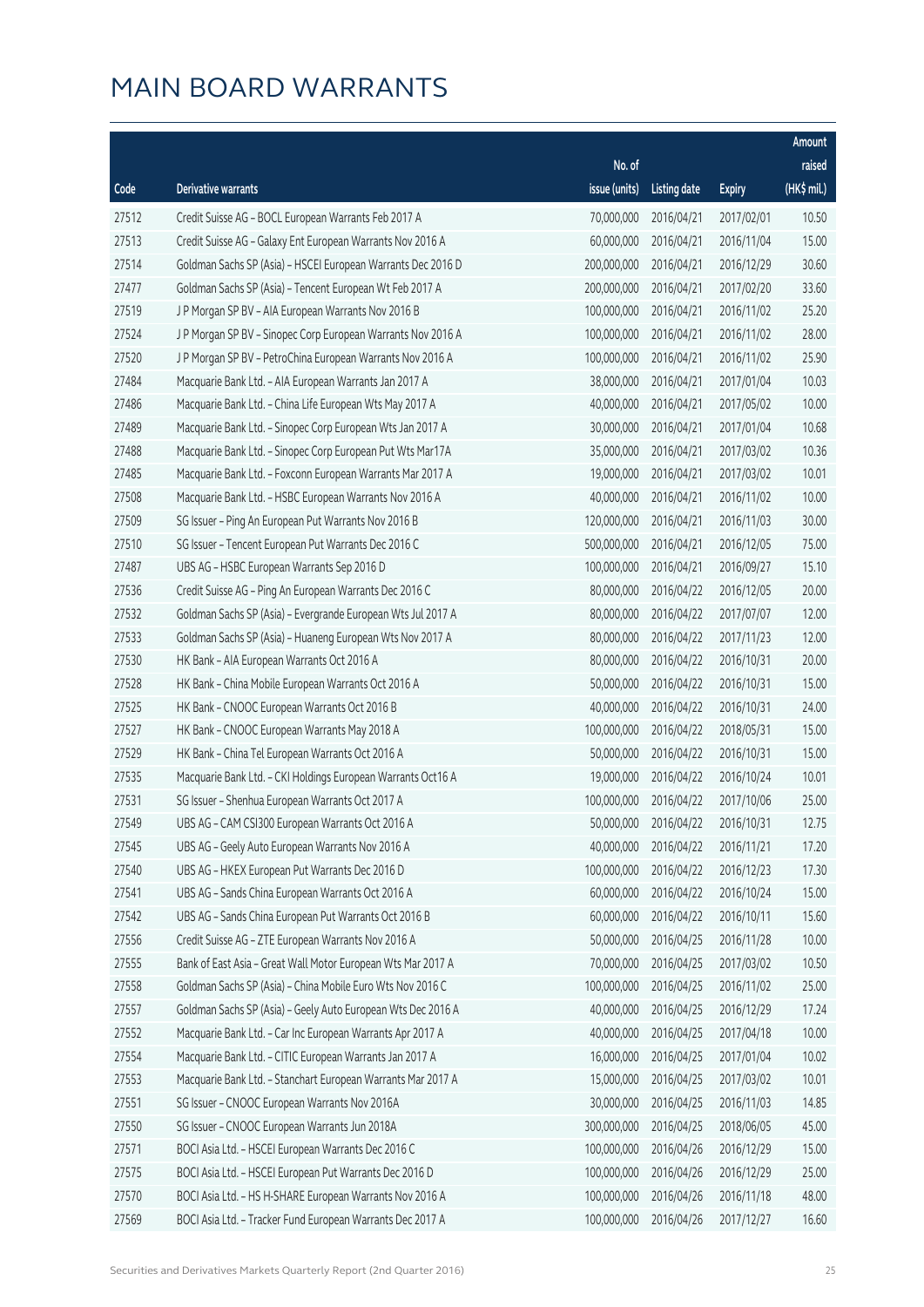|       |                                                              |               |                        |               | Amount      |
|-------|--------------------------------------------------------------|---------------|------------------------|---------------|-------------|
|       |                                                              | No. of        |                        |               | raised      |
| Code  | <b>Derivative warrants</b>                                   | issue (units) | <b>Listing date</b>    | <b>Expiry</b> | (HK\$ mil.) |
| 27604 | BNP Paribas Arbit Issu B.V. - Tencent Hldgs Eu Wt Nov 2016 A | 30,000,000    | 2016/04/26             | 2016/11/02    | 15.90       |
| 27607 | Credit Suisse AG - Haitong Sec European Warrants Sep 2016 A  | 66,000,000    | 2016/04/26             | 2016/09/23    | 10.56       |
| 27594 | Goldman Sachs SP (Asia) - HSI European Put Wts Jul 2016 I    | 200,000,000   | 2016/04/26             | 2016/07/28    | 32.80       |
| 27596 | Goldman Sachs SP (Asia) - HSI European Put Wts Aug 2016 I    | 200,000,000   | 2016/04/26             | 2016/08/30    | 35.00       |
| 27592 | Goldman Sachs SP (Asia) - HSI European Put Wts Sep 2016 H    | 200,000,000   | 2016/04/26             | 2016/09/29    | 34.20       |
| 27560 | HK Bank - Minsheng Bank European Warrants Oct 2016 A         | 40,000,000    | 2016/04/26             | 2016/10/31    | 18.00       |
| 27559 | HK Bank - HSI European Warrants Oct 2016 B                   | 180,000,000   | 2016/04/26             | 2016/10/28    | 27.00       |
| 27564 | HK Bank - HSI European Put Warrants Jul 2016 G               | 180,000,000   | 2016/04/26             | 2016/07/28    | 28.80       |
| 27562 | HK Bank - HSI European Put Warrants Sep 2016 J               | 180,000,000   | 2016/04/26             | 2016/09/29    | 27.00       |
| 27561 | HK Bank - Tencent European Put Warrants Nov 2016 B           | 100,000,000   | 2016/04/26             | 2016/11/30    | 15.00       |
| 27591 | Haitong Int'l Sec - Ch Unicom European Warrants Nov 2017 A   | 80,000,000    | 2016/04/26             | 2017/11/29    | 12.00       |
| 27589 | Haitong Int'l Sec - Gome European Warrants May 2017 A        | 40,000,000    | 2016/04/26             | 2017/05/31    | 10.40       |
| 27588 | Haitong Int'l Sec - HSBC European Warrants Sep 2016 B        | 80,000,000    | 2016/04/26             | 2016/09/30    | 12.00       |
| 27608 | J P Morgan SP BV - HSI European Put Warrants Jul 2016 G      | 300,000,000   | 2016/04/26             | 2016/07/28    | 48.90       |
| 27609 | J P Morgan SP BV - Sands China European Warrants Nov 2016 B  | 100,000,000   | 2016/04/26             | 2016/11/01    | 25.10       |
| 27602 | Macquarie Bank Ltd. - HSBC European Warrants Feb 2017 A      | 40,000,000    | 2016/04/26             | 2017/02/03    | 10.00       |
| 27600 | UBS AG - China Tel European Warrants Oct 2016 A              | 40,000,000    | 2016/04/26             | 2016/10/25    | 10.00       |
| 27599 | UBS AG - HS H-SHARE European Warrants Oct 2016 A             | 50,000,000    | 2016/04/26             | 2016/10/25    | 14.50       |
| 27597 | UBS AG - Tracker Fund European Warrants Dec 2017 A           | 200,000,000   | 2016/04/26             | 2017/12/21    | 30.60       |
| 27624 | BNP Paribas Arbit Issu B.V. - CAM CSI300 Euro Wts Dec 2016 A | 60,000,000    | 2016/04/27             | 2016/12/02    | 15.00       |
| 27625 | BNP Paribas Arbit Issu B.V. - Haitong Sec Eu Wts Feb 2017 A  | 40,000,000    | 2016/04/27             | 2017/02/02    | 10.00       |
| 27633 | Goldman Sachs SP (Asia) - HS H-SHARE European Wts Oct 2016 A | 80,000,000    | 2016/04/27             | 2016/10/28    | 33.20       |
| 27613 | HK Bank - CKP European Warrants Oct 2016 B                   | 50,000,000    | 2016/04/27             | 2016/10/31    | 15.00       |
| 27617 | HK Bank - Foxconn European Warrants Dec 2016 A               | 50,000,000    | 2016/04/27             | 2016/12/30    | 15.00       |
| 27614 | HK Bank - Greatwall Motor European Warrants Feb 2017 A       | 80,000,000    | 2016/04/27             | 2017/02/28    | 12.00       |
| 27622 | HK Bank - Ping An European Warrants Oct 2016 C               | 80,000,000    | 2016/04/27             | 2016/10/31    | 20.00       |
| 27627 | J P Morgan SP BV - China Unicom European Warrants Nov 2017 A |               | 100,000,000 2016/04/27 | 2017/11/30    | 15.70       |
| 27650 | J P Morgan SP BV - A50 China European Put Wts Dec 2017 B     | 200,000,000   | 2016/04/27             | 2017/12/29    | 30.00       |
| 27626 | J P Morgan SP BV - HSI European Warrants Nov 2016 B          | 300,000,000   | 2016/04/27             | 2016/11/29    | 75.00       |
| 27649 | J P Morgan SP BV - PetroChina European Put Warrants Nov 16 B | 100,000,000   | 2016/04/27             | 2016/11/30    | 31.60       |
| 27658 | J P Morgan SP BV - Ping An European Put Warrants Nov 2016 B  | 100,000,000   | 2016/04/27             | 2016/11/30    | 25.40       |
| 27632 | Macquarie Bank Ltd. - CNOOC European Put Warrants Feb 2017 A | 12,000,000    | 2016/04/27             | 2017/02/02    | 10.78       |
| 27629 | Macquarie Bank Ltd. - Chi Res Land European Wts Mar 2017 A   | 34,000,000    | 2016/04/27             | 2017/03/02    | 10.20       |
| 27643 | UBS AG - BOCL European Warrants Mar 2017 A                   | 70,000,000    | 2016/04/27             | 2017/03/30    | 11.34       |
| 27644 | UBS AG - CITIC Bank European Warrants Nov 2016 A             | 40,000,000    | 2016/04/27             | 2016/11/28    | 10.24       |
| 27641 | UBS AG - China Mobile European Warrants Oct 2016 B           | 100,000,000   | 2016/04/27             | 2016/10/26    | 25.00       |
| 27645 | UBS AG - HSBC European Warrants Nov 2016 D                   | 100,000,000   | 2016/04/27             | 2016/11/08    | 25.10       |
| 27635 | UBS AG - Ping An European Warrants Oct 2016 C                | 100,000,000   | 2016/04/27             | 2016/10/31    | 25.50       |
| 27636 | UBS AG - Ping An European Put Warrants Oct 2016 D            | 70,000,000    | 2016/04/27             | 2016/10/26    | 17.50       |
| 27662 | BOCI Asia Ltd. - BYD European Warrants Sep 2017 A            | 100,000,000   | 2016/04/28             | 2017/09/25    | 15.00       |
| 27663 | BOCI Asia Ltd. - China Mobile European Warrants Nov 2016 B   | 200,000,000   | 2016/04/28             | 2016/11/07    | 56.80       |
| 27661 | BOCI Asia Ltd. - Sinopec Corp European Warrants Nov 2016 A   | 100,000,000   | 2016/04/28             | 2016/11/21    | 36.40       |
| 27660 | BOCI Asia Ltd. - HSBC European Put Warrants Nov 2016 A       | 200,000,000   | 2016/04/28             | 2016/11/11    | 65.20       |
| 27659 | BOCI Asia Ltd. - Ping An European Warrants Dec 2016 D        | 200,000,000   | 2016/04/28             | 2016/12/19    | 105.20      |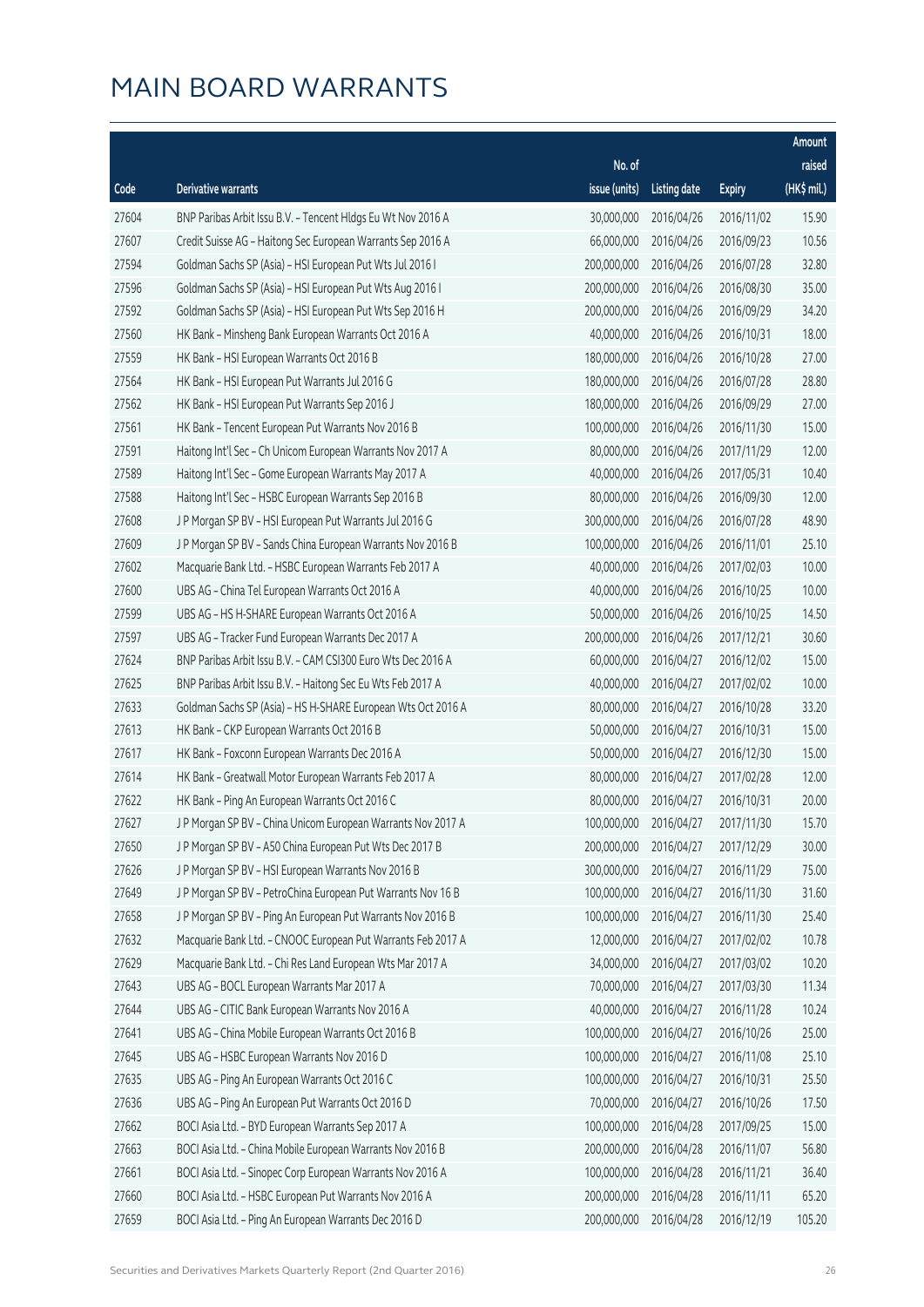|       |                                                              |               |                        |               | Amount      |
|-------|--------------------------------------------------------------|---------------|------------------------|---------------|-------------|
|       |                                                              | No. of        |                        |               | raised      |
| Code  | <b>Derivative warrants</b>                                   | issue (units) | <b>Listing date</b>    | <b>Expiry</b> | (HK\$ mil.) |
| 27683 | Credit Suisse AG - CITIC Bank European Warrants Nov 2016 A   | 40,000,000    | 2016/04/28             | 2016/11/04    | 10.00       |
| 27692 | Credit Suisse AG - GAC European Warrants Aug 2017 A          | 40,000,000    | 2016/04/28             | 2017/08/31    | 10.00       |
| 27682 | Credit Suisse AG - HKEX European Warrants Nov 2016 E         | 150,000,000   | 2016/04/28             | 2016/11/29    | 22.50       |
| 27681 | Credit Suisse AG - HKEX European Put Warrants Dec 2016 C     | 80,000,000    | 2016/04/28             | 2016/12/23    | 12.00       |
| 27691 | Credit Suisse AG - PetroChina European Warrants Dec 2016 A   | 30,000,000    | 2016/04/28             | 2016/12/30    | 13.80       |
| 27690 | Credit Suisse AG - Zijin Mining European Warrants Nov 2016 A | 40,000,000    | 2016/04/28             | 2016/11/04    | 10.00       |
| 27706 | Goldman Sachs SP (Asia) - CC Bank European Wts Jan 2017 A    | 60,000,000    | 2016/04/28             | 2017/01/27    | 11.16       |
| 27699 | Goldman Sachs SP (Asia) - HSBC European Warrants Sep 2016 G  | 100,000,000   | 2016/04/28             | 2016/09/30    | 16.30       |
| 27701 | Goldman Sachs SP (Asia) - PetroChina European Wts Sep 2016 B | 80,000,000    | 2016/04/28             | 2016/09/30    | 22.48       |
| 27709 | Goldman Sachs SP (Asia) - Ping An European Wts Jul 2016 F    | 100,000,000   | 2016/04/28             | 2016/07/29    | 16.40       |
| 27708 | Goldman Sachs SP (Asia) - Ping An Euro Put Wts Oct 2016 A    | 100,000,000   | 2016/04/28             | 2016/10/31    | 34.70       |
| 27700 | Goldman Sachs SP (Asia) - Sands China Euro Wts Dec 2016 A    | 80,000,000    | 2016/04/28             | 2016/12/30    | 20.24       |
| 27694 | J P Morgan SP BV - China Life European Warrants Apr 2017 A   | 100,000,000   | 2016/04/28             | 2017/04/28    | 15.80       |
| 27693 | J P Morgan SP BV - Sinopec Corp Eu Put Wt Nov 2016 B         | 100,000,000   | 2016/04/28             | 2016/11/03    | 37.00       |
| 27696 | J P Morgan SP BV - HSCEI European Wts Jun 2017 A             | 200,000,000   | 2016/04/28             | 2017/06/29    | 32.60       |
| 27670 | Macquarie Bank Ltd. - CNBM European Warrants Feb 2017 A      | 15,000,000    | 2016/04/28             | 2017/02/02    | 10.02       |
| 27671 | SG Issuer - AIA Eu Put Wt Nov 2016 A                         | 100,000,000   | 2016/04/28             | 2016/11/03    | 17.00       |
| 27672 | SG Issuer - Ch Mob European Warrants Nov 2016 C              | 80,000,000    | 2016/04/28             | 2016/11/03    | 20.00       |
| 27674 | SG Issuer - CSOP A50 ETF Eu Wt Nov 2016 B                    | 30,000,000    | 2016/04/28             | 2016/11/03    | 11.55       |
| 27679 | SG Issuer - A50 Ch Eu Wt Nov 2016 C                          | 30,000,000    | 2016/04/28             | 2016/11/03    | 10.80       |
| 27678 | SG Issuer - HSBC European Warrants Dec 2016 B                | 100,000,000   | 2016/04/28             | 2016/12/05    | 25.00       |
| 27665 | SG Issuer - HSBC European Put Warrants Nov 2016 C            | 100,000,000   | 2016/04/28             | 2016/11/03    | 26.50       |
| 27677 | SG Issuer - HS H-SHARE European Warrants Nov 2016 B          | 50,000,000    | 2016/04/28             | 2016/11/03    | 13.00       |
| 27668 | UBS AG - AIA European Warrants Oct 2016 B                    | 100,000,000   | 2016/04/28             | 2016/10/31    | 25.10       |
| 27669 | UBS AG - China Mobile European Put Warrants Oct 2016 C       | 100,000,000   | 2016/04/28             | 2016/10/31    | 39.80       |
| 27664 | UBS AG - HSBC European Put Warrants Sep 2016 E               | 100,000,000   | 2016/04/28             | 2016/09/26    | 15.10       |
| 27666 | UBS AG - HSI European Put Warrants Aug 2016 C                |               | 300,000,000 2016/04/28 | 2016/08/30    | 48.90       |
| 27721 | BNP Paribas Arbit Issu B.V. - BOCL European Wts Dec 2017 A   | 50,000,000    | 2016/04/29             | 2017/12/04    | 13.00       |
| 27716 | BNP Paribas Arbit Issu B.V. - CC Bank Euro Wts Dec 2017 A    | 50,000,000    | 2016/04/29             | 2017/12/04    | 17.50       |
| 27717 | BNP Paribas Arbit Issu B.V. - CITIC Bank Euro Wts Mar 2017 A | 40,000,000    | 2016/04/29             | 2017/03/02    | 11.20       |
| 27719 | BNP Paribas Arbit Issu B.V. - Minsheng Bk Euro Wt Nov 2016 A | 40,000,000    | 2016/04/29             | 2016/11/02    | 14.40       |
| 27732 | BNP Paribas Arbit Issu B.V. - HKEX European Wts Jun 2017 B   | 80,000,000    | 2016/04/29             | 2017/06/02    | 12.00       |
| 27736 | Credit Suisse AG - HSBC European Wts Sep 2016 E              | 100,000,000   | 2016/04/29             | 2016/09/05    | 16.00       |
| 27737 | Credit Suisse AG - HSBC European Wts Dec 2016 A              | 100,000,000   | 2016/04/29             | 2016/12/05    | 25.00       |
| 27745 | Goldman Sachs SP (Asia) - AIA European Warrants Sep 2016 B   | 80,000,000    | 2016/04/29             | 2016/09/30    | 12.24       |
| 27747 | Goldman Sachs SP (Asia) - BOC HK European Wts Dec 2016 A     | 80,000,000    | 2016/04/29             | 2016/12/30    | 20.08       |
| 27748 | Goldman Sachs SP (Asia) - CKH European Put Warrants Nov 16 A | 80,000,000    | 2016/04/29             | 2016/11/30    | 51.68       |
| 27743 | Goldman Sachs SP (Asia) - HSI European Warrants Nov 2016 A   | 200,000,000   | 2016/04/29             | 2016/11/29    | 50.00       |
| 27712 | Haitong Int'l Sec - Agile Ppt European Warrants Mar 2017 A   | 30,000,000    | 2016/04/29             | 2017/03/30    | 10.50       |
| 27714 | Haitong Int'l Sec - Geely Auto European Warrants Nov 2016 A  | 30,000,000    | 2016/04/29             | 2016/11/28    | 15.30       |
| 27710 | Haitong Int'l Sec - HKEX European Warrants Feb 2017 A        | 68,000,000    | 2016/04/29             | 2017/02/27    | 10.20       |
| 27711 | Haitong Int'l Sec - Zijin Mining European Warrants Nov 2016A | 45,000,000    | 2016/04/29             | 2016/11/15    | 10.80       |
| 27741 | J P Morgan SP BV - CAM CSI300 European Warrants Dec 2016 A   | 100,000,000   | 2016/04/29             | 2016/12/02    | 15.10       |
| 27738 | J P Morgan SP BV - China Mob European Put Wts Nov 2016 B     | 100,000,000   | 2016/04/29             | 2016/11/01    | 33.20       |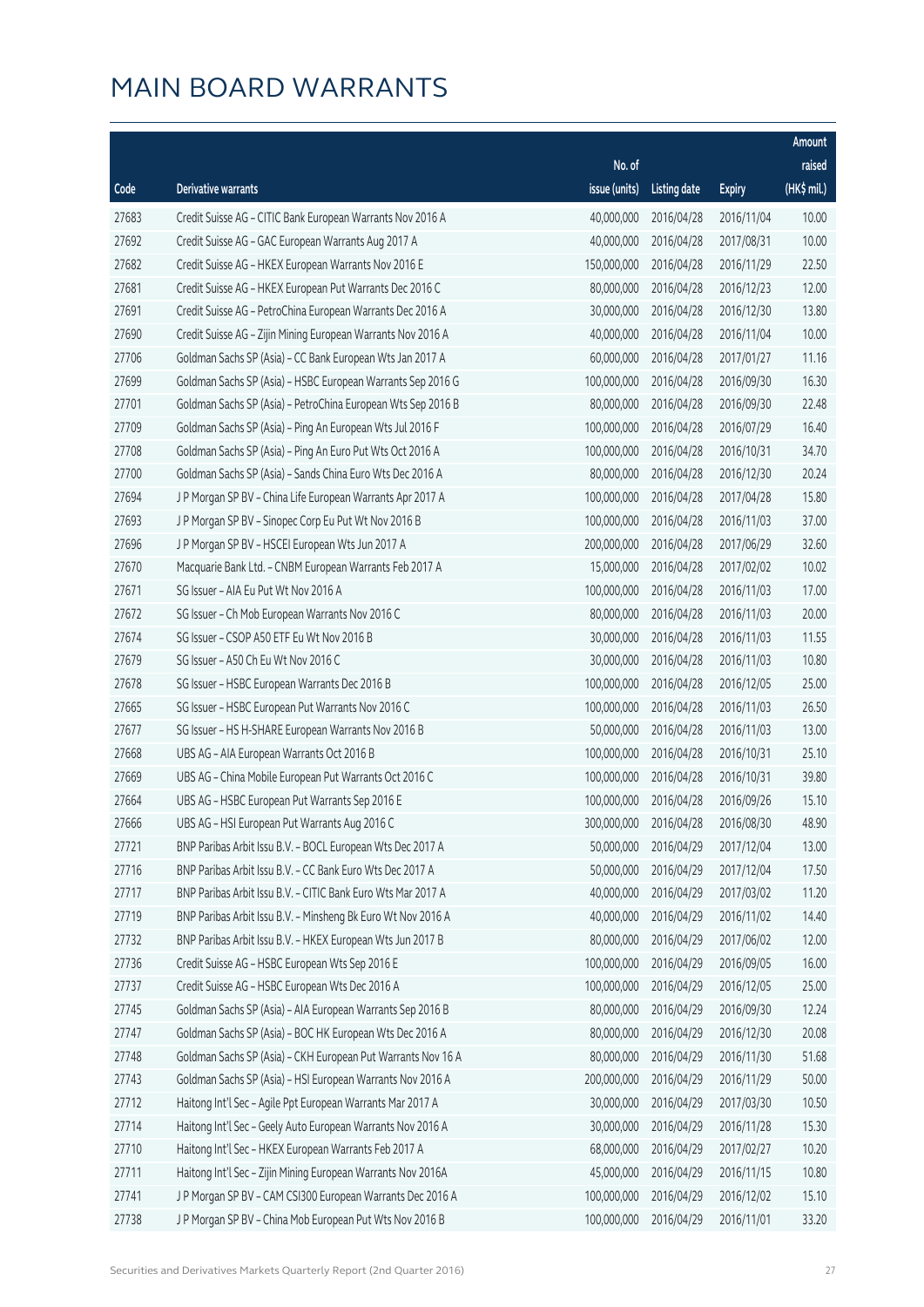|       |                                                              |               |                        |               | Amount      |
|-------|--------------------------------------------------------------|---------------|------------------------|---------------|-------------|
|       |                                                              | No. of        |                        |               | raised      |
| Code  | Derivative warrants                                          | issue (units) | <b>Listing date</b>    | <b>Expiry</b> | (HK\$ mil.) |
| 27742 | J P Morgan SP BV - HKEX European Warrants May 2017 B         | 200,000,000   | 2016/04/29             | 2017/05/31    | 30.00       |
| 27740 | J P Morgan SP BV - Sands China European Put Wts Dec 2016 A   | 100,000,000   | 2016/04/29             | 2016/12/02    | 25.10       |
| 27727 | Macquarie Bank Ltd. - China Life European Wts Nov 2016 B     | 11,000,000    | 2016/04/29             | 2016/11/02    | 10.01       |
| 27722 | Macquarie Bank Ltd. - HKEX European Warrants Dec 2016 C      | 67,000,000    | 2016/04/29             | 2016/12/02    | 10.05       |
| 27723 | Macquarie Bank Ltd. - HSBC European Warrants Dec 2016 A      | 40,000,000    | 2016/04/29             | 2016/12/02    | 10.00       |
| 27730 | Macquarie Bank Ltd. - Ping An European Warrants Nov 2016 C   | 11,000,000    | 2016/04/29             | 2016/11/02    | 10.30       |
| 27735 | SGA Societe Generale Acceptance N.V. - AIA Eur Wt Dec 2016 A | 100,000,000   | 2016/04/29             | 2016/12/05    | 25.00       |
| 27756 | Credit Suisse AG - AIA European Warrants Oct 2016 B          | 70,000,000    | 2016/05/03             | 2016/10/05    | 10.50       |
| 27758 | Credit Suisse AG - AIA European Warrants Dec 2016 A          | 70,000,000    | 2016/05/03             | 2016/12/05    | 17.50       |
| 27752 | HK Bank - HKEX European Warrants Nov 2016 A                  | 180,000,000   | 2016/05/03             | 2016/11/30    | 27.00       |
| 27753 | HK Bank - HKEX European Warrants May 2017 B                  | 180,000,000   | 2016/05/03             | 2017/05/31    | 27.00       |
| 27754 | HK Bank - HKEX European Put Warrants Nov 2016 B              | 180,000,000   | 2016/05/03             | 2016/11/30    | 27.00       |
| 27749 | HK Bank - Sands China European Warrants Nov 2016 A           | 50,000,000    | 2016/05/03             | 2016/11/02    | 15.00       |
| 27755 | UBS AG - HSCEI European Warrants Nov 2016 A                  | 100,000,000   | 2016/05/03             | 2016/11/29    | 15.00       |
| 27771 | Goldman Sachs SP (Asia) - HKEX European Put Wts Nov 2016 C   | 200,000,000   | 2016/05/04             | 2016/11/30    | 38.40       |
| 27769 | Goldman Sachs SP (Asia) - HSBC European Warrants Nov 2016 C  | 100,000,000   | 2016/05/04             | 2016/11/04    | 27.40       |
| 27770 | Goldman Sachs SP (Asia) - HSBC European Put Wts Aug 2016 B   | 80,000,000    | 2016/05/04             | 2016/08/30    | 20.48       |
| 27761 | J P Morgan SP BV - AIA European Put Warrants Dec 2016 A      | 100,000,000   | 2016/05/04             | 2016/12/01    | 25.10       |
| 27762 | J P Morgan SP BV - PCCW European Warrants Nov 2016 A         | 35,000,000    | 2016/05/04             | 2016/11/30    | 10.01       |
| 27764 | J P Morgan SP BV - Ping An European Warrants Sep 2016 D      | 100,000,000   | 2016/05/04             | 2016/09/30    | 15.20       |
| 27759 | Macquarie Bank Ltd. - Xinyi Solar European Warrants Dec 16 A | 20,400,000    | 2016/05/04             | 2016/12/16    | 10.02       |
| 27760 | UBS AG - HSI European Warrants Aug 2016 D                    | 300,000,000   | 2016/05/04             | 2016/08/30    | 45.00       |
| 27788 | Goldman Sachs SP (Asia) - CC Bank Euro Put Wts Sep 2016 B    | 80,000,000    | 2016/05/05             | 2016/09/28    | 14.08       |
| 27796 | Goldman Sachs SP (Asia) - CGS European Warrants Nov 2016 A   | 30,000,000    | 2016/05/05             | 2016/11/29    | 21.18       |
| 27797 | Goldman Sachs SP (Asia) - China Cinda Euro Wts Nov 2016 A    | 50,000,000    | 2016/05/05             | 2016/11/29    | 12.50       |
| 27795 | Goldman Sachs SP (Asia) - China Life Euro Wts Nov 2016 B     | 100,000,000   | 2016/05/05             | 2016/11/28    | 15.00       |
| 27799 | Goldman Sachs SP (Asia) - China Mobile Eu Put Wts Jan 2017 A |               | 300,000,000 2016/05/05 | 2017/01/09    | 48.30       |
| 27793 | Goldman Sachs SP (Asia) - ICBC European Put Warrants Sep16 C | 80,000,000    | 2016/05/05             | 2016/09/28    | 12.16       |
| 27785 | J P Morgan SP BV - HKT-SS European Warrants Dec 2017 A       | 60,000,000    | 2016/05/05             | 2017/12/29    | 15.12       |
| 27783 | J P Morgan SP BV - PetroChina European Warrants Dec 2016 A   | 100,000,000   | 2016/05/05             | 2016/12/30    | 25.20       |
| 27781 | J P Morgan SP BV - Stanchart European Warrants Dec 2016 B    | 60,000,000    | 2016/05/05             | 2016/12/02    | 24.00       |
| 27787 | J P Morgan SP BV - China Vanke European Warrants Dec 2016 A  | 80,000,000    | 2016/05/05             | 2016/12/30    | 20.00       |
| 27780 | Macquarie Bank Ltd. - BOCHK European Warrants Dec 2016 A     | 10,000,000    | 2016/05/05             | 2016/12/02    | 10.59       |
| 27774 | UBS AG - BYD European Warrants Feb 2017 A                    | 20,000,000    | 2016/05/05             | 2017/02/20    | 20.12       |
| 27772 | UBS AG - CNOOC European Warrants Jun 2017 A                  | 100,000,000   | 2016/05/05             | 2017/06/27    | 15.00       |
| 27777 | UBS AG - HSI European Warrants Nov 2016 A                    | 300,000,000   | 2016/05/05             | 2016/11/29    | 45.00       |
| 27775 | UBS AG - ICBC European Warrants Oct 2016 A                   | 100,000,000   | 2016/05/05             | 2016/10/24    | 15.00       |
| 27816 | BNP Paribas Arbit Issu B.V. - HSCEI European Wts Nov 2016 A  | 100,000,000   | 2016/05/06             | 2016/11/29    | 15.00       |
| 27818 | Credit Suisse AG - China Tel European Warrants Dec 2016 A    | 40,000,000    | 2016/05/06             | 2016/12/05    | 10.00       |
| 27819 | Credit Suisse AG - Huaneng Power European Warrants Nov 2016A | 23,000,000    | 2016/05/06             | 2016/11/07    | 10.12       |
| 27812 | HK Bank - CITIC Sec European Warrants Nov 2016 A             | 80,000,000    | 2016/05/06             | 2016/11/30    | 20.00       |
| 27815 | HK Bank - CM Bank European Warrants Dec 2016 A               | 80,000,000    | 2016/05/06             | 2016/12/30    | 12.00       |
| 27813 | HK Bank - Evergrande European Warrants Jul 2017 A            | 80,000,000    | 2016/05/06             | 2017/07/10    | 12.00       |
| 27814 | HK Bank - SHK Ppt European Warrants Dec 2016 B               | 40,000,000    | 2016/05/06             | 2016/12/02    | 12.00       |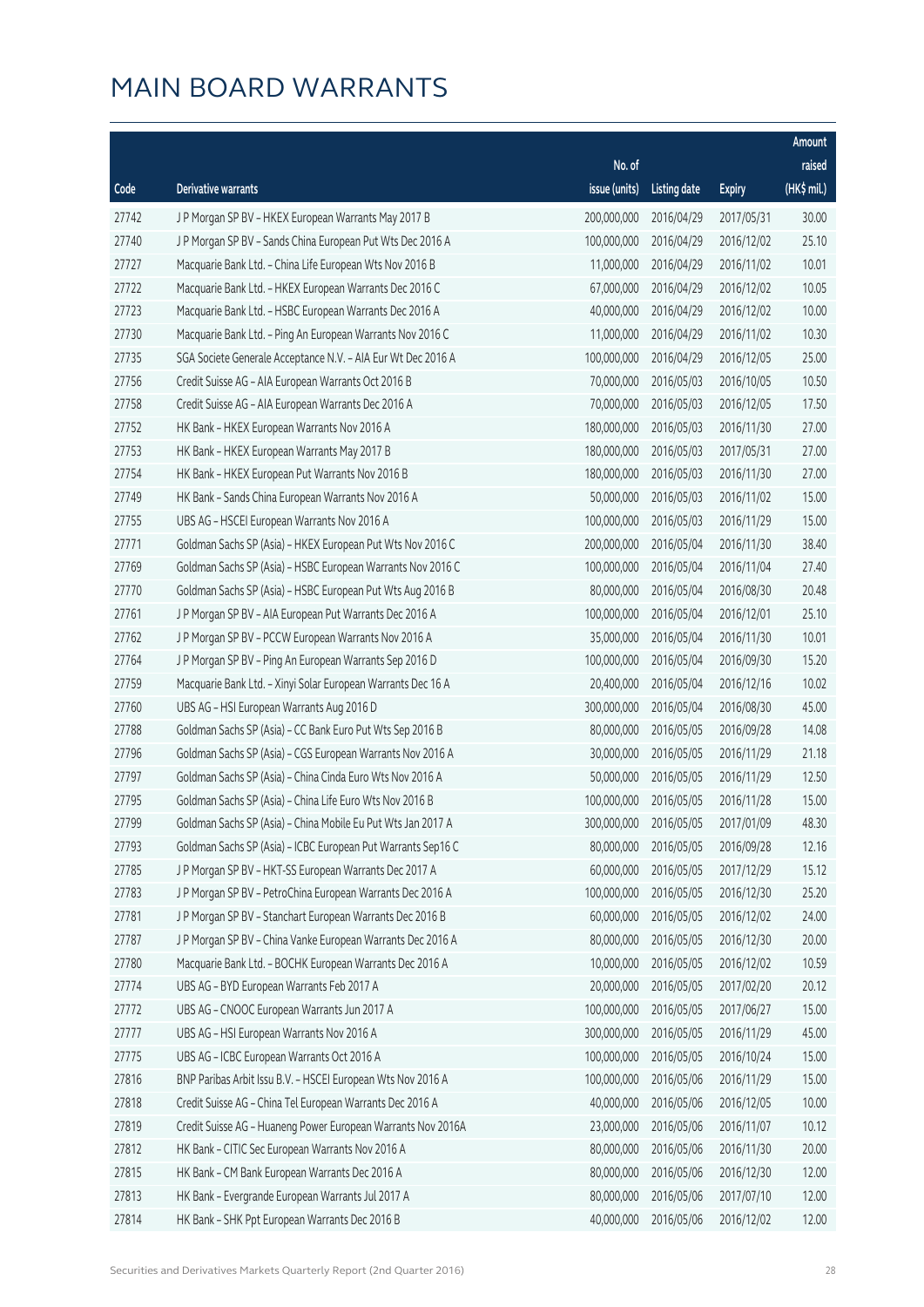|       |                                                                |                        |                     |               | Amount      |
|-------|----------------------------------------------------------------|------------------------|---------------------|---------------|-------------|
|       |                                                                | No. of                 |                     |               | raised      |
| Code  | Derivative warrants                                            | issue (units)          | <b>Listing date</b> | <b>Expiry</b> | (HK\$ mil.) |
| 27802 | Haitong Int'l Sec - Anta Sports European Warrants Dec 2016 A   | 33,000,000             | 2016/05/06          | 2016/12/08    | 10.23       |
| 27811 | Haitong Int'l Sec - China Mobile European Put Wts Oct16A       | 68,000,000             | 2016/05/06          | 2016/10/31    | 10.20       |
| 27800 | Haitong Int'l Sec - CNOOC European Put Warrants Nov 2016 A     | 68,000,000             | 2016/05/06          | 2016/11/18    | 17.00       |
| 27806 | Haitong Int'l Sec - A50 China European Warrants Nov 2016 A     | 40,000,000             | 2016/05/06          | 2016/11/08    | 12.40       |
| 27807 | Haitong Int'l Sec - A50 China European Put Warrants Dec 17 A   | 100,000,000            | 2016/05/06          | 2017/12/27    | 15.00       |
| 27805 | Haitong Int'l Sec - Ping An European Warrants Dec 2016 A       | 80,000,000             | 2016/05/06          | 2016/12/22    | 14.16       |
| 27824 | J P Morgan SP BV - HSI European Warrants Dec 2016 B            | 300,000,000            | 2016/05/06          | 2016/12/29    | 46.20       |
| 27821 | J P Morgan SP BV - HSI European Put Warrants Aug 2016 G        | 300,000,000            | 2016/05/06          | 2016/08/30    | 47.70       |
| 27822 | J P Morgan SP BV - HSI European Put Warrants Dec 2016 A        | 300,000,000            | 2016/05/06          | 2016/12/29    | 45.30       |
| 27817 | SGA Societe Generale Acceptance N.V. - Petch Eu Put Wt Dec16A  | 60,000,000             | 2016/05/06          | 2016/12/05    | 20.70       |
| 27848 | Credit Suisse AG - Galaxy Ent European Warrants Sep 2016 B     | 60,000,000             | 2016/05/09          | 2016/09/30    | 12.60       |
| 27843 | Bank of East Asia - ZTE European Warrants Feb 2017 A           | 40,000,000             | 2016/05/09          | 2017/02/28    | 10.00       |
| 27852 | Goldman Sachs SP (Asia) - CITIC Bank European Wts Oct 2016 A   | 60,000,000             | 2016/05/09          | 2016/10/28    | 11.34       |
| 27861 | Goldman Sachs SP (Asia) - CITIC Sec European Wts Nov 2016 A    | 80,000,000             | 2016/05/09          | 2016/11/30    | 20.00       |
| 27854 | Goldman Sachs SP (Asia) - CKP European Warrants Nov 2016 A     | 60,000,000             | 2016/05/09          | 2016/11/09    | 15.48       |
| 27858 | Goldman Sachs SP (Asia) - CLP European Warrants Nov 2016 A     | 40,000,000             | 2016/05/09          | 2016/11/28    | 10.04       |
| 27860 | Goldman Sachs SP (Asia) - Ch Overseas Euro Put Wt Nov 2016 A   | 40,000,000             | 2016/05/09          | 2016/11/11    | 10.00       |
| 27835 | Goldman Sachs SP (Asia) - Sinopec Corp European Wts Nov 2016 A | 50,000,000             | 2016/05/09          | 2016/11/11    | 12.55       |
| 27855 | Goldman Sachs SP (Asia) - China Tel European Wts Oct 2016 A    | 60,000,000             | 2016/05/09          | 2016/10/24    | 10.26       |
| 27833 | Goldman Sachs SP (Asia) - Galaxy Ent Euro Put Wts Nov 2016 A   | 60,000,000             | 2016/05/09          | 2016/11/10    | 15.00       |
| 27862 | Goldman Sachs SP (Asia) - Haitong Sec Euro Wts Feb 2017 A      | 80,000,000             | 2016/05/09          | 2017/02/23    | 12.00       |
| 27849 | Goldman Sachs SP (Asia) - Lenovo European Wts Nov 2016 B       | 80,000,000             | 2016/05/09          | 2016/11/09    | 32.16       |
| 27829 | Goldman Sachs SP (Asia) - Sands China Euro Wts Oct 2016 A      | 80,000,000             | 2016/05/09          | 2016/10/17    | 12.16       |
| 27830 | Goldman Sachs SP (Asia) - Sands China Eur Put Wts Dec 2016 B   | 60,000,000             | 2016/05/09          | 2016/12/28    | 15.00       |
| 27826 | HK Bank - HSI European Warrants Nov 2016 A                     | 180,000,000            | 2016/05/09          | 2016/11/29    | 27.00       |
| 27828 | HK Bank - HSI European Put Warrants Aug 2016 F                 | 180,000,000            | 2016/05/09          | 2016/08/30    | 28.80       |
| 27827 | HK Bank - HSI European Put Warrants Oct 2016 C                 | 180,000,000 2016/05/09 |                     | 2016/10/28    | 27.00       |
| 27844 | Macquarie Bank Ltd. - CM Bank European Warrants Oct 2016 A     | 65,000,000             | 2016/05/09          | 2016/10/04    | 10.01       |
| 27836 | Macquarie Bank Ltd. - Hang Seng Bank European Wts Dec 2016 A   | 35,000,000             | 2016/05/09          | 2016/12/02    | 10.08       |
| 27845 | Macquarie Bank Ltd. - HS H-SHARE European Warrants Dec 2016A   | 40,000,000             | 2016/05/09          | 2016/12/02    | 10.00       |
| 27841 | Macquarie Bank Ltd. - Jiangxi Copper European Wts Dec 2016 A   | 10,000,000             | 2016/05/09          | 2016/12/02    | 10.91       |
| 27876 | Credit Suisse AG - AIA European Warrants Sep 2016 C            | 70,000,000             | 2016/05/10          | 2016/09/30    | 17.50       |
| 27880 | Credit Suisse AG - BOC HK European Warrants Dec 2016 A         | 40,000,000             | 2016/05/10          | 2016/12/30    | 10.00       |
| 27877 | Credit Suisse AG - CKH European Warrants Dec 2016 B            | 40,000,000             | 2016/05/10          | 2016/12/05    | 10.00       |
| 27878 | Credit Suisse AG - SHK Ppt European Warrants Dec 2016 B        | 40,000,000             | 2016/05/10          | 2016/12/05    | 10.00       |
| 27868 | Goldman Sachs SP (Asia) - China Mobile Eu Put Wts Nov 2016 D   | 80,000,000             | 2016/05/10          | 2016/11/10    | 24.72       |
| 27894 | Goldman Sachs SP (Asia) - HSI European Warrants Oct 2016 C     | 200,000,000            | 2016/05/10          | 2016/10/28    | 30.00       |
| 27891 | Goldman Sachs SP (Asia) - HSI European Put Wts Sep 2016 I      | 200,000,000            | 2016/05/10          | 2016/09/29    | 30.00       |
| 27893 | Goldman Sachs SP (Asia) - HSI European Put Wts Oct 2016 B      | 200,000,000            | 2016/05/10          | 2016/10/28    | 30.00       |
| 27884 | J P Morgan SP BV - HKEX European Warrants Feb 2017 A           | 200,000,000            | 2016/05/10          | 2017/02/28    | 30.00       |
| 27882 | J P Morgan SP BV - HSBC European Warrants Dec 2016 C           | 100,000,000            | 2016/05/10          | 2016/12/01    | 15.20       |
| 27886 | J P Morgan SP BV - HSCEI European Wts Dec 2016 C               | 200,000,000            | 2016/05/10          | 2016/12/29    | 30.20       |
| 27890 | J P Morgan SP BV - Ping An European Warrants Nov 2016 C        | 100,000,000            | 2016/05/10          | 2016/11/25    | 39.50       |
| 27888 | J P Morgan SP BV - Tencent European Warrants Sep 2016 A        | 100,000,000            | 2016/05/10          | 2016/09/01    | 55.10       |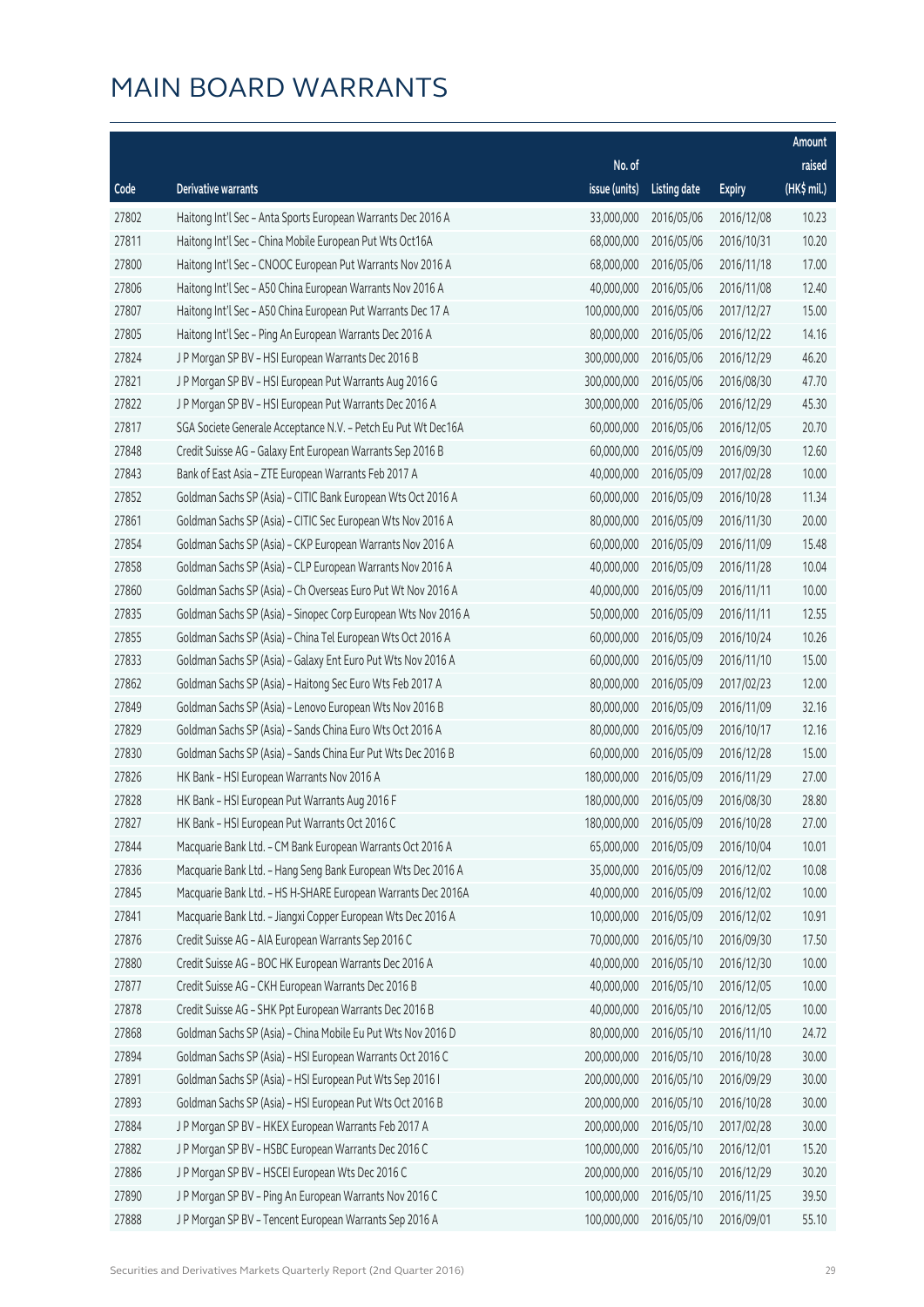|         |                                                                |               |                       |               | Amount      |
|---------|----------------------------------------------------------------|---------------|-----------------------|---------------|-------------|
|         |                                                                | No. of        |                       |               | raised      |
| Code    | Derivative warrants                                            | issue (units) | <b>Listing date</b>   | <b>Expiry</b> | (HK\$ mil.) |
| 27865   | Macquarie Bank Ltd. - AIA European Put Warrants Dec 2016 A     | 40,000,000    | 2016/05/10            | 2016/12/02    | 10.08       |
| 27870   | Macquarie Bank Ltd. - CITIC Sec European Warrants Nov 2016 A   | 55,000,000    | 2016/05/10            | 2016/11/04    | 10.01       |
| 27871   | Macquarie Bank Ltd. - CNOOC European Warrants Feb 2017 B       | 25,000,000    | 2016/05/10            | 2017/02/02    | 10.23       |
| 27867   | Macquarie Bank Ltd. - New World Dev European Wts Dec 2016 A    | 30,000,000    | 2016/05/10            | 2016/12/02    | 10.02       |
| 27869   | Macquarie Bank Ltd. - Tencent European Warrants Dec 2016 A     | 28,000,000    | 2016/05/10            | 2016/12/02    | 10.05       |
| 27874   | UBS AG - CC Bank European Warrants Sep 2016 A                  | 70,000,000    | 2016/05/10            | 2016/09/23    | 10.50       |
| 27875   | UBS AG - Ping An European Warrants Oct 2016 E                  | 100,000,000   | 2016/05/10            | 2016/10/03    | 17.10       |
| 27080 # | J P Morgan SP BV - Tencent European Warrants Apr 2017 A        | 200,000,000   | 2016/05/10            | 2017/04/03    | 20.40       |
| 10393   | BNP Paribas Arbit Issu B.V. - EUR/USD Euro Wts Dec 2016 A      | 50,000,000    | 2016/05/11            | 2016/12/22    | 12.50       |
| 10394   | BNP Paribas Arbit Issu B.V. - EUR/USD Euro Put Wt Dec 2016 B   | 50,000,000    | 2016/05/11            | 2016/12/22    | 12.50       |
| 10396   | BNP Paribas Arbit Issu B.V. - GBP/USD European Wts Dec16A      | 50,000,000    | 2016/05/11            | 2016/12/22    | 12.50       |
| 10397   | BNP Paribas Arbit Issu B.V. - GBP/USD European Put Wt Dec16B   | 50,000,000    | 2016/05/11            | 2016/12/22    | 12.50       |
| 10395   | BNP Paribas Arbit Issu B.V. - USD/YEN Eur Put Wts Dec 2016 A   | 50,000,000    | 2016/05/11            | 2016/12/22    | 12.50       |
| 27928   | Credit Suisse AG - CITIC European Warrants Dec 2016 A          | 30,000,000    | 2016/05/11            | 2016/12/05    | 18.00       |
| 27923   | Credit Suisse AG - China Life European Warrants Oct 2016 A     | 80,000,000    | 2016/05/11            | 2016/10/31    | 12.00       |
| 27926   | Credit Suisse AG - Jiangxi Copper European Wts Nov 2016 A      | 30,000,000    | 2016/05/11            | 2016/11/10    | 10.50       |
| 27925   | Credit Suisse AG - Stanchart European Warrants Dec 2016 B      | 40,000,000    | 2016/05/11            | 2016/12/05    | 21.20       |
| 27934   | Goldman Sachs SP (Asia) - China Life Euro Wts Sep 2016 B       | 100,000,000   | 2016/05/11            | 2016/09/29    | 15.00       |
| 27930   | Goldman Sachs SP (Asia) - HSBC European Warrants Nov 2016 D    | 100,000,000   | 2016/05/11            | 2016/11/02    | 15.00       |
| 27904   | Goldman Sachs SP (Asia) - HSCEI European Warrants Mar 2017 A   | 120,000,000   | 2016/05/11            | 2017/03/30    | 30.00       |
| 27895   | Goldman Sachs SP (Asia) - HSCEI European Warrants Jun 2017 A   | 120,000,000   | 2016/05/11            | 2017/06/29    | 18.00       |
| 27931   | Goldman Sachs SP (Asia) - Ping An European Wts Oct 2016 B      | 100,000,000   | 2016/05/11            | 2016/10/31    | 15.00       |
| 27933   | Goldman Sachs SP (Asia) - Ping An European Wts Oct 2016 C      | 100,000,000   | 2016/05/11            | 2016/10/31    | 15.00       |
| 27941   | J P Morgan SP BV - China Mob European Wts Nov 2016 C           | 100,000,000   | 2016/05/11            | 2016/11/01    | 25.10       |
| 27938   | J P Morgan SP BV - Tencent European Warrants Feb 2017 B        | 200,000,000   | 2016/05/11            | 2017/02/20    | 30.20       |
| 27940   | J P Morgan SP BV - Tracker Fund European Put Warrants Feb17B   | 100,000,000   | 2016/05/11            | 2017/02/07    | 15.20       |
| 27929   | Macquarie Bank Ltd. - Agricultural Bk Euro Warrants Jun 2017 A |               | 40,000,000 2016/05/11 | 2017/06/02    | 10.00       |
| 27905   | Macquarie Bank Ltd. - Kingdee Int'l European Wts Mar 2017 A    | 20,000,000    | 2016/05/11            | 2017/03/16    | 10.00       |
| 27906   | SG Issuer - Geely Auto European Warrants Dec 2016 A            | 20,000,000    | 2016/05/11            | 2016/12/05    | 10.00       |
| 27909   | SG Issuer - GWMC European Warrants Jan 2018 A                  | 100,000,000   | 2016/05/11            | 2018/01/04    | 16.00       |
| 27922   | SG Issuer - HSI European Warrants Dec 2016 D                   | 150,000,000   | 2016/05/11            | 2016/12/29    | 31.50       |
| 27921   | SG Issuer - HSI European Warrants Feb 2017 A                   | 150,000,000   | 2016/05/11            | 2017/02/27    | 37.50       |
| 27920   | SG Issuer - HSI European Warrants Jun 2017 A                   | 150,000,000   | 2016/05/11            | 2017/06/29    | 37.50       |
| 27914   | UBS AG - HSI European Warrants Aug 2016 E                      | 300,000,000   | 2016/05/11            | 2016/08/30    | 45.00       |
| 27919   | UBS AG - HSI European Warrants Nov 2016 B                      | 300,000,000   | 2016/05/11            | 2016/11/29    | 45.00       |
| 27959   | Credit Suisse AG - CNOOC European Warrants Jun 2018 A          | 100,000,000   | 2016/05/12            | 2018/06/04    | 15.00       |
| 27961   | Credit Suisse AG - Chi Res Land European Warrants Nov 2016 A   | 50,000,000    | 2016/05/12            | 2016/11/03    | 10.00       |
| 27964   | Credit Suisse AG - CSOP A50 ETF European Warrants Nov 2016 A   | 33,000,000    | 2016/05/12            | 2016/11/03    | 10.23       |
| 27962   | Credit Suisse AG - HSBC European Wts Nov 2016 C                | 100,000,000   | 2016/05/12            | 2016/11/03    | 18.00       |
| 27963   | Credit Suisse AG - PCCW European Warrants Nov 2016 A           | 40,000,000    | 2016/05/12            | 2016/11/14    | 10.00       |
| 27969   | Goldman Sachs SP (Asia) - Agri Bk European Wts May 2017 A      | 60,000,000    | 2016/05/12            | 2017/05/31    | 15.00       |
| 27971   | Goldman Sachs SP (Asia) - AIA European Warrants Nov 2016 A     | 80,000,000    | 2016/05/12            | 2016/11/14    | 23.52       |
| 27967   | Goldman Sachs SP (Asia) - Dongfeng European Wts Nov 2016 A     | 20,000,000    | 2016/05/12            | 2016/11/28    | 10.04       |
| 27970   | Goldman Sachs SP (Asia) - Galaxy Ent European Wts Oct 2016 A   | 80,000,000    | 2016/05/12            | 2016/10/24    | 18.80       |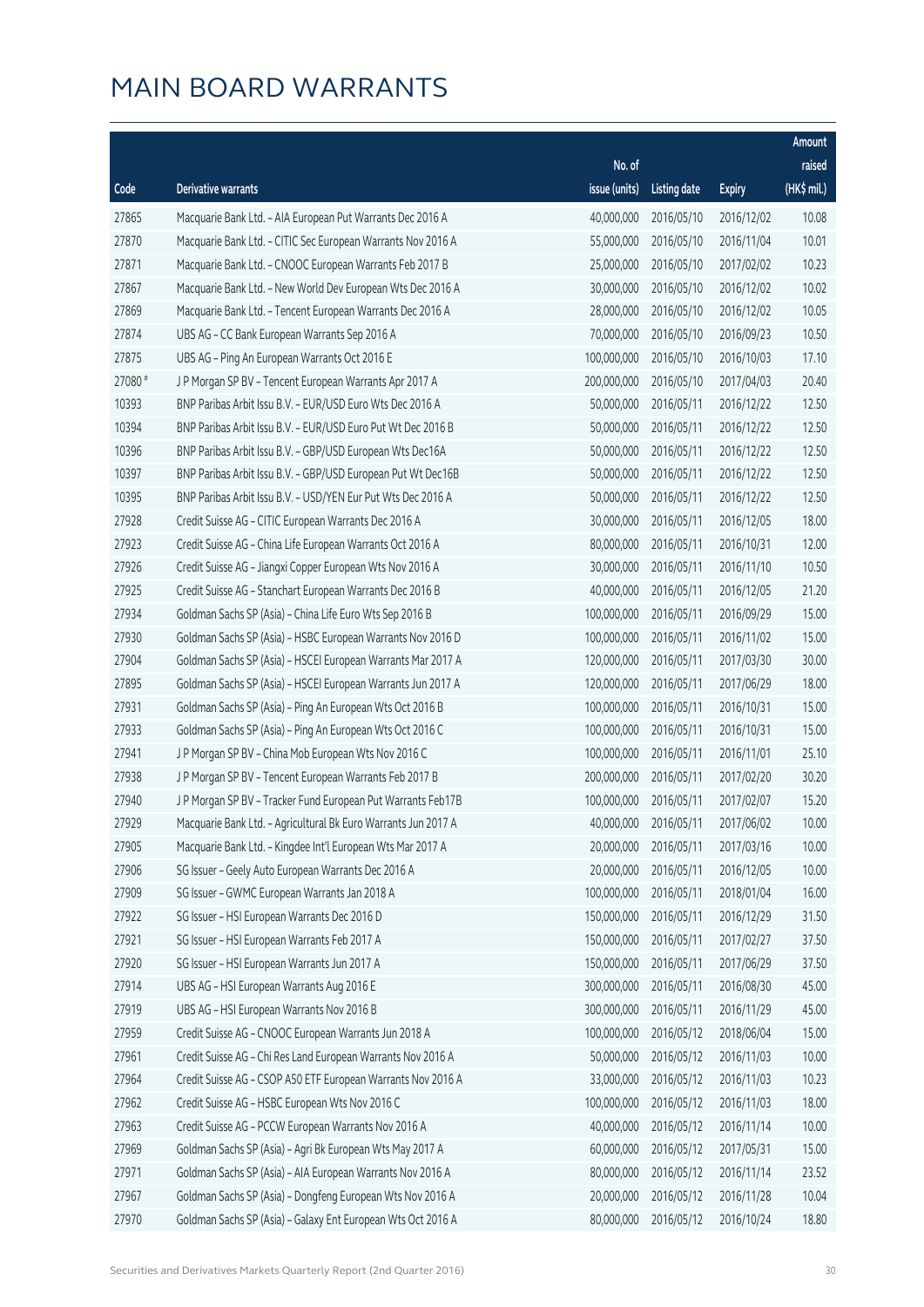|       |                                                              |               |                       |               | Amount      |
|-------|--------------------------------------------------------------|---------------|-----------------------|---------------|-------------|
|       |                                                              | No. of        |                       |               | raised      |
| Code  | <b>Derivative warrants</b>                                   | issue (units) | <b>Listing date</b>   | <b>Expiry</b> | (HK\$ mil.) |
| 27966 | Goldman Sachs SP (Asia) - HKEX European Warrants Feb 2017 B  | 100,000,000   | 2016/05/12            | 2017/02/20    | 15.00       |
| 27968 | Goldman Sachs SP (Asia) - PetroChina European Wts Dec 2016 A | 60,000,000    | 2016/05/12            | 2016/12/05    | 15.54       |
| 27957 | Macquarie Bank Ltd. - CC Bank European Put Warrants Jan 17 A | 40,000,000    | 2016/05/12            | 2017/01/03    | 10.00       |
| 27956 | Macquarie Bank Ltd. - CPIC European Warrants Jan 2017 A      | 40,000,000    | 2016/05/12            | 2017/01/04    | 10.00       |
| 27958 | Macquarie Bank Ltd. - PICC Group European Wts Dec 2016 A     | 35,000,000    | 2016/05/12            | 2016/12/02    | 10.01       |
| 27942 | Macquarie Bank Ltd. - Tencent European Warrants Dec 2016 B   | 13,000,000    | 2016/05/12            | 2016/12/02    | 10.01       |
| 27954 | SG Issuer - GF Sec European Warrants Dec 2016 A              | 70,000,000    | 2016/05/12            | 2016/12/05    | 10.50       |
| 27953 | SG Issuer - GF Sec European Warrants Feb 2017 A              | 70,000,000    | 2016/05/12            | 2017/02/03    | 19.95       |
| 27965 | SG Issuer - Weichai Power European Warrants Sep 2017 A       | 80,000,000    | 2016/05/12            | 2017/09/05    | 20.00       |
| 27952 | UBS AG - CKH European Warrants Nov 2017 A                    | 100,000,000   | 2016/05/12            | 2017/11/28    | 15.00       |
| 27945 | UBS AG - China Life European Warrants Oct 2016 A             | 100,000,000   | 2016/05/12            | 2016/10/27    | 15.00       |
| 27950 | UBS AG - Tencent Holdings European Warrants Aug 2016 A       | 50,000,000    | 2016/05/12            | 2016/08/26    | 35.15       |
| 27949 | UBS AG - Tencent Holdings European Warrants Feb 2017 A       | 300,000,000   | 2016/05/12            | 2017/02/20    | 45.00       |
| 27976 | BNP Paribas Arbit Issu B.V. - CKH European Wts Dec 2016 B    | 40,000,000    | 2016/05/13            | 2016/12/02    | 13.60       |
| 27974 | BNP Paribas Arbit Issu B.V. - China Life Euro Wts Mar 2017 A | 60,000,000    | 2016/05/13            | 2017/03/02    | 15.00       |
| 27975 | BNP Paribas Arbit Issu B.V. - Ping An European Wt Dec 2016 C | 60,000,000    | 2016/05/13            | 2016/12/02    | 16.80       |
| 27983 | Credit Suisse AG - CITIC Bank European Warrants Dec 2016 A   | 40,000,000    | 2016/05/13            | 2016/12/05    | 10.00       |
| 27980 | Credit Suisse AG - CM Bank European Warrants Dec 2016 A      | 70,000,000    | 2016/05/13            | 2016/12/28    | 10.50       |
| 27981 | Credit Suisse AG - China Railway European Warrants Oct 2016A | 30,000,000    | 2016/05/13            | 2016/10/31    | 16.50       |
| 27984 | Goldman Sachs SP (Asia) - China Life Euro Wts Nov 2016 C     | 150,000,000   | 2016/05/13            | 2016/11/25    | 22.50       |
| 27972 | Goldman Sachs SP (Asia) - HKEX European Warrants Feb 2017 C  | 150,000,000   | 2016/05/13            | 2017/02/20    | 41.25       |
| 27987 | J P Morgan SP BV - China Life European Warrants Dec 2016 D   | 100,000,000   | 2016/05/13            | 2016/12/01    | 15.20       |
| 27988 | J P Morgan SP BV - Galaxy Ent European Warrants Dec 2016 A   | 100,000,000   | 2016/05/13            | 2016/12/01    | 25.10       |
| 27986 | J P Morgan SP BV - HSBC European Warrants Dec 2016 D         | 100,000,000   | 2016/05/13            | 2016/12/02    | 15.10       |
| 27985 | J P Morgan SP BV - HSI European Warrants Dec 2016 C          | 300,000,000   | 2016/05/13            | 2016/12/29    | 75.30       |
| 27978 | SG Issuer - China Tel European Warrants Dec 2016 A           | 35,000,000    | 2016/05/13            | 2016/12/05    | 10.15       |
| 27973 | UBS AG – CITIC Sec European Warrants Nov 2016 A              |               | 60,000,000 2016/05/13 | 2016/11/23    | 11.52       |
| 27989 | BOCI Asia Ltd. - HSBC European Warrants Nov 2016 B           | 200,000,000   | 2016/05/16            | 2016/11/28    | 50.00       |
| 27994 | BOCI Asia Ltd. - HSBC European Warrants Nov 2016 C           | 200,000,000   | 2016/05/16            | 2016/11/07    | 30.00       |
| 27995 | BOCI Asia Ltd. - PetroChina European Warrants Dec 2016 A     | 100,000,000   | 2016/05/16            | 2016/12/12    | 32.00       |
| 28003 | Bank of East Asia - HKEX European Warrants Feb 2017 A        | 70,000,000    | 2016/05/16            | 2017/02/20    | 10.50       |
| 28006 | Bank of East Asia - Ping An European Warrants Nov 2016 A     | 40,000,000    | 2016/05/16            | 2016/11/25    | 11.40       |
| 28004 | Bank of East Asia - Yanzhou Coal European Wts Dec 2016 A     | 30,000,000    | 2016/05/16            | 2016/12/01    | 10.50       |
| 28034 | Goldman Sachs SP (Asia) - CAM CSI300 European Wts Sep 2016 A | 80,000,000    | 2016/05/16            | 2016/09/30    | 12.72       |
| 28025 | Goldman Sachs SP (Asia) - HSI European Warrants Oct 2016 D   | 200,000,000   | 2016/05/16            | 2016/10/28    | 30.20       |
| 28033 | Goldman Sachs SP (Asia) - HSI European Warrants Dec 2016 A   | 200,000,000   | 2016/05/16            | 2016/12/29    | 50.00       |
| 28002 | HK Bank - AIA European Warrants Nov 2016 A                   | 80,000,000    | 2016/05/16            | 2016/11/30    | 20.00       |
| 28000 | HK Bank - China Life European Warrants Sep 2016 B            | 80,000,000    | 2016/05/16            | 2016/09/30    | 12.00       |
| 27996 | HK Bank - HSI European Put Warrants Dec 2016 B               | 200,000,000   | 2016/05/16            | 2016/12/29    | 50.00       |
| 28021 | J P Morgan SP BV - BankComm European Warrants Mar 2017 A     | 80,000,000    | 2016/05/16            | 2017/03/01    | 20.64       |
| 28024 | Macquarie Bank Ltd. - CM Bank European Put Warrants Aug 17 A | 40,000,000    | 2016/05/16            | 2017/08/02    | 10.00       |
| 28012 | Macquarie Bank Ltd. - China Unicom European Wts Dec 2017 A   | 67,000,000    | 2016/05/16            | 2017/12/04    | 10.05       |
| 28020 | Macquarie Bank Ltd. - Galaxy Ent European Put Wts Nov 2016 A | 55,000,000    | 2016/05/16            | 2016/11/02    | 10.01       |
| 28008 | SG Issuer - HKEX European Warrants Mar 2017 C                | 200,000,000   | 2016/05/16            | 2017/03/03    | 31.00       |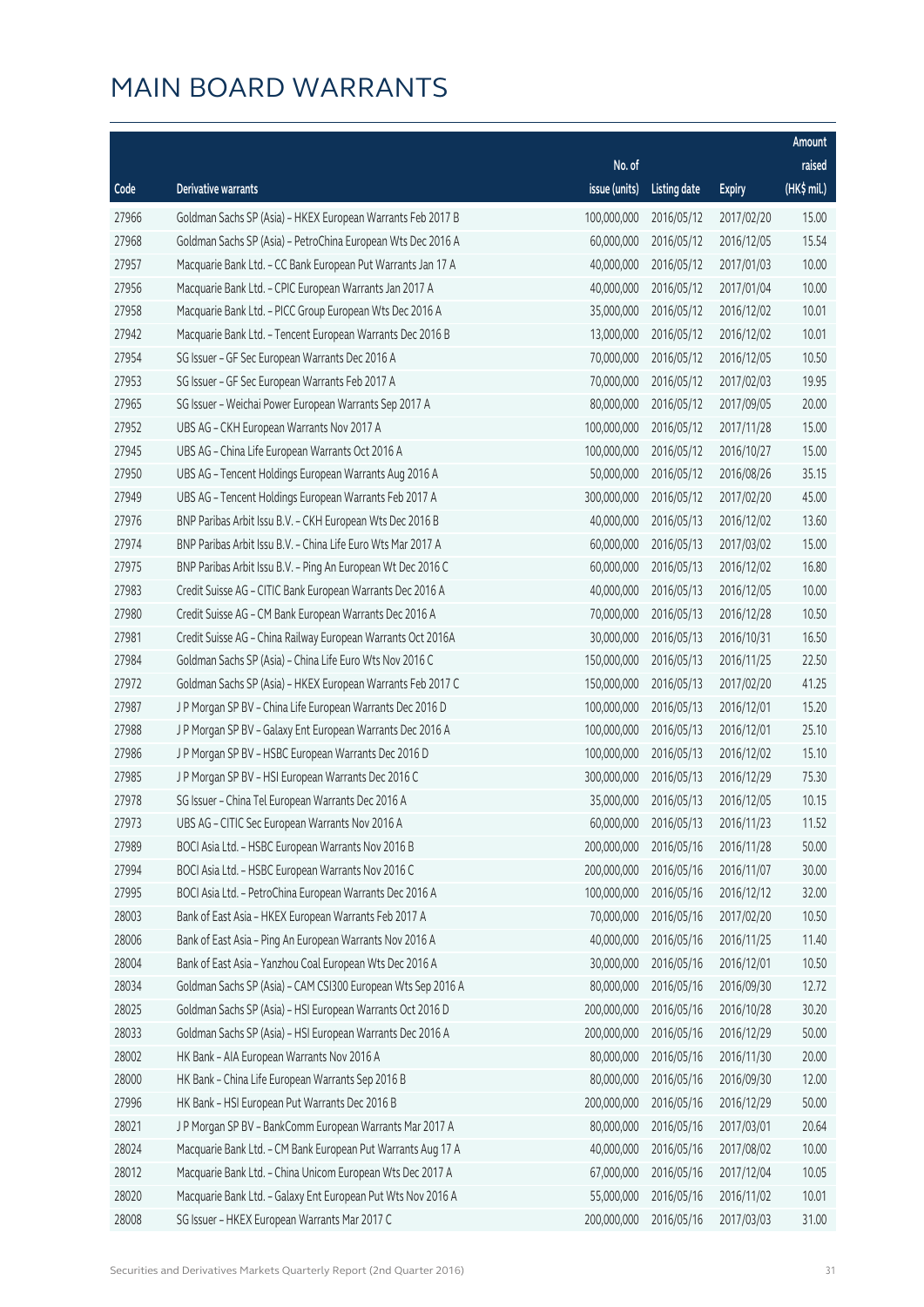|       |                                                              |                        |                     |               | Amount      |
|-------|--------------------------------------------------------------|------------------------|---------------------|---------------|-------------|
|       |                                                              | No. of                 |                     |               | raised      |
| Code  | <b>Derivative warrants</b>                                   | issue (units)          | <b>Listing date</b> | <b>Expiry</b> | (HK\$ mil.) |
| 28050 | Goldman Sachs SP (Asia) - CITIC European Warrants Oct 2017 A | 100,000,000            | 2016/05/17          | 2017/10/26    | 15.90       |
| 28035 | Goldman Sachs SP (Asia) - CRCC European Warrants Jun 2017 A  | 60,000,000             | 2016/05/17          | 2017/06/30    | 10.14       |
| 28036 | Goldman Sachs SP (Asia) - CSOP A50 ETF Euro Wts Oct 2017 A   | 100,000,000            | 2016/05/17          | 2017/10/27    | 16.10       |
| 28038 | Goldman Sachs SP (Asia) - HSBC European Warrants Nov 2016 E  | 100,000,000            | 2016/05/17          | 2016/11/30    | 25.00       |
| 28051 | J P Morgan SP BV - BOC HK European Warrants Dec 2016 B       | 100,000,000            | 2016/05/17          | 2016/12/30    | 16.30       |
| 28046 | Macquarie Bank Ltd. - Galaxy Ent European Wts Mar 2017 A     | 40,000,000             | 2016/05/17          | 2017/03/02    | 10.00       |
| 28049 | Macquarie Bank Ltd. - Sands China European Wts Feb 2017 A    | 40,000,000             | 2016/05/17          | 2017/02/02    | 10.00       |
| 28043 | SG Issuer - Lenovo European Warrants Jan 2017 B              | 16,000,000             | 2016/05/17          | 2017/01/05    | 10.08       |
| 28041 | SG Issuer - Ping An European Warrants Dec 2016 B             | 120,000,000            | 2016/05/17          | 2016/12/05    | 18.00       |
| 28053 | BOCI Asia Ltd. - China Life European Warrants Nov 2016 B     | 200,000,000            | 2016/05/18          | 2016/11/08    | 39.60       |
| 28067 | BNP Paribas Arbit Issu B.V. - CICC European Warrants Mar 17A | 40,000,000             | 2016/05/18          | 2017/03/02    | 10.00       |
| 28076 | Credit Suisse AG - CRCC European Warrants Dec 2016 A         | 70,000,000             | 2016/05/18          | 2016/12/05    | 10.50       |
| 28074 | Credit Suisse AG - Lenovo European Warrants Dec 2016 B       | 30,000,000             | 2016/05/18          | 2016/12/05    | 10.80       |
| 28073 | Credit Suisse AG - Ping An European Warrants Oct 2016 E      | 80,000,000             | 2016/05/18          | 2016/10/25    | 12.00       |
| 28052 | Goldman Sachs SP (Asia) - BOCL European Warrants Dec 2016 A  | 80,000,000             | 2016/05/18          | 2016/12/21    | 12.00       |
| 28062 | Macquarie Bank Ltd. - China Mobile European Wts Apr 2017 A   | 40,000,000             | 2016/05/18          | 2017/04/05    | 10.00       |
| 28060 | Macquarie Bank Ltd. - China Overseas European Wts Dec 2016 A | 7,000,000              | 2016/05/18          | 2016/12/02    | 10.67       |
| 28056 | Macquarie Bank Ltd. - HKEX European Warrants Dec 2016 D      | 16,000,000             | 2016/05/18          | 2016/12/02    | 10.05       |
| 28059 | Macquarie Bank Ltd. - HKEX European Put Warrants Dec 2016 E  | 16,000,000             | 2016/05/18          | 2016/12/02    | 10.05       |
| 28068 | Macquarie Bank Ltd. - Tencent European Warrants Dec 2016 C   | 10,000,000             | 2016/05/18          | 2016/12/02    | 16.95       |
| 28070 | Macquarie Bank Ltd. - Tencent European Put Wts Dec 2016 D    | 10,000,000             | 2016/05/18          | 2016/12/02    | 13.05       |
| 28055 | SG Issuer - Anhui Conch European Warrants Jan 2017 A         | 40,000,000             | 2016/05/18          | 2017/01/05    | 10.00       |
| 28071 | SG Issuer - CCoal European Warrants Dec 2016 A               | 22,000,000             | 2016/05/18          | 2016/12/05    | 10.01       |
| 28072 | SG Issuer - MGM China European Warrants May 2017 A           | 80,000,000             | 2016/05/18          | 2017/05/05    | 20.00       |
| 28066 | UBS AG - CITIC European Warrants Dec 2017 A                  | 70,000,000             | 2016/05/18          | 2017/12/20    | 10.50       |
| 28065 | UBS AG - China Unicom European Warrants Dec 2017 A           | 100,000,000            | 2016/05/18          | 2017/12/20    | 15.00       |
| 28079 | BOCI Asia Ltd. - AIA European Warrants Nov 2016 C            | 200,000,000 2016/05/19 |                     | 2016/11/21    | 50.00       |
| 28077 | BOCI Asia Ltd. - Ping An European Warrants Jan 2017 A        | 200,000,000            | 2016/05/19          | 2017/01/23    | 50.00       |
| 28100 | Credit Suisse AG - Agricultural Bank European Wts Jan 2017 A | 70,000,000             | 2016/05/19          | 2017/01/03    | 10.50       |
| 28101 | Credit Suisse AG - BOCL European Warrants Aug 2017 A         | 70,000,000             | 2016/05/19          | 2017/08/02    | 10.50       |
| 28115 | Goldman Sachs SP (Asia) - AIA European Warrants Oct 2016 A   | 80,000,000             | 2016/05/19          | 2016/10/03    | 12.32       |
| 28106 | Goldman Sachs SP (Asia) - HKEX European Warrants Dec 2016 D  | 80,000,000             | 2016/05/19          | 2016/12/05    | 20.00       |
| 28109 | Goldman Sachs SP (Asia) - HS H-SHARE European Wts Oct 2016 B | 50,000,000             | 2016/05/19          | 2016/10/04    | 12.50       |
| 28111 | Goldman Sachs SP (Asia) - Lenovo European Wts Dec 2016 C     | 50,000,000             | 2016/05/19          | 2016/12/30    | 12.50       |
| 28105 | Goldman Sachs SP (Asia) - Tracker Fund European Wts May 17 A | 80,000,000             | 2016/05/19          | 2017/05/23    | 12.00       |
| 28081 | HK Bank - HSI European Warrants Sep 2016 K                   | 180,000,000            | 2016/05/19          | 2016/09/29    | 28.80       |
| 28080 | HK Bank - HSI European Warrants Oct 2016 D                   | 180,000,000            | 2016/05/19          | 2016/10/28    | 27.00       |
| 28085 | Macquarie Bank Ltd. - Lenovo European Warrants Jan 2017 A    | 18,000,000             | 2016/05/19          | 2017/01/04    | 10.01       |
| 28089 | Macquarie Bank Ltd. - SMIC European Warrants Apr 2019 A      | 40,000,000             | 2016/05/19          | 2019/04/16    | 10.00       |
| 28082 | SG Issuer - CHALCO European Warrants Dec 2016 A              | 30,000,000             | 2016/05/19          | 2016/12/05    | 10.05       |
| 28092 | SG Issuer - China EB Ltd European Warrants Aug 2017 A        | 50,000,000             | 2016/05/19          | 2017/08/03    | 12.50       |
| 28090 | SG Issuer - CKI Holdings European Warrants Jan 2017 A        | 20,000,000             | 2016/05/19          | 2017/01/05    | 10.00       |
| 28093 | SG Issuer - Fosun Intl European Warrants Mar 2017 A          | 80,000,000             | 2016/05/19          | 2017/03/03    | 12.00       |
| 28083 | SG Issuer - JIANC European Warrants Dec 2017 A               | 100,000,000            | 2016/05/19          | 2017/12/05    | 18.50       |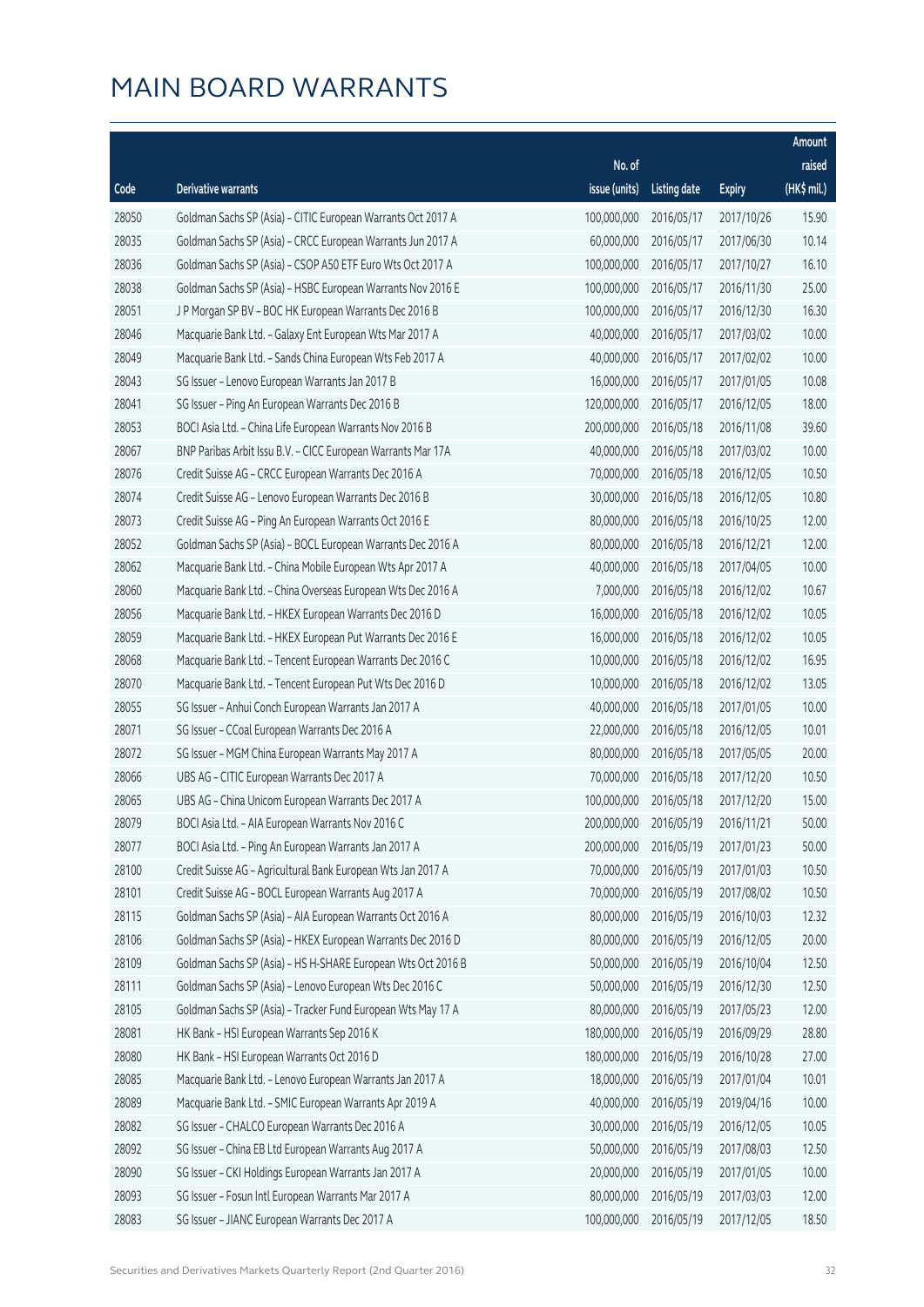|       |                                                              |               |                        |               | Amount      |
|-------|--------------------------------------------------------------|---------------|------------------------|---------------|-------------|
|       |                                                              | No. of        |                        |               | raised      |
| Code  | <b>Derivative warrants</b>                                   | issue (units) | <b>Listing date</b>    | <b>Expiry</b> | (HK\$ mil.) |
| 28098 | SG Issuer - Zijin Mining European Warrants Dec 2016 A        | 25,000,000    | 2016/05/19             | 2016/12/05    | 10.00       |
| 28151 | Credit Suisse AG - AIA European Warrants Sep 2016 D          | 70,000,000    | 2016/05/20             | 2016/09/30    | 16.10       |
| 28152 | Credit Suisse AG - CICC European Warrants Dec 2016 A         | 40,000,000    | 2016/05/20             | 2016/12/30    | 10.00       |
| 28147 | Credit Suisse AG - HSBC European Wts Oct 2016 E              | 100,000,000   | 2016/05/20             | 2016/10/07    | 25.00       |
| 28128 | Credit Suisse AG - HSI European Warrants Dec 2016 B          | 120,000,000   | 2016/05/20             | 2016/12/29    | 18.00       |
| 28129 | Credit Suisse AG - HSI European Put Warrants Sep 2016 E      | 120,000,000   | 2016/05/20             | 2016/09/29    | 18.00       |
| 28131 | Credit Suisse AG - HSI European Put Warrants Oct 2016 A      | 120,000,000   | 2016/05/20             | 2016/10/28    | 18.00       |
| 28144 | Credit Suisse AG - Ping An European Warrants Dec 2016 D      | 80,000,000    | 2016/05/20             | 2016/12/05    | 16.00       |
| 28173 | Goldman Sachs SP (Asia) - Agri Bk European Wts Dec 2016 A    | 80,000,000    | 2016/05/20             | 2016/12/23    | 12.00       |
| 28174 | Goldman Sachs SP (Asia) – CC Bank European Wts Oct 2016 A    | 80,000,000    | 2016/05/20             | 2016/10/31    | 12.00       |
| 28167 | Goldman Sachs SP (Asia) - HSI European Warrants Sep 2016 J   | 200,000,000   | 2016/05/20             | 2016/09/29    | 30.00       |
| 28177 | Goldman Sachs Sp (Asia) - ICBC European Warrants Oct 2016 A  | 80,000,000    | 2016/05/20             | 2016/10/31    | 12.00       |
| 28161 | J P Morgan SP BV - China Mob European Wts Dec 2016 C         | 100,000,000   | 2016/05/20             | 2016/12/01    | 29.50       |
| 28164 | J P Morgan SP BV - CNOOC European Put Warrants Nov 2017 A    | 150,000,000   | 2016/05/20             | 2017/11/30    | 22.95       |
| 28158 | J P Morgan SP BV - HSI European Warrants Nov 2016 C          | 300,000,000   | 2016/05/20             | 2016/11/29    | 75.30       |
| 28160 | J P Morgan SP BV - Li & Fung European Warrants Dec 2016 A    | 60,000,000    | 2016/05/20             | 2016/12/30    | 16.02       |
| 28165 | J P Morgan SP BV - Lenovo European Warrants Dec 2016 C       | 60,000,000    | 2016/05/20             | 2016/12/05    | 22.20       |
| 28159 | J P Morgan SP BV - SHK Ppt European Warrants Dec 2016 A      | 60,000,000    | 2016/05/20             | 2016/12/30    | 17.88       |
| 28119 | Macquarie Bank Ltd. - Anta Sports European Wts Mar 2017 A    | 34,000,000    | 2016/05/20             | 2017/03/21    | 10.10       |
| 28118 | Macquarie Bank Ltd. - China Life European Wts Dec 2016 C     | 13,000,000    | 2016/05/20             | 2016/12/02    | 10.02       |
| 28123 | Macquarie Bank Ltd. - Ping An European Warrants Dec 2016 C   | 10,000,000    | 2016/05/20             | 2016/12/02    | 10.36       |
| 28124 | Macquarie Bank Ltd. - Ping An European Put Warrants Jan 17 C | 10,000,000    | 2016/05/20             | 2017/01/04    | 10.58       |
| 28127 | Macquarie Bank Ltd. - Sunny Optical European Warrants Mar17A | 13,000,000    | 2016/05/20             | 2017/03/24    | 10.08       |
| 28121 | SG Issuer - SHK P European Warrants Jan 2017 B               | 30,000,000    | 2016/05/20             | 2017/01/05    | 11.85       |
| 28168 | UBS AG - CKP European Warrants Oct 2016 A                    | 70,000,000    | 2016/05/20             | 2016/10/26    | 10.71       |
| 28120 | UBS AG - HSI European Warrants Aug 2016 F                    | 300,000,000   | 2016/05/20             | 2016/08/30    | 45.00       |
| 28172 | UBS AG - HSI European Put Warrants Sep 2016 K                |               | 300,000,000 2016/05/20 | 2016/09/29    | 45.90       |
| 28193 | Goldman Sachs SP (Asia) - CKH European Wts Nov 2016 B        | 50,000,000    | 2016/05/23             | 2016/11/30    | 12.50       |
| 28217 | Goldman Sachs SP (Asia) - Ping An European Wts Nov 2016 A    | 100,000,000   | 2016/05/23             | 2016/11/30    | 16.60       |
| 28218 | Goldman Sachs SP (Asia) - SHK Ppt European Wts Dec 2016 A    | 100,000,000   | 2016/05/23             | 2016/12/30    | 25.00       |
| 28192 | Haitong Int'l Sec - Ch Comm Cons European Warrants Sep 2017A | 68,000,000    | 2016/05/23             | 2017/09/28    | 10.34       |
| 28189 | Haitong Int'l Sec - China Coal European Warrants Nov 2016 A  | 30,000,000    | 2016/05/23             | 2016/11/28    | 10.50       |
| 28190 | Haitong Int'l Sec - CRCC European Warrants May 2017 A        | 50,000,000    | 2016/05/23             | 2017/05/31    | 12.50       |
| 28191 | Haitong Int'l Sec - CRCC European Warrants Jun 2017 A        | 50,000,000    | 2016/05/23             | 2017/06/28    | 10.00       |
| 28186 | Haitong Int'l Sec - CRRC European Warrants Jun 2017 A        | 80,000,000    | 2016/05/23             | 2017/06/29    | 12.00       |
| 28184 | Haitong Int'l Sec - China Telecom European Warrants Nov 16 A | 68,000,000    | 2016/05/23             | 2016/11/28    | 10.20       |
| 28179 | Haitong Int'l Sec - Li & Fung European Warrants Nov 2016 A   | 50,000,000    | 2016/05/23             | 2016/11/23    | 12.50       |
| 28208 | Macquarie Bank Ltd. - Minsheng Bank European Wts Dec 2016 A  | 23,000,000    | 2016/05/23             | 2016/12/02    | 10.01       |
| 28207 | Macquarie Bank Ltd. - PetroChina European Wts Dec 2016 A     | 18,000,000    | 2016/05/23             | 2016/12/02    | 10.03       |
| 28210 | SG Issuer - BOCL European Warrants Feb 2017 A                | 80,000,000    | 2016/05/23             | 2017/02/03    | 20.00       |
| 28211 | SG Issuer - CCB European Warrants Dec 2016 A                 | 80,000,000    | 2016/05/23             | 2016/12/05    | 20.00       |
| 28212 | SG Issuer - Geely Auto European Warrants Jan 2017 A          | 18,000,000    | 2016/05/23             | 2017/01/05    | 10.44       |
| 28214 | SG Issuer - ICBC European Warrants Jan 2017 A                | 80,000,000    | 2016/05/23             | 2017/01/05    | 20.00       |
| 28203 | UBS AG - BOCL European Warrants Sep 2016 B                   | 70,000,000    | 2016/05/23             | 2016/09/23    | 10.50       |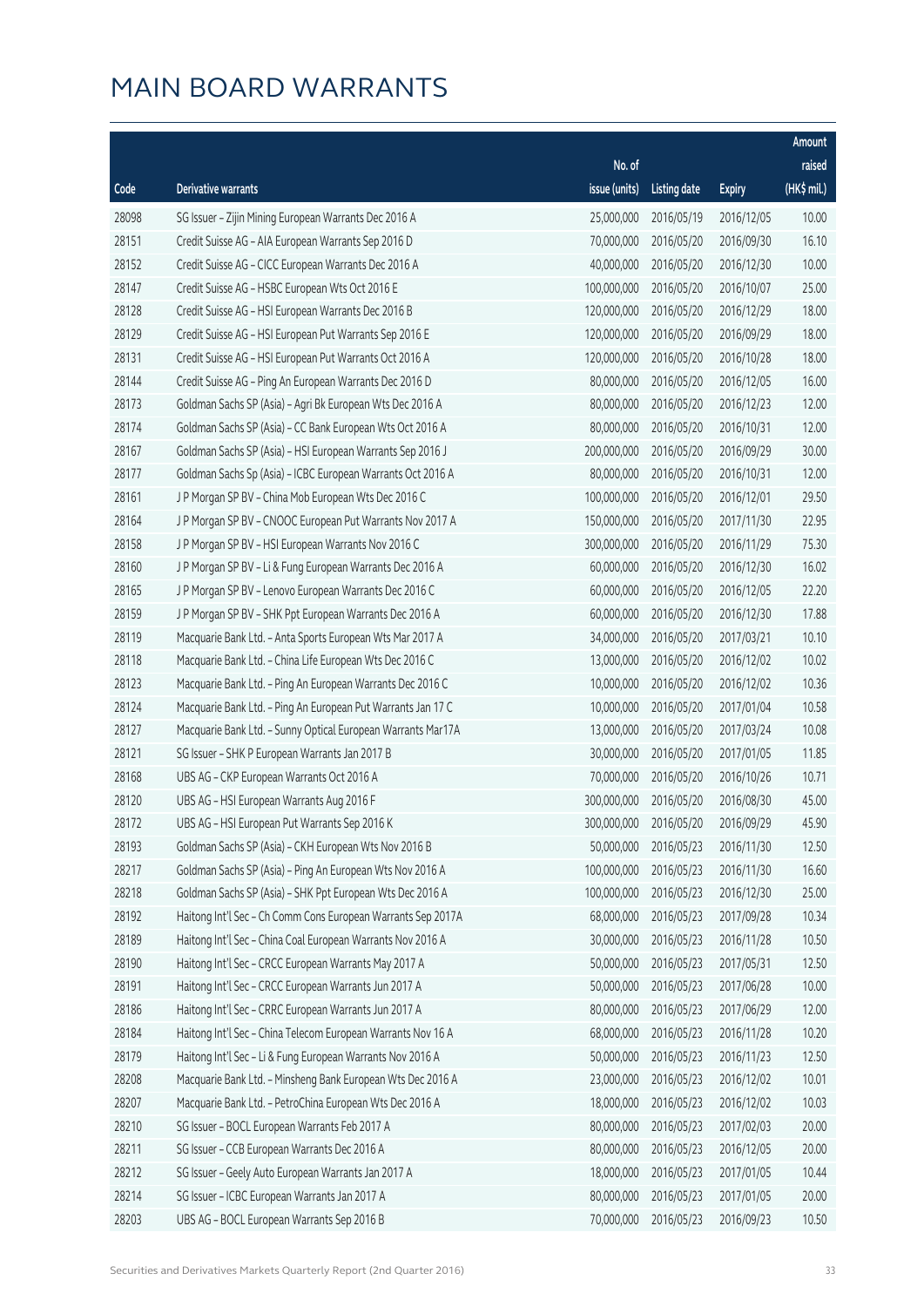|         |                                                               |               |                        |               | Amount      |
|---------|---------------------------------------------------------------|---------------|------------------------|---------------|-------------|
|         |                                                               | No. of        |                        |               | raised      |
| Code    | Derivative warrants                                           | issue (units) | <b>Listing date</b>    | <b>Expiry</b> | (HK\$ mil.) |
| 28215   | UBS AG - CKH European Warrants Nov 2016 A                     | 30,000,000    | 2016/05/23             | 2016/11/22    | 10.65       |
| 28216   | UBS AG - Sinopec Corp European Warrants Oct 2016 A            | 50,000,000    | 2016/05/23             | 2016/10/27    | 19.90       |
| 28199   | UBS AG - Lenovo European Warrants Dec 2016 C                  | 30,000,000    | 2016/05/23             | 2016/12/12    | 10.29       |
| 28232   | Credit Suisse AG - BOCL European Warrants Oct 2016 B          | 70,000,000    | 2016/05/24             | 2016/10/05    | 10.50       |
| 28231   | Credit Suisse AG - CC Bank European Warrants Oct 2016 A       | 60,000,000    | 2016/05/24             | 2016/10/05    | 10.80       |
| 28233   | Credit Suisse AG - Tencent Holdings European Wts Jun 2017 A   | 100,000,000   | 2016/05/24             | 2017/06/05    | 15.00       |
| 28226   | Macquarie Bank Ltd. - BOCHK European Warrants Feb 2017 B      | 10,000,000    | 2016/05/24             | 2017/02/02    | 10.43       |
| 28219   | Macquarie Bank Ltd. - CKH European Warrants Dec 2016 A        | 19,000,000    | 2016/05/24             | 2016/12/02    | 10.01       |
| 28230   | Macquarie Bank Ltd. - Huaneng Power European Wts Jun 2017 A   | 20,000,000    | 2016/05/24             | 2017/06/02    | 10.20       |
| 28220   | SG Issuer - AGBK European Warrants Jun 2017 A                 | 80,000,000    | 2016/05/24             | 2017/06/05    | 20.00       |
| 28222   | SG Issuer - CNBM European Warrants Feb 2017 A                 | 18,000,000    | 2016/05/24             | 2017/02/03    | 10.08       |
| 28225   | SG Issuer - Haitong Sec European Warrants Jul 2017 A          | 60,000,000    | 2016/05/24             | 2017/07/05    | 15.00       |
| 28236   | UBS AG - Ping An European Warrants Dec 2016 B                 | 100,000,000   | 2016/05/24             | 2016/12/30    | 25.00       |
| 28234   | UBS AG - Tencent Holdings European Put Warrants Nov 2016 A    | 100,000,000   | 2016/05/24             | 2016/11/25    | 15.10       |
| 28247   | Goldman Sachs SP (Asia) - CITIC Bank European Wts Nov 2016 A  | 70,000,000    | 2016/05/25             | 2016/11/28    | 10.50       |
| 28243   | J P Morgan SP BV - BOCL European Warrants May 2017 A          | 100,000,000   | 2016/05/25             | 2017/05/31    | 25.10       |
| 28246   | J P Morgan SP BV - CNOOC European Warrants Oct 2016 B         | 100,000,000   | 2016/05/25             | 2016/10/31    | 51.60       |
| 28245   | J P Morgan SP BV - Ch Railway Cons European Wts Jun 2017 A    | 80,000,000    | 2016/05/25             | 2017/06/30    | 14.00       |
| 28244   | J P Morgan SP BV - Ping An European Warrants Dec 2016 C       | 100,000,000   | 2016/05/25             | 2016/12/01    | 27.30       |
| 28242   | Macquarie Bank Ltd. - BOCL European Warrants Jun 2017 A       | 40,000,000    | 2016/05/25             | 2017/06/02    | 10.00       |
| 28281   | Credit Suisse AG - Tencent Holdings European Wts Mar 2017 A   | 100,000,000   | 2016/05/26             | 2017/03/02    | 15.00       |
| 28276   | Goldman Sachs SP (Asia) - CICC European Warrants Dec 2016 A   | 40,000,000    | 2016/05/26             | 2016/12/19    | 10.00       |
| 28259   | Goldman Sachs SP (Asia) - CNBM European Warrants Mar 2017 A   | 40,000,000    | 2016/05/26             | 2017/03/15    | 10.04       |
| 28258   | Goldman Sachs SP (Asia) - Ch Overseas European Wts Jan 2017 A | 50,000,000    | 2016/05/26             | 2017/01/09    | 12.50       |
| 28257   | Goldman Sachs SP (Asia) - Link REIT European Wts Mar 2017 A   | 50,000,000    | 2016/05/26             | 2017/03/29    | 12.50       |
| 28248   | HK Bank - HSCEI European Put Warrants Dec 2016 E              | 100,000,000   | 2016/05/26             | 2016/12/29    | 18.00       |
| 28251   | HK Bank - HSI European Put Warrants Dec 2016 C                |               | 180,000,000 2016/05/26 | 2016/12/29    | 27.00       |
| 28285   | J P Morgan SP BV - China Cinda European Warrants Dec 2016 B   | 70,000,000    | 2016/05/26             | 2016/12/02    | 10.64       |
| 28286   | J P Morgan SP BV - Tencent European Warrants Sep 2016 B       | 100,000,000   | 2016/05/26             | 2016/09/30    | 31.00       |
| 28287   | J P Morgan SP BV - Tencent European Put Warrants Oct 2016 C   | 100,000,000   | 2016/05/26             | 2016/10/31    | 55.90       |
| 28282   | Macquarie Bank Ltd. - China Life European Put Warrants Jan17A | 10,500,000    | 2016/05/26             | 2017/01/04    | 10.02       |
| 28261   | SG Issuer - AIA European Warrants Nov 2016 B                  | 100,000,000   | 2016/05/26             | 2016/11/03    | 15.00       |
| 28263   | SG Issuer - CLife European Warrants Aug 2017 A                | 150,000,000   | 2016/05/26             | 2017/08/03    | 22.50       |
| 28264   | SG Issuer - Ch Mob European Warrants Dec 2016 C               | 80,000,000    | 2016/05/26             | 2016/12/05    | 22.00       |
| 28272   | SG Issuer - CNOOC European Warrants Dec 2016 B                | 30,000,000    | 2016/05/26             | 2016/12/05    | 14.70       |
| 28274   | SG Issuer - Galaxy Ent European Warrants Dec 2016 B           | 80,000,000    | 2016/05/26             | 2016/12/05    | 22.80       |
| 28283   | SG Issuer - Tracker Fund European Warrants Dec 2016 A         | 100,000,000   | 2016/05/26             | 2016/12/05    | 18.00       |
| 28284   | SG Issuer - Tracker Fund European Warrants Jul 2017 A         | 100,000,000   | 2016/05/26             | 2017/07/03    | 15.00       |
| 26389 # | J P Morgan SP BV - China Life European Warrants Sep 2016 C    | 200,000,000   | 2016/05/26             | 2016/09/01    | 12.00       |
| 28298   | Credit Suisse AG - Kingsoft European Warrants Dec 2016 A      | 40,000,000    | 2016/05/27             | 2016/12/05    | 10.00       |
| 28288   | Goldman Sachs SP (Asia) - China Mobile Euro Wts Nov 2016 E    | 80,000,000    | 2016/05/27             | 2016/11/28    | 26.80       |
| 28297   | Goldman Sachs SP (Asia) - CNOOC European Warrants Oct 2016 A  | 50,000,000    | 2016/05/27             | 2016/10/24    | 11.70       |
| 28314   | Goldman Sachs SP (Asia) - HSI European Put Wts Dec 2016 B     | 200,000,000   | 2016/05/27             | 2016/12/29    | 30.00       |
| 28291   | Goldman Sachs SP (Asia) - Tencent European Wt Jun 2017 A      | 300,000,000   | 2016/05/27             | 2017/06/30    | 50.70       |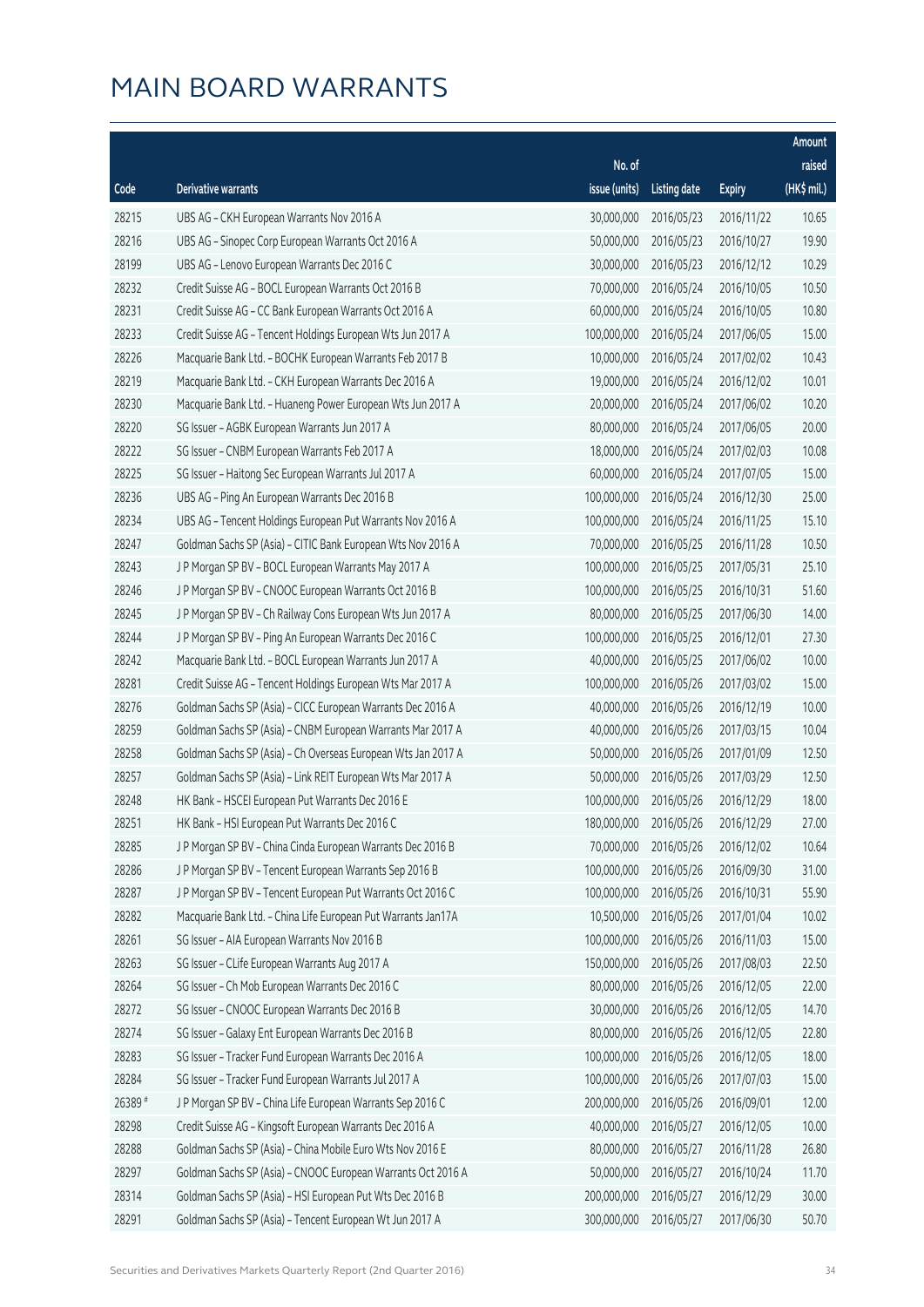|       |                                                               |               |                       |               | Amount      |
|-------|---------------------------------------------------------------|---------------|-----------------------|---------------|-------------|
|       |                                                               | No. of        |                       |               | raised      |
| Code  | Derivative warrants                                           | issue (units) | Listing date          | <b>Expiry</b> | (HK\$ mil.) |
| 28292 | Goldman Sachs SP (Asia) - Tencent European Put Wt Dec 2017 A  | 180,000,000   | 2016/05/27            | 2017/12/22    | 29.34       |
| 28316 | J P Morgan SP BV - Anta Sports European Warrants Dec 2016 A   | 60,000,000    | 2016/05/27            | 2016/12/30    | 15.00       |
| 28317 | J P Morgan SP BV - China Tel European Warrants Dec 2016 A     | 80,000,000    | 2016/05/27            | 2016/12/30    | 20.00       |
| 28300 | J P Morgan SP BV - HSI European Put Warrants Dec 2016 D       | 300,000,000   | 2016/05/27            | 2016/12/29    | 45.30       |
| 28319 | J P Morgan SP BV - Kingsoft European Warrants Oct 2016 B      | 70,000,000    | 2016/05/27            | 2016/10/05    | 10.64       |
| 28296 | Macquarie Bank Ltd. - Kingsoft European Warrants Feb 2017 A   | 38,000,000    | 2016/05/27            | 2017/02/02    | 10.03       |
| 28301 | SG Issuer - HKEX European Warrants Dec 2016 D                 | 20,000,000    | 2016/05/27            | 2016/12/05    | 10.60       |
| 28305 | SG Issuer - Kingsoft European Warrants Dec 2016 A             | 40,000,000    | 2016/05/27            | 2016/12/05    | 10.00       |
| 28290 | SG Issuer - Kingsoft European Warrants Jan 2017 A             | 40,000,000    | 2016/05/27            | 2017/01/05    | 10.00       |
| 28309 | SG Issuer - Tencent European Warrants Oct 2016 C              | 30,000,000    | 2016/05/27            | 2016/10/05    | 11.55       |
| 28307 | SG Issuer - Tencent European Warrants Dec 2016 D              | 30,000,000    | 2016/05/27            | 2016/12/05    | 21.60       |
| 28312 | SG Issuer - Tencent European Put Warrants Nov 2016 B          | 30,000,000    | 2016/05/27            | 2016/11/03    | 19.80       |
| 28293 | UBS AG - Kingsoft European Warrants Nov 2016 B                | 100,000,000   | 2016/05/27            | 2016/11/28    | 35.00       |
| 28342 | BOCI Asia Ltd. - CC Bank European Warrants Jan 2017 A         | 100,000,000   | 2016/05/30            | 2017/01/09    | 25.20       |
| 28341 | BOCI Asia Ltd. - ICBC European Warrants Jan 2017 A            | 100,000,000   | 2016/05/30            | 2017/01/09    | 20.50       |
| 28336 | BOCI Asia Ltd. - Tencent Holdings European Wts Jun 2017 A     | 200,000,000   | 2016/05/30            | 2017/06/02    | 30.00       |
| 28339 | BOCI Asia Ltd. - Tencent Holdings European Put Wts Dec 2016 E | 100,000,000   | 2016/05/30            | 2016/12/02    | 15.00       |
| 28374 | BNP Paribas Arbit Issu B.V. - HSI European Wts Oct 2016 C     | 100,000,000   | 2016/05/30            | 2016/10/28    | 15.00       |
| 28368 | BNP Paribas Arbit Issu B.V. - HSI European Wts Dec 2016 C     | 100,000,000   | 2016/05/30            | 2016/12/29    | 25.00       |
| 28375 | BNP Paribas Arbit Issu B.V. - HSI European Wts Feb 2017 A     | 100,000,000   | 2016/05/30            | 2017/02/27    | 16.00       |
| 28384 | BNP Paribas Arbit Issu B.V. - HSI European Wts Mar 2017 B     | 100,000,000   | 2016/05/30            | 2017/03/30    | 25.00       |
| 28376 | BNP Paribas Arbit Issu B.V. - HSI Euro Put Wts Feb 2017 B     | 100,000,000   | 2016/05/30            | 2017/02/27    | 25.00       |
| 28385 | BNP Paribas Arbit Issu B.V. - HSI Euro Put Wts Mar 2017 C     | 100,000,000   | 2016/05/30            | 2017/03/30    | 25.00       |
| 28333 | BNP Paribas Arbit Issu B.V. - Kingsoft Euro Wts Mar 2017 A    | 40,000,000    | 2016/05/30            | 2017/03/02    | 10.00       |
| 28332 | BNP Paribas Arbit Issu B.V. - SHK Ppt Euro Wts Jan 2017 B     | 40,000,000    | 2016/05/30            | 2017/01/04    | 12.40       |
| 28389 | Goldman Sachs SP (Asia) - Kingsoft European Wts Dec 2016 A    | 40,000,000    | 2016/05/30            | 2016/12/05    | 10.00       |
| 28320 | HK Bank - CNOOC European Warrants Nov 2016 B                  |               | 50,000,000 2016/05/30 | 2016/11/30    | 31.00       |
| 28329 | HK Bank - Kingsoft European Warrants Dec 2016 B               | 50,000,000    | 2016/05/30            | 2016/12/30    | 12.50       |
| 28330 | HK Bank - Lenovo European Warrants Dec 2016 C                 | 40,000,000    | 2016/05/30            | 2016/12/30    | 12.40       |
| 28321 | HK Bank - Ping An European Warrants Nov 2016 A                | 80,000,000    | 2016/05/30            | 2016/11/30    | 24.00       |
| 28360 | J P Morgan SP BV - CKH European Warrants Nov 2017 A           | 200,000,000   | 2016/05/30            | 2017/11/30    | 30.20       |
| 28364 | J P Morgan SP BV - China Life European Warrants Sep 2016 D    | 100,000,000   | 2016/05/30            | 2016/09/30    | 15.00       |
| 28386 | J P Morgan SP BV - China Life European Warrants Sep 2016 E    | 200,000,000   | 2016/05/30            | 2016/09/09    | 30.00       |
| 28345 | Macquarie Bank Ltd. - CITIC Bank European Wts Oct 2016 B      | 65,000,000    | 2016/05/30            | 2016/10/04    | 10.14       |
| 28343 | Macquarie Bank Ltd. - Ping An European Warrants Mar 2017 A    | 40,000,000    | 2016/05/30            | 2017/03/02    | 10.00       |
| 28350 | Macquarie Bank Ltd. - Sino Biopharm European Warrants May17A  | 10,000,000    | 2016/05/30            | 2017/05/16    | 10.00       |
| 28335 | SG Issuer - Anta Sports European Warrants Dec 2016 A          | 40,000,000    | 2016/05/30            | 2016/12/05    | 10.00       |
| 28353 | SG Issuer - BOCHK European Warrants Jan 2017 A                | 70,000,000    | 2016/05/30            | 2017/01/05    | 10.50       |
| 28354 | SG Issuer - Galaxy European Put Warrants Dec 2016 C           | 80,000,000    | 2016/05/30            | 2016/12/05    | 20.00       |
| 28355 | SG Issuer - HSI European Warrants Jan 2017 A                  | 150,000,000   | 2016/05/30            | 2017/01/26    | 37.50       |
| 28357 | SG Issuer - HSI Euro Put Wts Nov 2016 A                       | 150,000,000   | 2016/05/30            | 2016/11/29    | 37.50       |
| 28356 | SG Issuer - HSI Euro Put Wts Dec 2016 E                       | 150,000,000   | 2016/05/30            | 2016/12/29    | 32.25       |
| 28358 | SG Issuer - Sands China European Warrants Jan 2017 A          | 80,000,000    | 2016/05/30            | 2017/01/05    | 20.00       |
| 28424 | Goldman Sachs SP (Asia) - CGN Power European Warrants Dec16A  | 30,000,000    | 2016/05/31            | 2016/12/30    | 10.05       |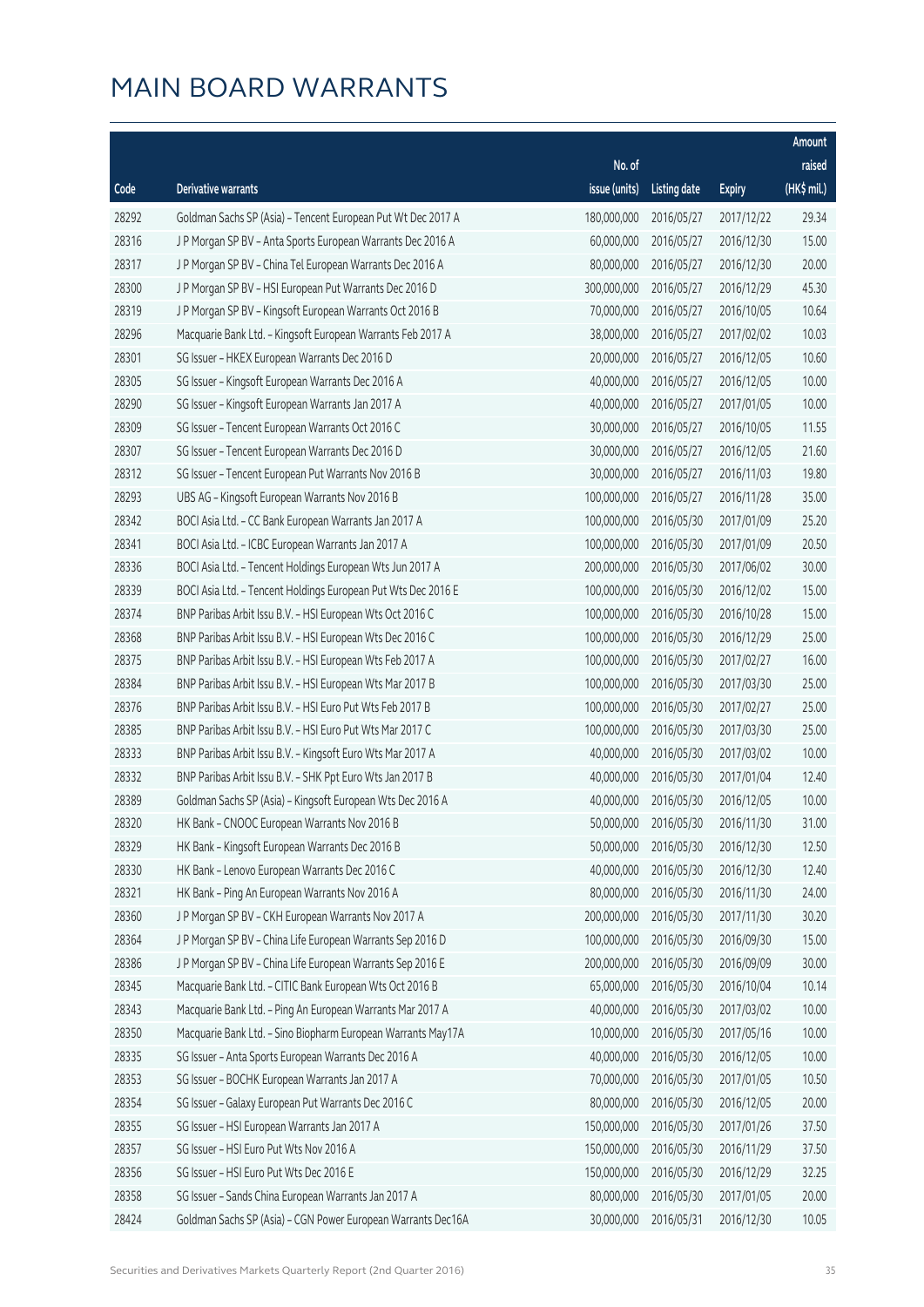|       |                                                              |               |                        |               | Amount      |
|-------|--------------------------------------------------------------|---------------|------------------------|---------------|-------------|
|       |                                                              | No. of        |                        |               | raised      |
| Code  | Derivative warrants                                          | issue (units) | Listing date           | <b>Expiry</b> | (HK\$ mil.) |
| 28422 | Goldman Sachs SP (Asia) - China Life Euro Wts Sep 2016 C     | 100,000,000   | 2016/05/31             | 2016/09/27    | 15.00       |
| 28393 | Goldman Sachs SP (Asia) - HSI European Put Wts Oct 2016 E    | 200,000,000   | 2016/05/31             | 2016/10/28    | 30.00       |
| 28401 | Goldman Sachs SP (Asia) - HSI European Put Wts Dec 2016 C    | 200,000,000   | 2016/05/31             | 2016/12/29    | 50.00       |
| 28406 | Haitong Int'l Sec - China Life European Warrants Nov 2016 A  | 80,000,000    | 2016/05/31             | 2016/11/08    | 12.00       |
| 28408 | Haitong Int'l Sec - Kingsoft European Warrants Dec 2016 A    | 40,000,000    | 2016/05/31             | 2016/12/28    | 10.04       |
| 28402 | Haitong Int'l Sec - Lenovo European Warrants Dec 2016 A      | 40,000,000    | 2016/05/31             | 2016/12/28    | 10.36       |
| 28421 | J P Morgan SP BV - Ping An European Warrants Sep 2016 E      | 200,000,000   | 2016/05/31             | 2016/09/30    | 30.00       |
| 28420 | Macquarie Bank Ltd. - CNOOC European Warrants Apr 2017 A     | 15,000,000    | 2016/05/31             | 2017/04/05    | 10.05       |
| 28419 | Macquarie Bank Ltd. - Tencent European Warrants Jan 2017 B   | 27,000,000    | 2016/05/31             | 2017/01/04    | 10.02       |
| 28437 | BOCI Asia Ltd. - China Life European Warrants Oct 2016 B     | 200,000,000   | 2016/06/01             | 2016/10/12    | 30.00       |
| 28438 | BOCI Asia Ltd. - China Life European Warrants Sep 2017 A     | 200,000,000   | 2016/06/01             | 2017/09/29    | 50.00       |
| 28441 | Goldman Sachs SP (Asia) - BOCL European Warrants Sep 2016 D  | 70,000,000    | 2016/06/01             | 2016/09/23    | 10.64       |
| 28456 | Goldman Sachs SP (Asia) - China Unicom Euro Wts Nov 2017 A   | 100,000,000   | 2016/06/01             | 2017/11/28    | 15.00       |
| 28460 | Goldman Sachs SP (Asia) - Ping An European Wts Jan 2017 A    | 100,000,000   | 2016/06/01             | 2017/01/26    | 25.00       |
| 28442 | J P Morgan SP BV - HSI European Put Warrants Dec 2016 E      | 300,000,000   | 2016/06/01             | 2016/12/29    | 75.30       |
| 28446 | SG Issuer - BOCL European Put Warrants Feb 2017 B            | 80,000,000    | 2016/06/01             | 2017/02/03    | 20.00       |
| 28447 | SG Issuer - CCB European Put Warrants Dec 2016 B             | 80,000,000    | 2016/06/01             | 2016/12/05    | 21.20       |
| 28455 | SG Issuer - CNOOC European Put Warrants Dec 2016 C           | 20,000,000    | 2016/06/01             | 2016/12/05    | 13.00       |
| 28448 | SG Issuer - CSOP A50 ETF European Warrants Dec 2016 B        | 30,000,000    | 2016/06/01             | 2016/12/05    | 11.70       |
| 28449 | SG Issuer - HS H-SHARE European Warrants Dec 2016 A          | 50,000,000    | 2016/06/01             | 2016/12/05    | 12.50       |
| 28451 | SG Issuer - HS H-SH European Put Warrants Jan 2017 C         | 50,000,000    | 2016/06/01             | 2017/01/05    | 48.00       |
| 28452 | SG Issuer - ICBC European Put Wt Dec 2016 B                  | 80,000,000    | 2016/06/01             | 2016/12/05    | 21.60       |
| 28453 | SG Issuer - Stanchart European Warrants Jan 2017 B           | 20,000,000    | 2016/06/01             | 2017/01/05    | 10.00       |
| 28504 | Credit Suisse AG - CNBM European Warrants Dec 2016 B         | 30,000,000    | 2016/06/02             | 2016/12/05    | 10.50       |
| 28510 | Credit Suisse AG - HSBC European Put Warrants Nov 2016 D     | 40,000,000    | 2016/06/02             | 2016/11/04    | 12.80       |
| 28491 | Goldman Sachs SP (Asia) - CKH European Wts Nov 2017 A        | 100,000,000   | 2016/06/02             | 2017/11/28    | 15.00       |
| 28480 | Goldman Sachs SP (Asia) - CNOOC European Warrants May 2018 A |               | 100,000,000 2016/06/02 | 2018/05/28    | 15.30       |
| 28507 | J P Morgan SP BV - ICBC European Put Wts Dec 2016 A          | 100,000,000   | 2016/06/02             | 2016/12/01    | 15.10       |
| 28492 | SG Issuer - CAM CSI300 European Warrants Jan 2017 A          | 50,000,000    | 2016/06/02             | 2017/01/05    | 12.50       |
| 28493 | SG Issuer - Huaneng Power European Warrants Dec 2016 A       | 20,000,000    | 2016/06/02             | 2016/12/05    | 10.00       |
| 28466 | UBS AG - AIA European Warrants Nov 2016 A                    | 100,000,000   | 2016/06/02             | 2016/11/07    | 20.40       |
| 28473 | UBS AG - BOCL European Warrants Dec 2016 A                   | 70,000,000    | 2016/06/02             | 2016/12/21    | 10.50       |
| 28477 | UBS AG - CC Bank European Warrants Dec 2016 A                | 70,000,000    | 2016/06/02             | 2016/12/23    | 10.85       |
| 28469 | UBS AG - HSBC European Warrants Nov 2016 E                   | 100,000,000   | 2016/06/02             | 2016/11/03    | 21.90       |
| 28472 | UBS AG - ICBC European Warrants Sep 2016 B                   | 70,000,000    | 2016/06/02             | 2016/09/23    | 10.50       |
| 28513 | BOCI Asia Ltd. - China Mobile European Put Wts Jan 2017 B    | 100,000,000   | 2016/06/03             | 2017/01/03    | 51.10       |
| 28515 | BOCI Asia Ltd. - HSBC European Warrants Nov 2016 D           | 200,000,000   | 2016/06/03             | 2016/11/09    | 32.00       |
| 28543 | J P Morgan SP BV - CITIC Bank European Warrants Dec 2016 A   | 50,000,000    | 2016/06/03             | 2016/12/01    | 10.00       |
| 28544 | J P Morgan SP BV - ICBC European Warrants Jul 2017 A         | 100,000,000   | 2016/06/03             | 2017/07/18    | 15.00       |
| 28557 | J P Morgan SP BV - Tencent European Warrants Sep 2016 C      | 80,000,000    | 2016/06/03             | 2016/09/05    | 12.40       |
| 28552 | J P Morgan SP BV - Tencent European Warrants Oct 2016 D      | 80,000,000    | 2016/06/03             | 2016/10/31    | 42.56       |
| 28530 | J P Morgan SP BV - Tencent European Put Warrants Dec 2017 A  | 200,000,000   | 2016/06/03             | 2017/12/29    | 30.00       |
| 28534 | Macquarie Bank Ltd. - Kingsoft European Warrants Dec 2016 B  | 34,000,000    | 2016/06/03             | 2016/12/05    | 10.17       |
| 28533 | SG Issuer - HSCEI European Warrants Mar 2017 A               | 150,000,000   | 2016/06/03             | 2017/03/30    | 22.50       |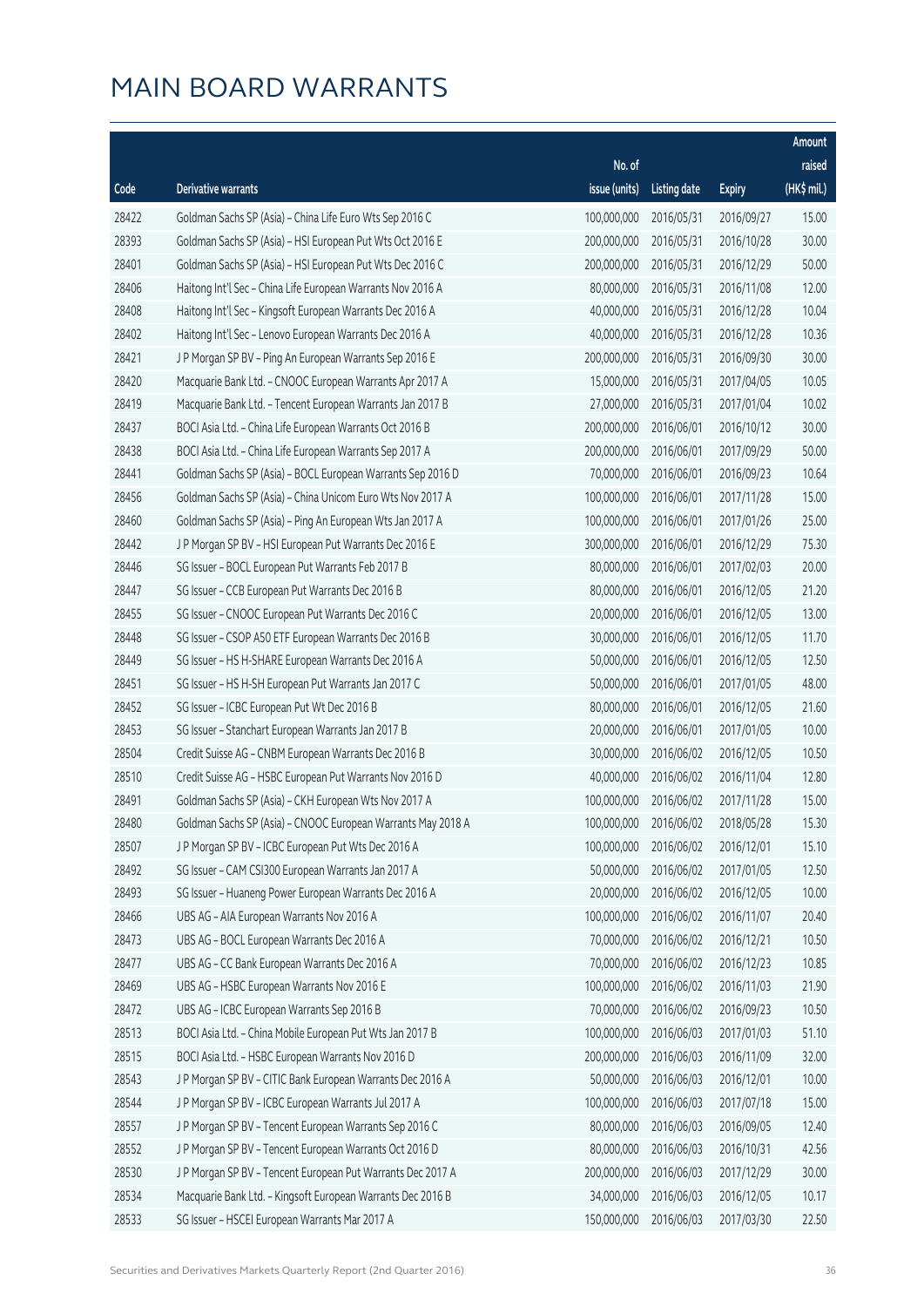|         |                                                              |               |                        |               | Amount      |
|---------|--------------------------------------------------------------|---------------|------------------------|---------------|-------------|
|         |                                                              | No. of        |                        |               | raised      |
| Code    | <b>Derivative warrants</b>                                   | issue (units) | <b>Listing date</b>    | <b>Expiry</b> | (HK\$ mil.) |
| 28519   | SG Issuer - Tencent European Warrants Dec 2016 E             | 35,000,000    | 2016/06/03             | 2016/12/05    | 10.15       |
| 28520   | SG Issuer - Tencent European Put Warrants Mar 2017 B         | 300,000,000   | 2016/06/03             | 2017/03/03    | 75.00       |
| 28541   | UBS AG - Tencent Holdings European Warrants Oct 2017 A       | 300,000,000   | 2016/06/03             | 2017/10/23    | 75.00       |
| 26575 # | Credit Suisse AG - ChiUnicom European Warrants Dec 2016 B    | 200,000,000   | 2016/06/03             | 2016/12/12    | 10.80       |
| 28596   | Credit Suisse AG - CNOOC European Put Warrants Jan 2017 A    | 70,000,000    | 2016/06/06             | 2017/01/03    | 10.50       |
| 28595   | Credit Suisse AG - Sinopec Corp European Warrants Nov 2016 A | 70,000,000    | 2016/06/06             | 2016/11/02    | 11.20       |
| 28588   | Credit Suisse AG - HKEX European Warrants Oct 2016 A         | 60,000,000    | 2016/06/06             | 2016/10/17    | 13.80       |
| 28600   | Credit Suisse AG - HS H-SHARE European Warrants Oct 2016 A   | 60,000,000    | 2016/06/06             | 2016/10/25    | 10.80       |
| 28599   | Credit Suisse AG - ICBC European Warrants Jul 2017 A         | 70,000,000    | 2016/06/06             | 2017/07/11    | 10.50       |
| 28584   | Credit Suisse AG - Tencent Holdings European Wts Dec 2016 D  | 50,000,000    | 2016/06/06             | 2016/12/02    | 22.00       |
| 28580   | Credit Suisse AG - Tencent Holdings Euro Put Wts Apr 2017 B  | 90,000,000    | 2016/06/06             | 2017/04/05    | 22.50       |
| 28568   | Goldman Sachs SP (Asia) - CC Bank European Wts Nov 2016 A    | 100,000,000   | 2016/06/06             | 2016/11/23    | 15.40       |
| 28574   | Goldman Sachs SP (Asia) - CRRC European Warrants Jul 2017 A  | 100,000,000   | 2016/06/06             | 2017/07/04    | 15.00       |
| 28566   | Goldman Sachs SP (Asia) - HSI European Warrants Nov 2016 B   | 200,000,000   | 2016/06/06             | 2016/11/29    | 30.00       |
| 28567   | Goldman Sachs Sp (Asia) - ICBC European Warrants Dec 2016 A  | 80,000,000    | 2016/06/06             | 2016/12/30    | 20.08       |
| 28569   | Haitong Int'l Sec - Tencent European Warrants Sep 2017 A     | 80,000,000    | 2016/06/06             | 2017/09/29    | 20.00       |
| 28577   | Macquarie Bank Ltd. - Tencent European Warrants Feb 2017 A   | 22,000,000    | 2016/06/06             | 2017/02/02    | 10.01       |
| 28579   | UBS AG - HSI European Put Warrants Oct 2016 B                | 300,000,000   | 2016/06/06             | 2016/10/28    | 45.00       |
| 28619   | BNP Paribas Arbit Issu B.V. - BOCL European Wts Jan 2017 A   | 80,000,000    | 2016/06/07             | 2017/01/03    | 20.00       |
| 28616   | BNP Paribas Arbit Issu B.V. - CC Bank Euro Wts Jan 2017 A    | 60,000,000    | 2016/06/07             | 2017/01/03    | 15.00       |
| 28603   | BNP Paribas Arbit Issu B.V. - HSI European Wts Feb 2017 C    | 100,000,000   | 2016/06/07             | 2017/02/27    | 26.00       |
| 28610   | BNP Paribas Arbit Issu B.V. - HSI Euro Put Wts Feb 2017 D    | 100,000,000   | 2016/06/07             | 2017/02/27    | 28.00       |
| 28614   | BNP Paribas Arbit Issu B.V. - ICBC European Wts Jan 2017 A   | 60,000,000    | 2016/06/07             | 2017/01/03    | 15.00       |
| 28611   | BNP Paribas Arbit Issu B.V. - Tencent Hldgs Eu Wt Jan 2017 A | 30,000,000    | 2016/06/07             | 2017/01/03    | 17.70       |
| 28642   | Goldman Sachs SP (Asia) - CAM CSI300 European Wts Jan 2017 A | 80,000,000    | 2016/06/07             | 2017/01/18    | 20.00       |
| 28633   | J P Morgan SP BV - AIA European Warrants Dec 2016 B          | 100,000,000   | 2016/06/07             | 2016/12/06    | 25.10       |
| 28629   | J P Morgan SP BV – CC Bank European Wts Nov 2016 B           |               | 100,000,000 2016/06/07 | 2016/11/30    | 15.40       |
| 28628   | J P Morgan SP BV - CITIC Sec European Warrants Nov 2016 A    | 100,000,000   | 2016/06/07             | 2016/11/29    | 15.20       |
| 28637   | J P Morgan SP BV - CSOP A50 ETF European Warrants Nov 2016 A | 100,000,000   | 2016/06/07             | 2016/11/01    | 15.00       |
| 28634   | J P Morgan SP BV - A50 China European Warrants Dec 2016 C    | 100,000,000   | 2016/06/07             | 2016/12/30    | 28.30       |
| 28625   | J P Morgan SP BV - HSI European Put Warrants Nov 2016 D      | 300,000,000   | 2016/06/07             | 2016/11/29    | 57.60       |
| 28602   | Macquarie Bank Ltd. - Tencent European Warrants Jan 2017 C   | 36,000,000    | 2016/06/07             | 2017/01/04    | 10.01       |
| 28620   | UBS AG - CC Bank European Warrants Nov 2016 A                | 70,000,000    | 2016/06/07             | 2016/11/23    | 11.34       |
| 28621   | UBS AG - CSOP A50 ETF European Warrants Dec 2016 B           | 40,000,000    | 2016/06/07             | 2016/12/06    | 10.00       |
| 28622   | UBS AG - Haitong Sec European Warrants Jan 2017 A            | 70,000,000    | 2016/06/07             | 2017/01/26    | 10.64       |
| 28623   | UBS AG - Tencent Holdings European Warrants Oct 2016 C       | 50,000,000    | 2016/06/07             | 2016/10/04    | 15.55       |
| 28703   | BOCI Asia Ltd. - BOC HK European Warrants Apr 2017 A         | 100,000,000   | 2016/06/08             | 2017/04/25    | 25.00       |
| 28704   | BOCI Asia Ltd. - BOC HK European Warrants Jul 2017 A         | 100,000,000   | 2016/06/08             | 2017/07/17    | 25.00       |
| 28705   | BOCI Asia Ltd. - BOCL European Warrants Apr 2017 A           | 100,000,000   | 2016/06/08             | 2017/04/25    | 33.00       |
| 28707   | BOCI Asia Ltd. - BOCL European Warrants Aug 2017 A           | 100,000,000   | 2016/06/08             | 2017/08/02    | 18.80       |
| 28737   | BOCI Asia Ltd. - BOCL European Warrants Dec 2017 A           | 100,000,000   | 2016/06/08             | 2017/12/04    | 17.80       |
| 28740   | BOCI Asia Ltd. - BOCL European Put Warrants Aug 2017 B       | 100,000,000   | 2016/06/08             | 2017/08/07    | 25.00       |
| 28743   | BOCI Asia Ltd. - Lenovo European Warrants Dec 2016 B         | 100,000,000   | 2016/06/08             | 2016/12/19    | 25.00       |
| 28756   | Credit Suisse AG - Ch Comm Cons European Warrants Sep 2017 A | 70,000,000    | 2016/06/08             | 2017/09/28    | 10.50       |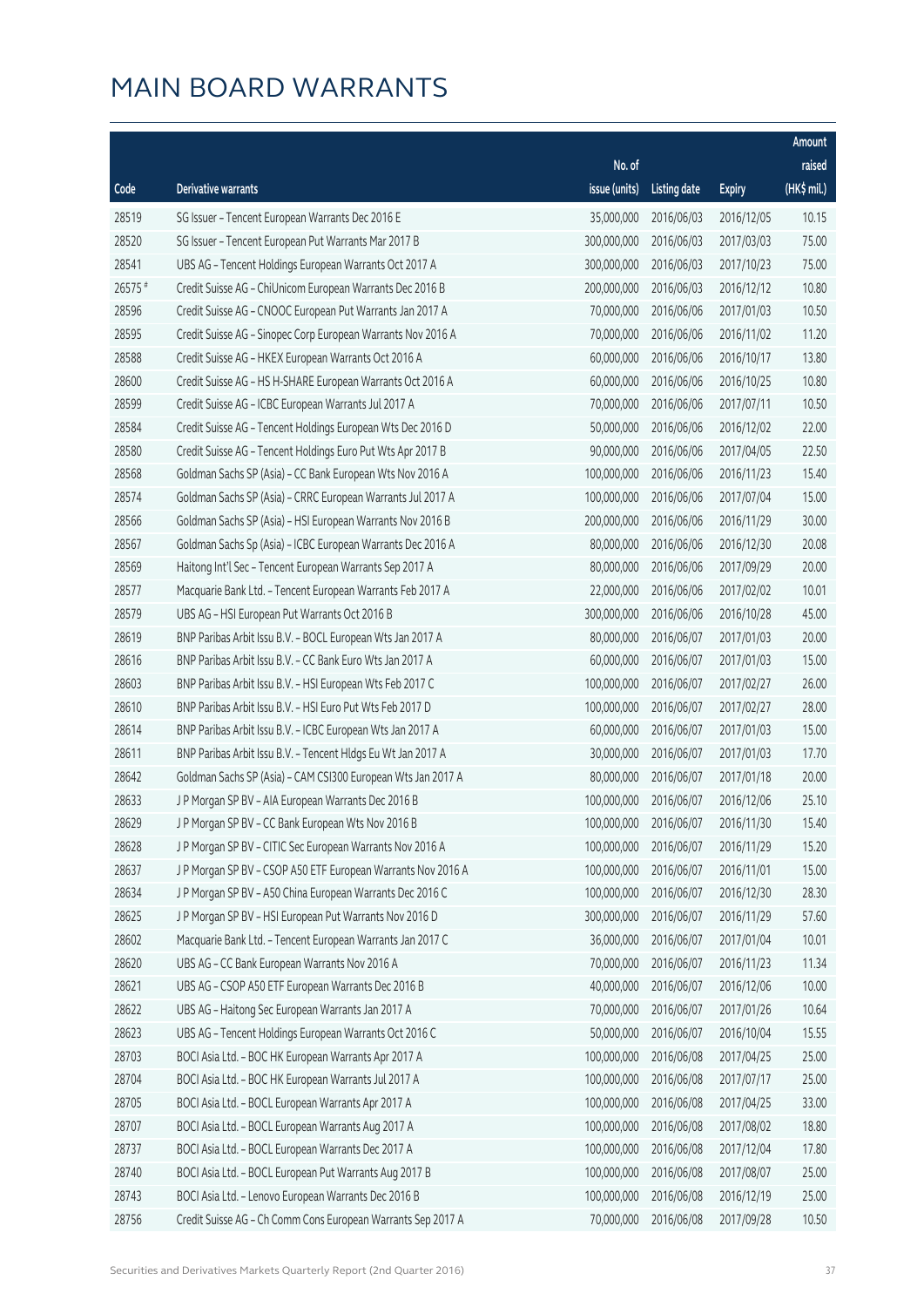|       |                                                                |               |                        |               | Amount      |
|-------|----------------------------------------------------------------|---------------|------------------------|---------------|-------------|
|       |                                                                | No. of        |                        |               | raised      |
| Code  | Derivative warrants                                            | issue (units) | Listing date           | <b>Expiry</b> | (HK\$ mil.) |
| 28754 | Credit Suisse AG - Geely Auto European Warrants Nov 2016 A     | 40,000,000    | 2016/06/08             | 2016/11/14    | 16.00       |
| 28769 | Credit Suisse AG - HTSC European Warrants Feb 2017 A           | 40,000,000    | 2016/06/08             | 2017/02/28    | 10.00       |
| 28761 | Credit Suisse AG - Lenovo European Warrants Dec 2016 C         | 30,000,000    | 2016/06/08             | 2016/12/12    | 12.00       |
| 28644 | Goldman Sachs SP (Asia) - Sinopec Corp European Wts Oct 2016 A | 80,000,000    | 2016/06/08             | 2016/10/26    | 12.00       |
| 28643 | Goldman Sachs SP (Asia) - Galaxy Ent European Wts Dec 2016 B   | 60,000,000    | 2016/06/08             | 2016/12/30    | 15.00       |
| 28645 | Goldman Sachs SP (Asia) - Tracker Fund European Wts Dec 17 A   | 100,000,000   | 2016/06/08             | 2017/12/21    | 15.00       |
| 28670 | Haitong Int'l Sec - Ch LongYuan European Warrants Aug 2018 A   | 40,000,000    | 2016/06/08             | 2018/08/31    | 10.00       |
| 28696 | Haitong Int'l Sec - Minsheng Bank European Warrants Dec 16 A   | 50,000,000    | 2016/06/08             | 2016/12/30    | 15.15       |
| 28684 | Haitong Int'l Sec - Huadian Power European Warrants Jul 17 A   | 20,000,000    | 2016/06/08             | 2017/07/27    | 14.54       |
| 28671 | Haitong Int'l Sec - HN Renewables European Warrants Apr 17 A   | 40,000,000    | 2016/06/08             | 2017/04/28    | 19.56       |
| 28688 | Haitong Int'l Sec - ICBC European Warrants Jul 2017 A          | 80,000,000    | 2016/06/08             | 2017/07/27    | 12.00       |
| 28770 | J P Morgan SP BV - CSOP A50 ETF European Warrants Sep 2018 A   | 200,000,000   | 2016/06/08             | 2018/09/21    | 30.20       |
| 28669 | Macquarie Bank Ltd. - AIA European Warrants Nov 2016 A         | 46,000,000    | 2016/06/08             | 2016/11/02    | 10.07       |
| 28646 | Macquarie Bank Ltd. - CC Bank European Warrants Dec 2016 A     | 67,000,000    | 2016/06/08             | 2016/12/02    | 10.05       |
| 28752 | Macquarie Bank Ltd. - ICBC European Warrants Sep 2017 A        | 40,000,000    | 2016/06/08             | 2017/09/04    | 10.00       |
| 28698 | Macquarie Bank Ltd. - Li Ning European Warrants Nov 2017 A     | 10,000,000    | 2016/06/08             | 2017/11/16    | 10.00       |
| 28699 | SG Issuer - CITIC Sec European Warrants Dec 2016 A             | 60,000,000    | 2016/06/08             | 2016/12/05    | 10.20       |
| 28700 | SG Issuer - Lenovo European Warrants Feb 2017 A                | 18,000,000    | 2016/06/08             | 2017/02/03    | 10.08       |
| 28778 | BNP Paribas Arbit Issu B.V. - HSBC European Wts Dec 2016 A     | 70,000,000    | 2016/06/10             | 2016/12/02    | 11.20       |
| 28835 | Goldman Sachs SP (Asia) - CSOP A50 ETF Euro Wts Sep 2018 B     | 120,000,000   | 2016/06/10             | 2018/09/21    | 18.00       |
| 28776 | Goldman Sachs SP (Asia) - HSI European Warrants Mar 2017 A     | 200,000,000   | 2016/06/10             | 2017/03/30    | 30.00       |
| 28780 | Haitong Int'l Sec - CITIC Sec European Warrants Nov 2016 A     | 65,000,000    | 2016/06/10             | 2016/11/28    | 10.01       |
| 28786 | Haitong Int'l Sec - CSOP A50 ETF European Warrants Oct 2016A   | 80,000,000    | 2016/06/10             | 2016/10/31    | 12.08       |
| 28795 | Haitong Int'l Sec - A50 China European Warrants Mar 2017 A     | 50,000,000    | 2016/06/10             | 2017/03/30    | 15.95       |
| 28796 | Haitong Int'l Sec - GCL-Poly European Warrants Jun 2017 A      | 40,000,000    | 2016/06/10             | 2017/06/30    | 10.76       |
| 28797 | Haitong Int'l Sec - HTSC European Warrants Mar 2017 A          | 40,000,000    | 2016/06/10             | 2017/03/28    | 10.04       |
| 28841 | J P Morgan SP BV - BYD European Warrants Sep 2017 A            |               | 200,000,000 2016/06/10 | 2017/09/18    | 30.40       |
| 28845 | J P Morgan SP BV - HSI European Warrants Mar 2017 A            | 300,000,000   | 2016/06/10             | 2017/03/30    | 46.50       |
| 28838 | J P Morgan SP BV - Lenovo European Warrants Feb 2017 A         | 60,000,000    | 2016/06/10             | 2017/02/01    | 24.00       |
| 28839 | J P Morgan SP BV - Weichai Power European Wts Aug 2017 A       | 60,000,000    | 2016/06/10             | 2017/08/15    | 15.00       |
| 28801 | UBS AG - HSI European Put Warrants Dec 2016 E                  | 300,000,000   | 2016/06/10             | 2016/12/29    | 45.30       |
| 28813 | UBS AG - Lenovo European Warrants Dec 2016 D                   | 30,000,000    | 2016/06/10             | 2016/12/19    | 10.05       |
| 28800 | UBS AG - Ping An European Warrants Nov 2016 B                  | 100,000,000   | 2016/06/10             | 2016/11/28    | 20.60       |
| 28867 | Credit Suisse AG - AAC Acoustic European Warrants Dec 2016 A   | 15,000,000    | 2016/06/13             | 2016/12/14    | 12.45       |
| 28868 | Credit Suisse AG - China Re European Warrants Dec 2016 A       | 40,000,000    | 2016/06/13             | 2016/12/30    | 10.00       |
| 28869 | J P Morgan SP BV - HSI European Put Warrants Sep 2016 H        | 300,000,000   | 2016/06/13             | 2016/09/29    | 45.60       |
| 10399 | J P Morgan SP BV - N225 Index Euro Wts Dec 2016 C              | 100,000,000   | 2016/06/13             | 2016/12/09    | 15.00       |
| 10398 | J P Morgan SP BV - N225 Idx Euro Put Wts Dec 2016 B            | 100,000,000   | 2016/06/13             | 2016/12/09    | 15.10       |
| 28865 | Macquarie Bank Ltd. - BYD European Warrants Feb 2017 A         | 9,000,000     | 2016/06/13             | 2017/02/02    | 10.01       |
| 28866 | Macquarie Bank Ltd. - Ping An European Warrants Feb 2017 B     | 10,000,000    | 2016/06/13             | 2017/02/02    | 10.02       |
| 29013 | BNP Paribas Arbit Issu B.V. - BYD European Wts Oct 2017 A      | 70,000,000    | 2016/06/14             | 2017/10/03    | 10.50       |
| 28908 | BNP Paribas Arbit Issu B.V. - CSOP A50 ETF Eu Wts Nov 2017 A   | 80,000,000    | 2016/06/14             | 2017/11/02    | 15.20       |
| 28904 | BNP Paribas Arbit Issu B.V. - CSOP A50 ETF Eu Wts Oct 2018 B   | 80,000,000    | 2016/06/14             | 2018/10/03    | 12.00       |
| 28912 | BNP Paribas Arbit Issu B.V. - A50 China Euro Wts Nov 2016 B    | 80,000,000    | 2016/06/14             | 2016/11/02    | 12.80       |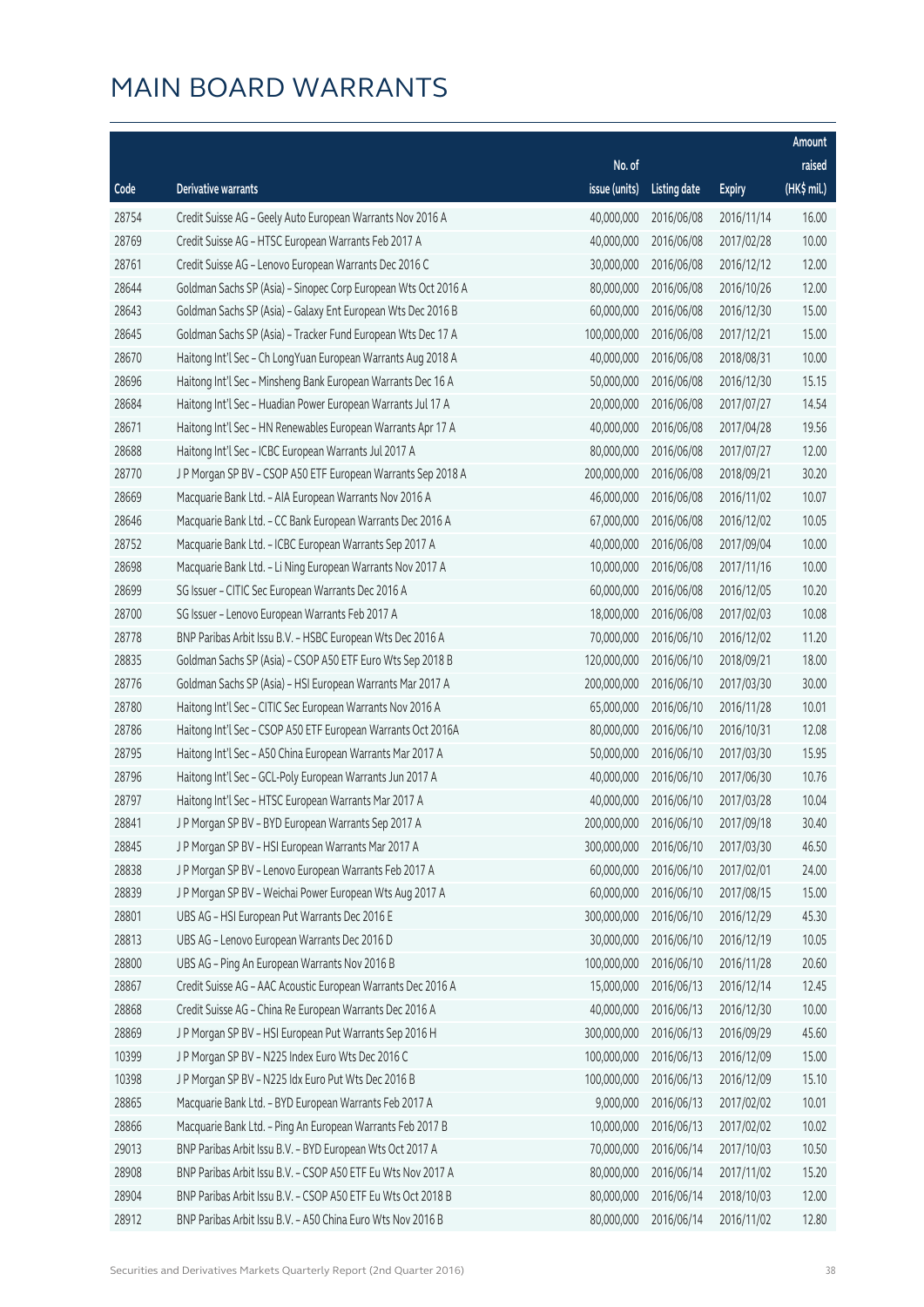|       |                                                              |               |                        |               | Amount      |
|-------|--------------------------------------------------------------|---------------|------------------------|---------------|-------------|
|       |                                                              | No. of        |                        |               | raised      |
| Code  | Derivative warrants                                          | issue (units) | Listing date           | <b>Expiry</b> | (HK\$ mil.) |
| 28919 | BNP Paribas Arbit Issu B.V. - HS H-SHARE Euro Wts Nov 2016 A | 50,000,000    | 2016/06/14             | 2016/11/02    | 10.50       |
| 29003 | BNP Paribas Arbit Issu B.V. - Lenovo European Wts Jan 2017 A | 40,000,000    | 2016/06/14             | 2017/01/04    | 12.40       |
| 29002 | Goldman Sachs SP (Asia) - Kingsoft European Wts Nov 2016 A   | 80,000,000    | 2016/06/14             | 2016/11/07    | 12.00       |
| 29021 | Goldman Sachs SP (Asia) - Lenovo European Wts Dec 2016 D     | 50,000,000    | 2016/06/14             | 2016/12/28    | 10.00       |
| 28884 | Haitong Int'l Sec - BYD European Warrants Sep 2017 A         | 100,000,000   | 2016/06/14             | 2017/09/18    | 15.00       |
| 28880 | Haitong Int'l Sec - Gome European Warrants Nov 2017 A        | 40,000,000    | 2016/06/14             | 2017/11/28    | 10.00       |
| 28883 | Haitong Int'l Sec - Lenovo European Warrants Jan 2017 A      | 40,000,000    | 2016/06/14             | 2017/01/26    | 11.92       |
| 28895 | Haitong Int'l Sec - Li Ning European Warrants Nov 2017 A     | 20,000,000    | 2016/06/14             | 2017/11/15    | 15.00       |
| 28896 | Haitong Int'l Sec - Weichai Power European Wts Aug 2017 A    | 50,000,000    | 2016/06/14             | 2017/08/15    | 12.50       |
| 29024 | J P Morgan SP BV - Tencent European Warrants Sep 2017 A      | 200,000,000   | 2016/06/14             | 2017/09/29    | 34.00       |
| 29025 | J P Morgan SP BV - Tencent European Put Warrants Mar 2017 B  | 200,000,000   | 2016/06/14             | 2017/03/31    | 37.00       |
| 29023 | J P Morgan SP BV - Wharf European Warrants Feb 2017 A        | 60,000,000    | 2016/06/14             | 2017/02/01    | 15.12       |
| 28972 | UBS AG - HS H-SHARE European Warrants Dec 2016 A             | 50,000,000    | 2016/06/14             | 2016/12/29    | 22.85       |
| 28999 | UBS AG - HSI European Put Warrants Oct 2016 C                | 300,000,000   | 2016/06/14             | 2016/10/28    | 54.30       |
| 28968 | UBS AG - Lenovo European Put Warrants Dec 2016 E             | 30,000,000    | 2016/06/14             | 2016/12/19    | 13.17       |
| 28954 | UBS AG - Tencent Holdings European Put Warrants Mar 2017 A   | 200,000,000   | 2016/06/14             | 2017/03/28    | 36.20       |
| 29042 | BOCI Asia Ltd. - China Life European Warrants Dec 2016 D     | 200,000,000   | 2016/06/15             | 2016/12/09    | 32.00       |
| 29038 | BOCI Asia Ltd. - A50 China European Warrants Jan 2017 A      | 100,000,000   | 2016/06/15             | 2017/01/03    | 29.40       |
| 29033 | BOCI Asia Ltd. - HKEX European Warrants Mar 2017 A           | 200,000,000   | 2016/06/15             | 2017/03/10    | 30.00       |
| 29030 | BOCI Asia Ltd. - HKEX European Warrants Jun 2017 A           | 200,000,000   | 2016/06/15             | 2017/06/02    | 34.80       |
| 29034 | BOCI Asia Ltd. - HKEX European Put Warrants Jan 2017 A       | 100,000,000   | 2016/06/15             | 2017/01/03    | 15.00       |
| 29037 | BOCI Asia Ltd. - ICBC European Warrants Jul 2017 A           | 100,000,000   | 2016/06/15             | 2017/07/14    | 21.30       |
| 29026 | BNP Paribas Arbit Issu B.V. - BOCHK European Wts May 2017 A  | 50,000,000    | 2016/06/15             | 2017/05/04    | 11.50       |
| 29029 | BNP Paribas Arbit Issu B.V. - Ping An European Wt Feb 2017 B | 60,000,000    | 2016/06/15             | 2017/02/02    | 13.20       |
| 29223 | Credit Suisse AG - Tencent Holdings European Wts Nov 2016 C  | 50,000,000    | 2016/06/15             | 2016/11/02    | 37.50       |
| 29113 | Goldman Sachs SP (Asia) - China Railway Euro Wts Nov 2017 A  | 70,000,000    | 2016/06/15             | 2017/11/27    | 10.50       |
| 29141 | Goldman Sachs SP (Asia) - HSI European Warrants Jun 2017 A   |               | 200,000,000 2016/06/15 | 2017/06/29    | 30.00       |
| 29217 | Goldman Sachs SP (Asia) - HSI European Put Wts Oct 2016 F    | 200,000,000   | 2016/06/15             | 2016/10/28    | 30.00       |
| 29246 | J P Morgan SP BV - HSI European Put Warrants Feb 2017 A      | 300,000,000   | 2016/06/15             | 2017/02/27    | 48.30       |
| 29257 | J P Morgan SP BV - Tencent European Warrants Dec 2016 G      | 100,000,000   | 2016/06/15             | 2016/12/30    | 51.90       |
| 29243 | J P Morgan SP BV - Tencent European Warrants Jul 2017 A      | 200,000,000   | 2016/06/15             | 2017/07/31    | 50.80       |
| 29048 | Macquarie Bank Ltd. - Lenovo European Warrants Feb 2017 A    | 20,000,000    | 2016/06/15             | 2017/02/02    | 10.00       |
| 29043 | Macquarie Bank Ltd. - Tencent European Put Wts Jan 2017 D    | 17,000,000    | 2016/06/15             | 2017/01/04    | 10.01       |
| 29215 | SG Issuer - AIA European Put Warrants Dec 2016 B             | 100,000,000   | 2016/06/15             | 2016/12/05    | 25.50       |
| 29151 | SG Issuer - CMB European Warrants Jan 2017 A                 | 12,000,000    | 2016/06/15             | 2017/01/05    | 10.68       |
| 29216 | SG Issuer - CMob European Put Warrants Nov 2016 D            | 80,000,000    | 2016/06/15             | 2016/11/03    | 23.60       |
| 29199 | SG Issuer - Geely Auto European Warrants Feb 2017 A          | 18,000,000    | 2016/06/15             | 2017/02/03    | 10.08       |
| 29200 | SG Issuer - HKEX European Put Warrants Dec 2016 E            | 200,000,000   | 2016/06/15             | 2016/12/05    | 33.00       |
| 29201 | SG Issuer - Tencent European Warrants Jan 2017 E             | 35,000,000    | 2016/06/15             | 2017/01/05    | 10.15       |
| 29098 | UBS AG - HSI European Warrants Mar 2017 A                    | 300,000,000   | 2016/06/15             | 2017/03/30    | 45.30       |
| 29050 | UBS AG - HSI European Put Warrants Sep 2016 L                | 300,000,000   | 2016/06/15             | 2016/09/29    | 45.00       |
| 29271 | Goldman Sachs SP (Asia) - CITIC Sec European Wts Sep 2016 A  | 100,000,000   | 2016/06/16             | 2016/09/30    | 15.00       |
| 29283 | Goldman Sachs SP (Asia) - Minsheng Bank Euro Wts Dec 2016 A  | 30,000,000    | 2016/06/16             | 2016/12/21    | 10.11       |
| 29263 | Goldman Sachs SP (Asia) - Chi Res Land Euro Wts Feb 2017 A   | 80,000,000    | 2016/06/16             | 2017/02/23    | 12.00       |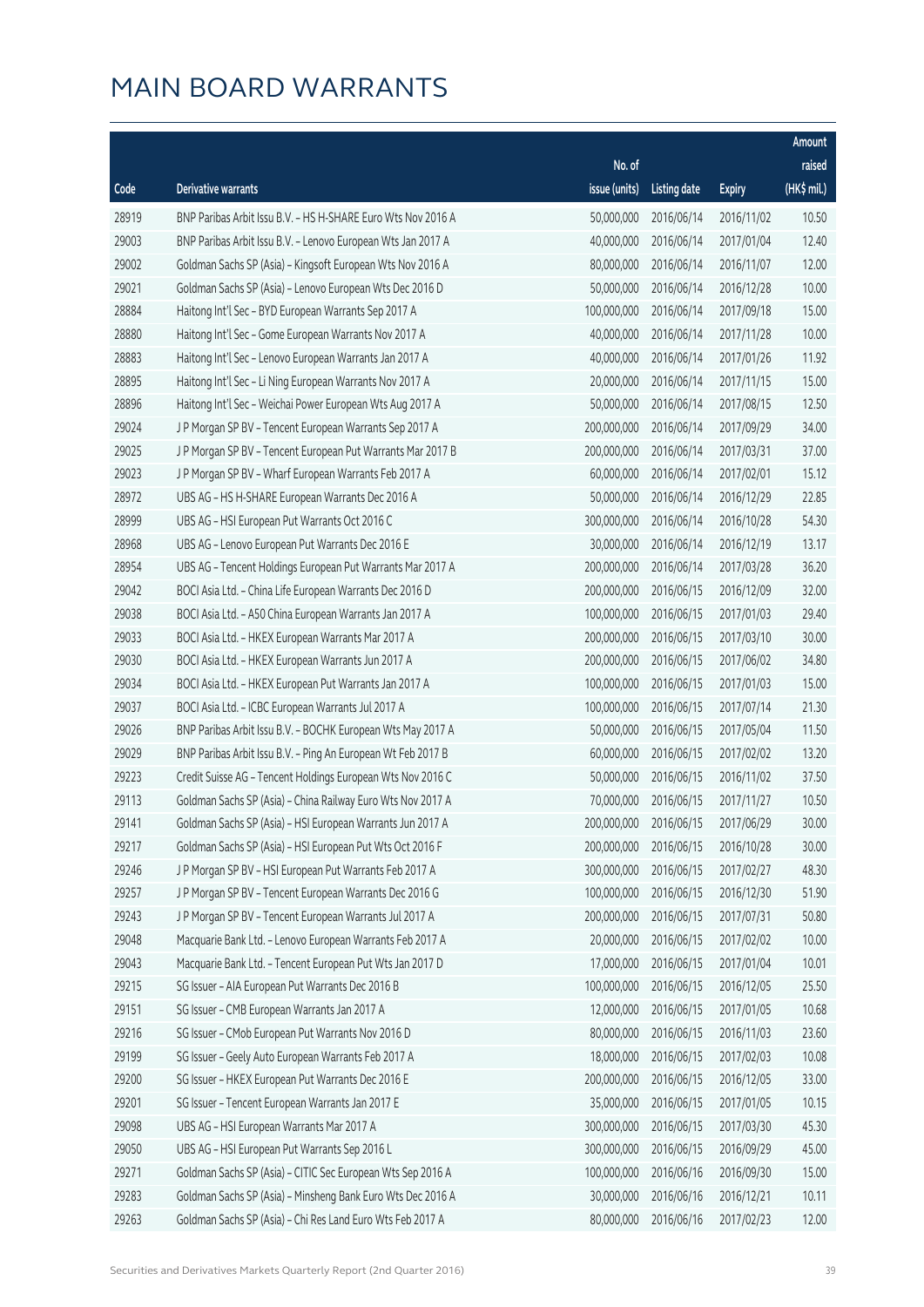|         |                                                               |               |                       |               | Amount      |
|---------|---------------------------------------------------------------|---------------|-----------------------|---------------|-------------|
|         |                                                               | No. of        |                       |               | raised      |
| Code    | <b>Derivative warrants</b>                                    | issue (units) | Listing date          | <b>Expiry</b> | (HK\$ mil.) |
| 29330   | Goldman Sachs SP (Asia) - HSI European Put Wts Nov 2016 C     | 200,000,000   | 2016/06/16            | 2016/11/29    | 30.00       |
| 29284   | Goldman Sachs Sp (Asia) - ICBC European Warrants Jan 2017 A   | 80,000,000    | 2016/06/16            | 2017/01/27    | 12.00       |
| 29338   | Macquarie Bank Ltd. - China Mobile European Wts Jun 2017 A    | 40,000,000    | 2016/06/16            | 2017/06/02    | 11.12       |
| 29342   | Macquarie Bank Ltd. - CNOOC European Warrants Jan 2017 A      | 15,000,000    | 2016/06/16            | 2017/01/04    | 10.14       |
| 29332   | Macquarie Bank Ltd. - Sinopharm European Warrants Apr 2017 A  | 14,000,000    | 2016/06/16            | 2017/04/18    | 10.01       |
| 29287   | Macquarie Bank Ltd. - SHK Ppt European Warrants Apr 2017 A    | 23,000,000    | 2016/06/16            | 2017/04/05    | 10.05       |
| 29313   | SG Issuer - HSI European Warrants Mar 2017 A                  | 150,000,000   | 2016/06/16            | 2017/03/30    | 22.50       |
| 29322   | SG Issuer - HSI European Warrants Jun 2017 B                  | 150,000,000   | 2016/06/16            | 2017/06/29    | 22.50       |
| 25399 # | Credit Suisse AG - ChiUnicom European Warrants Dec 2017 A     | 120,000,000   | 2016/06/16            | 2017/12/29    | 10.20       |
| 29464   | Credit Suisse AG - Ping An European Put Warrants Jan 2017 A   | 40,000,000    | 2016/06/17            | 2017/01/03    | 10.00       |
| 29494   | Bank of East Asia - Lenovo European Warrants Jan 2017 A       | 40,000,000    | 2016/06/17            | 2017/01/09    | 10.00       |
| 29424   | HK Bank - Tencent European Warrants Sep 2017 A                | 100,000,000   | 2016/06/17            | 2017/09/28    | 18.00       |
| 29398   | HK Bank - Tencent European Put Warrants Mar 2017 A            | 100,000,000   | 2016/06/17            | 2017/03/28    | 16.00       |
| 29463   | Haitong Int'l Sec - China Power European Warrants Jun 2017 A  | 25,000,000    | 2016/06/17            | 2017/06/30    | 10.05       |
| 29436   | Haitong Int'l Sec - China State Con European Warrants Dec17A  | 40,000,000    | 2016/06/17            | 2017/12/28    | 10.00       |
| 29432   | Haitong Int'l Sec - ND Paper European Warrants Aug 2017 A     | 68,000,000    | 2016/06/17            | 2017/08/01    | 10.81       |
| 29499   | J P Morgan SP BV - HSI European Warrants May 2017 A           | 300,000,000   | 2016/06/17            | 2017/05/29    | 76.50       |
| 29458   | SG Issuer - China Oilfield European Warrants Dec 2017 A       | 100,000,000   | 2016/06/17            | 2017/12/05    | 25.00       |
| 29528   | BOCI Asia Ltd. - Agricultural Bk European Wts May 2017 A      | 100,000,000   | 2016/06/20            | 2017/05/29    | 16.00       |
| 29531   | BOCI Asia Ltd. - AIA European Warrants Dec 2016 A             | 100,000,000   | 2016/06/20            | 2016/12/28    | 25.00       |
| 29514   | BOCI Asia Ltd. - CNOOC European Warrants May 2018 A           | 100,000,000   | 2016/06/20            | 2018/05/28    | 16.00       |
| 29536   | Credit Suisse AG - ChiUnicom European Warrants Nov 2017 A     | 150,000,000   | 2016/06/20            | 2017/11/28    | 22.50       |
| 29605   | Macquarie Bank Ltd. - GCL-Poly Energy European Wts Aug 2017 A | 40,000,000    | 2016/06/20            | 2017/08/02    | 10.00       |
| 29550   | Macquarie Bank Ltd. - MTRC European Warrants Jun 2017 A       | 40,000,000    | 2016/06/20            | 2017/06/02    | 10.00       |
| 29583   | Macquarie Bank Ltd. - Techtronic Ind European Wts Sep 2017 A  | 18,000,000    | 2016/06/20            | 2017/09/18    | 10.01       |
| 29663   | UBS AG - China Life European Warrants Sep 2016 B              | 100,000,000   | 2016/06/20            | 2016/09/27    | 15.20       |
| 10401   | BNP Paribas Arbit Issu B.V. - AUD/USD European Wts Mar 2017 A |               | 50,000,000 2016/06/21 | 2017/03/24    | 12.50       |
| 10402   | BNP Paribas Arbit Issu B.V. - AUD/USD Euro Put Wts Mar 2017 B | 50,000,000    | 2016/06/21            | 2017/03/24    | 12.50       |
| 10400   | BNP Paribas Arbit Issu B.V. - USD/YEN Euro Wts Mar 2017 A     | 50,000,000    | 2016/06/21            | 2017/03/24    | 12.50       |
| 29769   | Credit Suisse AG - China Life European Warrants Oct 2016 B    | 80,000,000    | 2016/06/21            | 2016/10/04    | 12.00       |
| 29811   | Credit Suisse AG - China Life European Warrants Aug 2017 A    | 100,000,000   | 2016/06/21            | 2017/08/02    | 15.00       |
| 29734   | Goldman Sachs SP (Asia) - HSBC European Warrants Dec 2016 A   | 100,000,000   | 2016/06/21            | 2016/12/22    | 26.40       |
| 29735   | Goldman Sachs SP (Asia) - HSBC European Put Wts Dec 2016 B    | 80,000,000    | 2016/06/21            | 2016/12/30    | 25.52       |
| 29737   | Goldman Sachs SP (Asia) - Ping An Euro Put Wts Jan 2017 B     | 60,000,000    | 2016/06/21            | 2017/01/27    | 15.00       |
| 29738   | Goldman Sachs SP (Asia) - Stanchart European Wts Jan 2017 A   | 40,000,000    | 2016/06/21            | 2017/01/27    | 14.56       |
| 29845   | J P Morgan SP BV - BOCL European Put Wts Feb 2017 B           | 100,000,000   | 2016/06/21            | 2017/02/03    | 15.60       |
| 29957   | J P Morgan SP BV - HKEX European Put Wts Oct 2017 A           | 200,000,000   | 2016/06/21            | 2017/10/03    | 50.00       |
| 29740   | Macquarie Bank Ltd. - Tencent European Warrants Jan 2017 E    | 11,500,000    | 2016/06/21            | 2017/01/04    | 10.03       |
| 29741   | SG Issuer - Li & Fung European Warrants Jan 2017 A            | 30,000,000    | 2016/06/21            | 2017/01/05    | 10.05       |
| 29713   | UBS AG - Sinopec Corp European Warrants Nov 2016 A            | 60,000,000    | 2016/06/21            | 2016/11/28    | 10.20       |
| 11009   | BOCI Asia Ltd. - Galaxy Ent European Warrants Jan 2017 A      | 100,000,000   | 2016/06/22            | 2017/01/16    | 25.00       |
| 11016   | BOCI Asia Ltd. - HSBC European Put Warrants Dec 2016 A        | 100,000,000   | 2016/06/22            | 2016/12/28    | 28.00       |
| 11013   | BOCI Asia Ltd. - Sands China European Warrants Jan 2017 A     | 100,000,000   | 2016/06/22            | 2017/01/10    | 25.00       |
| 11003   | BOCI Asia Ltd. - Tencent Holdings European Wts Jun 2017 B     | 200,000,000   | 2016/06/22            | 2017/06/30    | 50.00       |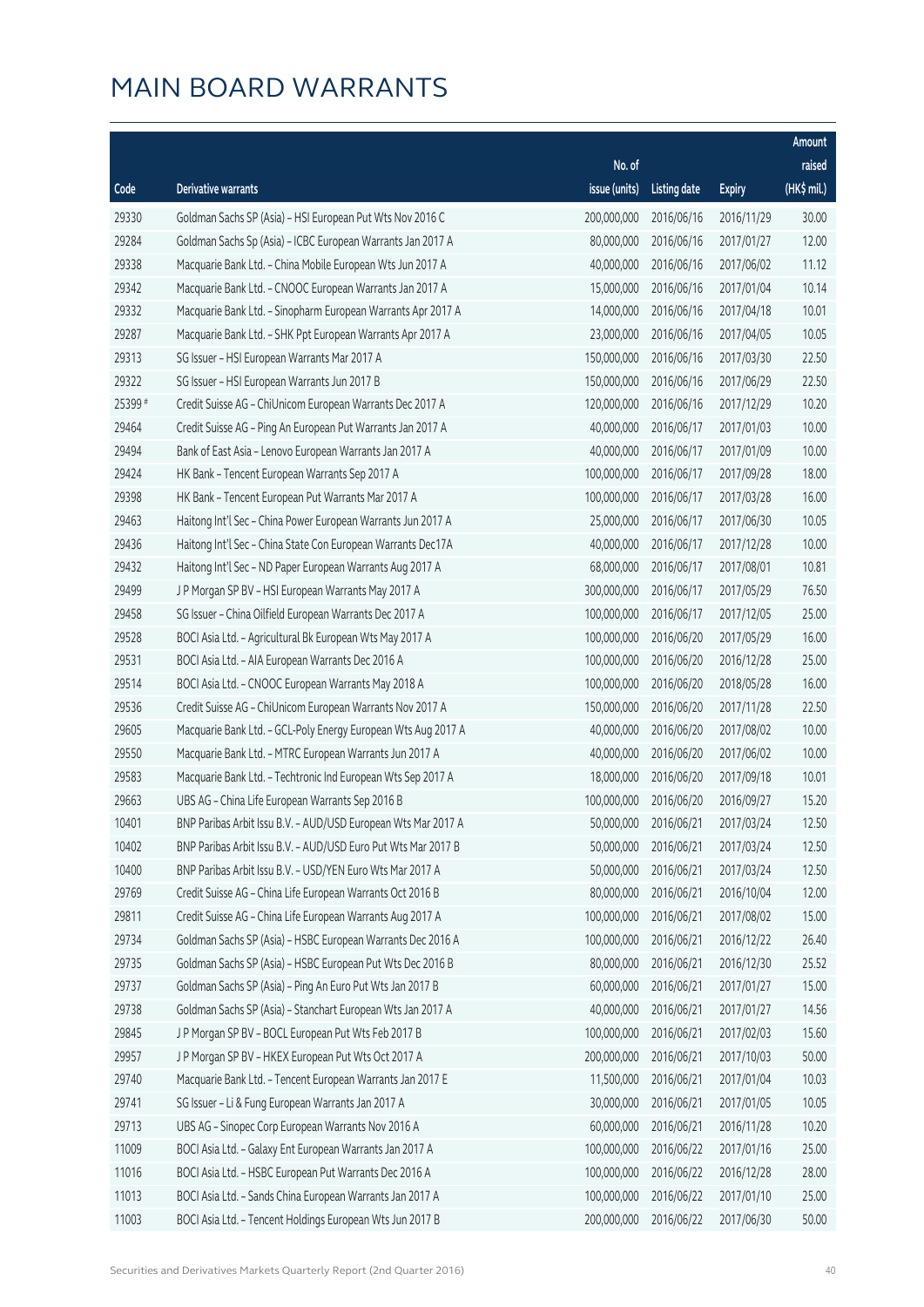|       |                                                              |                        |                     |               | Amount      |
|-------|--------------------------------------------------------------|------------------------|---------------------|---------------|-------------|
|       |                                                              | No. of                 |                     |               | raised      |
| Code  | <b>Derivative warrants</b>                                   | issue (units)          | <b>Listing date</b> | <b>Expiry</b> | (HK\$ mil.) |
| 11007 | BOCI Asia Ltd. - Tencent Holdings European Wts Jul 2017 A    | 200,000,000            | 2016/06/22          | 2017/07/31    | 35.60       |
| 11021 | BNP Paribas Arbit Issu B.V. - HKEX Euro Put Wts Jun 2017 C   | 60,000,000             | 2016/06/22          | 2017/06/02    | 15.00       |
| 11032 | Credit Suisse AG - CITIC Sec European Warrants Dec 2016 B    | 60,000,000             | 2016/06/22          | 2016/12/05    | 10.20       |
| 11030 | Credit Suisse AG - GCL-Poly Energy European Wts Dec 2016 A   | 70,000,000             | 2016/06/22          | 2016/12/30    | 10.50       |
| 11033 | Credit Suisse AG - Galaxy Ent European Warrants Jan 2017 A   | 60,000,000             | 2016/06/22          | 2017/01/05    | 15.00       |
| 11031 | Credit Suisse AG - GF Sec European Warrants Jan 2017 A       | 40,000,000             | 2016/06/22          | 2017/01/27    | 10.00       |
| 11035 | Credit Suisse AG - Haitong Sec European Warrants May 2017 A  | 40,000,000             | 2016/06/22          | 2017/05/16    | 10.00       |
| 11034 | Credit Suisse AG - Sands China European Warrants Jan 2017 A  | 60,000,000             | 2016/06/22          | 2017/01/05    | 15.00       |
| 11017 | Goldman Sachs SP (Asia) - China Life Euro Wts Jul 2017 A     | 100,000,000            | 2016/06/22          | 2017/07/26    | 15.00       |
| 11037 | J P Morgan SP BV - HKEX European Warrants Mar 2017 A         | 200,000,000            | 2016/06/22          | 2017/03/01    | 30.00       |
| 11038 | J P Morgan SP BV - Link REIT European Warrants Mar 2017 A    | 100,000,000            | 2016/06/22          | 2017/03/02    | 25.00       |
| 11023 | Macquarie Bank Ltd. - China Tel European Warrants May 2017 A | 40,000,000             | 2016/06/22          | 2017/05/04    | 10.00       |
| 11001 | Macquarie Bank Ltd. - Travelsky Tech European Wts May17A     | 30,000,000             | 2016/06/22          | 2017/05/15    | 10.02       |
| 11025 | SG Issuer - CKH European Warrants Jan 2017 B                 | 30,000,000             | 2016/06/22          | 2017/01/05    | 14.10       |
| 11024 | SG Issuer - Minsheng Bk Eu Wt Jan 2017 A                     | 18,000,000             | 2016/06/22          | 2017/01/05    | 10.08       |
| 10403 | SG Issuer - Nikkei 225 European Warrants Mar 2017 D          | 150,000,000            | 2016/06/22          | 2017/03/10    | 37.50       |
| 11027 | SG Issuer - Tencent European Warrants Aug 2017 A             | 500,000,000            | 2016/06/22          | 2017/08/03    | 85.00       |
| 11036 | UBS AG - Fosun Intl European Warrants Feb 2017 A             | 70,000,000             | 2016/06/22          | 2017/02/21    | 10.57       |
| 11055 | Credit Suisse AG - HKEX European Warrants Dec 2016 D         | 150,000,000            | 2016/06/23          | 2016/12/05    | 25.50       |
| 11052 | Credit Suisse AG - HSBC European Wts Apr 2017 A              | 100,000,000            | 2016/06/23          | 2017/04/06    | 15.00       |
| 11049 | Goldman Sachs SP (Asia) - BOCL European Warrants May 2017 A  | 80,000,000             | 2016/06/23          | 2017/05/29    | 12.16       |
| 11039 | Goldman Sachs SP (Asia) - CM Bank European Wts Jun 2017 A    | 70,000,000             | 2016/06/23          | 2017/06/30    | 10.50       |
| 11041 | Goldman Sachs SP (Asia) - China Shenhua Euro Wts Sep 2017 A  | 100,000,000            | 2016/06/23          | 2017/09/27    | 15.00       |
| 11043 | Goldman Sachs SP (Asia) - Geely Auto European Wts Feb 2017 A | 30,000,000             | 2016/06/23          | 2017/02/28    | 11.52       |
| 11046 | Goldman Sachs SP (Asia) - HKEX European Warrants Apr 2017 A  | 100,000,000            | 2016/06/23          | 2017/04/24    | 25.00       |
| 11084 | Goldman Sachs SP (Asia) - Lenovo European Wts Dec 2016 E     | 80,000,000             | 2016/06/23          | 2016/12/05    | 26.72       |
| 11087 | J P Morgan SP BV – China Life European Warrants Jul 2017 A   | 100,000,000 2016/06/23 |                     | 2017/07/31    | 15.20       |
| 11096 | J P Morgan SP BV - Chi Res Land European Warrants Jul 2017 A | 60,000,000             | 2016/06/23          | 2017/07/03    | 15.12       |
| 11093 | J P Morgan SP BV - Geely Auto European Warrants Dec 2016 A   | 80,000,000             | 2016/06/23          | 2016/12/30    | 35.20       |
| 11094 | J P Morgan SP BV - Galaxy Ent European Warrants Jan 2017 A   | 100,000,000            | 2016/06/23          | 2017/01/03    | 25.00       |
| 11086 | J P Morgan SP BV - HSBC European Warrants Nov 2016 C         | 100,000,000            | 2016/06/23          | 2016/11/02    | 37.30       |
| 11097 | J P Morgan SP BV - HSCEI European Wts Mar 2017 A             | 200,000,000            | 2016/06/23          | 2017/03/30    | 30.20       |
| 11099 | J P Morgan SP BV - HSCEI European Put Warrants Jun 2017 B    | 200,000,000            | 2016/06/23          | 2017/06/29    | 50.20       |
| 11089 | J P Morgan SP BV - Li & Fung European Warrants Mar 2017 A    | 60,000,000             | 2016/06/23          | 2017/03/31    | 20.76       |
| 11050 | Macquarie Bank Ltd. - China Life European Wts Jan 2017 B     | 21,000,000             | 2016/06/23          | 2017/01/04    | 10.02       |
| 11051 | Macquarie Bank Ltd. - Digital China European Wts Dec 2018 A  | 40,000,000             | 2016/06/23          | 2018/12/18    | 10.00       |
| 11074 | Macquarie Bank Ltd. - PWR Assets European Wts May 2017 A     | 40,000,000             | 2016/06/23          | 2017/05/04    | 10.04       |
| 11065 | SG Issuer - China Life European Warrants Nov 2016 C          | 150,000,000            | 2016/06/23          | 2016/11/03    | 22.50       |
| 11066 | SG Issuer - China Life European Warrants Mar 2017 A          | 150,000,000            | 2016/06/23          | 2017/03/03    | 25.50       |
| 11047 | SG Issuer - HKEX European Warrants Nov 2016 B                | 200,000,000            | 2016/06/23          | 2016/11/03    | 30.00       |
| 11072 | SG Issuer - HSBC European Warrants Jan 2017 A                | 100,000,000            | 2016/06/23          | 2017/01/05    | 25.00       |
| 11048 | SG Issuer - Tencent European Warrants Oct 2017 A             | 500,000,000            | 2016/06/23          | 2017/10/06    | 82.50       |
| 11085 | UBS AG - HSBC European Put Warrants Dec 2016 A               | 100,000,000            | 2016/06/23          | 2016/12/21    | 19.70       |
| 11078 | UBS AG - Stanchart European Warrants Dec 2016 B              | 50,000,000             | 2016/06/23          | 2016/12/22    | 52.95       |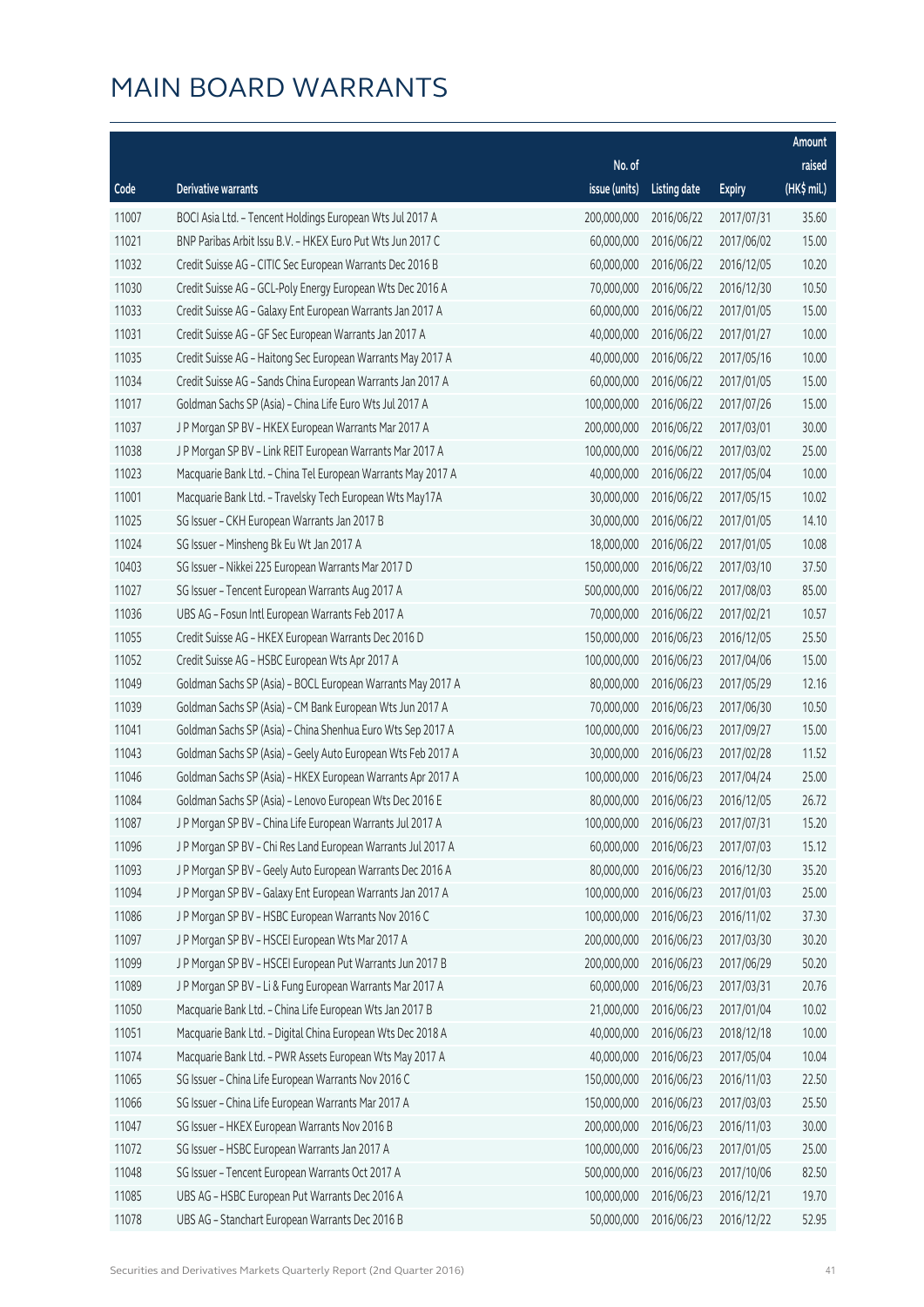|        |                                                              |               |                       |               | Amount      |
|--------|--------------------------------------------------------------|---------------|-----------------------|---------------|-------------|
|        |                                                              | No. of        |                       |               | raised      |
| Code   | Derivative warrants                                          | issue (units) | Listing date          | <b>Expiry</b> | (HK\$ mil.) |
| 11103  | Credit Suisse AG - CC Bank European Put Warrants Jan 2017 A  | 70,000,000    | 2016/06/24            | 2017/01/03    | 10.50       |
| 11113  | Goldman Sachs SP (Asia) - CAM CSI300 European Wts Dec 2016 A | 80,000,000    | 2016/06/24            | 2016/12/29    | 20.00       |
| 11107  | Macquarie Bank Ltd. - China East Air European Wts Mar 2017 A | 20,000,000    | 2016/06/24            | 2017/03/02    | 10.02       |
| 11109  | Macquarie Bank Ltd. - Guotai Junani European Warrants Mar17A | 27,000,000    | 2016/06/24            | 2017/03/02    | 10.02       |
| 11110  | Macquarie Bank Ltd. - Hang Seng Bank European Wts Mar 2017 A | 34,000,000    | 2016/06/24            | 2017/03/02    | 10.03       |
| 11105  | SG Issuer - Link REIT European Warrants Mar 2017 A           | 35,000,000    | 2016/06/24            | 2017/03/03    | 10.15       |
| 11106  | SG Issuer - Petch European Warrants Jan 2017 A               | 60,000,000    | 2016/06/24            | 2017/01/05    | 15.00       |
| 18649# | Credit Suisse AG - CNOOC European Put Warrants Oct 2016 B    | 138,000,000   | 2016/06/24            | 2016/10/31    | 10.07       |
| 11118  | Credit Suisse AG - CKI Holdings European Warrants Dec 2016 A | 40,000,000    | 2016/06/27            | 2016/12/30    | 10.00       |
| 11127  | Credit Suisse AG - China Mobile European Warrants Dec 2016 D | 60,000,000    | 2016/06/27            | 2016/12/05    | 17.40       |
| 11116  | Credit Suisse AG - Tencent Holdings European Wts Jul 2017 A  | 100,000,000   | 2016/06/27            | 2017/07/31    | 16.00       |
| 11117  | Credit Suisse AG - Zijin Mining European Warrants Nov 2016 B | 50,000,000    | 2016/06/27            | 2016/11/30    | 10.00       |
| 11134  | Macquarie Bank Ltd. - Avichina European Warrants May 2018 A  | 40,000,000    | 2016/06/27            | 2018/05/02    | 10.00       |
| 11124  | Macquarie Bank Ltd. - CKH European Warrants Feb 2017 A       | 24,000,000    | 2016/06/27            | 2017/02/02    | 10.03       |
| 11130  | Macquarie Bank Ltd. - CM Bank European Warrants Aug 2018 A   | 40,000,000    | 2016/06/27            | 2018/08/02    | 10.00       |
| 11121  | Macquarie Bank Ltd. - China Mobile Euro Put Wts Feb 2017 A   | 30,000,000    | 2016/06/27            | 2017/02/02    | 10.50       |
| 11135  | Credit Suisse AG - HKEX European Warrants Dec 2016 E         | 60,000,000    | 2016/06/28            | 2016/12/05    | 36.00       |
| 11137  | J P Morgan SP BV - Tencent European Warrants Dec 2016 H      | 80,000,000    | 2016/06/28            | 2016/12/01    | 25.20       |
| 11138  | UBS AG - Sands China European Warrants Oct 2016 C            | 70,000,000    | 2016/06/28            | 2016/10/26    | 10.50       |
| 11151  | J P Morgan SP BV - HKEX European Warrants Dec 2016 D         | 100,000,000   | 2016/06/29            | 2016/12/01    | 34.90       |
| 11148  | J P Morgan SP BV - HSBC European Warrants Feb 2017 A         | 100,000,000   | 2016/06/29            | 2017/02/02    | 15.10       |
| 11152  | J P Morgan SP BV - Tencent European Put Warrants Feb 2017 C  | 200,000,000   | 2016/06/29            | 2017/02/28    | 31.00       |
| 11139  | SG Issuer - HSI European Warrants Mar 2017 B                 | 150,000,000   | 2016/06/29            | 2017/03/30    | 37.50       |
| 11144  | SG Issuer - HSI European Warrants May 2017 A                 | 150,000,000   | 2016/06/29            | 2017/05/29    | 37.50       |
| 11145  | SG Issuer - HSI European Put Warrants Jan 2017 B             | 150,000,000   | 2016/06/29            | 2017/01/26    | 37.50       |
| 11147  | SG Issuer - HSI European Put Warrants Jan 2017 C             | 150,000,000   | 2016/06/29            | 2017/01/26    | 37.50       |
| 11172  | Credit Suisse AG - Anta Sports European Warrants Feb 2017 A  |               | 40,000,000 2016/06/30 | 2017/02/28    | 10.00       |
| 11171  | Credit Suisse AG - BOC HK European Warrants Mar 2017 A       | 60,000,000    | 2016/06/30            | 2017/03/20    | 10.80       |
| 11174  | Credit Suisse AG - Li & Fung European Warrants Jan 2017 A    | 40,000,000    | 2016/06/30            | 2017/01/05    | 10.00       |
| 11156  | Goldman Sachs SP (Asia) - Tencent European Wt Dec 2016 F     | 50,000,000    | 2016/06/30            | 2016/12/01    | 12.90       |
| 11157  | Goldman Sachs SP (Asia) - Tencent European Wt Jul 2017 A     | 200,000,000   | 2016/06/30            | 2017/07/27    | 33.20       |
| 11154  | Goldman Sachs SP (Asia) - Tencent European Wt Sep 2017 A     | 200,000,000   | 2016/06/30            | 2017/09/28    | 33.00       |
| 11178  | J P Morgan SP BV - CSOP A50 ETF European Warrants Jan 2017 A | 100,000,000   | 2016/06/30            | 2017/01/03    | 28.70       |
| 11177  | J P Morgan SP BV - HSBC European Put Warrants Nov 2016 D     | 100,000,000   | 2016/06/30            | 2016/11/02    | 17.10       |
| 11176  | J P Morgan SP BV - HSI European Warrants Jan 2017 A          | 300,000,000   | 2016/06/30            | 2017/01/26    | 75.30       |
| 11166  | Macquarie Bank Ltd. - Anta Sports European Wts May 2017 A    | 35,000,000    | 2016/06/30            | 2017/05/10    | 10.01       |
| 11169  | Macquarie Bank Ltd. - Ping An European Put Warrants Mar 17 B | 40,000,000    | 2016/06/30            | 2017/03/02    | 10.00       |
| 11159  | Macquarie Bank Ltd. - Tencent European Warrants Jan 2017 F   | 10,000,000    | 2016/06/30            | 2017/01/04    | 21.28       |
| 11165  | Macquarie Bank Ltd. - Tencent European Put Wts Jan 2017 G    | 10,000,000    | 2016/06/30            | 2017/01/04    | 14.49       |
| 11170  | SG Issuer - HSBC European Warrants Feb 2017 A                | 100,000,000   | 2016/06/30            | 2017/02/03    | 15.00       |
| Total  |                                                              |               |                       |               | 21,652.05   |

# Further issue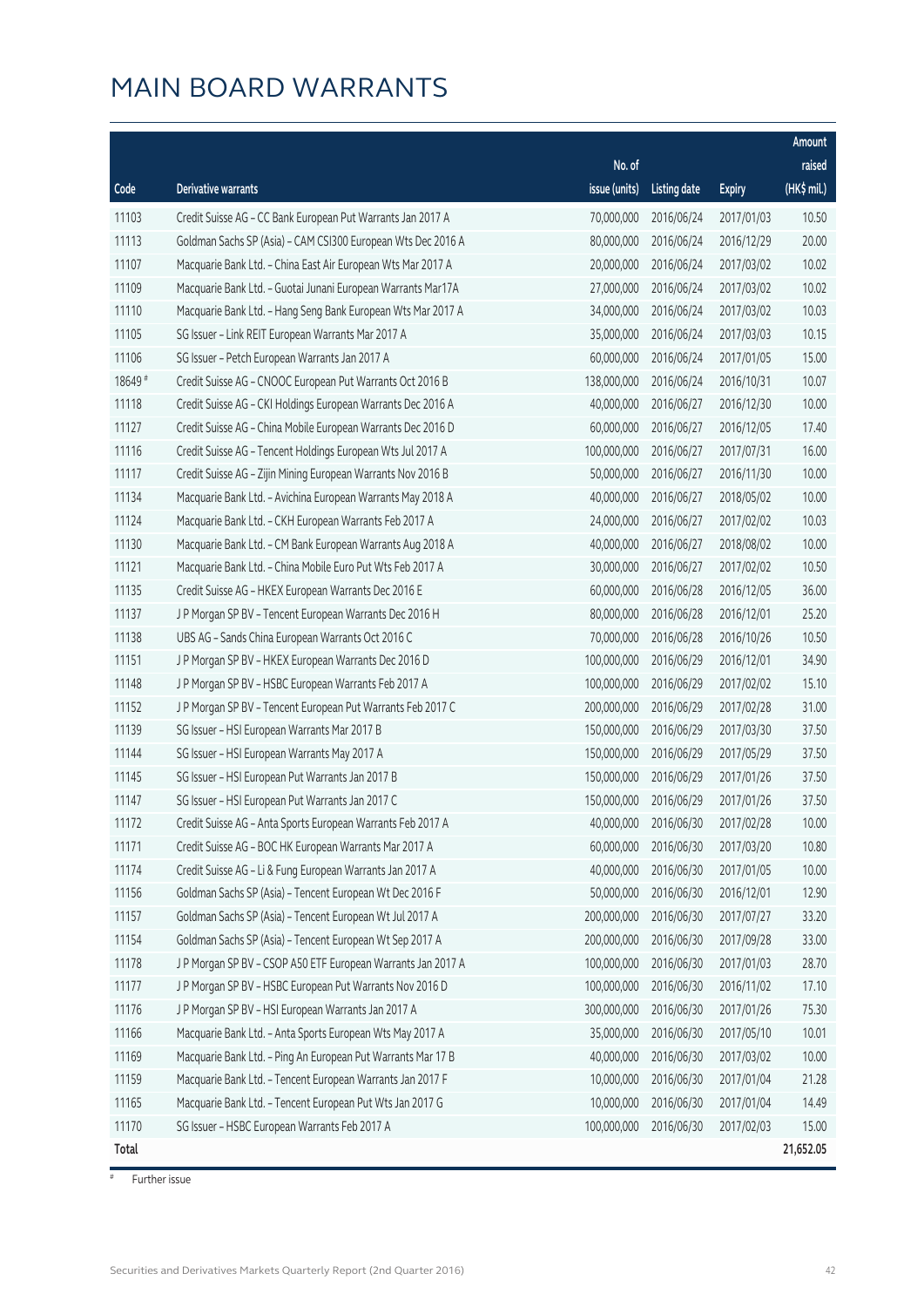#### MAIN BOARD DEBT SECURITIES

#### **Debt Securities Trading Statistics**

|      |                |                                | <b>Turnover value</b>   |
|------|----------------|--------------------------------|-------------------------|
|      |                | Exchange fund notes (HK\$ mil) | Market total (HK\$ mil) |
| 2015 | Q <sub>2</sub> | $\overline{\phantom{0}}$       | 2,000.30                |
|      | Q <sub>3</sub> | $\overline{\phantom{0}}$       | 5,208.52                |
|      | Q4             | $\overline{\phantom{0}}$       | 1,147.96                |
| 2016 | Q1             |                                | 2,120.63                |
|      | Q2             | $\overline{\phantom{0}}$       | 6,070.66                |

#### **Debt Securities Nominal Value**

|      |                | No. of issues | Nominal value (HK\$ mil.) |
|------|----------------|---------------|---------------------------|
| 2015 | Q <sub>2</sub> | 708           | 2,637,617.58              |
|      | Q3             | 736           | 2,750,133.27              |
|      | Q4             | 762           | 2,741,871.80              |
| 2016 | Q1             | 769           | 2,777,917.26              |
|      | Q2             | 797           | 2,923,871.68              |

#### **New Listing Statistics – Debt Securities**

|      |                | No. of newly listed debt securities | Amount raised (HK\$ mil.) |
|------|----------------|-------------------------------------|---------------------------|
| 2015 | Q <sub>2</sub> | 59                                  | 307,836.43                |
|      | Q3             | 37                                  | 141,193.57                |
|      | Q4             | 43                                  | 115,190.75                |
| 2016 | Q1             | 26                                  | 89,996.61                 |
|      | Q2             | 59                                  | 253,671.85                |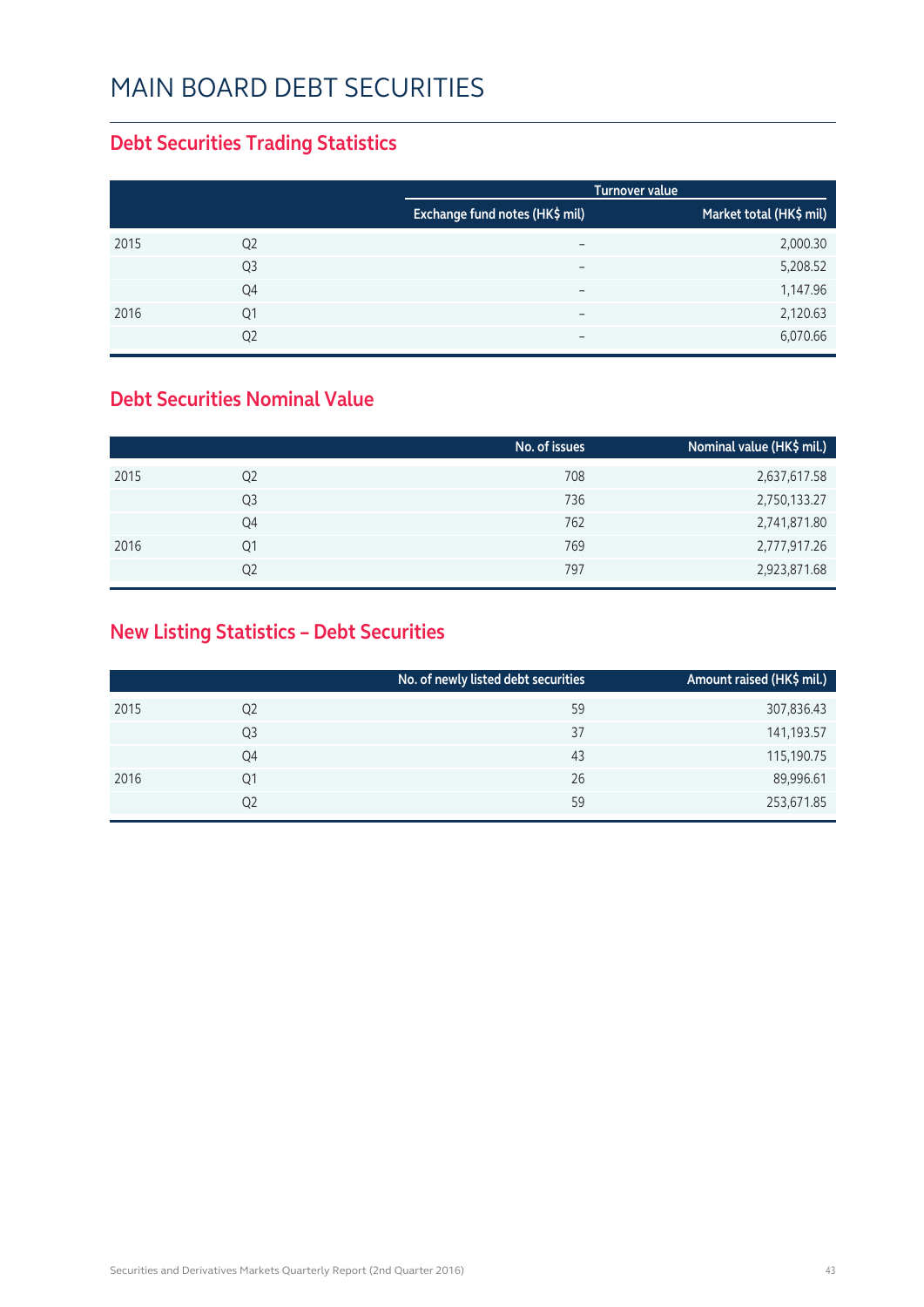#### MAIN BOARD DEBT SECURITIES

#### **Newly Listed Debt Securities**

for 2nd quarter 2016

|         |                                                                         |            |               |                     |                 | Amount raised     |  |
|---------|-------------------------------------------------------------------------|------------|---------------|---------------------|-----------------|-------------------|--|
| Code    | <b>Debt securities</b>                                                  | Principal  |               | <b>Listing date</b> | <b>Maturity</b> | (HK\$ mil.)       |  |
| 05602 # | Skyfame Realty (Holdings) Ltd. 0.10% Bonds 2032                         | <b>HKD</b> | 10,000,000    | 2016/04/01          | 2032/11/14      |                   |  |
| 05624   | Yunnan Provincial Investment Holdings Group Co., Ltd. 3.375% Notes 2019 | <b>USD</b> | 300,000,000   | 2016/04/05          | 2019/04/01      | 2,334.10          |  |
| 05602 # | Skyfame Realty (Holdings) Ltd. 0.10% Bonds 2032                         | <b>HKD</b> | 30,000,000    | 2016/04/07          | 2032/11/14      |                   |  |
| 05596 # | Unigroup International Holdings Ltd. 5.25% Guar. Bonds 2018             | <b>USD</b> | 100,000,000   | 2016/04/12          | 2018/12/10      | 785.72            |  |
| 05597 # | Unigroup International Holdings Ltd. 6.00% Guar. Bonds 2020             | <b>USD</b> | 100,000,000   | 2016/04/12          | 2020/12/10      | 781.49            |  |
| 05625   | Bestgain Real Estate Lyra Ltd. 2.50% Guaranteed Notes 2019              | <b>HKD</b> | 1,375,000,000 | 2016/04/14          | 2019/04/13      | 1,375.00          |  |
| 04219 # | The Govt of the HKSAR of the PRC 1.47% Bonds 2019                       | <b>HKD</b> | 4,000,000,000 | 2016/04/15          | 2019/02/20      | 4,068.80          |  |
| 05626   | Skyfame Realty (Holdings) Ltd. 0.10% Bonds 2025                         | <b>HKD</b> | 10,000,000    | 2016/04/19          | 2025/09/12      |                   |  |
| 05625 # | Bestgain Real Estate Lyra Ltd. 2.50% Guaranteed Notes 2019              | <b>HKD</b> | 625,000,000   | 2016/04/19          | 2019/04/13      | 625.00            |  |
| 05627   | Sunshine Life Insurance Corporation Ltd. 2.50% Notes 2019               | <b>USD</b> | 500,000,000   | 2016/04/21          | 2019/04/18      | 3,893.96          |  |
| 05628   | Sunshine Life Insurance Corporation Ltd. 3.15% Notes 2021               | <b>USD</b> | 700,000,000   | 2016/04/21          | 2021/04/20      | 5,448.21          |  |
| 05629   | Sunshine Life Insurance Corporation Ltd. 4.50% Notes 2026               | <b>USD</b> | 300,000,000   | 2016/04/21          | 2026/04/20      | 2,320.30          |  |
| 05602 # | Skyfame Realty (Holdings) Ltd. 0.10% Bonds 2032                         | <b>HKD</b> | 50,000,000    | 2016/04/22          | 2032/11/14      |                   |  |
| 05626#  | Skyfame Realty (Holdings) Ltd. 0.10% Bonds 2025                         | <b>HKD</b> | 10,000,000    | 2016/04/22          | 2025/09/12      |                   |  |
| 05630   | CITIC Ltd. 4.65% Notes 2036                                             | <b>USD</b> | 90,000,000    | 2016/04/26          | 2036/04/25      | 702.00            |  |
| 05631   | CITIC Ltd. 4.85% Notes 2046                                             | <b>USD</b> | 210,000,000   | 2016/04/26          | 2046/04/25      | 1,612.55          |  |
| 05632   | Yunnan Energy Investment Finance Co. Ltd. 3.00% Guar. Bonds 2019        | <b>USD</b> | 300,000,000   | 2016/04/27          | 2019/04/26      | 2,335.67          |  |
| 05602 # | Skyfame Realty (Holdings) Ltd. 0.10% Bonds 2032                         | <b>HKD</b> | 20,000,000    | 2016/04/27          | 2032/11/14      |                   |  |
| 05626#  | Skyfame Realty (Holdings) Ltd. 0.10% Bonds 2025                         | <b>HKD</b> | 10,000,000    | 2016/04/27          | 2025/09/12      | $\qquad \qquad -$ |  |
| 05633   | Malaysia Sukuk Global Berhad Trust Certificates 2026                    | <b>USD</b> | 1,000,000,000 | 2016/04/28          | 2026/04/27      | 7,800.00          |  |
| 05634   | Malaysia Sukuk Global Berhad Trust Certificates 2046                    | <b>USD</b> | 500,000,000   | 2016/04/28          | 2046/04/27      | 3,900.00          |  |
| 05602 # | Skyfame Realty (Holdings) Ltd. 0.10% Bonds 2032                         | <b>HKD</b> | 10,000,000    | 2016/05/03          | 2032/11/14      |                   |  |
| 05625 # | Bestgain Real Estate Lyra Ltd. 2.50% Guaranteed Notes 2019              | <b>HKD</b> | 1,650,000,000 | 2016/05/03          | 2019/04/13      | 1,650.00          |  |
| 05639   | China Energy Reserve and Chemicals Group Holding Ltd.                   | <b>USD</b> | 400,000,000   | 2016/05/03          | 2021/04/14      | 3,014.48          |  |
|         | 5.55% Guaranteed Bonds 2021                                             |            |               |                     |                 |                   |  |
| 05635   | Sinopec Group Overseas Development (2016) Ltd. 2.125% Senior Notes 2019 | <b>USD</b> | 1,000,000,000 | 2016/05/04          | 2019/05/03      | 7,780.66          |  |
| 05636   | Sinopec Group Overseas Development (2016) Ltd. 2.75% Senior Notes 2021  | <b>USD</b> | 900,000,000   | 2016/05/04          | 2021/05/03      | 7,007.01          |  |
| 05637   | Sinopec Group Overseas Development (2016) Ltd. 3.5% Senior Notes 2026   | <b>USD</b> | 700,000,000   | 2016/05/04          | 2026/05/03      | 5,414.47          |  |
| 05638   | Sinopec Group Overseas Development (2016) Ltd. 4.25% Senior Notes 2046  | <b>USD</b> | 400,000,000   | 2016/05/04          | 2046/05/03      | 3,120.00          |  |
| 05640   | Hongkong Electric Finance Ltd. 2.875% Notes 2026                        | <b>USD</b> | 750,000,000   | 2016/05/04          | 2026/05/03      | 5,786.24          |  |
| 05581#  | Tuspark Forward Ltd. 5.375% Guaranteed Bonds 2018                       | <b>USD</b> | 100,000,000   | 2016/05/04          | 2018/11/24      | 781.36            |  |
| 05602 # | Skyfame Realty (Holdings) Ltd. 0.10% Bonds 2032                         | <b>HKD</b> | 30,000,000    | 2016/05/06          | 2032/11/14      |                   |  |
| 05641   | Proven Honour Capital Ltd. 4.125% Guaranteed Bonds 2026                 | <b>USD</b> | 2,000,000,000 | 2016/05/09          | 2026/05/06      | 15,555.70         |  |
| 05642   | CALC Bond 1 Ltd. 5.90% Guaranteed Bonds 2019                            | <b>USD</b> | 300,000,000   | 2016/05/09          | 2019/05/06      | 2,340.00          |  |
| 04229 # | The Govt of the HKSAR of the PRC 0.91% Bonds 2020                       | <b>HKD</b> | 2,500,000,000 | 2016/05/13          | 2020/11/05      | 2,483.25          |  |
| 05643   | Rail Transit International Investment Co. Ltd. 2.50% Guar. Bonds 2019   | <b>USD</b> | 200,000,000   | 2016/05/16          | 2019/05/13      | 1,558.08          |  |
| 05644   | Rail Transit International Investment Co. Ltd. 2.875% Guar. Bonds 2021  | <b>USD</b> | 300,000,000   | 2016/05/16          | 2021/05/13      | 2,317.61          |  |
| 05602 # | Skyfame Realty (Holdings) Ltd. 0.10% Bonds 2032                         | <b>HKD</b> | 50,000,000    | 2016/05/18          | 2032/11/14      |                   |  |
| 05645   | CICC Hong Kong Finance 2016 MTN Ltd. 2.75% Guar. Notes 2019             | <b>USD</b> | 500,000,000   | 2016/05/19          | 2019/05/18      | 3,893.22          |  |
| 04064   | Hong Kong Monetary Authority, The 0.67% Exchange Fund Notes 2018        | <b>HKD</b> | 1,200,000,000 | 2016/05/20          | 2018/05/21      | 1,201.80          |  |
| 05646   | ICBCIL Finance Co. Ltd. 2.375% Notes 2019                               | <b>USD</b> | 500,000,000   | 2016/05/20          | 2019/05/19      | 3,890.37          |  |
| 05647   | ICBCIL Finance Co. Ltd. 2.75% Notes 2021                                | <b>USD</b> | 500,000,000   | 2016/05/20          | 2021/05/19      | 3,868.65          |  |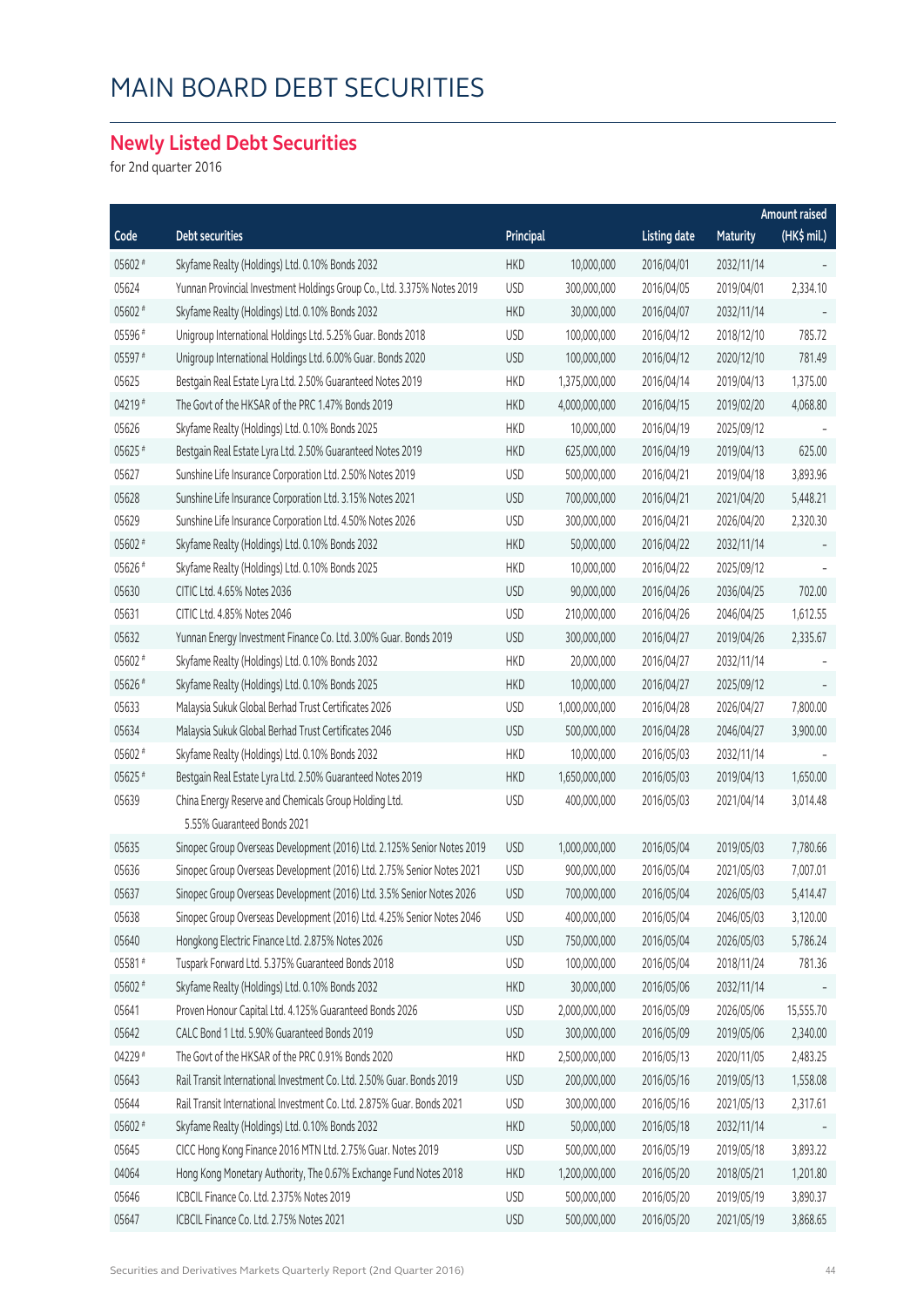#### MAIN BOARD DEBT SECURITIES

|         |                                                                                      |            |                |                     |                 | <b>Amount raised</b> |
|---------|--------------------------------------------------------------------------------------|------------|----------------|---------------------|-----------------|----------------------|
| Code    | <b>Debt securities</b>                                                               | Principal  |                | <b>Listing date</b> | <b>Maturity</b> | (HK\$ mil.)          |
| 05648   | ICBCIL Finance Co. Ltd. 3.625% Notes 2026                                            | <b>USD</b> | 300,000,000    | 2016/05/20          | 2026/05/19      | 2,313.68             |
| 05649   | State Grid Overseas Investment (2016) Ltd. 2.125% Senior Guar. Notes 2021            | <b>USD</b> | 500,000,000    | 2016/05/20          | 2021/05/18      | 3,897.08             |
| 05650   | State Grid Overseas Investment (2016) Ltd. 2.875% Senior Guar. Notes 2026            | <b>USD</b> | 500,000,000    | 2016/05/20          | 2026/05/18      | 3,863.15             |
| 05651   | State Grid Overseas Investment (2016) Ltd. 1.25% Senior Guar. Notes 2022             | <b>EUR</b> | 500,000,000    | 2016/05/20          | 2022/05/19      | 4,347.40             |
| 05652   | State Grid Overseas Investment (2016) Ltd. 1.75% Senior Guar. Notes 2025             | EUR        | 500,000,000    | 2016/05/20          | 2025/05/19      | 4,313.54             |
| 05653   | Industrial and Commercial Bank of China Ltd., HK Branch 1.875% Notes 2019            | <b>USD</b> | 500,000,000    | 2016/05/24          | 2019/05/23      | 3,884.99             |
| 05654   | Sun Hung Kai & Co. (BVI) Ltd. 4.75% Notes 2021                                       | <b>USD</b> | 361,639,000    | 2016/06/01          | 2021/05/31      | 2,820.78             |
| 05655   | CCBL (Cayman) 1 Corporation Ltd. 2.375% Guar. Notes 2019                             | <b>USD</b> | 400,000,000    | 2016/06/01          | 2019/05/31      | 3,096.38             |
| 05656   | CCBL (Cayman) 1 Corporation Ltd. 2.75% Guar. Notes 2021                              | <b>USD</b> | 600,000,000    | 2016/06/01          | 2021/05/31      | 4,608.73             |
| 05659   | China Development Bank Corporation 2.125% Notes 2021 A                               | <b>USD</b> | 1,000,000,000  | 2016/06/02          | 2021/06/01      | 7,772.08             |
| 05660   | China Development Bank Corporation 3.00% Notes 2026                                  | <b>USD</b> | 600,000,000    | 2016/06/02          | 2026/06/01      | 4,659.17             |
| 05661   | China Development Bank Corporation 0.50% Notes 2021 B                                | <b>EUR</b> | 1,000,000,000  | 2016/06/02          | 2021/06/01      | 8,603.29             |
| 05657   | Agricultural Bank of China Ltd., NY Branch FR Notes 2019 A                           | <b>USD</b> | 850,000,000    | 2016/06/03          | 2019/05/16      | 6,630.00             |
| 05658   | Agricultural Bank of China Ltd., NY Branch 1.875% Notes 2019 B                       | <b>USD</b> | 400,000,000    | 2016/06/03          | 2019/05/16      | 3,114.20             |
| 05667   | MTR Corporation (C.I.) Ltd. 3.375% Fixed Rate Notes 2046                             | <b>USD</b> | 50,000,000     | 2016/06/03          | 2046/06/02      | 378.88               |
| 05662   | 361 Degrees International Ltd. 7.25% Senior Notes 2021                               | <b>USD</b> | 400,000,000    | 2016/06/06          | 2021/06/03      | 3,090.52             |
| 05663   | Huarong Finance II Co., Ltd. 2.75% Guaranteed Notes 2019                             | <b>USD</b> | 700,000,000    | 2016/06/06          | 2019/06/03      | 5,452.20             |
| 05664   | Huarong Finance II Co., Ltd. 3.25% Guaranteed Notes 2021                             | <b>USD</b> | 900,000,000    | 2016/06/06          | 2021/06/03      | 6,985.40             |
| 05665   | Huarong Finance II Co., Ltd. 4.625% Guaranteed Notes 2026                            | <b>USD</b> | 900,000,000    | 2016/06/06          | 2026/06/03      | 6,960.12             |
| 05666   | Midea Investment Development Co. Ltd. 2.375% Guar Notes 2019                         | <b>USD</b> | 700,000,000    | 2016/06/06          | 2019/06/03      | 5,455.30             |
| 05602 # | Skyfame Realty (Holdings) Ltd. 0.10% Bonds 2032                                      | <b>HKD</b> | 30,000,000     | 2016/06/06          | 2032/11/14      |                      |
| 05602 # | Skyfame Realty (Holdings) Ltd. 0.10% Bonds 2032                                      | <b>HKD</b> | 40,000,000     | 2016/06/08          | 2032/11/14      |                      |
| 05670   | MTR Corporation Ltd. 3.375% Fixed Rate Notes 2046                                    | <b>USD</b> | 40,000,000     | 2016/06/14          | 2046/06/13      | 312.00               |
| 05668   | CSCEC Finance (Cayman) II Ltd. 2.25% Guaranteed Notes 2019                           | <b>USD</b> | 500,000,000    | 2016/06/15          | 2019/06/14      | 3,889.78             |
| 05669   | CSCEC Finance (Cayman) II Ltd. 2.70% Guaranteed Notes 2021                           | <b>USD</b> | 500,000,000    | 2016/06/15          | 2021/06/14      | 3,890.76             |
| 05671   | CITIC Ltd. 2.80% Notes 2021                                                          | <b>USD</b> | 500,000,000    | 2016/06/15          | 2021/12/14      | 3,899.03             |
| 05672   | CITIC Ltd. 3.70% Notes 2026                                                          | <b>USD</b> | 750,000,000    | 2016/06/15          | 2026/06/14      | 5,837.42             |
| 05602 # | Skyfame Realty (Holdings) Ltd. 0.10% Bonds 2032                                      | <b>HKD</b> | 10,000,000     | 2016/06/15          | 2032/11/14      |                      |
| 05626 # | Skyfame Realty (Holdings) Ltd. 0.10% Bonds 2025                                      | <b>HKD</b> | 10,000,000     | 2016/06/15          | 2025/09/12      |                      |
| 05673   | Tianjin Infrastructure Construction & Investment Group<br>Co., Ltd. 2.75% Bonds 2019 | <b>USD</b> | 500,000,000    | 2016/06/16          | 2019/06/15      | 3,894.31             |
| 05674   | MTR Corporation (C.I.) Ltd. 3.375% Fixed Rate Notes 2046B                            | <b>USD</b> | 30,000,000     | 2016/06/16          | 2046/06/15      | 234.00               |
| 05675   | Xuzhou Economic and Technology Devlopment Zone International                         | <b>USD</b> | 300,000,000    | 2016/06/17          | 2019/06/16      | 2,328.65             |
|         | Investment Co., Ltd. 4.50% Guar. Notes 2019                                          |            |                |                     |                 |                      |
| 05676   | Hua Han Health Industry Holdings Ltd. 7.00% Senior Notes 2019                        | <b>USD</b> | 150,000,000    | 2016/06/17          | 2019/06/16      | 1,170.00             |
| 04231   | The Govt of the HKSAR of the PRC iBonds 2019                                         | <b>HKD</b> | 10,000,000,000 | 2016/06/21          | 2019/06/20      | 10,000.00            |
| 05677   | ABCL Glory Capital Ltd. 2.50% Guaranteed Notes 2021                                  | <b>USD</b> | 500,000,000    | 2016/06/22          | 2021/06/21      | 3,882.18             |
| 05678   | China Development Bank Corporation 1.625% Notes 2019                                 | <b>USD</b> | 1,000,000,000  | 2016/06/23          | 2019/06/22      | 7,784.09             |
| 05602 # | Skyfame Realty (Holdings) Ltd. 0.10% Bonds 2032                                      | <b>HKD</b> | 30,000,000     | 2016/06/23          | 2032/11/14      |                      |
| 05679   | Xihui Haiwai I Investment Holdings Co., Ltd. 3.25% Guar. Bonds 2019                  | <b>USD</b> | 300,000,000    | 2016/06/28          | 2019/06/27      | 2,339.60             |
| 05680   | Hanrui Overseas Investment Co., Ltd. 4.90% Guar. Bonds 2019                          | <b>USD</b> | 300,000,000    | 2016/06/29          | 2019/06/28      | 2,317.54             |
| Total   |                                                                                      |            |                |                     |                 | 253,671.85           |
|         |                                                                                      |            |                |                     |                 |                      |

# Further issue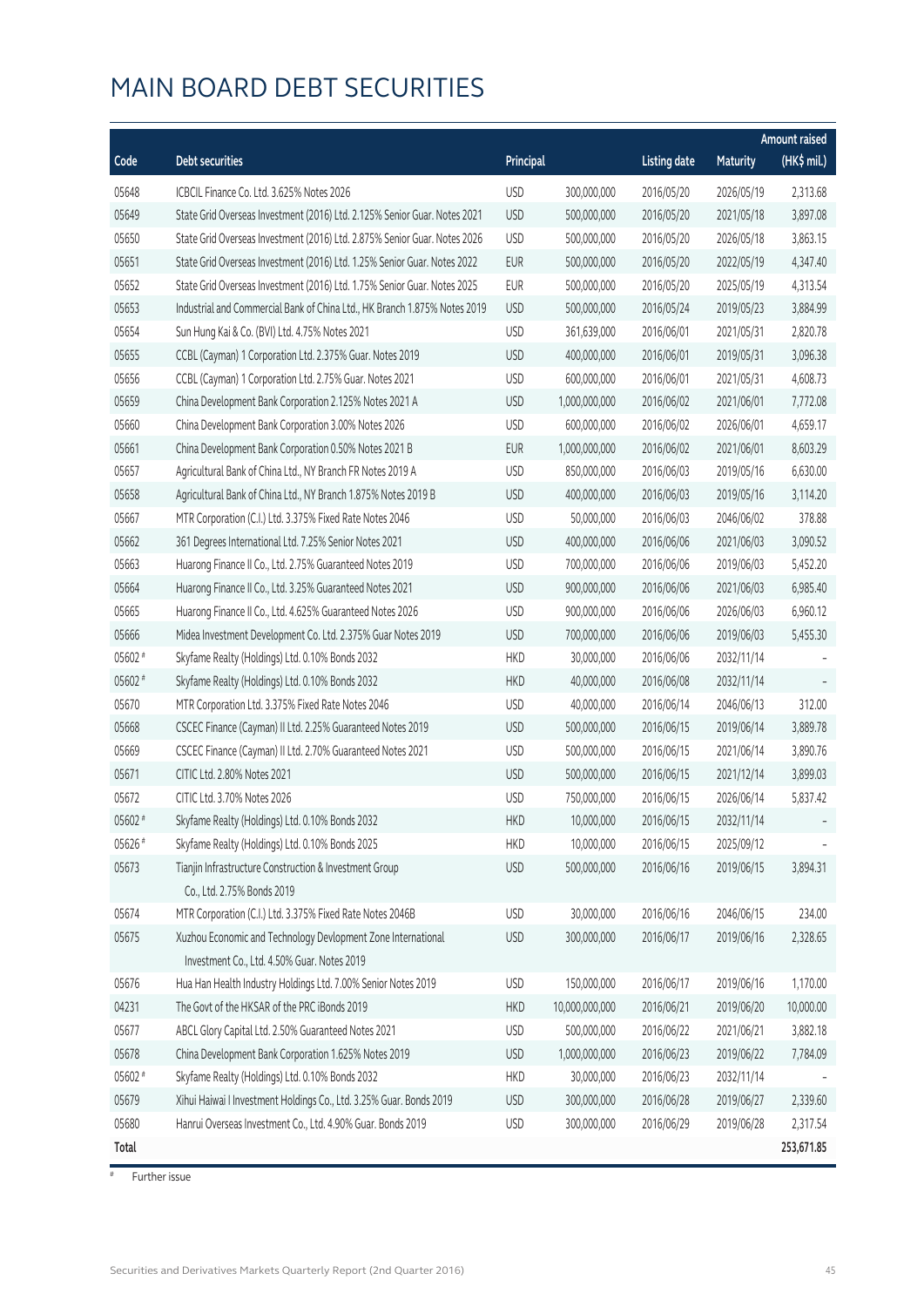|      |                | <b>Exchange</b><br><b>Traded</b><br>Fund (ETF)<br>$(HK\$ mil.) | Leveraged<br>and Inverse<br><b>Products</b><br>(L&I Products)<br>(HK\$ mil.) | <b>Real Estate</b><br>Investment<br><b>Trusts (REITs)</b><br>$(HK$$ mil.) | <b>Others</b><br>$(HK\$ mil.) | <b>Total</b><br>$(HK\$ mil.) | $%$ of<br>market total |
|------|----------------|----------------------------------------------------------------|------------------------------------------------------------------------------|---------------------------------------------------------------------------|-------------------------------|------------------------------|------------------------|
| 2015 | Q <sub>2</sub> | 780,241.86                                                     | -                                                                            | 25,576.54                                                                 | 775.90                        | 806,594.30                   | 8.26                   |
|      | Q <sub>3</sub> | 568,942.55                                                     | $\overline{\phantom{a}}$                                                     | 22,063.78                                                                 | 92.32                         | 591,098.64                   | 9.32                   |
|      | Q4             | 287,309.24                                                     | $\qquad \qquad -$                                                            | 14,162.34                                                                 | 88.40                         | 301,559.98                   | 6.72                   |
| 2016 | Q1             | 304,713.11                                                     | $\overline{\phantom{a}}$                                                     | 21,668.39                                                                 | 40.27                         | 326,421.77                   | 7.66                   |
|      | Q <sub>2</sub> | 237,211.91                                                     | 65.38                                                                        | 18,190.19                                                                 | 20.96                         | 255,488.43                   | 6.64                   |

#### **Unit Trusts and Mutual Funds Trading Statistics**

Note: Turnover value traded in non-HKD currency securities have been included

#### **Unit Trusts and Mutual Funds Market Value**

|      |                | No. of<br><b>issues</b> | <b>Exchange</b><br><b>Traded</b><br><b>Funds (ETF)</b><br>(HK\$ mil.) | No. of<br><b>issues</b> | Leveraged<br>and Inverse<br><b>Products</b><br>(L&I Products)<br>$(HK$$ mil.) | No. of<br><b>issues</b> | <b>Real Estate</b><br>Investment<br><b>Trusts</b><br>(REITs)<br>(HK\$ mil.) | No. of<br><b>issues</b> | <b>Others</b><br>(HK\$ mil.) | No. of<br>issues | <b>Total</b><br>(HK\$ mil.) |
|------|----------------|-------------------------|-----------------------------------------------------------------------|-------------------------|-------------------------------------------------------------------------------|-------------------------|-----------------------------------------------------------------------------|-------------------------|------------------------------|------------------|-----------------------------|
| 2015 | Q <sub>2</sub> | 130                     | 565,937.82                                                            | $\qquad \qquad -$       | $\overline{\phantom{a}}$                                                      | 11                      | 204,798.09                                                                  | 1                       | 2.635.24                     | 142              | 773,371.15                  |
|      | Q <sub>3</sub> | 131                     | 483,672.20                                                            | $\qquad \qquad -$       | -                                                                             | 11                      | 187,754.18                                                                  | 1                       | 1,739.34                     | 143              | 673,165.72                  |
|      | Q4             | 133                     | 477,142.97                                                            | $\qquad \qquad -$       | $\overline{\phantom{a}}$                                                      | 11                      | 199,652.72                                                                  | 1                       | 2,236.60                     | 145              | 679,032.29                  |
| 2016 | Q1             | 137                     | 535,139.73                                                            | $\qquad \qquad -$       | $\overline{\phantom{a}}$                                                      | 11                      | 199,170.18                                                                  | 1                       | 1.342.80                     | 149              | 735,652.71                  |
|      | Q <sub>2</sub> | 143                     | 589,881.25                                                            | 4                       | 111.01                                                                        | 11                      | 219,952.15                                                                  | 1                       | 1,401.55                     | 159              | 811,345.96                  |

#### **New Listing Unit Trust and Mutual Funds Statistics**

|      |                | No. of newly listed<br>unit trust and mutual funds | <b>Funds raised</b><br>(HK\$ mil.) |
|------|----------------|----------------------------------------------------|------------------------------------|
| 2015 | Q <sub>2</sub> | 4                                                  | $\overline{\phantom{0}}$           |
|      | Q3             | ◢                                                  | $\overline{\phantom{0}}$           |
|      | Q4             | 4                                                  | $\overline{\phantom{0}}$           |
| 2016 | Q1             |                                                    | $\overline{\phantom{0}}$           |
|      | Q <sub>2</sub> | 16                                                 | $\overline{\phantom{0}}$           |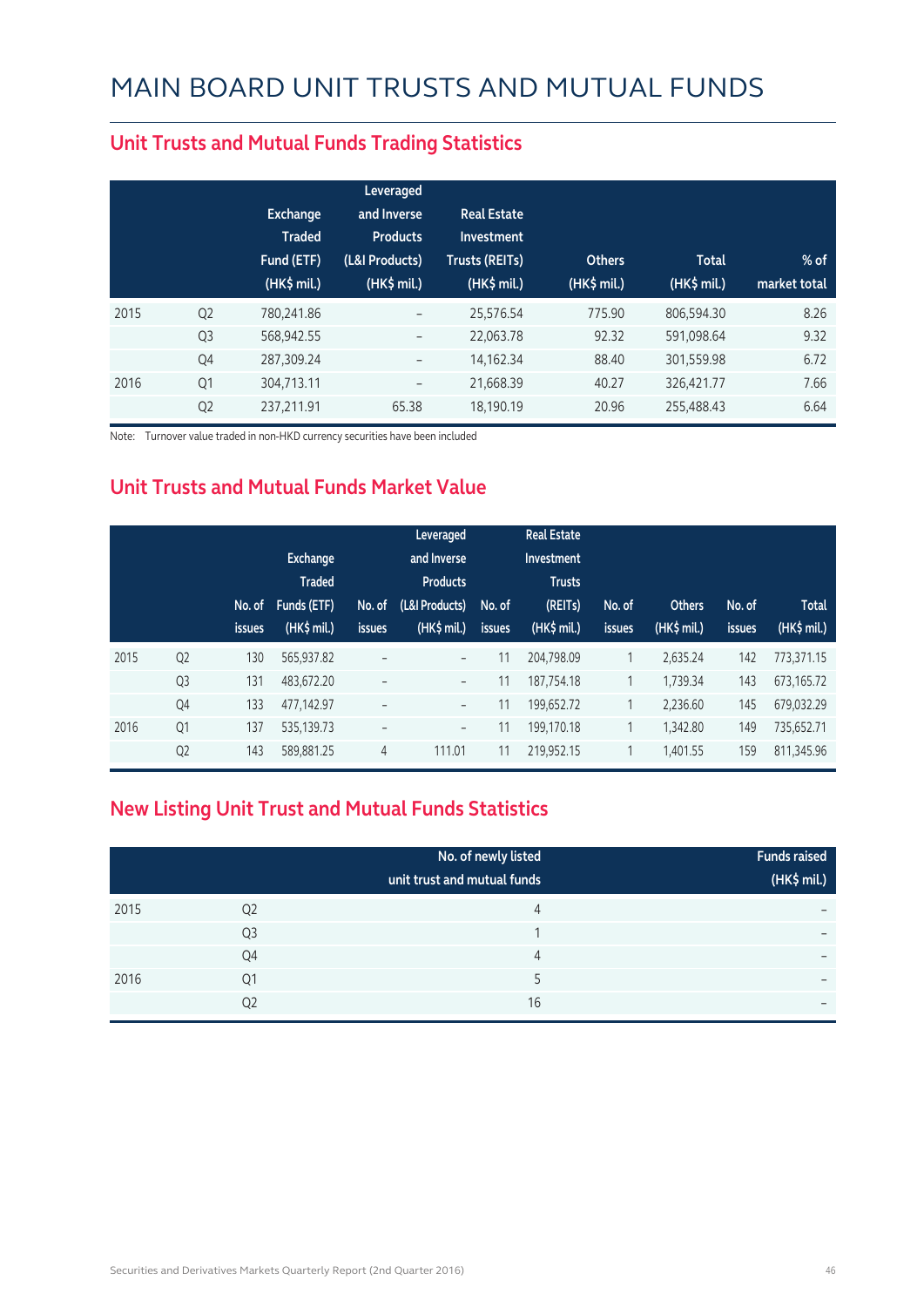#### **Newly Listed Unit Trust and Mutual Funds**

for 2nd quarter 2016

|                       |                                                               |                                                         |                    |                   | <b>Amount raised</b> | Subscription |                     |
|-----------------------|---------------------------------------------------------------|---------------------------------------------------------|--------------------|-------------------|----------------------|--------------|---------------------|
| Code                  | Unit trust and Mutual funds                                   | <b>Fund manager</b>                                     | Issue price (HK\$) | No. of unit offer | (HK\$ mil)           | rate (times) | <b>Listing date</b> |
| 83012/03012           | AMUNDI Hang Seng HK 35 Index ETF                              | Amundi Hong Kong Limited                                | n.a.               | n.a.              | n.a.                 | n.a.         | 2016/04/12          |
| 03175                 | Samsung S&P GSCI Crude Oil ER                                 | Samsung Asset Management                                | n.a.               | n.a.              | n.a.                 | n.a.         | 2016/04/29          |
|                       | <b>Futures ETF</b>                                            | (Hong Kong) Limited                                     |                    |                   |                      |              |                     |
| 03135                 | CSOP WTI OIL ANNUAL ROLL<br>December Futures ER ETF           | CSOP Asset Management Limited                           | n.a.               | n.a.              | n.a.                 | n.a.         | 2016/05/12          |
| 03171                 | ComStage 1 DAX UCITS ETF                                      | Commerz Funds Solutions S.A.                            | n.a.               | n.a.              | n.a.                 | n.a.         | 2016/05/18          |
| 03177                 | ComStage 1 DivDAX UCITS ETF                                   | Commerz Funds Solutions S.A.                            | n.a.               | n.a.              | n.a.                 | n.a.         | 2016/05/18          |
| 07250                 | Samsung KOSPI 200 Daily (2x)<br>Leveraged Product             | Samsung Asset Management<br>(Hong Kong) Limited         | n.a.               | n.a.              | n.a.                 | n.a.         | 2016/06/13          |
| 07326                 | Samsung KOSPI 200 Daily (-1x)<br><b>Inverse Product</b>       | Samsung Asset Management<br>(Hong Kong) Limited         | n.a.               | n.a.              | n.a.                 | n.a.         | 2016/06/13          |
| 07255                 | Samsung TOPIX Daily (2x)<br>Leveraged Product                 | Samsung Asset Management<br>(Hong Kong) Limited         | n.a.               | n.a.              | n.a.                 | n.a.         | 2016/06/13          |
| 07311                 | Samsung TOPIX Daily (-1x)<br><b>Inverse Product</b>           | Samsung Asset Management<br>(Hong Kong) Limited         | n.a.               | n.a.              | n.a.                 | n.a.         | 2016/06/13          |
| 03097                 | Mirae Asset Horizons S&P Crude<br>Oil Futures Enhanced ER ETF | Mirae Asset Global Investments<br>(Hong Kong) Limited   | n.a.               | n.a.              | n.a.                 | n.a.         | 2016/06/16          |
| 02834/82834/<br>09834 | iShares NASDAQ 100 Index ETF                                  | <b>BlackRock Asset Management</b><br>North Asia Limited | n.a.               | n.a.              | n.a.                 | n.a.         | 2016/06/29          |
| 02847/82847/<br>09847 | iShares FTSE 100 Index ETF                                    | <b>BlackRock Asset Management</b><br>North Asia Limited | n.a.               | n.a.              | n.a.                 | n.a.         | 2016/06/29          |
| 03146/83146/<br>09146 | iShares DAX Index ETF                                         | <b>BlackRock Asset Management</b><br>North Asia Limited | n.a.               | n.a.              | n.a.                 | n.a.         | 2016/06/29          |
| 03155/83155/<br>09155 | iShares EURO STOXX 50 Index ETF                               | <b>BlackRock Asset Management</b><br>North Asia Limited | n.a.               | n.a.              | n.a.                 | n.a.         | 2016/06/29          |
| 03170/83170/<br>09170 | iShares Core KOSPI 200 Index ETF                              | BlackRock Asset Management<br>North Asia Limited        | n.a.               | n.a.              | n.a.                 | n.a.         | 2016/06/29          |
| 03074/83074/<br>09074 | iShares Core MSCI Taiwan<br>Index ETF                         | <b>BlackRock Asset Management</b><br>North Asia Limited | n.a.               | n.a.              | n.a.                 | n.a.         | 2016/06/29          |
|                       |                                                               |                                                         |                    |                   |                      |              |                     |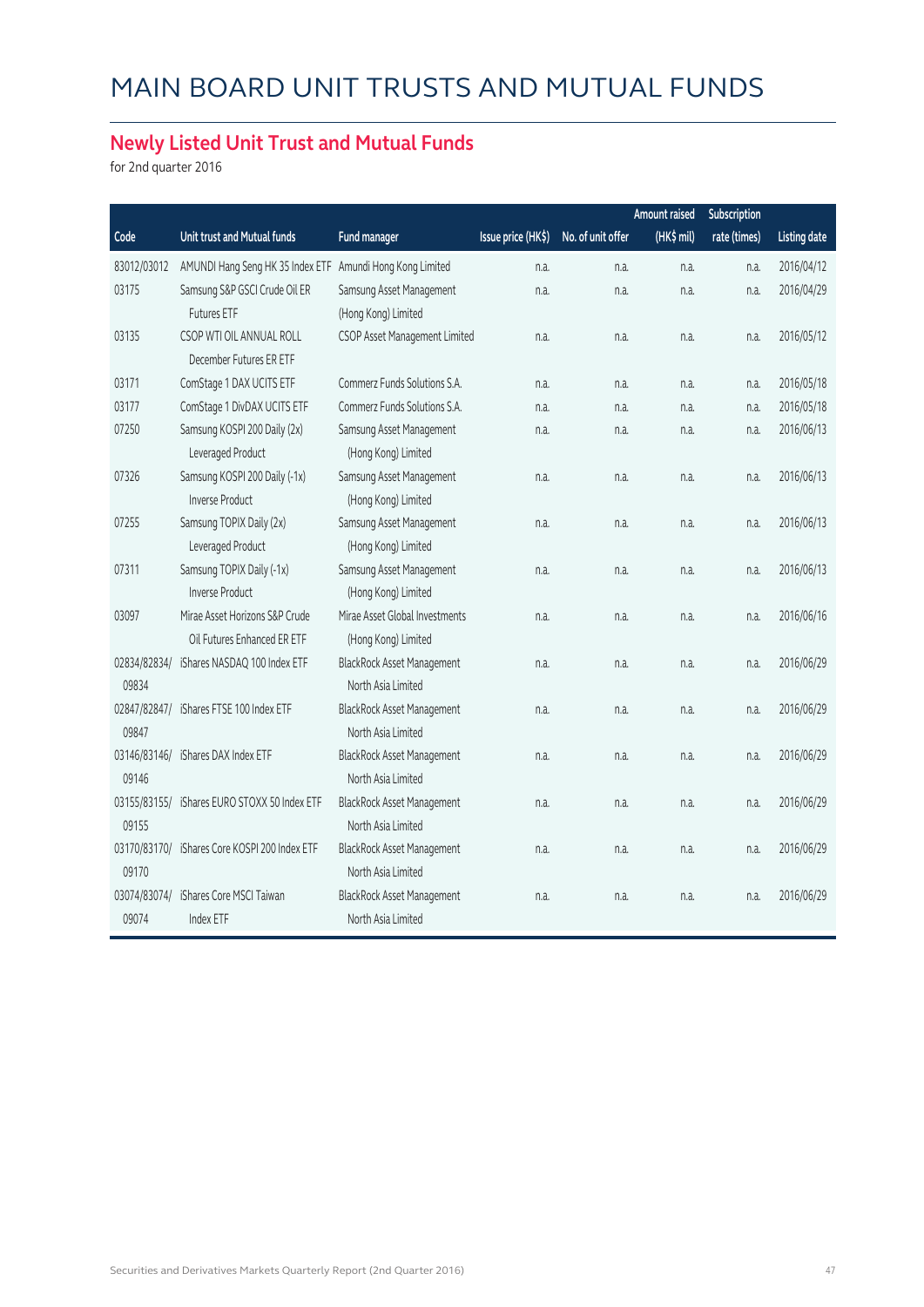#### **Callable Bull/Bear Contracts Trading Statistics Market value Community Community Community** Turnover value  **(HK\$ mil.) (HK\$ mil.)** 2015 Q2 1,905 84,638.00 433,656.16 Q3 1,871 104,265.78 520,050.32 Q4 1,630 56,424.40 503,357.75 2016 Q1 1,613 48,512.71 379,212.60 Q2 1,547 44,132.86 346,430.63

#### **New Listings Callable Bull / Bear Contracts Statistics**

|      |                | No. of newly listed CBBC | Amount raised (HK\$ mil.) |
|------|----------------|--------------------------|---------------------------|
| 2015 | Q <sub>2</sub> | 3,066                    | 133,613.20                |
|      | Q3             | 3,799                    | 161,333.51                |
|      | Q4             | 2,061                    | 87,034.75                 |
| 2016 | Q <sub>1</sub> | 2,421                    | 94,755.60                 |
|      | Q2             | 1,985                    | 84,611.84                 |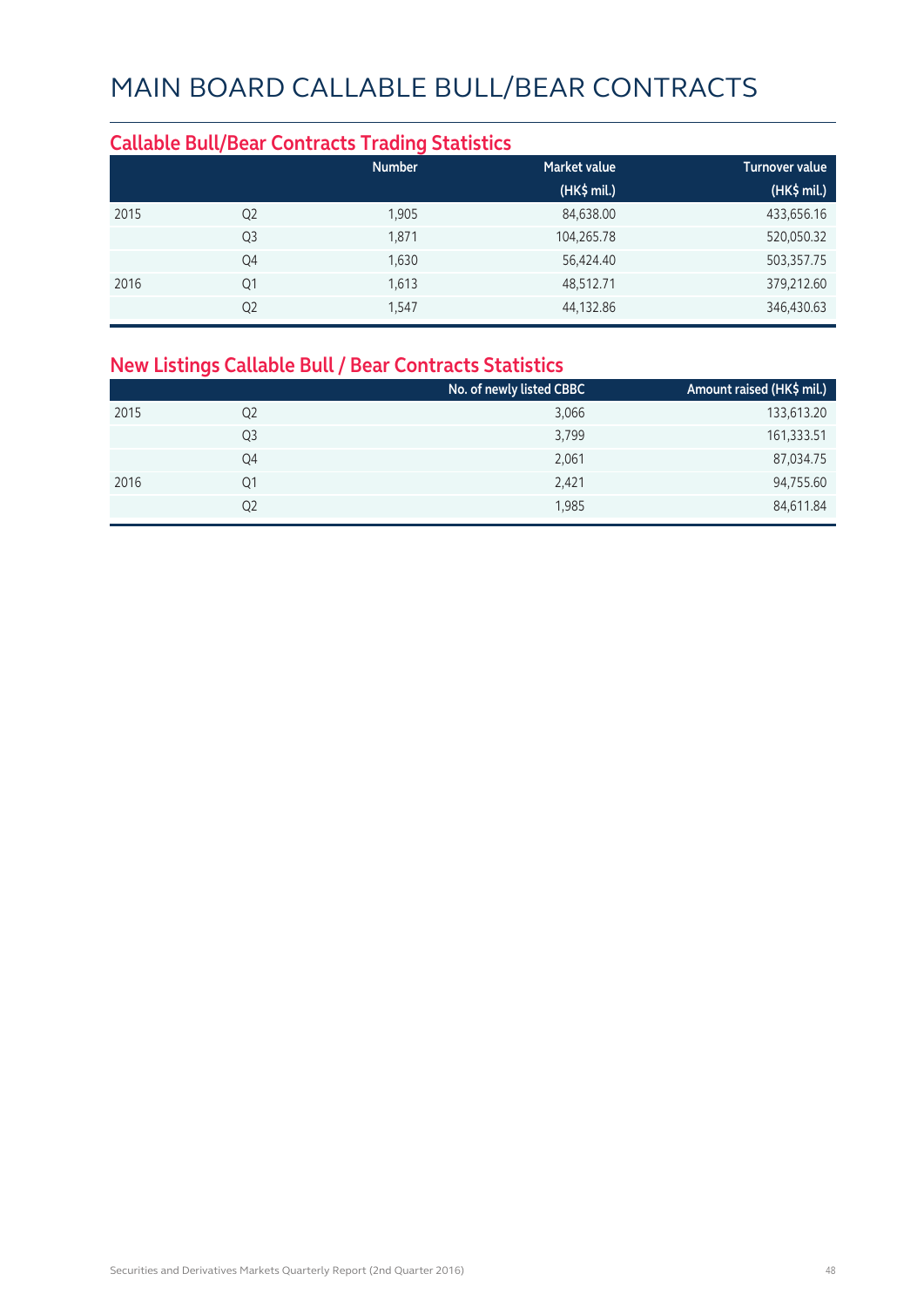#### **Newly Listed Callable Bull / Bear Contracts**

for 2nd quarter 2016

|       |                                                              | No. of        |                     |               | <b>Amount raised</b> |
|-------|--------------------------------------------------------------|---------------|---------------------|---------------|----------------------|
| Code  | <b>Callable Bull / Bear Contracts</b>                        | issue (units) | <b>Listing date</b> | <b>Expiry</b> | $(HK$$ mil.)         |
| 64354 | BNP Paribas Arbit Issu B.V. - CAM CSI300 R Bull CBBC Dec 16A | 50,000,000    | 2016/04/01          | 2016/12/30    | 12.50                |
| 64353 | BNP Paribas Arbit Issu B.V. - A50 Ch R Bull CBBC Dec 2016 F  | 80,000,000    | 2016/04/01          | 2016/12/30    | 20.00                |
| 64355 | BNP Paribas Arbit Issu B.V. - HKEX R Bull CBBC Dec 2016 A    | 40,000,000    | 2016/04/01          | 2016/12/30    | 10.00                |
| 64351 | BNP Paribas Arbit Issu B.V. - HSCEI R Bear CBBC Aug 2016 B   | 100,000,000   | 2016/04/01          | 2016/08/30    | 25.00                |
| 64352 | BNP Paribas Arbit Issu B.V. - HSCEI R Bear CBBC Aug 2016 C   | 100,000,000   | 2016/04/01          | 2016/08/30    | 25.00                |
| 64357 | BNP Paribas Arbit Issu B.V. - TCH R Bull CBBC Dec 2016 B     | 50,000,000    | 2016/04/01          | 2016/12/30    | 12.50                |
| 64358 | Credit Suisse AG - HSI R Bull CBBC Jul 2017 C                | 200,000,000   | 2016/04/01          | 2017/07/28    | 50.00                |
| 64359 | Credit Suisse AG - HSI R Bear CBBC Jul 2016 X                | 200,000,000   | 2016/04/01          | 2016/07/28    | 50.00                |
| 64371 | Goldman Sachs SP (Asia) - HSI R Bull CBBC Jun 2017 U         | 200,000,000   | 2016/04/01          | 2017/06/29    | 50.20                |
| 64370 | Goldman Sachs SP (Asia) - HSI R Bear CBBC Jul 2016 R         | 200,000,000   | 2016/04/01          | 2016/07/28    | 50.40                |
| 64350 | HK Bank - CAM CSI300 R Bull CBBC Aug 2017 B                  | 50,000,000    | 2016/04/01          | 2017/08/28    | 12.50                |
| 64341 | HK Bank - HSCEI R Bear CBBC Mar 2017 A                       | 50,000,000    | 2016/04/01          | 2017/03/30    | 12.50                |
| 64342 | HK Bank - HSCEI R Bear CBBC Apr 2017 A                       | 50,000,000    | 2016/04/01          | 2017/04/27    | 12.50                |
| 64336 | HK Bank - HSI R Bear CBBC Feb 2017 C                         | 150,000,000   | 2016/04/01          | 2017/02/27    | 37.50                |
| 64339 | HK Bank - HSI R Bear CBBC Feb 2017 D                         | 150,000,000   | 2016/04/01          | 2017/02/27    | 37.50                |
| 64335 | HK Bank - HSI R Bear CBBC Mar 2017 C                         | 150,000,000   | 2016/04/01          | 2017/03/30    | 37.50                |
| 64338 | HK Bank - HSI R Bear CBBC Mar 2017 D                         | 400,000,000   | 2016/04/01          | 2017/03/30    | 100.00               |
| 64344 | HK Bank - Sands China R Bear CBBC Jan 2017 A                 | 40,000,000    | 2016/04/01          | 2017/01/16    | 15.20                |
| 64346 | HK Bank - Sands China R Bear CBBC Feb 2017 A                 | 40,000,000    | 2016/04/01          | 2017/02/28    | 10.00                |
| 64347 | HK Bank - Sands China R Bear CBBC Apr 2017 A                 | 40,000,000    | 2016/04/01          | 2017/04/28    | 10.00                |
| 64349 | HK Bank - TCH R Bull CBBC Dec 2016 J                         | 50,000,000    | 2016/04/01          | 2016/12/30    | 12.50                |
| 64376 | J P Morgan SP BV - ABC R Bull CBBC Feb 2017 A                | 100,000,000   | 2016/04/01          | 2017/02/17    | 25.00                |
| 64470 | J P Morgan SP BV - Galaxy Ent R Bear CBBC Nov 2016 A         | 100,000,000   | 2016/04/01          | 2016/11/18    | 25.00                |
| 64372 | J P Morgan SP BV - HSCEI R Bear CBBC Nov 2016 A              | 100,000,000   | 2016/04/01          | 2016/11/29    | 25.00                |
| 64373 | J P Morgan SP BV - HSCEI R Bear CBBC Dec 2016 A              | 100,000,000   | 2016/04/01          | 2016/12/29    | 25.00                |
| 64476 | J P Morgan SP BV - HSCEI R Bear CBBC Dec 2016 B              | 100,000,000   | 2016/04/01          | 2016/12/29    | 25.00                |
| 64486 | J P Morgan SP BV - HSI R Bull CBBC Jun 2017 J                | 150,000,000   | 2016/04/01          | 2017/06/29    | 37.50                |
| 64477 | J P Morgan SP BV - HSI R Bear CBBC Jul 2016 R                | 150,000,000   | 2016/04/01          | 2016/07/28    | 37.50                |
| 64478 | J P Morgan SP BV - HSI R Bear CBBC Jul 2016 S                | 150,000,000   | 2016/04/01          | 2016/07/28    | 37.50                |
| 64479 | J P Morgan SP BV - HSI R Bear CBBC Sep 2016 A                | 150,000,000   | 2016/04/01          | 2016/09/29    | 37.50                |
| 64480 | J P Morgan SP BV - HSI R Bear CBBC Oct 2016 A                | 150,000,000   | 2016/04/01          | 2016/10/28    | 37.50                |
| 64374 | J P Morgan SP BV - ICBC R Bull CBBC Dec 2016 A               | 100,000,000   | 2016/04/01          | 2016/12/16    | 25.00                |
| 64467 | J P Morgan SP BV - Sands China R Bear CBBC Oct 2016 A        | 100,000,000   | 2016/04/01          | 2016/10/21    | 25.00                |
| 64461 | J P Morgan SP BV - Tencent R Bear CBBC Dec 2016 C            | 60,000,000    | 2016/04/01          | 2016/12/16    | 15.00                |
| 64363 | UBS AG - HSI R Bear CBBC Jul 2016 Q                          | 200,000,000   | 2016/04/01          | 2016/07/28    | 50.00                |
| 64365 | UBS AG - HSI R Bear CBBC Jul 2016 R                          | 200,000,000   | 2016/04/01          | 2016/07/28    | 50.00                |
| 64495 | BNP Paribas Arbit Issu B.V. - HSI R Bull CBBC May 2017 F     | 250,000,000   | 2016/04/05          | 2017/05/29    | 62.50                |
| 64514 | BNP Paribas Arbit Issu B.V. - HSI R Bull CBBC May 2017 G     | 250,000,000   | 2016/04/05          | 2017/05/29    | 62.50                |
| 64491 | BNP Paribas Arbit Issu B.V. - HSI R Bull CBBC Jun 2017 E     | 250,000,000   | 2016/04/05          | 2017/06/29    | 62.50                |
| 64515 | BNP Paribas Arbit Issu B.V. - HSI R Bear CBBC Aug 2016 J     | 200,000,000   | 2016/04/05          | 2016/08/30    | 50.00                |
| 64496 | Credit Suisse AG - HSI R Bull CBBC Jun 2017 M                | 200,000,000   | 2016/04/05          | 2017/06/29    | 50.00                |
| 64530 | Credit Suisse AG - HSI R Bull CBBC Jun 2017 N                | 200,000,000   | 2016/04/05          | 2017/06/29    | 50.00                |
| 64531 | Credit Suisse AG - HSI R Bear CBBC Jul 2016 Y                | 200,000,000   | 2016/04/05          | 2016/07/28    | 50.00                |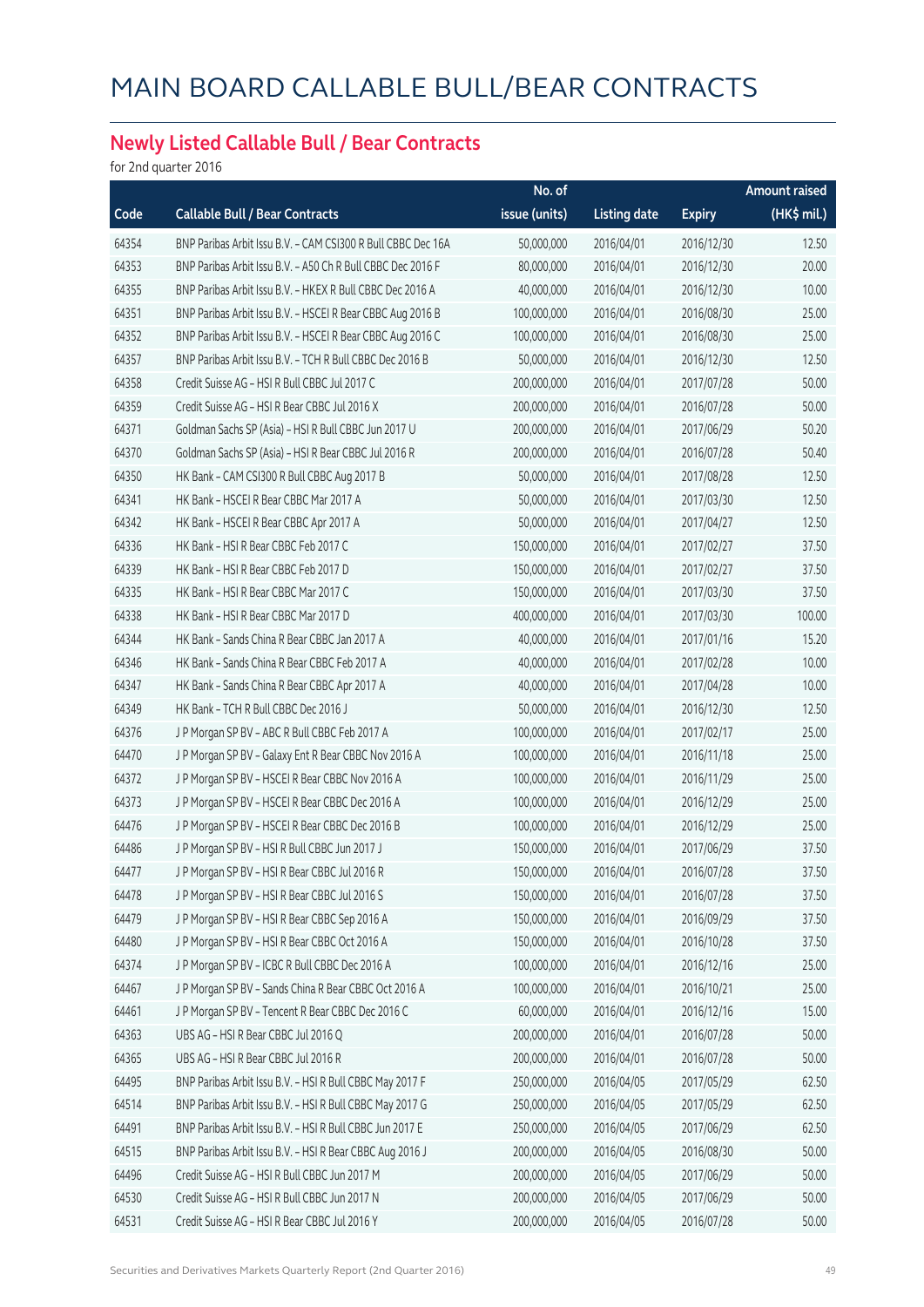|       |                                                                | No. of        |                     |               | <b>Amount raised</b> |
|-------|----------------------------------------------------------------|---------------|---------------------|---------------|----------------------|
| Code  | <b>Callable Bull/Bear Contracts</b>                            | issue (units) | <b>Listing date</b> | <b>Expiry</b> | (HK\$ mil.)          |
| 64489 | Goldman Sachs SP (Asia) - HSI R Bull CBBC Jun 2017 V           | 200,000,000   | 2016/04/05          | 2017/06/29    | 51.00                |
| 64510 | Goldman Sachs SP (Asia) - HSI R Bear CBBC Jul 2016 S           | 200,000,000   | 2016/04/05          | 2016/07/28    | 50.80                |
| 64511 | Goldman Sachs SP (Asia) - HSI R Bear CBBC Jul 2016 T           | 200,000,000   | 2016/04/05          | 2016/07/28    | 50.20                |
| 64488 | SGA Societe Generale Acceptance N.V. - HSI R Bull CBBC Oct16 P | 200,000,000   | 2016/04/05          | 2016/10/28    | 50.00                |
| 64519 | SGA Societe Generale Acceptance N.V. - HSI R Bull CBBC Nov16 Y | 200,000,000   | 2016/04/05          | 2016/11/29    | 50.00                |
| 64516 | SGA Societe Generale Acceptance N.V. - HSI R Bear CBBC Jul16 L | 200,000,000   | 2016/04/05          | 2016/07/28    | 50.00                |
| 64518 | SGA Societe Generale Acceptance N.V. - HSI R Bear CBBC Aug16 W | 200,000,000   | 2016/04/05          | 2016/08/30    | 50.00                |
| 64528 | UBS AG - HSCEI R Bear CBBC Jul 2016 A                          | 200,000,000   | 2016/04/05          | 2016/07/28    | 50.00                |
| 64529 | UBS AG - HSCEI R Bear CBBC Jul 2016 B                          | 200,000,000   | 2016/04/05          | 2016/07/28    | 50.00                |
| 64520 | UBS AG - HSI R Bull CBBC Jul 2017 J                            | 200,000,000   | 2016/04/05          | 2017/07/28    | 50.00                |
| 64522 | UBS AG - HSI R Bull CBBC Sep 2017 E                            | 200,000,000   | 2016/04/05          | 2017/09/28    | 50.00                |
| 64523 | UBS AG - HSI R Bear CBBC Jul 2016 S                            | 200,000,000   | 2016/04/05          | 2016/07/28    | 50.00                |
| 64524 | UBS AG - HSI R Bear CBBC Jul 2016 T                            | 200,000,000   | 2016/04/05          | 2016/07/28    | 50.00                |
| 64526 | UBS AG - HSI R Bear CBBC Jul 2016 U                            | 200,000,000   | 2016/04/05          | 2016/07/28    | 50.00                |
| 64558 | BNP Paribas Arbit Issu B.V. - HSI R Bear CBBC Jul 2016 N       | 200,000,000   | 2016/04/06          | 2016/07/28    | 50.00                |
| 64559 | BNP Paribas Arbit Issu B.V. - HSI R Bear CBBC Jul 2016 O       | 200,000,000   | 2016/04/06          | 2016/07/28    | 50.00                |
| 64574 | Credit Suisse AG - HSI R Bull CBBC Jul 2017 D                  | 200,000,000   | 2016/04/06          | 2017/07/28    | 50.00                |
| 64582 | Credit Suisse AG - HSI R Bear CBBC Jul 2016 A                  | 200,000,000   | 2016/04/06          | 2016/07/28    | 50.00                |
| 64581 | Credit Suisse AG - HSI R Bear CBBC Jul 2016 Z                  | 200,000,000   | 2016/04/06          | 2016/07/28    | 50.00                |
| 64560 | Bank of East Asia - CKH R Bull CBBC Sep 2017 A                 | 40,000,000    | 2016/04/06          | 2017/09/01    | 10.00                |
| 64561 | Bank of East Asia - Galaxy Ent R Bull CBBC Jul 2017 A          | 25,000,000    | 2016/04/06          | 2017/07/03    | 11.25                |
| 64563 | Bank of East Asia - HKEX R Bull CBBC Mar 2017 A                | 40,000,000    | 2016/04/06          | 2017/03/16    | 10.00                |
| 64562 | Bank of East Asia - Sands China R Bull CBBC Sep 2017 A         | 25,000,000    | 2016/04/06          | 2017/09/28    | 13.75                |
| 64573 | Bank of East Asia - TCH R Bear CBBC Mar 2017 A                 | 40,000,000    | 2016/04/06          | 2017/03/15    | 10.00                |
| 64587 | Goldman Sachs SP (Asia) - HSI R Bull CBBC Jun 2017 W           | 200,000,000   | 2016/04/06          | 2017/06/29    | 51.20                |
| 64586 | Goldman Sachs SP (Asia) - HSI R Bear CBBC Jul 2016 U           | 200,000,000   | 2016/04/06          | 2016/07/28    | 51.00                |
| 64539 | HK Bank - AIA R Bear CBBC Mar 2017 A                           | 40,000,000    | 2016/04/06          | 2017/03/27    | 10.00                |
| 64533 | HK Bank - CNOOC R Bear CBBC Apr 2017 A                         | 40,000,000    | 2016/04/06          | 2017/04/28    | 10.00                |
| 64553 | HK Bank - HS H-SH ETF R Bear CBBC Mar 2017 A                   | 40,000,000    | 2016/04/06          | 2017/03/30    | 10.00                |
| 64547 | HK Bank - HSCEI R Bear CBBC Dec 2016 E                         | 50,000,000    | 2016/04/06          | 2016/12/29    | 12.50                |
| 64552 | HK Bank - HSI R Bear CBBC Dec 2016 L                           | 150,000,000   | 2016/04/06          | 2016/12/29    | 37.50                |
| 64541 | HK Bank - Lenovo R Bull CBBC Aug 2017 A                        | 40,000,000    | 2016/04/06          | 2017/08/31    | 10.00                |
| 64554 | SG Issuer - HSI R Bull CBBC Nov 2016 D                         | 200,000,000   | 2016/04/06          | 2016/11/29    | 50.00                |
| 64556 | SG Issuer - HSI R Bear CBBC Jul 2016 M                         | 200,000,000   | 2016/04/06          | 2016/07/28    | 50.00                |
| 64555 | SG Issuer - HSI R Bear CBBC Aug 2016 X                         | 200,000,000   | 2016/04/06          | 2016/08/30    | 50.00                |
| 64584 | UBS AG - HSI R Bull CBBC Nov 2016 Q                            | 200,000,000   | 2016/04/06          | 2016/11/29    | 50.00                |
| 64583 | UBS AG - HSI R Bull CBBC Jun 2017 X                            | 200,000,000   | 2016/04/06          | 2017/06/29    | 50.00                |
| 64585 | UBS AG - HSI R Bear CBBC Jul 2016 V                            | 200,000,000   | 2016/04/06          | 2016/07/28    | 50.00                |
| 64639 | BNP Paribas Arbit Issu B.V. - HSI R Bull CBBC May 2017 H       | 250,000,000   | 2016/04/07          | 2017/05/29    | 62.50                |
| 64618 | BNP Paribas Arbit Issu B.V. - HSI R Bull CBBC Jun 2017 F       | 250,000,000   | 2016/04/07          | 2017/06/29    | 62.50                |
| 64640 | BNP Paribas Arbit Issu B.V. - HSI R Bull CBBC Jun 2017 G       | 250,000,000   | 2016/04/07          | 2017/06/29    | 62.50                |
| 64607 | BNP Paribas Arbit Issu B.V. - HSI R Bear CBBC Jul 2016 P       | 200,000,000   | 2016/04/07          | 2016/07/28    | 50.00                |
| 64603 | BNP Paribas Arbit Issu B.V. - HSI R Bear CBBC Aug 2016 K       | 200,000,000   | 2016/04/07          | 2016/08/30    | 50.00                |
| 64621 | BNP Paribas Arbit Issu B.V. - HSI R Bear CBBC Aug 2016 L       | 200,000,000   | 2016/04/07          | 2016/08/30    | 50.00                |
| 64651 | Credit Suisse AG - HSI R Bull CBBC Jun 2017 O                  | 200,000,000   | 2016/04/07          | 2017/06/29    | 50.00                |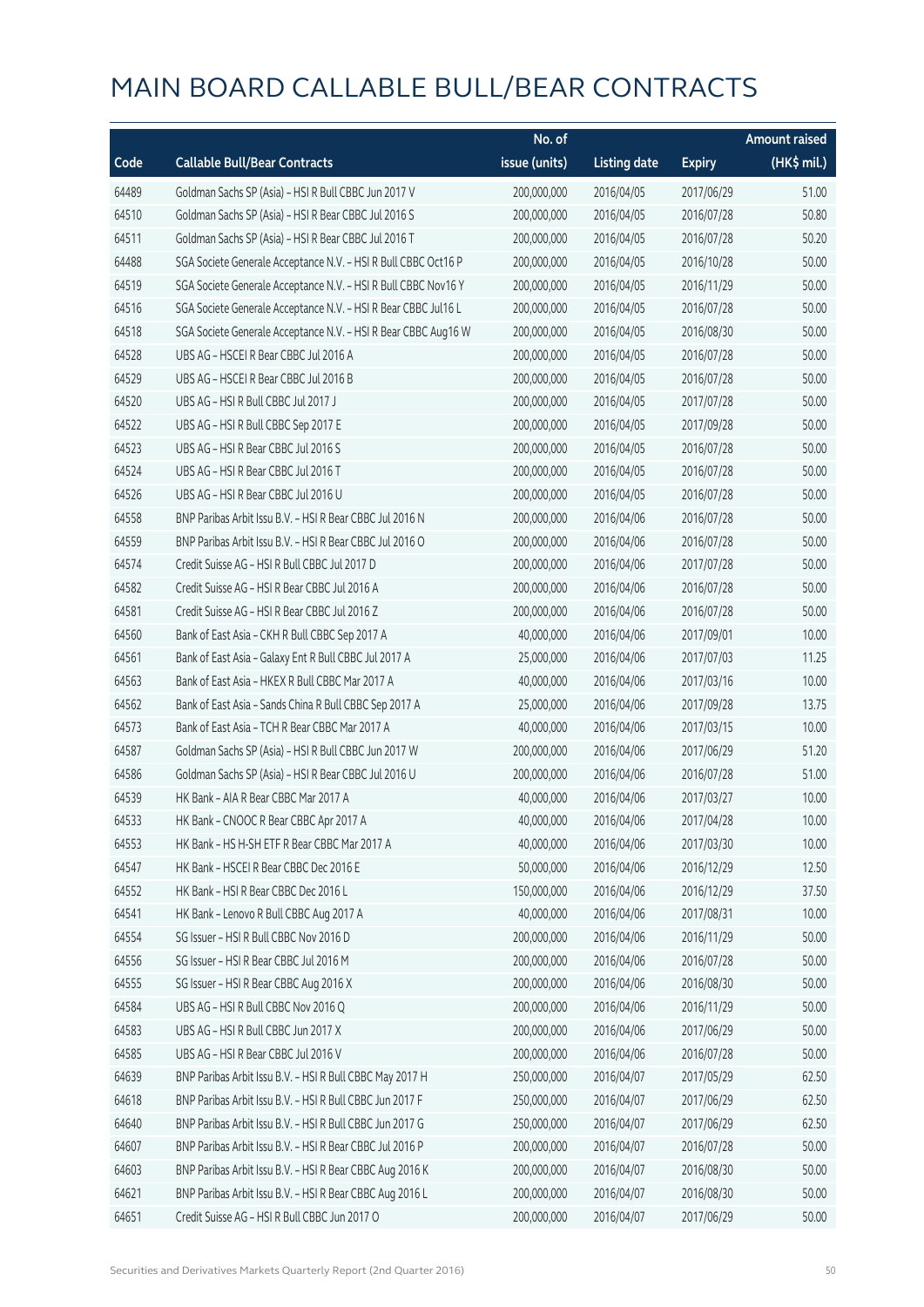|       |                                                      | No. of        |                     |               | <b>Amount raised</b> |
|-------|------------------------------------------------------|---------------|---------------------|---------------|----------------------|
| Code  | <b>Callable Bull/Bear Contracts</b>                  | issue (units) | <b>Listing date</b> | <b>Expiry</b> | (HK\$ mil.)          |
| 64652 | Credit Suisse AG - HSI R Bull CBBC Jun 2017 P        | 200,000,000   | 2016/04/07          | 2017/06/29    | 50.00                |
| 64629 | Credit Suisse AG - HSI R Bear CBBC Aug 2016 F        | 200,000,000   | 2016/04/07          | 2016/08/30    | 50.00                |
| 64636 | Credit Suisse AG - HSI R Bear CBBC Aug 2016 G        | 200,000,000   | 2016/04/07          | 2016/08/30    | 50.00                |
| 64611 | Goldman Sachs SP (Asia) - HSI R Bull CBBC Jun 2017 X | 200,000,000   | 2016/04/07          | 2017/06/29    | 51.40                |
| 64612 | Goldman Sachs SP (Asia) - HSI R Bull CBBC Jun 2017 Y | 200,000,000   | 2016/04/07          | 2017/06/29    | 50.60                |
| 64598 | Goldman Sachs SP (Asia) - HSI R Bear CBBC Jul 2016 V | 200,000,000   | 2016/04/07          | 2016/07/28    | 50.80                |
| 64707 | Goldman Sachs SP (Asia) - HSI R Bear CBBC Jul 2016 W | 200,000,000   | 2016/04/07          | 2016/07/28    | 51.60                |
| 64718 | Goldman Sachs SP (Asia) - HSI R Bear CBBC Jul 2016 X | 200,000,000   | 2016/04/07          | 2016/07/28    | 51.60                |
| 64721 | Goldman Sachs SP (Asia) - HSI R Bear CBBC Jul 2016 Y | 200,000,000   | 2016/04/07          | 2016/07/28    | 50.20                |
| 64722 | Goldman Sachs SP (Asia) - HSI R Bear CBBC Jul 2016 Z | 200,000,000   | 2016/04/07          | 2016/07/28    | 50.40                |
| 64623 | SG Issuer - HSI R Bull CBBC Oct 2016 R               | 200,000,000   | 2016/04/07          | 2016/10/28    | 50.00                |
| 64628 | SG Issuer - HSI R Bull CBBC Nov 2016 E               | 200,000,000   | 2016/04/07          | 2016/11/29    | 50.00                |
| 64626 | SG Issuer - HSI R Bull CBBC Dec 2016 X               | 200,000,000   | 2016/04/07          | 2016/12/29    | 50.00                |
| 64599 | SG Issuer - HSI R Bear CBBC Aug 2016 Y               | 200,000,000   | 2016/04/07          | 2016/08/30    | 50.00                |
| 64601 | SG Issuer - HSI R Bear CBBC Aug 2016 Z               | 200,000,000   | 2016/04/07          | 2016/08/30    | 50.00                |
| 64600 | SG Issuer - HSI R Bear CBBC Sep 2016 E               | 200,000,000   | 2016/04/07          | 2016/09/29    | 50.00                |
| 64680 | UBS AG - HSCEI R Bull CBBC Jun 2017 C                | 200,000,000   | 2016/04/07          | 2017/06/29    | 50.00                |
| 64668 | UBS AG - HSI R Bull CBBC Nov 2016 R                  | 200,000,000   | 2016/04/07          | 2016/11/29    | 50.00                |
| 64673 | UBS AG - HSI R Bull CBBC Nov 2016 S                  | 200,000,000   | 2016/04/07          | 2016/11/29    | 50.00                |
| 64666 | UBS AG - HSI R Bull CBBC Jun 2017 Y                  | 200,000,000   | 2016/04/07          | 2017/06/29    | 50.00                |
| 64659 | UBS AG - HSI R Bear CBBC Jul 2016 W                  | 200,000,000   | 2016/04/07          | 2016/07/28    | 50.00                |
| 64664 | UBS AG - HSI R Bear CBBC Jul 2016 X                  | 200,000,000   | 2016/04/07          | 2016/07/28    | 50.00                |
| 64665 | UBS AG - HSI R Bear CBBC Jul 2016 Y                  | 200,000,000   | 2016/04/07          | 2016/07/28    | 50.00                |
| 64693 | UBS AG - HSI R Bear CBBC Jul 2016 Z                  | 200,000,000   | 2016/04/07          | 2016/07/28    | 62.00                |
| 64682 | UBS AG - HSI R Bear CBBC Aug 2016 A                  | 200,000,000   | 2016/04/07          | 2016/08/30    | 50.00                |
| 64687 | UBS AG - HSI R Bear CBBC Aug 2016 B                  | 200,000,000   | 2016/04/07          | 2016/08/30    | 50.00                |
| 64694 | UBS AG - HSI R Bear CBBC Sep 2016 A                  | 200,000,000   | 2016/04/07          | 2016/09/29    | 72.00                |
| 64748 | Credit Suisse AG - HSI R Bull CBBC Jun 2017 Q        | 200,000,000   | 2016/04/08          | 2017/06/29    | 50.00                |
| 64750 | Credit Suisse AG - HSI R Bear CBBC Jul 2016 D        | 200,000,000   | 2016/04/08          | 2016/07/28    | 50.00                |
| 64731 | Goldman Sachs SP (Asia) - HSI R Bull CBBC Jun 2017 H | 200,000,000   | 2016/04/08          | 2017/06/29    | 51.60                |
| 64729 | Goldman Sachs SP (Asia) - HSI R Bull CBBC Jun 2017 Z | 200,000,000   | 2016/04/08          | 2017/06/29    | 51.20                |
| 64738 | Macquarie Bank Ltd. - HSI R Bull CBBC Dec 2016 E     | 40,000,000    | 2016/04/08          | 2016/12/29    | 10.00                |
| 64724 | SG Issuer - HSI R Bull CBBC Oct 2016 Y               | 200,000,000   | 2016/04/08          | 2016/10/28    | 50.00                |
| 64727 | SG Issuer - HSI R Bull CBBC Oct 2016 Z               | 200,000,000   | 2016/04/08          | 2016/10/28    | 50.00                |
| 64725 | SG Issuer - HSI R Bull CBBC Nov 2016 J               | 200,000,000   | 2016/04/08          | 2016/11/29    | 50.00                |
| 64735 | SG Issuer - HSI R Bear CBBC Jul 2016 H               | 200,000,000   | 2016/04/08          | 2016/07/28    | 50.00                |
| 64739 | UBS AG - HSI R Bull CBBC Mar 2017 P                  | 200,000,000   | 2016/04/08          | 2017/03/30    | 50.00                |
| 64743 | UBS AG - HSI R Bull CBBC Mar 2017 Q                  | 200,000,000   | 2016/04/08          | 2017/03/30    | 50.00                |
| 64745 | UBS AG - HSI R Bear CBBC Jul 2016 A                  | 200,000,000   | 2016/04/08          | 2016/07/28    | 50.00                |
| 64744 | UBS AG - HSI R Bear CBBC Aug 2016 C                  | 200,000,000   | 2016/04/08          | 2016/08/30    | 50.00                |
| 64746 | UBS AG - HSI R Bear CBBC Aug 2016 D                  | 200,000,000   | 2016/04/08          | 2016/08/30    | 50.00                |
| 64762 | Credit Suisse AG - HSI R Bull CBBC Jul 2017 E        | 200,000,000   | 2016/04/11          | 2017/07/28    | 50.00                |
| 64763 | Credit Suisse AG - HSI R Bear CBBC Aug 2016 H        | 200,000,000   | 2016/04/11          | 2016/08/30    | 50.00                |
| 64764 | Credit Suisse AG - HSI R Bear CBBC Aug 2016 I        | 200,000,000   | 2016/04/11          | 2016/08/30    | 50.00                |
| 64754 | Goldman Sachs SP (Asia) - HSI R Bear CBBC Jul 2016 A | 200,000,000   | 2016/04/11          | 2016/07/28    | 51.40                |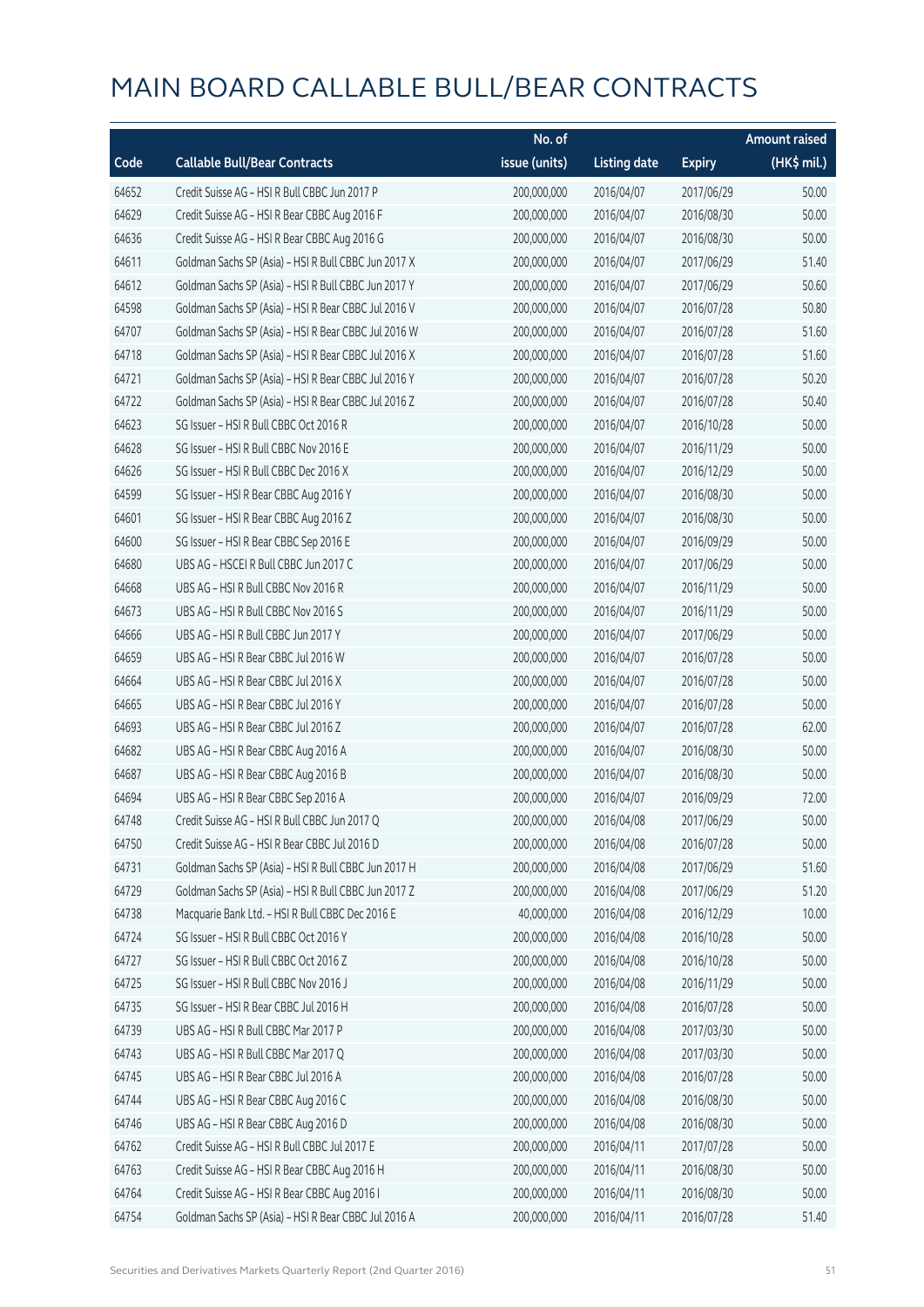|       |                                                          | No. of        |                     |               | <b>Amount raised</b> |
|-------|----------------------------------------------------------|---------------|---------------------|---------------|----------------------|
| Code  | <b>Callable Bull/Bear Contracts</b>                      | issue (units) | <b>Listing date</b> | <b>Expiry</b> | (HK\$ mil.)          |
| 64753 | SG Issuer - HSI R Bull CBBC Oct 2016 M                   | 200,000,000   | 2016/04/11          | 2016/10/28    | 50.00                |
| 64757 | SG Issuer - HSI R Bear CBBC Jul 2016 F                   | 200,000,000   | 2016/04/11          | 2016/07/28    | 50.00                |
| 64758 | SG Issuer - HSI R Bear CBBC Aug 2016 C                   | 200,000,000   | 2016/04/11          | 2016/08/30    | 50.00                |
| 64761 | UBS AG - HSI R Bull CBBC Jun 2017 Z                      | 200,000,000   | 2016/04/11          | 2017/06/29    | 50.00                |
| 64760 | UBS AG - HSI R Bull CBBC Sep 2017 F                      | 200,000,000   | 2016/04/11          | 2017/09/28    | 50.00                |
| 64767 | UBS AG - HSI R Bear CBBC Jul 2016 B                      | 200,000,000   | 2016/04/11          | 2016/07/28    | 50.00                |
| 64765 | UBS AG - HSI R Bear CBBC Aug 2016 E                      | 200,000,000   | 2016/04/11          | 2016/08/30    | 50.00                |
| 64777 | BNP Paribas Arbit Issu B.V. - HSI R Bull CBBC Jun 2017 H | 250,000,000   | 2016/04/12          | 2017/06/29    | 62.50                |
| 64778 | BNP Paribas Arbit Issu B.V. - HSI R Bull CBBC Jun 2017 I | 250,000,000   | 2016/04/12          | 2017/06/29    | 62.50                |
| 64835 | BNP Paribas Arbit Issu B.V. - HSI R Bear CBBC Jul 2016 Q | 200,000,000   | 2016/04/12          | 2016/07/28    | 50.00                |
| 64827 | BNP Paribas Arbit Issu B.V. - HSI R Bear CBBC Aug 2016 M | 200,000,000   | 2016/04/12          | 2016/08/30    | 50.00                |
| 64809 | Credit Suisse AG - HSI R Bull CBBC Jun 2017 R            | 200,000,000   | 2016/04/12          | 2017/06/29    | 50.00                |
| 64819 | Credit Suisse AG - HSI R Bull CBBC Jun 2017 S            | 200,000,000   | 2016/04/12          | 2017/06/29    | 50.00                |
| 64822 | Credit Suisse AG - HSI R Bear CBBC Jul 2016 C            | 200,000,000   | 2016/04/12          | 2016/07/28    | 50.00                |
| 64821 | Credit Suisse AG - HSI R Bear CBBC Jul 2016 E            | 200,000,000   | 2016/04/12          | 2016/07/28    | 50.00                |
| 64825 | Credit Suisse AG - HSI R Bear CBBC Jul 2016 F            | 200,000,000   | 2016/04/12          | 2016/07/28    | 50.00                |
| 64804 | Goldman Sachs SP (Asia) - HSI R Bull CBBC Jun 2017 J     | 200,000,000   | 2016/04/12          | 2017/06/29    | 50.60                |
| 64803 | Goldman Sachs SP (Asia) - HSI R Bear CBBC Jul 2016 B     | 200,000,000   | 2016/04/12          | 2016/07/28    | 50.60                |
| 64851 | Goldman Sachs SP (Asia) - HSI R Bear CBBC Jul 2016 C     | 200,000,000   | 2016/04/12          | 2016/07/28    | 51.60                |
| 64772 | HK Bank - HSI R Bear CBBC Oct 2016 K                     | 150,000,000   | 2016/04/12          | 2016/10/28    | 37.50                |
| 64775 | HK Bank - ICBC R Bull CBBC Jan 2017 A                    | 50,000,000    | 2016/04/12          | 2017/01/16    | 12.50                |
| 64774 | HK Bank - Ping An R Bear CBBC Jan 2017 A                 | 40,000,000    | 2016/04/12          | 2017/01/23    | 10.00                |
| 64874 | J P Morgan SP BV - AIA R Bull CBBC Dec 2016 A            | 150,000,000   | 2016/04/12          | 2016/12/16    | 37.50                |
| 64873 | J P Morgan SP BV - CC Bank R Bear CBBC Jan 2017 A        | 100,000,000   | 2016/04/12          | 2017/01/20    | 25.00                |
| 64872 | J P Morgan SP BV - Galaxy Ent R Bear CBBC Dec 2016 A     | 100,000,000   | 2016/04/12          | 2016/12/16    | 25.00                |
| 64876 | J P Morgan SP BV - HSCEI R Bear CBBC Feb 2017 A          | 100,000,000   | 2016/04/12          | 2017/02/27    | 25.00                |
| 64798 | J P Morgan SP BV - HSI R Bull CBBC Mar 2017 I            | 200,000,000   | 2016/04/12          | 2017/03/30    | 50.00                |
| 64802 | J P Morgan SP BV - HSI R Bull CBBC Apr 2017 S            | 200,000,000   | 2016/04/12          | 2017/04/27    | 50.00                |
| 64866 | J P Morgan SP BV - HSI R Bull CBBC May 2017 G            | 150,000,000   | 2016/04/12          | 2017/05/29    | 37.50                |
| 64852 | J P Morgan SP BV - HSI R Bear CBBC Jul 2016 T            | 200,000,000   | 2016/04/12          | 2016/07/28    | 50.00                |
| 64854 | J P Morgan SP BV - HSI R Bear CBBC Jul 2016 U            | 200,000,000   | 2016/04/12          | 2016/07/28    | 50.00                |
| 64858 | J P Morgan SP BV - HSI R Bear CBBC Jul 2016 W            | 200,000,000   | 2016/04/12          | 2016/07/28    | 50.00                |
| 64859 | J P Morgan SP BV - HSI R Bear CBBC Aug 2016 M            | 200,000,000   | 2016/04/12          | 2016/08/30    | 50.00                |
| 64875 | J P Morgan SP BV - Lenovo R Bull CBBC Feb 2017 A         | 60,000,000    | 2016/04/12          | 2017/02/17    | 15.00                |
| 64870 | J P Morgan SP BV - Sands China R Bull CBBC Feb 2017 A    | 100,000,000   | 2016/04/12          | 2017/02/17    | 25.00                |
| 64869 | J P Morgan SP BV - Sands China R Bear CBBC Dec 2016 B    | 100,000,000   | 2016/04/12          | 2016/12/16    | 25.00                |
| 64808 | Macquarie Bank Ltd. - HSI R Bear CBBC Sep 2016 G         | 40,000,000    | 2016/04/12          | 2016/09/29    | 10.00                |
| 64779 | SG Issuer - HSI R Bull CBBC Oct 2016 L                   | 200,000,000   | 2016/04/12          | 2016/10/28    | 50.00                |
| 64782 | SG Issuer - HSI R Bull CBBC Nov 2016 Y                   | 200,000,000   | 2016/04/12          | 2016/11/29    | 50.00                |
| 64786 | SG Issuer - HSI R Bear CBBC Jul 2016 G                   | 200,000,000   | 2016/04/12          | 2016/07/28    | 50.00                |
| 64844 | UBS AG - HSI R Bull CBBC Jul 2017 K                      | 200,000,000   | 2016/04/12          | 2017/07/28    | 50.00                |
| 64842 | UBS AG - HSI R Bull CBBC Sep 2017 G                      | 200,000,000   | 2016/04/12          | 2017/09/28    | 50.00                |
| 64847 | UBS AG - HSI R Bear CBBC Jul 2016 C                      | 200,000,000   | 2016/04/12          | 2016/07/28    | 50.00                |
| 64849 | UBS AG - HSI R Bear CBBC Jul 2016 D                      | 200,000,000   | 2016/04/12          | 2016/07/28    | 50.00                |
| 64890 | BNP Paribas Arbit Issu B.V. - HSI R Bull CBBC May 2017 I | 250,000,000   | 2016/04/13          | 2017/05/29    | 62.50                |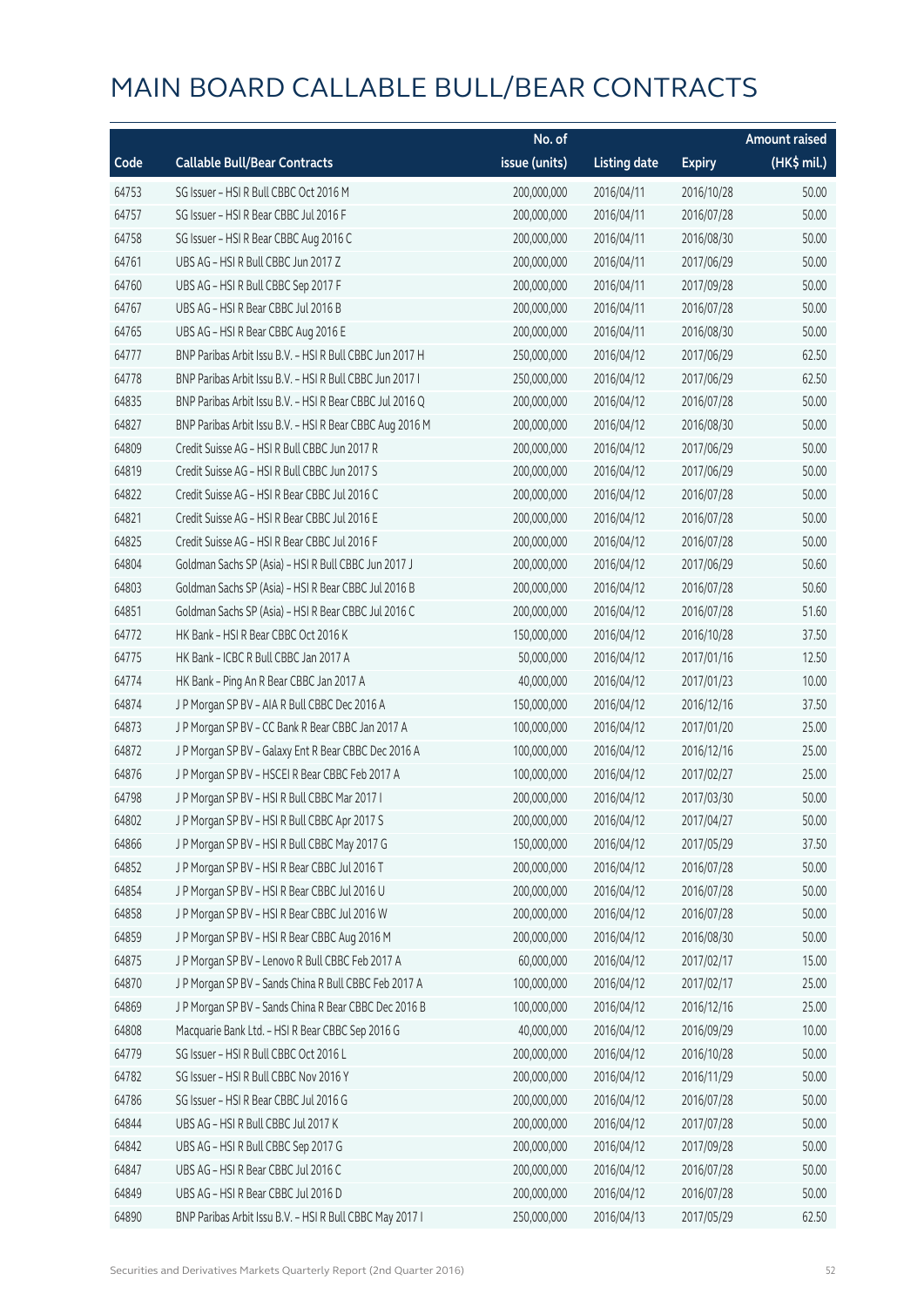|       |                                                          | No. of        |                     |               | <b>Amount raised</b> |
|-------|----------------------------------------------------------|---------------|---------------------|---------------|----------------------|
| Code  | <b>Callable Bull/Bear Contracts</b>                      | issue (units) | <b>Listing date</b> | <b>Expiry</b> | (HK\$ mil.)          |
| 64897 | Credit Suisse AG - HSI R Bull CBBC Jul 2017 F            | 200,000,000   | 2016/04/13          | 2017/07/28    | 50.00                |
| 64896 | Credit Suisse AG - HSI R Bear CBBC Aug 2016 J            | 200,000,000   | 2016/04/13          | 2016/08/30    | 50.00                |
| 64895 | Goldman Sachs SP (Asia) - HSI R Bull CBBC Jun 2017 K     | 200,000,000   | 2016/04/13          | 2017/06/29    | 51.40                |
| 64920 | Goldman Sachs SP (Asia) - HSI R Bear CBBC Jul 2016 D     | 200,000,000   | 2016/04/13          | 2016/07/28    | 51.40                |
| 64922 | Goldman Sachs SP (Asia) - HSI R Bear CBBC Jul 2016 H     | 200,000,000   | 2016/04/13          | 2016/07/28    | 51.80                |
| 64925 | Goldman Sachs SP (Asia) - HSI R Bear CBBC Jul 2016 I     | 200,000,000   | 2016/04/13          | 2016/07/28    | 51.60                |
| 64889 | HK Bank - AIA R Bull CBBC Jan 2017 A                     | 40,000,000    | 2016/04/13          | 2017/01/16    | 10.00                |
| 64878 | HK Bank - CNOOC R Bear CBBC Dec 2016 D                   | 40,000,000    | 2016/04/13          | 2016/12/30    | 10.00                |
| 64882 | HK Bank - Galaxy Ent R Bear CBBC Jan 2017 A              | 40,000,000    | 2016/04/13          | 2017/01/16    | 10.00                |
| 64877 | HK Bank - HSI R Bear CBBC Nov 2016 I                     | 150,000,000   | 2016/04/13          | 2016/11/29    | 37.50                |
| 64880 | HK Bank - Sands China R Bear CBBC Apr 2017 B             | 40,000,000    | 2016/04/13          | 2017/04/28    | 10.00                |
| 64914 | J P Morgan SP BV - CNOOC R Bear CBBC Feb 2017 B          | 60,000,000    | 2016/04/13          | 2017/02/17    | 15.00                |
| 64919 | J P Morgan SP BV - HSI R Bull CBBC Jun 2017 K            | 200,000,000   | 2016/04/13          | 2017/06/29    | 50.00                |
| 64915 | J P Morgan SP BV - HSI R Bear CBBC Jul 2016 X            | 200,000,000   | 2016/04/13          | 2016/07/28    | 50.00                |
| 64910 | J P Morgan SP BV - HSI R Bear CBBC Aug 2016 N            | 200,000,000   | 2016/04/13          | 2016/08/30    | 50.00                |
| 64917 | J P Morgan SP BV - HSI R Bear CBBC Aug 2016 O            | 200,000,000   | 2016/04/13          | 2016/08/30    | 50.00                |
| 64913 | J P Morgan SP BV - Tencent R Bull CBBC Nov 2016 B        | 60,000,000    | 2016/04/13          | 2016/11/18    | 15.00                |
| 64891 | SG Issuer - HSI R Bull CBBC Sep 2016 J                   | 200,000,000   | 2016/04/13          | 2016/09/29    | 50.00                |
| 64892 | SG Issuer - HSI R Bear CBBC Aug 2016 D                   | 200,000,000   | 2016/04/13          | 2016/08/30    | 50.00                |
| 64906 | UBS AG - HSCEI R Bear CBBC Jul 2016 C                    | 100,000,000   | 2016/04/13          | 2016/07/28    | 25.00                |
| 64904 | UBS AG - HSI R Bull CBBC Jun 2017 D                      | 200,000,000   | 2016/04/13          | 2017/06/29    | 50.00                |
| 64902 | UBS AG - HSI R Bull CBBC Sep 2017 H                      | 200,000,000   | 2016/04/13          | 2017/09/28    | 50.00                |
| 64898 | UBS AG - HSI R Bear CBBC Aug 2016 F                      | 200,000,000   | 2016/04/13          | 2016/08/30    | 50.00                |
| 64899 | UBS AG - HSI R Bear CBBC Aug 2016 G                      | 200,000,000   | 2016/04/13          | 2016/08/30    | 50.00                |
| 64926 | BNP Paribas Arbit Issu B.V. - HSI R Bear CBBC Jul 2016 R | 200,000,000   | 2016/04/14          | 2016/07/28    | 50.00                |
| 64929 | Credit Suisse AG - HSI R Bull CBBC Apr 2017 D            | 200,000,000   | 2016/04/14          | 2017/04/27    | 50.00                |
| 64930 | Credit Suisse AG - HSI R Bull CBBC Jun 2017 T            | 200,000,000   | 2016/04/14          | 2017/06/29    | 50.00                |
| 64933 | Credit Suisse AG - HSI R Bear CBBC Jul 2016 G            | 200,000,000   | 2016/04/14          | 2016/07/28    | 50.00                |
| 64934 | Credit Suisse AG - HSI R Bear CBBC Aug 2016 K            | 200,000,000   | 2016/04/14          | 2016/08/30    | 50.00                |
| 64936 | Credit Suisse AG - HSI R Bear CBBC Aug 2016 L            | 200,000,000   | 2016/04/14          | 2016/08/30    | 50.00                |
| 64937 | Credit Suisse AG - HSI R Bear CBBC Aug 2016 M            | 200,000,000   | 2016/04/14          | 2016/08/30    | 50.00                |
| 64939 | Credit Suisse AG - HSI R Bear CBBC Sep 2016 A            | 200,000,000   | 2016/04/14          | 2016/09/29    | 50.00                |
| 64940 | Credit Suisse AG - HSI R Bear CBBC Sep 2016 B            | 200,000,000   | 2016/04/14          | 2016/09/29    | 50.00                |
| 64959 | Goldman Sachs SP (Asia) - HSI R Bear CBBC Jul 2016 J     | 200,000,000   | 2016/04/14          | 2016/07/28    | 51.40                |
| 64957 | J P Morgan SP BV - CNOOC R Bull CBBC Jan 2017 A          | 60,000,000    | 2016/04/14          | 2017/01/20    | 15.00                |
| 64948 | J P Morgan SP BV - HKEX R Bear CBBC Nov 2016 A           | 40,000,000    | 2016/04/14          | 2016/11/18    | 10.00                |
| 64946 | J P Morgan SP BV - HSI R Bear CBBC Jul 2016 D            | 200,000,000   | 2016/04/14          | 2016/07/28    | 50.00                |
| 64945 | J P Morgan SP BV - HSI R Bear CBBC Sep 2016 B            | 150,000,000   | 2016/04/14          | 2016/09/29    | 37.50                |
| 64956 | J P Morgan SP BV - Tencent R Bull CBBC Dec 2016 C        | 60,000,000    | 2016/04/14          | 2016/12/16    | 15.00                |
| 64953 | J P Morgan SP BV - Tencent R Bear CBBC Jan 2017 B        | 60,000,000    | 2016/04/14          | 2017/01/20    | 16.80                |
| 64927 | SG Issuer - HSI R Bear CBBC Aug 2016 E                   | 200,000,000   | 2016/04/14          | 2016/08/30    | 50.00                |
| 64941 | UBS AG - HSI R Bull CBBC Sep 2017 I                      | 200,000,000   | 2016/04/14          | 2017/09/28    | 50.00                |
| 64942 | UBS AG - HSI R Bear CBBC Aug 2016 H                      | 200,000,000   | 2016/04/14          | 2016/08/30    | 50.00                |
| 64943 | UBS AG - HSI R Bear CBBC Aug 2016 I                      | 200,000,000   | 2016/04/14          | 2016/08/30    | 50.00                |
| 64944 | UBS AG - HSI R Bear CBBC Aug 2016 J                      | 200,000,000   | 2016/04/14          | 2016/08/30    | 50.00                |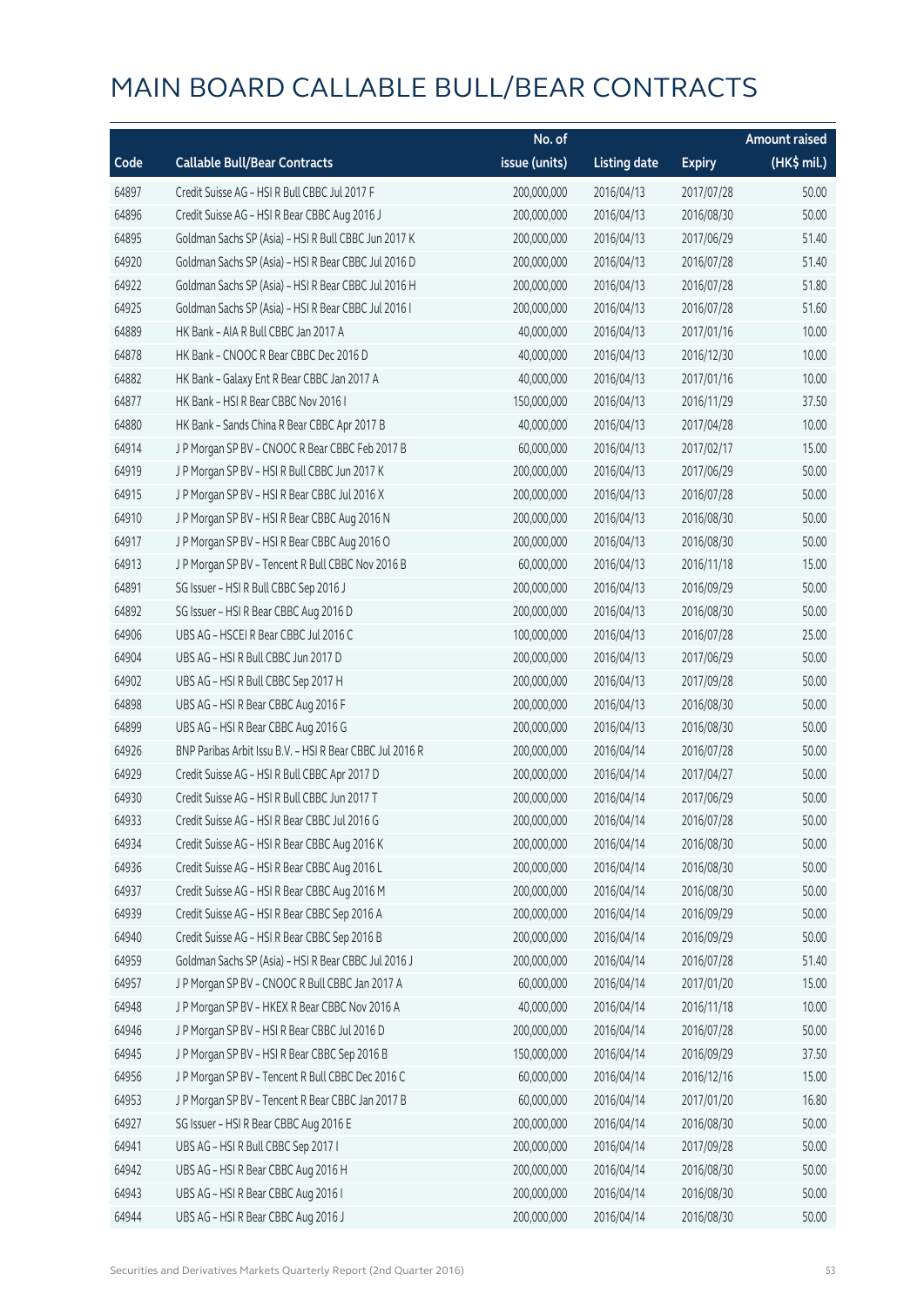|       |                                                          | No. of        |                     |               | <b>Amount raised</b>  |
|-------|----------------------------------------------------------|---------------|---------------------|---------------|-----------------------|
| Code  | <b>Callable Bull/Bear Contracts</b>                      | issue (units) | <b>Listing date</b> | <b>Expiry</b> | $(HK\frac{1}{2}mil.)$ |
| 64979 | BNP Paribas Arbit Issu B.V. - HSI R Bull CBBC May 2017 J | 250,000,000   | 2016/04/15          | 2017/05/29    | 62.50                 |
| 64981 | BNP Paribas Arbit Issu B.V. - HSI R Bear CBBC Jul 2016 S | 200,000,000   | 2016/04/15          | 2016/07/28    | 50.00                 |
| 64973 | Credit Suisse AG - HSBC R Bull CBBC Nov 2016 B           | 50,000,000    | 2016/04/15          | 2016/11/30    | 12.50                 |
| 64982 | Credit Suisse AG - HSI R Bull CBBC Jun 2017 U            | 200,000,000   | 2016/04/15          | 2017/06/29    | 50.00                 |
| 64974 | Credit Suisse AG - HSI R Bull CBBC Jul 2017 G            | 200,000,000   | 2016/04/15          | 2017/07/28    | 50.00                 |
| 64978 | Credit Suisse AG - HSI R Bear CBBC Jul 2016 H            | 200,000,000   | 2016/04/15          | 2016/07/28    | 50.00                 |
| 64977 | Credit Suisse AG - HSI R Bear CBBC Aug 2016 N            | 200,000,000   | 2016/04/15          | 2016/08/30    | 50.00                 |
| 64965 | Goldman Sachs SP (Asia) - HSI R Bull CBBC Jun 2017 L     | 200,000,000   | 2016/04/15          | 2017/06/29    | 50.80                 |
| 64967 | Goldman Sachs SP (Asia) - HSI R Bull CBBC Jun 2017 M     | 200,000,000   | 2016/04/15          | 2017/06/29    | 50.60                 |
| 65001 | Goldman Sachs SP (Asia) - HSI R Bull CBBC Jun 2017 O     | 200,000,000   | 2016/04/15          | 2017/06/29    | 50.80                 |
| 64992 | J P Morgan SP BV - HKEX R Bull CBBC Oct 2016 G           | 40,000,000    | 2016/04/15          | 2016/10/21    | 10.00                 |
| 64998 | J P Morgan SP BV - HSI R Bull CBBC Apr 2017 T            | 150,000,000   | 2016/04/15          | 2017/04/27    | 37.50                 |
| 64996 | J P Morgan SP BV - HSI R Bull CBBC Jun 2017 L            | 150,000,000   | 2016/04/15          | 2017/06/29    | 37.50                 |
| 64985 | J P Morgan SP BV - HSI R Bear CBBC Jul 2016 G            | 200,000,000   | 2016/04/15          | 2016/07/28    | 50.00                 |
| 65000 | J P Morgan SP BV - HSI R Bear CBBC Sep 2016 C            | 150,000,000   | 2016/04/15          | 2016/09/29    | 37.50                 |
| 64995 | J P Morgan SP BV - Lenovo R Bull CBBC Jan 2017 A         | 40,000,000    | 2016/04/15          | 2017/01/20    | 10.00                 |
| 64964 | SG Issuer - HSI R Bull CBBC Sep 2016 Y                   | 200,000,000   | 2016/04/15          | 2016/09/29    | 50.00                 |
| 64962 | SG Issuer - HSI R Bull CBBC Oct 2016 P                   | 200,000,000   | 2016/04/15          | 2016/10/28    | 50.00                 |
| 64966 | SG Issuer - HSI R Bear CBBC Jul 2016 J                   | 200,000,000   | 2016/04/15          | 2016/07/28    | 50.00                 |
| 65019 | UBS AG - HSI R Bull CBBC Mar 2017 R                      | 200,000,000   | 2016/04/15          | 2017/03/30    | 50.00                 |
| 65005 | UBS AG - HSI R Bull CBBC Jul 2017 L                      | 200,000,000   | 2016/04/15          | 2017/07/28    | 50.00                 |
| 65006 | UBS AG - HSI R Bear CBBC Jul 2016 E                      | 200,000,000   | 2016/04/15          | 2016/07/28    | 50.00                 |
| 65018 | UBS AG - HSI R Bear CBBC Jul 2016 G                      | 200,000,000   | 2016/04/15          | 2016/07/28    | 50.00                 |
| 65047 | BNP Paribas Arbit Issu B.V. - HSI R Bear CBBC Jul 2016 T | 200,000,000   | 2016/04/18          | 2016/07/28    | 50.00                 |
| 65043 | BNP Paribas Arbit Issu B.V. - HSI R Bear CBBC Aug 2016 N | 200,000,000   | 2016/04/18          | 2016/08/30    | 50.00                 |
| 65074 | Credit Suisse AG - HSI R Bull CBBC Jul 2017 H            | 200,000,000   | 2016/04/18          | 2017/07/28    | 50.00                 |
| 65071 | Credit Suisse AG - HSI R Bear CBBC Aug 2016 O            | 200,000,000   | 2016/04/18          | 2016/08/30    | 50.00                 |
| 65041 | Bank of East Asia – ABC R Bull CBBC Mar 2017 A           | 80,000,000    | 2016/04/18          | 2017/03/20    | 20.00                 |
| 65040 | Bank of East Asia - BOCL R Bull CBBC Mar 2017 A          | 80,000,000    | 2016/04/18          | 2017/03/17    | 20.00                 |
| 65037 | Bank of East Asia - CC Bank R Bull CBBC Mar 2017 A       | 80,000,000    | 2016/04/18          | 2017/03/16    | 20.00                 |
| 65042 | Bank of East Asia - CM Bank R Bull CBBC Mar 2017 A       | 40,000,000    | 2016/04/18          | 2017/03/21    | 10.00                 |
| 65034 | Bank of East Asia - TCH R Bull CBBC Mar 2017 B           | 40,000,000    | 2016/04/18          | 2017/03/15    | 10.00                 |
| 65062 | Goldman Sachs SP (Asia) - HSI R Bull CBBC Jun 2017 P     | 200,000,000   | 2016/04/18          | 2017/06/29    | 50.80                 |
| 65088 | Goldman Sachs SP (Asia) - HSI R Bull CBBC Jun 2017 R     | 200,000,000   | 2016/04/18          | 2017/06/29    | 51.40                 |
| 65056 | Goldman Sachs SP (Asia) - HSI R Bear CBBC Jul 2016 K     | 200,000,000   | 2016/04/18          | 2016/07/28    | 50.40                 |
| 65057 | Goldman Sachs SP (Asia) - HSI R Bear CBBC Jul 2016 L     | 200,000,000   | 2016/04/18          | 2016/07/28    | 51.80                 |
| 65023 | HK Bank - China Life R Bear CBBC Jan 2017 A              | 40,000,000    | 2016/04/18          | 2017/01/09    | 10.00                 |
| 65025 | HK Bank - PetCh R Bear CBBC Jan 2017 A                   | 40,000,000    | 2016/04/18          | 2017/01/16    | 10.00                 |
| 65021 | HK Bank - TCH R Bull CBBC Jan 2017 B                     | 50,000,000    | 2016/04/18          | 2017/01/16    | 12.50                 |
| 65027 | HK Bank - TCH R Bear CBBC Jan 2017 B                     | 40,000,000    | 2016/04/18          | 2017/01/16    | 12.40                 |
| 65033 | HK Bank - TCH R Bear CBBC Feb 2017 C                     | 40,000,000    | 2016/04/18          | 2017/02/13    | 15.60                 |
| 65022 | HK Bank - TCH R Bear CBBC Apr 2017 A                     | 40,000,000    | 2016/04/18          | 2017/04/10    | 22.00                 |
| 65091 | J P Morgan SP BV - HSI R Bull CBBC Jan 2017 T            | 150,000,000   | 2016/04/18          | 2017/01/26    | 37.50                 |
| 65093 | J P Morgan SP BV - HSI R Bull CBBC May 2017 H            | 150,000,000   | 2016/04/18          | 2017/05/29    | 37.50                 |
| 65097 | J P Morgan SP BV - HSI R Bear CBBC Jul 2016 O            | 150,000,000   | 2016/04/18          | 2016/07/28    | 37.50                 |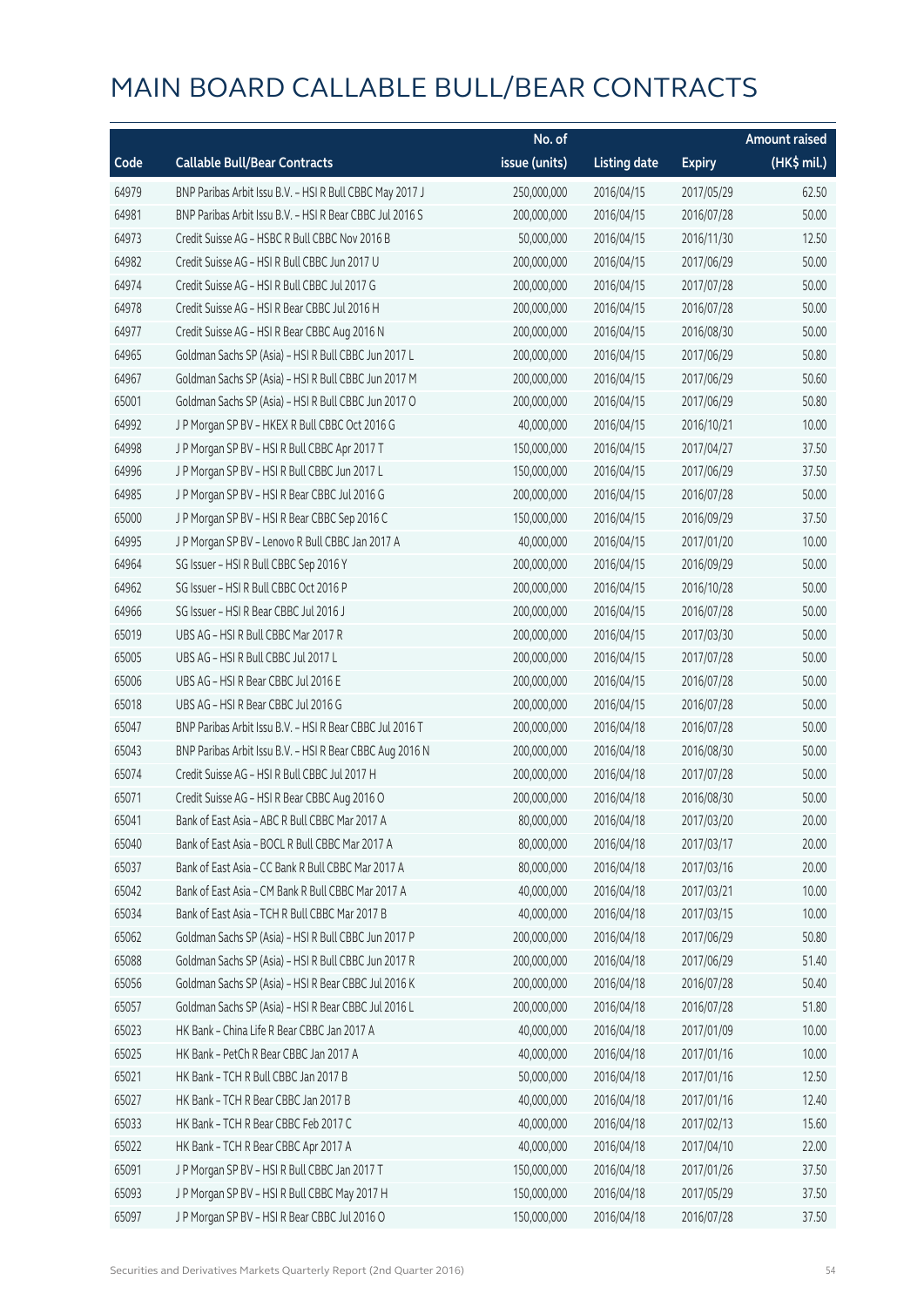|       |                                                            | No. of        |                     |               | <b>Amount raised</b> |
|-------|------------------------------------------------------------|---------------|---------------------|---------------|----------------------|
| Code  | <b>Callable Bull/Bear Contracts</b>                        | issue (units) | <b>Listing date</b> | <b>Expiry</b> | (HK\$ mil.)          |
| 65090 | J P Morgan SP BV - HSI R Bear CBBC Sep 2016 D              | 150,000,000   | 2016/04/18          | 2016/09/29    | 37.50                |
| 65068 | SG Issuer - HSI R Bull CBBC Oct 2016 A                     | 200,000,000   | 2016/04/18          | 2016/10/28    | 50.00                |
| 65064 | SG Issuer - HSI R Bull CBBC Oct 2016 R                     | 200,000,000   | 2016/04/18          | 2016/10/28    | 50.00                |
| 65048 | SG Issuer - HSI R Bear CBBC Jul 2016 K                     | 200,000,000   | 2016/04/18          | 2016/07/28    | 50.00                |
| 65054 | SG Issuer - HSI R Bear CBBC Aug 2016 F                     | 200,000,000   | 2016/04/18          | 2016/08/30    | 50.00                |
| 65087 | UBS AG - HSI R Bull CBBC Nov 2016 T                        | 200,000,000   | 2016/04/18          | 2016/11/29    | 50.00                |
| 65086 | UBS AG - HSI R Bull CBBC Jun 2017 E                        | 200,000,000   | 2016/04/18          | 2017/06/29    | 50.00                |
| 65075 | UBS AG - HSI R Bear CBBC Jul 2016 H                        | 200,000,000   | 2016/04/18          | 2016/07/28    | 50.00                |
| 65076 | UBS AG - HSI R Bear CBBC Aug 2016 K                        | 200,000,000   | 2016/04/18          | 2016/08/30    | 50.00                |
| 65083 | UBS AG - TCH R Bull CBBC Sep 2016 D                        | 50,000,000    | 2016/04/18          | 2016/09/26    | 12.50                |
| 65084 | UBS AG - Tencent R Bear CBBC Sep 2016 A                    | 50,000,000    | 2016/04/18          | 2016/09/26    | 12.50                |
| 65134 | BNP Paribas Arbit Issu B.V. - HSI R Bull CBBC May 2017 K   | 250,000,000   | 2016/04/19          | 2017/05/29    | 62.50                |
| 65119 | Credit Suisse AG - HSI R Bull CBBC Apr 2017 E              | 200,000,000   | 2016/04/19          | 2017/04/27    | 50.00                |
| 65118 | Credit Suisse AG - HSI R Bear CBBC Jul 2016 K              | 200,000,000   | 2016/04/19          | 2016/07/28    | 50.00                |
| 65158 | Goldman Sachs SP (Asia) - HSI R Bull CBBC Jun 2017 S       | 200,000,000   | 2016/04/19          | 2017/06/29    | 51.40                |
| 65159 | Goldman Sachs SP (Asia) - HSI R Bull CBBC Jun 2017 T       | 200,000,000   | 2016/04/19          | 2017/06/29    | 50.60                |
| 65099 | HK Bank - CNOOC R Bull CBBC Feb 2017 A                     | 50,000,000    | 2016/04/19          | 2017/02/27    | 12.50                |
| 65100 | HK Bank - Sinopec Corp R Bull CBBC Feb 2017 A              | 50,000,000    | 2016/04/19          | 2017/02/27    | 12.50                |
| 65110 | HK Bank - HKEX R Bull CBBC Jan 2017 A                      | 50,000,000    | 2016/04/19          | 2017/01/23    | 12.50                |
| 65109 | HK Bank - HKEX R Bear CBBC Jun 2017 B                      | 40,000,000    | 2016/04/19          | 2017/06/30    | 10.00                |
| 65098 | HK Bank - HSI R Bull CBBC Oct 2016 D                       | 150,000,000   | 2016/04/19          | 2016/10/28    | 37.50                |
| 65132 | J P Morgan SP BV - HSI R Bull CBBC May 2017 I              | 200,000,000   | 2016/04/19          | 2017/05/29    | 50.00                |
| 65163 | J P Morgan SP BV - HSI R Bull CBBC May 2017 J              | 150,000,000   | 2016/04/19          | 2017/05/29    | 37.50                |
| 65125 | J P Morgan SP BV - HSI R Bear CBBC Jul 2016 P              | 200,000,000   | 2016/04/19          | 2016/07/28    | 50.00                |
| 65126 | J P Morgan SP BV - HSI R Bear CBBC Aug 2016 P              | 150,000,000   | 2016/04/19          | 2016/08/30    | 37.50                |
| 65127 | J P Morgan SP BV - HSI R Bear CBBC Dec 2016 A              | 200,000,000   | 2016/04/19          | 2016/12/29    | 50.00                |
| 65113 | SG Issuer - HSI R Bull CBBC Dec 2016 W                     | 200,000,000   | 2016/04/19          | 2016/12/29    | 50.00                |
| 65114 | SG Issuer - HSI R Bear CBBC Jul 2016 N                     | 200,000,000   | 2016/04/19          | 2016/07/28    | 50.00                |
| 65117 | SG Issuer - HSI R Bear CBBC Jul 2016 O                     | 200,000,000   | 2016/04/19          | 2016/07/28    | 50.00                |
| 65141 | UBS AG - HSI R Bull CBBC Sep 2017 J                        | 200,000,000   | 2016/04/19          | 2017/09/28    | 50.00                |
| 65138 | UBS AG - HSI R Bear CBBC Jul 2016 F                        | 200,000,000   | 2016/04/19          | 2016/07/28    | 50.00                |
| 65136 | UBS AG - HSI R Bear CBBC Jul 2016 K                        | 200,000,000   | 2016/04/19          | 2016/07/28    | 50.00                |
| 65198 | BNP Paribas Arbit Issu B.V. - HSCEI R Bull CBBC Jun 2017 A | 100,000,000   | 2016/04/20          | 2017/06/29    | 25.00                |
| 65181 | BNP Paribas Arbit Issu B.V. - HSI R Bull CBBC May 2017 L   | 250,000,000   | 2016/04/20          | 2017/05/29    | 62.50                |
| 65183 | BNP Paribas Arbit Issu B.V. - HSI R Bull CBBC May 2017 M   | 250,000,000   | 2016/04/20          | 2017/05/29    | 62.50                |
| 65329 | BNP Paribas Arbit Issu B.V. - HSI R Bull CBBC May 2017 N   | 250,000,000   | 2016/04/20          | 2017/05/29    | 62.50                |
| 65180 | BNP Paribas Arbit Issu B.V. - HSI R Bull CBBC Jun 2017 J   | 250,000,000   | 2016/04/20          | 2017/06/29    | 62.50                |
| 65328 | BNP Paribas Arbit Issu B.V. - HSI R Bull CBBC Jun 2017 K   | 250,000,000   | 2016/04/20          | 2017/06/29    | 62.50                |
| 65168 | BNP Paribas Arbit Issu B.V. - HSI R Bear CBBC Feb 2017 A   | 200,000,000   | 2016/04/20          | 2017/02/27    | 50.00                |
| 65171 | BNP Paribas Arbit Issu B.V. - HSI R Bear CBBC Feb 2017 B   | 200,000,000   | 2016/04/20          | 2017/02/27    | 50.00                |
| 65185 | BNP Paribas Arbit Issu B.V. - HSI R Bear CBBC Feb 2017 C   | 250,000,000   | 2016/04/20          | 2017/02/27    | 62.50                |
| 65191 | BNP Paribas Arbit Issu B.V. - HSI R Bear CBBC Feb 2017 D   | 250,000,000   | 2016/04/20          | 2017/02/27    | 62.50                |
| 65192 | BNP Paribas Arbit Issu B.V. - HSI R Bear CBBC Feb 2017 E   | 250,000,000   | 2016/04/20          | 2017/02/27    | 62.50                |
| 65193 | BNP Paribas Arbit Issu B.V. - HSI R Bear CBBC Feb 2017 F   | 250,000,000   | 2016/04/20          | 2017/02/27    | 62.50                |
| 65194 | BNP Paribas Arbit Issu B.V. - HSI R Bear CBBC Feb 2017 G   | 250,000,000   | 2016/04/20          | 2017/02/27    | 62.50                |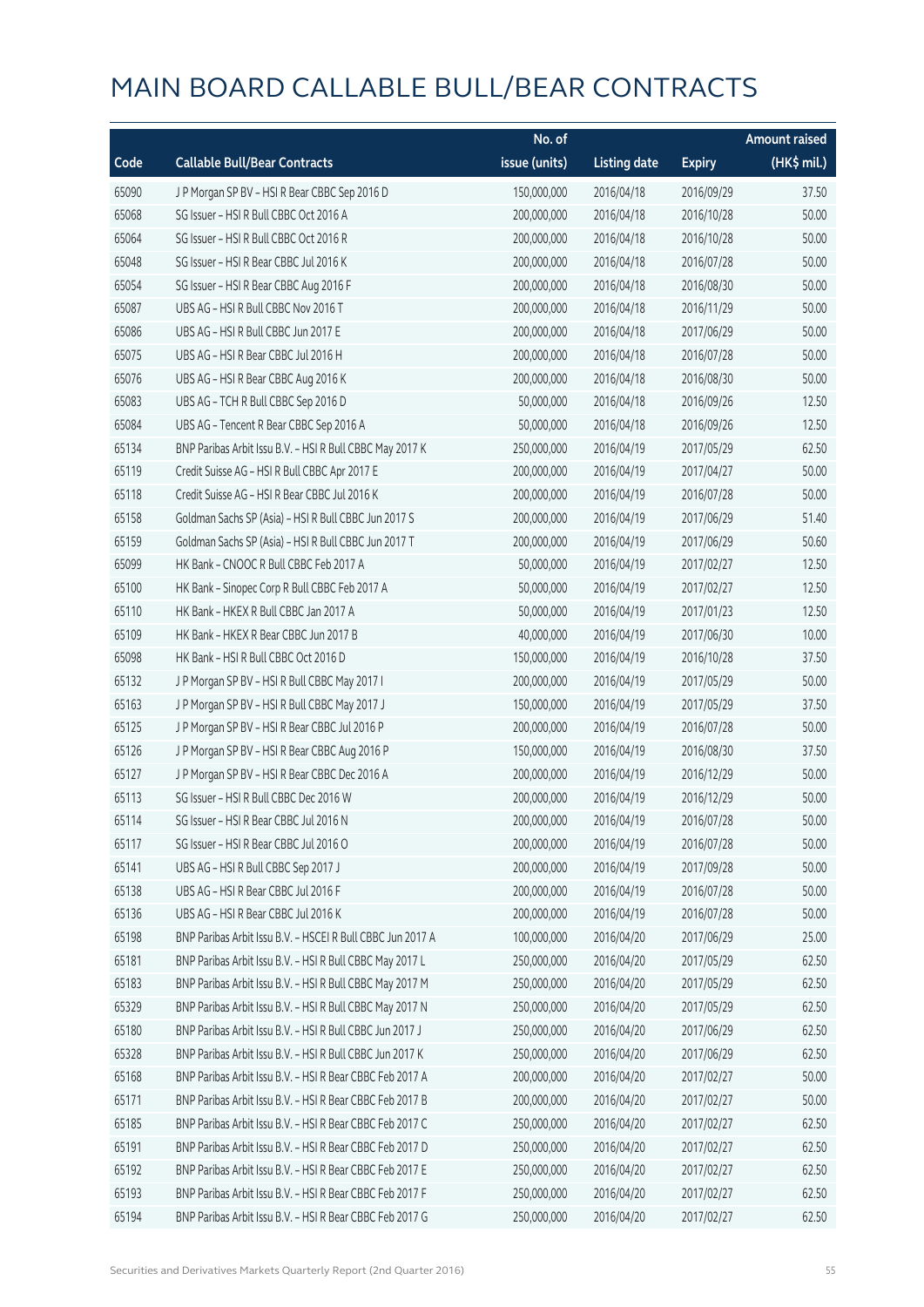|       |                                                          | No. of        |                     |               | <b>Amount raised</b>  |
|-------|----------------------------------------------------------|---------------|---------------------|---------------|-----------------------|
| Code  | <b>Callable Bull/Bear Contracts</b>                      | issue (units) | <b>Listing date</b> | <b>Expiry</b> | $(HK\frac{1}{2}mil.)$ |
| 65196 | BNP Paribas Arbit Issu B.V. - HSI R Bear CBBC Feb 2017 H | 250,000,000   | 2016/04/20          | 2017/02/27    | 62.50                 |
| 65173 | BNP Paribas Arbit Issu B.V. - HSI R Bear CBBC Mar 2017 A | 200,000,000   | 2016/04/20          | 2017/03/30    | 50.00                 |
| 65186 | BNP Paribas Arbit Issu B.V. - HSI R Bear CBBC Mar 2017 B | 250,000,000   | 2016/04/20          | 2017/03/30    | 62.50                 |
| 65187 | BNP Paribas Arbit Issu B.V. - HSI R Bear CBBC Mar 2017 C | 250,000,000   | 2016/04/20          | 2017/03/30    | 62.50                 |
| 65189 | BNP Paribas Arbit Issu B.V. - HSI R Bear CBBC Mar 2017 D | 250,000,000   | 2016/04/20          | 2017/03/30    | 62.50                 |
| 65190 | BNP Paribas Arbit Issu B.V. - HSI R Bear CBBC Mar 2017 E | 250,000,000   | 2016/04/20          | 2017/03/30    | 62.50                 |
| 65241 | Credit Suisse AG - HKEX R Bull CBBC Dec 2016 A           | 50,000,000    | 2016/04/20          | 2016/12/30    | 12.50                 |
| 65242 | Credit Suisse AG - HKEX R Bear CBBC Sep 2016 A           | 50,000,000    | 2016/04/20          | 2016/09/30    | 12.50                 |
| 65253 | Credit Suisse AG - HSI R Bull CBBC Jun 2017 V            | 200,000,000   | 2016/04/20          | 2017/06/29    | 50.00                 |
| 65254 | Credit Suisse AG - HSI R Bull CBBC Jun 2017 W            | 200,000,000   | 2016/04/20          | 2017/06/29    | 50.00                 |
| 65257 | Credit Suisse AG - HSI R Bull CBBC Jun 2017 X            | 200,000,000   | 2016/04/20          | 2017/06/29    | 50.00                 |
| 65258 | Credit Suisse AG - HSI R Bull CBBC Jun 2017 Y            | 200,000,000   | 2016/04/20          | 2017/06/29    | 50.00                 |
| 65222 | Credit Suisse AG - HSI R Bear CBBC Jul 2016 J            | 200,000,000   | 2016/04/20          | 2016/07/28    | 50.00                 |
| 65225 | Credit Suisse AG - HSI R Bear CBBC Jul 2016 L            | 200,000,000   | 2016/04/20          | 2016/07/28    | 50.00                 |
| 65244 | Credit Suisse AG - HSI R Bear CBBC Aug 2016 P            | 200,000,000   | 2016/04/20          | 2016/08/30    | 50.00                 |
| 65246 | Credit Suisse AG - HSI R Bear CBBC Aug 2016 Q            | 200,000,000   | 2016/04/20          | 2016/08/30    | 50.00                 |
| 65243 | Credit Suisse AG - HSI R Bear CBBC Sep 2016 C            | 200,000,000   | 2016/04/20          | 2016/09/29    | 50.00                 |
| 65245 | Credit Suisse AG - HSI R Bear CBBC Sep 2016 D            | 200,000,000   | 2016/04/20          | 2016/09/29    | 50.00                 |
| 65248 | Credit Suisse AG - HSI R Bear CBBC Oct 2016 A            | 200,000,000   | 2016/04/20          | 2016/10/28    | 58.00                 |
| 65251 | Goldman Sachs SP (Asia) - HSI R Bull CBBC May 2017 Q     | 200,000,000   | 2016/04/20          | 2017/05/29    | 50.60                 |
| 65330 | Goldman Sachs SP (Asia) - HSI R Bull CBBC May 2017 R     | 200,000,000   | 2016/04/20          | 2017/05/29    | 50.60                 |
| 65250 | Goldman Sachs SP (Asia) - HSI R Bull CBBC Jun 2017 U     | 200,000,000   | 2016/04/20          | 2017/06/29    | 50.80                 |
| 65252 | Goldman Sachs SP (Asia) - HSI R Bull CBBC Jun 2017 V     | 200,000,000   | 2016/04/20          | 2017/06/29    | 51.60                 |
| 65175 | Goldman Sachs SP (Asia) - HSI R Bear CBBC Jul 2016 M     | 200,000,000   | 2016/04/20          | 2016/07/28    | 50.60                 |
| 65176 | Goldman Sachs SP (Asia) - HSI R Bear CBBC Jul 2016 N     | 200,000,000   | 2016/04/20          | 2016/07/28    | 50.80                 |
| 65337 | J P Morgan SP BV - CAM CSI300 R Bull CBBC Jan 2017 B     | 100,000,000   | 2016/04/20          | 2017/01/20    | 25.00                 |
| 65340 | J P Morgan SP BV - China Life R Bull CBBC Dec 2016 C     | 40,000,000    | 2016/04/20          | 2016/12/16    | 10.00                 |
| 65335 | J P Morgan SP BV - CNOOC R Bull CBBC Dec 2016 A          | 60,000,000    | 2016/04/20          | 2016/12/16    | 15.00                 |
| 65336 | J P Morgan SP BV - CNOOC R Bear CBBC Mar 2017 A          | 60,000,000    | 2016/04/20          | 2017/03/17    | 15.00                 |
| 65334 | J P Morgan SP BV - Galaxy Ent R Bull CBBC Mar 2017 B     | 100,000,000   | 2016/04/20          | 2017/03/17    | 25.00                 |
| 65343 | J P Morgan SP BV - HKEX R Bull CBBC Jan 2017 E           | 40,000,000    | 2016/04/20          | 2017/01/20    | 10.00                 |
| 65344 | J P Morgan SP BV - HKEX R Bear CBBC Dec 2016 B           | 40,000,000    | 2016/04/20          | 2016/12/16    | 10.00                 |
| 65345 | J P Morgan SP BV - HKEX R Bear CBBC Mar 2017 A           | 40,000,000    | 2016/04/20          | 2017/03/17    | 16.00                 |
| 65347 | J P Morgan SP BV - HSCEI R Bull CBBC Aug 2017 A          | 100,000,000   | 2016/04/20          | 2017/08/30    | 25.00                 |
| 65364 | J P Morgan SP BV - HSI R Bull CBBC Jun 2017 M            | 150,000,000   | 2016/04/20          | 2017/06/29    | 37.50                 |
| 65365 | J P Morgan SP BV - HSI R Bull CBBC Jul 2017 H            | 200,000,000   | 2016/04/20          | 2017/07/28    | 50.00                 |
| 65377 | J P Morgan SP BV - HSI R Bull CBBC Aug 2017 E            | 200,000,000   | 2016/04/20          | 2017/08/30    | 50.00                 |
| 65380 | J P Morgan SP BV - HSI R Bull CBBC Sep 2017 D            | 200,000,000   | 2016/04/20          | 2017/09/28    | 50.00                 |
| 65350 | J P Morgan SP BV - HSI R Bear CBBC Jul 2016 B            | 150,000,000   | 2016/04/20          | 2016/07/28    | 37.50                 |
| 65351 | J P Morgan SP BV - HSI R Bear CBBC Jul 2016 E            | 200,000,000   | 2016/04/20          | 2016/07/28    | 50.00                 |
| 65331 | J P Morgan SP BV - HSI R Bear CBBC Jul 2016 V            | 200,000,000   | 2016/04/20          | 2016/07/28    | 50.00                 |
| 65332 | J P Morgan SP BV - HSI R Bear CBBC Jul 2016 Y            | 200,000,000   | 2016/04/20          | 2016/07/28    | 50.00                 |
| 65348 | J P Morgan SP BV - HSI R Bear CBBC Jul 2016 Z            | 150,000,000   | 2016/04/20          | 2016/07/28    | 37.50                 |
| 65356 | J P Morgan SP BV - HSI R Bear CBBC Aug 2016 Q            | 200,000,000   | 2016/04/20          | 2016/08/30    | 50.00                 |
| 65357 | J P Morgan SP BV - HSI R Bear CBBC Sep 2016 E            | 200,000,000   | 2016/04/20          | 2016/09/29    | 50.00                 |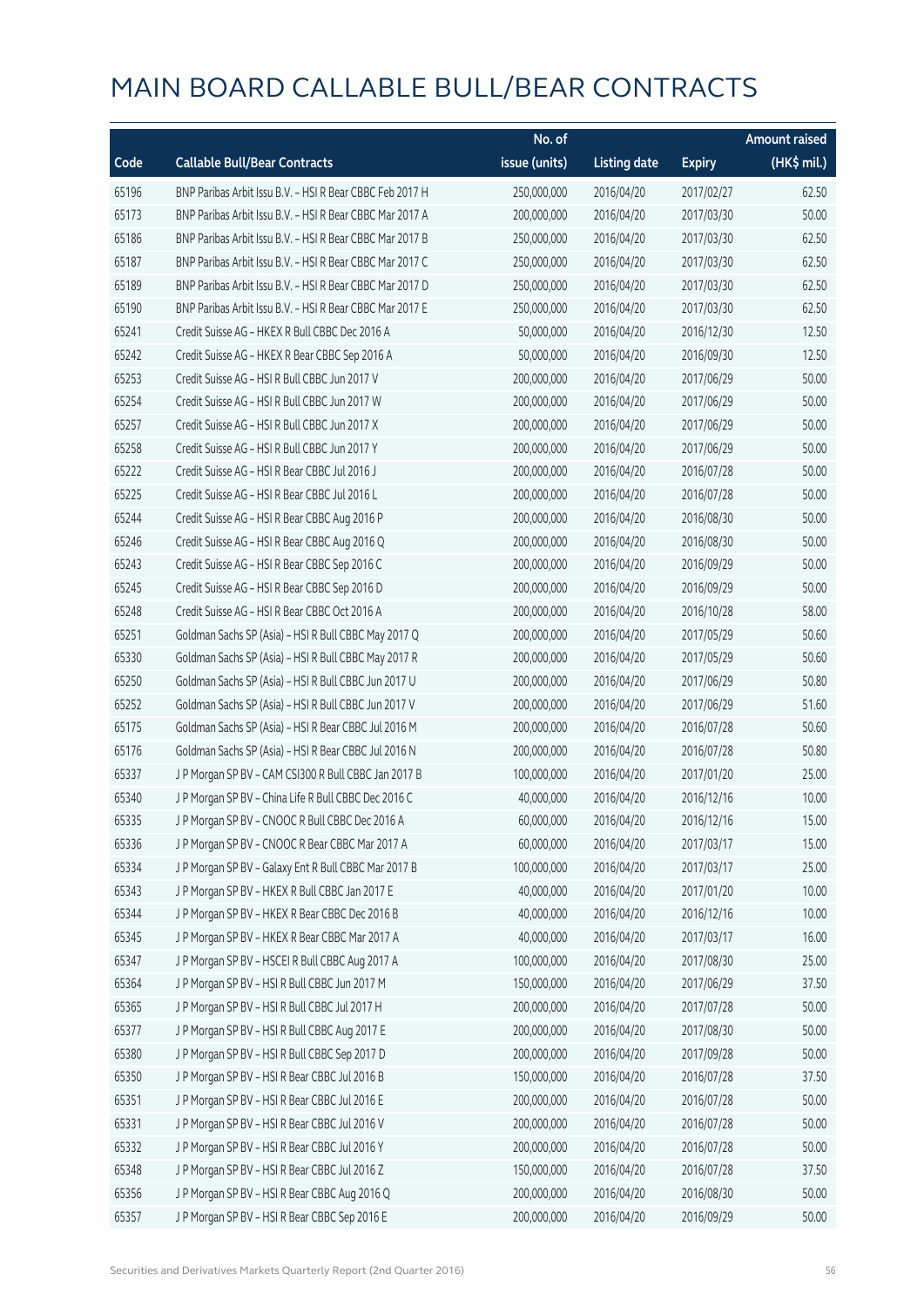|       |                                                             | No. of        |                     |               | <b>Amount raised</b> |
|-------|-------------------------------------------------------------|---------------|---------------------|---------------|----------------------|
| Code  | <b>Callable Bull/Bear Contracts</b>                         | issue (units) | <b>Listing date</b> | <b>Expiry</b> | (HK\$ mil.)          |
| 65358 | J P Morgan SP BV - HSI R Bear CBBC Dec 2016 B               | 200,000,000   | 2016/04/20          | 2016/12/29    | 52.00                |
| 65361 | J P Morgan SP BV - HSI R Bear CBBC Jan 2017 A               | 200,000,000   | 2016/04/20          | 2017/01/26    | 62.00                |
| 65338 | J P Morgan SP BV - Ping An R Bull CBBC Jan 2017 B           | 100,000,000   | 2016/04/20          | 2017/01/20    | 25.00                |
| 65346 | J P Morgan SP BV - Tencent R Bear CBBC Mar 2017 A           | 40,000,000    | 2016/04/20          | 2017/03/17    | 12.00                |
| 65199 | Macquarie Bank Ltd. - HSI R Bull CBBC Dec 2016 F            | 40,000,000    | 2016/04/20          | 2016/12/29    | 10.00                |
| 65200 | Macquarie Bank Ltd. - HSI R Bull CBBC Dec 2016 G            | 40,000,000    | 2016/04/20          | 2016/12/29    | 10.16                |
| 65211 | SG Issuer - HSI R Bull CBBC Sep 2016 O                      | 200,000,000   | 2016/04/20          | 2016/09/29    | 50.00                |
| 65202 | SG Issuer - HSI R Bull CBBC Sep 2016 U                      | 200,000,000   | 2016/04/20          | 2016/09/29    | 50.00                |
| 65205 | SG Issuer - HSI R Bull CBBC Nov 2016 Z                      | 200,000,000   | 2016/04/20          | 2016/11/29    | 50.00                |
| 65164 | SG Issuer - HSI R Bear CBBC Jul 2016 R                      | 200,000,000   | 2016/04/20          | 2016/07/28    | 50.00                |
| 65217 | SG Issuer - HSI R Bear CBBC Jul 2016 T                      | 200,000,000   | 2016/04/20          | 2016/07/28    | 50.00                |
| 65165 | SG Issuer - HSI R Bear CBBC Aug 2016 G                      | 200,000,000   | 2016/04/20          | 2016/08/30    | 50.00                |
| 65286 | UBS AG - HSCEI R Bull CBBC Jul 2017 B                       | 200,000,000   | 2016/04/20          | 2017/07/28    | 50.00                |
| 65296 | UBS AG - HSCEI R Bear CBBC Aug 2016 A                       | 100,000,000   | 2016/04/20          | 2016/08/30    | 25.00                |
| 65315 | UBS AG - HSI R Bull CBBC Jun 2017 F                         | 200,000,000   | 2016/04/20          | 2017/06/29    | 50.00                |
| 65319 | UBS AG - HSI R Bull CBBC Jun 2017 K                         | 200,000,000   | 2016/04/20          | 2017/06/29    | 50.00                |
| 65321 | UBS AG - HSI R Bull CBBC Jun 2017 L                         | 200,000,000   | 2016/04/20          | 2017/06/29    | 50.00                |
| 65318 | UBS AG - HSI R Bull CBBC Aug 2017 A                         | 200,000,000   | 2016/04/20          | 2017/08/30    | 50.00                |
| 65320 | UBS AG - HSI R Bull CBBC Aug 2017 B                         | 200,000,000   | 2016/04/20          | 2017/08/30    | 50.00                |
| 65317 | UBS AG - HSI R Bull CBBC Sep 2017 K                         | 200,000,000   | 2016/04/20          | 2017/09/28    | 50.00                |
| 65304 | UBS AG - HSI R Bear CBBC Jul 2016 B                         | 200,000,000   | 2016/04/20          | 2016/07/28    | 57.00                |
| 65299 | UBS AG - HSI R Bear CBBC Jul 2016 C                         | 200,000,000   | 2016/04/20          | 2016/07/28    | 50.00                |
| 65324 | UBS AG - HSI R Bear CBBC Jul 2016 D                         | 200,000,000   | 2016/04/20          | 2016/07/28    | 50.00                |
| 65262 | UBS AG - HSI R Bear CBBC Jul 2016 I                         | 200,000,000   | 2016/04/20          | 2016/07/28    | 50.00                |
| 65259 | UBS AG - HSI R Bear CBBC Jul 2016 L                         | 200,000,000   | 2016/04/20          | 2016/07/28    | 50.00                |
| 65265 | UBS AG - HSI R Bear CBBC Jul 2016 O                         | 200,000,000   | 2016/04/20          | 2016/07/28    | 50.00                |
| 65276 | UBS AG - HSI R Bear CBBC Jul 2016 Q                         | 200,000,000   | 2016/04/20          | 2016/07/28    | 50.00                |
| 65280 | UBS AG - HSI R Bear CBBC Jul 2016 S                         | 200,000,000   | 2016/04/20          | 2016/07/28    | 50.00                |
| 65281 | UBS AG - HSI R Bear CBBC Jul 2016 T                         | 200,000,000   | 2016/04/20          | 2016/07/28    | 50.00                |
| 65283 | UBS AG - HSI R Bear CBBC Jul 2016 V                         | 200,000,000   | 2016/04/20          | 2016/07/28    | 50.00                |
| 65297 | UBS AG - HSI R Bear CBBC Jul 2016 W                         | 200,000,000   | 2016/04/20          | 2016/07/28    | 50.00                |
| 65285 | UBS AG - HSI R Bear CBBC Aug 2016 L                         | 200,000,000   | 2016/04/20          | 2016/08/30    | 51.00                |
| 65303 | UBS AG - HSI R Bear CBBC Aug 2016 M                         | 200,000,000   | 2016/04/20          | 2016/08/30    | 50.00                |
| 65307 | UBS AG - HSI R Bear CBBC Aug 2016 N                         | 200,000,000   | 2016/04/20          | 2016/08/30    | 71.00                |
| 65327 | UBS AG - HSI R Bear CBBC Aug 2016 O                         | 200,000,000   | 2016/04/20          | 2016/08/30    | 50.00                |
| 65446 | BNP Paribas Arbit Issu B.V. - Ch Mob R Bull CBBC Dec 2016 E | 50,000,000    | 2016/04/21          | 2016/12/30    | 12.50                |
| 65443 | BNP Paribas Arbit Issu B.V. - HSCEI R Bull CBBC May 2017 B  | 100,000,000   | 2016/04/21          | 2017/05/29    | 25.00                |
| 65435 | BNP Paribas Arbit Issu B.V. - HSI R Bull CBBC May 2017 O    | 250,000,000   | 2016/04/21          | 2017/05/29    | 62.50                |
| 65382 | BNP Paribas Arbit Issu B.V. - HSI R Bull CBBC Jun 2017 L    | 250,000,000   | 2016/04/21          | 2017/06/29    | 62.50                |
| 65383 | BNP Paribas Arbit Issu B.V. - HSI R Bear CBBC Feb 2017 I    | 250,000,000   | 2016/04/21          | 2017/02/27    | 62.50                |
| 65385 | BNP Paribas Arbit Issu B.V. - HSI R Bear CBBC Feb 2017 J    | 250,000,000   | 2016/04/21          | 2017/02/27    | 62.50                |
| 65440 | BNP Paribas Arbit Issu B.V. - HSI R Bear CBBC Feb 2017 K    | 250,000,000   | 2016/04/21          | 2017/02/27    | 62.50                |
| 65442 | BNP Paribas Arbit Issu B.V. - HSI R Bear CBBC Feb 2017 L    | 250,000,000   | 2016/04/21          | 2017/02/27    | 72.50                |
| 65436 | BNP Paribas Arbit Issu B.V. - HSI R Bear CBBC Mar 2017 F    | 250,000,000   | 2016/04/21          | 2017/03/30    | 62.50                |
| 65437 | BNP Paribas Arbit Issu B.V. - HSI R Bear CBBC Mar 2017 G    | 250,000,000   | 2016/04/21          | 2017/03/30    | 62.50                |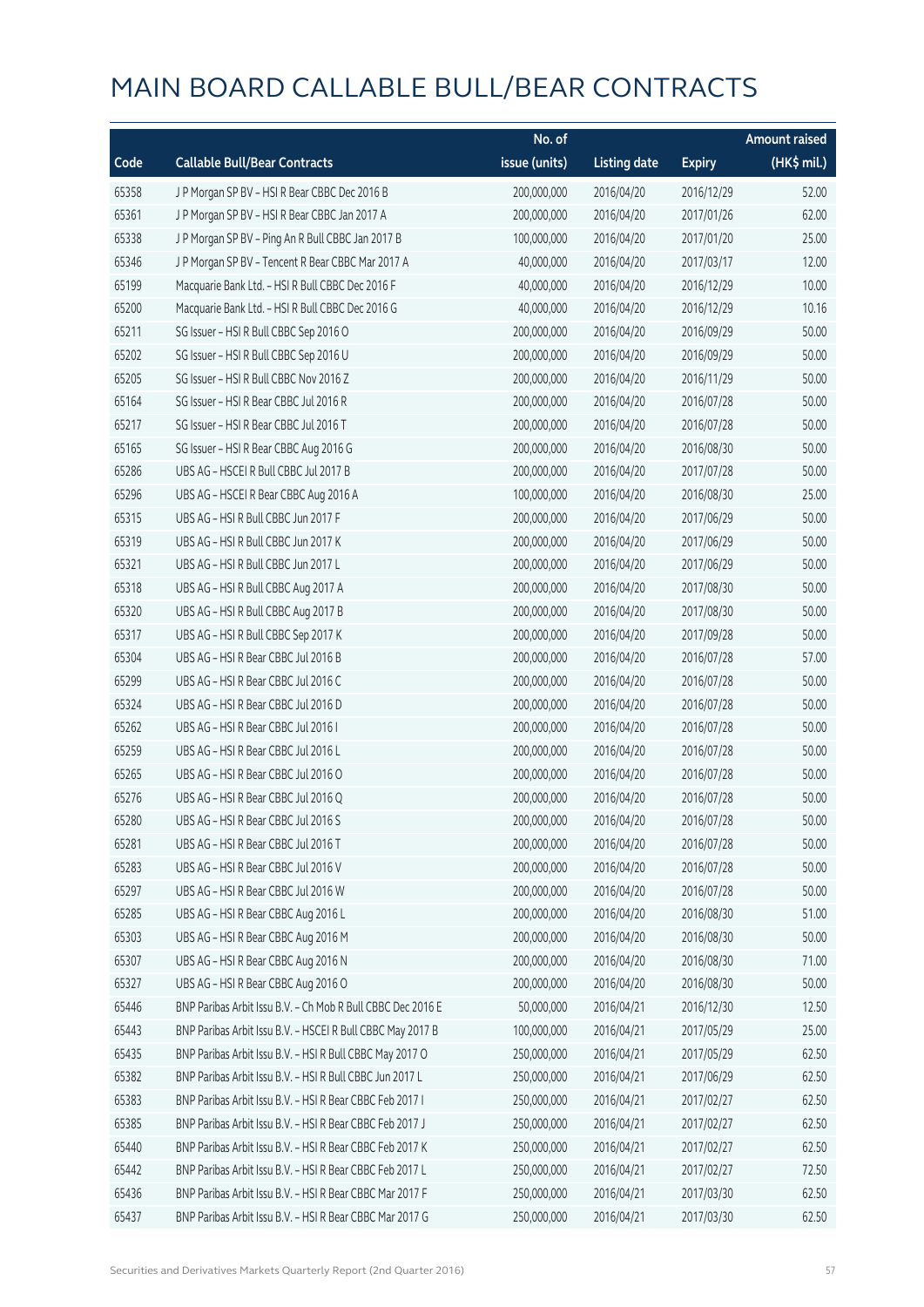|       |                                                          | No. of        |                     |               | <b>Amount raised</b>  |
|-------|----------------------------------------------------------|---------------|---------------------|---------------|-----------------------|
| Code  | <b>Callable Bull/Bear Contracts</b>                      | issue (units) | <b>Listing date</b> | <b>Expiry</b> | $(HK\frac{1}{2}mil.)$ |
| 65441 | BNP Paribas Arbit Issu B.V. - HSI R Bear CBBC Mar 2017 H | 250,000,000   | 2016/04/21          | 2017/03/30    | 62.50                 |
| 65463 | Credit Suisse AG - HSI R Bull CBBC Jul 2017 I            | 200,000,000   | 2016/04/21          | 2017/07/28    | 50.00                 |
| 65464 | Credit Suisse AG - HSI R Bull CBBC Jul 2017 J            | 200,000,000   | 2016/04/21          | 2017/07/28    | 50.00                 |
| 65466 | Credit Suisse AG - HSI R Bull CBBC Jul 2017 K            | 200,000,000   | 2016/04/21          | 2017/07/28    | 50.00                 |
| 65467 | Credit Suisse AG - HSI R Bull CBBC Jul 2017 L            | 200,000,000   | 2016/04/21          | 2017/07/28    | 50.00                 |
| 65468 | Credit Suisse AG - HSI R Bull CBBC Jul 2017 M            | 200,000,000   | 2016/04/21          | 2017/07/28    | 50.00                 |
| 65460 | Credit Suisse AG - HSI R Bear CBBC Jul 2016 I            | 200,000,000   | 2016/04/21          | 2016/07/28    | 50.00                 |
| 65459 | Credit Suisse AG - HSI R Bear CBBC Jul 2016 M            | 200,000,000   | 2016/04/21          | 2016/07/28    | 50.00                 |
| 65461 | Credit Suisse AG - HSI R Bear CBBC Aug 2016 R            | 200,000,000   | 2016/04/21          | 2016/08/30    | 50.00                 |
| 65462 | Credit Suisse AG - HSI R Bear CBBC Sep 2016 E            | 200,000,000   | 2016/04/21          | 2016/09/29    | 50.00                 |
| 65458 | Credit Suisse AG - HSI R Bear CBBC Oct 2016 B            | 200,000,000   | 2016/04/21          | 2016/10/28    | 64.00                 |
| 65402 | Goldman Sachs SP (Asia) - HSI R Bull CBBC Jun 2017 W     | 200,000,000   | 2016/04/21          | 2017/06/29    | 50.80                 |
| 65403 | Goldman Sachs SP (Asia) - HSI R Bull CBBC Jun 2017 X     | 200,000,000   | 2016/04/21          | 2017/06/29    | 51.40                 |
| 65434 | Goldman Sachs SP (Asia) - HSI R Bull CBBC Jun 2017 Y     | 200,000,000   | 2016/04/21          | 2017/06/29    | 51.80                 |
| 65405 | Goldman Sachs SP (Asia) - HSI R Bear CBBC Jul 2016 O     | 200,000,000   | 2016/04/21          | 2016/07/28    | 50.80                 |
| 65407 | Goldman Sachs SP (Asia) - HSI R Bear CBBC Jul 2016 P     | 200,000,000   | 2016/04/21          | 2016/07/28    | 50.80                 |
| 65428 | Goldman Sachs SP (Asia) - HSI R Bear CBBC Jul 2016 Q     | 200,000,000   | 2016/04/21          | 2016/07/28    | 51.40                 |
| 65429 | Goldman Sachs SP (Asia) - HSI R Bear CBBC Jul 2016 R     | 200,000,000   | 2016/04/21          | 2016/07/28    | 51.60                 |
| 65432 | Goldman Sachs SP (Asia) - HSI R Bear CBBC Jul 2016 S     | 200,000,000   | 2016/04/21          | 2016/07/28    | 51.40                 |
| 65433 | Goldman Sachs SP (Asia) - HSI R Bear CBBC Jul 2016 T     | 200,000,000   | 2016/04/21          | 2016/07/28    | 51.40                 |
| 65531 | Goldman Sachs SP (Asia) - HSI R Bear CBBC Aug 2016 A     | 200,000,000   | 2016/04/21          | 2016/08/30    | 51.00                 |
| 65533 | Goldman Sachs SP (Asia) - HSI R Bear CBBC Aug 2016 B     | 200,000,000   | 2016/04/21          | 2016/08/30    | 51.20                 |
| 65536 | Goldman Sachs SP (Asia) - HSI R Bear CBBC Aug 2016 C     | 200,000,000   | 2016/04/21          | 2016/08/30    | 51.20                 |
| 65540 | Goldman Sachs SP (Asia) - HSI R Bear CBBC Aug 2016 D     | 200,000,000   | 2016/04/21          | 2016/08/30    | 50.40                 |
| 65418 | HK Bank - China Life R Bull CBBC Feb 2017 A              | 50,000,000    | 2016/04/21          | 2017/02/27    | 12.50                 |
| 65408 | HK Bank - HKEX R Bull CBBC Dec 2016 I                    | 50,000,000    | 2016/04/21          | 2016/12/16    | 12.50                 |
| 65414 | HK Bank - HKEX R Bull CBBC Dec 2016 J                    | 50,000,000    | 2016/04/21          | 2016/12/12    | 12.50                 |
| 65398 | HK Bank - HSCEI R Bull CBBC Feb 2017 A                   | 60,000,000    | 2016/04/21          | 2017/02/27    | 15.00                 |
| 65391 | HK Bank - HSI R Bull CBBC Nov 2016 X                     | 150,000,000   | 2016/04/21          | 2016/11/29    | 37.50                 |
| 65390 | HK Bank - HSI R Bull CBBC Dec 2016 W                     | 150,000,000   | 2016/04/21          | 2016/12/29    | 37.50                 |
| 65388 | HK Bank - HSI R Bull CBBC Feb 2017 F                     | 150,000,000   | 2016/04/21          | 2017/02/27    | 37.50                 |
| 65392 | HK Bank - HSI R Bull CBBC Mar 2017 B                     | 400,000,000   | 2016/04/21          | 2017/03/30    | 100.00                |
| 65419 | HK Bank - Ping An R Bull CBBC Dec 2016 L                 | 50,000,000    | 2016/04/21          | 2016/12/23    | 12.50                 |
| 65416 | HK Bank - TCH R Bull CBBC Dec 2016 K                     | 50,000,000    | 2016/04/21          | 2016/12/19    | 12.50                 |
| 65546 | J P Morgan SP BV - China Mobile R Bull CBBC Jan 2017 B   | 100,000,000   | 2016/04/21          | 2017/01/20    | 25.00                 |
| 65544 | J P Morgan SP BV - COVS R Bull CBBC Jan 2017 C           | 30,000,000    | 2016/04/21          | 2017/01/20    | 10.50                 |
| 65543 | J P Morgan SP BV - HSBC R Bull CBBC Dec 2016 B           | 100,000,000   | 2016/04/21          | 2016/12/16    | 25.00                 |
| 65491 | J P Morgan SP BV - HSI R Bull CBBC May 2017 K            | 200,000,000   | 2016/04/21          | 2017/05/29    | 50.00                 |
| 65492 | J P Morgan SP BV - HSI R Bull CBBC Jun 2017 N            | 200,000,000   | 2016/04/21          | 2017/06/29    | 50.00                 |
| 65493 | J P Morgan SP BV - HSI R Bull CBBC Sep 2017 E            | 200,000,000   | 2016/04/21          | 2017/09/28    | 50.00                 |
| 65471 | J P Morgan SP BV - HSI R Bear CBBC Jul 2016 A            | 200,000,000   | 2016/04/21          | 2016/07/28    | 50.00                 |
| 65472 | J P Morgan SP BV - HSI R Bear CBBC Jul 2016 C            | 150,000,000   | 2016/04/21          | 2016/07/28    | 37.50                 |
| 65473 | J P Morgan SP BV - HSI R Bear CBBC Jul 2016 F            | 150,000,000   | 2016/04/21          | 2016/07/28    | 37.50                 |
| 65470 | J P Morgan SP BV - HSI R Bear CBBC Jul 2016 K            | 200,000,000   | 2016/04/21          | 2016/07/28    | 50.00                 |
| 65479 | J P Morgan SP BV - HSI R Bear CBBC Aug 2016 R            | 200,000,000   | 2016/04/21          | 2016/08/30    | 50.00                 |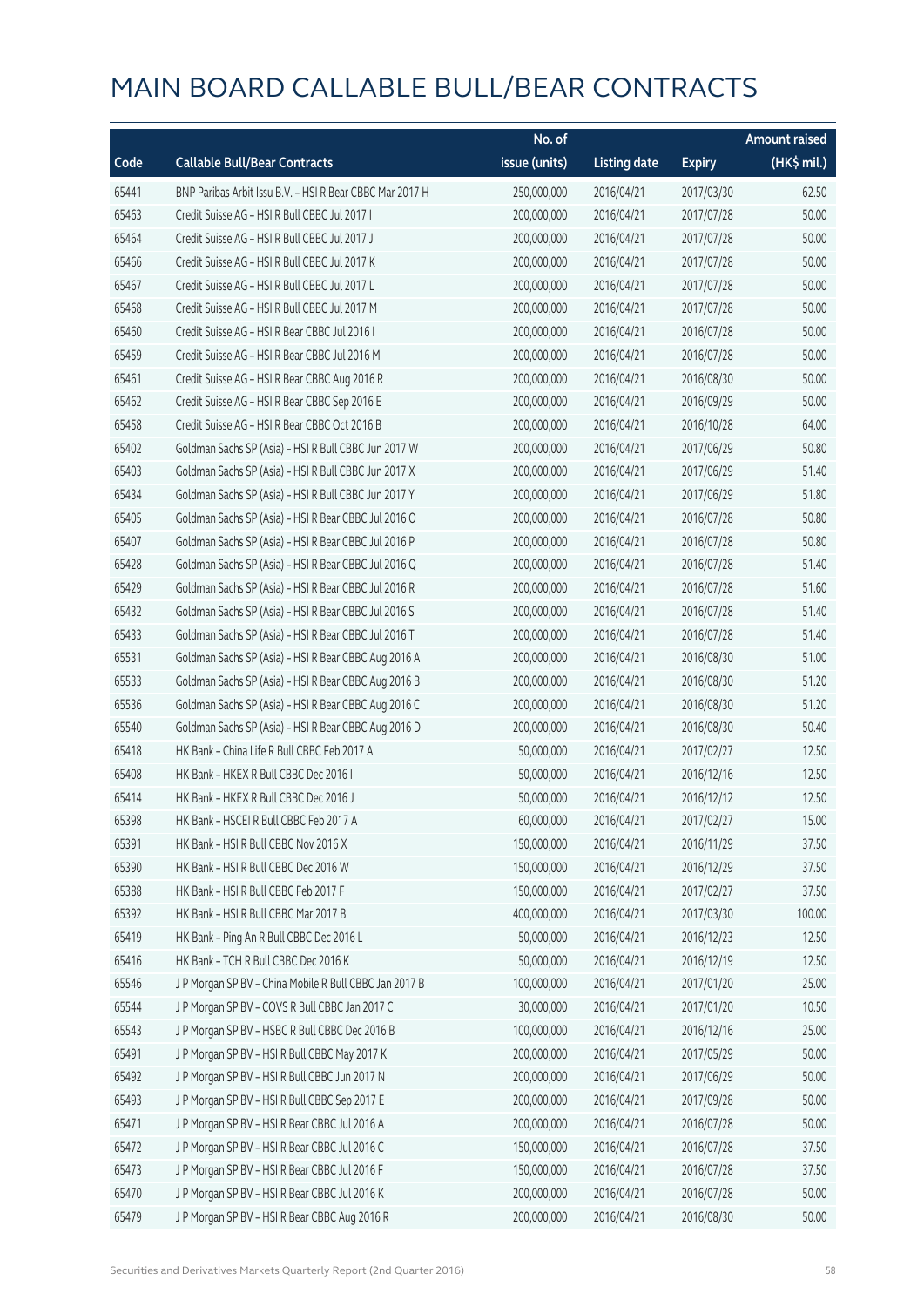|       |                                                            | No. of        |                     |               | <b>Amount raised</b> |
|-------|------------------------------------------------------------|---------------|---------------------|---------------|----------------------|
| Code  | <b>Callable Bull/Bear Contracts</b>                        | issue (units) | <b>Listing date</b> | <b>Expiry</b> | (HK\$ mil.)          |
| 65486 | J P Morgan SP BV - HSI R Bear CBBC Sep 2016 F              | 200,000,000   | 2016/04/21          | 2016/09/29    | 50.00                |
| 65487 | J P Morgan SP BV - HSI R Bear CBBC Dec 2016 C              | 200,000,000   | 2016/04/21          | 2016/12/29    | 50.00                |
| 65489 | J P Morgan SP BV - HSI R Bear CBBC Feb 2017 A              | 200,000,000   | 2016/04/21          | 2017/02/27    | 80.00                |
| 65450 | Macquarie Bank Ltd. - HSI R Bull CBBC Dec 2016 H           | 40,000,000    | 2016/04/21          | 2016/12/29    | 10.00                |
| 65453 | Macquarie Bank Ltd. - HSI R Bull CBBC Dec 2016 I           | 40,000,000    | 2016/04/21          | 2016/12/29    | 10.20                |
| 65454 | Macquarie Bank Ltd. - HSI R Bear CBBC Oct 2016 D           | 40,000,000    | 2016/04/21          | 2016/10/28    | 10.00                |
| 65455 | Macquarie Bank Ltd. - HSI R Bear CBBC Oct 2016 E           | 40,000,000    | 2016/04/21          | 2016/10/28    | 10.20                |
| 65420 | SG Issuer - HSI R Bull CBBC Sep 2016 E                     | 200,000,000   | 2016/04/21          | 2016/09/29    | 50.00                |
| 65457 | SG Issuer - HSI R Bull CBBC Sep 2016 N                     | 200,000,000   | 2016/04/21          | 2016/09/29    | 50.00                |
| 65425 | SG Issuer - HSI R Bull CBBC Nov 2016 D                     | 200,000,000   | 2016/04/21          | 2016/11/29    | 50.00                |
| 65456 | SG Issuer - HSI R Bull CBBC Nov 2016 E                     | 200,000,000   | 2016/04/21          | 2016/11/29    | 50.00                |
| 65423 | SG Issuer - HSI R Bull CBBC Dec 2016 X                     | 200,000,000   | 2016/04/21          | 2016/12/29    | 50.00                |
| 65427 | SG Issuer - HSI R Bear CBBC Jul 2016 D                     | 200,000,000   | 2016/04/21          | 2016/07/28    | 50.00                |
| 65426 | SG Issuer - HSI R Bear CBBC Jul 2016 W                     | 200,000,000   | 2016/04/21          | 2016/07/28    | 50.00                |
| 65524 | UBS AG - HSCEI R Bull CBBC Sep 2017 A                      | 200,000,000   | 2016/04/21          | 2017/09/28    | 50.00                |
| 65525 | UBS AG - HSCEI R Bear CBBC Sep 2016 A                      | 100,000,000   | 2016/04/21          | 2016/09/29    | 25.00                |
| 65529 | UBS AG - HSI R Bull CBBC Jun 2017 M                        | 200,000,000   | 2016/04/21          | 2017/06/29    | 50.00                |
| 65528 | UBS AG - HSI R Bull CBBC Jul 2017 M                        | 200,000,000   | 2016/04/21          | 2017/07/28    | 50.00                |
| 65530 | UBS AG - HSI R Bull CBBC Jul 2017 N                        | 200,000,000   | 2016/04/21          | 2017/07/28    | 50.00                |
| 65527 | UBS AG - HSI R Bull CBBC Sep 2017 L                        | 200,000,000   | 2016/04/21          | 2017/09/28    | 50.00                |
| 65497 | UBS AG - HSI R Bear CBBC Jul 2016 J                        | 200,000,000   | 2016/04/21          | 2016/07/28    | 50.00                |
| 65502 | UBS AG - HSI R Bear CBBC Jul 2016 P                        | 200,000,000   | 2016/04/21          | 2016/07/28    | 50.00                |
| 65500 | UBS AG - HSI R Bear CBBC Aug 2016 P                        | 200,000,000   | 2016/04/21          | 2016/08/30    | 50.00                |
| 65505 | UBS AG - HSI R Bear CBBC Aug 2016 Q                        | 200,000,000   | 2016/04/21          | 2016/08/30    | 50.00                |
| 65516 | UBS AG - HSI R Bear CBBC Aug 2016 R                        | 200,000,000   | 2016/04/21          | 2016/08/30    | 50.00                |
| 65506 | UBS AG - HSI R Bear CBBC Sep 2016 B                        | 200,000,000   | 2016/04/21          | 2016/09/29    | 50.00                |
| 65513 | UBS AG - HSI R Bear CBBC Sep 2016 C                        | 200,000,000   | 2016/04/21          | 2016/09/29    | 50.00                |
| 65520 | UBS AG - HSI R Bear CBBC Sep 2016 D                        | 200,000,000   | 2016/04/21          | 2016/09/29    | 53.00                |
| 65503 | UBS AG - HSI R Bear CBBC Oct 2016 A                        | 200,000,000   | 2016/04/21          | 2016/10/28    | 50.00                |
| 65523 | UBS AG - HSI R Bear CBBC Oct 2016 B                        | 200,000,000   | 2016/04/21          | 2016/10/28    | 82.00                |
| 65568 | BNP Paribas Arbit Issu B.V. - HSCEI R Bear CBBC Feb 2017 A | 100,000,000   | 2016/04/22          | 2017/02/27    | 25.00                |
| 65572 | BNP Paribas Arbit Issu B.V. - HSCEI R Bear CBBC Feb 2017 B | 100,000,000   | 2016/04/22          | 2017/02/27    | 25.00                |
| 65564 | BNP Paribas Arbit Issu B.V. - HSI R Bull CBBC Jun 2017 M   | 250,000,000   | 2016/04/22          | 2017/06/29    | 62.50                |
| 65582 | Credit Suisse AG - HSI R Bull CBBC Apr 2017 F              | 200,000,000   | 2016/04/22          | 2017/04/27    | 50.00                |
| 65583 | Credit Suisse AG - HSI R Bull CBBC Apr 2017 G              | 200,000,000   | 2016/04/22          | 2017/04/27    | 50.00                |
| 65590 | Credit Suisse AG - HSI R Bull CBBC Apr 2017 H              | 200,000,000   | 2016/04/22          | 2017/04/27    | 50.00                |
| 65595 | Credit Suisse AG - HSI R Bear CBBC Jul 2016 N              | 200,000,000   | 2016/04/22          | 2016/07/28    | 50.00                |
| 65593 | Credit Suisse AG - HSI R Bear CBBC Aug 2016 S              | 200,000,000   | 2016/04/22          | 2016/08/30    | 50.00                |
| 65594 | Credit Suisse AG - HSI R Bear CBBC Sep 2016 F              | 200,000,000   | 2016/04/22          | 2016/09/29    | 50.00                |
| 65562 | Goldman Sachs SP (Asia) - HSI R Bull CBBC Jun 2017 H       | 200,000,000   | 2016/04/22          | 2017/06/29    | 50.60                |
| 65563 | Goldman Sachs SP (Asia) - HSI R Bull CBBC Jul 2017 B       | 200,000,000   | 2016/04/22          | 2017/07/28    | 51.80                |
| 65559 | Goldman Sachs SP (Asia) - HSI R Bear CBBC Jul 2016 U       | 200,000,000   | 2016/04/22          | 2016/07/28    | 50.80                |
| 65560 | Goldman Sachs SP (Asia) - HSI R Bear CBBC Jul 2016 V       | 200,000,000   | 2016/04/22          | 2016/07/28    | 50.60                |
| 65627 | J P Morgan SP BV - BOCL R Bull CBBC Mar 2017 A             | 100,000,000   | 2016/04/22          | 2017/03/17    | 25.00                |
| 65637 | J P Morgan SP BV - HSI R Bull CBBC Jun 2017 O              | 200,000,000   | 2016/04/22          | 2017/06/29    | 50.00                |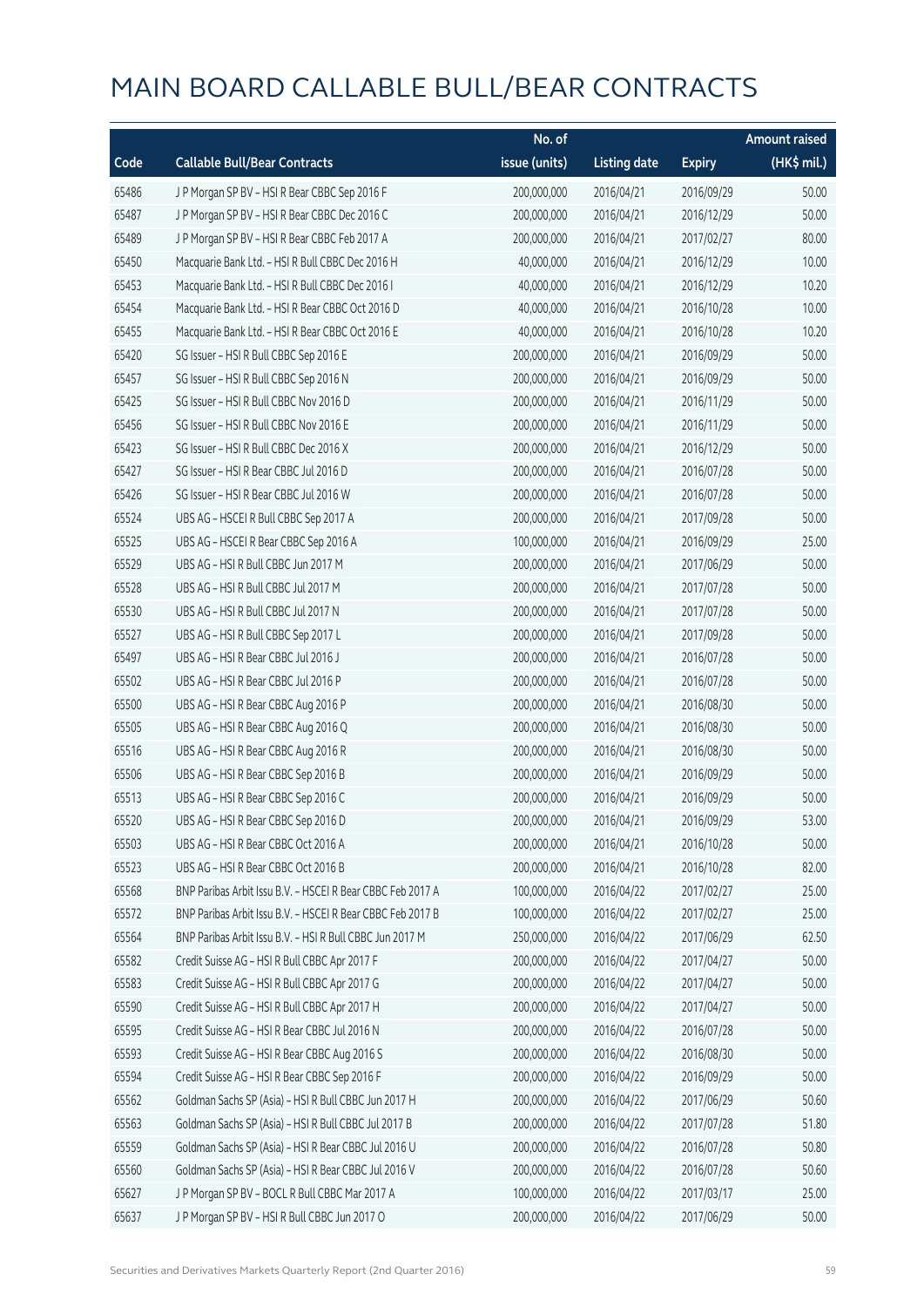|       |                                                          | No. of        |                     |               | <b>Amount raised</b> |
|-------|----------------------------------------------------------|---------------|---------------------|---------------|----------------------|
| Code  | <b>Callable Bull/Bear Contracts</b>                      | issue (units) | <b>Listing date</b> | <b>Expiry</b> | $(HK$$ mil.)         |
| 65661 | J P Morgan SP BV - HSI R Bull CBBC Aug 2017 F            | 200,000,000   | 2016/04/22          | 2017/08/30    | 50.00                |
| 65638 | JP Morgan SP BV - HSIR Bull CBBC Oct 2017 B              | 200,000,000   | 2016/04/22          | 2017/10/30    | 50.00                |
| 65639 | J P Morgan SP BV - HSI R Bear CBBC Jul 2016 M            | 200,000,000   | 2016/04/22          | 2016/07/28    | 50.00                |
| 65648 | J P Morgan SP BV - HSI R Bear CBBC Sep 2016 G            | 200,000,000   | 2016/04/22          | 2016/09/29    | 50.00                |
| 65655 | JP Morgan SP BV - HSIR Bear CBBC Oct 2016 B              | 200,000,000   | 2016/04/22          | 2016/10/28    | 50.00                |
| 65659 | J P Morgan SP BV - HSI R Bear CBBC Feb 2017 B            | 200,000,000   | 2016/04/22          | 2017/02/27    | 70.00                |
| 65645 | J P Morgan SP BV - HSI R Bear CBBC Aug 2017 A            | 200,000,000   | 2016/04/22          | 2017/08/30    | 50.00                |
| 65547 | SG Issuer - HSI R Bull CBBC Jun 2017 A                   | 200,000,000   | 2016/04/22          | 2017/06/29    | 50.00                |
| 65548 | SG Issuer - HSI R Bull CBBC Jun 2017 B                   | 200,000,000   | 2016/04/22          | 2017/06/29    | 50.00                |
| 65549 | SG Issuer - HSI R Bull CBBC Jun 2017 C                   | 200,000,000   | 2016/04/22          | 2017/06/29    | 50.00                |
| 65550 | SG Issuer - HSI R Bull CBBC Jun 2017 D                   | 200,000,000   | 2016/04/22          | 2017/06/29    | 50.00                |
| 65556 | SG Issuer - HSI R Bull CBBC Jun 2017 E                   | 200,000,000   | 2016/04/22          | 2017/06/29    | 50.00                |
| 65558 | SG Issuer - HSI R Bear CBBC Aug 2016 H                   | 200,000,000   | 2016/04/22          | 2016/08/30    | 50.00                |
| 65625 | UBS AG - China Mobile R Bear CBBC Jan 2017 A             | 50,000,000    | 2016/04/22          | 2017/01/16    | 12.50                |
| 65598 | UBS AG - HSI R Bull CBBC Aug 2017 C                      | 200,000,000   | 2016/04/22          | 2017/08/30    | 50.00                |
| 65599 | UBS AG - HSI R Bull CBBC Aug 2017 D                      | 200,000,000   | 2016/04/22          | 2017/08/30    | 50.00                |
| 65603 | UBS AG - HSI R Bull CBBC Aug 2017 E                      | 200,000,000   | 2016/04/22          | 2017/08/30    | 50.00                |
| 65602 | UBS AG - HSI R Bull CBBC Sep 2017 M                      | 200,000,000   | 2016/04/22          | 2017/09/28    | 50.00                |
| 65604 | UBS AG - HSI R Bear CBBC Jul 2016 U                      | 200,000,000   | 2016/04/22          | 2016/07/28    | 50.00                |
| 65619 | UBS AG - HSI R Bear CBBC Jul 2016 X                      | 200,000,000   | 2016/04/22          | 2016/07/28    | 50.00                |
| 65606 | UBS AG - HSI R Bear CBBC Aug 2016 S                      | 200,000,000   | 2016/04/22          | 2016/08/30    | 50.00                |
| 65612 | UBS AG - HSI R Bear CBBC Aug 2016 T                      | 200,000,000   | 2016/04/22          | 2016/08/30    | 50.00                |
| 65623 | UBS AG - HSI R Bear CBBC Aug 2016 U                      | 200,000,000   | 2016/04/22          | 2016/08/30    | 53.00                |
| 65605 | UBS AG - HSI R Bear CBBC Sep 2016 E                      | 200,000,000   | 2016/04/22          | 2016/09/29    | 50.00                |
| 65610 | UBS AG - HSI R Bear CBBC Sep 2016 F                      | 200,000,000   | 2016/04/22          | 2016/09/29    | 50.00                |
| 65617 | UBS AG - HSI R Bear CBBC Sep 2016 G                      | 200,000,000   | 2016/04/22          | 2016/09/29    | 50.00                |
| 65680 | BNP Paribas Arbit Issu B.V. - HSI R Bear CBBC Mar 2017 I | 250,000,000   | 2016/04/25          | 2017/03/30    | 62.50                |
| 65682 | Credit Suisse AG - HSI R Bull CBBC Apr 2017 I            | 200,000,000   | 2016/04/25          | 2017/04/27    | 50.00                |
| 65681 | Credit Suisse AG - HSI R Bull CBBC Jun 2017 Z            | 200,000,000   | 2016/04/25          | 2017/06/29    | 50.00                |
| 65683 | Credit Suisse AG - HSI R Bear CBBC Jul 2016 O            | 200,000,000   | 2016/04/25          | 2016/07/28    | 50.00                |
| 65685 | Credit Suisse AG - HSI R Bear CBBC Jul 2016 P            | 200,000,000   | 2016/04/25          | 2016/07/28    | 50.00                |
| 65675 | Bank of East Asia - COVS R Bear CBBC Mar 2017 A          | 20,000,000    | 2016/04/25          | 2017/03/06    | 14.40                |
| 65678 | Bank of East Asia - Galaxy Ent R Bear CBBC Feb 2017 B    | 60,000,000    | 2016/04/25          | 2017/02/27    | 15.00                |
| 65674 | Bank of East Asia - Lenovo R Bull CBBC Dec 2017 A        | 40,000,000    | 2016/04/25          | 2017/12/29    | 10.00                |
| 65679 | Bank of East Asia - Sands China R Bear CBBC Jan 2017 A   | 60,000,000    | 2016/04/25          | 2017/01/09    | 15.00                |
| 65666 | Goldman Sachs SP (Asia) - HSI R Bear CBBC Jul 2016 B     | 200,000,000   | 2016/04/25          | 2016/07/28    | 50.80                |
| 65667 | Goldman Sachs SP (Asia) - HSI R Bear CBBC Jul 2016 C     | 200,000,000   | 2016/04/25          | 2016/07/28    | 51.40                |
| 65693 | J P Morgan SP BV - HSI R Bull CBBC May 2017 L            | 150,000,000   | 2016/04/25          | 2017/05/29    | 37.50                |
| 65687 | J P Morgan SP BV - HSI R Bull CBBC Jul 2017 I            | 200,000,000   | 2016/04/25          | 2017/07/28    | 50.00                |
| 65688 | J P Morgan SP BV - HSI R Bear CBBC Jul 2016 J            | 200,000,000   | 2016/04/25          | 2016/07/28    | 50.00                |
| 65691 | J P Morgan SP BV - HSI R Bear CBBC Jul 2016 L            | 200,000,000   | 2016/04/25          | 2016/07/28    | 50.00                |
| 65662 | SG Issuer - HSI R Bull CBBC Jul 2017 A                   | 200,000,000   | 2016/04/25          | 2017/07/28    | 50.00                |
| 65663 | SG Issuer - HSI R Bull CBBC Jul 2017 B                   | 200,000,000   | 2016/04/25          | 2017/07/28    | 50.00                |
| 65664 | SG Issuer - HSI R Bull CBBC Jul 2017 C                   | 200,000,000   | 2016/04/25          | 2017/07/28    | 50.00                |
| 65670 | SG Issuer - HSI R Bull CBBC Jul 2017 D                   | 200,000,000   | 2016/04/25          | 2017/07/28    | 50.00                |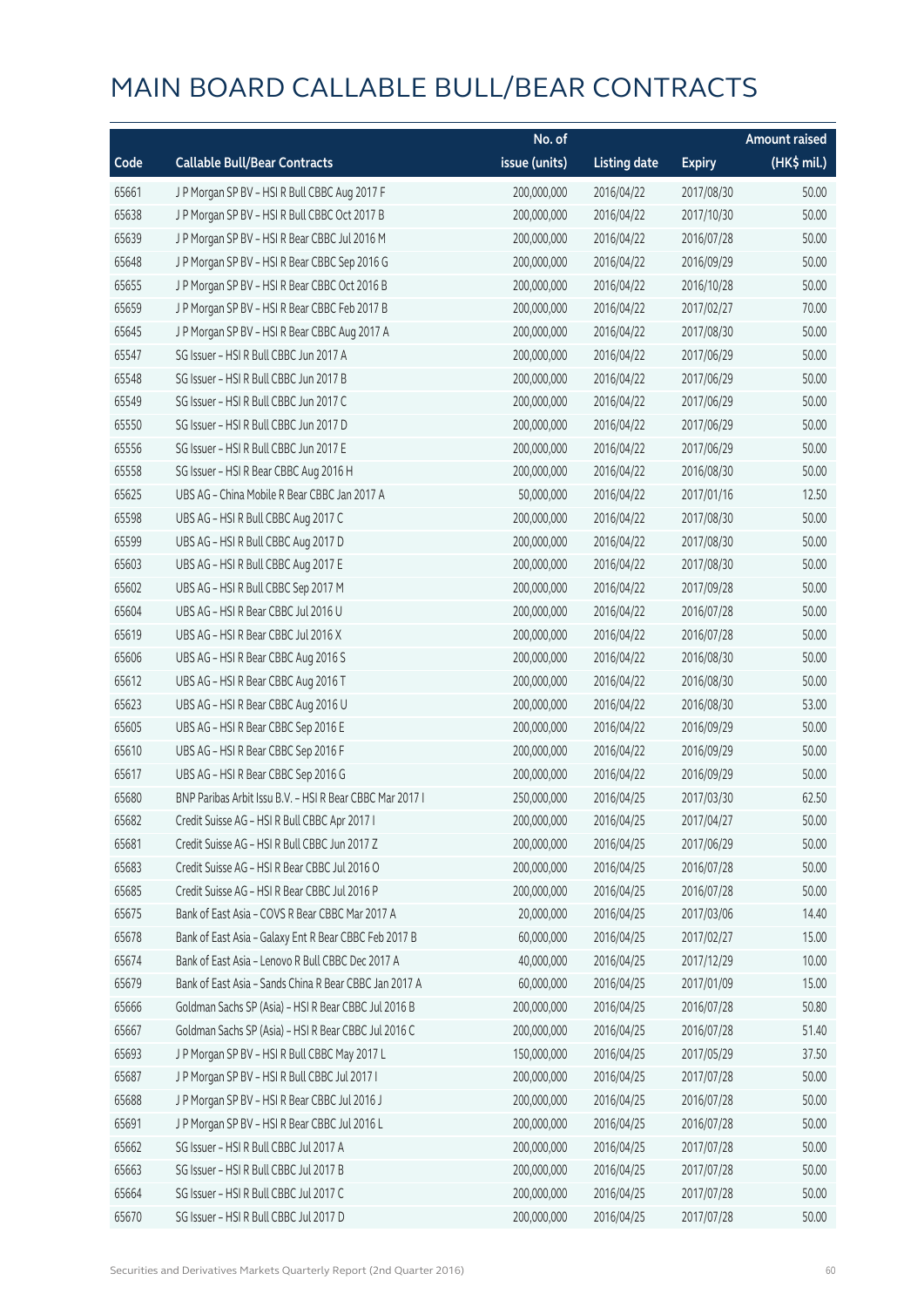|       |                                                          | No. of        |                     |               | <b>Amount raised</b>  |
|-------|----------------------------------------------------------|---------------|---------------------|---------------|-----------------------|
| Code  | <b>Callable Bull/Bear Contracts</b>                      | issue (units) | <b>Listing date</b> | <b>Expiry</b> | $(HK\frac{1}{2}mil.)$ |
| 65671 | SG Issuer - HSI R Bear CBBC Aug 2016 I                   | 200,000,000   | 2016/04/25          | 2016/08/30    | 50.00                 |
| 65672 | SG Issuer - HSI R Bear CBBC Aug 2016 J                   | 200,000,000   | 2016/04/25          | 2016/08/30    | 50.00                 |
| 65700 | UBS AG - HSI R Bull CBBC Nov 2016 B                      | 200,000,000   | 2016/04/25          | 2016/11/29    | 50.00                 |
| 65699 | UBS AG - HSI R Bull CBBC Nov 2016 U                      | 200,000,000   | 2016/04/25          | 2016/11/29    | 50.00                 |
| 65701 | UBS AG - HSI R Bull CBBC Sep 2017 N                      | 200,000,000   | 2016/04/25          | 2017/09/28    | 50.00                 |
| 65702 | UBS AG - HSI R Bull CBBC Sep 2017 O                      | 200,000,000   | 2016/04/25          | 2017/09/28    | 50.00                 |
| 65713 | UBS AG - HSI R Bear CBBC Jul 2016 A                      | 200,000,000   | 2016/04/25          | 2016/07/28    | 50.00                 |
| 65724 | UBS AG - HSI R Bear CBBC Jul 2016 R                      | 200,000,000   | 2016/04/25          | 2016/07/28    | 50.00                 |
| 65704 | UBS AG - HSI R Bear CBBC Jul 2016 Y                      | 200,000,000   | 2016/04/25          | 2016/07/28    | 50.00                 |
| 65844 | BNP Paribas Arbit Issu B.V. - HSI R Bull CBBC Jun 2017 N | 250,000,000   | 2016/04/26          | 2017/06/29    | 62.50                 |
| 65847 | Credit Suisse AG - HSI R Bull CBBC Jun 2017 C            | 200,000,000   | 2016/04/26          | 2017/06/29    | 50.00                 |
| 65840 | Credit Suisse AG - HSI R Bear CBBC Aug 2016 T            | 200,000,000   | 2016/04/26          | 2016/08/30    | 50.00                 |
| 65841 | Credit Suisse AG - HSI R Bear CBBC Aug 2016 U            | 200,000,000   | 2016/04/26          | 2016/08/30    | 50.00                 |
| 65890 | Goldman Sachs SP (Asia) - HSI R Bull CBBC Jul 2017 C     | 200,000,000   | 2016/04/26          | 2017/07/28    | 51.40                 |
| 65891 | Goldman Sachs SP (Asia) - HSI R Bull CBBC Jul 2017 D     | 200,000,000   | 2016/04/26          | 2017/07/28    | 51.40                 |
| 65885 | Goldman Sachs SP (Asia) - HSI R Bear CBBC Aug 2016 E     | 200,000,000   | 2016/04/26          | 2016/08/30    | 50.80                 |
| 65887 | Goldman Sachs SP (Asia) - HSI R Bear CBBC Aug 2016 F     | 200,000,000   | 2016/04/26          | 2016/08/30    | 50.40                 |
| 65888 | Goldman Sachs SP (Asia) - HSI R Bear CBBC Aug 2016 G     | 200,000,000   | 2016/04/26          | 2016/08/30    | 50.80                 |
| 65740 | HK Bank - China Mobile R Bull CBBC Jan 2017 A            | 50,000,000    | 2016/04/26          | 2017/01/16    | 12.50                 |
| 65771 | HK Bank - CNOOC R Bull CBBC Jul 2017 A                   | 50,000,000    | 2016/04/26          | 2017/07/31    | 12.50                 |
| 65781 | HK Bank - Galaxy Ent R Bull CBBC Jun 2017 C              | 40,000,000    | 2016/04/26          | 2017/06/26    | 10.00                 |
| 65765 | HK Bank - HSCEI R Bull CBBC Jul 2017 A                   | 60,000,000    | 2016/04/26          | 2017/07/28    | 15.00                 |
| 65772 | HK Bank - HSI R Bear CBBC Feb 2017 E                     | 150,000,000   | 2016/04/26          | 2017/02/27    | 37.50                 |
| 65786 | HK Bank - HSI R Bear CBBC Feb 2017 F                     | 150,000,000   | 2016/04/26          | 2017/02/27    | 37.50                 |
| 65787 | HK Bank - HSI R Bear CBBC Apr 2017 A                     | 150,000,000   | 2016/04/26          | 2017/04/27    | 37.50                 |
| 65788 | HK Bank - HSI R Bear CBBC Apr 2017 B                     | 150,000,000   | 2016/04/26          | 2017/04/27    | 37.50                 |
| 65780 | HK Bank - Lenovo R Bull CBBC Mar 2017 A                  | 40,000,000    | 2016/04/26          | 2017/03/31    | 10.00                 |
| 65733 | HK Bank - Lenovo R Bear CBBC Apr 2017 A                  | 40,000,000    | 2016/04/26          | 2017/04/28    | 10.00                 |
| 65751 | HK Bank - PetCh R Bull CBBC Jun 2017 A                   | 50,000,000    | 2016/04/26          | 2017/06/30    | 12.50                 |
| 65748 | HK Bank - Ping An R Bear CBBC Apr 2017 A                 | 40,000,000    | 2016/04/26          | 2017/04/28    | 10.00                 |
| 65782 | HK Bank - Sands China R Bull CBBC Jul 2017 B             | 40,000,000    | 2016/04/26          | 2017/07/31    | 10.00                 |
| 65859 | J P Morgan SP BV - COVS R Bear CBBC Oct 2016 A           | 25,000,000    | 2016/04/26          | 2016/10/21    | 12.50                 |
| 65863 | J P Morgan SP BV - HKEX R Bull CBBC Dec 2016 D           | 60,000,000    | 2016/04/26          | 2016/12/16    | 15.00                 |
| 65866 | J P Morgan SP BV - HKEX R Bear CBBC Jan 2017 B           | 60,000,000    | 2016/04/26          | 2017/01/20    | 15.00                 |
| 65871 | J P Morgan SP BV - HSI R Bull CBBC Aug 2016 F            | 200,000,000   | 2016/04/26          | 2016/08/30    | 50.00                 |
| 65872 | J P Morgan SP BV - HSI R Bull CBBC Aug 2016 G            | 150,000,000   | 2016/04/26          | 2016/08/30    | 37.50                 |
| 65873 | J P Morgan SP BV - HSI R Bear CBBC Jul 2016 R            | 200,000,000   | 2016/04/26          | 2016/07/28    | 50.00                 |
| 65857 | J P Morgan SP BV - HSI R Bear CBBC Aug 2016 S            | 150,000,000   | 2016/04/26          | 2016/08/30    | 37.50                 |
| 65858 | J P Morgan SP BV - HSI R Bear CBBC Aug 2016 T            | 200,000,000   | 2016/04/26          | 2016/08/30    | 50.00                 |
| 65875 | J P Morgan SP BV - HSI R Bear CBBC Aug 2016 U            | 200,000,000   | 2016/04/26          | 2016/08/30    | 50.00                 |
| 65877 | J P Morgan SP BV - HSI R Bear CBBC Dec 2016 D            | 200,000,000   | 2016/04/26          | 2016/12/29    | 50.00                 |
| 65829 | Macquarie Bank Ltd. - HSI R Bear CBBC Aug 2016 J         | 40,000,000    | 2016/04/26          | 2016/08/30    | 10.20                 |
| 65831 | Macquarie Bank Ltd. - HSI R Bear CBBC Aug 2016 K         | 40,000,000    | 2016/04/26          | 2016/08/30    | 10.00                 |
| 65838 | SG Issuer - HSBC R Bull CBBC Nov 2017 A                  | 200,000,000   | 2016/04/26          | 2017/11/29    | 50.00                 |
| 65835 | SG Issuer - HSBC R Bull CBBC Mar 2018 A                  | 200,000,000   | 2016/04/26          | 2018/03/28    | 50.00                 |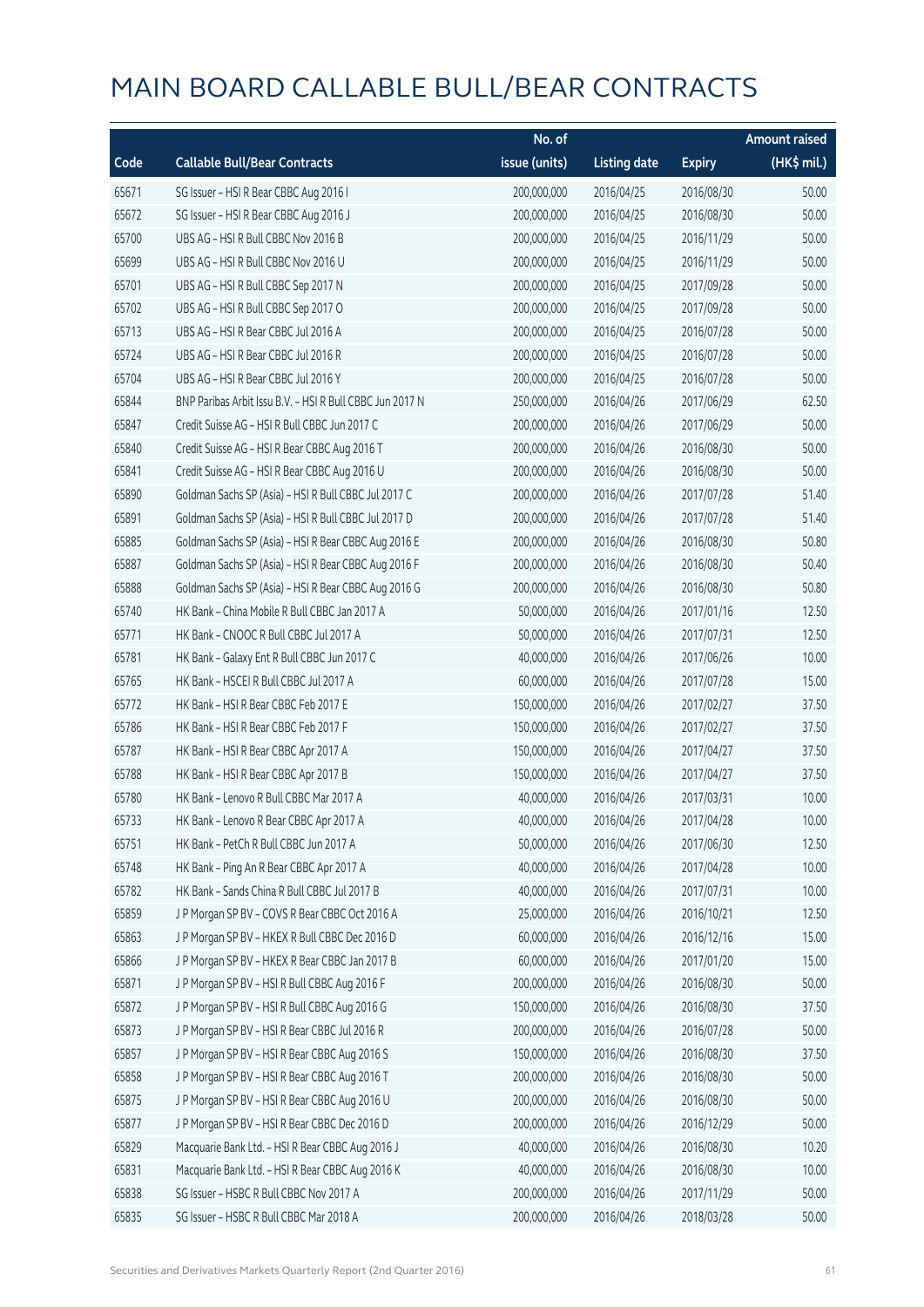|       |                                                          | No. of        |                     |               | <b>Amount raised</b>  |
|-------|----------------------------------------------------------|---------------|---------------------|---------------|-----------------------|
| Code  | <b>Callable Bull/Bear Contracts</b>                      | issue (units) | <b>Listing date</b> | <b>Expiry</b> | $(HK\frac{1}{2}mil.)$ |
| 65791 | SG Issuer - HSI R Bull CBBC Jul 2017 E                   | 200,000,000   | 2016/04/26          | 2017/07/28    | 50.00                 |
| 65850 | SG Issuer - HSI R Bull CBBC Jul 2017 F                   | 200,000,000   | 2016/04/26          | 2017/07/28    | 50.00                 |
| 65794 | SG Issuer - HSI R Bear CBBC Jul 2016 X                   | 200,000,000   | 2016/04/26          | 2016/07/28    | 50.00                 |
| 65797 | SG Issuer - HSI R Bear CBBC Aug 2016 K                   | 200,000,000   | 2016/04/26          | 2016/08/30    | 50.00                 |
| 65822 | SG Issuer - HSI R Bear CBBC Aug 2016 L                   | 200,000,000   | 2016/04/26          | 2016/08/30    | 50.00                 |
| 65827 | SG Issuer - HSI R Bear CBBC Aug 2016 M                   | 200,000,000   | 2016/04/26          | 2016/08/30    | 50.00                 |
| 65828 | SG Issuer - HSI R Bear CBBC Aug 2016 N                   | 200,000,000   | 2016/04/26          | 2016/08/30    | 50.00                 |
| 65855 | UBS AG - HSI R Bull CBBC Aug 2017 F                      | 200,000,000   | 2016/04/26          | 2017/08/30    | 50.00                 |
| 65854 | UBS AG - HSI R Bear CBBC Aug 2016 V                      | 200,000,000   | 2016/04/26          | 2016/08/30    | 50.00                 |
| 65898 | BNP Paribas Arbit Issu B.V. - HSI R Bear CBBC Mar 2017 J | 250,000,000   | 2016/04/27          | 2017/03/30    | 62.50                 |
| 65929 | Credit Suisse AG - HSI R Bull CBBC Mar 2017 C            | 200,000,000   | 2016/04/27          | 2017/03/30    | 50.00                 |
| 65930 | Credit Suisse AG - HSI R Bull CBBC Apr 2017 J            | 200,000,000   | 2016/04/27          | 2017/04/27    | 50.00                 |
| 65931 | Credit Suisse AG - HSI R Bear CBBC Jul 2016 Q            | 200,000,000   | 2016/04/27          | 2016/07/28    | 50.00                 |
| 65903 | Goldman Sachs SP (Asia) - HSI R Bull CBBC May 2017 S     | 200,000,000   | 2016/04/27          | 2017/05/29    | 51.40                 |
| 65899 | Goldman Sachs SP (Asia) - HSI R Bull CBBC Jul 2017 E     | 200,000,000   | 2016/04/27          | 2017/07/28    | 51.00                 |
| 65978 | J P Morgan SP BV - CC Bank R Bull CBBC Jan 2017 B        | 100,000,000   | 2016/04/27          | 2017/01/20    | 25.00                 |
| 65979 | J P Morgan SP BV - CKH R Bull CBBC Jun 2017 B            | 40,000,000    | 2016/04/27          | 2017/06/16    | 10.00                 |
| 65975 | J P Morgan SP BV - HSI R Bull CBBC Sep 2016 C            | 150,000,000   | 2016/04/27          | 2016/09/29    | 37.50                 |
| 65977 | J P Morgan SP BV - HSI R Bull CBBC Sep 2016 D            | 150,000,000   | 2016/04/27          | 2016/09/29    | 37.50                 |
| 65897 | J P Morgan SP BV - HSI R Bull CBBC Jun 2017 P            | 200,000,000   | 2016/04/27          | 2017/06/29    | 50.00                 |
| 65970 | J P Morgan SP BV - HSI R Bull CBBC Jul 2017 J            | 150,000,000   | 2016/04/27          | 2017/07/28    | 37.50                 |
| 65982 | J P Morgan SP BV - HSI R Bull CBBC Aug 2017 G            | 150,000,000   | 2016/04/27          | 2017/08/30    | 37.50                 |
| 65965 | J P Morgan SP BV - HSI R Bear CBBC Jul 2016 T            | 150,000,000   | 2016/04/27          | 2016/07/28    | 37.50                 |
| 65968 | J P Morgan SP BV - HSI R Bear CBBC Aug 2016 V            | 200,000,000   | 2016/04/27          | 2016/08/30    | 50.00                 |
| 65917 | SG Issuer - HKEX R Bull CBBC May 2017 A                  | 100,000,000   | 2016/04/27          | 2017/05/31    | 25.00                 |
| 65918 | SG Issuer - HKEX R Bull CBBC May 2017 B                  | 100,000,000   | 2016/04/27          | 2017/05/31    | 25.00                 |
| 65909 | SG Issuer - HKEX R Bull CBBC Jul 2017 A                  | 100,000,000   | 2016/04/27          | 2017/07/28    | 25.00                 |
| 65912 | SG Issuer - HKEX R Bull CBBC Jul 2017 B                  | 100,000,000   | 2016/04/27          | 2017/07/28    | 25.00                 |
| 65906 | SG Issuer - HKEX R Bull CBBC Sep 2017 A                  | 100,000,000   | 2016/04/27          | 2017/09/28    | 25.00                 |
| 65919 | SG Issuer - HKEX R Bear CBBC Sep 2016 A                  | 100,000,000   | 2016/04/27          | 2016/09/29    | 25.00                 |
| 65920 | SG Issuer - HKEX R Bear CBBC Nov 2016 A                  | 100,000,000   | 2016/04/27          | 2016/11/29    | 25.00                 |
| 65921 | SG Issuer - HKEX R Bear CBBC Feb 2017 A                  | 100,000,000   | 2016/04/27          | 2017/02/01    | 27.00                 |
| 65922 | SG Issuer - HSBC R Bull CBBC Jun 2018 A                  | 100,000,000   | 2016/04/27          | 2018/06/28    | 25.00                 |
| 65927 | SG Issuer - HSBC R Bear CBBC Sep 2016 A                  | 100,000,000   | 2016/04/27          | 2016/09/29    | 25.00                 |
| 65893 | SG Issuer - HSI R Bull CBBC Jun 2017 F                   | 200,000,000   | 2016/04/27          | 2017/06/29    | 50.00                 |
| 65905 | SG Issuer - HSI R Bear CBBC Jul 2016 E                   | 200,000,000   | 2016/04/27          | 2016/07/28    | 50.00                 |
| 65934 | UBS AG - HSI R Bull CBBC Jun 2017 S                      | 200,000,000   | 2016/04/27          | 2017/06/29    | 50.00                 |
| 65933 | UBS AG - HSI R Bull CBBC Jul 2017 O                      | 200,000,000   | 2016/04/27          | 2017/07/28    | 50.00                 |
| 65937 | UBS AG - HSI R Bear CBBC Jul 2016 E                      | 200,000,000   | 2016/04/27          | 2016/07/28    | 50.00                 |
| 65945 | UBS AG - HSI R Bear CBBC Jul 2016 F                      | 200,000,000   | 2016/04/27          | 2016/07/28    | 50.00                 |
| 65938 | UBS AG - HSI R Bear CBBC Jul 2016 G                      | 200,000,000   | 2016/04/27          | 2016/07/28    | 50.00                 |
| 65941 | UBS AG - HSI R Bear CBBC Jul 2016 H                      | 200,000,000   | 2016/04/27          | 2016/07/28    | 50.00                 |
| 65952 | UBS AG - HSI R Bear CBBC Jul 2016 I                      | 200,000,000   | 2016/04/27          | 2016/07/28    | 50.00                 |
| 65951 | UBS AG - HSI R Bear CBBC Jul 2016 K                      | 200,000,000   | 2016/04/27          | 2016/07/28    | 50.00                 |
| 65953 | UBS AG - HSI R Bear CBBC Jul 2016 L                      | 200,000,000   | 2016/04/27          | 2016/07/28    | 59.00                 |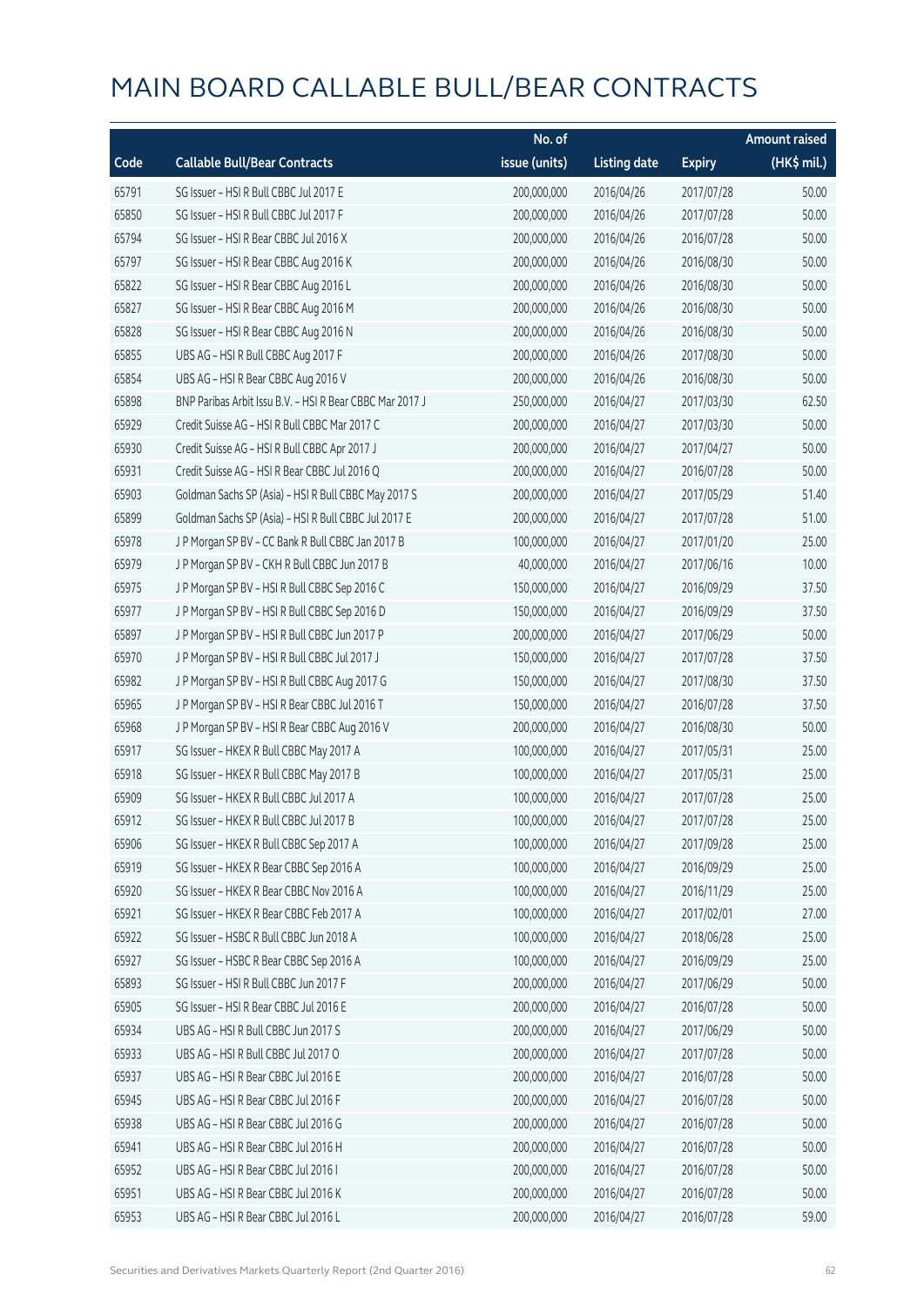|       |                                                          | No. of        |                     |               | <b>Amount raised</b> |
|-------|----------------------------------------------------------|---------------|---------------------|---------------|----------------------|
| Code  | <b>Callable Bull/Bear Contracts</b>                      | issue (units) | <b>Listing date</b> | <b>Expiry</b> | (HK\$ mil.)          |
| 65963 | UBS AG - HSI R Bear CBBC Jul 2016 O                      | 200,000,000   | 2016/04/27          | 2016/07/28    | 50.00                |
| 66026 | BNP Paribas Arbit Issu B.V. - HSI R Bull CBBC May 2017 P | 250,000,000   | 2016/04/28          | 2017/05/29    | 62.50                |
| 66030 | BNP Paribas Arbit Issu B.V. - HSI R Bull CBBC Jun 2017 O | 250,000,000   | 2016/04/28          | 2017/06/29    | 62.50                |
| 65991 | BNP Paribas Arbit Issu B.V. - HSI R Bear CBBC Feb 2017 M | 250,000,000   | 2016/04/28          | 2017/02/27    | 62.50                |
| 65994 | BNP Paribas Arbit Issu B.V. - HSI R Bear CBBC Feb 2017 N | 250,000,000   | 2016/04/28          | 2017/02/27    | 62.50                |
| 65992 | BNP Paribas Arbit Issu B.V. - HSI R Bear CBBC Mar 2017 K | 250,000,000   | 2016/04/28          | 2017/03/30    | 62.50                |
| 66034 | BNP Paribas Arbit Issu B.V. - HSI R Bear CBBC Mar 2017 L | 250,000,000   | 2016/04/28          | 2017/03/30    | 62.50                |
| 66037 | BNP Paribas Arbit Issu B.V. - HSI R Bear CBBC Mar 2017 M | 250,000,000   | 2016/04/28          | 2017/03/30    | 62.50                |
| 66058 | Credit Suisse AG - HSI R Bull CBBC Jul 2017 N            | 200,000,000   | 2016/04/28          | 2017/07/28    | 50.00                |
| 66041 | Credit Suisse AG - HSI R Bear CBBC Jul 2016 R            | 200,000,000   | 2016/04/28          | 2016/07/28    | 50.00                |
| 66043 | Credit Suisse AG - HSI R Bear CBBC Jul 2016 S            | 200,000,000   | 2016/04/28          | 2016/07/28    | 50.00                |
| 66053 | Credit Suisse AG - HSI R Bear CBBC Jul 2016 T            | 200,000,000   | 2016/04/28          | 2016/07/28    | 50.00                |
| 66056 | Credit Suisse AG - HSI R Bear CBBC Jul 2016 V            | 200,000,000   | 2016/04/28          | 2016/07/28    | 50.00                |
| 66052 | Credit Suisse AG - HSI R Bear CBBC Aug 2016 V            | 200,000,000   | 2016/04/28          | 2016/08/30    | 50.00                |
| 66055 | Credit Suisse AG - HSI R Bear CBBC Aug 2016 W            | 200,000,000   | 2016/04/28          | 2016/08/30    | 50.00                |
| 66044 | Credit Suisse AG - HSI R Bear CBBC Sep 2016 G            | 200,000,000   | 2016/04/28          | 2016/09/29    | 50.00                |
| 66018 | Goldman Sachs SP (Asia) - HSI R Bull CBBC May 2017 T     | 200,000,000   | 2016/04/28          | 2017/05/29    | 50.60                |
| 66019 | Goldman Sachs SP (Asia) - HSI R Bull CBBC Jul 2017 F     | 200,000,000   | 2016/04/28          | 2017/07/28    | 50.80                |
| 65995 | Goldman Sachs SP (Asia) - HSI R Bear CBBC Jul 2016 A     | 200,000,000   | 2016/04/28          | 2016/07/28    | 50.80                |
| 65999 | Goldman Sachs SP (Asia) - HSI R Bear CBBC Jul 2016 E     | 200,000,000   | 2016/04/28          | 2016/07/28    | 50.40                |
| 65987 | HK Bank - ABC R Bull CBBC Aug 2017 B                     | 50,000,000    | 2016/04/28          | 2017/08/31    | 12.50                |
| 65988 | HK Bank - AIA R Bear CBBC Mar 2017 B                     | 40,000,000    | 2016/04/28          | 2017/03/31    | 13.20                |
| 65983 | HK Bank - CM Bank R Bull CBBC Jan 2017 B                 | 40,000,000    | 2016/04/28          | 2017/01/23    | 10.00                |
| 66015 | HK Bank - HSI R Bull CBBC Oct 2016 A                     | 150,000,000   | 2016/04/28          | 2016/10/28    | 37.50                |
| 66014 | HK Bank - HSI R Bull CBBC Dec 2016 X                     | 150,000,000   | 2016/04/28          | 2016/12/29    | 37.50                |
| 65989 | HK Bank - PICC P&C R Bull CBBC Jan 2017 B                | 40,000,000    | 2016/04/28          | 2017/01/19    | 10.00                |
| 66108 | J P Morgan SP BV - China Mobile R Bear CBBC May 2017 A   | 100,000,000   | 2016/04/28          | 2017/05/19    | 25.00                |
| 66098 | J P Morgan SP BV - HKEX R Bull CBBC Nov 2016 G           | 40,000,000    | 2016/04/28          | 2016/11/18    | 10.00                |
| 66100 | J P Morgan SP BV - HKEX R Bear CBBC Feb 2017 B           | 40,000,000    | 2016/04/28          | 2017/02/17    | 10.40                |
| 66101 | JP Morgan SP BV - HKEX R Bear CBBC Mar 2017 B            | 40,000,000    | 2016/04/28          | 2017/03/17    | 14.40                |
| 66104 | J P Morgan SP BV - HSBC R Bull CBBC Feb 2017 A           | 100,000,000   | 2016/04/28          | 2017/02/17    | 25.00                |
| 66105 | J P Morgan SP BV - HSBC R Bear CBBC Jan 2017 B           | 100,000,000   | 2016/04/28          | 2017/01/20    | 25.00                |
| 66109 | J P Morgan SP BV - HSI R Bull CBBC Jun 2017 Q            | 200,000,000   | 2016/04/28          | 2017/06/29    | 50.00                |
| 66088 | J P Morgan SP BV - HSI R Bull CBBC Aug 2017 H            | 200,000,000   | 2016/04/28          | 2017/08/30    | 50.00                |
| 66089 | J P Morgan SP BV - HSI R Bull CBBC Oct 2017 C            | 150,000,000   | 2016/04/28          | 2017/10/30    | 37.50                |
| 66112 | J P Morgan SP BV - HSI R Bear CBBC Jul 2016 H            | 150,000,000   | 2016/04/28          | 2016/07/28    | 37.50                |
| 66115 | J P Morgan SP BV - HSI R Bear CBBC Jul 2016 N            | 150,000,000   | 2016/04/28          | 2016/07/28    | 37.50                |
| 66086 | J P Morgan SP BV - HSI R Bear CBBC Jul 2016 U            | 200,000,000   | 2016/04/28          | 2016/07/28    | 50.00                |
| 66087 | J P Morgan SP BV - HSI R Bear CBBC Jul 2016 W            | 200,000,000   | 2016/04/28          | 2016/07/28    | 50.00                |
| 66106 | J P Morgan SP BV - Tencent R Bull CBBC Jan 2017 C        | 60,000,000    | 2016/04/28          | 2017/01/20    | 15.00                |
| 66020 | Macquarie Bank Ltd. - HSI R Bull CBBC Dec 2016 J         | 40,000,000    | 2016/04/28          | 2016/12/29    | 10.00                |
| 66024 | Macquarie Bank Ltd. - HSI R Bear CBBC Oct 2016 F         | 40,000,000    | 2016/04/28          | 2016/10/28    | 10.00                |
| 66083 | SG Issuer - HSI R Bull CBBC Jun 2017 G                   | 200,000,000   | 2016/04/28          | 2017/06/29    | 50.00                |
| 66084 | SG Issuer - HSI R Bull CBBC Jun 2017 H                   | 200,000,000   | 2016/04/28          | 2017/06/29    | 50.00                |
| 66009 | SG Issuer - HSI R Bear CBBC Jul 2016 I                   | 200,000,000   | 2016/04/28          | 2016/07/28    | 50.00                |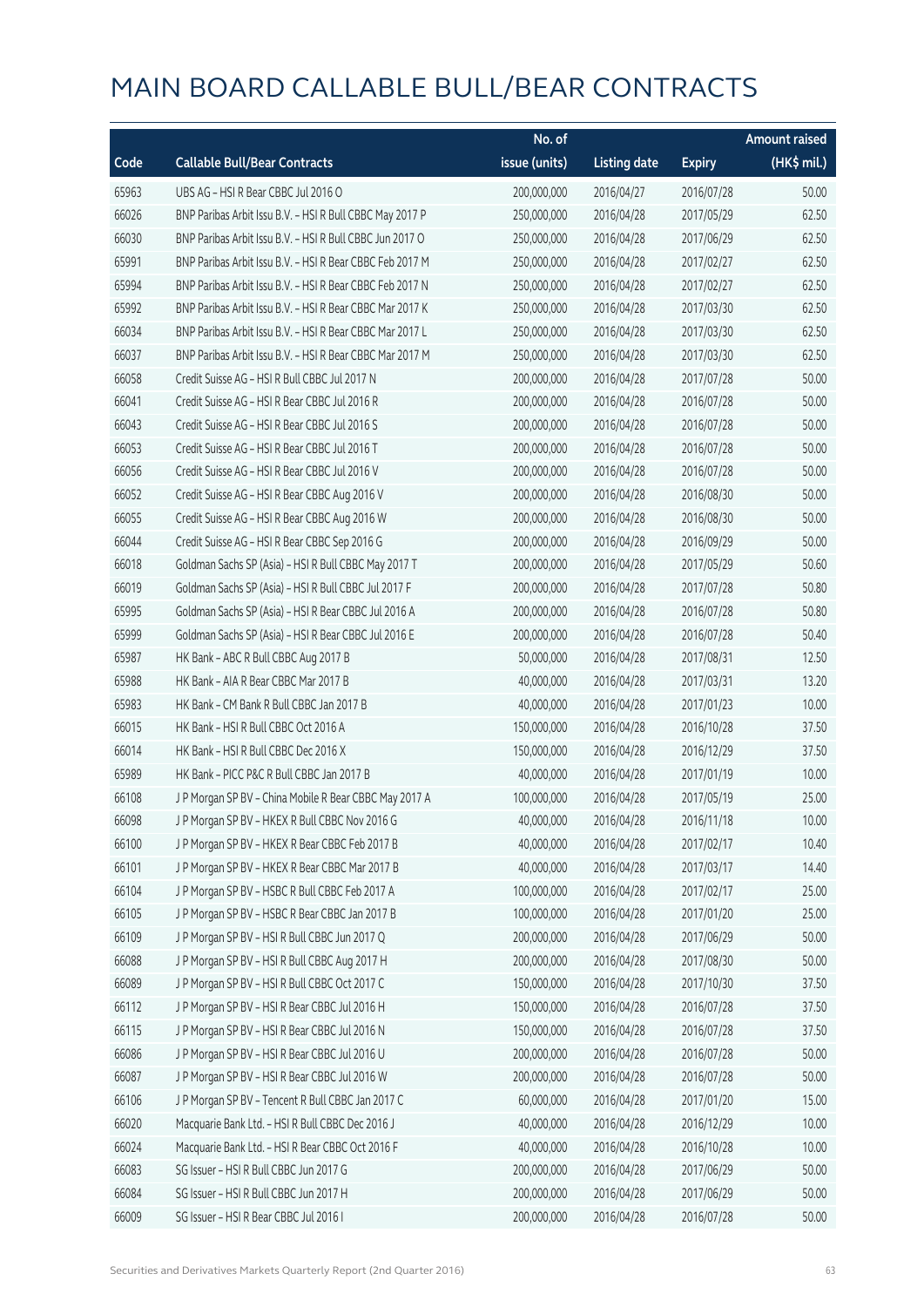|       |                                                           | No. of        |                     |               | <b>Amount raised</b> |
|-------|-----------------------------------------------------------|---------------|---------------------|---------------|----------------------|
| Code  | <b>Callable Bull/Bear Contracts</b>                       | issue (units) | <b>Listing date</b> | <b>Expiry</b> | $(HK$$ mil.)         |
| 66013 | SG Issuer - HSI R Bear CBBC Jul 2016 Q                    | 200,000,000   | 2016/04/28          | 2016/07/28    | 50.00                |
| 66074 | UBS AG - HKEX R Bull CBBC Oct 2016 F                      | 50,000,000    | 2016/04/28          | 2016/10/31    | 12.50                |
| 66071 | UBS AG - HSBC R Bull CBBC Jun 2017 A                      | 100,000,000   | 2016/04/28          | 2017/06/19    | 25.00                |
| 66078 | UBS AG - HSI R Bull CBBC Jun 2017 U                       | 200,000,000   | 2016/04/28          | 2017/06/29    | 50.00                |
| 66075 | UBS AG - HSI R Bull CBBC Aug 2017 G                       | 200,000,000   | 2016/04/28          | 2017/08/30    | 50.00                |
| 66080 | UBS AG - HSI R Bull CBBC Sep 2017 P                       | 200,000,000   | 2016/04/28          | 2017/09/28    | 50.00                |
| 66059 | UBS AG - HSI R Bear CBBC Jul 2016 Q                       | 200,000,000   | 2016/04/28          | 2016/07/28    | 50.00                |
| 66060 | UBS AG - HSI R Bear CBBC Jul 2016 S                       | 200,000,000   | 2016/04/28          | 2016/07/28    | 50.00                |
| 66061 | UBS AG - HSI R Bear CBBC Jul 2016 W                       | 200,000,000   | 2016/04/28          | 2016/07/28    | 50.00                |
| 66072 | UBS AG - Tencent R Bull CBBC Oct 2016 E                   | 50,000,000    | 2016/04/28          | 2016/10/17    | 12.50                |
| 66134 | BNP Paribas Arbit Issu B.V. - HKEX R Bull CBBC Dec 2016 B | 40,000,000    | 2016/04/29          | 2016/12/30    | 10.00                |
| 66168 | Credit Suisse AG - HKEX R Bull CBBC Sep 2016 C            | 50,000,000    | 2016/04/29          | 2016/09/30    | 12.50                |
| 66162 | Credit Suisse AG - HKEX R Bear CBBC Jul 2016 C            | 50,000,000    | 2016/04/29          | 2016/07/29    | 13.00                |
| 66160 | Credit Suisse AG - HSBC R Bear CBBC Sep 2016 A            | 50,000,000    | 2016/04/29          | 2016/09/30    | 12.50                |
| 66152 | Credit Suisse AG - HSCEI R Bear CBBC Jul 2016 B           | 100,000,000   | 2016/04/29          | 2016/07/28    | 25.00                |
| 66154 | Credit Suisse AG - HSI R Bull CBBC Apr 2017 K             | 200,000,000   | 2016/04/29          | 2017/04/27    | 50.00                |
| 66164 | Credit Suisse AG - HSI R Bear CBBC Jul 2016 U             | 200,000,000   | 2016/04/29          | 2016/07/28    | 50.00                |
| 66155 | Credit Suisse AG - Tencent R Bear CBBC Jul 2016 A         | 50,000,000    | 2016/04/29          | 2016/07/29    | 12.50                |
| 66133 | Goldman Sachs SP (Asia) - HSI R Bull CBBC Aug 2017 A      | 200,000,000   | 2016/04/29          | 2017/08/30    | 51.20                |
| 66182 | J P Morgan SP BV - HKEX R Bull CBBC Apr 2017 B            | 40,000,000    | 2016/04/29          | 2017/04/21    | 10.00                |
| 66180 | J P Morgan SP BV - HKEX R Bear CBBC Apr 2017 A            | 40,000,000    | 2016/04/29          | 2017/04/21    | 20.00                |
| 66171 | J P Morgan SP BV - HSI R Bull CBBC Jun 2017 R             | 150,000,000   | 2016/04/29          | 2017/06/29    | 37.50                |
| 66170 | J P Morgan SP BV - HSI R Bull CBBC Jul 2017 K             | 200,000,000   | 2016/04/29          | 2017/07/28    | 50.00                |
| 66184 | J P Morgan SP BV - HSI R Bear CBBC Jul 2016 D             | 150,000,000   | 2016/04/29          | 2016/07/28    | 37.50                |
| 66183 | J P Morgan SP BV - HSI R Bear CBBC Jul 2016 X             | 150,000,000   | 2016/04/29          | 2016/07/28    | 37.50                |
| 66130 | SG Issuer - HSI R Bull CBBC Jul 2017 G                    | 200,000,000   | 2016/04/29          | 2017/07/28    | 50.00                |
| 66147 | SG Issuer - HSI R Bear CBBC Jul 2016 V                    | 200,000,000   | 2016/04/29          | 2016/07/28    | 50.00                |
| 66121 | SG Issuer - Tencent R Bull CBBC Jun 2017 A                | 100,000,000   | 2016/04/29          | 2017/06/29    | 25.00                |
| 66122 | SG Issuer - Tencent R Bull CBBC Jun 2017 B                | 100,000,000   | 2016/04/29          | 2017/06/29    | 25.00                |
| 66123 | SG Issuer - Tencent R Bull CBBC Jun 2017 C                | 100,000,000   | 2016/04/29          | 2017/06/29    | 25.00                |
| 66116 | SG Issuer - Tencent R Bull CBBC Aug 2017 A                | 100,000,000   | 2016/04/29          | 2017/08/30    | 25.00                |
| 66119 | SG Issuer - Tencent R Bull CBBC Aug 2017 B                | 100,000,000   | 2016/04/29          | 2017/08/30    | 25.00                |
| 66127 | SG Issuer - Tencent R Bear CBBC Sep 2016 A                | 100,000,000   | 2016/04/29          | 2016/09/29    | 25.00                |
| 66128 | SG Issuer - Tencent R Bear CBBC Sep 2016 B                | 100,000,000   | 2016/04/29          | 2016/09/29    | 25.00                |
| 66129 | SG Issuer - Tencent R Bear CBBC Nov 2016 A                | 100,000,000   | 2016/04/29          | 2016/11/29    | 25.00                |
| 66174 | UBS AG - HSI R Bull CBBC Aug 2017 H                       | 200,000,000   | 2016/04/29          | 2017/08/30    | 50.00                |
| 66177 | UBS AG - HSI R Bear CBBC Jul 2016 J                       | 200,000,000   | 2016/04/29          | 2016/07/28    | 50.00                |
| 66178 | UBS AG - HSI R Bear CBBC Jul 2016 P                       | 200,000,000   | 2016/04/29          | 2016/07/28    | 50.00                |
| 66237 | BNP Paribas Arbit Issu B.V. - HSI R Bull CBBC May 2017 Q  | 250,000,000   | 2016/05/03          | 2017/05/29    | 62.50                |
| 66234 | Credit Suisse AG - HSI R Bull CBBC Mar 2017 D             | 200,000,000   | 2016/05/03          | 2017/03/30    | 50.00                |
| 66235 | Credit Suisse AG - HSI R Bear CBBC Aug 2016 X             | 200,000,000   | 2016/05/03          | 2016/08/30    | 50.00                |
| 66240 | Goldman Sachs SP (Asia) - HSI R Bull CBBC Jun 2017 Z      | 200,000,000   | 2016/05/03          | 2017/06/29    | 51.20                |
| 66243 | Goldman Sachs SP (Asia) - HSI R Bear CBBC Aug 2016 H      | 200,000,000   | 2016/05/03          | 2016/08/30    | 50.60                |
| 66244 | Goldman Sachs SP (Asia) - HSI R Bear CBBC Aug 2016 I      | 200,000,000   | 2016/05/03          | 2016/08/30    | 50.20                |
| 66215 | HK Bank - AIA R Bull CBBC Jan 2017 B                      | 40,000,000    | 2016/05/03          | 2017/01/09    | 16.40                |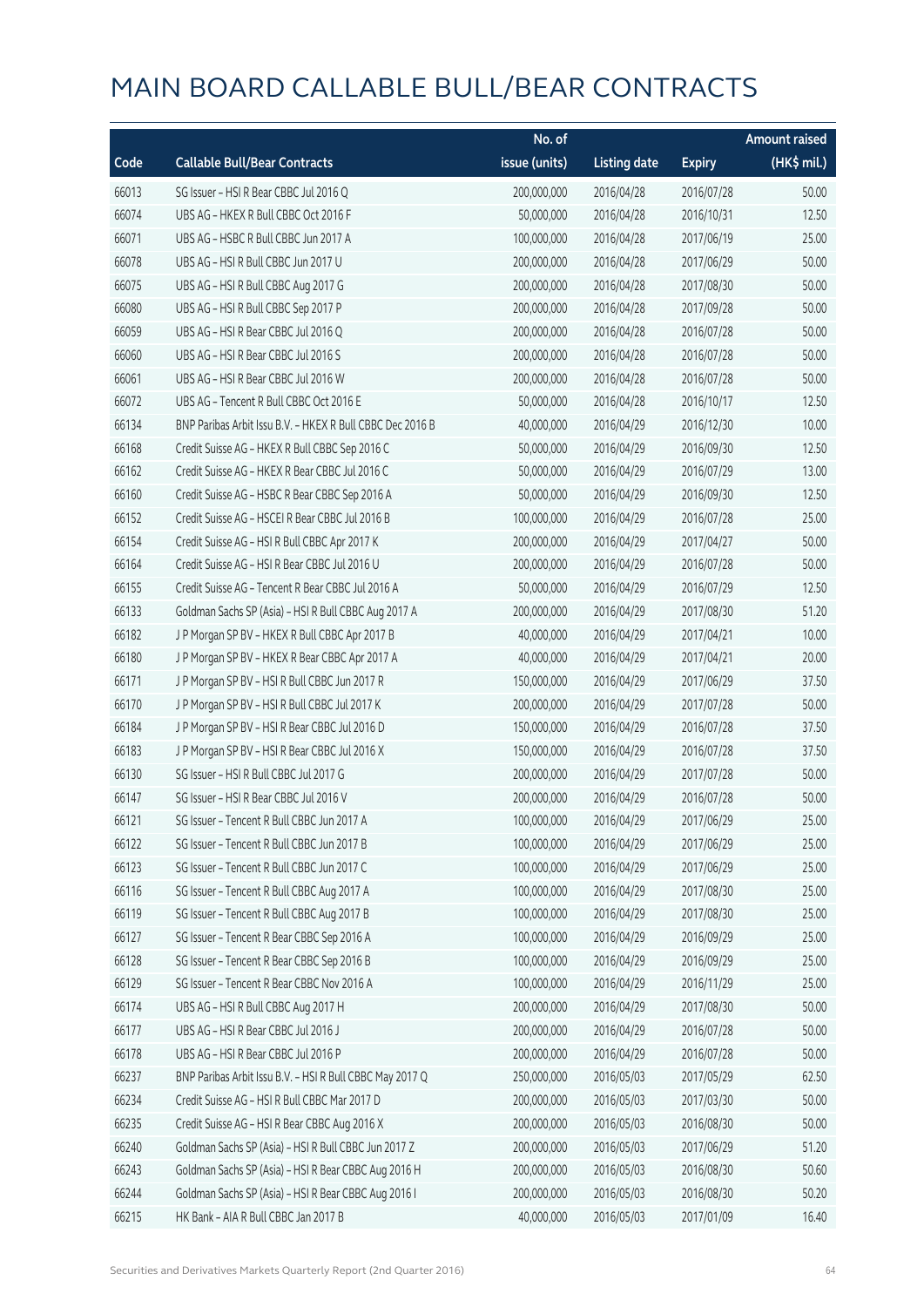|       |                                                          | No. of        |                     |               | <b>Amount raised</b>  |
|-------|----------------------------------------------------------|---------------|---------------------|---------------|-----------------------|
| Code  | <b>Callable Bull/Bear Contracts</b>                      | issue (units) | <b>Listing date</b> | <b>Expiry</b> | $(HK\frac{1}{2}mil.)$ |
| 66185 | HK Bank - CNOOC R Bull CBBC Jan 2017 D                   | 50,000,000    | 2016/05/03          | 2017/01/06    | 12.50                 |
| 66190 | HK Bank - CNOOC R Bear CBBC Feb 2017 A                   | 40,000,000    | 2016/05/03          | 2017/02/27    | 10.00                 |
| 66191 | HK Bank - CNOOC R Bear CBBC Mar 2017 A                   | 40,000,000    | 2016/05/03          | 2017/03/06    | 10.00                 |
| 66186 | HK Bank - CNOOC R Bear CBBC Nov 2017 A                   | 40,000,000    | 2016/05/03          | 2017/11/06    | 12.80                 |
| 66197 | HK Bank - HKEX R Bull CBBC Oct 2016 X                    | 50,000,000    | 2016/05/03          | 2016/10/31    | 12.50                 |
| 66217 | HK Bank - HKEX R Bull CBBC Dec 2016 K                    | 50,000,000    | 2016/05/03          | 2016/12/30    | 12.50                 |
| 66220 | HK Bank - HKEX R Bull CBBC Dec 2016 L                    | 50,000,000    | 2016/05/03          | 2016/12/19    | 12.50                 |
| 66206 | HK Bank - HKEX R Bear CBBC Jun 2017 C                    | 40,000,000    | 2016/05/03          | 2017/06/30    | 30.80                 |
| 66221 | HK Bank - HSI R Bull CBBC Nov 2016 Y                     | 150,000,000   | 2016/05/03          | 2016/11/29    | 37.50                 |
| 66195 | HK Bank - PetCh R Bull CBBC Jul 2017 A                   | 50,000,000    | 2016/05/03          | 2017/07/17    | 12.50                 |
| 66247 | J P Morgan SP BV - HSI R Bull CBBC Jun 2017 S            | 150,000,000   | 2016/05/03          | 2017/06/29    | 37.50                 |
| 66245 | J P Morgan SP BV - HSI R Bull CBBC Sep 2017 F            | 150,000,000   | 2016/05/03          | 2017/09/28    | 37.50                 |
| 66248 | J P Morgan SP BV - HSI R Bear CBBC Aug 2016 W            | 200,000,000   | 2016/05/03          | 2016/08/30    | 50.00                 |
| 66249 | J P Morgan SP BV - HSI R Bear CBBC Aug 2016 X            | 150,000,000   | 2016/05/03          | 2016/08/30    | 37.50                 |
| 66223 | SG Issuer - A50 R Bull CBBC Feb 2017 B                   | 100,000,000   | 2016/05/03          | 2017/02/27    | 25.00                 |
| 66224 | SG Issuer - A50 R Bull CBBC Feb 2017 C                   | 100,000,000   | 2016/05/03          | 2017/02/27    | 25.00                 |
| 66225 | SG Issuer - A50 R Bull CBBC Feb 2017 D                   | 100,000,000   | 2016/05/03          | 2017/02/27    | 25.00                 |
| 66222 | SG Issuer - A50 R Bull CBBC Apr 2017 C                   | 100,000,000   | 2016/05/03          | 2017/04/27    | 25.00                 |
| 66228 | SG Issuer - A50 R Bear CBBC Sep 2016 A                   | 100,000,000   | 2016/05/03          | 2016/09/29    | 25.00                 |
| 66230 | SG Issuer - A50 R Bear CBBC Oct 2016 A                   | 100,000,000   | 2016/05/03          | 2016/10/28    | 25.00                 |
| 66231 | SG Issuer - A50 R Bear CBBC Nov 2016 A                   | 100,000,000   | 2016/05/03          | 2016/11/29    | 25.00                 |
| 66233 | UBS AG - HSI R Bull CBBC Aug 2017 I                      | 200,000,000   | 2016/05/03          | 2017/08/30    | 50.00                 |
| 66232 | UBS AG - HSI R Bull CBBC Sep 2017 Q                      | 200,000,000   | 2016/05/03          | 2017/09/28    | 50.00                 |
| 66236 | UBS AG - HSI R Bear CBBC Aug 2016 W                      | 200,000,000   | 2016/05/03          | 2016/08/30    | 50.00                 |
| 66250 | BNP Paribas Arbit Issu B.V. - HSI R Bull CBBC May 2017 R | 250,000,000   | 2016/05/04          | 2017/05/29    | 62.50                 |
| 66251 | BNP Paribas Arbit Issu B.V. - HSI R Bull CBBC Jun 2017 P | 250,000,000   | 2016/05/04          | 2017/06/29    | 62.50                 |
| 66269 | BNP Paribas Arbit Issu B.V. - HSI R Bull CBBC Jun 2017 Q | 250,000,000   | 2016/05/04          | 2017/06/29    | 62.50                 |
| 66263 | BNP Paribas Arbit Issu B.V. - HSI R Bear CBBC Feb 2017 O | 250,000,000   | 2016/05/04          | 2017/02/27    | 62.50                 |
| 66266 | Credit Suisse AG - HSI R Bull CBBC Jun 2017 D            | 200,000,000   | 2016/05/04          | 2017/06/29    | 50.00                 |
| 66267 | Credit Suisse AG - HSI R Bear CBBC Aug 2016 Y            | 200,000,000   | 2016/05/04          | 2016/08/30    | 50.00                 |
| 66281 | Goldman Sachs SP (Asia) - HSI R Bull CBBC Jun 2017 X     | 200,000,000   | 2016/05/04          | 2017/06/29    | 50.20                 |
| 66253 | Goldman Sachs SP (Asia) - HSI R Bull CBBC Jun 2017 Y     | 200,000,000   | 2016/05/04          | 2017/06/29    | 50.60                 |
| 66256 | Goldman Sachs SP (Asia) - HSI R Bull CBBC Aug 2017 B     | 200,000,000   | 2016/05/04          | 2017/08/30    | 51.60                 |
| 66257 | Goldman Sachs SP (Asia) - HSI R Bear CBBC Aug 2016 J     | 200,000,000   | 2016/05/04          | 2016/08/30    | 50.60                 |
| 66283 | J P Morgan SP BV - HSI R Bull CBBC Jul 2017 L            | 200,000,000   | 2016/05/04          | 2017/07/28    | 50.00                 |
| 66284 | J P Morgan SP BV - HSI R Bull CBBC Aug 2017 I            | 200,000,000   | 2016/05/04          | 2017/08/30    | 50.00                 |
| 66286 | J P Morgan SP BV - HSI R Bear CBBC Aug 2016 Y            | 200,000,000   | 2016/05/04          | 2016/08/30    | 50.00                 |
| 66288 | J P Morgan SP BV - HSI R Bear CBBC Aug 2016 Z            | 150,000,000   | 2016/05/04          | 2016/08/30    | 37.50                 |
| 66258 | SG Issuer - HSI R Bull CBBC Jun 2017 I                   | 200,000,000   | 2016/05/04          | 2017/06/29    | 50.00                 |
| 66260 | SG Issuer - HSI R Bear CBBC Aug 2016 O                   | 200,000,000   | 2016/05/04          | 2016/08/30    | 50.00                 |
| 66262 | SG Issuer - HSI R Bear CBBC Aug 2016 P                   | 200,000,000   | 2016/05/04          | 2016/08/30    | 50.00                 |
| 66272 | UBS AG - HSI R Bull CBBC Jun 2017 V                      | 200,000,000   | 2016/05/04          | 2017/06/29    | 50.00                 |
| 66273 | UBS AG - HSI R Bull CBBC Aug 2017 J                      | 200,000,000   | 2016/05/04          | 2017/08/30    | 50.00                 |
| 66279 | UBS AG - HSI R Bear CBBC Aug 2016 X                      | 200,000,000   | 2016/05/04          | 2016/08/30    | 50.00                 |
| 66280 | UBS AG - HSI R Bear CBBC Aug 2016 Y                      | 200,000,000   | 2016/05/04          | 2016/08/30    | 50.00                 |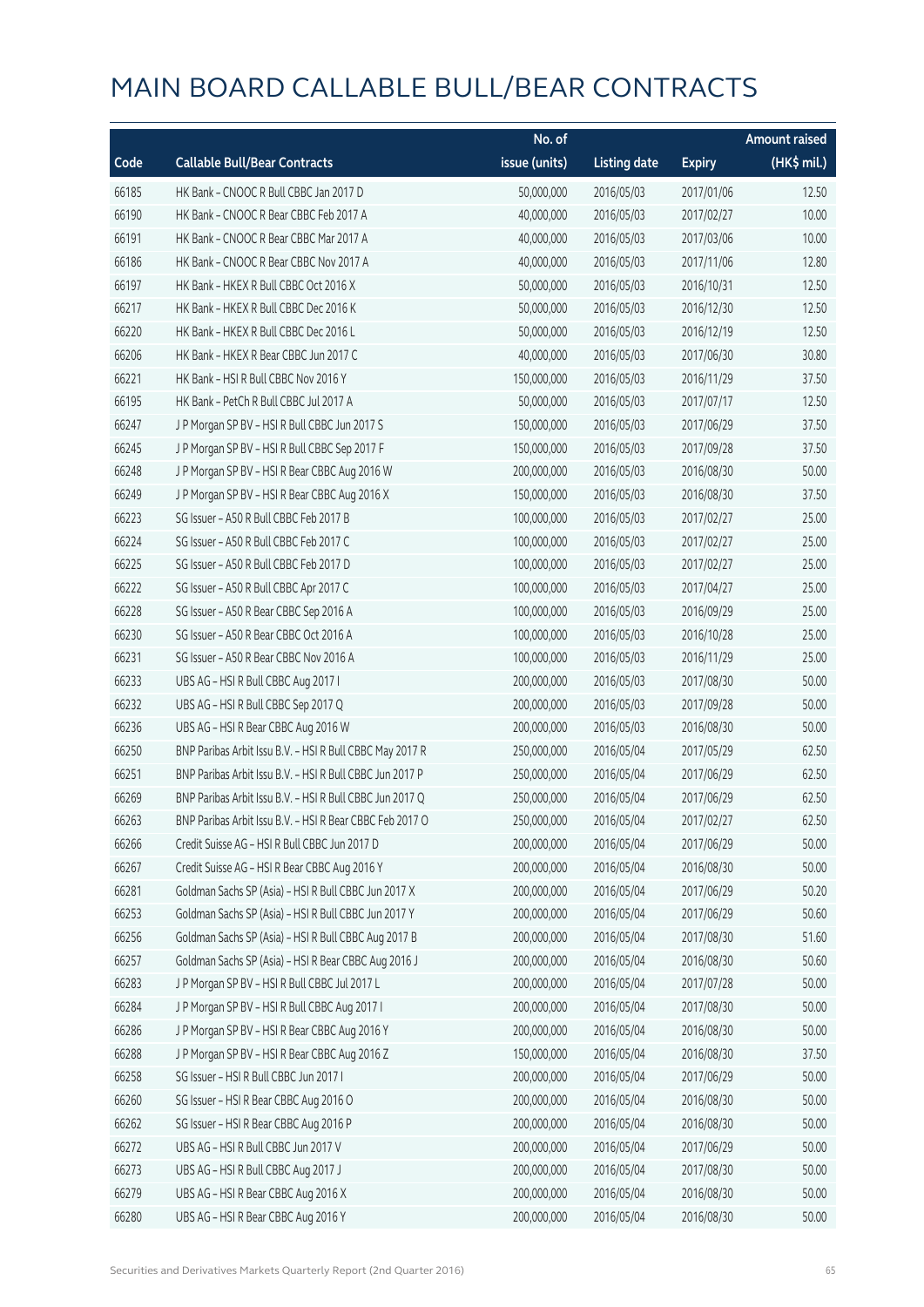|       |                                                          | No. of        |                     |               | <b>Amount raised</b>  |
|-------|----------------------------------------------------------|---------------|---------------------|---------------|-----------------------|
| Code  | <b>Callable Bull/Bear Contracts</b>                      | issue (units) | <b>Listing date</b> | <b>Expiry</b> | $(HK\frac{1}{2}mil.)$ |
| 66310 | Credit Suisse AG - HSI R Bull CBBC Jul 2017 O            | 200,000,000   | 2016/05/05          | 2017/07/28    | 50.00                 |
| 66311 | Credit Suisse AG - HSI R Bull CBBC Jul 2017 P            | 200,000,000   | 2016/05/05          | 2017/07/28    | 50.00                 |
| 66312 | Credit Suisse AG - HSI R Bear CBBC Aug 2016 Z            | 200,000,000   | 2016/05/05          | 2016/08/30    | 50.00                 |
| 66333 | Goldman Sachs SP (Asia) - HSI R Bull CBBC Aug 2017 C     | 200,000,000   | 2016/05/05          | 2017/08/30    | 50.40                 |
| 66334 | Goldman Sachs SP (Asia) - HSI R Bear CBBC Aug 2016 K     | 200,000,000   | 2016/05/05          | 2016/08/30    | 50.20                 |
| 66293 | HK Bank - Sinopec Corp R Bull CBBC Jul 2017 A            | 50,000,000    | 2016/05/05          | 2017/07/17    | 12.50                 |
| 66296 | HK Bank - HSCEI R Bear CBBC Feb 2017 B                   | 50,000,000    | 2016/05/05          | 2017/02/27    | 12.50                 |
| 66294 | HK Bank - TCH R Bear CBBC Jan 2017 C                     | 40,000,000    | 2016/05/05          | 2017/01/16    | 10.00                 |
| 66321 | J P Morgan SP BV - HSBC R Bull CBBC Apr 2017 C           | 100,000,000   | 2016/05/05          | 2017/04/21    | 25.00                 |
| 66319 | J P Morgan SP BV - HSI R Bull CBBC Jul 2017 M            | 200,000,000   | 2016/05/05          | 2017/07/28    | 50.00                 |
| 66320 | J P Morgan SP BV - HSI R Bull CBBC Sep 2017 G            | 200,000,000   | 2016/05/05          | 2017/09/28    | 50.00                 |
| 66322 | J P Morgan SP BV - Ping An R Bull CBBC Feb 2017 D        | 100,000,000   | 2016/05/05          | 2017/02/17    | 25.00                 |
| 66330 | J P Morgan SP BV - Tencent R Bear CBBC Nov 2016 B        | 60,000,000    | 2016/05/05          | 2016/11/18    | 15.00                 |
| 66300 | SG Issuer - HSI R Bull CBBC Jun 2017 J                   | 200,000,000   | 2016/05/05          | 2017/06/29    | 50.00                 |
| 66299 | SG Issuer - HSI R Bull CBBC Jul 2017 H                   | 200,000,000   | 2016/05/05          | 2017/07/28    | 50.00                 |
| 66313 | SG Issuer - HSI R Bear CBBC Aug 2016 T                   | 200,000,000   | 2016/05/05          | 2016/08/30    | 50.00                 |
| 66301 | UBS AG - HSI R Bull CBBC Jul 2017 P                      | 200,000,000   | 2016/05/05          | 2017/07/28    | 50.00                 |
| 66303 | UBS AG - HSI R Bull CBBC Jul 2017 Q                      | 200,000,000   | 2016/05/05          | 2017/07/28    | 50.00                 |
| 66309 | UBS AG - HSI R Bear CBBC Aug 2016 Z                      | 200,000,000   | 2016/05/05          | 2016/08/30    | 50.00                 |
| 66305 | UBS AG - Ping An R Bull CBBC Jan 2017 B                  | 100,000,000   | 2016/05/05          | 2017/01/16    | 25.00                 |
| 66337 | BNP Paribas Arbit Issu B.V. - HSI R Bear CBBC Feb 2017 P | 250,000,000   | 2016/05/06          | 2017/02/27    | 62.50                 |
| 66346 | BNP Paribas Arbit Issu B.V. - HSI R Bear CBBC Feb 2017 Q | 250,000,000   | 2016/05/06          | 2017/02/27    | 62.50                 |
| 66344 | BNP Paribas Arbit Issu B.V. - HSI R Bear CBBC Mar 2017 N | 250,000,000   | 2016/05/06          | 2017/03/30    | 62.50                 |
| 66377 | Credit Suisse AG - HSI R Bull CBBC Apr 2017 L            | 200,000,000   | 2016/05/06          | 2017/04/27    | 50.00                 |
| 66356 | Credit Suisse AG - HSI R Bear CBBC Aug 2016 A            | 200,000,000   | 2016/05/06          | 2016/08/30    | 50.00                 |
| 66360 | Credit Suisse AG - HSI R Bear CBBC Aug 2016 B            | 200,000,000   | 2016/05/06          | 2016/08/30    | 50.00                 |
| 66350 | Goldman Sachs SP (Asia) - HSI R Bull CBBC Aug 2017 D     | 200,000,000   | 2016/05/06          | 2017/08/30    | 51.40                 |
| 66351 | Goldman Sachs SP (Asia) - HSI R Bear CBBC Aug 2016 L     | 200,000,000   | 2016/05/06          | 2016/08/30    | 51.20                 |
| 66352 | Goldman Sachs SP (Asia) - HSI R Bear CBBC Aug 2016 M     | 200,000,000   | 2016/05/06          | 2016/08/30    | 51.20                 |
| 66390 | J P Morgan SP BV - Galaxy Ent R Bear CBBC Feb 2017 A     | 100,000,000   | 2016/05/06          | 2017/02/17    | 25.00                 |
| 66388 | J P Morgan SP BV - HSI R Bull CBBC Aug 2017 J            | 200,000,000   | 2016/05/06          | 2017/08/30    | 50.00                 |
| 66391 | J P Morgan SP BV - HSI R Bear CBBC Aug 2016 C            | 200,000,000   | 2016/05/06          | 2016/08/30    | 50.00                 |
| 66386 | J P Morgan SP BV - HSI R Bear CBBC Aug 2016 D            | 200,000,000   | 2016/05/06          | 2016/08/30    | 50.00                 |
| 66353 | SG Issuer - HSI R Bull CBBC Jul 2017 I                   | 200,000,000   | 2016/05/06          | 2017/07/28    | 50.00                 |
| 66355 | SG Issuer - HSI R Bull CBBC Jul 2017 J                   | 200,000,000   | 2016/05/06          | 2017/07/28    | 50.00                 |
| 66336 | SG Issuer - HSI R Bear CBBC Aug 2016 U                   | 200,000,000   | 2016/05/06          | 2016/08/30    | 50.00                 |
| 66335 | SG Issuer - HSI R Bear CBBC Sep 2016 F                   | 200,000,000   | 2016/05/06          | 2016/09/29    | 50.00                 |
| 66385 | UBS AG - HSI R Bull CBBC Jun 2017 T                      | 200,000,000   | 2016/05/06          | 2017/06/29    | 50.00                 |
| 66384 | UBS AG - HSI R Bull CBBC Jun 2017 W                      | 200,000,000   | 2016/05/06          | 2017/06/29    | 50.00                 |
| 66380 | UBS AG - HSI R Bear CBBC Aug 2016 C                      | 200,000,000   | 2016/05/06          | 2016/08/30    | 50.00                 |
| 66379 | UBS AG - HSI R Bear CBBC Aug 2016 E                      | 200,000,000   | 2016/05/06          | 2016/08/30    | 50.00                 |
| 66383 | UBS AG - HSI R Bear CBBC Aug 2016 F                      | 200,000,000   | 2016/05/06          | 2016/08/30    | 50.00                 |
| 66438 | BNP Paribas Arbit Issu B.V. - HSI R Bear CBBC Mar 2017 O | 250,000,000   | 2016/05/09          | 2017/03/30    | 62.50                 |
| 66439 | BNP Paribas Arbit Issu B.V. - HSI R Bear CBBC Mar 2017 P | 250,000,000   | 2016/05/09          | 2017/03/30    | 62.50                 |
| 66443 | Credit Suisse AG - HSI R Bull CBBC Jun 2017 E            | 200,000,000   | 2016/05/09          | 2017/06/29    | 50.00                 |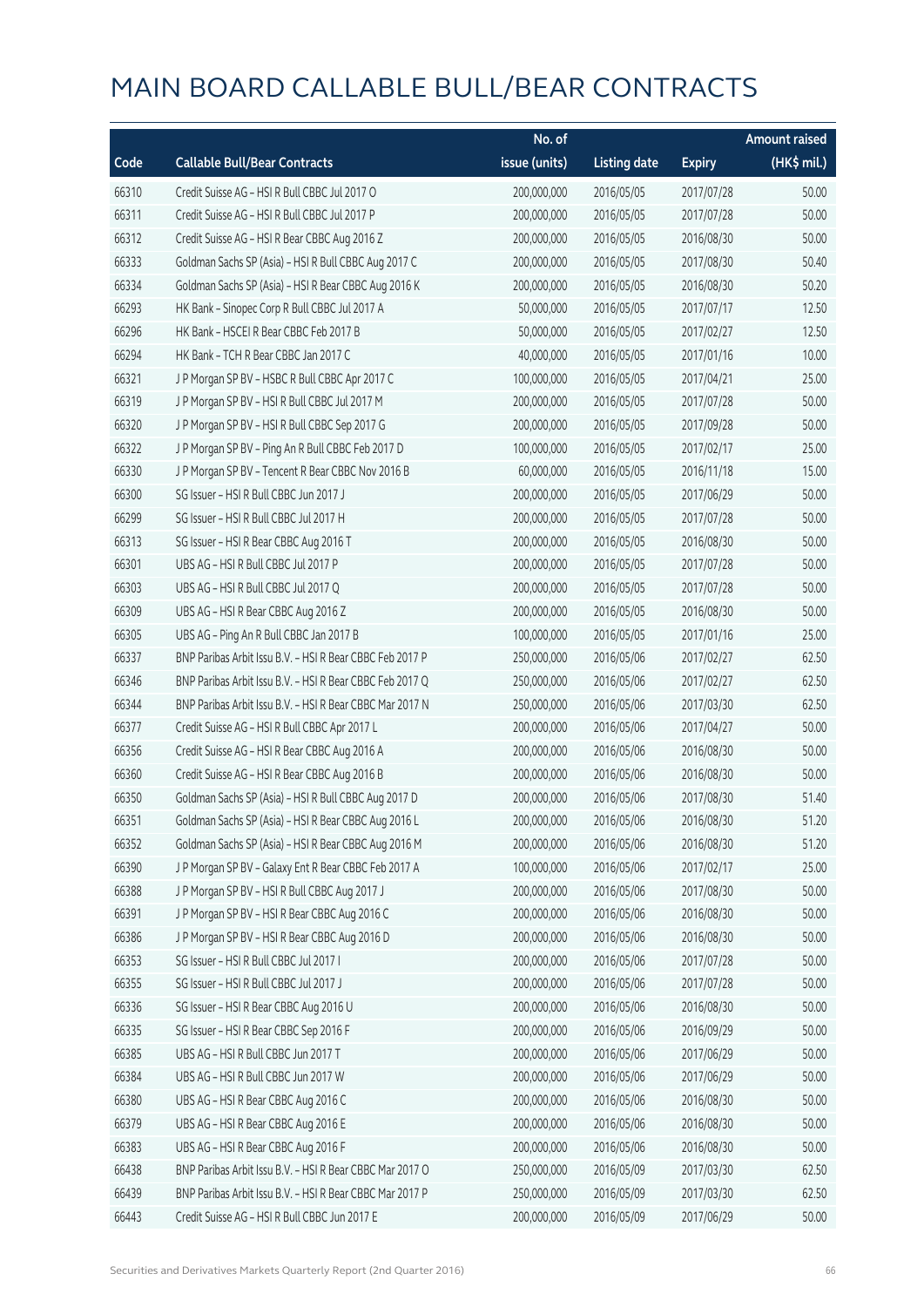|       |                                                             | No. of        |                     |               | <b>Amount raised</b> |
|-------|-------------------------------------------------------------|---------------|---------------------|---------------|----------------------|
| Code  | <b>Callable Bull/Bear Contracts</b>                         | issue (units) | <b>Listing date</b> | <b>Expiry</b> | (HK\$ mil.)          |
| 66446 | Credit Suisse AG - HSI R Bull CBBC Jun 2017 F               | 200,000,000   | 2016/05/09          | 2017/06/29    | 50.00                |
| 66450 | Credit Suisse AG - HSI R Bear CBBC Sep 2016 H               | 200,000,000   | 2016/05/09          | 2016/09/29    | 50.00                |
| 66452 | Credit Suisse AG - HSI R Bear CBBC Sep 2016 I               | 200,000,000   | 2016/05/09          | 2016/09/29    | 50.00                |
| 66437 | Bank of East Asia - Great Wall Motor R Bull CBBC Dec 2017 A | 60,000,000    | 2016/05/09          | 2017/12/22    | 15.00                |
| 66432 | Bank of East Asia - HKEX R Bull CBBC Apr 2017 A             | 40,000,000    | 2016/05/09          | 2017/04/27    | 10.00                |
| 66433 | Bank of East Asia - HKEX R Bear CBBC Apr 2017 A             | 40,000,000    | 2016/05/09          | 2017/04/21    | 10.00                |
| 66436 | Bank of East Asia - HSBC Holdings R Bear CBBC Feb 2017 A    | 40,000,000    | 2016/05/09          | 2017/02/22    | 10.00                |
| 66418 | Goldman Sachs SP (Asia) - HSI R Bull CBBC Aug 2017 E        | 200,000,000   | 2016/05/09          | 2017/08/30    | 51.60                |
| 66420 | Goldman Sachs SP (Asia) - HSI R Bull CBBC Aug 2017 F        | 200,000,000   | 2016/05/09          | 2017/08/30    | 51.60                |
| 66426 | Goldman Sachs SP (Asia) - HSI R Bull CBBC Aug 2017 G        | 200,000,000   | 2016/05/09          | 2017/08/30    | 50.40                |
| 66422 | Goldman Sachs SP (Asia) - HSI R Bear CBBC Aug 2016 N        | 200,000,000   | 2016/05/09          | 2016/08/30    | 51.20                |
| 66427 | Goldman Sachs SP (Asia) - HSI R Bear CBBC Aug 2016 O        | 200,000,000   | 2016/05/09          | 2016/08/30    | 51.00                |
| 66428 | Goldman Sachs SP (Asia) - HSI R Bear CBBC Aug 2016 P        | 200,000,000   | 2016/05/09          | 2016/08/30    | 51.00                |
| 66394 | HK Bank - HKEX R Bull CBBC Jun 2017 A                       | 50,000,000    | 2016/05/09          | 2017/06/30    | 12.50                |
| 66409 | HK Bank - HSI R Bull CBBC Nov 2016 Z                        | 150,000,000   | 2016/05/09          | 2016/11/29    | 37.50                |
| 66410 | HK Bank - HSI R Bull CBBC Dec 2016 Y                        | 150,000,000   | 2016/05/09          | 2016/12/29    | 37.50                |
| 66413 | HK Bank - PetCh R Bull CBBC Jul 2017 B                      | 50,000,000    | 2016/05/09          | 2017/07/03    | 12.50                |
| 66414 | HK Bank - Sands China R Bear CBBC Apr 2017 C                | 40,000,000    | 2016/05/09          | 2017/04/28    | 10.00                |
| 66416 | HK Bank - Tencent R Bull CBBC Dec 2016 L                    | 50,000,000    | 2016/05/09          | 2016/12/30    | 12.50                |
| 66417 | HK Bank - Tencent R Bull CBBC Jan 2017 C                    | 50,000,000    | 2016/05/09          | 2017/01/18    | 12.50                |
| 66395 | HK Bank - Tencent R Bear CBBC Nov 2016 E                    | 40,000,000    | 2016/05/09          | 2016/11/30    | 10.00                |
| 66460 | J P Morgan SP BV - HSI R Bull CBBC Jun 2017 T               | 200,000,000   | 2016/05/09          | 2017/06/29    | 50.00                |
| 66462 | J P Morgan SP BV - HSI R Bear CBBC Aug 2016 F               | 200,000,000   | 2016/05/09          | 2016/08/30    | 50.00                |
| 66463 | J P Morgan SP BV - HSI R Bear CBBC Aug 2016 G               | 200,000,000   | 2016/05/09          | 2016/08/30    | 50.00                |
| 66424 | SG Issuer - HSI R Bull CBBC Jun 2017 K                      | 200,000,000   | 2016/05/09          | 2017/06/29    | 50.00                |
| 66423 | SG Issuer - HSI R Bull CBBC Jul 2017 K                      | 200,000,000   | 2016/05/09          | 2017/07/28    | 50.00                |
| 66425 | SG Issuer - HSI R Bull CBBC Jul 2017 L                      | 200,000,000   | 2016/05/09          | 2017/07/28    | 50.00                |
| 66440 | SG Issuer - HSI R Bear CBBC Sep 2016 G                      | 200,000,000   | 2016/05/09          | 2016/09/29    | 50.00                |
| 66442 | SG Issuer - HSI R Bear CBBC Sep 2016 H                      | 200,000,000   | 2016/05/09          | 2016/09/29    | 50.00                |
| 66453 | UBS AG - HSI R Bull CBBC Jul 2017 R                         | 200,000,000   | 2016/05/09          | 2017/07/28    | 50.00                |
| 66455 | UBS AG - HSI R Bear CBBC Aug 2016 H                         | 200,000,000   | 2016/05/09          | 2016/08/30    | 50.00                |
| 66457 | UBS AG - HSI R Bear CBBC Sep 2016 H                         | 200,000,000   | 2016/05/09          | 2016/09/29    | 50.00                |
| 66459 | UBS AG - HSI R Bear CBBC Sep 2016 I                         | 200,000,000   | 2016/05/09          | 2016/09/29    | 50.00                |
| 66504 | BNP Paribas Arbit Issu B.V. - HSCEI R Bear CBBC Feb 2017 C  | 100,000,000   | 2016/05/10          | 2017/02/27    | 25.00                |
| 66528 | BNP Paribas Arbit Issu B.V. - HSCEI R Bear CBBC Mar 2017 A  | 100,000,000   | 2016/05/10          | 2017/03/30    | 25.00                |
| 66482 | BNP Paribas Arbit Issu B.V. - HSI R Bull CBBC May 2017 S    | 250,000,000   | 2016/05/10          | 2017/05/29    | 62.50                |
| 66512 | BNP Paribas Arbit Issu B.V. - HSI R Bull CBBC May 2017 T    | 250,000,000   | 2016/05/10          | 2017/05/29    | 62.50                |
| 66478 | BNP Paribas Arbit Issu B.V. - HSI R Bull CBBC Jun 2017 R    | 250,000,000   | 2016/05/10          | 2017/06/29    | 62.50                |
| 66483 | BNP Paribas Arbit Issu B.V. - HSI R Bull CBBC Jun 2017 S    | 250,000,000   | 2016/05/10          | 2017/06/29    | 62.50                |
| 66503 | BNP Paribas Arbit Issu B.V. - HSI R Bear CBBC Feb 2017 R    | 250,000,000   | 2016/05/10          | 2017/02/27    | 62.50                |
| 66527 | BNP Paribas Arbit Issu B.V. - HSI R Bear CBBC Feb 2017 S    | 250,000,000   | 2016/05/10          | 2017/02/27    | 62.50                |
| 66502 | BNP Paribas Arbit Issu B.V. - HSI R Bear CBBC Mar 2017 Q    | 250,000,000   | 2016/05/10          | 2017/03/30    | 62.50                |
| 66526 | BNP Paribas Arbit Issu B.V. - HSI R Bear CBBC Mar 2017 R    | 250,000,000   | 2016/05/10          | 2017/03/30    | 62.50                |
| 66521 | Credit Suisse AG - HSI R Bull CBBC Apr 2017 M               | 200,000,000   | 2016/05/10          | 2017/04/27    | 50.00                |
| 66519 | Credit Suisse AG - HSI R Bull CBBC Jun 2017 J               | 200,000,000   | 2016/05/10          | 2017/06/29    | 50.00                |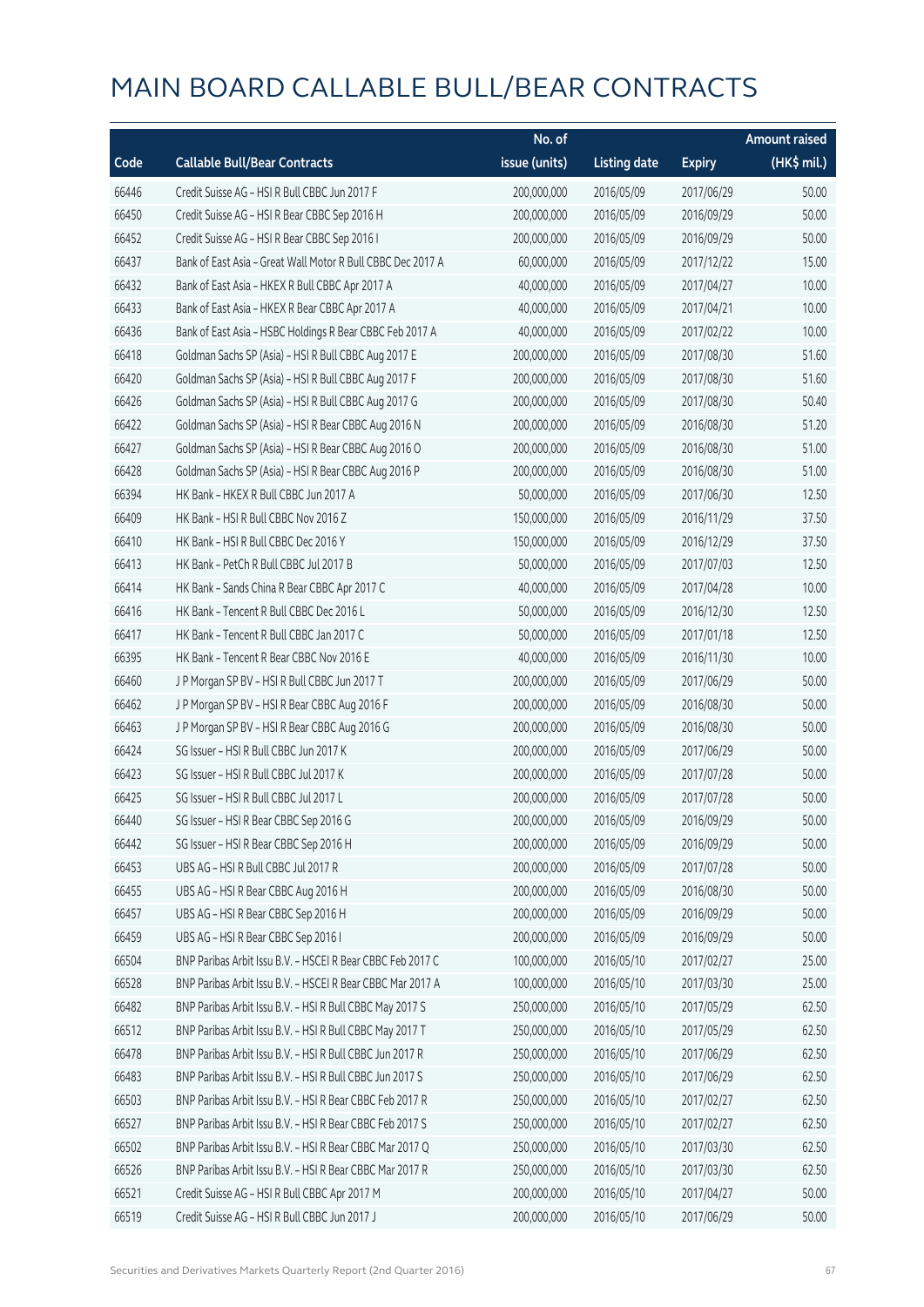|       |                                                          | No. of        |                     |               | <b>Amount raised</b>  |
|-------|----------------------------------------------------------|---------------|---------------------|---------------|-----------------------|
| Code  | <b>Callable Bull/Bear Contracts</b>                      | issue (units) | <b>Listing date</b> | <b>Expiry</b> | $(HK\frac{1}{2}mil.)$ |
| 66513 | Credit Suisse AG - HSI R Bull CBBC Jul 2017 Q            | 200,000,000   | 2016/05/10          | 2017/07/28    | 50.00                 |
| 66517 | Credit Suisse AG - HSI R Bull CBBC Jul 2017 R            | 200,000,000   | 2016/05/10          | 2017/07/28    | 50.00                 |
| 66523 | Credit Suisse AG - HSI R Bear CBBC Aug 2016 C            | 200,000,000   | 2016/05/10          | 2016/08/30    | 50.00                 |
| 66524 | Credit Suisse AG - HSI R Bear CBBC Aug 2016 D            | 200,000,000   | 2016/05/10          | 2016/08/30    | 50.00                 |
| 66525 | Credit Suisse AG - HSI R Bear CBBC Aug 2016 E            | 200,000,000   | 2016/05/10          | 2016/08/30    | 50.00                 |
| 66491 | Goldman Sachs SP (Asia) - HSI R Bull CBBC May 2017 U     | 200,000,000   | 2016/05/10          | 2017/05/29    | 50.00                 |
| 66563 | Goldman Sachs SP (Asia) - HSI R Bull CBBC Jun 2017 U     | 200,000,000   | 2016/05/10          | 2017/06/29    | 52.20                 |
| 66492 | Goldman Sachs SP (Asia) - HSI R Bull CBBC Aug 2017 H     | 200,000,000   | 2016/05/10          | 2017/08/30    | 50.00                 |
| 66493 | Goldman Sachs SP (Asia) - HSI R Bear CBBC Aug 2016 Q     | 200,000,000   | 2016/05/10          | 2016/08/30    | 51.40                 |
| 66496 | Goldman Sachs SP (Asia) - HSI R Bear CBBC Aug 2016 R     | 200,000,000   | 2016/05/10          | 2016/08/30    | 50.40                 |
| 66564 | Goldman Sachs SP (Asia) - HSI R Bear CBBC Aug 2016 S     | 200,000,000   | 2016/05/10          | 2016/08/30    | 50.60                 |
| 66477 | HK Bank - CKP R Bull CBBC Dec 2016 C                     | 40,000,000    | 2016/05/10          | 2016/12/30    | 10.00                 |
| 66475 | HK Bank - CNOOC R Bear CBBC Dec 2016 E                   | 40,000,000    | 2016/05/10          | 2016/12/19    | 10.00                 |
| 66476 | HK Bank - China Res Land R Bull CBBC Dec 2016 A          | 40,000,000    | 2016/05/10          | 2016/12/19    | 14.00                 |
| 66469 | HK Bank - Galaxy Ent R Bear CBBC Jan 2017 B              | 40,000,000    | 2016/05/10          | 2017/01/16    | 10.00                 |
| 66471 | HK Bank - Galaxy Ent R Bear CBBC Jun 2017 A              | 40,000,000    | 2016/05/10          | 2017/06/30    | 10.00                 |
| 66474 | HK Bank - HSI R Bear CBBC Nov 2016 J                     | 150,000,000   | 2016/05/10          | 2016/11/29    | 37.50                 |
| 66473 | HK Bank - HSI R Bear CBBC Dec 2016 M                     | 150,000,000   | 2016/05/10          | 2016/12/29    | 37.50                 |
| 66551 | J P Morgan SP BV - HKEX R Bear CBBC Dec 2016 C           | 40,000,000    | 2016/05/10          | 2016/12/16    | 10.00                 |
| 66548 | J P Morgan SP BV - HSI R Bull CBBC Jul 2017 N            | 200,000,000   | 2016/05/10          | 2017/07/28    | 50.00                 |
| 66550 | J P Morgan SP BV - HSI R Bull CBBC Aug 2017 K            | 200,000,000   | 2016/05/10          | 2017/08/30    | 50.00                 |
| 66559 | J P Morgan SP BV - HSI R Bear CBBC Aug 2016 E            | 200,000,000   | 2016/05/10          | 2016/08/30    | 50.00                 |
| 66560 | J P Morgan SP BV - HSI R Bear CBBC Aug 2016 H            | 200,000,000   | 2016/05/10          | 2016/08/30    | 50.00                 |
| 66562 | J P Morgan SP BV - HSI R Bear CBBC Sep 2016 H            | 200,000,000   | 2016/05/10          | 2016/09/29    | 50.00                 |
| 66498 | Macquarie Bank Ltd. - HSI R Bear CBBC Dec 2016 A         | 40,000,000    | 2016/05/10          | 2016/12/29    | 10.20                 |
| 66500 | Macquarie Bank Ltd. - HSI R Bear CBBC Dec 2016 B         | 40,000,000    | 2016/05/10          | 2016/12/29    | 10.00                 |
| 66467 | SG Issuer - HSI R Bull CBBC Jun 2017 L                   | 200,000,000   | 2016/05/10          | 2017/06/29    | 50.00                 |
| 66465 | SG Issuer - HSI R Bull CBBC Jul 2017 M                   | 200,000,000   | 2016/05/10          | 2017/07/28    | 50.00                 |
| 66468 | SG Issuer - HSI R Bull CBBC Jul 2017 N                   | 200,000,000   | 2016/05/10          | 2017/07/28    | 50.00                 |
| 66506 | SG Issuer - HSI R Bear CBBC Aug 2016 B                   | 200,000,000   | 2016/05/10          | 2016/08/30    | 50.00                 |
| 66510 | SG Issuer - HSI R Bear CBBC Aug 2016 Q                   | 200,000,000   | 2016/05/10          | 2016/08/30    | 50.00                 |
| 66509 | SG Issuer - HSI R Bear CBBC Sep 2016 I                   | 200,000,000   | 2016/05/10          | 2016/09/29    | 50.00                 |
| 66532 | UBS AG - HSI R Bull CBBC Jul 2017 S                      | 200,000,000   | 2016/05/10          | 2017/07/28    | 50.00                 |
| 66531 | UBS AG - HSI R Bull CBBC Aug 2017 K                      | 200,000,000   | 2016/05/10          | 2017/08/30    | 50.00                 |
| 66530 | UBS AG - HSI R Bull CBBC Sep 2017 R                      | 200,000,000   | 2016/05/10          | 2017/09/28    | 50.00                 |
| 66538 | UBS AG - HSI R Bear CBBC Aug 2016 I                      | 200,000,000   | 2016/05/10          | 2016/08/30    | 50.00                 |
| 66543 | UBS AG - HSI R Bear CBBC Aug 2016 J                      | 200,000,000   | 2016/05/10          | 2016/08/30    | 50.00                 |
| 66540 | UBS AG - HSI R Bear CBBC Sep 2016 J                      | 200,000,000   | 2016/05/10          | 2016/09/29    | 50.00                 |
| 66544 | UBS AG - HSI R Bear CBBC Sep 2016 K                      | 200,000,000   | 2016/05/10          | 2016/09/29    | 50.00                 |
| 66547 | UBS AG - HSI R Bear CBBC Sep 2016 L                      | 200,000,000   | 2016/05/10          | 2016/09/29    | 50.00                 |
| 66581 | BNP Paribas Arbit Issu B.V. - HSI R Bull CBBC May 2017 U | 250,000,000   | 2016/05/11          | 2017/05/29    | 62.50                 |
| 66586 | BNP Paribas Arbit Issu B.V. - HSI R Bull CBBC Jun 2017 T | 250,000,000   | 2016/05/11          | 2017/06/29    | 62.50                 |
| 66597 | BNP Paribas Arbit Issu B.V. - HSI R Bear CBBC Feb 2017 T | 250,000,000   | 2016/05/11          | 2017/02/27    | 62.50                 |
| 66595 | BNP Paribas Arbit Issu B.V. - HSI R Bear CBBC Mar 2017 S | 250,000,000   | 2016/05/11          | 2017/03/30    | 62.50                 |
| 66621 | Credit Suisse AG - HSCEI R Bear CBBC Aug 2016 A          | 100,000,000   | 2016/05/11          | 2016/08/30    | 25.00                 |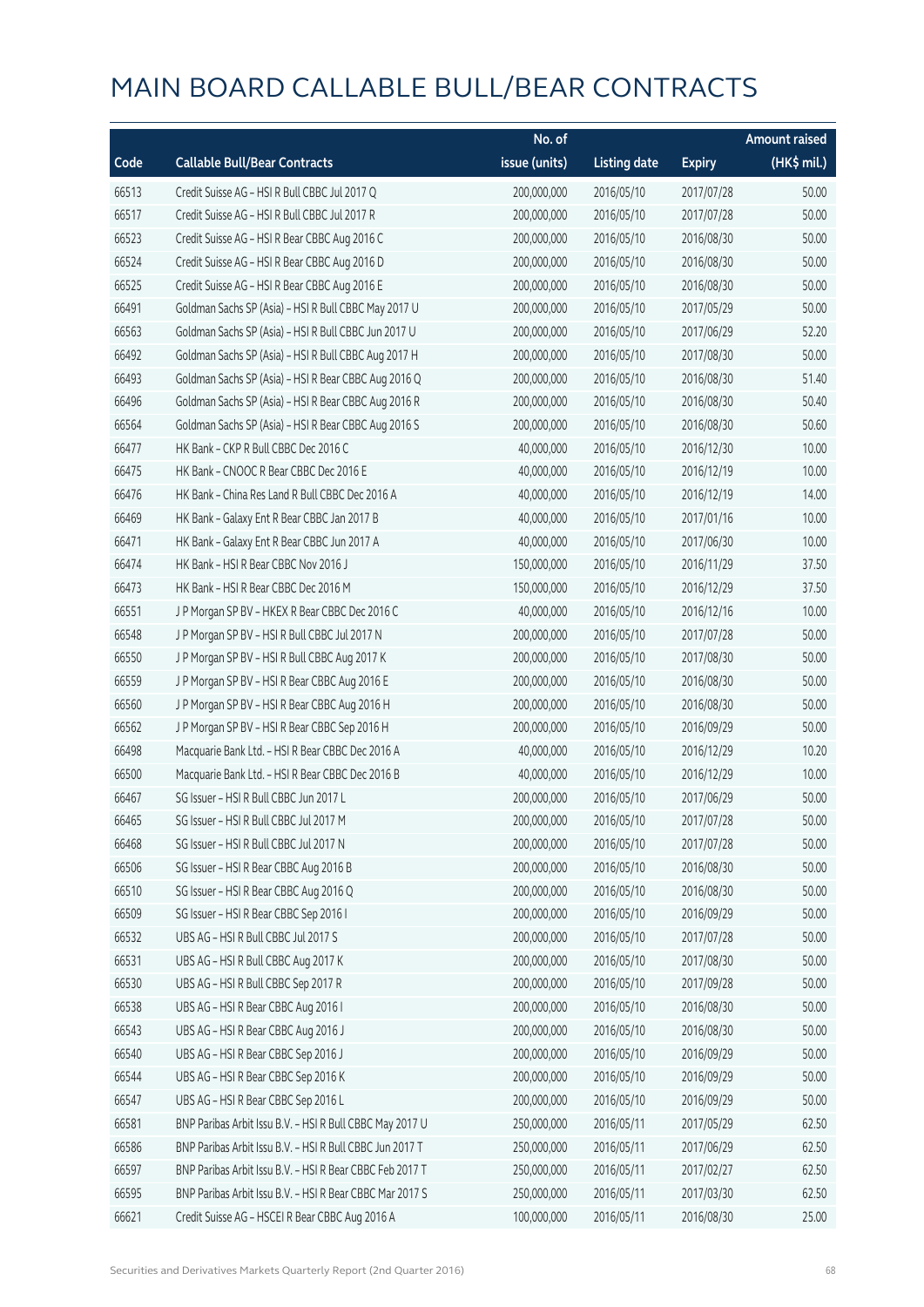|       |                                                          | No. of        |                     |               | <b>Amount raised</b> |
|-------|----------------------------------------------------------|---------------|---------------------|---------------|----------------------|
| Code  | <b>Callable Bull/Bear Contracts</b>                      | issue (units) | <b>Listing date</b> | <b>Expiry</b> | (HK\$ mil.)          |
| 66614 | Credit Suisse AG - HSI R Bull CBBC Apr 2017 N            | 200,000,000   | 2016/05/11          | 2017/04/27    | 50.00                |
| 66615 | Credit Suisse AG - HSI R Bull CBBC Apr 2017 O            | 200,000,000   | 2016/05/11          | 2017/04/27    | 50.00                |
| 66619 | Credit Suisse AG - HSI R Bear CBBC Aug 2016 F            | 200,000,000   | 2016/05/11          | 2016/08/30    | 50.00                |
| 66620 | Credit Suisse AG - HSI R Bear CBBC Aug 2016 H            | 200,000,000   | 2016/05/11          | 2016/08/30    | 50.00                |
| 66571 | Goldman Sachs SP (Asia) - HSI R Bull CBBC Jul 2017 G     | 200,000,000   | 2016/05/11          | 2017/07/28    | 51.40                |
| 66631 | Goldman Sachs SP (Asia) - HSI R Bull CBBC Jul 2017 H     | 200,000,000   | 2016/05/11          | 2017/07/28    | 50.20                |
| 66570 | Goldman Sachs SP (Asia) - HSI R Bull CBBC Aug 2017 I     | 200,000,000   | 2016/05/11          | 2017/08/30    | 51.20                |
| 66587 | Goldman Sachs SP (Asia) - HSI R Bear CBBC Aug 2016 T     | 200,000,000   | 2016/05/11          | 2016/08/30    | 51.20                |
| 66568 | HK Bank - HKEX R Bear CBBC Dec 2016 D                    | 40,000,000    | 2016/05/11          | 2016/12/19    | 10.00                |
| 66565 | HK Bank - HSI R Bull CBBC Dec 2016 Z                     | 150,000,000   | 2016/05/11          | 2016/12/29    | 37.50                |
| 66567 | HK Bank - Tencent R Bear CBBC Dec 2016 B                 | 40,000,000    | 2016/05/11          | 2016/12/19    | 10.00                |
| 66638 | J P Morgan SP BV - HKEX R Bull CBBC May 2017 A           | 40,000,000    | 2016/05/11          | 2017/05/19    | 10.00                |
| 66635 | J P Morgan SP BV - HKEX R Bear CBBC Feb 2017 C           | 40,000,000    | 2016/05/11          | 2017/02/17    | 10.00                |
| 66622 | J P Morgan SP BV - HSI R Bull CBBC Jul 2017 O            | 200,000,000   | 2016/05/11          | 2017/07/28    | 50.00                |
| 66623 | J P Morgan SP BV - HSI R Bear CBBC Aug 2016 I            | 200,000,000   | 2016/05/11          | 2016/08/30    | 50.00                |
| 66624 | J P Morgan SP BV - HSI R Bear CBBC Aug 2016 J            | 200,000,000   | 2016/05/11          | 2016/08/30    | 50.00                |
| 66627 | J P Morgan SP BV - HSI R Bear CBBC Sep 2016 I            | 200,000,000   | 2016/05/11          | 2016/09/29    | 50.00                |
| 66628 | J P Morgan SP BV - HSI R Bear CBBC Oct 2016 C            | 200,000,000   | 2016/05/11          | 2016/10/28    | 50.00                |
| 66640 | J P Morgan SP BV - Ping An R Bull CBBC Feb 2017 E        | 100,000,000   | 2016/05/11          | 2017/02/17    | 25.00                |
| 66589 | Macquarie Bank Ltd. - HSI R Bear CBBC Dec 2016 C         | 40,000,000    | 2016/05/11          | 2016/12/29    | 10.20                |
| 66592 | Macquarie Bank Ltd. - HSI R Bear CBBC Dec 2016 D         | 40,000,000    | 2016/05/11          | 2016/12/29    | 10.00                |
| 66575 | SG Issuer - HSI R Bull CBBC Jun 2017 M                   | 200,000,000   | 2016/05/11          | 2017/06/29    | 50.00                |
| 66574 | SG Issuer - HSI R Bull CBBC Jul 2017 O                   | 200,000,000   | 2016/05/11          | 2017/07/28    | 50.00                |
| 66580 | SG Issuer - HSI R Bear CBBC Aug 2016 V                   | 200,000,000   | 2016/05/11          | 2016/08/30    | 50.00                |
| 66576 | SG Issuer - HSI R Bear CBBC Sep 2016 J                   | 200,000,000   | 2016/05/11          | 2016/09/29    | 50.00                |
| 66579 | SG Issuer - HSI R Bear CBBC Sep 2016 K                   | 200,000,000   | 2016/05/11          | 2016/09/29    | 50.00                |
| 66594 | SG Issuer - HSI R Bear CBBC Sep 2016 L                   | 200,000,000   | 2016/05/11          | 2016/09/29    | 50.00                |
| 66613 | UBS AG - HSCEI R Bear CBBC Aug 2016 B                    | 100,000,000   | 2016/05/11          | 2016/08/30    | 25.00                |
| 66598 | UBS AG - HSI R Bull CBBC Aug 2017 L                      | 200,000,000   | 2016/05/11          | 2017/08/30    | 50.00                |
| 66601 | UBS AG - HSI R Bull CBBC Sep 2017 S                      | 200,000,000   | 2016/05/11          | 2017/09/28    | 50.00                |
| 66603 | UBS AG - HSI R Bear CBBC Aug 2016 K                      | 200,000,000   | 2016/05/11          | 2016/08/30    | 50.00                |
| 66605 | UBS AG - HSI R Bear CBBC Sep 2016 M                      | 200,000,000   | 2016/05/11          | 2016/09/29    | 50.00                |
| 66607 | UBS AG - HSI R Bear CBBC Sep 2016 N                      | 200,000,000   | 2016/05/11          | 2016/09/29    | 50.00                |
| 66611 | UBS AG - HSI R Bear CBBC Sep 2016 O                      | 200,000,000   | 2016/05/11          | 2016/09/29    | 50.00                |
| 66612 | UBS AG - HSI R Bear CBBC Sep 2016 P                      | 200,000,000   | 2016/05/11          | 2016/09/29    | 50.00                |
| 66662 | BNP Paribas Arbit Issu B.V. - HSI R Bull CBBC Jun 2017 U | 250,000,000   | 2016/05/12          | 2017/06/29    | 62.50                |
| 66687 | Credit Suisse AG - HSI R Bull CBBC Mar 2017 E            | 200,000,000   | 2016/05/12          | 2017/03/30    | 50.00                |
| 66689 | Credit Suisse AG - HSI R Bull CBBC Mar 2017 F            | 200,000,000   | 2016/05/12          | 2017/03/30    | 50.00                |
| 66690 | Credit Suisse AG - HSI R Bear CBBC Sep 2016 J            | 200,000,000   | 2016/05/12          | 2016/09/29    | 50.00                |
| 66700 | Credit Suisse AG - HSI R Bear CBBC Sep 2016 K            | 200,000,000   | 2016/05/12          | 2016/09/29    | 50.00                |
| 66716 | Goldman Sachs SP (Asia) - HSI R Bull CBBC Jul 2017 I     | 200,000,000   | 2016/05/12          | 2017/07/28    | 50.40                |
| 66715 | Goldman Sachs SP (Asia) - HSI R Bear CBBC Sep 2016 A     | 200,000,000   | 2016/05/12          | 2016/09/29    | 50.60                |
| 66658 | HK Bank - China Life R Bull CBBC Dec 2016 D              | 50,000,000    | 2016/05/12          | 2016/12/12    | 12.50                |
| 66657 | HK Bank - China Life R Bull CBBC Jan 2017 C              | 50,000,000    | 2016/05/12          | 2017/01/16    | 14.00                |
| 66661 | HK Bank - HKEX R Bear CBBC Dec 2016 E                    | 40,000,000    | 2016/05/12          | 2016/12/12    | 10.00                |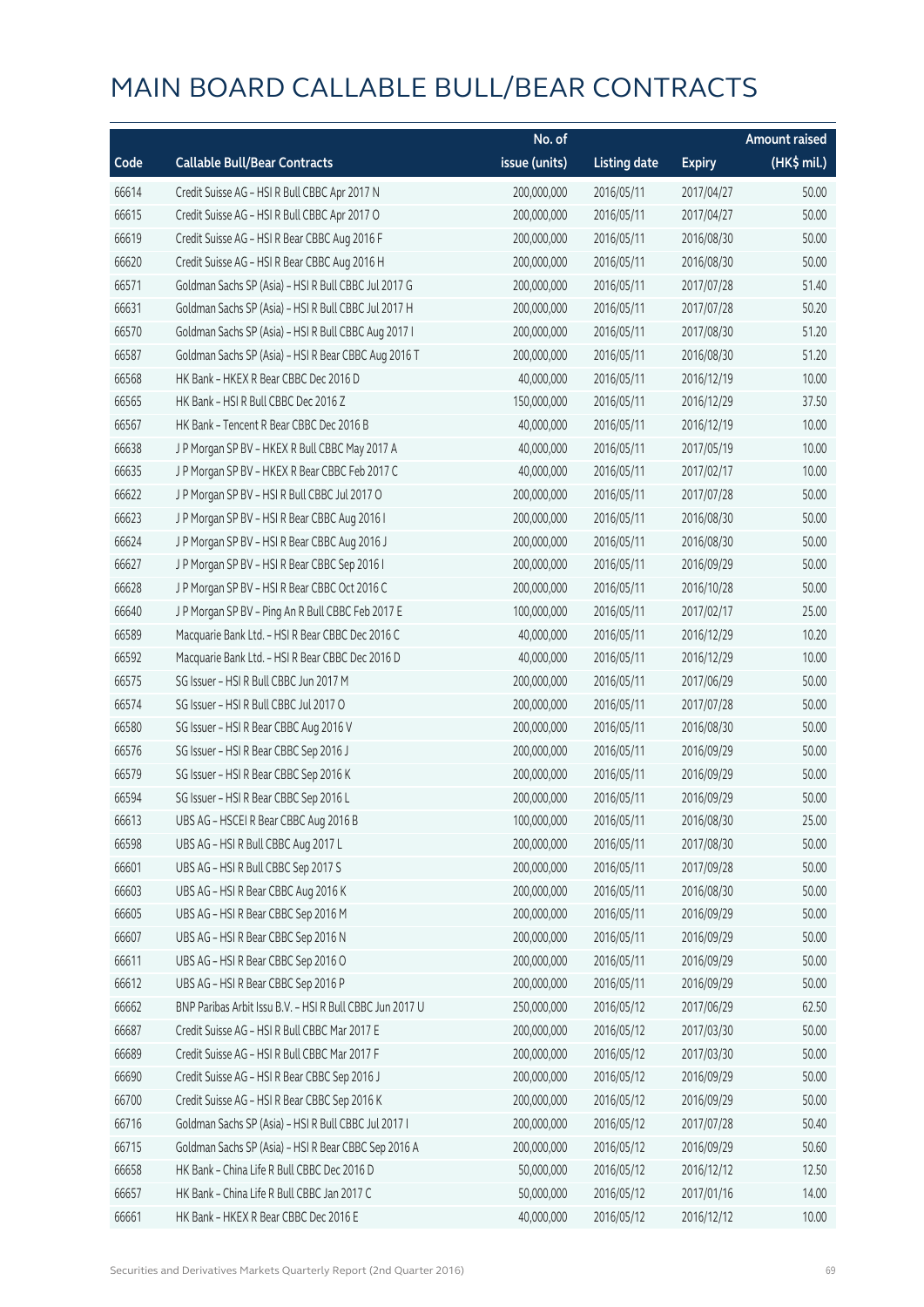|       |                                                            | No. of        |                     |               | <b>Amount raised</b> |
|-------|------------------------------------------------------------|---------------|---------------------|---------------|----------------------|
| Code  | <b>Callable Bull/Bear Contracts</b>                        | issue (units) | <b>Listing date</b> | <b>Expiry</b> | (HK\$ mil.)          |
| 66646 | HK Bank - HSCEI R Bear CBBC Dec 2016 F                     | 50,000,000    | 2016/05/12          | 2016/12/29    | 12.50                |
| 66656 | HK Bank - HSI R Bear CBBC Dec 2016 N                       | 150,000,000   | 2016/05/12          | 2016/12/29    | 37.50                |
| 66653 | HK Bank - HSI R Bear CBBC Feb 2017 G                       | 150,000,000   | 2016/05/12          | 2017/02/27    | 37.50                |
| 66655 | HK Bank - HSI R Bear CBBC Feb 2017 H                       | 200,000,000   | 2016/05/12          | 2017/02/27    | 50.00                |
| 66701 | J P Morgan SP BV - HSI R Bull CBBC Aug 2017 L              | 200,000,000   | 2016/05/12          | 2017/08/30    | 50.00                |
| 66721 | J P Morgan SP BV - HSI R Bull CBBC Aug 2017 M              | 150,000,000   | 2016/05/12          | 2017/08/30    | 37.50                |
| 66723 | J P Morgan SP BV - HSI R Bull CBBC Sep 2017 H              | 150,000,000   | 2016/05/12          | 2017/09/28    | 37.50                |
| 66704 | J P Morgan SP BV - HSI R Bear CBBC Aug 2016 A              | 200,000,000   | 2016/05/12          | 2016/08/30    | 50.00                |
| 66709 | J P Morgan SP BV - HSI R Bear CBBC Aug 2016 K              | 200,000,000   | 2016/05/12          | 2016/08/30    | 50.00                |
| 66705 | J P Morgan SP BV - HSI R Bear CBBC Oct 2016 D              | 200,000,000   | 2016/05/12          | 2016/10/28    | 50.00                |
| 66717 | J P Morgan SP BV - Sands China R Bear CBBC Jan 2017 A      | 100,000,000   | 2016/05/12          | 2017/01/20    | 25.00                |
| 66663 | Macquarie Bank Ltd. - HSI R Bull CBBC Feb 2017 A           | 40,000,000    | 2016/05/12          | 2017/02/27    | 10.00                |
| 66669 | SG Issuer - CSA50 R Bull CBBC Feb 2017 D                   | 100,000,000   | 2016/05/12          | 2017/02/27    | 25.00                |
| 66672 | SG Issuer - CSA50 R Bull CBBC Feb 2017 E                   | 100,000,000   | 2016/05/12          | 2017/02/27    | 25.00                |
| 66666 | SG Issuer - CSA50 R Bull CBBC Apr 2017 B                   | 100,000,000   | 2016/05/12          | 2017/04/27    | 25.00                |
| 66675 | SG Issuer - CSA50 R Bear CBBC Oct 2016 A                   | 100,000,000   | 2016/05/12          | 2016/10/28    | 25.00                |
| 66678 | SG Issuer - CSA50 R Bear CBBC Nov 2016 B                   | 100,000,000   | 2016/05/12          | 2016/11/29    | 25.00                |
| 66643 | SG Issuer - HSI R Bull CBBC Jun 2017 N                     | 200,000,000   | 2016/05/12          | 2017/06/29    | 50.00                |
| 66641 | SG Issuer - HSI R Bull CBBC Jul 2017 P                     | 200,000,000   | 2016/05/12          | 2017/07/28    | 50.00                |
| 66642 | SG Issuer - HSI R Bull CBBC Jul 2017 Q                     | 200,000,000   | 2016/05/12          | 2017/07/28    | 50.00                |
| 66683 | SG Issuer - HSI R Bear CBBC Aug 2016 R                     | 200,000,000   | 2016/05/12          | 2016/08/30    | 50.00                |
| 66685 | SG Issuer - HSI R Bear CBBC Aug 2016 W                     | 200,000,000   | 2016/05/12          | 2016/08/30    | 50.00                |
| 66684 | SG Issuer - HSI R Bear CBBC Aug 2016 X                     | 200,000,000   | 2016/05/12          | 2016/08/30    | 50.00                |
| 66728 | UBS AG - HSI R Bull CBBC Aug 2017 M                        | 200,000,000   | 2016/05/12          | 2017/08/30    | 50.00                |
| 66729 | UBS AG - HSI R Bear CBBC Sep 2016 Q                        | 200,000,000   | 2016/05/12          | 2016/09/29    | 50.00                |
| 66731 | UBS AG - HSI R Bear CBBC Sep 2016 R                        | 200,000,000   | 2016/05/12          | 2016/09/29    | 50.00                |
| 66733 | UBS AG - HSI R Bear CBBC Sep 2016 S                        | 200,000,000   | 2016/05/12          | 2016/09/29    | 50.00                |
| 66734 | UBS AG - HSI R Bear CBBC Sep 2016 T                        | 200,000,000   | 2016/05/12          | 2016/09/29    | 50.00                |
| 66772 | BNP Paribas Arbit Issu B.V. - HSCEI R Bear CBBC Feb 2017 D | 100,000,000   | 2016/05/13          | 2017/02/27    | 25.00                |
| 66768 | BNP Paribas Arbit Issu B.V. - HSCEI R Bear CBBC Mar 2017 B | 100,000,000   | 2016/05/13          | 2017/03/30    | 25.00                |
| 66735 | BNP Paribas Arbit Issu B.V. - HSI R Bull CBBC May 2017 V   | 250,000,000   | 2016/05/13          | 2017/05/29    | 62.50                |
| 66756 | BNP Paribas Arbit Issu B.V. - HSI R Bull CBBC May 2017 W   | 250,000,000   | 2016/05/13          | 2017/05/29    | 62.50                |
| 66736 | BNP Paribas Arbit Issu B.V. - HSI R Bull CBBC Jun 2017 V   | 250,000,000   | 2016/05/13          | 2017/06/29    | 62.50                |
| 66764 | BNP Paribas Arbit Issu B.V. - HSI R Bear CBBC Feb 2017 U   | 250,000,000   | 2016/05/13          | 2017/02/27    | 62.50                |
| 66767 | BNP Paribas Arbit Issu B.V. - HSI R Bear CBBC Feb 2017 V   | 250,000,000   | 2016/05/13          | 2017/02/27    | 62.50                |
| 66766 | BNP Paribas Arbit Issu B.V. - HSI R Bear CBBC Mar 2017 T   | 250,000,000   | 2016/05/13          | 2017/03/30    | 62.50                |
| 66809 | Credit Suisse AG - HSI R Bull CBBC Jun 2017 K              | 200,000,000   | 2016/05/13          | 2017/06/29    | 50.00                |
| 66811 | Credit Suisse AG - HSI R Bull CBBC Jun 2017 L              | 200,000,000   | 2016/05/13          | 2017/06/29    | 50.00                |
| 66815 | Credit Suisse AG - HSI R Bear CBBC Aug 2016 G              | 200,000,000   | 2016/05/13          | 2016/08/30    | 50.00                |
| 66813 | Credit Suisse AG - HSI R Bear CBBC Sep 2016 L              | 200,000,000   | 2016/05/13          | 2016/09/29    | 50.00                |
| 66814 | Credit Suisse AG - HSI R Bear CBBC Sep 2016 M              | 200,000,000   | 2016/05/13          | 2016/09/29    | 50.00                |
| 66745 | Goldman Sachs SP (Asia) - HSI R Bull CBBC Jul 2017 J       | 200,000,000   | 2016/05/13          | 2017/07/28    | 50.60                |
| 66746 | Goldman Sachs SP (Asia) - HSI R Bull CBBC Jul 2017 K       | 200,000,000   | 2016/05/13          | 2017/07/28    | 51.40                |
| 66797 | Goldman Sachs SP (Asia) - HSI R Bull CBBC Jul 2017 L       | 200,000,000   | 2016/05/13          | 2017/07/28    | 51.80                |
| 66798 | Goldman Sachs SP (Asia) - HSI R Bear CBBC Sep 2016 B       | 200,000,000   | 2016/05/13          | 2016/09/29    | 51.40                |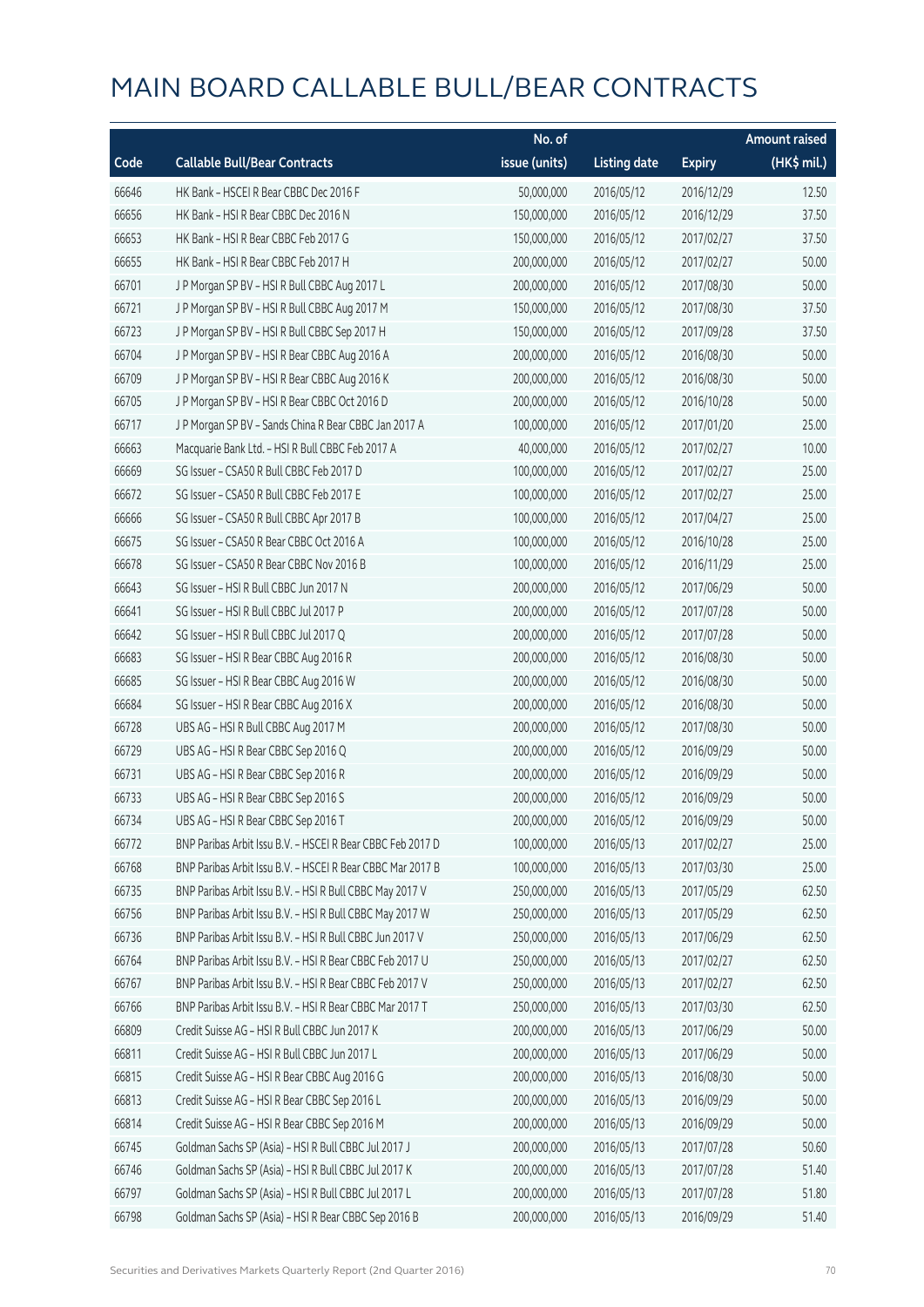|       |                                                          | No. of        |                     |               | <b>Amount raised</b> |
|-------|----------------------------------------------------------|---------------|---------------------|---------------|----------------------|
| Code  | <b>Callable Bull/Bear Contracts</b>                      | issue (units) | <b>Listing date</b> | <b>Expiry</b> | $(HK$$ mil.)         |
| 66799 | Goldman Sachs SP (Asia) - HSI R Bear CBBC Sep 2016 C     | 200,000,000   | 2016/05/13          | 2016/09/29    | 50.20                |
| 66846 | J P Morgan SP BV - China Life R Bull CBBC Jul 2017 C     | 70,000,000    | 2016/05/13          | 2017/07/21    | 17.50                |
| 66843 | J P Morgan SP BV - Galaxy Ent R Bull CBBC May 2017 B     | 100,000,000   | 2016/05/13          | 2017/05/19    | 25.00                |
| 66844 | J P Morgan SP BV - HKEX R Bull CBBC May 2017 B           | 60,000,000    | 2016/05/13          | 2017/05/19    | 15.00                |
| 66831 | J P Morgan SP BV - HSI R Bull CBBC Jun 2017 U            | 200,000,000   | 2016/05/13          | 2017/06/29    | 50.00                |
| 66841 | J P Morgan SP BV - HSI R Bull CBBC Jul 2017 P            | 200,000,000   | 2016/05/13          | 2017/07/28    | 50.00                |
| 66850 | J P Morgan SP BV - HSI R Bull CBBC Aug 2017 N            | 150,000,000   | 2016/05/13          | 2017/08/30    | 37.50                |
| 66849 | J P Morgan SP BV - HSI R Bull CBBC Oct 2017 D            | 150,000,000   | 2016/05/13          | 2017/10/30    | 37.50                |
| 66853 | J P Morgan SP BV - HSI R Bull CBBC Dec 2017 D            | 150,000,000   | 2016/05/13          | 2017/12/28    | 37.50                |
| 66847 | J P Morgan SP BV - HSI R Bear CBBC Aug 2016 B            | 200,000,000   | 2016/05/13          | 2016/08/30    | 50.00                |
| 66848 | J P Morgan SP BV - HSI R Bear CBBC Sep 2016 J            | 200,000,000   | 2016/05/13          | 2016/09/29    | 50.00                |
| 66845 | J P Morgan SP BV - Tencent R Bear CBBC Feb 2017 C        | 70,000,000    | 2016/05/13          | 2017/02/17    | 17.50                |
| 66748 | Macquarie Bank Ltd. - HSI R Bear CBBC Dec 2016 E         | 40,000,000    | 2016/05/13          | 2016/12/29    | 10.00                |
| 66785 | SG Issuer - Galaxy R Bull CBBC Oct 2017 A                | 100,000,000   | 2016/05/13          | 2017/10/30    | 25.00                |
| 66787 | SG Issuer - Galaxy R Bull CBBC Oct 2017 B                | 100,000,000   | 2016/05/13          | 2017/10/30    | 25.00                |
| 66776 | SG Issuer - Galaxy R Bull CBBC Mar 2018 A                | 100,000,000   | 2016/05/13          | 2018/03/28    | 25.00                |
| 66788 | SG Issuer - Galaxy R Bear CBBC Feb 2017 A                | 100,000,000   | 2016/05/13          | 2017/02/27    | 25.00                |
| 66791 | SG Issuer - Galaxy R Bear CBBC May 2017 A                | 100,000,000   | 2016/05/13          | 2017/05/29    | 25.00                |
| 66739 | SG Issuer - HSI R Bull CBBC Jun 2017 O                   | 200,000,000   | 2016/05/13          | 2017/06/29    | 50.00                |
| 66742 | SG Issuer - HSI R Bull CBBC Jun 2017 P                   | 200,000,000   | 2016/05/13          | 2017/06/29    | 50.00                |
| 66794 | SG Issuer - HSI R Bear CBBC Aug 2016 Y                   | 200,000,000   | 2016/05/13          | 2016/08/30    | 50.00                |
| 66792 | SG Issuer - HSI R Bear CBBC Sep 2016 M                   | 200,000,000   | 2016/05/13          | 2016/09/29    | 50.00                |
| 66795 | SG Issuer - HSI R Bear CBBC Sep 2016 N                   | 200,000,000   | 2016/05/13          | 2016/09/29    | 50.00                |
| 66750 | UBS AG - HSI R Bull CBBC Jun 2017 X                      | 200,000,000   | 2016/05/13          | 2017/06/29    | 50.00                |
| 66751 | UBS AG - HSI R Bull CBBC Jun 2017 Y                      | 200,000,000   | 2016/05/13          | 2017/06/29    | 50.00                |
| 66816 | UBS AG - HSI R Bull CBBC Aug 2017 N                      | 200,000,000   | 2016/05/13          | 2017/08/30    | 50.00                |
| 66817 | UBS AG - HSI R Bear CBBC Aug 2016 P                      | 200,000,000   | 2016/05/13          | 2016/08/30    | 50.00                |
| 66829 | UBS AG - HSI R Bear CBBC Sep 2016 U                      | 200,000,000   | 2016/05/13          | 2016/09/29    | 50.00                |
| 66819 | UBS AG - HSI R Bear CBBC Oct 2016 C                      | 200,000,000   | 2016/05/13          | 2016/10/28    | 50.00                |
| 66910 | Credit Suisse AG - HSI R Bull CBBC Jul 2017 S            | 200,000,000   | 2016/05/16          | 2017/07/28    | 50.00                |
| 66909 | Credit Suisse AG - HSI R Bear CBBC Aug 2016 I            | 200,000,000   | 2016/05/16          | 2016/08/30    | 50.00                |
| 66892 | Credit Suisse AG - HSI R Bear CBBC Sep 2016 N            | 200,000,000   | 2016/05/16          | 2016/09/29    | 50.00                |
| 66895 | Credit Suisse AG - HSI R Bear CBBC Oct 2016 C            | 200,000,000   | 2016/05/16          | 2016/10/28    | 50.00                |
| 66870 | Bank of East Asia - HKEX R Bull CBBC May 2017 A          | 40,000,000    | 2016/05/16          | 2017/05/26    | 10.00                |
| 66871 | Bank of East Asia - HSBC Holdings R Bull CBBC Apr 2017 B | 60,000,000    | 2016/05/16          | 2017/04/26    | 15.00                |
| 66933 | Goldman Sachs SP (Asia) - HSI R Bull CBBC Aug 2017 J     | 200,000,000   | 2016/05/16          | 2017/08/30    | 51.20                |
| 66890 | Goldman Sachs SP (Asia) - HSI R Bear CBBC Sep 2016 D     | 200,000,000   | 2016/05/16          | 2016/09/29    | 51.00                |
| 66867 | HK Bank - AIA R Bear CBBC Mar 2017 C                     | 40,000,000    | 2016/05/16          | 2017/03/31    | 10.00                |
| 66857 | HK Bank - China Mobile R Bear CBBC Apr 2017 B            | 40,000,000    | 2016/05/16          | 2017/04/24    | 10.00                |
| 66861 | HK Bank - China Life R Bear CBBC Feb 2017 A              | 40,000,000    | 2016/05/16          | 2017/02/27    | 10.00                |
| 66864 | HK Bank - HSCEI R Bear CBBC Feb 2017 C                   | 50,000,000    | 2016/05/16          | 2017/02/27    | 12.50                |
| 66862 | HK Bank - HSI R Bear CBBC Nov 2016 K                     | 150,000,000   | 2016/05/16          | 2016/11/29    | 37.50                |
| 66858 | HK Bank - Lenovo R Bear CBBC Mar 2017 A                  | 40,000,000    | 2016/05/16          | 2017/03/31    | 10.00                |
| 66854 | HK Bank - Tencent R Bear CBBC Dec 2016 C                 | 40,000,000    | 2016/05/16          | 2016/12/12    | 10.00                |
| 66920 | J P Morgan SP BV - HSCEI R Bear CBBC Feb 2017 B          | 100,000,000   | 2016/05/16          | 2017/02/27    | 25.00                |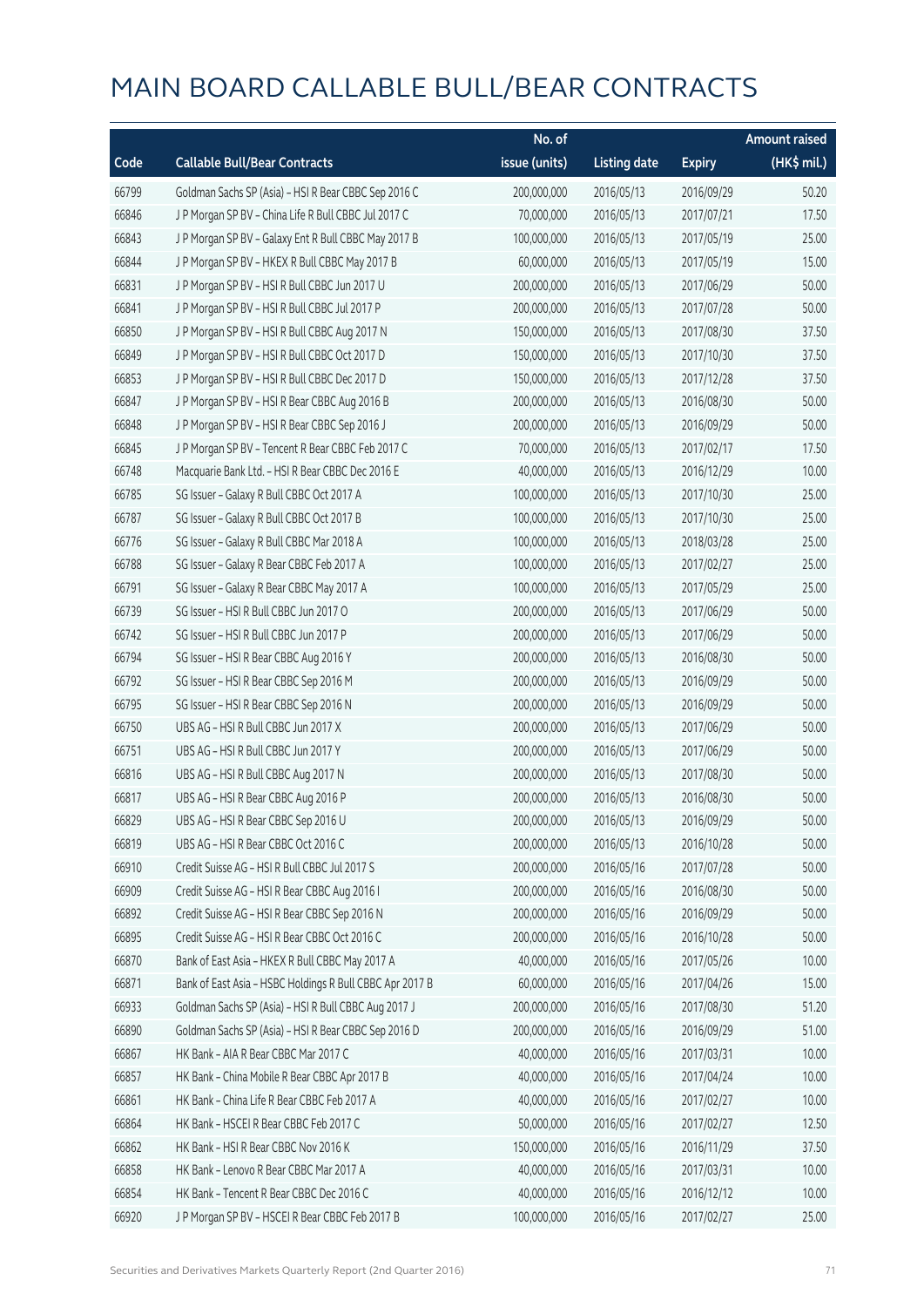|       |                                                          | No. of        |                     |               | <b>Amount raised</b> |
|-------|----------------------------------------------------------|---------------|---------------------|---------------|----------------------|
| Code  | <b>Callable Bull/Bear Contracts</b>                      | issue (units) | <b>Listing date</b> | <b>Expiry</b> | $(HK$$ mil.)         |
| 66915 | J P Morgan SP BV - HSI R Bull CBBC Jun 2017 V            | 200,000,000   | 2016/05/16          | 2017/06/29    | 50.00                |
| 66919 | J P Morgan SP BV - HSI R Bull CBBC Sep 2017 I            | 150,000,000   | 2016/05/16          | 2017/09/28    | 37.50                |
| 66913 | J P Morgan SP BV - HSI R Bear CBBC Sep 2016 K            | 200,000,000   | 2016/05/16          | 2016/09/29    | 50.00                |
| 66921 | J P Morgan SP BV - HSI R Bear CBBC Sep 2016 L            | 200,000,000   | 2016/05/16          | 2016/09/29    | 50.00                |
| 66922 | J P Morgan SP BV - HSI R Bear CBBC Sep 2016 M            | 150,000,000   | 2016/05/16          | 2016/09/29    | 37.50                |
| 66873 | SG Issuer - HSI R Bear CBBC Aug 2016 C                   | 200,000,000   | 2016/05/16          | 2016/08/30    | 50.00                |
| 66886 | SG Issuer - HSI R Bear CBBC Aug 2016 D                   | 200,000,000   | 2016/05/16          | 2016/08/30    | 50.00                |
| 66876 | SG Issuer - HSI R Bear CBBC Sep 2016 O                   | 200,000,000   | 2016/05/16          | 2016/09/29    | 50.00                |
| 66887 | SG Issuer - HSI R Bear CBBC Sep 2016 P                   | 200,000,000   | 2016/05/16          | 2016/09/29    | 50.00                |
| 66930 | UBS AG - HSI R Bull CBBC Nov 2016 V                      | 200,000,000   | 2016/05/16          | 2016/11/29    | 50.00                |
| 66932 | UBS AG - HSI R Bull CBBC Aug 2017 O                      | 200,000,000   | 2016/05/16          | 2017/08/30    | 50.00                |
| 66928 | UBS AG - HSI R Bear CBBC Aug 2016 V                      | 200,000,000   | 2016/05/16          | 2016/08/30    | 50.00                |
| 66925 | UBS AG - HSI R Bear CBBC Sep 2016 V                      | 200,000,000   | 2016/05/16          | 2016/09/29    | 50.00                |
| 66929 | UBS AG - HSI R Bear CBBC Oct 2016 D                      | 200,000,000   | 2016/05/16          | 2016/10/28    | 50.00                |
| 66934 | BNP Paribas Arbit Issu B.V. - HSI R Bull CBBC Jun 2017 W | 250,000,000   | 2016/05/17          | 2017/06/29    | 62.50                |
| 66954 | Credit Suisse AG - HSI R Bull CBBC Jun 2017 B            | 200,000,000   | 2016/05/17          | 2017/06/29    | 50.00                |
| 66955 | Credit Suisse AG - HSI R Bull CBBC Jul 2017 T            | 200,000,000   | 2016/05/17          | 2017/07/28    | 50.00                |
| 66946 | Credit Suisse AG - HSI R Bear CBBC Oct 2016 D            | 200,000,000   | 2016/05/17          | 2016/10/28    | 50.00                |
| 66952 | Credit Suisse AG - HSI R Bear CBBC Oct 2016 E            | 200,000,000   | 2016/05/17          | 2016/10/28    | 50.00                |
| 66989 | Goldman Sachs SP (Asia) - HSI R Bull CBBC Aug 2017 K     | 200,000,000   | 2016/05/17          | 2017/08/30    | 51.40                |
| 66991 | Goldman Sachs SP (Asia) - HSI R Bull CBBC Aug 2017 L     | 200,000,000   | 2016/05/17          | 2017/08/30    | 51.80                |
| 66992 | Goldman Sachs SP (Asia) - HSI R Bear CBBC Sep 2016 E     | 200,000,000   | 2016/05/17          | 2016/09/29    | 50.40                |
| 66997 | J P Morgan SP BV - HSBC R Bear CBBC Feb 2017 A           | 100,000,000   | 2016/05/17          | 2017/02/17    | 25.00                |
| 66993 | J P Morgan SP BV - HSI R Bull CBBC Aug 2017 O            | 200,000,000   | 2016/05/17          | 2017/08/30    | 50.00                |
| 67001 | J P Morgan SP BV - HSI R Bear CBBC Aug 2016 M            | 150,000,000   | 2016/05/17          | 2016/08/30    | 37.50                |
| 67003 | J P Morgan SP BV - HSI R Bear CBBC Oct 2016 E            | 150,000,000   | 2016/05/17          | 2016/10/28    | 37.50                |
| 66999 | J P Morgan SP BV - Tencent R Bull CBBC Jun 2017 A        | 70,000,000    | 2016/05/17          | 2017/06/16    | 17.50                |
| 66937 | Macquarie Bank Ltd. - HSI R Bull CBBC Feb 2017 B         | 40,000,000    | 2016/05/17          | 2017/02/27    | 10.00                |
| 66966 | SG Issuer - HSI R Bull CBBC Jun 2017 Q                   | 200,000,000   | 2016/05/17          | 2017/06/29    | 50.00                |
| 66956 | SG Issuer - HSI R Bull CBBC Jul 2017 R                   | 200,000,000   | 2016/05/17          | 2017/07/28    | 50.00                |
| 66938 | SG Issuer - HSI R Bear CBBC Aug 2016 S                   | 200,000,000   | 2016/05/17          | 2016/08/30    | 50.00                |
| 66942 | SG Issuer - HSI R Bear CBBC Sep 2016 Q                   | 200,000,000   | 2016/05/17          | 2016/09/29    | 50.00                |
| 66983 | UBS AG - HSI R Bull CBBC Aug 2017 P                      | 200,000,000   | 2016/05/17          | 2017/08/30    | 50.00                |
| 66972 | UBS AG - HSI R Bull CBBC Sep 2017 T                      | 200,000,000   | 2016/05/17          | 2017/09/28    | 50.00                |
| 66981 | UBS AG - HSI R Bull CBBC Sep 2017 U                      | 200,000,000   | 2016/05/17          | 2017/09/28    | 50.00                |
| 66978 | UBS AG - HSI R Bear CBBC Sep 2016 W                      | 200,000,000   | 2016/05/17          | 2016/09/29    | 50.00                |
| 66979 | UBS AG - HSI R Bear CBBC Oct 2016 E                      | 200,000,000   | 2016/05/17          | 2016/10/28    | 50.00                |
| 67014 | BNP Paribas Arbit Issu B.V. - HSI R Bear CBBC Mar 2017 U | 250,000,000   | 2016/05/18          | 2017/03/30    | 62.50                |
| 67025 | Credit Suisse AG - HSI R Bull CBBC Apr 2017 P            | 200,000,000   | 2016/05/18          | 2017/04/27    | 50.00                |
| 67035 | Credit Suisse AG - HSI R Bull CBBC Jun 2017 H            | 200,000,000   | 2016/05/18          | 2017/06/29    | 50.00                |
| 67026 | Credit Suisse AG - HSI R Bear CBBC Aug 2016 J            | 200,000,000   | 2016/05/18          | 2016/08/30    | 50.00                |
| 67032 | Credit Suisse AG - HSI R Bear CBBC Aug 2016 K            | 200,000,000   | 2016/05/18          | 2016/08/30    | 50.00                |
| 67024 | Goldman Sachs SP (Asia) - HSI R Bull CBBC Jul 2017 M     | 200,000,000   | 2016/05/18          | 2017/07/28    | 50.60                |
| 67013 | Goldman Sachs SP (Asia) - HSI R Bear CBBC Sep 2016 F     | 200,000,000   | 2016/05/18          | 2016/09/29    | 50.60                |
| 67011 | HK Bank - HKEX R Bull CBBC Jun 2017 B                    | 50,000,000    | 2016/05/18          | 2017/06/30    | 12.50                |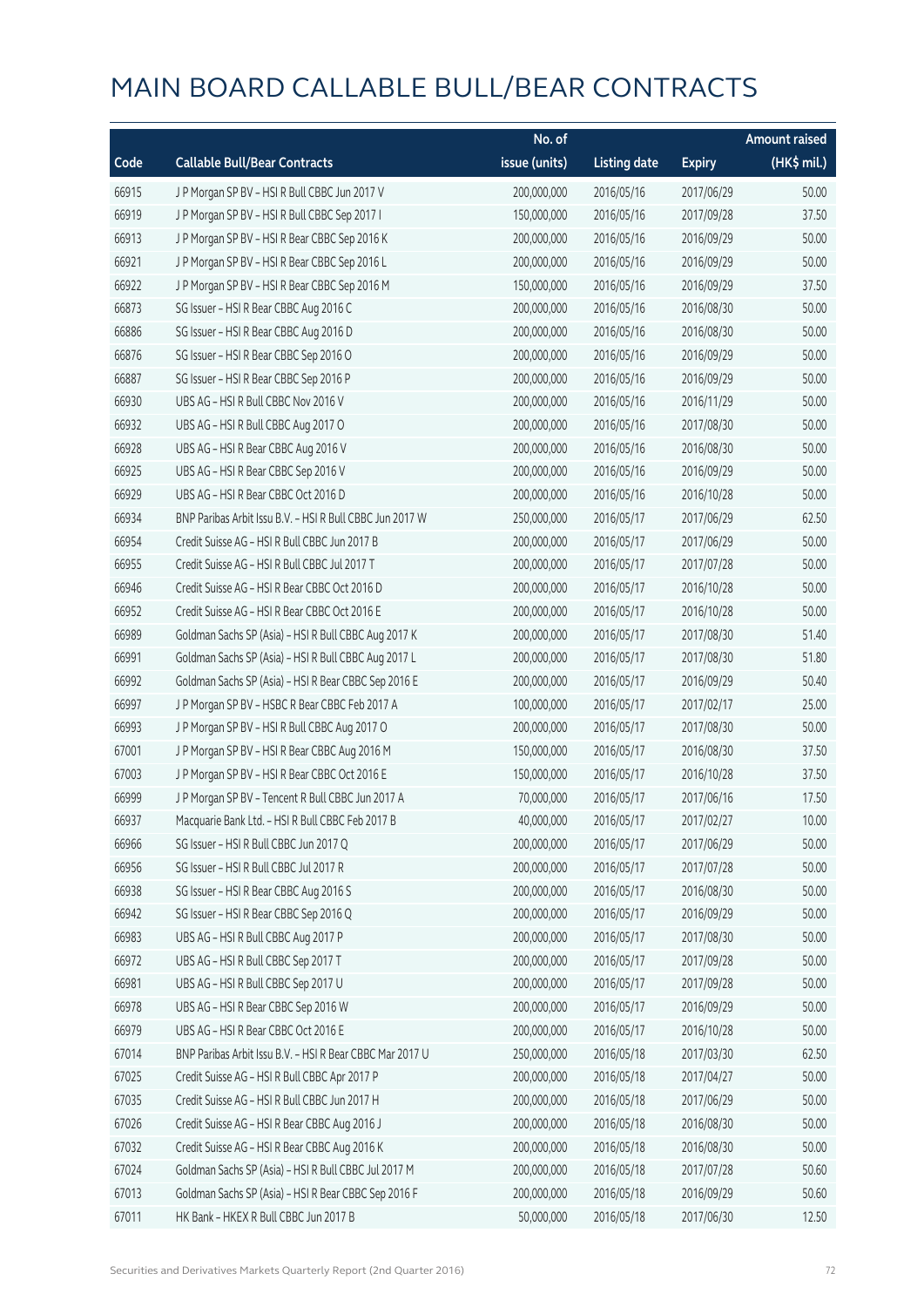|       |                                                          | No. of        |                     |               | <b>Amount raised</b> |
|-------|----------------------------------------------------------|---------------|---------------------|---------------|----------------------|
| Code  | <b>Callable Bull/Bear Contracts</b>                      | issue (units) | <b>Listing date</b> | <b>Expiry</b> | $(HK$$ mil.)         |
| 67005 | HK Bank - HSI R Bull CBBC Nov 2016 D                     | 150,000,000   | 2016/05/18          | 2016/11/29    | 37.50                |
| 67004 | HK Bank - HSI R Bull CBBC Dec 2016 E                     | 150,000,000   | 2016/05/18          | 2016/12/29    | 37.50                |
| 67010 | HK Bank - Lenovo R Bull CBBC Aug 2017 B                  | 40,000,000    | 2016/05/18          | 2017/08/28    | 10.00                |
| 67007 | HK Bank - Tencent R Bull CBBC Jun 2017 B                 | 50,000,000    | 2016/05/18          | 2017/06/30    | 12.50                |
| 67019 | J P Morgan SP BV - A50 China R Bear CBBC Nov 2016 B      | 80,000,000    | 2016/05/18          | 2016/11/18    | 20.00                |
| 67020 | J P Morgan SP BV - HSI R Bear CBBC Aug 2016 N            | 200,000,000   | 2016/05/18          | 2016/08/30    | 50.00                |
| 67023 | J P Morgan SP BV - HSI R Bear CBBC Sep 2016 N            | 150,000,000   | 2016/05/18          | 2016/09/29    | 37.50                |
| 67012 | SG Issuer - HSI R Bull CBBC Jun 2017 R                   | 200,000,000   | 2016/05/18          | 2017/06/29    | 50.00                |
| 67015 | UBS AG - HSI R Bull CBBC Jul 2017 T                      | 200,000,000   | 2016/05/18          | 2017/07/28    | 50.00                |
| 67017 | UBS AG - HSI R Bear CBBC Sep 2016 X                      | 200,000,000   | 2016/05/18          | 2016/09/29    | 50.00                |
| 67054 | BNP Paribas Arbit Issu B.V. - HSI R Bull CBBC May 2017 X | 250,000,000   | 2016/05/19          | 2017/05/29    | 62.50                |
| 67063 | BNP Paribas Arbit Issu B.V. - HSI R Bear CBBC Feb 2017 W | 250,000,000   | 2016/05/19          | 2017/02/27    | 62.50                |
| 67067 | Credit Suisse AG - HSI R Bull CBBC Jun 2017 M            | 200,000,000   | 2016/05/19          | 2017/06/29    | 50.00                |
| 67069 | Credit Suisse AG - HSI R Bear CBBC Aug 2016 L            | 200,000,000   | 2016/05/19          | 2016/08/30    | 50.00                |
| 67056 | Goldman Sachs SP (Asia) - HSI R Bull CBBC Jul 2017 N     | 200,000,000   | 2016/05/19          | 2017/07/28    | 50.20                |
| 67097 | Goldman Sachs SP (Asia) - HSI R Bear CBBC Sep 2016 G     | 200,000,000   | 2016/05/19          | 2016/09/29    | 50.80                |
| 67045 | HK Bank - CNOOC R Bear CBBC Apr 2017 B                   | 40,000,000    | 2016/05/19          | 2017/04/28    | 10.00                |
| 67038 | HK Bank - HSI R Bear CBBC Jan 2017 A                     | 150,000,000   | 2016/05/19          | 2017/01/26    | 37.50                |
| 67048 | HK Bank - Ping An R Bear CBBC Feb 2017 A                 | 40,000,000    | 2016/05/19          | 2017/02/20    | 10.00                |
| 67040 | HK Bank - Tencent R Bull CBBC Jan 2017 D                 | 50,000,000    | 2016/05/19          | 2017/01/23    | 12.50                |
| 67086 | J P Morgan SP BV - HKEX R Bear CBBC Jan 2017 C           | 60,000,000    | 2016/05/19          | 2017/01/20    | 15.00                |
| 67085 | J P Morgan SP BV - HSI R Bull CBBC Jun 2017 W            | 200,000,000   | 2016/05/19          | 2017/06/29    | 50.00                |
| 67092 | J P Morgan SP BV - HSI R Bull CBBC Dec 2017 E            | 150,000,000   | 2016/05/19          | 2017/12/28    | 37.50                |
| 67087 | J P Morgan SP BV - HSI R Bear CBBC Aug 2016 O            | 200,000,000   | 2016/05/19          | 2016/08/30    | 50.00                |
| 67089 | J P Morgan SP BV - HSI R Bear CBBC Oct 2016 F            | 150,000,000   | 2016/05/19          | 2016/10/28    | 37.50                |
| 67060 | Macquarie Bank Ltd. - HSI R Bear CBBC Jan 2017 A         | 40,000,000    | 2016/05/19          | 2017/01/26    | 10.00                |
| 67062 | Macquarie Bank Ltd. - HSI R Bear CBBC Jan 2017 B         | 40,000,000    | 2016/05/19          | 2017/01/26    | 10.20                |
| 67049 | SG Issuer - HSI R Bull CBBC Jun 2017 S                   | 200,000,000   | 2016/05/19          | 2017/06/29    | 50.00                |
| 67082 | SG Issuer - HSI R Bull CBBC Jul 2017 S                   | 200,000,000   | 2016/05/19          | 2017/07/28    | 50.00                |
| 67083 | SG Issuer - HSI R Bull CBBC Jul 2017 T                   | 200,000,000   | 2016/05/19          | 2017/07/28    | 50.00                |
| 67084 | SG Issuer - HSI R Bear CBBC Aug 2016 Z                   | 200,000,000   | 2016/05/19          | 2016/08/30    | 50.00                |
| 67050 | SG Issuer - HSI R Bear CBBC Sep 2016 R                   | 200,000,000   | 2016/05/19          | 2016/09/29    | 50.00                |
| 67072 | UBS AG - HSCEI R Bull CBBC Sep 2017 B                    | 100,000,000   | 2016/05/19          | 2017/09/28    | 25.00                |
| 67070 | UBS AG - HSI R Bull CBBC Jun 2017 Z                      | 200,000,000   | 2016/05/19          | 2017/06/29    | 50.00                |
| 67073 | UBS AG - HSI R Bear CBBC Sep 2016 Y                      | 200,000,000   | 2016/05/19          | 2016/09/29    | 50.00                |
| 67099 | BNP Paribas Arbit Issu B.V. - HSI R Bull CBBC May 2017 Y | 250,000,000   | 2016/05/20          | 2017/05/29    | 62.50                |
| 67100 | BNP Paribas Arbit Issu B.V. - HSI R Bull CBBC Jun 2017 X | 250,000,000   | 2016/05/20          | 2017/06/29    | 62.50                |
| 67120 | BNP Paribas Arbit Issu B.V. - HSI R Bull CBBC Jun 2017 Y | 250,000,000   | 2016/05/20          | 2017/06/29    | 62.50                |
| 67121 | BNP Paribas Arbit Issu B.V. - HSI R Bear CBBC Feb 2017 X | 250,000,000   | 2016/05/20          | 2017/02/27    | 62.50                |
| 67123 | BNP Paribas Arbit Issu B.V. - HSI R Bear CBBC Mar 2017 V | 250,000,000   | 2016/05/20          | 2017/03/30    | 62.50                |
| 67130 | Credit Suisse AG - HSI R Bull CBBC Jun 2017 N            | 200,000,000   | 2016/05/20          | 2017/06/29    | 50.00                |
| 67134 | Credit Suisse AG - HSI R Bull CBBC Jun 2017 O            | 200,000,000   | 2016/05/20          | 2017/06/29    | 50.00                |
| 67136 | Credit Suisse AG - HSI R Bear CBBC Aug 2016 M            | 200,000,000   | 2016/05/20          | 2016/08/30    | 50.00                |
| 67139 | Credit Suisse AG - HSI R Bear CBBC Sep 2016 O            | 200,000,000   | 2016/05/20          | 2016/09/29    | 50.00                |
| 67103 | Goldman Sachs SP (Asia) - HSI R Bull CBBC Jun 2017 V     | 200,000,000   | 2016/05/20          | 2017/06/29    | 50.40                |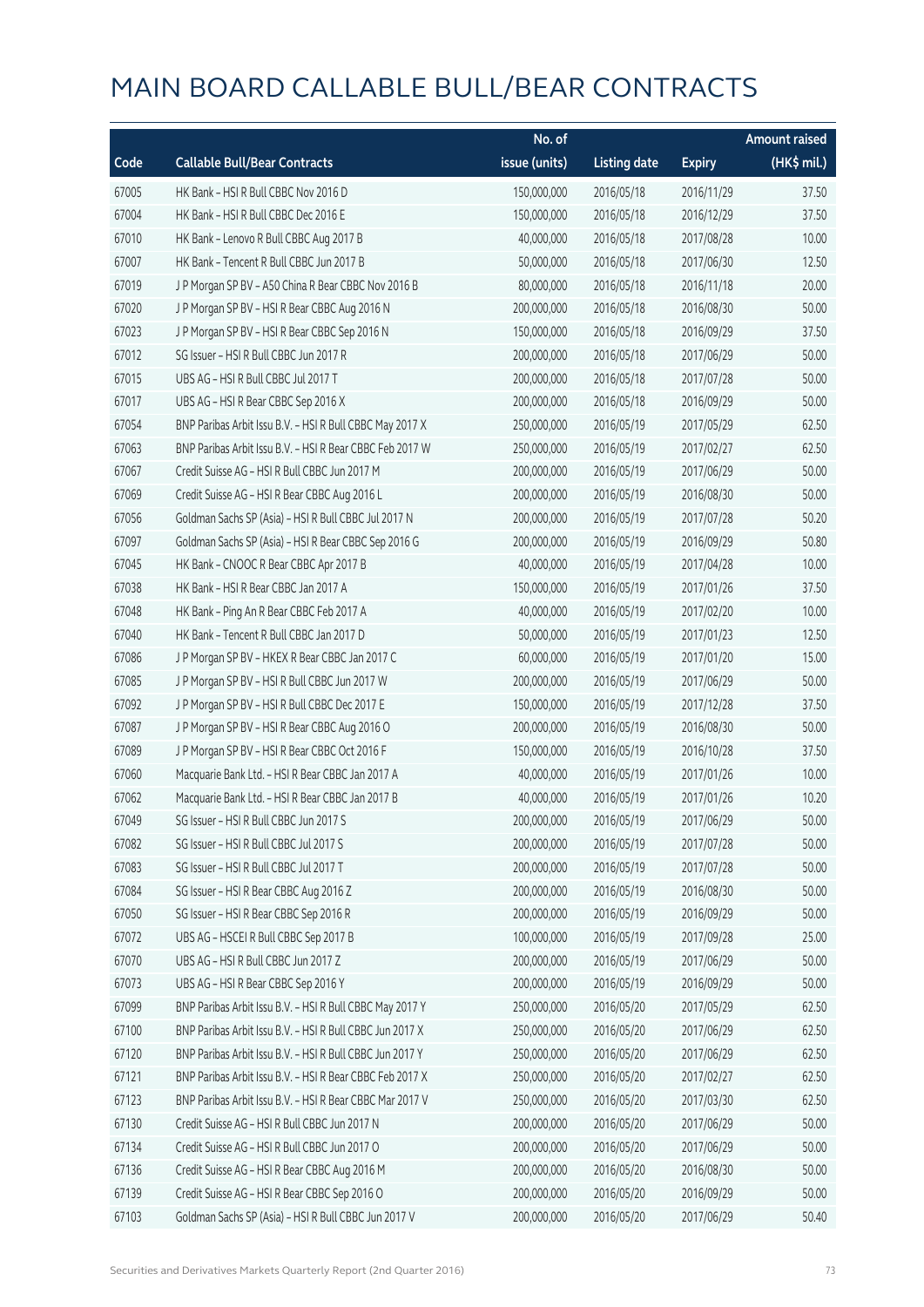|       |                                                      | No. of        |                     |               | <b>Amount raised</b> |
|-------|------------------------------------------------------|---------------|---------------------|---------------|----------------------|
| Code  | <b>Callable Bull/Bear Contracts</b>                  | issue (units) | <b>Listing date</b> | <b>Expiry</b> | $(HK$$ mil.)         |
| 67104 | Goldman Sachs SP (Asia) - HSI R Bull CBBC Jun 2017 W | 200,000,000   | 2016/05/20          | 2017/06/29    | 50.60                |
| 67118 | Goldman Sachs SP (Asia) - HSI R Bear CBBC Sep 2016 H | 200,000,000   | 2016/05/20          | 2016/09/29    | 51.60                |
| 67161 | Goldman Sachs SP (Asia) - HSI R Bear CBBC Sep 2016 I | 200,000,000   | 2016/05/20          | 2016/09/29    | 51.20                |
| 67150 | J P Morgan SP BV - HSI R Bull CBBC Jul 2017 Q        | 200,000,000   | 2016/05/20          | 2017/07/28    | 50.00                |
| 67153 | J P Morgan SP BV - HSI R Bull CBBC Dec 2017 F        | 150,000,000   | 2016/05/20          | 2017/12/28    | 37.50                |
| 67151 | J P Morgan SP BV - HSI R Bear CBBC Aug 2016 P        | 200,000,000   | 2016/05/20          | 2016/08/30    | 50.00                |
| 67152 | J P Morgan SP BV - HSI R Bear CBBC Aug 2016 S        | 200,000,000   | 2016/05/20          | 2016/08/30    | 50.00                |
| 67098 | Macquarie Bank Ltd. - HSI R Bull CBBC Feb 2017 C     | 40,000,000    | 2016/05/20          | 2017/02/27    | 10.00                |
| 67129 | Macquarie Bank Ltd. - HSI R Bear CBBC Jan 2017 C     | 40,000,000    | 2016/05/20          | 2017/01/26    | 10.00                |
| 67101 | SG Issuer - HSI R Bull CBBC Jun 2017 T               | 200,000,000   | 2016/05/20          | 2017/06/29    | 50.00                |
| 67102 | SG Issuer - HSI R Bull CBBC Jul 2017 U               | 200,000,000   | 2016/05/20          | 2017/07/28    | 50.00                |
| 67145 | SG Issuer - HSI R Bull CBBC Jul 2017 V               | 200,000,000   | 2016/05/20          | 2017/07/28    | 50.00                |
| 67146 | SG Issuer - HSI R Bear CBBC Aug 2016 A               | 200,000,000   | 2016/05/20          | 2016/08/30    | 50.00                |
| 67148 | SG Issuer - HSI R Bear CBBC Aug 2016 E               | 200,000,000   | 2016/05/20          | 2016/08/30    | 50.00                |
| 67147 | SG Issuer - HSI R Bear CBBC Sep 2016 S               | 200,000,000   | 2016/05/20          | 2016/09/29    | 50.00                |
| 67109 | SG Issuer - Ping An R Bull CBBC Sep 2017 A           | 100,000,000   | 2016/05/20          | 2017/09/28    | 25.00                |
| 67110 | SG Issuer - Ping An R Bull CBBC Sep 2017 B           | 100,000,000   | 2016/05/20          | 2017/09/28    | 25.00                |
| 67106 | SG Issuer - Ping An R Bull CBBC Nov 2017 A           | 100,000,000   | 2016/05/20          | 2017/11/29    | 25.00                |
| 67105 | SG Issuer - Ping An R Bull CBBC Dec 2017 A           | 100,000,000   | 2016/05/20          | 2017/12/28    | 25.00                |
| 67113 | SG Issuer - Ping An R Bear CBBC Dec 2016 A           | 100,000,000   | 2016/05/20          | 2016/12/29    | 25.00                |
| 67114 | SG Issuer - Ping An R Bear CBBC Feb 2017 A           | 100,000,000   | 2016/05/20          | 2017/02/27    | 25.00                |
| 67115 | SG Issuer - Ping An R Bear CBBC Apr 2017 A           | 100,000,000   | 2016/05/20          | 2017/04/27    | 25.00                |
| 67168 | UBS AG - HSI R Bull CBBC Aug 2017 Q                  | 200,000,000   | 2016/05/20          | 2017/08/30    | 50.00                |
| 67171 | UBS AG - HSI R Bull CBBC Sep 2017 V                  | 200,000,000   | 2016/05/20          | 2017/09/28    | 50.00                |
| 67175 | UBS AG - HSI R Bear CBBC Sep 2016 E                  | 200,000,000   | 2016/05/20          | 2016/09/29    | 50.00                |
| 67172 | UBS AG - HSI R Bear CBBC Sep 2016 Z                  | 200,000,000   | 2016/05/20          | 2016/09/29    | 50.00                |
| 67174 | UBS AG - HSI R Bear CBBC Oct 2016 F                  | 200,000,000   | 2016/05/20          | 2016/10/28    | 50.00                |
| 67226 | Credit Suisse AG - HSI R Bull CBBC Apr 2017 S        | 200,000,000   | 2016/05/23          | 2017/04/27    | 50.00                |
| 67227 | Credit Suisse AG - HSI R Bull CBBC Apr 2017 T        | 200,000,000   | 2016/05/23          | 2017/04/27    | 50.00                |
| 67213 | Credit Suisse AG - HSI R Bear CBBC Sep 2016 P        | 200,000,000   | 2016/05/23          | 2016/09/29    | 50.00                |
| 67206 | Goldman Sachs SP (Asia) - HSI R Bull CBBC Jul 2017 O | 200,000,000   | 2016/05/23          | 2017/07/28    | 50.80                |
| 67246 | Goldman Sachs SP (Asia) - HSI R Bear CBBC Sep 2016 J | 200,000,000   | 2016/05/23          | 2016/09/29    | 50.60                |
| 67181 | HK Bank - China Res Land R Bull CBBC Jul 2017 A      | 40,000,000    | 2016/05/23          | 2017/07/17    | 14.00                |
| 67184 | HK Bank - Galaxy Ent R Bear CBBC Mar 2017 A          | 40,000,000    | 2016/05/23          | 2017/03/06    | 10.00                |
| 67186 | HK Bank - HSCEI R Bear CBBC Mar 2017 B               | 50,000,000    | 2016/05/23          | 2017/03/30    | 12.50                |
| 67177 | HK Bank - HSI R Bear CBBC Dec 2016 O                 | 150,000,000   | 2016/05/23          | 2016/12/29    | 37.50                |
| 67179 | HK Bank - HSI R Bear CBBC Mar 2017 E                 | 200,000,000   | 2016/05/23          | 2017/03/30    | 50.00                |
| 67180 | HK Bank - Lenovo R Bull CBBC Mar 2017 B              | 40,000,000    | 2016/05/23          | 2017/03/31    | 10.00                |
| 67231 | J P Morgan SP BV - HSI R Bull CBBC Jun 2017 X        | 200,000,000   | 2016/05/23          | 2017/06/29    | 50.00                |
| 67229 | J P Morgan SP BV - HSI R Bear CBBC Sep 2016 O        | 200,000,000   | 2016/05/23          | 2016/09/29    | 50.00                |
| 67187 | SG Issuer - CMob R Bull CBBC Oct 2017 A              | 100,000,000   | 2016/05/23          | 2017/10/30    | 25.00                |
| 67190 | SG Issuer - CMob R Bear CBBC Nov 2016 A              | 100,000,000   | 2016/05/23          | 2016/11/29    | 25.00                |
| 67191 | SG Issuer - CMob R Bear CBBC Jan 2017 A              | 100,000,000   | 2016/05/23          | 2017/01/26    | 25.00                |
| 67199 | SG Issuer - HKEX R Bull CBBC Sep 2017 B              | 100,000,000   | 2016/05/23          | 2017/09/28    | 25.00                |
| 67196 | SG Issuer - HKEX R Bull CBBC Dec 2017 A              | 100,000,000   | 2016/05/23          | 2017/12/28    | 25.00                |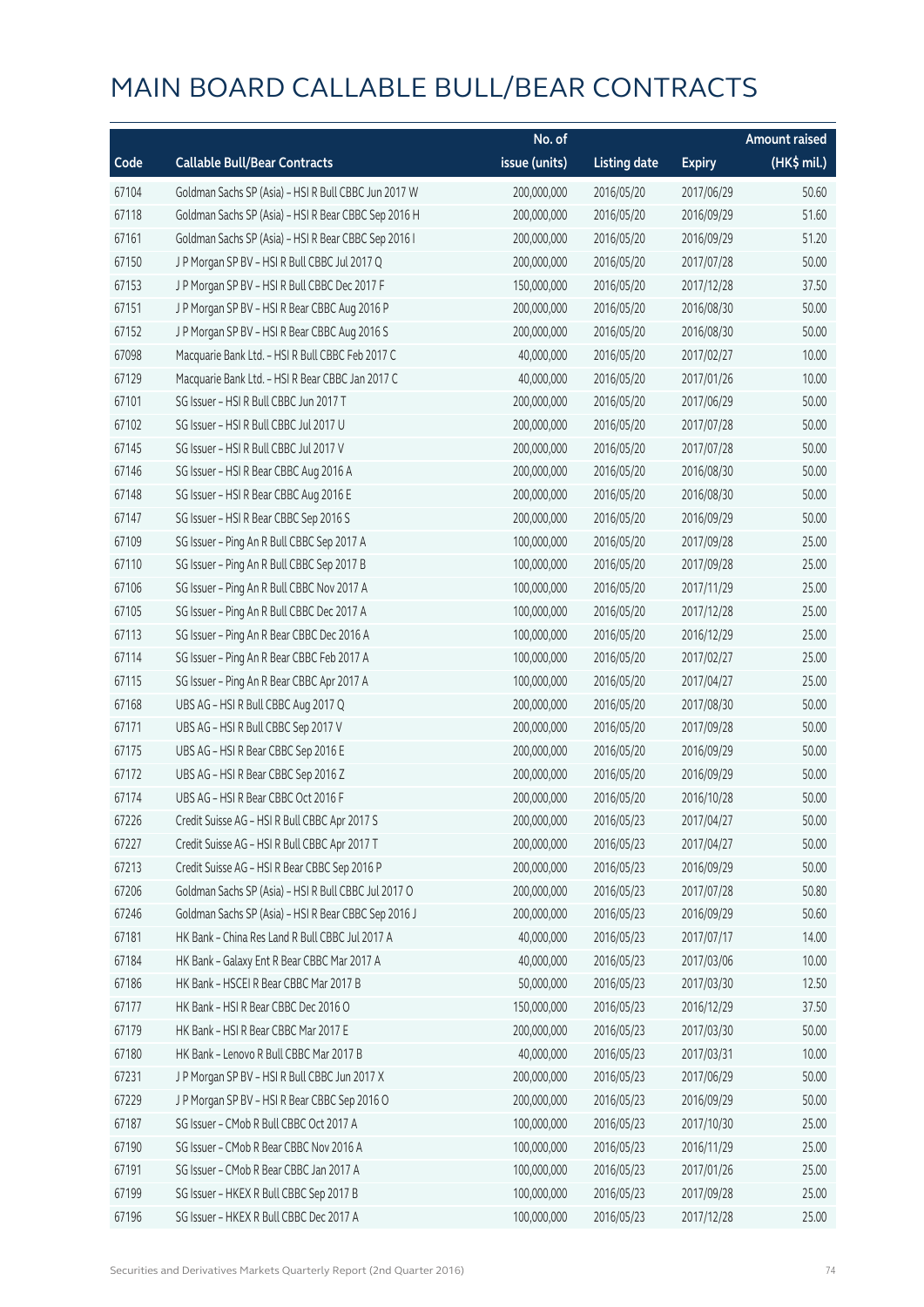|         |                                                          | No. of        |                     |               | Amount raised |
|---------|----------------------------------------------------------|---------------|---------------------|---------------|---------------|
| Code    | <b>Callable Bull/Bear Contracts</b>                      | issue (units) | <b>Listing date</b> | <b>Expiry</b> | (HK\$ mil.)   |
| 67200   | SG Issuer - HKEX R Bear CBBC Nov 2016 B                  | 100,000,000   | 2016/05/23          | 2016/11/29    | 25.00         |
| 67192   | SG Issuer - HSI R Bull CBBC Jun 2017 U                   | 200,000,000   | 2016/05/23          | 2017/06/29    | 50.00         |
| 67228   | SG Issuer - HSI R Bull CBBC Jun 2017 V                   | 200,000,000   | 2016/05/23          | 2017/06/29    | 50.00         |
| 67194   | SG Issuer - HSI R Bear CBBC Sep 2016 T                   | 200,000,000   | 2016/05/23          | 2016/09/29    | 50.00         |
| 67195   | SG Issuer - HSI R Bear CBBC Sep 2016 U                   | 200,000,000   | 2016/05/23          | 2016/09/29    | 50.00         |
| 67202   | SG Issuer - Tencent R Bull CBBC Jun 2017 D               | 100,000,000   | 2016/05/23          | 2017/06/29    | 25.00         |
| 67221   | UBS AG - HSI R Bull CBBC Aug 2017 R                      | 200,000,000   | 2016/05/23          | 2017/08/30    | 50.00         |
| 67220   | UBS AG - HSI R Bull CBBC Sep 2017 W                      | 200,000,000   | 2016/05/23          | 2017/09/28    | 50.00         |
| 67207   | UBS AG - HSI R Bear CBBC Oct 2016 G                      | 200,000,000   | 2016/05/23          | 2016/10/28    | 50.00         |
| 67208   | UBS AG - HSI R Bear CBBC Nov 2016 A                      | 200,000,000   | 2016/05/23          | 2016/11/29    | 50.00         |
| 60996 # | J P Morgan SP BV - HSI R Bull CBBC Aug 2015 P            | 150,000,000   | 2016/05/23          | 2015/08/28    | 14.70         |
| 67259   | BNP Paribas Arbit Issu B.V. - HSI R Bull CBBC May 2017 Z | 250,000,000   | 2016/05/24          | 2017/05/29    | 62.50         |
| 67258   | BNP Paribas Arbit Issu B.V. - HSI R Bull CBBC Jun 2017 Z | 250,000,000   | 2016/05/24          | 2017/06/29    | 62.50         |
| 67255   | Credit Suisse AG - HSI R Bull CBBC Jul 2017 U            | 200,000,000   | 2016/05/24          | 2017/07/28    | 50.00         |
| 67271   | Credit Suisse AG - HSI R Bull CBBC Jul 2017 W            | 200,000,000   | 2016/05/24          | 2017/07/28    | 50.00         |
| 67251   | Credit Suisse AG - HSI R Bear CBBC Oct 2016 F            | 200,000,000   | 2016/05/24          | 2016/10/28    | 50.00         |
| 67289   | Goldman Sachs SP (Asia) - HSI R Bull CBBC Jul 2017 P     | 200,000,000   | 2016/05/24          | 2017/07/28    | 50.40         |
| 67292   | Goldman Sachs SP (Asia) - HSI R Bull CBBC Jul 2017 Q     | 200,000,000   | 2016/05/24          | 2017/07/28    | 51.20         |
| 67266   | J P Morgan SP BV - HKEX R Bull CBBC May 2017 C           | 40,000,000    | 2016/05/24          | 2017/05/19    | 10.00         |
| 67297   | J P Morgan SP BV - HSI R Bull CBBC Aug 2017 P            | 200,000,000   | 2016/05/24          | 2017/08/30    | 50.00         |
| 67294   | J P Morgan SP BV - HSI R Bull CBBC Sep 2017 J            | 200,000,000   | 2016/05/24          | 2017/09/28    | 50.00         |
| 67296   | J P Morgan SP BV - HSI R Bull CBBC Sep 2017 K            | 200,000,000   | 2016/05/24          | 2017/09/28    | 50.00         |
| 67262   | J P Morgan SP BV - HSI R Bear CBBC Sep 2016 P            | 200,000,000   | 2016/05/24          | 2016/09/29    | 50.00         |
| 67299   | J P Morgan SP BV - HSI R Bear CBBC Oct 2016 G            | 150,000,000   | 2016/05/24          | 2016/10/28    | 37.50         |
| 67267   | J P Morgan SP BV - Tencent R Bull CBBC Mar 2017 A        | 60,000,000    | 2016/05/24          | 2017/03/17    | 15.00         |
| 67261   | SG Issuer - HSI R Bull CBBC Jul 2017 W                   | 200,000,000   | 2016/05/24          | 2017/07/28    | 50.00         |
| 67275   | UBS AG - HSI R Bull CBBC Jun 2017 F                      | 200,000,000   | 2016/05/24          | 2017/06/29    | 50.00         |
| 67282   | UBS AG - HSI R Bull CBBC Jul 2017 U                      | 200,000,000   | 2016/05/24          | 2017/07/28    | 50.00         |
| 67288   | UBS AG - HSI R Bull CBBC Jul 2017 V                      | 200,000,000   | 2016/05/24          | 2017/07/28    | 50.00         |
| 67276   | UBS AG - HSI R Bull CBBC Aug 2017 S                      | 200,000,000   | 2016/05/24          | 2017/08/30    | 50.00         |
| 67281   | UBS AG - HSI R Bull CBBC Sep 2017 X                      | 200,000,000   | 2016/05/24          | 2017/09/28    | 50.00         |
| 67274   | UBS AG - HSI R Bear CBBC Aug 2016 P                      | 200,000,000   | 2016/05/24          | 2016/08/30    | 50.00         |
| 67273   | UBS AG - HSI R Bear CBBC Oct 2016 H                      | 200,000,000   | 2016/05/24          | 2016/10/28    | 50.00         |
| 67327   | Credit Suisse AG - HSI R Bull CBBC Jun 2017 P            | 200,000,000   | 2016/05/25          | 2017/06/29    | 50.00         |
| 67323   | Credit Suisse AG - HSI R Bear CBBC Oct 2016 G            | 200,000,000   | 2016/05/25          | 2016/10/28    | 50.00         |
| 67308   | Bank of East Asia - China Mobile R Bear CBBC Apr 2017 A  | 40,000,000    | 2016/05/25          | 2017/04/03    | 10.00         |
| 67312   | Bank of East Asia - A50 China R Bull CBBC Mar 2017 A     | 40,000,000    | 2016/05/25          | 2017/03/29    | 10.00         |
| 67311   | Bank of East Asia - HKEX R Bear CBBC Mar 2017 A          | 40,000,000    | 2016/05/25          | 2017/03/30    | 10.00         |
| 67309   | Bank of East Asia - Lenovo R Bull CBBC Dec 2017 B        | 60,000,000    | 2016/05/25          | 2017/12/28    | 15.00         |
| 67304   | Bank of East Asia - PetCh R Bull CBBC Dec 2017 A         | 40,000,000    | 2016/05/25          | 2017/12/08    | 10.00         |
| 67316   | Goldman Sachs SP (Asia) - HSI R Bear CBBC Oct 2016 A     | 200,000,000   | 2016/05/25          | 2016/10/28    | 50.20         |
| 67359   | Goldman Sachs SP (Asia) - HSI R Bear CBBC Oct 2016 B     | 200,000,000   | 2016/05/25          | 2016/10/28    | 50.80         |
| 67302   | HK Bank - HSI R Bull CBBC Feb 2017 G                     | 150,000,000   | 2016/05/25          | 2017/02/27    | 37.50         |
| 67301   | HK Bank - Tencent R Bull CBBC Jul 2017 A                 | 50,000,000    | 2016/05/25          | 2017/07/10    | 12.50         |
| 67357   | J P Morgan SP BV - China Life R Bear CBBC Feb 2017 A     | 50,000,000    | 2016/05/25          | 2017/02/17    | 12.50         |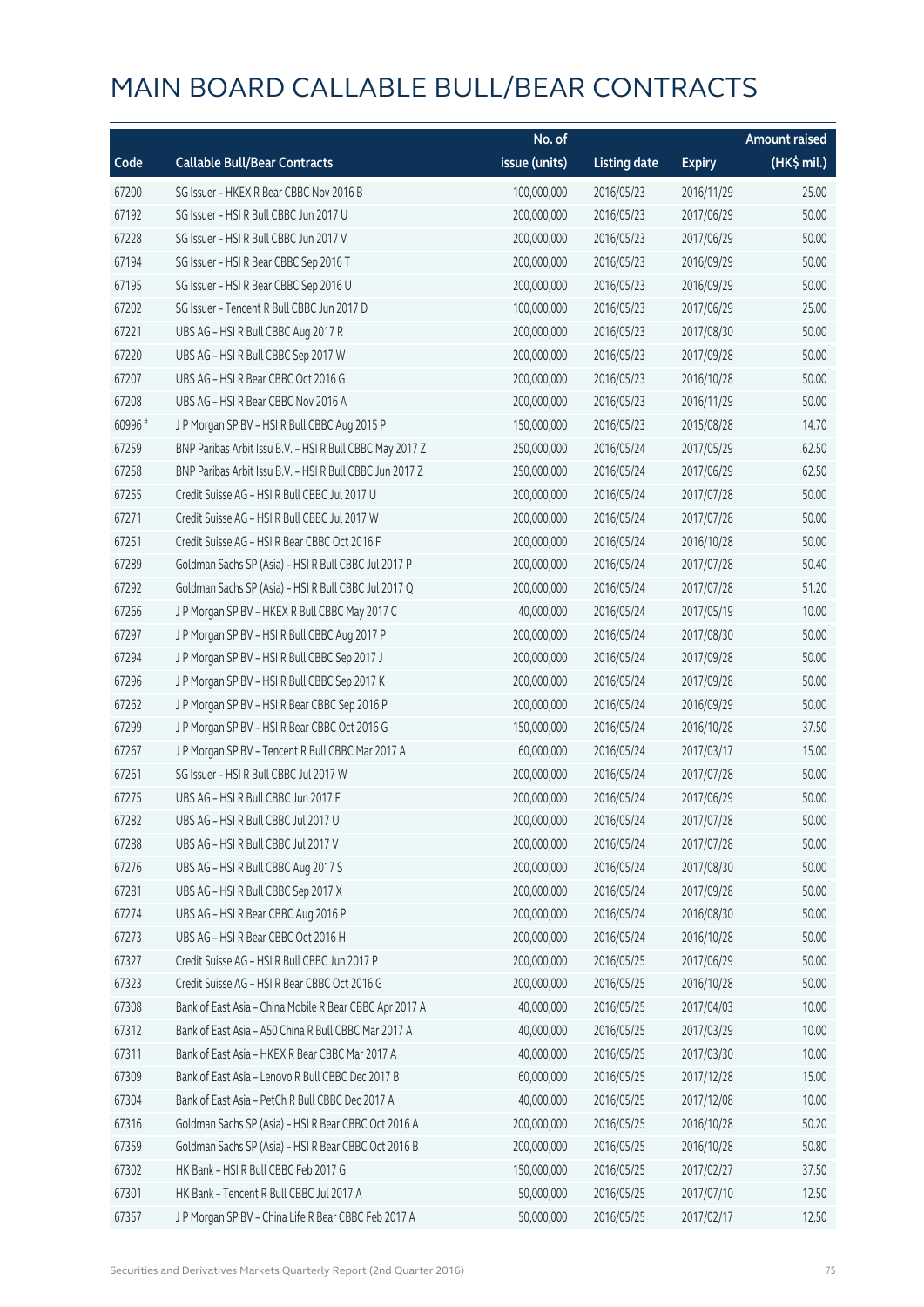|       |                                                            | No. of        |                     |               | <b>Amount raised</b> |
|-------|------------------------------------------------------------|---------------|---------------------|---------------|----------------------|
| Code  | <b>Callable Bull/Bear Contracts</b>                        | issue (units) | <b>Listing date</b> | <b>Expiry</b> | (HK\$ mil.)          |
| 67343 | J P Morgan SP BV - HSI R Bull CBBC Jul 2017 R              | 200,000,000   | 2016/05/25          | 2017/07/28    | 50.00                |
| 67345 | J P Morgan SP BV - HSI R Bull CBBC Oct 2017 E              | 150,000,000   | 2016/05/25          | 2017/10/30    | 37.50                |
| 67347 | J P Morgan SP BV - HSI R Bear CBBC Sep 2016 Q              | 150,000,000   | 2016/05/25          | 2016/09/29    | 37.50                |
| 67355 | J P Morgan SP BV - HSI R Bear CBBC Oct 2016 H              | 150,000,000   | 2016/05/25          | 2016/10/28    | 37.50                |
| 67358 | J P Morgan SP BV - Ping An R Bear CBBC May 2017 A          | 100,000,000   | 2016/05/25          | 2017/05/19    | 25.00                |
| 67314 | SG Issuer - HSI R Bull CBBC Jul 2017 X                     | 200,000,000   | 2016/05/25          | 2017/07/28    | 50.00                |
| 67331 | SG Issuer - HSI R Bear CBBC Aug 2016 F                     | 200,000,000   | 2016/05/25          | 2016/08/30    | 50.00                |
| 67336 | SG Issuer - HSI R Bear CBBC Aug 2016 G                     | 200,000,000   | 2016/05/25          | 2016/08/30    | 50.00                |
| 67321 | UBS AG - HSI R Bull CBBC Jun 2017 U                        | 200,000,000   | 2016/05/25          | 2017/06/29    | 50.00                |
| 67320 | UBS AG - HSI R Bull CBBC Jul 2017 W                        | 200,000,000   | 2016/05/25          | 2017/07/28    | 50.00                |
| 67377 | BNP Paribas Arbit Issu B.V. - HSCEI R Bear CBBC Feb 2017 E | 100,000,000   | 2016/05/26          | 2017/02/27    | 25.00                |
| 67374 | BNP Paribas Arbit Issu B.V. - HSI R Bear CBBC Mar 2017 W   | 250,000,000   | 2016/05/26          | 2017/03/30    | 62.50                |
| 67367 | Credit Suisse AG - HSI R Bull CBBC Jul 2017 X              | 200,000,000   | 2016/05/26          | 2017/07/28    | 50.00                |
| 67371 | Credit Suisse AG - HSI R Bear CBBC Aug 2016 N              | 200,000,000   | 2016/05/26          | 2016/08/30    | 50.00                |
| 67369 | Credit Suisse AG - HSI R Bear CBBC Sep 2016 Q              | 200,000,000   | 2016/05/26          | 2016/09/29    | 50.00                |
| 67363 | Goldman Sachs SP (Asia) - HSI R Bull CBBC Jul 2017 R       | 200,000,000   | 2016/05/26          | 2017/07/28    | 50.20                |
| 67364 | Goldman Sachs SP (Asia) - HSI R Bull CBBC Jul 2017 S       | 200,000,000   | 2016/05/26          | 2017/07/28    | 51.20                |
| 67388 | Goldman Sachs SP (Asia) - HSI R Bear CBBC Oct 2016 C       | 200,000,000   | 2016/05/26          | 2016/10/28    | 50.80                |
| 67360 | HK Bank - HKEX R Bear CBBC Jan 2017 C                      | 40,000,000    | 2016/05/26          | 2017/01/13    | 10.00                |
| 67381 | J P Morgan SP BV - HSI R Bull CBBC Oct 2017 F              | 150,000,000   | 2016/05/26          | 2017/10/30    | 37.50                |
| 67386 | J P Morgan SP BV - HSI R Bear CBBC Aug 2016 T              | 200,000,000   | 2016/05/26          | 2016/08/30    | 50.00                |
| 67385 | JP Morgan SP BV - HSIR Bear CBBC Oct 2016 I                | 150,000,000   | 2016/05/26          | 2016/10/28    | 37.50                |
| 67382 | J P Morgan SP BV - Tencent R Bear CBBC Feb 2017 D          | 60,000,000    | 2016/05/26          | 2017/02/17    | 15.00                |
| 67362 | SG Issuer - HSI R Bull CBBC Jul 2017 Y                     | 200,000,000   | 2016/05/26          | 2017/07/28    | 50.00                |
| 67378 | UBS AG - HSI R Bear CBBC Oct 2016 I                        | 200,000,000   | 2016/05/26          | 2016/10/28    | 50.00                |
| 67421 | BNP Paribas Arbit Issu B.V. - HSI R Bull CBBC May 2017 C   | 250,000,000   | 2016/05/27          | 2017/05/29    | 62.50                |
| 67423 | BNP Paribas Arbit Issu B.V. - HSI R Bull CBBC May 2017 D   | 250,000,000   | 2016/05/27          | 2017/05/29    | 62.50                |
| 67422 | BNP Paribas Arbit Issu B.V. - HSI R Bull CBBC Jun 2017 C   | 250,000,000   | 2016/05/27          | 2017/06/29    | 62.50                |
| 67391 | BNP Paribas Arbit Issu B.V. - HSI R Bear CBBC Feb 2017 Y   | 250,000,000   | 2016/05/27          | 2017/02/27    | 62.50                |
| 67395 | BNP Paribas Arbit Issu B.V. - HSI R Bear CBBC Mar 2017 X   | 250,000,000   | 2016/05/27          | 2017/03/30    | 62.50                |
| 67434 | Credit Suisse AG - HSI R Bull CBBC Jun 2017 G              | 200,000,000   | 2016/05/27          | 2017/06/29    | 50.00                |
| 67417 | Credit Suisse AG - HSI R Bear CBBC Aug 2016 O              | 200,000,000   | 2016/05/27          | 2016/08/30    | 50.00                |
| 67435 | Goldman Sachs SP (Asia) - HSI R Bull CBBC Jun 2017 H       | 200,000,000   | 2016/05/27          | 2017/06/29    | 50.60                |
| 67427 | Goldman Sachs SP (Asia) - HSI R Bull CBBC Jun 2017 Z       | 200,000,000   | 2016/05/27          | 2017/06/29    | 51.20                |
| 67420 | Goldman Sachs SP (Asia) - HSI R Bear CBBC Oct 2016 D       | 200,000,000   | 2016/05/27          | 2016/10/28    | 50.60                |
| 67437 | Goldman Sachs SP (Asia) - HSI R Bear CBBC Oct 2016 E       | 200,000,000   | 2016/05/27          | 2016/10/28    | 50.20                |
| 67439 | J P Morgan SP BV - CAM CSI300 R Bull CBBC Mar 2017 A       | 100,000,000   | 2016/05/27          | 2017/03/17    | 25.00                |
| 67442 | J P Morgan SP BV - China Mobile R Bear CBBC Apr 2017 A     | 100,000,000   | 2016/05/27          | 2017/04/21    | 25.00                |
| 67443 | J P Morgan SP BV - HSI R Bull CBBC Jul 2017 S              | 200,000,000   | 2016/05/27          | 2017/07/28    | 50.00                |
| 67424 | J P Morgan SP BV - HSI R Bear CBBC Oct 2016 J              | 150,000,000   | 2016/05/27          | 2016/10/28    | 37.50                |
| 67402 | SG Issuer - AIA R Bull CBBC Jun 2017 A                     | 100,000,000   | 2016/05/27          | 2017/06/29    | 25.00                |
| 67401 | SG Issuer - AIA R Bull CBBC Sep 2017 A                     | 100,000,000   | 2016/05/27          | 2017/09/28    | 25.00                |
| 67398 | SG Issuer - AIA R Bull CBBC Nov 2017 A                     | 100,000,000   | 2016/05/27          | 2017/11/29    | 25.00                |
| 67408 | SG Issuer - China Life R Bull CBBC Aug 2017 A              | 50,000,000    | 2016/05/27          | 2017/08/30    | 12.50                |
| 67404 | SG Issuer - China Life R Bull CBBC Oct 2017 A              | 50,000,000    | 2016/05/27          | 2017/10/30    | 12.50                |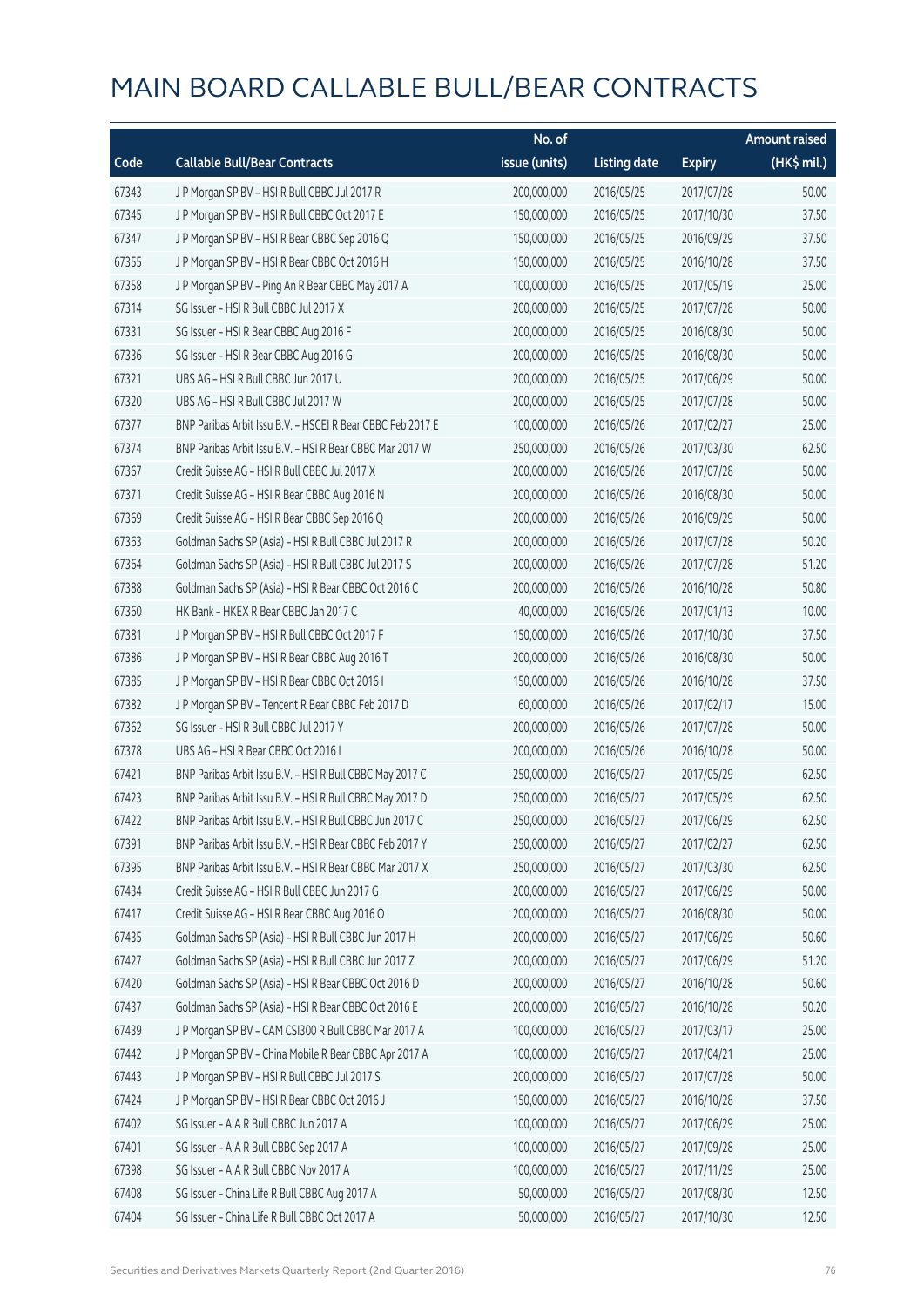|       |                                                          | No. of        |                     |               | <b>Amount raised</b> |
|-------|----------------------------------------------------------|---------------|---------------------|---------------|----------------------|
| Code  | <b>Callable Bull/Bear Contracts</b>                      | issue (units) | <b>Listing date</b> | <b>Expiry</b> | (HK\$ mil.)          |
| 67403 | SG Issuer - China Life R Bull CBBC Dec 2017 A            | 50,000,000    | 2016/05/27          | 2017/12/28    | 12.50                |
| 67429 | SG Issuer - HSI R Bull CBBC Jul 2017 C                   | 200,000,000   | 2016/05/27          | 2017/07/28    | 50.00                |
| 67428 | SG Issuer - HSI R Bull CBBC Jul 2017 Z                   | 200,000,000   | 2016/05/27          | 2017/07/28    | 50.00                |
| 67396 | SG Issuer - HSI R Bear CBBC Aug 2016 H                   | 200,000,000   | 2016/05/27          | 2016/08/30    | 50.00                |
| 67397 | SG Issuer - HSI R Bear CBBC Sep 2016 V                   | 200,000,000   | 2016/05/27          | 2016/09/29    | 50.00                |
| 67409 | SG Issuer - Lenovo R Bull CBBC Dec 2017 A                | 40,000,000    | 2016/05/27          | 2017/12/28    | 10.00                |
| 67411 | SG Issuer - PetroChina R Bull CBBC Jul 2017 A            | 40,000,000    | 2016/05/27          | 2017/07/28    | 10.00                |
| 67410 | SG Issuer - PetroChina R Bull CBBC Oct 2017 A            | 40,000,000    | 2016/05/27          | 2017/10/30    | 10.00                |
| 67414 | SG Issuer - Sands R Bull CBBC Jul 2017 A                 | 100,000,000   | 2016/05/27          | 2017/07/28    | 25.00                |
| 67432 | UBS AG - HSI R Bull CBBC Aug 2017 T                      | 200,000,000   | 2016/05/27          | 2017/08/30    | 50.00                |
| 67433 | UBS AG - HSI R Bull CBBC Nov 2017 A                      | 200,000,000   | 2016/05/27          | 2017/11/29    | 50.00                |
| 67431 | UBS AG - HSI R Bear CBBC Sep 2016 Y                      | 200,000,000   | 2016/05/27          | 2016/09/29    | 50.00                |
| 67430 | UBS AG - HSI R Bear CBBC Oct 2016 J                      | 200,000,000   | 2016/05/27          | 2016/10/28    | 50.00                |
| 67450 | Credit Suisse AG - HSI R Bull CBBC Jul 2017 Y            | 200,000,000   | 2016/05/30          | 2017/07/28    | 50.00                |
| 67451 | Credit Suisse AG - HSI R Bear CBBC Aug 2016 S            | 200,000,000   | 2016/05/30          | 2016/08/30    | 50.00                |
| 67449 | Goldman Sachs SP (Asia) - HSI R Bull CBBC Jul 2017 T     | 200,000,000   | 2016/05/30          | 2017/07/28    | 50.80                |
| 67463 | J P Morgan SP BV - CKH R Bull CBBC Feb 2017 A            | 40,000,000    | 2016/05/30          | 2017/02/17    | 10.00                |
| 67460 | J P Morgan SP BV - Galaxy Ent R Bear CBBC Mar 2017 A     | 100,000,000   | 2016/05/30          | 2017/03/17    | 25.00                |
| 67459 | J P Morgan SP BV - HKEX R Bull CBBC Mar 2017 A           | 50,000,000    | 2016/05/30          | 2017/03/17    | 12.50                |
| 67453 | J P Morgan SP BV - HSI R Bull CBBC Aug 2017 Q            | 200,000,000   | 2016/05/30          | 2017/08/30    | 50.00                |
| 67454 | J P Morgan SP BV - HSI R Bull CBBC Oct 2017 G            | 150,000,000   | 2016/05/30          | 2017/10/30    | 37.50                |
| 67462 | J P Morgan SP BV - HSI R Bear CBBC Aug 2016 B            | 200,000,000   | 2016/05/30          | 2016/08/30    | 50.00                |
| 67461 | J P Morgan SP BV - Lenovo R Bull CBBC Aug 2017 A         | 100,000,000   | 2016/05/30          | 2017/08/18    | 25.00                |
| 67444 | SG Issuer - HSI R Bull CBBC Jun 2017 W                   | 200,000,000   | 2016/05/30          | 2017/06/29    | 50.00                |
| 67446 | SG Issuer - HSI R Bear CBBC Aug 2016 I                   | 200,000,000   | 2016/05/30          | 2016/08/30    | 50.00                |
| 67455 | UBS AG - HSI R Bull CBBC Nov 2017 B                      | 200,000,000   | 2016/05/30          | 2017/11/29    | 50.00                |
| 67456 | UBS AG - HSI R Bear CBBC Oct 2016 K                      | 200,000,000   | 2016/05/30          | 2016/10/28    | 50.00                |
| 67466 | Credit Suisse AG - HSI R Bull CBBC Apr 2017 U            | 200,000,000   | 2016/05/31          | 2017/04/27    | 50.00                |
| 67468 | Credit Suisse AG - HSI R Bear CBBC Aug 2016 T            | 200,000,000   | 2016/05/31          | 2016/08/30    | 50.00                |
| 67483 | Goldman Sachs SP (Asia) - HSI R Bull CBBC Jul 2017 U     | 200,000,000   | 2016/05/31          | 2017/07/28    | 50.80                |
| 67478 | J P Morgan SP BV - HSI R Bear CBBC Aug 2016 O            | 200,000,000   | 2016/05/31          | 2016/08/30    | 50.00                |
| 67482 | J P Morgan SP BV - Ping An R Bull CBBC Aug 2017 A        | 100,000,000   | 2016/05/31          | 2017/08/18    | 25.00                |
| 67479 | J P Morgan SP BV - Tencent R Bull CBBC Jul 2017 A        | 60,000,000    | 2016/05/31          | 2017/07/21    | 15.00                |
| 67470 | SG Issuer - HSI R Bull CBBC Jun 2017 X                   | 200,000,000   | 2016/05/31          | 2017/06/29    | 50.00                |
| 67472 | UBS AG - HSI R Bull CBBC Sep 2017 Y                      | 200,000,000   | 2016/05/31          | 2017/09/28    | 50.00                |
| 67474 | UBS AG - HSI R Bear CBBC Jan 2017 A                      | 200,000,000   | 2016/05/31          | 2017/01/26    | 50.00                |
| 67536 | BNP Paribas Arbit Issu B.V. - HSI R Bull CBBC May 2017 E | 250,000,000   | 2016/06/01          | 2017/05/29    | 62.50                |
| 67541 | BNP Paribas Arbit Issu B.V. - HSI R Bull CBBC May 2017 F | 250,000,000   | 2016/06/01          | 2017/05/29    | 62.50                |
| 67537 | BNP Paribas Arbit Issu B.V. - HSI R Bull CBBC Jun 2017 B | 250,000,000   | 2016/06/01          | 2017/06/29    | 62.50                |
| 67534 | BNP Paribas Arbit Issu B.V. - HSI R Bull CBBC Jun 2017 D | 250,000,000   | 2016/06/01          | 2017/06/29    | 62.50                |
| 67486 | BNP Paribas Arbit Issu B.V. - HSI R Bear CBBC Feb 2017 Z | 250,000,000   | 2016/06/01          | 2017/02/27    | 62.50                |
| 67484 | BNP Paribas Arbit Issu B.V. - HSI R Bear CBBC Mar 2017 Y | 250,000,000   | 2016/06/01          | 2017/03/30    | 62.50                |
| 67565 | Credit Suisse AG - HSI R Bull CBBC Jul 2017 A            | 200,000,000   | 2016/06/01          | 2017/07/28    | 50.00                |
| 67567 | Credit Suisse AG - HSI R Bull CBBC Jul 2017 B            | 200,000,000   | 2016/06/01          | 2017/07/28    | 50.00                |
| 67563 | Credit Suisse AG - HSI R Bull CBBC Jul 2017 Z            | 200,000,000   | 2016/06/01          | 2017/07/28    | 50.00                |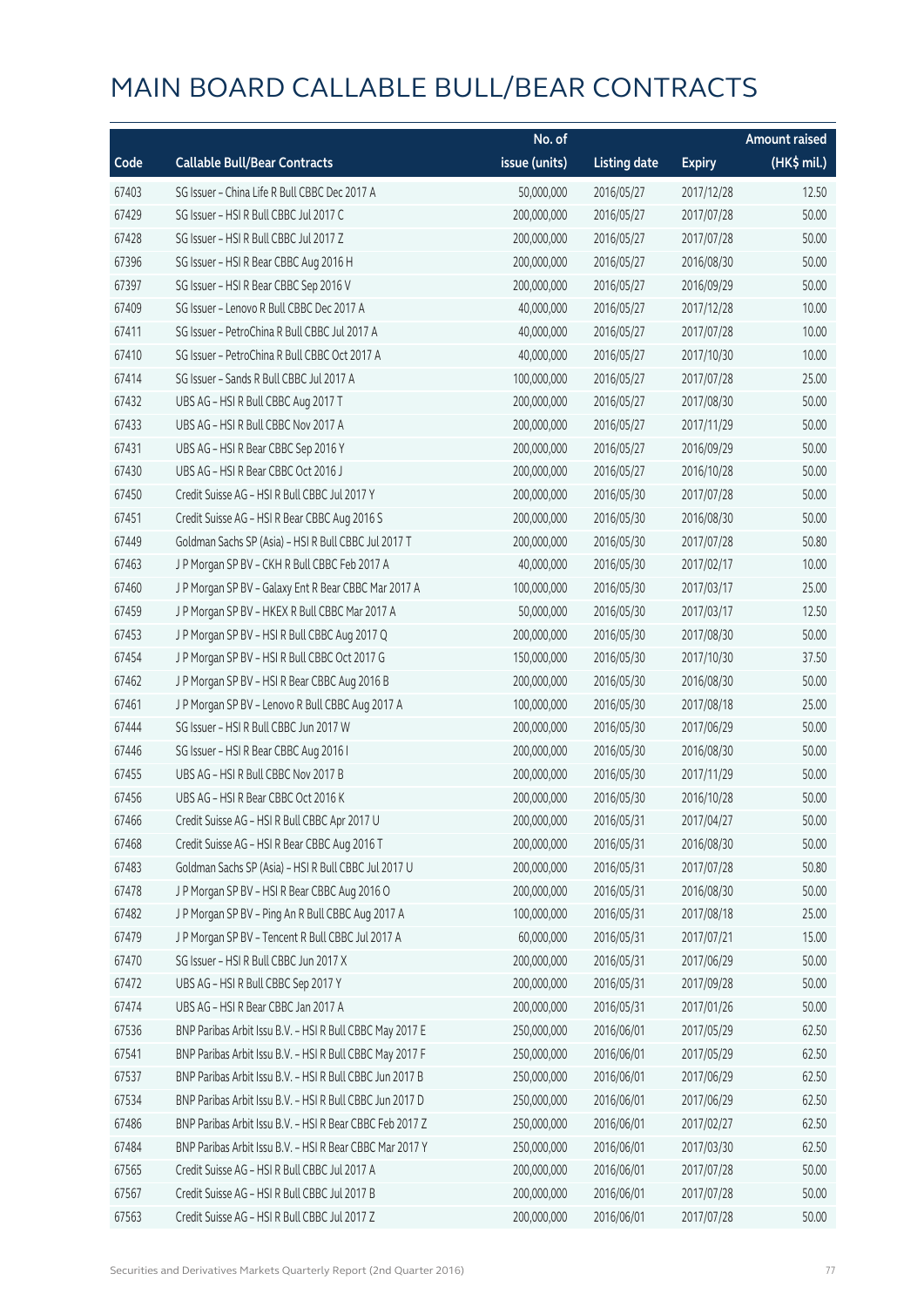|       |                                                      | No. of        |                     |               | <b>Amount raised</b> |
|-------|------------------------------------------------------|---------------|---------------------|---------------|----------------------|
| Code  | <b>Callable Bull/Bear Contracts</b>                  | issue (units) | <b>Listing date</b> | <b>Expiry</b> | $(HK$$ mil.)         |
| 67556 | Credit Suisse AG - HSI R Bear CBBC Sep 2016 R        | 200,000,000   | 2016/06/01          | 2016/09/29    | 50.00                |
| 67558 | Credit Suisse AG - HSI R Bear CBBC Sep 2016 S        | 200,000,000   | 2016/06/01          | 2016/09/29    | 50.00                |
| 67560 | Credit Suisse AG - HSI R Bear CBBC Sep 2016 T        | 200,000,000   | 2016/06/01          | 2016/09/29    | 50.00                |
| 67612 | Goldman Sachs SP (Asia) - HSI R Bull CBBC Jul 2017 V | 200,000,000   | 2016/06/01          | 2017/07/28    | 51.00                |
| 67613 | Goldman Sachs SP (Asia) - HSI R Bull CBBC Jul 2017 W | 200,000,000   | 2016/06/01          | 2017/07/28    | 50.60                |
| 67490 | Goldman Sachs SP (Asia) - HSI R Bear CBBC Oct 2016 F | 200,000,000   | 2016/06/01          | 2016/10/28    | 50.40                |
| 67491 | Goldman Sachs SP (Asia) - HSI R Bear CBBC Oct 2016 G | 200,000,000   | 2016/06/01          | 2016/10/28    | 50.40                |
| 67493 | Goldman Sachs SP (Asia) - HSI R Bear CBBC Oct 2016 H | 200,000,000   | 2016/06/01          | 2016/10/28    | 50.60                |
| 67528 | HK Bank - HSCEI R Bull CBBC Jul 2017 B               | 60,000,000    | 2016/06/01          | 2017/07/28    | 15.00                |
| 67526 | HK Bank - HSI R Bull CBBC Mar 2017 C                 | 150,000,000   | 2016/06/01          | 2017/03/30    | 37.50                |
| 67527 | HK Bank - HSI R Bear CBBC Jan 2017 B                 | 150,000,000   | 2016/06/01          | 2017/01/26    | 37.50                |
| 67605 | J P Morgan SP BV - AIA R Bull CBBC Sep 2017 A        | 150,000,000   | 2016/06/01          | 2017/09/15    | 37.50                |
| 67604 | J P Morgan SP BV - Galaxy Ent R Bull CBBC May 2017 C | 200,000,000   | 2016/06/01          | 2017/05/19    | 50.00                |
| 67606 | J P Morgan SP BV - HSBC R Bull CBBC Jun 2017 C       | 100,000,000   | 2016/06/01          | 2017/06/16    | 25.00                |
| 67591 | J P Morgan SP BV - HSI R Bull CBBC Aug 2017 R        | 200,000,000   | 2016/06/01          | 2017/08/30    | 50.00                |
| 67592 | J P Morgan SP BV - HSI R Bull CBBC Sep 2017 L        | 200,000,000   | 2016/06/01          | 2017/09/28    | 50.00                |
| 67595 | J P Morgan SP BV - HSI R Bull CBBC Nov 2017 C        | 200,000,000   | 2016/06/01          | 2017/11/29    | 50.00                |
| 67542 | J P Morgan SP BV - HSI R Bear CBBC Sep 2016 R        | 150,000,000   | 2016/06/01          | 2016/09/29    | 37.50                |
| 67543 | J P Morgan SP BV - HSI R Bear CBBC Sep 2016 S        | 200,000,000   | 2016/06/01          | 2016/09/29    | 50.00                |
| 67544 | J P Morgan SP BV - HSI R Bear CBBC Sep 2016 T        | 200,000,000   | 2016/06/01          | 2016/09/29    | 50.00                |
| 67602 | J P Morgan SP BV - HSI R Bear CBBC Oct 2016 K        | 150,000,000   | 2016/06/01          | 2016/10/28    | 37.50                |
| 67530 | Macquarie Bank Ltd. - HSI R Bull CBBC Feb 2017 D     | 40,000,000    | 2016/06/01          | 2017/02/27    | 10.00                |
| 67533 | Macquarie Bank Ltd. - HSI R Bull CBBC Feb 2017 E     | 40,000,000    | 2016/06/01          | 2017/02/27    | 10.16                |
| 67499 | SG Issuer - CCB R Bull CBBC Jul 2017 A               | 40,000,000    | 2016/06/01          | 2017/07/28    | 10.00                |
| 67496 | SG Issuer - CCB R Bull CBBC Sep 2017 A               | 40,000,000    | 2016/06/01          | 2017/09/28    | 10.00                |
| 67501 | SG Issuer - CCB R Bear CBBC Dec 2016 A               | 40,000,000    | 2016/06/01          | 2016/12/29    | 10.00                |
| 67504 | SG Issuer - CCB R Bear CBBC Feb 2017 A               | 40,000,000    | 2016/06/01          | 2017/02/27    | 10.00                |
| 67506 | SG Issuer - HKEX R Bear CBBC Nov 2016 C              | 100,000,000   | 2016/06/01          | 2016/11/29    | 25.00                |
| 67545 | SG Issuer - HSI R Bull CBBC Jun 2017 Y               | 200,000,000   | 2016/06/01          | 2017/06/29    | 50.00                |
| 67546 | SG Issuer - HSI R Bull CBBC Jun 2017 Z               | 200,000,000   | 2016/06/01          | 2017/06/29    | 50.00                |
| 67548 | SG Issuer - HSI R Bull CBBC Jul 2017 F               | 200,000,000   | 2016/06/01          | 2017/07/28    | 50.00                |
| 67513 | SG Issuer - HSI R Bear CBBC Sep 2016 W               | 200,000,000   | 2016/06/01          | 2016/09/29    | 50.00                |
| 67519 | SG Issuer - HSI R Bear CBBC Sep 2016 X               | 200,000,000   | 2016/06/01          | 2016/09/29    | 50.00                |
| 67515 | SG Issuer - HSI R Bear CBBC Oct 2016 A               | 200,000,000   | 2016/06/01          | 2016/10/28    | 50.00                |
| 67520 | SG Issuer - HSI R Bear CBBC Oct 2016 B               | 200,000,000   | 2016/06/01          | 2016/10/28    | 50.00                |
| 67509 | SG Issuer - Ping An R Bear CBBC Dec 2016 B           | 100,000,000   | 2016/06/01          | 2016/12/29    | 25.00                |
| 67512 | SG Issuer - Tencent R Bull CBBC Jun 2017 E           | 100,000,000   | 2016/06/01          | 2017/06/29    | 25.00                |
| 67587 | UBS AG - HSI R Bull CBBC Sep 2017 Z                  | 200,000,000   | 2016/06/01          | 2017/09/28    | 50.00                |
| 67583 | UBS AG - HSI R Bull CBBC Oct 2017 A                  | 200,000,000   | 2016/06/01          | 2017/10/30    | 50.00                |
| 67588 | UBS AG - HSI R Bull CBBC Oct 2017 B                  | 200,000,000   | 2016/06/01          | 2017/10/30    | 50.00                |
| 67590 | UBS AG - HSI R Bull CBBC Nov 2017 C                  | 200,000,000   | 2016/06/01          | 2017/11/29    | 50.00                |
| 67576 | UBS AG - HSI R Bear CBBC Sep 2016 E                  | 200,000,000   | 2016/06/01          | 2016/09/29    | 50.00                |
| 67570 | UBS AG - HSI R Bear CBBC Sep 2016 Z                  | 200,000,000   | 2016/06/01          | 2016/09/29    | 50.00                |
| 67578 | UBS AG - HSI R Bear CBBC Jan 2017 B                  | 200,000,000   | 2016/06/01          | 2017/01/26    | 50.00                |
| 67582 | UBS AG - HSI R Bear CBBC Jan 2017 C                  | 200,000,000   | 2016/06/01          | 2017/01/26    | 50.00                |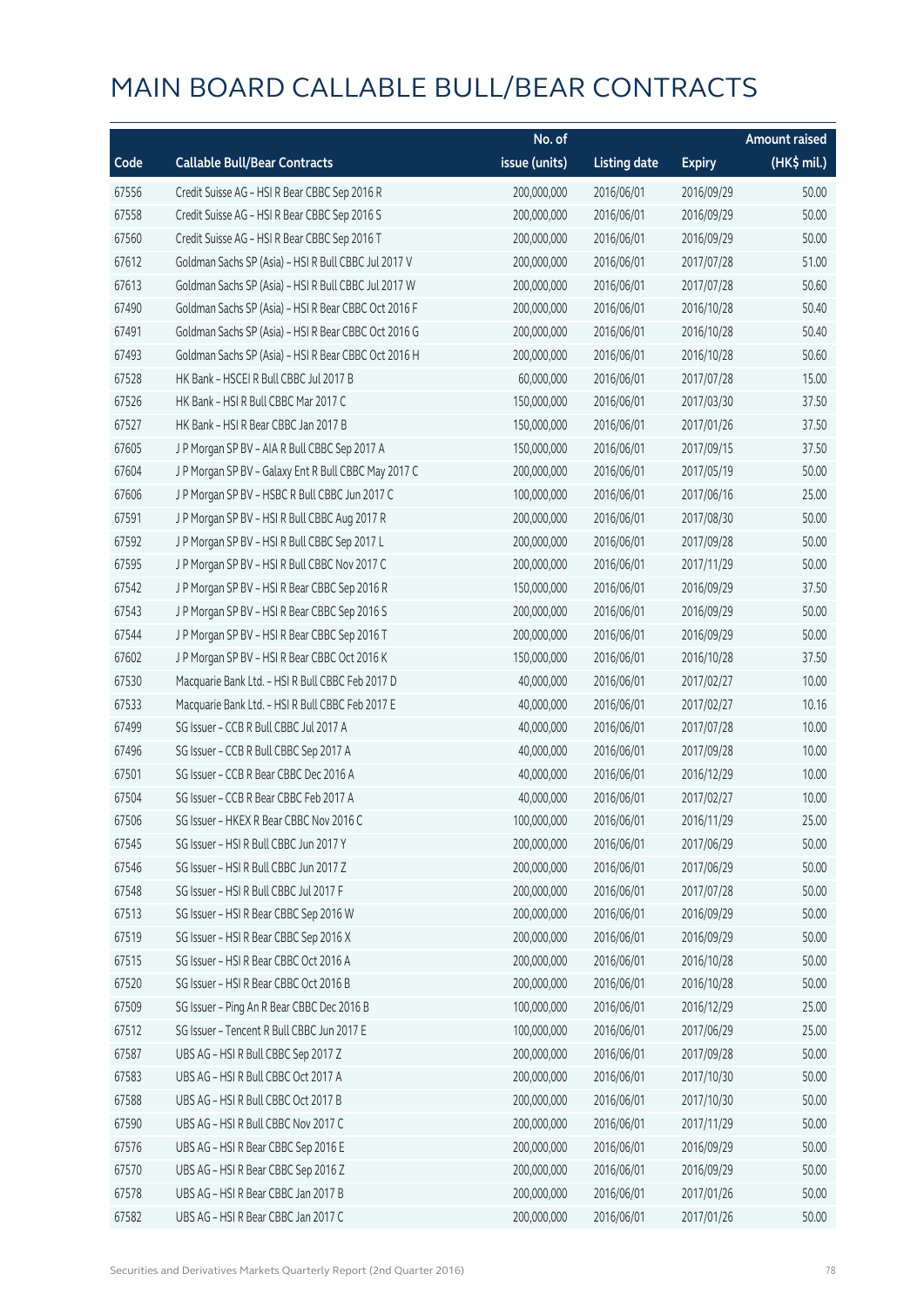|       |                                                          | No. of        |                     |               | <b>Amount raised</b>  |
|-------|----------------------------------------------------------|---------------|---------------------|---------------|-----------------------|
| Code  | <b>Callable Bull/Bear Contracts</b>                      | issue (units) | <b>Listing date</b> | <b>Expiry</b> | $(HK\frac{1}{2}mil.)$ |
| 67623 | Credit Suisse AG - HSI R Bull CBBC Jun 2017 Q            | 200,000,000   | 2016/06/02          | 2017/06/29    | 50.00                 |
| 67630 | Credit Suisse AG - HSI R Bull CBBC Jun 2017 R            | 200,000,000   | 2016/06/02          | 2017/06/29    | 50.00                 |
| 67638 | Credit Suisse AG - HSI R Bull CBBC Jun 2017 Y            | 200,000,000   | 2016/06/02          | 2017/06/29    | 50.00                 |
| 67624 | Credit Suisse AG - HSI R Bear CBBC Sep 2016 U            | 200,000,000   | 2016/06/02          | 2016/09/29    | 50.00                 |
| 67625 | Credit Suisse AG - HSI R Bear CBBC Oct 2016 H            | 200,000,000   | 2016/06/02          | 2016/10/28    | 50.00                 |
| 67657 | Goldman Sachs SP (Asia) - HSI R Bull CBBC Jul 2017 X     | 200,000,000   | 2016/06/02          | 2017/07/28    | 50.20                 |
| 67656 | Goldman Sachs SP (Asia) - HSI R Bull CBBC Sep 2017 A     | 200,000,000   | 2016/06/02          | 2017/09/28    | 50.20                 |
| 67655 | Goldman Sachs SP (Asia) - HSI R Bear CBBC Oct 2016 I     | 200,000,000   | 2016/06/02          | 2016/10/28    | 50.40                 |
| 67645 | J P Morgan SP BV - HSI R Bull CBBC Aug 2017 S            | 200,000,000   | 2016/06/02          | 2017/08/30    | 50.00                 |
| 67641 | J P Morgan SP BV - HSI R Bull CBBC Sep 2017 M            | 150,000,000   | 2016/06/02          | 2017/09/28    | 37.50                 |
| 67640 | J P Morgan SP BV - HSI R Bull CBBC Oct 2017 H            | 200,000,000   | 2016/06/02          | 2017/10/30    | 50.00                 |
| 67643 | J P Morgan SP BV - HSI R Bear CBBC Sep 2016 U            | 150,000,000   | 2016/06/02          | 2016/09/29    | 37.50                 |
| 67644 | J P Morgan SP BV - HSI R Bear CBBC Sep 2016 V            | 150,000,000   | 2016/06/02          | 2016/09/29    | 37.50                 |
| 67619 | SG Issuer - HSI R Bull CBBC Jun 2017 D                   | 200,000,000   | 2016/06/02          | 2017/06/29    | 50.00                 |
| 67615 | SG Issuer - HSI R Bull CBBC Jun 2017 E                   | 200,000,000   | 2016/06/02          | 2017/06/29    | 50.00                 |
| 67617 | SG Issuer - HSI R Bull CBBC Jul 2017 B                   | 200,000,000   | 2016/06/02          | 2017/07/28    | 50.00                 |
| 67620 | SG Issuer - HSI R Bear CBBC Oct 2016 C                   | 200,000,000   | 2016/06/02          | 2016/10/28    | 50.00                 |
| 67621 | SG Issuer - HSI R Bear CBBC Oct 2016 D                   | 200,000,000   | 2016/06/02          | 2016/10/28    | 50.00                 |
| 67649 | UBS AG - HSI R Bull CBBC Jun 2017 S                      | 200,000,000   | 2016/06/02          | 2017/06/29    | 50.00                 |
| 67653 | UBS AG - HSI R Bull CBBC Oct 2017 C                      | 200,000,000   | 2016/06/02          | 2017/10/30    | 50.00                 |
| 67651 | UBS AG - HSI R Bull CBBC Nov 2017 D                      | 200,000,000   | 2016/06/02          | 2017/11/29    | 50.00                 |
| 67648 | UBS AG - HSI R Bear CBBC Feb 2017 A                      | 200,000,000   | 2016/06/02          | 2017/02/27    | 50.00                 |
| 67763 | BNP Paribas Arbit Issu B.V. - HSI R Bull CBBC May 2017 G | 250,000,000   | 2016/06/03          | 2017/05/29    | 62.50                 |
| 67757 | BNP Paribas Arbit Issu B.V. - HSI R Bull CBBC Jun 2017 E | 250,000,000   | 2016/06/03          | 2017/06/29    | 62.50                 |
| 67717 | BNP Paribas Arbit Issu B.V. - HSI R Bear CBBC Feb 2017 A | 250,000,000   | 2016/06/03          | 2017/02/27    | 62.50                 |
| 67721 | BNP Paribas Arbit Issu B.V. - HSI R Bear CBBC Mar 2017 Z | 250,000,000   | 2016/06/03          | 2017/03/30    | 62.50                 |
| 67731 | Credit Suisse AG - HSI R Bull CBBC Oct 2017 A            | 200,000,000   | 2016/06/03          | 2017/10/30    | 50.00                 |
| 67732 | Credit Suisse AG - HSI R Bull CBBC Oct 2017 B            | 200,000,000   | 2016/06/03          | 2017/10/30    | 50.00                 |
| 67735 | Credit Suisse AG - HSI R Bull CBBC Oct 2017 C            | 200,000,000   | 2016/06/03          | 2017/10/30    | 50.00                 |
| 67737 | Credit Suisse AG - HSI R Bull CBBC Oct 2017 D            | 200,000,000   | 2016/06/03          | 2017/10/30    | 50.00                 |
| 67723 | Credit Suisse AG - HSI R Bear CBBC Oct 2016 I            | 200,000,000   | 2016/06/03          | 2016/10/28    | 50.00                 |
| 67729 | Credit Suisse AG - HSI R Bear CBBC Oct 2016 J            | 200,000,000   | 2016/06/03          | 2016/10/28    | 50.00                 |
| 67764 | Goldman Sachs SP (Asia) - HSI R Bull CBBC Jul 2017 Y     | 200,000,000   | 2016/06/03          | 2017/07/28    | 50.40                 |
| 67766 | Goldman Sachs SP (Asia) - HSI R Bull CBBC Jul 2017 Z     | 200,000,000   | 2016/06/03          | 2017/07/28    | 50.80                 |
| 67709 | Goldman Sachs SP (Asia) - HSI R Bear CBBC Oct 2016 J     | 200,000,000   | 2016/06/03          | 2016/10/28    | 50.60                 |
| 67661 | HK Bank - CKP R Bull CBBC Jul 2017 A                     | 40,000,000    | 2016/06/03          | 2017/07/03    | 10.00                 |
| 67659 | HK Bank - HKEX R Bull CBBC Jul 2017 A                    | 50,000,000    | 2016/06/03          | 2017/07/17    | 12.50                 |
| 67658 | HK Bank - HSI R Bull CBBC Jun 2017 A                     | 150,000,000   | 2016/06/03          | 2017/06/29    | 37.50                 |
| 67660 | HK Bank - Tencent R Bull CBBC Jul 2017 B                 | 50,000,000    | 2016/06/03          | 2017/07/31    | 12.50                 |
| 67798 | J P Morgan SP BV - China Life R Bull CBBC Mar 2017 B     | 40,000,000    | 2016/06/03          | 2017/03/17    | 10.00                 |
| 67789 | J P Morgan SP BV - HKEX R Bull CBBC Jun 2017 B           | 40,000,000    | 2016/06/03          | 2017/06/16    | 10.00                 |
| 67770 | J P Morgan SP BV - HSI R Bull CBBC Aug 2017 T            | 200,000,000   | 2016/06/03          | 2017/08/30    | 50.00                 |
| 67773 | J P Morgan SP BV - HSI R Bull CBBC Sep 2017 N            | 150,000,000   | 2016/06/03          | 2017/09/28    | 37.50                 |
| 67775 | JP Morgan SP BV - HSIR Bull CBBC Oct 2017 I              | 150,000,000   | 2016/06/03          | 2017/10/30    | 37.50                 |
| 67713 | J P Morgan SP BV - HSI R Bear CBBC Sep 2016 W            | 200,000,000   | 2016/06/03          | 2016/09/29    | 50.00                 |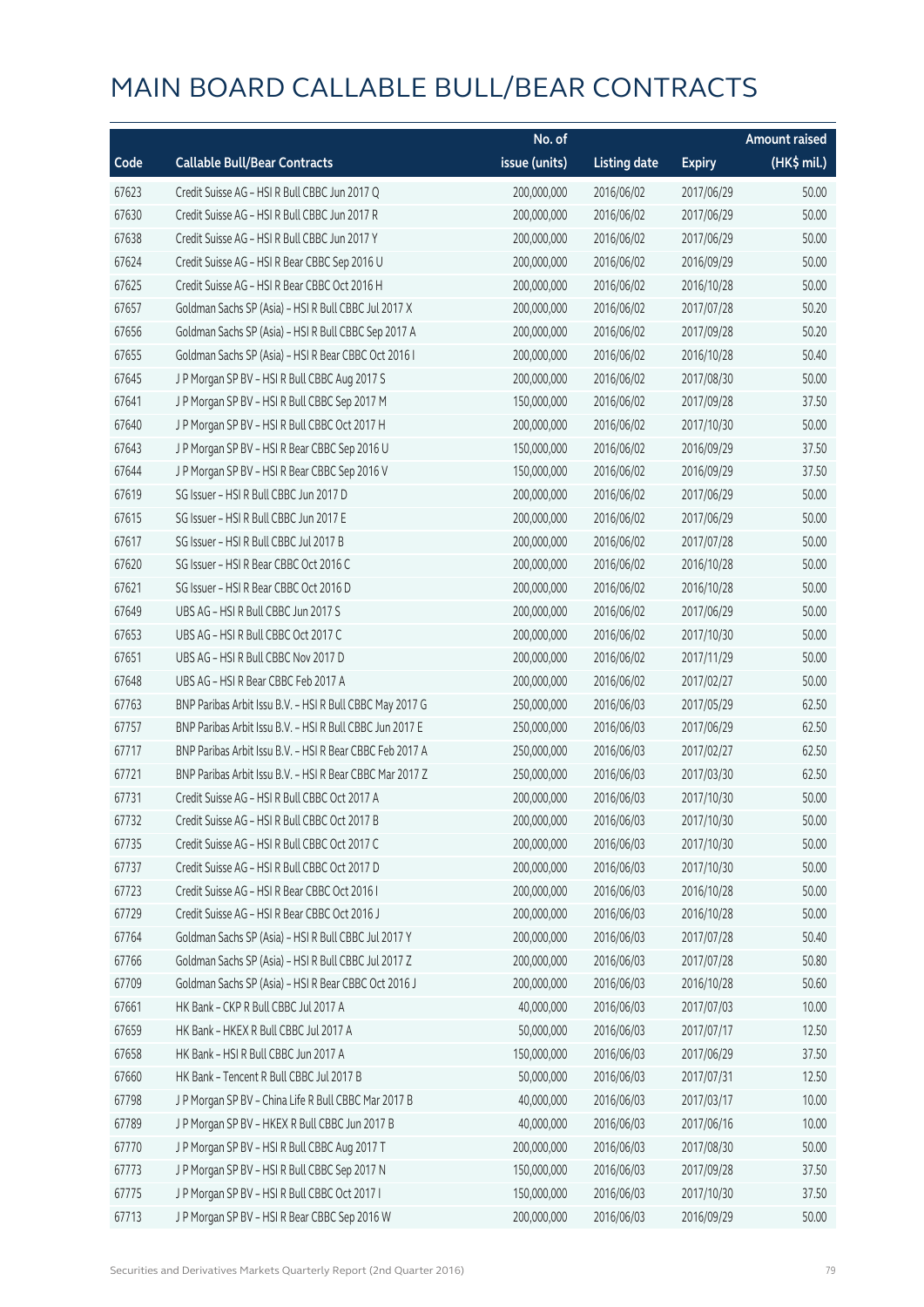|       |                                                          | No. of        |                     |               | <b>Amount raised</b> |
|-------|----------------------------------------------------------|---------------|---------------------|---------------|----------------------|
| Code  | <b>Callable Bull/Bear Contracts</b>                      | issue (units) | <b>Listing date</b> | <b>Expiry</b> | (HK\$ mil.)          |
| 67781 | J P Morgan SP BV - HSI R Bear CBBC Sep 2016 X            | 200,000,000   | 2016/06/03          | 2016/09/29    | 50.00                |
| 67786 | J P Morgan SP BV - HSI R Bear CBBC Jan 2017 B            | 200,000,000   | 2016/06/03          | 2017/01/26    | 50.00                |
| 67796 | J P Morgan SP BV - Ping An R Bull CBBC Apr 2017 C        | 100,000,000   | 2016/06/03          | 2017/04/21    | 25.00                |
| 67791 | J P Morgan SP BV - Tencent R Bull CBBC Jun 2017 B        | 72,000,000    | 2016/06/03          | 2017/06/16    | 18.00                |
| 67799 | J P Morgan SP BV - Tencent R Bear CBBC Apr 2017 A        | 60,000,000    | 2016/06/03          | 2017/04/21    | 18.00                |
| 67722 | Macquarie Bank Ltd. - HSI R Bull CBBC Mar 2017 A         | 40,000,000    | 2016/06/03          | 2017/03/30    | 10.00                |
| 67666 | SG Issuer - CAM CSI300 R Bull CBBC Aug 2017 A            | 100,000,000   | 2016/06/03          | 2017/08/30    | 25.00                |
| 67664 | SG Issuer - CAM CSI300 R Bull CBBC Oct 2017 A            | 100,000,000   | 2016/06/03          | 2017/10/30    | 25.00                |
| 67663 | SG Issuer - CAM CSI300 R Bull CBBC Dec 2017 A            | 100,000,000   | 2016/06/03          | 2017/12/28    | 25.00                |
| 67669 | SG Issuer - CAM CSI300 R Bear CBBC May 2017 A            | 100,000,000   | 2016/06/03          | 2017/05/29    | 25.00                |
| 67701 | SG Issuer - HS H-SH ETF R Bull CBBC Jul 2017 A           | 100,000,000   | 2016/06/03          | 2017/07/28    | 25.00                |
| 67693 | SG Issuer - HS H-SH ETF R Bull CBBC Sep 2017 A           | 100,000,000   | 2016/06/03          | 2017/09/28    | 25.00                |
| 67687 | SG Issuer - HS H-SH ETF R Bull CBBC Nov 2017 A           | 100,000,000   | 2016/06/03          | 2017/11/29    | 25.00                |
| 67702 | SG Issuer - HS H-SH ETF R Bear CBBC Nov 2016 A           | 100,000,000   | 2016/06/03          | 2016/11/29    | 25.00                |
| 67677 | SG Issuer - HSI R Bull CBBC Jun 2017 F                   | 200,000,000   | 2016/06/03          | 2017/06/29    | 50.00                |
| 67744 | SG Issuer - HSI R Bull CBBC Jun 2017 G                   | 200,000,000   | 2016/06/03          | 2017/06/29    | 50.00                |
| 67740 | SG Issuer - HSI R Bull CBBC Jul 2017 G                   | 200,000,000   | 2016/06/03          | 2017/07/28    | 50.00                |
| 67683 | SG Issuer - HSI R Bear CBBC Sep 2016 Y                   | 200,000,000   | 2016/06/03          | 2016/09/29    | 50.00                |
| 67714 | SG Issuer - Tencent R Bull CBBC Jun 2017 F               | 100,000,000   | 2016/06/03          | 2017/06/29    | 25.00                |
| 67715 | SG Issuer - Tencent R Bear CBBC Dec 2016 A               | 100,000,000   | 2016/06/03          | 2016/12/29    | 25.00                |
| 67716 | SG Issuer - Tencent R Bear CBBC Feb 2017 A               | 100,000,000   | 2016/06/03          | 2017/02/27    | 25.00                |
| 67755 | UBS AG - HSI R Bull CBBC Sep 2017 A                      | 200,000,000   | 2016/06/03          | 2017/09/28    | 50.00                |
| 67747 | UBS AG - HSI R Bull CBBC Nov 2017 E                      | 200,000,000   | 2016/06/03          | 2017/11/29    | 50.00                |
| 67746 | UBS AG - HSI R Bull CBBC Dec 2017 A                      | 200,000,000   | 2016/06/03          | 2017/12/28    | 50.00                |
| 67750 | UBS AG - HSI R Bear CBBC Sep 2016 V                      | 200,000,000   | 2016/06/03          | 2016/09/29    | 50.00                |
| 67751 | UBS AG - HSI R Bear CBBC Jan 2017 D                      | 200,000,000   | 2016/06/03          | 2017/01/26    | 50.00                |
| 67824 | BNP Paribas Arbit Issu B.V. - HSI R Bull CBBC May 2017 B | 250,000,000   | 2016/06/06          | 2017/05/29    | 62.50                |
| 67823 | BNP Paribas Arbit Issu B.V. - HSI R Bull CBBC Jun 2017 F | 250,000,000   | 2016/06/06          | 2017/06/29    | 62.50                |
| 67881 | BNP Paribas Arbit Issu B.V. - HSI R Bear CBBC Mar 2017 A | 250,000,000   | 2016/06/06          | 2017/03/30    | 62.50                |
| 67848 | Credit Suisse AG - HSI R Bull CBBC Sep 2017 A            | 200,000,000   | 2016/06/06          | 2017/09/28    | 50.00                |
| 67850 | Credit Suisse AG - HSI R Bull CBBC Sep 2017 B            | 200,000,000   | 2016/06/06          | 2017/09/28    | 50.00                |
| 67842 | Credit Suisse AG - HSI R Bear CBBC Sep 2016 V            | 200,000,000   | 2016/06/06          | 2016/09/29    | 50.00                |
| 67844 | Credit Suisse AG - HSI R Bear CBBC Oct 2016 K            | 200,000,000   | 2016/06/06          | 2016/10/28    | 50.00                |
| 67846 | Credit Suisse AG - HSI R Bear CBBC Oct 2016 L            | 200,000,000   | 2016/06/06          | 2016/10/28    | 50.00                |
| 67825 | Goldman Sachs SP (Asia) - HSI R Bull CBBC Oct 2017 A     | 200,000,000   | 2016/06/06          | 2017/10/30    | 50.40                |
| 67875 | Goldman Sachs SP (Asia) - HSI R Bull CBBC Oct 2017 B     | 200,000,000   | 2016/06/06          | 2017/10/30    | 50.60                |
| 67877 | Goldman Sachs SP (Asia) - HSI R Bear CBBC Oct 2016 K     | 200,000,000   | 2016/06/06          | 2016/10/28    | 50.80                |
| 67802 | HK Bank - HKEX R Bull CBBC Sep 2017 A                    | 50,000,000    | 2016/06/06          | 2017/09/04    | 12.50                |
| 67822 | HK Bank - HSCEI R Bull CBBC Aug 2017 A                   | 60,000,000    | 2016/06/06          | 2017/08/30    | 15.00                |
| 67821 | HK Bank - HSI R Bull CBBC Jul 2017 A                     | 150,000,000   | 2016/06/06          | 2017/07/28    | 37.50                |
| 67811 | HK Bank - HSI R Bull CBBC Aug 2017 A                     | 150,000,000   | 2016/06/06          | 2017/08/30    | 37.50                |
| 67801 | HK Bank - Tencent R Bull CBBC Mar 2017 A                 | 50,000,000    | 2016/06/06          | 2017/03/02    | 12.50                |
| 67800 | HK Bank - Tencent R Bull CBBC Jun 2017 C                 | 50,000,000    | 2016/06/06          | 2017/06/26    | 12.50                |
| 67864 | J P Morgan SP BV - HSI R Bull CBBC Aug 2017 U            | 200,000,000   | 2016/06/06          | 2017/08/30    | 50.00                |
| 67865 | J P Morgan SP BV - HSI R Bull CBBC Sep 2017 O            | 200,000,000   | 2016/06/06          | 2017/09/28    | 50.00                |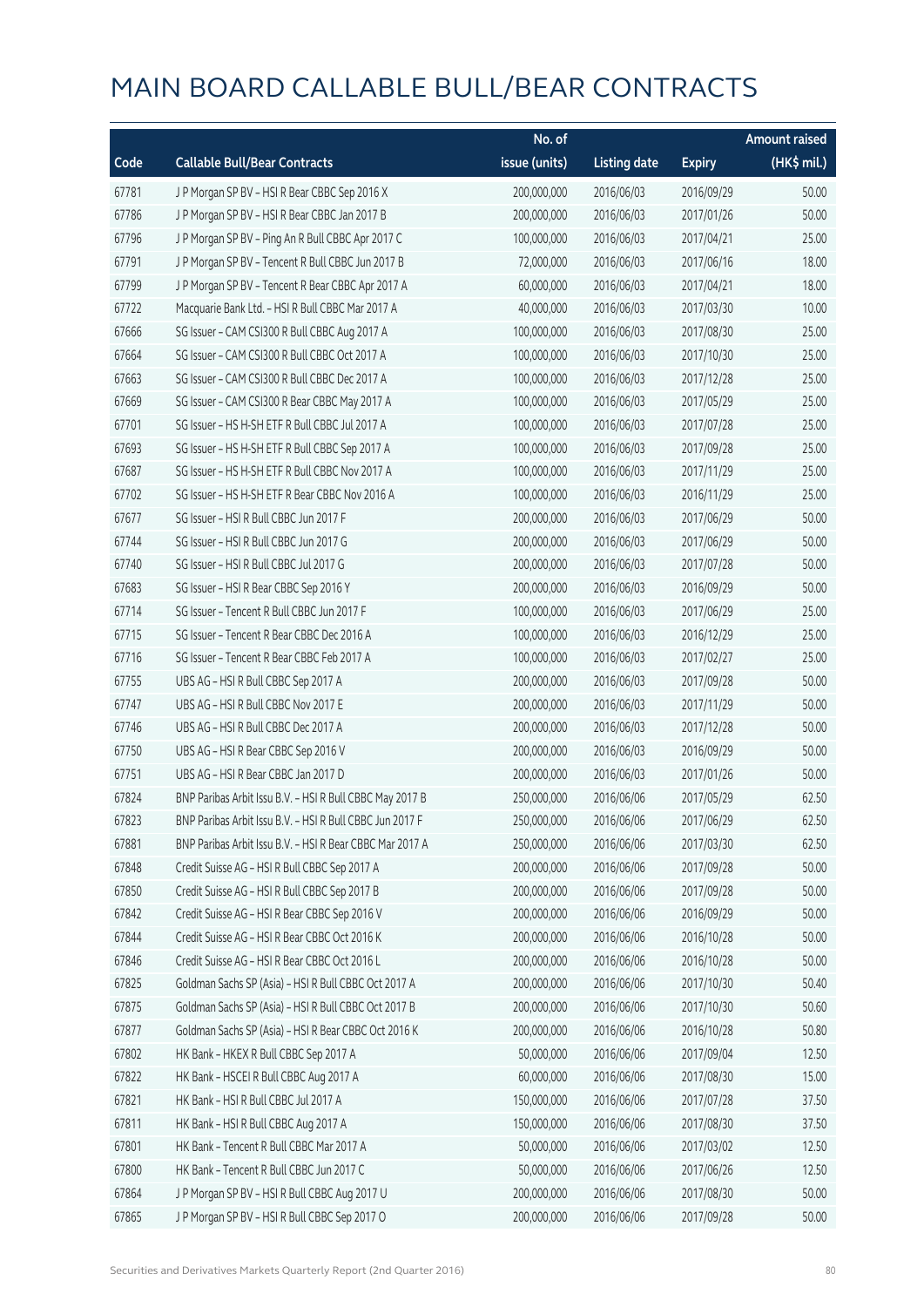|       |                                                          | No. of        |                     |               | <b>Amount raised</b> |
|-------|----------------------------------------------------------|---------------|---------------------|---------------|----------------------|
| Code  | <b>Callable Bull/Bear Contracts</b>                      | issue (units) | <b>Listing date</b> | <b>Expiry</b> | (HK\$ mil.)          |
| 67868 | J P Morgan SP BV - HSI R Bull CBBC Oct 2017 J            | 150,000,000   | 2016/06/06          | 2017/10/30    | 37.50                |
| 67862 | J P Morgan SP BV - HSI R Bear CBBC Sep 2016 Y            | 200,000,000   | 2016/06/06          | 2016/09/29    | 50.00                |
| 67869 | JP Morgan SP BV - HSIR Bear CBBC Sep 2016 Z              | 200,000,000   | 2016/06/06          | 2016/09/29    | 50.00                |
| 67874 | J P Morgan SP BV - Tencent R Bull CBBC Jul 2017 B        | 60,000,000    | 2016/06/06          | 2017/07/21    | 15.00                |
| 67871 | J P Morgan SP BV - Tencent R Bear CBBC Mar 2017 B        | 60,000,000    | 2016/06/06          | 2017/03/17    | 15.00                |
| 67856 | SG Issuer - HSCEI R Bull CBBC Jul 2017 A                 | 200,000,000   | 2016/06/06          | 2017/07/28    | 50.00                |
| 67857 | SG Issuer - HSCEI R Bull CBBC Jul 2017 B                 | 200,000,000   | 2016/06/06          | 2017/07/28    | 50.00                |
| 67858 | SG Issuer - HSCEI R Bull CBBC Jul 2017 C                 | 200,000,000   | 2016/06/06          | 2017/07/28    | 50.00                |
| 67861 | SG Issuer - HSCEI R Bull CBBC Jul 2017 D                 | 200,000,000   | 2016/06/06          | 2017/07/28    | 50.00                |
| 67817 | SG Issuer - HSI R Bull CBBC Jul 2017 A                   | 200,000,000   | 2016/06/06          | 2017/07/28    | 50.00                |
| 67836 | SG Issuer - HSI R Bull CBBC Jul 2017 E                   | 200,000,000   | 2016/06/06          | 2017/07/28    | 50.00                |
| 67840 | SG Issuer - HSI R Bear CBBC Sep 2016 B                   | 200,000,000   | 2016/06/06          | 2016/09/29    | 50.00                |
| 67818 | SG Issuer - HSI R Bear CBBC Sep 2016 Z                   | 200,000,000   | 2016/06/06          | 2016/09/29    | 50.00                |
| 67839 | SG Issuer - HSI R Bear CBBC Oct 2016 E                   | 200,000,000   | 2016/06/06          | 2016/10/28    | 50.00                |
| 67832 | UBS AG - HSI R Bull CBBC Oct 2017 D                      | 200,000,000   | 2016/06/06          | 2017/10/30    | 50.00                |
| 67835 | UBS AG - HSI R Bull CBBC Nov 2017 F                      | 200,000,000   | 2016/06/06          | 2017/11/29    | 50.00                |
| 67826 | UBS AG - HSI R Bear CBBC Sep 2016 W                      | 200,000,000   | 2016/06/06          | 2016/09/29    | 50.00                |
| 67829 | UBS AG - HSI R Bear CBBC Jan 2017 E                      | 200,000,000   | 2016/06/06          | 2017/01/26    | 50.00                |
| 67891 | BNP Paribas Arbit Issu B.V. - HSI R Bull CBBC Jun 2017 G | 250,000,000   | 2016/06/07          | 2017/06/29    | 62.50                |
| 67892 | BNP Paribas Arbit Issu B.V. - HSI R Bear CBBC Feb 2017 B | 250,000,000   | 2016/06/07          | 2017/02/27    | 62.50                |
| 67893 | BNP Paribas Arbit Issu B.V. - HSI R Bear CBBC Feb 2017 C | 250,000,000   | 2016/06/07          | 2017/02/27    | 62.50                |
| 67897 | BNP Paribas Arbit Issu B.V. - HSI R Bear CBBC Mar 2017 B | 250,000,000   | 2016/06/07          | 2017/03/30    | 62.50                |
| 67945 | Credit Suisse AG - HSI R Bull CBBC Nov 2017 A            | 200,000,000   | 2016/06/07          | 2017/11/29    | 50.00                |
| 67946 | Credit Suisse AG - HSI R Bull CBBC Nov 2017 B            | 200,000,000   | 2016/06/07          | 2017/11/29    | 50.00                |
| 67939 | Credit Suisse AG - HSI R Bear CBBC Sep 2016 W            | 200,000,000   | 2016/06/07          | 2016/09/29    | 50.00                |
| 67941 | Credit Suisse AG - HSI R Bear CBBC Sep 2016 X            | 200,000,000   | 2016/06/07          | 2016/09/29    | 50.00                |
| 67934 | Bank of East Asia - CAM CSI300 R Bull CBBC May 2017 A    | 60,000,000    | 2016/06/07          | 2017/05/26    | 15.00                |
| 67933 | Bank of East Asia - CSOP A50 ETF R Bull CBBC Apr 2017 A  | 40,000,000    | 2016/06/07          | 2017/04/07    | 10.00                |
| 67935 | Bank of East Asia - HKEX R Bull CBBC May 2017 B          | 40,000,000    | 2016/06/07          | 2017/05/25    | 10.00                |
| 67930 | Bank of East Asia - Tencent R Bull CBBC May 2017 A       | 40,000,000    | 2016/06/07          | 2017/05/29    | 10.00                |
| 67932 | Bank of East Asia - Tencent R Bear CBBC Apr 2017 A       | 40,000,000    | 2016/06/07          | 2017/04/21    | 10.00                |
| 67949 | Goldman Sachs SP (Asia) - HSI R Bull CBBC Sep 2017 B     | 200,000,000   | 2016/06/07          | 2017/09/28    | 51.00                |
| 67950 | Goldman Sachs SP (Asia) - HSI R Bull CBBC Sep 2017 C     | 200,000,000   | 2016/06/07          | 2017/09/28    | 50.80                |
| 67890 | Goldman Sachs SP (Asia) - HSI R Bear CBBC Oct 2016 L     | 200,000,000   | 2016/06/07          | 2016/10/28    | 50.20                |
| 67947 | Goldman Sachs SP (Asia) - HSI R Bear CBBC Oct 2016 M     | 200,000,000   | 2016/06/07          | 2016/10/28    | 50.60                |
| 67901 | HK Bank - HKEX R Bull CBBC Jun 2017 C                    | 50,000,000    | 2016/06/07          | 2017/06/30    | 12.50                |
| 67902 | HK Bank - HSI R Bull CBBC Jun 2017 B                     | 150,000,000   | 2016/06/07          | 2017/06/29    | 37.50                |
| 67885 | HK Bank - Ping An R Bull CBBC Jan 2017 C                 | 40,000,000    | 2016/06/07          | 2017/01/23    | 10.00                |
| 67882 | HK Bank - Sands China R Bull CBBC Jul 2017 C             | 30,000,000    | 2016/06/07          | 2017/07/31    | 10.50                |
| 67898 | HK Bank - Tencent R Bull CBBC Jan 2017 E                 | 50,000,000    | 2016/06/07          | 2017/01/23    | 12.50                |
| 68052 | J P Morgan SP BV - CAM CSI300 R Bull CBBC Aug 2017 A     | 100,000,000   | 2016/06/07          | 2017/08/18    | 25.00                |
| 68045 | J P Morgan SP BV - HKEX R Bull CBBC Sep 2017 B           | 40,000,000    | 2016/06/07          | 2017/09/15    | 10.00                |
| 68029 | J P Morgan SP BV - HSCEI R Bull CBBC Sep 2017 B          | 100,000,000   | 2016/06/07          | 2017/09/28    | 25.00                |
| 68021 | J P Morgan SP BV - HSI R Bull CBBC Sep 2017 P            | 200,000,000   | 2016/06/07          | 2017/09/28    | 50.00                |
| 68025 | JP Morgan SP BV - HSIR Bull CBBC Oct 2017 K              | 200,000,000   | 2016/06/07          | 2017/10/30    | 50.00                |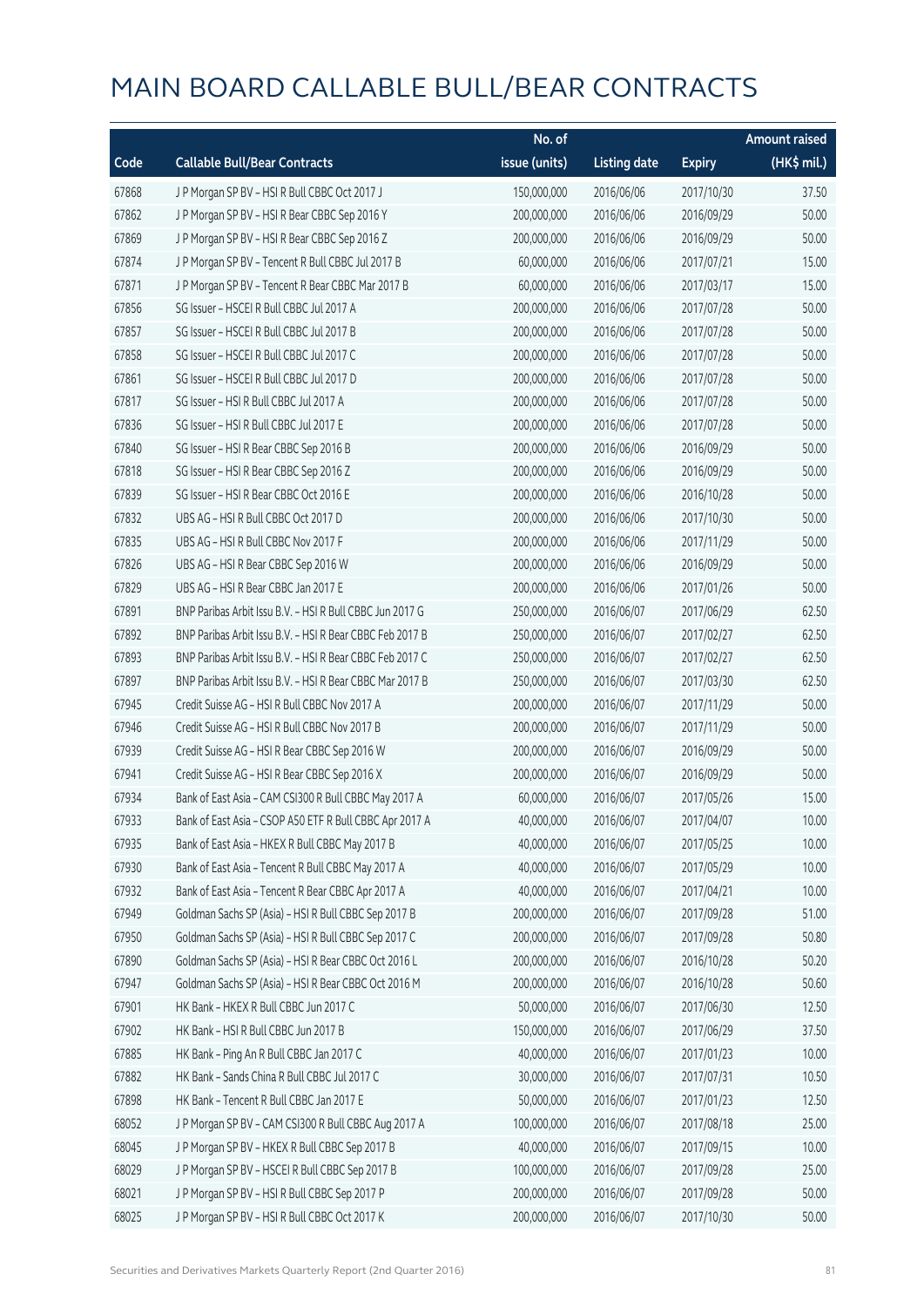|       |                                                        | No. of        |                     |               | <b>Amount raised</b> |
|-------|--------------------------------------------------------|---------------|---------------------|---------------|----------------------|
| Code  | <b>Callable Bull/Bear Contracts</b>                    | issue (units) | <b>Listing date</b> | <b>Expiry</b> | (HK\$ mil.)          |
| 68027 | J P Morgan SP BV - HSI R Bull CBBC Nov 2017 D          | 200,000,000   | 2016/06/07          | 2017/11/29    | 50.00                |
| 67984 | J P Morgan SP BV - HSI R Bear CBBC Sep 2016 B          | 150,000,000   | 2016/06/07          | 2016/09/29    | 37.50                |
| 67994 | JP Morgan SP BV - HSIR Bear CBBC Sep 2016 C            | 200,000,000   | 2016/06/07          | 2016/09/29    | 50.00                |
| 68010 | J P Morgan SP BV - HSI R Bear CBBC Sep 2016 D          | 150,000,000   | 2016/06/07          | 2016/09/29    | 37.50                |
| 68019 | JP Morgan SP BV - HSIR Bear CBBC Sep 2016 O            | 150,000,000   | 2016/06/07          | 2016/09/29    | 37.50                |
| 68006 | J P Morgan SP BV - HSI R Bear CBBC Oct 2016 L          | 200,000,000   | 2016/06/07          | 2016/10/28    | 50.00                |
| 68046 | J P Morgan SP BV - Ping An R Bull CBBC Aug 2017 B      | 200,000,000   | 2016/06/07          | 2017/08/18    | 50.00                |
| 68038 | J P Morgan SP BV - Tencent R Bull CBBC Mar 2017 B      | 60,000,000    | 2016/06/07          | 2017/03/17    | 15.00                |
| 68032 | J P Morgan SP BV - Tencent R Bear CBBC Feb 2017 E      | 40,000,000    | 2016/06/07          | 2017/02/17    | 10.00                |
| 67914 | SG Issuer - HSI R Bull CBBC Jun 2017 B                 | 200,000,000   | 2016/06/07          | 2017/06/29    | 50.00                |
| 67923 | SG Issuer - HSI R Bull CBBC Jun 2017 C                 | 200,000,000   | 2016/06/07          | 2017/06/29    | 50.00                |
| 67913 | SG Issuer - HSI R Bull CBBC Jun 2017 H                 | 200,000,000   | 2016/06/07          | 2017/06/29    | 50.00                |
| 67886 | SG Issuer - HSI R Bear CBBC Sep 2016 C                 | 200,000,000   | 2016/06/07          | 2016/09/29    | 50.00                |
| 67887 | SG Issuer - HSI R Bear CBBC Oct 2016 F                 | 200,000,000   | 2016/06/07          | 2016/10/28    | 50.00                |
| 67929 | SG Issuer - HSI R Bear CBBC Oct 2016 G                 | 200,000,000   | 2016/06/07          | 2016/10/28    | 50.00                |
| 67967 | UBS AG - HSCEI R Bull CBBC Sep 2017 C                  | 100,000,000   | 2016/06/07          | 2017/09/28    | 25.00                |
| 67970 | UBS AG - HSI R Bull CBBC Sep 2017 D                    | 200,000,000   | 2016/06/07          | 2017/09/28    | 50.00                |
| 67980 | UBS AG - HSI R Bull CBBC Sep 2017 E                    | 200,000,000   | 2016/06/07          | 2017/09/28    | 50.00                |
| 67977 | UBS AG - HSI R Bull CBBC Oct 2017 E                    | 200,000,000   | 2016/06/07          | 2017/10/30    | 50.00                |
| 67976 | UBS AG - HSI R Bull CBBC Nov 2017 G                    | 200,000,000   | 2016/06/07          | 2017/11/29    | 50.00                |
| 67982 | UBS AG - HSI R Bear CBBC Sep 2016 U                    | 200,000,000   | 2016/06/07          | 2016/09/29    | 50.00                |
| 67959 | UBS AG - HSI R Bear CBBC Sep 2016 X                    | 200,000,000   | 2016/06/07          | 2016/09/29    | 50.00                |
| 67983 | UBS AG - HSI R Bear CBBC Jan 2017 F                    | 200,000,000   | 2016/06/07          | 2017/01/26    | 50.00                |
| 67951 | UBS AG - HSI R Bear CBBC Feb 2017 B                    | 200,000,000   | 2016/06/07          | 2017/02/27    | 50.00                |
| 67968 | UBS AG - HSI R Bear CBBC Feb 2017 C                    | 200,000,000   | 2016/06/07          | 2017/02/27    | 50.00                |
| 68139 | Credit Suisse AG - HSI R Bull CBBC Oct 2017 E          | 200,000,000   | 2016/06/08          | 2017/10/30    | 50.00                |
| 68150 | Credit Suisse AG - HSI R Bear CBBC Sep 2016 Y          | 200,000,000   | 2016/06/08          | 2016/09/29    | 50.00                |
| 68141 | Credit Suisse AG - HSI R Bear CBBC Oct 2016 M          | 200,000,000   | 2016/06/08          | 2016/10/28    | 50.00                |
| 68110 | Goldman Sachs SP (Asia) - HSI R Bull CBBC Sep 2017 D   | 200,000,000   | 2016/06/08          | 2017/09/28    | 50.20                |
| 68061 | HK Bank - China Life R Bull CBBC Jul 2017 B            | 50,000,000    | 2016/06/08          | 2017/07/31    | 12.50                |
| 68062 | HK Bank - CSOP A50 ETF R Bull CBBC Dec 2016 B          | 50,000,000    | 2016/06/08          | 2016/12/30    | 12.50                |
| 68063 | HK Bank - A50 R Bull CBBC Dec 2016 F                   | 50,000,000    | 2016/06/08          | 2016/12/30    | 12.50                |
| 68058 | HK Bank - HKEX R Bull CBBC Jun 2017 D                  | 50,000,000    | 2016/06/08          | 2017/06/05    | 12.50                |
| 68054 | HK Bank - Tencent R Bull CBBC Jul 2017 C               | 50,000,000    | 2016/06/08          | 2017/07/31    | 12.50                |
| 68158 | J P Morgan SP BV - CSOP A50 ETF R Bull CBBC Mar 2017 B | 100,000,000   | 2016/06/08          | 2017/03/17    | 25.00                |
| 68161 | J P Morgan SP BV - A50 China R Bull CBBC Mar 2017 C    | 100,000,000   | 2016/06/08          | 2017/03/17    | 25.00                |
| 68152 | J P Morgan SP BV - HSI R Bull CBBC Sep 2017 Q          | 200,000,000   | 2016/06/08          | 2017/09/28    | 50.00                |
| 68154 | JP Morgan SP BV - HSIR Bull CBBC Oct 2017 L            | 150,000,000   | 2016/06/08          | 2017/10/30    | 37.50                |
| 68167 | J P Morgan SP BV - HSI R Bear CBBC Sep 2016 J          | 200,000,000   | 2016/06/08          | 2016/09/29    | 50.00                |
| 68077 | Macquarie Bank Ltd. - HSI R Bull CBBC Feb 2017 F       | 40,000,000    | 2016/06/08          | 2017/02/27    | 10.00                |
| 68079 | Macquarie Bank Ltd. - HSI R Bull CBBC Feb 2017 G       | 40,000,000    | 2016/06/08          | 2017/02/27    | 10.00                |
| 68081 | SG Issuer - HSCEI R Bull CBBC Jul 2017 E               | 200,000,000   | 2016/06/08          | 2017/07/28    | 50.00                |
| 68083 | SG Issuer - HSCEI R Bear CBBC Feb 2017 A               | 200,000,000   | 2016/06/08          | 2017/02/27    | 50.00                |
| 68094 | SG Issuer - HSCEI R Bear CBBC Feb 2017 B               | 200,000,000   | 2016/06/08          | 2017/02/27    | 50.00                |
| 68095 | SG Issuer - HSCEI R Bear CBBC Feb 2017 C               | 200,000,000   | 2016/06/08          | 2017/02/27    | 50.00                |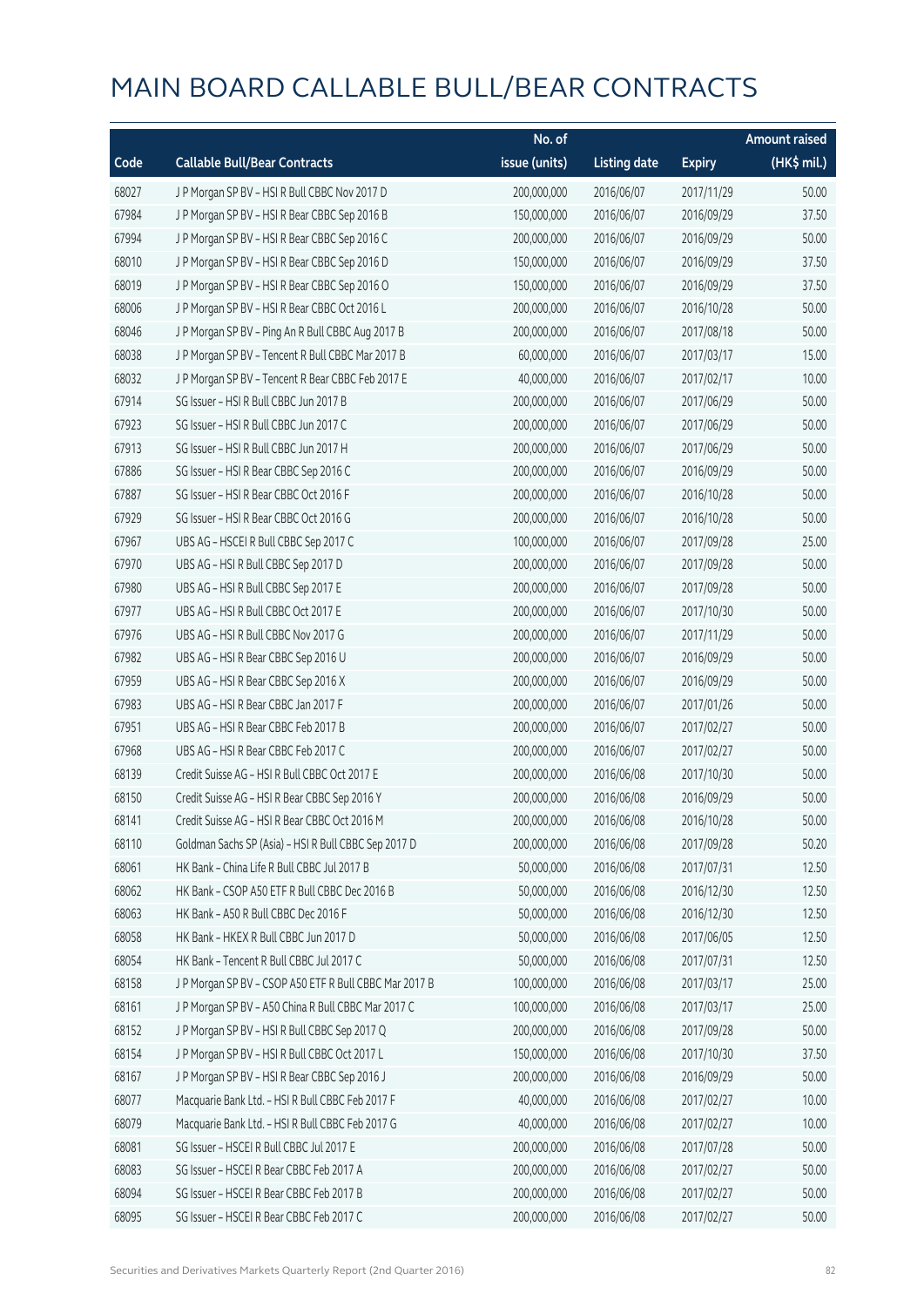|       |                                                              | No. of        |                     |               | <b>Amount raised</b>  |
|-------|--------------------------------------------------------------|---------------|---------------------|---------------|-----------------------|
| Code  | <b>Callable Bull/Bear Contracts</b>                          | issue (units) | <b>Listing date</b> | <b>Expiry</b> | $(HK\frac{1}{2}mil.)$ |
| 68104 | SG Issuer - HSCEI R Bear CBBC Feb 2017 D                     | 200,000,000   | 2016/06/08          | 2017/02/27    | 50.00                 |
| 68105 | SG Issuer - HSCEI R Bear CBBC Feb 2017 E                     | 200,000,000   | 2016/06/08          | 2017/02/27    | 50.00                 |
| 68076 | SG Issuer - HSI R Bull CBBC Jul 2017 D                       | 200,000,000   | 2016/06/08          | 2017/07/28    | 50.00                 |
| 68073 | SG Issuer - HSI R Bull CBBC Jul 2017 H                       | 200,000,000   | 2016/06/08          | 2017/07/28    | 50.00                 |
| 68109 | SG Issuer - HSI R Bear CBBC Sep 2016 A                       | 200,000,000   | 2016/06/08          | 2016/09/29    | 50.00                 |
| 68128 | UBS AG - HSI R Bull CBBC Sep 2017 F                          | 200,000,000   | 2016/06/08          | 2017/09/28    | 50.00                 |
| 68111 | UBS AG - HSI R Bull CBBC Oct 2017 F                          | 200,000,000   | 2016/06/08          | 2017/10/30    | 50.00                 |
| 68114 | UBS AG - HSI R Bear CBBC Jan 2017 G                          | 200,000,000   | 2016/06/08          | 2017/01/26    | 50.00                 |
| 68124 | UBS AG - Tencent R Bull CBBC Jun 2017 B                      | 50,000,000    | 2016/06/08          | 2017/06/12    | 12.50                 |
| 68246 | BNP Paribas Arbit Issu B.V. - CAM CSI300 R Bull CBBC Jun17 A | 50,000,000    | 2016/06/10          | 2017/06/30    | 12.50                 |
| 68255 | BNP Paribas Arbit Issu B.V. - Ch Mob R Bull CBBC Dec 2016 F  | 50,000,000    | 2016/06/10          | 2016/12/30    | 12.50                 |
| 68240 | BNP Paribas Arbit Issu B.V. - A50 Ch R Bull CBBC Dec 2016 G  | 80,000,000    | 2016/06/10          | 2016/12/30    | 20.00                 |
| 68203 | BNP Paribas Arbit Issu B.V. - HSCEI R Bull CBBC May 2017 C   | 100,000,000   | 2016/06/10          | 2017/05/29    | 25.00                 |
| 68185 | BNP Paribas Arbit Issu B.V. - HSCEI R Bull CBBC Jun 2017 B   | 100,000,000   | 2016/06/10          | 2017/06/29    | 25.00                 |
| 68178 | BNP Paribas Arbit Issu B.V. - HSI R Bear CBBC Mar 2017 C     | 250,000,000   | 2016/06/10          | 2017/03/30    | 62.50                 |
| 68251 | BNP Paribas Arbit Issu B.V. - Tencent R Bull CBBC Dec 2016 C | 50,000,000    | 2016/06/10          | 2016/12/30    | 12.50                 |
| 68226 | Credit Suisse AG - HSI R Bull CBBC Jun 2017 Z                | 200,000,000   | 2016/06/10          | 2017/06/29    | 50.00                 |
| 68218 | Credit Suisse AG - HSI R Bear CBBC Oct 2016 N                | 200,000,000   | 2016/06/10          | 2016/10/28    | 50.00                 |
| 68231 | Goldman Sachs SP (Asia) - HSI R Bull CBBC Sep 2017 E         | 200,000,000   | 2016/06/10          | 2017/09/28    | 50.20                 |
| 68205 | Goldman Sachs SP (Asia) - HSI R Bear CBBC Oct 2016 N         | 200,000,000   | 2016/06/10          | 2016/10/28    | 50.40                 |
| 68170 | HK Bank - China Mobile R Bull CBBC Feb 2017 A                | 50,000,000    | 2016/06/10          | 2017/02/06    | 12.50                 |
| 68168 | HK Bank - Lenovo R Bull CBBC Dec 2017 B                      | 40,000,000    | 2016/06/10          | 2017/12/18    | 10.00                 |
| 68263 | J P Morgan SP BV - CC Bank R Bull CBBC Jul 2017 A            | 100,000,000   | 2016/06/10          | 2017/07/21    | 25.00                 |
| 68260 | J P Morgan SP BV - China Life R Bull CBBC Jul 2017 D         | 60,000,000    | 2016/06/10          | 2017/07/21    | 15.00                 |
| 68257 | J P Morgan SP BV - HKEX R Bull CBBC Oct 2017 B               | 60,000,000    | 2016/06/10          | 2017/10/20    | 15.00                 |
| 68268 | J P Morgan SP BV - HSI R Bull CBBC Dec 2017 G                | 150,000,000   | 2016/06/10          | 2017/12/28    | 37.50                 |
| 68270 | J P Morgan SP BV - HSI R Bear CBBC Sep 2016 K                | 150,000,000   | 2016/06/10          | 2016/09/29    | 37.50                 |
| 68174 | SG Issuer - HSI R Bull CBBC Jun 2017 A                       | 200,000,000   | 2016/06/10          | 2017/06/29    | 50.00                 |
| 68176 | SG Issuer - HSI R Bear CBBC Sep 2016 D                       | 200,000,000   | 2016/06/10          | 2016/09/29    | 50.00                 |
| 68232 | UBS AG - HSI R Bear CBBC Sep 2016 M                          | 200,000,000   | 2016/06/10          | 2016/09/29    | 50.00                 |
| 68239 | UBS AG - HSI R Bear CBBC Sep 2016 Q                          | 200,000,000   | 2016/06/10          | 2016/09/29    | 50.00                 |
| 68288 | BNP Paribas Arbit Issu B.V. - HSI R Bull CBBC May 2017 H     | 250,000,000   | 2016/06/13          | 2017/05/29    | 62.50                 |
| 68272 | BNP Paribas Arbit Issu B.V. - HSI R Bear CBBC Feb 2017 I     | 250,000,000   | 2016/06/13          | 2017/02/27    | 62.50                 |
| 68302 | Credit Suisse AG - HSI R Bull CBBC Sep 2017 C                | 200,000,000   | 2016/06/13          | 2017/09/28    | 50.00                 |
| 68294 | Credit Suisse AG - HSI R Bear CBBC Oct 2016 O                | 200,000,000   | 2016/06/13          | 2016/10/28    | 50.00                 |
| 68300 | Credit Suisse AG - HSI R Bear CBBC Oct 2016 P                | 200,000,000   | 2016/06/13          | 2016/10/28    | 50.00                 |
| 68349 | Goldman Sachs SP (Asia) - HSI R Bull CBBC Sep 2017 F         | 200,000,000   | 2016/06/13          | 2017/09/28    | 50.60                 |
| 68290 | Goldman Sachs SP (Asia) - HSI R Bear CBBC Oct 2016 O         | 200,000,000   | 2016/06/13          | 2016/10/28    | 50.60                 |
| 68346 | J P Morgan SP BV - CAM CSI300 R Bull CBBC Sep 2017 A         | 100,000,000   | 2016/06/13          | 2017/09/15    | 25.00                 |
| 68335 | J P Morgan SP BV - HSI R Bull CBBC Oct 2017 M                | 150,000,000   | 2016/06/13          | 2017/10/30    | 37.50                 |
| 68345 | J P Morgan SP BV - HSI R Bull CBBC Oct 2017 N                | 200,000,000   | 2016/06/13          | 2017/10/30    | 50.00                 |
| 68309 | J P Morgan SP BV - HSI R Bear CBBC Sep 2016 P                | 200,000,000   | 2016/06/13          | 2016/09/29    | 50.00                 |
| 68278 | SG Issuer - HSI R Bull CBBC Jul 2017 I                       | 200,000,000   | 2016/06/13          | 2017/07/28    | 50.00                 |
| 68282 | SG Issuer - HSI R Bear CBBC Oct 2016 H                       | 200,000,000   | 2016/06/13          | 2016/10/28    | 50.00                 |
| 68287 | SG Issuer - HSI R Bear CBBC Oct 2016 I                       | 200,000,000   | 2016/06/13          | 2016/10/28    | 50.00                 |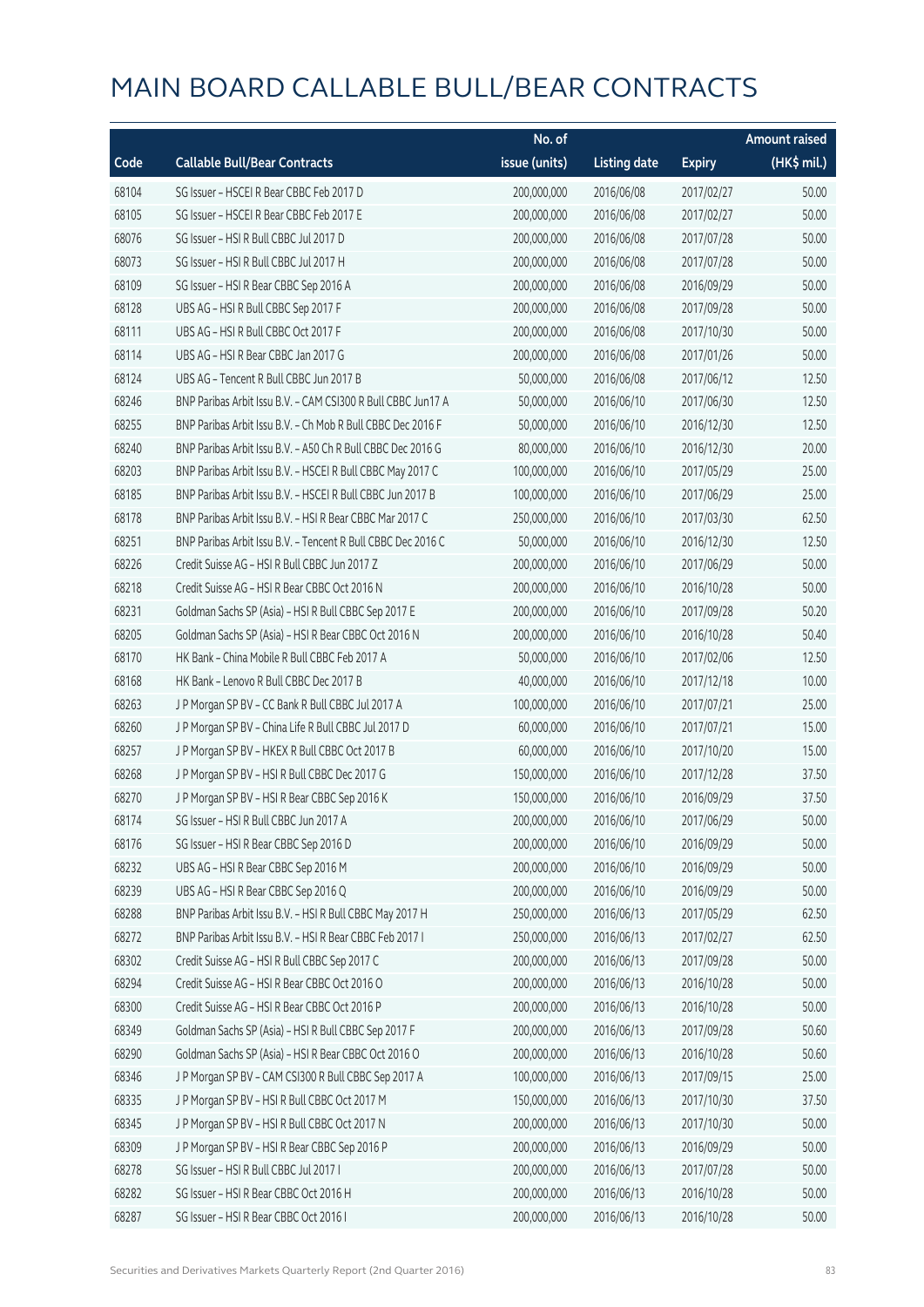|       |                                                            | No. of        |                     |               | Amount raised |
|-------|------------------------------------------------------------|---------------|---------------------|---------------|---------------|
| Code  | <b>Callable Bull/Bear Contracts</b>                        | issue (units) | <b>Listing date</b> | <b>Expiry</b> | (HK\$ mil.)   |
| 68308 | UBS AG - HSI R Bull CBBC Oct 2017 G                        | 200,000,000   | 2016/06/13          | 2017/10/30    | 50.00         |
| 68306 | UBS AG - HSI R Bear CBBC Sep 2016 T                        | 200,000,000   | 2016/06/13          | 2016/09/29    | 50.00         |
| 68363 | BNP Paribas Arbit Issu B.V. - HSI R Bull CBBC Jun 2017 M   | 250,000,000   | 2016/06/14          | 2017/06/29    | 62.50         |
| 68362 | Credit Suisse AG - HSI R Bull CBBC Nov 2017 C              | 200,000,000   | 2016/06/14          | 2017/11/29    | 50.00         |
| 68361 | Credit Suisse AG - HSI R Bear CBBC Sep 2016 Z              | 200,000,000   | 2016/06/14          | 2016/09/29    | 50.00         |
| 68381 | Goldman Sachs SP (Asia) - HSI R Bull CBBC Oct 2017 C       | 200,000,000   | 2016/06/14          | 2017/10/30    | 50.40         |
| 68356 | Goldman Sachs SP (Asia) - HSI R Bear CBBC Oct 2016 P       | 200,000,000   | 2016/06/14          | 2016/10/28    | 50.60         |
| 68400 | J P Morgan SP BV - CC Bank R Bear CBBC Apr 2017 A          | 100,000,000   | 2016/06/14          | 2017/04/21    | 25.00         |
| 68391 | J P Morgan SP BV - HKEX R Bull CBBC Nov 2017 B             | 40,000,000    | 2016/06/14          | 2017/11/17    | 10.00         |
| 68427 | J P Morgan SP BV - HSI R Bull CBBC Sep 2017 R              | 200,000,000   | 2016/06/14          | 2017/09/28    | 50.00         |
| 68389 | J P Morgan SP BV - HSI R Bull CBBC Nov 2017 E              | 200,000,000   | 2016/06/14          | 2017/11/29    | 50.00         |
| 68413 | J P Morgan SP BV - HSI R Bear CBBC Sep 2016 Q              | 150,000,000   | 2016/06/14          | 2016/09/29    | 37.50         |
| 68392 | J P Morgan SP BV - Tencent R Bull CBBC Jul 2017 C          | 50,000,000    | 2016/06/14          | 2017/07/21    | 12.50         |
| 68393 | J P Morgan SP BV - Tencent R Bear CBBC May 2017 A          | 50,000,000    | 2016/06/14          | 2017/05/19    | 14.00         |
| 68351 | SG Issuer - HSI R Bear CBBC Sep 2016 E                     | 200,000,000   | 2016/06/14          | 2016/09/29    | 50.00         |
| 68366 | UBS AG - HSI R Bull CBBC Oct 2017 H                        | 200,000,000   | 2016/06/14          | 2017/10/30    | 50.00         |
| 68368 | UBS AG - HSI R Bull CBBC Nov 2017 H                        | 200,000,000   | 2016/06/14          | 2017/11/29    | 50.00         |
| 68367 | UBS AG - HSI R Bear CBBC Jan 2017 H                        | 200,000,000   | 2016/06/14          | 2017/01/26    | 50.00         |
| 68535 | BNP Paribas Arbit Issu B.V. - HSCEI R Bull CBBC Jun 2017 C | 100,000,000   | 2016/06/15          | 2017/06/29    | 25.00         |
| 68536 | BNP Paribas Arbit Issu B.V. - HSCEI R Bear CBBC Mar 2017 C | 100,000,000   | 2016/06/15          | 2017/03/30    | 25.00         |
| 68537 | BNP Paribas Arbit Issu B.V. - HSCEI R Bear CBBC Mar 2017 D | 100,000,000   | 2016/06/15          | 2017/03/30    | 25.00         |
| 68560 | BNP Paribas Arbit Issu B.V. - HSI R Bull CBBC May 2017 N   | 250,000,000   | 2016/06/15          | 2017/05/29    | 62.50         |
| 68533 | BNP Paribas Arbit Issu B.V. - HSI R Bull CBBC May 2017 O   | 250,000,000   | 2016/06/15          | 2017/05/29    | 62.50         |
| 68559 | BNP Paribas Arbit Issu B.V. - HSI R Bull CBBC Jun 2017 N   | 250,000,000   | 2016/06/15          | 2017/06/29    | 62.50         |
| 68430 | BNP Paribas Arbit Issu B.V. - HSI R Bear CBBC Feb 2017 J   | 250,000,000   | 2016/06/15          | 2017/02/27    | 62.50         |
| 68429 | BNP Paribas Arbit Issu B.V. - HSI R Bear CBBC Mar 2017 I   | 250,000,000   | 2016/06/15          | 2017/03/30    | 62.50         |
| 68534 | BNP Paribas Arbit Issu B.V. - HSI R Bear CBBC Mar 2017 J   | 250,000,000   | 2016/06/15          | 2017/03/30    | 62.50         |
| 68564 | Credit Suisse AG - HSI R Bull CBBC Oct 2017 F              | 200,000,000   | 2016/06/15          | 2017/10/30    | 50.00         |
| 68568 | Credit Suisse AG - HSI R Bull CBBC Oct 2017 G              | 200,000,000   | 2016/06/15          | 2017/10/30    | 50.00         |
| 68558 | Credit Suisse AG - HSI R Bear CBBC Sep 2016 M              | 200,000,000   | 2016/06/15          | 2016/09/29    | 50.00         |
| 68545 | Credit Suisse AG - HSI R Bear CBBC Sep 2016 P              | 200,000,000   | 2016/06/15          | 2016/09/29    | 50.00         |
| 68555 | Credit Suisse AG - HSI R Bear CBBC Oct 2016 Q              | 200,000,000   | 2016/06/15          | 2016/10/28    | 50.00         |
| 68556 | Credit Suisse AG - HSI R Bear CBBC Oct 2016 R              | 200,000,000   | 2016/06/15          | 2016/10/28    | 50.00         |
| 68557 | Credit Suisse AG - HSI R Bear CBBC Nov 2016 A              | 200,000,000   | 2016/06/15          | 2016/11/29    | 50.00         |
| 68684 | Goldman Sachs SP (Asia) - HSI R Bear CBBC Oct 2016 Q       | 200,000,000   | 2016/06/15          | 2016/10/28    | 50.20         |
| 68605 | J P Morgan SP BV - CSOP A50 ETF R Bull CBBC Feb 2017 B     | 100,000,000   | 2016/06/15          | 2017/02/17    | 25.00         |
| 68622 | J P Morgan SP BV - HKEX R Bull CBBC Sep 2017 C             | 50,000,000    | 2016/06/15          | 2017/09/15    | 12.50         |
| 68601 | J P Morgan SP BV - HKEX R Bear CBBC Apr 2017 B             | 50,000,000    | 2016/06/15          | 2017/04/21    | 12.50         |
| 68629 | J P Morgan SP BV - HSI R Bull CBBC Aug 2017 V              | 200,000,000   | 2016/06/15          | 2017/08/30    | 50.00         |
| 68644 | J P Morgan SP BV - HSI R Bull CBBC Oct 2017 O              | 200,000,000   | 2016/06/15          | 2017/10/30    | 50.00         |
| 68575 | J P Morgan SP BV - HSI R Bear CBBC Sep 2016 L              | 200,000,000   | 2016/06/15          | 2016/09/29    | 50.00         |
| 68580 | J P Morgan SP BV - HSI R Bear CBBC Sep 2016 N              | 200,000,000   | 2016/06/15          | 2016/09/29    | 50.00         |
| 68602 | J P Morgan SP BV - Ping An R Bull CBBC Sep 2017 A          | 100,000,000   | 2016/06/15          | 2017/09/15    | 25.00         |
| 68617 | J P Morgan SP BV - Tencent R Bull CBBC Jun 2017 C          | 50,000,000    | 2016/06/15          | 2017/06/16    | 12.50         |
| 68584 | J P Morgan SP BV - Tencent R Bear CBBC Apr 2017 B          | 50,000,000    | 2016/06/15          | 2017/04/21    | 14.50         |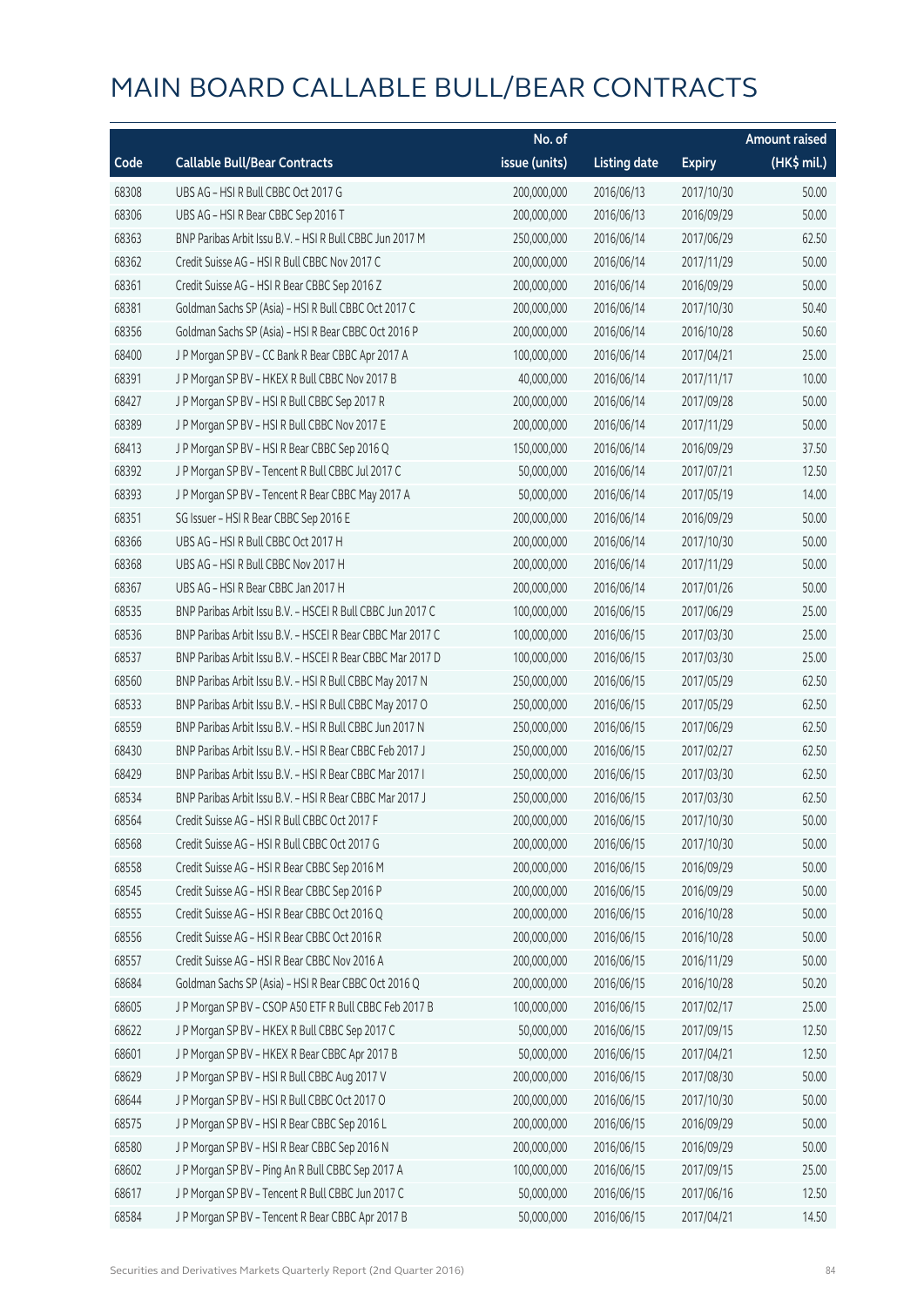|       |                                                      | No. of        |                     |               | <b>Amount raised</b>  |
|-------|------------------------------------------------------|---------------|---------------------|---------------|-----------------------|
| Code  | <b>Callable Bull/Bear Contracts</b>                  | issue (units) | <b>Listing date</b> | <b>Expiry</b> | $(HK\frac{1}{2}mil.)$ |
| 68433 | Macquarie Bank Ltd. - HSI R Bull CBBC Feb 2017 H     | 40,000,000    | 2016/06/15          | 2017/02/27    | 10.00                 |
| 68516 | SG Issuer - CMob R Bull CBBC Oct 2017 B              | 100,000,000   | 2016/06/15          | 2017/10/30    | 25.00                 |
| 68517 | SG Issuer - CMob R Bear CBBC Jan 2017 B              | 100,000,000   | 2016/06/15          | 2017/01/26    | 25.00                 |
| 68513 | SG Issuer - China Life R Bull CBBC Aug 2017 B        | 40,000,000    | 2016/06/15          | 2017/08/30    | 10.00                 |
| 68515 | SG Issuer - China Life R Bear CBBC Apr 2017 A        | 40,000,000    | 2016/06/15          | 2017/04/27    | 12.80                 |
| 68518 | SG Issuer - HKEX R Bull CBBC Sep 2017 C              | 100,000,000   | 2016/06/15          | 2017/09/28    | 25.00                 |
| 68519 | SG Issuer - HKEX R Bull CBBC Sep 2017 D              | 100,000,000   | 2016/06/15          | 2017/09/28    | 25.00                 |
| 68525 | SG Issuer - HKEX R Bull CBBC Sep 2017 E              | 100,000,000   | 2016/06/15          | 2017/09/28    | 25.00                 |
| 68530 | SG Issuer - HKEX R Bull CBBC Sep 2017 F              | 100,000,000   | 2016/06/15          | 2017/09/28    | 25.00                 |
| 68531 | SG Issuer - HSBC R Bull CBBC Mar 2018 B              | 100,000,000   | 2016/06/15          | 2018/03/28    | 25.00                 |
| 68532 | SG Issuer - HSBC R Bear CBBC Feb 2017 A              | 100,000,000   | 2016/06/15          | 2017/02/27    | 25.00                 |
| 68435 | SG Issuer - HSI R Bull CBBC Oct 2017 A               | 200,000,000   | 2016/06/15          | 2017/10/30    | 50.00                 |
| 68437 | SG Issuer - HSI R Bull CBBC Oct 2017 B               | 200,000,000   | 2016/06/15          | 2017/10/30    | 50.00                 |
| 68438 | SG Issuer - HSI R Bull CBBC Oct 2017 C               | 200,000,000   | 2016/06/15          | 2017/10/30    | 50.00                 |
| 68476 | SG Issuer - HSI R Bear CBBC Sep 2016 M               | 200,000,000   | 2016/06/15          | 2016/09/29    | 50.00                 |
| 68484 | SG Issuer - HSI R Bear CBBC Sep 2016 O               | 200,000,000   | 2016/06/15          | 2016/09/29    | 50.00                 |
| 68512 | SG Issuer - HSI R Bear CBBC Sep 2016 Q               | 200,000,000   | 2016/06/15          | 2016/09/29    | 50.00                 |
| 68497 | SG Issuer - HSI R Bear CBBC Sep 2016 R               | 200,000,000   | 2016/06/15          | 2016/09/29    | 50.00                 |
| 68445 | SG Issuer - HSI R Bear CBBC Sep 2016 S               | 200,000,000   | 2016/06/15          | 2016/09/29    | 50.00                 |
| 68466 | SG Issuer - HSI R Bear CBBC Sep 2016 T               | 200,000,000   | 2016/06/15          | 2016/09/29    | 50.00                 |
| 68503 | SG Issuer - HSI R Bear CBBC Sep 2016 U               | 200,000,000   | 2016/06/15          | 2016/09/29    | 50.00                 |
| 68448 | SG Issuer - HSI R Bear CBBC Oct 2016 J               | 200,000,000   | 2016/06/15          | 2016/10/28    | 50.00                 |
| 68452 | SG Issuer - HSI R Bear CBBC Oct 2016 K               | 200,000,000   | 2016/06/15          | 2016/10/28    | 50.00                 |
| 68474 | SG Issuer - HSI R Bear CBBC Oct 2016 L               | 200,000,000   | 2016/06/15          | 2016/10/28    | 50.00                 |
| 68495 | SG Issuer - HSI R Bear CBBC Oct 2016 M               | 200,000,000   | 2016/06/15          | 2016/10/28    | 50.00                 |
| 68498 | SG Issuer - HSI R Bear CBBC Oct 2016 N               | 200,000,000   | 2016/06/15          | 2016/10/28    | 50.00                 |
| 68508 | SG Issuer - HSI R Bear CBBC Oct 2016 O               | 200,000,000   | 2016/06/15          | 2016/10/28    | 50.00                 |
| 68538 | SG Issuer - Ping An R Bull CBBC Sep 2017 C           | 100,000,000   | 2016/06/15          | 2017/09/28    | 25.00                 |
| 68539 | SG Issuer - Ping An R Bear CBBC Jun 2017 A           | 100,000,000   | 2016/06/15          | 2017/06/29    | 25.00                 |
| 68540 | SG Issuer - Tencent R Bull CBBC Aug 2017 C           | 100,000,000   | 2016/06/15          | 2017/08/30    | 25.00                 |
| 68542 | SG Issuer - Tencent R Bull CBBC Aug 2017 D           | 100,000,000   | 2016/06/15          | 2017/08/30    | 25.00                 |
| 68543 | SG Issuer - Tencent R Bear CBBC Jan 2017 A           | 100,000,000   | 2016/06/15          | 2017/01/26    | 25.00                 |
| 68544 | SG Issuer - Tencent R Bear CBBC Feb 2017 B           | 100,000,000   | 2016/06/15          | 2017/02/27    | 25.00                 |
| 68657 | UBS AG - HKEX R Bull CBBC Sep 2017 A                 | 50,000,000    | 2016/06/15          | 2017/09/18    | 12.50                 |
| 68674 | UBS AG - HSI R Bull CBBC Sep 2017 L                  | 200,000,000   | 2016/06/15          | 2017/09/28    | 50.00                 |
| 68673 | UBS AG - HSI R Bull CBBC Oct 2017 I                  | 200,000,000   | 2016/06/15          | 2017/10/30    | 50.00                 |
| 68675 | UBS AG - HSI R Bull CBBC Nov 2017 I                  | 200,000,000   | 2016/06/15          | 2017/11/29    | 50.00                 |
| 68651 | UBS AG - HSI R Bear CBBC Sep 2016 N                  | 200,000,000   | 2016/06/15          | 2016/09/29    | 50.00                 |
| 68649 | UBS AG - HSI R Bear CBBC Sep 2016 Y                  | 200,000,000   | 2016/06/15          | 2016/09/29    | 50.00                 |
| 68652 | UBS AG - Tencent R Bear CBBC Jan 2017 A              | 50,000,000    | 2016/06/15          | 2017/01/09    | 12.50                 |
| 68728 | Credit Suisse AG - HSI R Bull CBBC Nov 2017 D        | 200,000,000   | 2016/06/16          | 2017/11/29    | 50.00                 |
| 68729 | Credit Suisse AG - HSI R Bull CBBC Nov 2017 E        | 200,000,000   | 2016/06/16          | 2017/11/29    | 50.00                 |
| 68730 | Credit Suisse AG - HSI R Bear CBBC Oct 2016 S        | 200,000,000   | 2016/06/16          | 2016/10/28    | 50.00                 |
| 68696 | Goldman Sachs SP (Asia) - HSI R Bull CBBC Oct 2017 D | 200,000,000   | 2016/06/16          | 2017/10/30    | 50.40                 |
| 68699 | Goldman Sachs SP (Asia) - HSI R Bull CBBC Oct 2017 E | 200,000,000   | 2016/06/16          | 2017/10/30    | 50.60                 |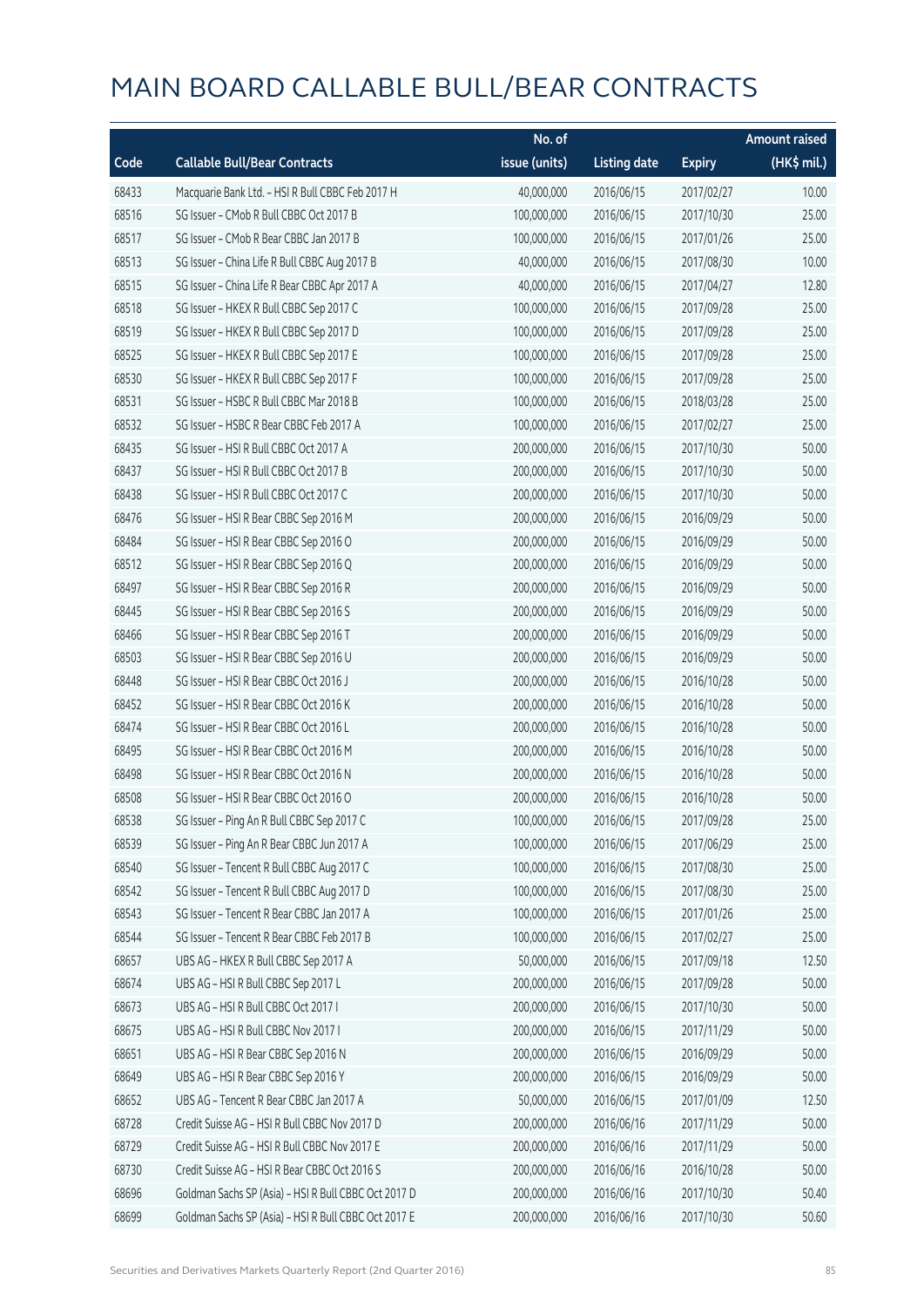|       |                                                          | No. of        |                     |               | <b>Amount raised</b>  |
|-------|----------------------------------------------------------|---------------|---------------------|---------------|-----------------------|
| Code  | <b>Callable Bull/Bear Contracts</b>                      | issue (units) | <b>Listing date</b> | <b>Expiry</b> | $(HK\frac{1}{2}mil.)$ |
| 68712 | Goldman Sachs SP (Asia) - HSI R Bear CBBC Oct 2016 R     | 200,000,000   | 2016/06/16          | 2016/10/28    | 50.40                 |
| 68689 | HK Bank - HKEX R Bull CBBC Sep 2017 B                    | 50,000,000    | 2016/06/16          | 2017/09/29    | 12.50                 |
| 68691 | HK Bank - HSCEI R Bull CBBC Sep 2017 A                   | 60,000,000    | 2016/06/16          | 2017/09/28    | 15.00                 |
| 68685 | HK Bank - HSI R Bull CBBC Aug 2017 B                     | 150,000,000   | 2016/06/16          | 2017/08/30    | 37.50                 |
| 68693 | HK Bank - Tencent R Bull CBBC Jan 2017 F                 | 50,000,000    | 2016/06/16          | 2017/01/16    | 12.50                 |
| 68694 | HK Bank - Tencent R Bear CBBC Sep 2017 A                 | 40,000,000    | 2016/06/16          | 2017/09/25    | 20.00                 |
| 68744 | J P Morgan SP BV - HSI R Bull CBBC Oct 2017 P            | 200,000,000   | 2016/06/16          | 2017/10/30    | 50.00                 |
| 68746 | J P Morgan SP BV - HSI R Bull CBBC Nov 2017 F            | 200,000,000   | 2016/06/16          | 2017/11/29    | 50.00                 |
| 68769 | J P Morgan SP BV - HSI R Bear CBBC Oct 2016 M            | 150,000,000   | 2016/06/16          | 2016/10/28    | 37.50                 |
| 68700 | SG Issuer - HSI R Bull CBBC Sep 2017 A                   | 200,000,000   | 2016/06/16          | 2017/09/28    | 50.00                 |
| 68702 | SG Issuer - HSI R Bull CBBC Sep 2017 B                   | 200,000,000   | 2016/06/16          | 2017/09/28    | 50.00                 |
| 68704 | SG Issuer - HSI R Bull CBBC Oct 2017 D                   | 200,000,000   | 2016/06/16          | 2017/10/30    | 50.00                 |
| 68706 | SG Issuer - HSI R Bear CBBC Sep 2016 L                   | 200,000,000   | 2016/06/16          | 2016/09/29    | 50.00                 |
| 68705 | SG Issuer - HSI R Bear CBBC Oct 2016 P                   | 200,000,000   | 2016/06/16          | 2016/10/28    | 50.00                 |
| 68711 | SG Issuer - HSI R Bear CBBC Oct 2016 Q                   | 200,000,000   | 2016/06/16          | 2016/10/28    | 50.00                 |
| 68740 | UBS AG - CAM CSI300 R Bull CBBC Aug 2017 A               | 50,000,000    | 2016/06/16          | 2017/08/21    | 12.50                 |
| 68733 | UBS AG - HSI R Bull CBBC Sep 2017 P                      | 200,000,000   | 2016/06/16          | 2017/09/28    | 50.00                 |
| 68737 | UBS AG - HSI R Bull CBBC Nov 2017 J                      | 200,000,000   | 2016/06/16          | 2017/11/29    | 50.00                 |
| 68743 | UBS AG - HSI R Bear CBBC Sep 2016 R                      | 200,000,000   | 2016/06/16          | 2016/09/29    | 50.00                 |
| 68739 | UBS AG - Ping An R Bull CBBC Oct 2017 A                  | 50,000,000    | 2016/06/16          | 2017/10/09    | 12.50                 |
| 68789 | Credit Suisse AG - HSI R Bull CBBC Nov 2017 F            | 200,000,000   | 2016/06/17          | 2017/11/29    | 50.00                 |
| 68801 | Credit Suisse AG - HSI R Bear CBBC Oct 2016 T            | 200,000,000   | 2016/06/17          | 2016/10/28    | 50.00                 |
| 68808 | Credit Suisse AG - HSI R Bear CBBC Oct 2016 U            | 200,000,000   | 2016/06/17          | 2016/10/28    | 50.00                 |
| 68794 | Bank of East Asia - China Mobile R Bull CBBC Dec 2017 A  | 40,000,000    | 2016/06/17          | 2017/12/14    | 10.00                 |
| 68790 | Bank of East Asia - Lenovo R Bull CBBC Sep 2017 A        | 60,000,000    | 2016/06/17          | 2017/09/01    | 15.00                 |
| 68795 | Goldman Sachs SP (Asia) - HSI R Bull CBBC Sep 2017 G     | 200,000,000   | 2016/06/17          | 2017/09/28    | 51.00                 |
| 68834 | Goldman Sachs SP (Asia) - HSI R Bear CBBC Oct 2016 S     | 200,000,000   | 2016/06/17          | 2016/10/28    | 50.60                 |
| 68823 | J P Morgan SP BV - HSI R Bull CBBC Sep 2017 S            | 150,000,000   | 2016/06/17          | 2017/09/28    | 37.50                 |
| 68829 | J P Morgan SP BV - HSI R Bull CBBC Sep 2017 T            | 200,000,000   | 2016/06/17          | 2017/09/28    | 50.00                 |
| 68770 | SG Issuer - HSI R Bull CBBC Sep 2017 C                   | 200,000,000   | 2016/06/17          | 2017/09/28    | 50.00                 |
| 68772 | SG Issuer - HSI R Bull CBBC Oct 2017 E                   | 200,000,000   | 2016/06/17          | 2017/10/30    | 50.00                 |
| 68786 | SG Issuer - HSI R Bear CBBC Sep 2016 N                   | 200,000,000   | 2016/06/17          | 2016/09/29    | 50.00                 |
| 68787 | SG Issuer - HSI R Bear CBBC Sep 2016 V                   | 200,000,000   | 2016/06/17          | 2016/09/29    | 50.00                 |
| 68782 | SG Issuer - HSI R Bear CBBC Oct 2016 R                   | 200,000,000   | 2016/06/17          | 2016/10/28    | 50.00                 |
| 68810 | UBS AG - HSI R Bull CBBC Sep 2017 K                      | 200,000,000   | 2016/06/17          | 2017/09/28    | 50.00                 |
| 68809 | UBS AG - HSI R Bull CBBC Oct 2017 J                      | 200,000,000   | 2016/06/17          | 2017/10/30    | 50.00                 |
| 68812 | UBS AG - HSI R Bear CBBC Sep 2016 J                      | 200,000,000   | 2016/06/17          | 2016/09/29    | 50.00                 |
| 68813 | UBS AG - HSI R Bear CBBC Sep 2016 O                      | 200,000,000   | 2016/06/17          | 2016/09/29    | 50.00                 |
| 68845 | BNP Paribas Arbit Issu B.V. - HSI R Bull CBBC May 2017 P | 250,000,000   | 2016/06/20          | 2017/05/29    | 62.50                 |
| 68852 | BNP Paribas Arbit Issu B.V. - HSI R Bull CBBC Jun 2017 K | 250,000,000   | 2016/06/20          | 2017/06/29    | 62.50                 |
| 68848 | BNP Paribas Arbit Issu B.V. - HSI R Bull CBBC Jun 2017 O | 250,000,000   | 2016/06/20          | 2017/06/29    | 62.50                 |
| 68917 | BNP Paribas Arbit Issu B.V. - HSI R Bear CBBC Feb 2017 M | 250,000,000   | 2016/06/20          | 2017/02/27    | 62.50                 |
| 68927 | BNP Paribas Arbit Issu B.V. - HSI R Bear CBBC Feb 2017 N | 250,000,000   | 2016/06/20          | 2017/02/27    | 62.50                 |
| 68930 | BNP Paribas Arbit Issu B.V. - HSI R Bear CBBC Mar 2017 K | 250,000,000   | 2016/06/20          | 2017/03/30    | 62.50                 |
| 68870 | Credit Suisse AG - HSI R Bull CBBC Sep 2017 D            | 200,000,000   | 2016/06/20          | 2017/09/28    | 50.00                 |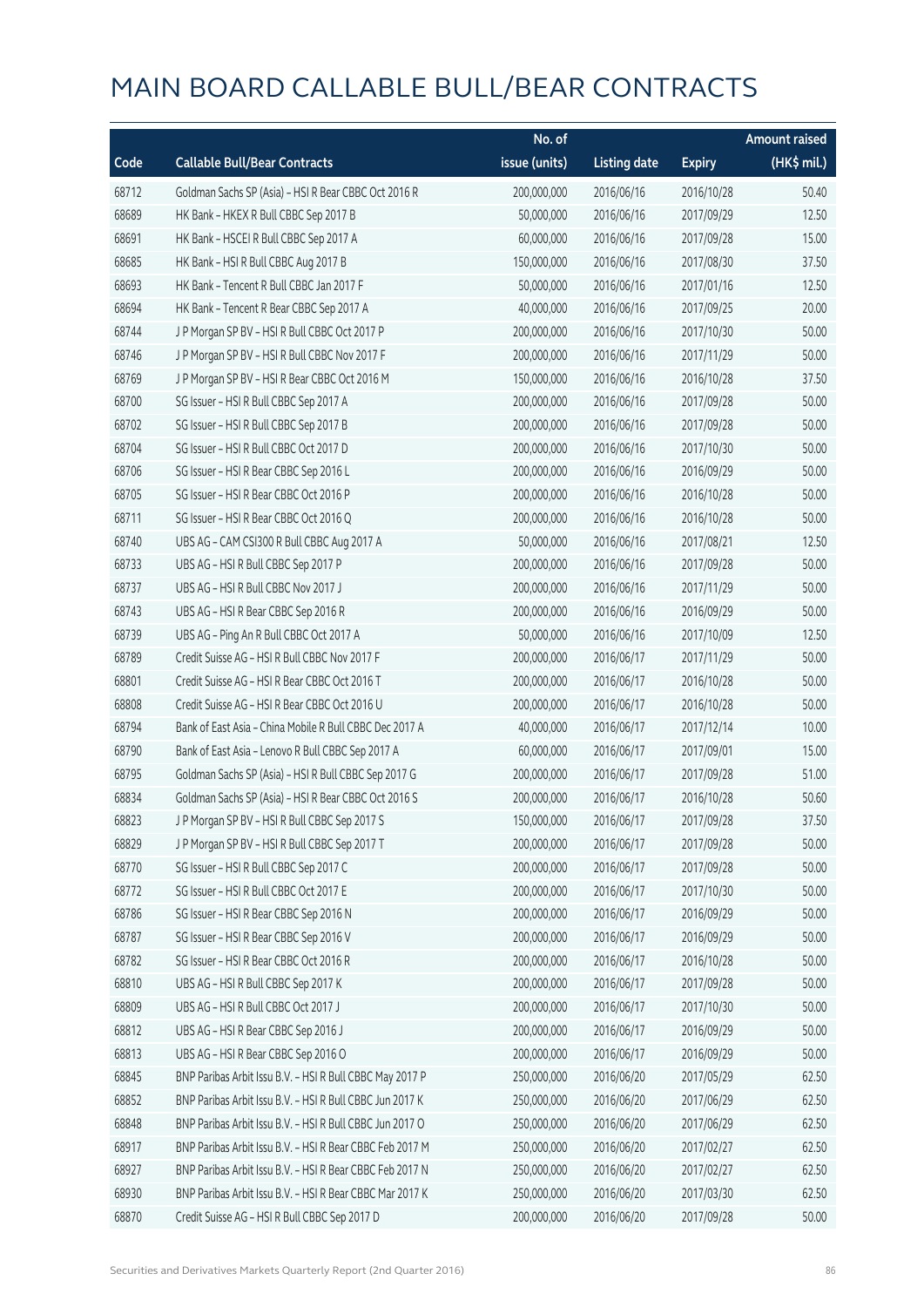|       |                                                      | No. of        |                     | <b>Amount raised</b> |             |
|-------|------------------------------------------------------|---------------|---------------------|----------------------|-------------|
| Code  | <b>Callable Bull/Bear Contracts</b>                  | issue (units) | <b>Listing date</b> | <b>Expiry</b>        | (HK\$ mil.) |
| 68875 | Credit Suisse AG - HSI R Bull CBBC Sep 2017 E        | 200,000,000   | 2016/06/20          | 2017/09/28           | 50.00       |
| 68880 | Credit Suisse AG - HSI R Bull CBBC Sep 2017 F        | 200,000,000   | 2016/06/20          | 2017/09/28           | 50.00       |
| 68996 | Credit Suisse AG - HSI R Bull CBBC Sep 2017 G        | 200,000,000   | 2016/06/20          | 2017/09/28           | 50.00       |
| 68882 | Credit Suisse AG - HSI R Bear CBBC Sep 2016 N        | 200,000,000   | 2016/06/20          | 2016/09/29           | 50.00       |
| 68888 | Credit Suisse AG - HSI R Bear CBBC Sep 2016 O        | 200,000,000   | 2016/06/20          | 2016/09/29           | 50.00       |
| 68942 | Credit Suisse AG - HSI R Bear CBBC Sep 2016 Q        | 200,000,000   | 2016/06/20          | 2016/09/29           | 50.00       |
| 68896 | Goldman Sachs SP (Asia) - HSI R Bull CBBC Sep 2017 H | 200,000,000   | 2016/06/20          | 2017/09/28           | 50.20       |
| 68855 | Goldman Sachs SP (Asia) - HSI R Bull CBBC Oct 2017 F | 200,000,000   | 2016/06/20          | 2017/10/30           | 50.40       |
| 68857 | Goldman Sachs SP (Asia) - HSI R Bull CBBC Oct 2017 G | 200,000,000   | 2016/06/20          | 2017/10/30           | 50.20       |
| 68949 | Goldman Sachs SP (Asia) - HSI R Bear CBBC Oct 2016 T | 200,000,000   | 2016/06/20          | 2016/10/28           | 50.40       |
| 68951 | Goldman Sachs SP (Asia) - HSI R Bear CBBC Oct 2016 U | 200,000,000   | 2016/06/20          | 2016/10/28           | 50.60       |
| 68869 | HK Bank - HSI R Bear CBBC Dec 2016 P                 | 150,000,000   | 2016/06/20          | 2016/12/29           | 37.50       |
| 68868 | HK Bank - HSI R Bear CBBC Feb 2017 I                 | 150,000,000   | 2016/06/20          | 2017/02/27           | 37.50       |
| 68858 | HK Bank - HSI R Bear CBBC Mar 2017 F                 | 150,000,000   | 2016/06/20          | 2017/03/30           | 37.50       |
| 68843 | Haitong Int'l Sec - HSI R Bull CBBC Oct 2017 A       | 200,000,000   | 2016/06/20          | 2017/10/30           | 50.60       |
| 68844 | Haitong Int'l Sec - HSI R Bear CBBC Mar 2017 A       | 200,000,000   | 2016/06/20          | 2017/03/30           | 50.00       |
| 69005 | J P Morgan SP BV - CC Bank R Bull CBBC Feb 2017 B    | 100,000,000   | 2016/06/20          | 2017/02/17           | 25.00       |
| 69004 | J P Morgan SP BV - Galaxy Ent R Bear CBBC Mar 2017 B | 100,000,000   | 2016/06/20          | 2017/03/17           | 25.00       |
| 69011 | J P Morgan SP BV - HSCEI R Bull CBBC Sep 2017 C      | 100,000,000   | 2016/06/20          | 2017/09/28           | 25.00       |
| 69007 | J P Morgan SP BV - HSCEI R Bear CBBC Jan 2017 A      | 100,000,000   | 2016/06/20          | 2017/01/26           | 25.00       |
| 69020 | J P Morgan SP BV - HSI R Bull CBBC Sep 2017 U        | 200,000,000   | 2016/06/20          | 2017/09/28           | 50.00       |
| 68910 | J P Morgan SP BV - HSI R Bull CBBC Oct 2017 Q        | 200,000,000   | 2016/06/20          | 2017/10/30           | 50.00       |
| 68908 | J P Morgan SP BV - HSI R Bull CBBC Nov 2017 G        | 200,000,000   | 2016/06/20          | 2017/11/29           | 50.00       |
| 68911 | J P Morgan SP BV - HSI R Bull CBBC Nov 2017 H        | 200,000,000   | 2016/06/20          | 2017/11/29           | 50.00       |
| 69022 | J P Morgan SP BV - HSI R Bear CBBC Sep 2016 M        | 200,000,000   | 2016/06/20          | 2016/09/29           | 50.00       |
| 69023 | J P Morgan SP BV - HSI R Bear CBBC Oct 2016 N        | 200,000,000   | 2016/06/20          | 2016/10/28           | 50.00       |
| 69028 | J P Morgan SP BV - HSI R Bear CBBC Nov 2016 A        | 150,000,000   | 2016/06/20          | 2016/11/29           | 37.50       |
| 68893 | Macquarie Bank Ltd. - HSI R Bear CBBC Feb 2017 A     | 40,000,000    | 2016/06/20          | 2017/02/27           | 10.00       |
| 68895 | Macquarie Bank Ltd. - HSI R Bear CBBC Feb 2017 B     | 40,000,000    | 2016/06/20          | 2017/02/27           | 10.00       |
| 68837 | SG Issuer - HSI R Bull CBBC Sep 2017 D               | 200,000,000   | 2016/06/20          | 2017/09/28           | 50.00       |
| 68841 | SG Issuer - HSI R Bull CBBC Sep 2017 E               | 200,000,000   | 2016/06/20          | 2017/09/28           | 50.00       |
| 68836 | SG Issuer - HSI R Bull CBBC Oct 2017 F               | 200,000,000   | 2016/06/20          | 2017/10/30           | 50.00       |
| 68840 | SG Issuer - HSI R Bull CBBC Oct 2017 G               | 200,000,000   | 2016/06/20          | 2017/10/30           | 50.00       |
| 68938 | SG Issuer - HSI R Bear CBBC Sep 2016 J               | 200,000,000   | 2016/06/20          | 2016/09/29           | 50.00       |
| 68941 | SG Issuer - HSI R Bear CBBC Sep 2016 K               | 200,000,000   | 2016/06/20          | 2016/09/29           | 50.00       |
| 68932 | SG Issuer - HSI R Bear CBBC Oct 2016 S               | 200,000,000   | 2016/06/20          | 2016/10/28           | 50.00       |
| 68940 | SG Issuer - HSI R Bear CBBC Oct 2016 T               | 200,000,000   | 2016/06/20          | 2016/10/28           | 50.00       |
| 68978 | UBS AG - HSI R Bull CBBC Sep 2017 M                  | 200,000,000   | 2016/06/20          | 2017/09/28           | 50.00       |
| 68985 | UBS AG - HSI R Bull CBBC Sep 2017 N                  | 200,000,000   | 2016/06/20          | 2017/09/28           | 50.00       |
| 68976 | UBS AG - HSI R Bull CBBC Oct 2017 K                  | 200,000,000   | 2016/06/20          | 2017/10/30           | 50.00       |
| 68981 | UBS AG - HSI R Bull CBBC Nov 2017 K                  | 200,000,000   | 2016/06/20          | 2017/11/29           | 50.00       |
| 68984 | UBS AG - HSI R Bull CBBC Dec 2017 B                  | 200,000,000   | 2016/06/20          | 2017/12/28           | 50.00       |
| 68990 | UBS AG - HSI R Bear CBBC Sep 2016 E                  | 200,000,000   | 2016/06/20          | 2016/09/29           | 50.00       |
| 68994 | UBS AG - HSI R Bear CBBC Sep 2016 P                  | 200,000,000   | 2016/06/20          | 2016/09/29           | 50.00       |
| 68988 | UBS AG - HSI R Bear CBBC Sep 2016 S                  | 200,000,000   | 2016/06/20          | 2016/09/29           | 50.00       |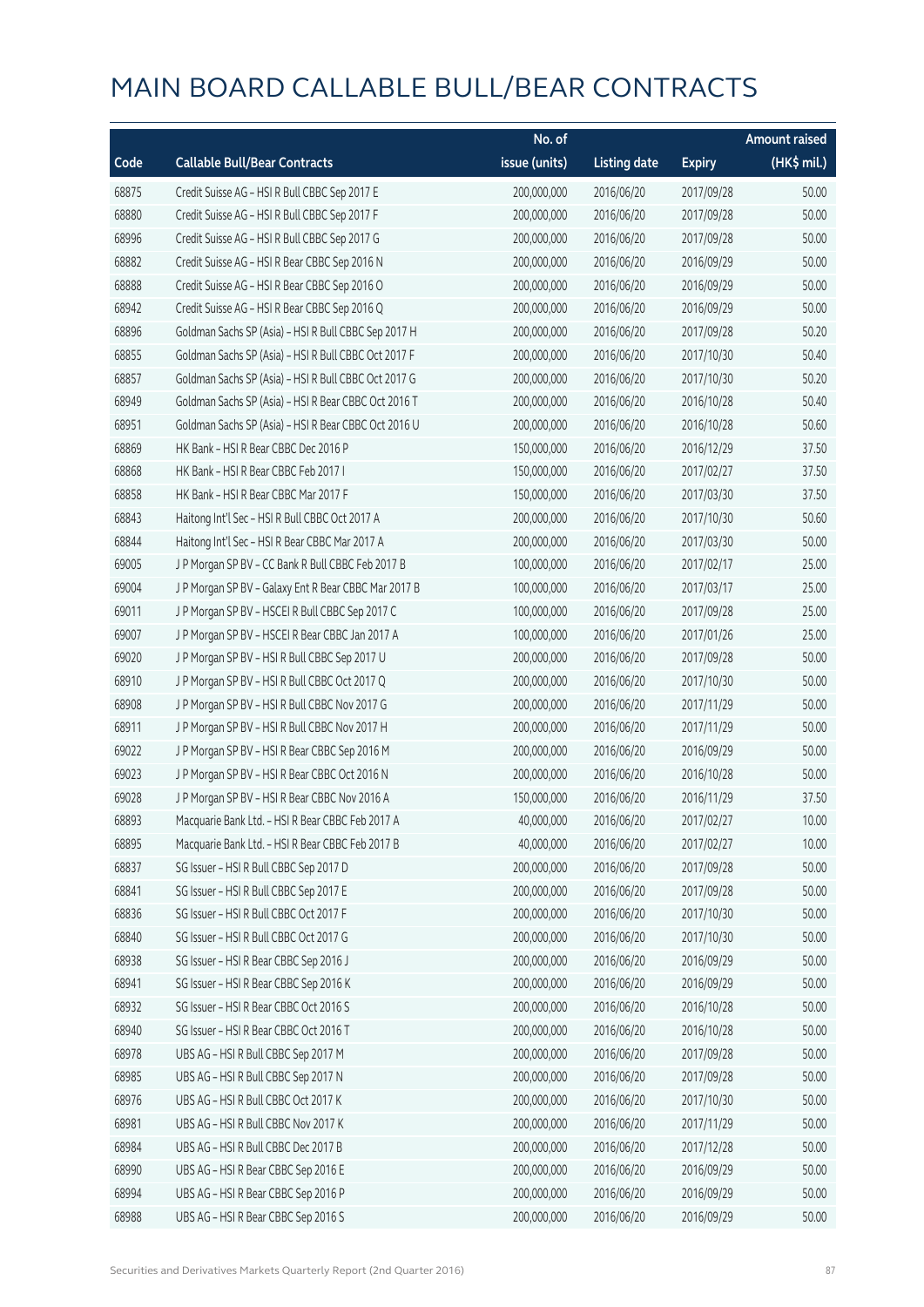|       |                                                          | No. of        |                     |               | Amount raised |
|-------|----------------------------------------------------------|---------------|---------------------|---------------|---------------|
| Code  | <b>Callable Bull/Bear Contracts</b>                      | issue (units) | <b>Listing date</b> | <b>Expiry</b> | (HK\$ mil.)   |
| 68993 | UBS AG - HSI R Bear CBBC Sep 2016 Z                      | 200,000,000   | 2016/06/20          | 2016/09/29    | 50.00         |
| 69086 | BNP Paribas Arbit Issu B.V. - HSI R Bull CBBC Jun 2017 L | 250,000,000   | 2016/06/21          | 2017/06/29    | 62.50         |
| 69103 | BNP Paribas Arbit Issu B.V. - HSI R Bear CBBC Feb 2017 X | 250,000,000   | 2016/06/21          | 2017/02/27    | 62.50         |
| 69088 | BNP Paribas Arbit Issu B.V. - HSI R Bear CBBC Mar 2017 T | 250,000,000   | 2016/06/21          | 2017/03/30    | 62.50         |
| 69087 | BNP Paribas Arbit Issu B.V. - HSI R Bear CBBC Mar 2017 V | 250,000,000   | 2016/06/21          | 2017/03/30    | 62.50         |
| 69101 | Credit Suisse AG - HSI R Bull CBBC Oct 2017 H            | 200,000,000   | 2016/06/21          | 2017/10/30    | 50.00         |
| 69143 | Credit Suisse AG - HSI R Bear CBBC Sep 2016 J            | 200,000,000   | 2016/06/21          | 2016/09/29    | 50.00         |
| 69145 | Credit Suisse AG - HSI R Bear CBBC Oct 2016 V            | 200,000,000   | 2016/06/21          | 2016/10/28    | 50.00         |
| 69146 | Credit Suisse AG - HSI R Bear CBBC Oct 2016 W            | 200,000,000   | 2016/06/21          | 2016/10/28    | 50.00         |
| 69071 | Goldman Sachs SP (Asia) - HSI R Bull CBBC Sep 2017 I     | 200,000,000   | 2016/06/21          | 2017/09/28    | 50.80         |
| 69183 | Goldman Sachs SP (Asia) - HSI R Bear CBBC Sep 2016 K     | 200,000,000   | 2016/06/21          | 2016/09/29    | 50.20         |
| 69184 | Goldman Sachs SP (Asia) - HSI R Bear CBBC Oct 2016 V     | 200,000,000   | 2016/06/21          | 2016/10/28    | 50.80         |
| 69147 | J P Morgan SP BV - HSI R Bull CBBC Jun 2017 Y            | 200,000,000   | 2016/06/21          | 2017/06/29    | 50.00         |
| 69163 | J P Morgan SP BV - HSI R Bear CBBC Sep 2016 I            | 200,000,000   | 2016/06/21          | 2016/09/29    | 50.00         |
| 69180 | J P Morgan SP BV - HSI R Bear CBBC Sep 2016 R            | 200,000,000   | 2016/06/21          | 2016/09/29    | 50.00         |
| 69178 | J P Morgan SP BV - HSI R Bear CBBC Oct 2016 O            | 200,000,000   | 2016/06/21          | 2016/10/28    | 50.00         |
| 69073 | Macquarie Bank Ltd. - HSI R Bear CBBC Feb 2017 C         | 40,000,000    | 2016/06/21          | 2017/02/27    | 10.00         |
| 69079 | Macquarie Bank Ltd. - HSI R Bear CBBC Feb 2017 D         | 40,000,000    | 2016/06/21          | 2017/02/27    | 10.00         |
| 69029 | SG Issuer - HSI R Bull CBBC Nov 2017 A                   | 200,000,000   | 2016/06/21          | 2017/11/29    | 50.00         |
| 69037 | SG Issuer - HSI R Bear CBBC Sep 2016 P                   | 200,000,000   | 2016/06/21          | 2016/09/29    | 50.00         |
| 69053 | SG Issuer - HSI R Bear CBBC Sep 2016 W                   | 200,000,000   | 2016/06/21          | 2016/09/29    | 50.00         |
| 69038 | SG Issuer - HSI R Bear CBBC Oct 2016 U                   | 200,000,000   | 2016/06/21          | 2016/10/28    | 50.00         |
| 69058 | SG Issuer - HSI R Bear CBBC Oct 2016 V                   | 200,000,000   | 2016/06/21          | 2016/10/28    | 50.00         |
| 69118 | UBS AG - HSCEI R Bear CBBC Sep 2016 B                    | 100,000,000   | 2016/06/21          | 2016/09/29    | 25.00         |
| 69108 | UBS AG - HSI R Bull CBBC Sep 2017 Q                      | 200,000,000   | 2016/06/21          | 2017/09/28    | 50.00         |
| 69107 | UBS AG - HSI R Bull CBBC Nov 2017 L                      | 200,000,000   | 2016/06/21          | 2017/11/29    | 50.00         |
| 69119 | UBS AG - HSI R Bear CBBC Sep 2016 V                      | 200,000,000   | 2016/06/21          | 2016/09/29    | 50.00         |
| 69132 | UBS AG - HSI R Bear CBBC Sep 2016 W                      | 200,000,000   | 2016/06/21          | 2016/09/29    | 50.00         |
| 69122 | UBS AG - HSI R Bear CBBC Oct 2016 L                      | 200,000,000   | 2016/06/21          | 2016/10/28    | 50.00         |
| 69136 | UBS AG - HSI R Bear CBBC Oct 2016 M                      | 200,000,000   | 2016/06/21          | 2016/10/28    | 50.00         |
| 69141 | UBS AG - HSI R Bear CBBC Feb 2017 D                      | 200,000,000   | 2016/06/21          | 2017/02/27    | 50.00         |
| 69241 | BNP Paribas Arbit Issu B.V. - HSI R Bull CBBC May 2017 L | 250,000,000   | 2016/06/22          | 2017/05/29    | 62.50         |
| 69240 | BNP Paribas Arbit Issu B.V. - HSI R Bull CBBC Jun 2017 J | 250,000,000   | 2016/06/22          | 2017/06/29    | 62.50         |
| 69268 | Credit Suisse AG - HSI R Bull CBBC Sep 2017 H            | 200,000,000   | 2016/06/22          | 2017/09/28    | 50.00         |
| 69267 | Credit Suisse AG - HSI R Bull CBBC Oct 2017 I            | 200,000,000   | 2016/06/22          | 2017/10/30    | 50.00         |
| 69270 | Credit Suisse AG - HSI R Bear CBBC Oct 2016 X            | 200,000,000   | 2016/06/22          | 2016/10/28    | 50.00         |
| 69264 | Credit Suisse AG - HSI R Bear CBBC Nov 2016 B            | 200,000,000   | 2016/06/22          | 2016/11/29    | 50.00         |
| 69265 | Credit Suisse AG - HSI R Bear CBBC Nov 2016 C            | 200,000,000   | 2016/06/22          | 2016/11/29    | 50.00         |
| 69255 | Goldman Sachs SP (Asia) - HSI R Bull CBBC Nov 2017 A     | 200,000,000   | 2016/06/22          | 2017/11/29    | 50.20         |
| 69254 | Goldman Sachs SP (Asia) - HSI R Bear CBBC Sep 2016 L     | 200,000,000   | 2016/06/22          | 2016/09/29    | 50.60         |
| 69291 | J P Morgan SP BV - HKEX R Bull CBBC Jun 2017 C           | 50,000,000    | 2016/06/22          | 2017/06/16    | 12.50         |
| 69292 | J P Morgan SP BV - HKEX R Bear CBBC Nov 2016 B           | 50,000,000    | 2016/06/22          | 2016/11/18    | 12.50         |
| 69309 | J P Morgan SP BV - HSI R Bull CBBC Aug 2017 W            | 200,000,000   | 2016/06/22          | 2017/08/30    | 50.00         |
| 69295 | J P Morgan SP BV - HSI R Bull CBBC Oct 2017 R            | 200,000,000   | 2016/06/22          | 2017/10/30    | 50.00         |
| 69317 | J P Morgan SP BV - HSI R Bear CBBC Sep 2016 S            | 200,000,000   | 2016/06/22          | 2016/09/29    | 50.00         |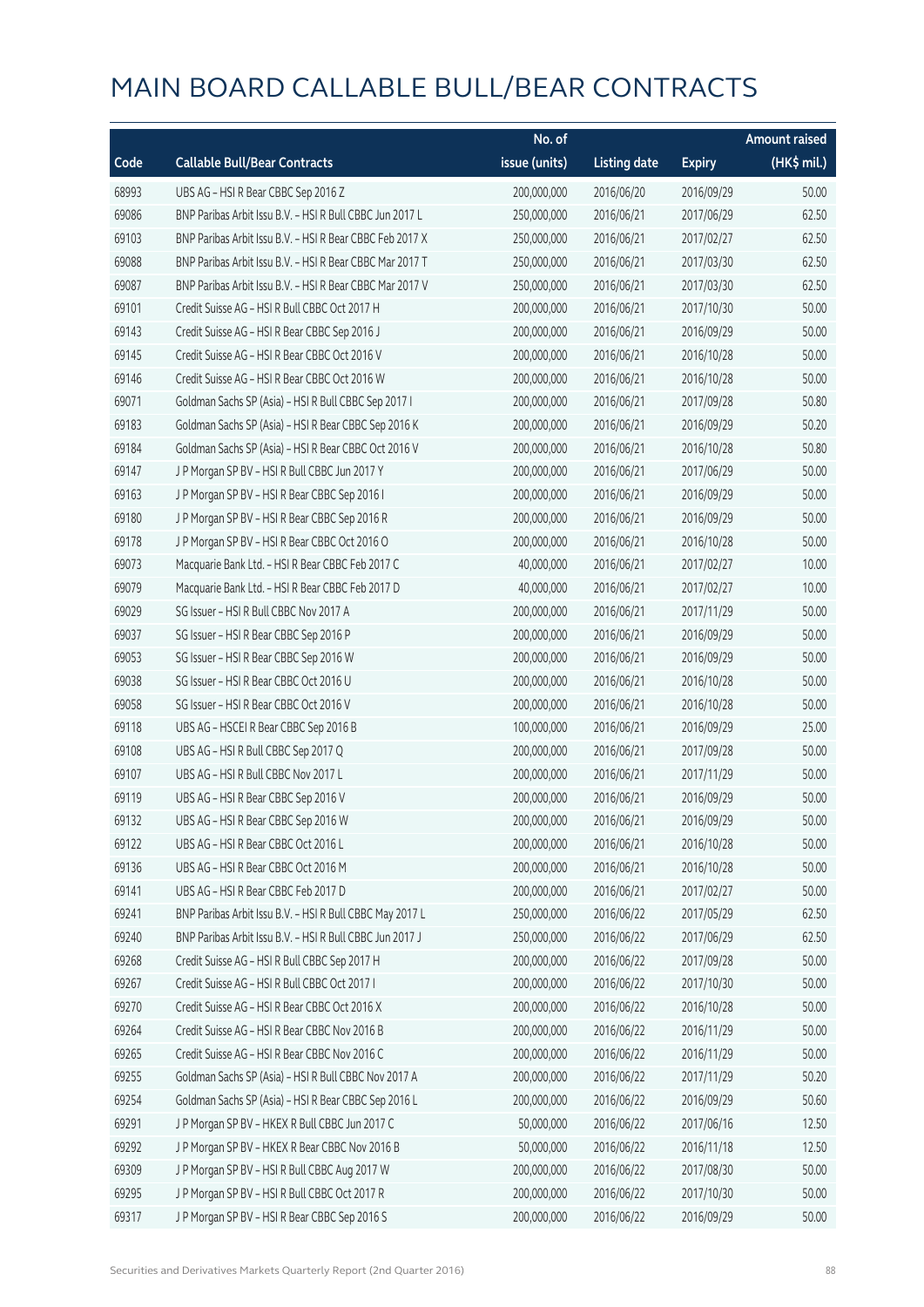|       |                                                          | No. of        |                     |               | <b>Amount raised</b> |
|-------|----------------------------------------------------------|---------------|---------------------|---------------|----------------------|
| Code  | <b>Callable Bull/Bear Contracts</b>                      | issue (units) | <b>Listing date</b> | <b>Expiry</b> | (HK\$ mil.)          |
| 69323 | J P Morgan SP BV - HSI R Bear CBBC Nov 2016 B            | 150,000,000   | 2016/06/22          | 2016/11/29    | 37.50                |
| 69249 | SG Issuer - HSI R Bull CBBC Oct 2017 H                   | 200,000,000   | 2016/06/22          | 2017/10/30    | 50.00                |
| 69248 | SG Issuer - HSI R Bull CBBC Nov 2017 B                   | 200,000,000   | 2016/06/22          | 2017/11/29    | 50.00                |
| 69233 | SG Issuer - HSI R Bear CBBC Sep 2016 I                   | 200,000,000   | 2016/06/22          | 2016/09/29    | 50.00                |
| 69190 | SG Issuer - HSI R Bear CBBC Sep 2016 X                   | 200,000,000   | 2016/06/22          | 2016/09/29    | 50.00                |
| 69214 | SG Issuer - HSI R Bear CBBC Oct 2016 W                   | 200,000,000   | 2016/06/22          | 2016/10/28    | 50.00                |
| 69277 | UBS AG - HSI R Bull CBBC Oct 2017 L                      | 200,000,000   | 2016/06/22          | 2017/10/30    | 50.00                |
| 69283 | UBS AG - HSI R Bull CBBC Nov 2017 M                      | 200,000,000   | 2016/06/22          | 2017/11/29    | 50.00                |
| 69273 | UBS AG - HSI R Bear CBBC Jan 2017 I                      | 200,000,000   | 2016/06/22          | 2017/01/26    | 50.00                |
| 69274 | UBS AG - HSI R Bear CBBC Jan 2017 J                      | 200,000,000   | 2016/06/22          | 2017/01/26    | 50.00                |
| 69271 | UBS AG - HSI R Bear CBBC Feb 2017 E                      | 200,000,000   | 2016/06/22          | 2017/02/27    | 50.00                |
| 69365 | BNP Paribas Arbit Issu B.V. - HSI R Bull CBBC May 2017 M | 250,000,000   | 2016/06/23          | 2017/05/29    | 62.50                |
| 69378 | BNP Paribas Arbit Issu B.V. - HSI R Bull CBBC Jun 2017 P | 250,000,000   | 2016/06/23          | 2017/06/29    | 62.50                |
| 69381 | BNP Paribas Arbit Issu B.V. - HSI R Bear CBBC Feb 2017 U | 250,000,000   | 2016/06/23          | 2017/02/27    | 62.50                |
| 69379 | BNP Paribas Arbit Issu B.V. - HSI R Bear CBBC Mar 2017 U | 250,000,000   | 2016/06/23          | 2017/03/30    | 62.50                |
| 69382 | BNP Paribas Arbit Issu B.V. - HSI R Bear CBBC Mar 2017 W | 250,000,000   | 2016/06/23          | 2017/03/30    | 62.50                |
| 69394 | Credit Suisse AG - HSI R Bull CBBC Oct 2017 J            | 200,000,000   | 2016/06/23          | 2017/10/30    | 50.00                |
| 69396 | Credit Suisse AG - HSI R Bull CBBC Oct 2017 K            | 200,000,000   | 2016/06/23          | 2017/10/30    | 50.00                |
| 69421 | Credit Suisse AG - HSI R Bull CBBC Oct 2017 L            | 200,000,000   | 2016/06/23          | 2017/10/30    | 50.00                |
| 69401 | Credit Suisse AG - HSI R Bear CBBC Oct 2016 Y            | 200,000,000   | 2016/06/23          | 2016/10/28    | 50.00                |
| 69406 | Credit Suisse AG - HSI R Bear CBBC Oct 2016 Z            | 200,000,000   | 2016/06/23          | 2016/10/28    | 50.00                |
| 69368 | Goldman Sachs SP (Asia) - HSI R Bull CBBC Oct 2017 H     | 200,000,000   | 2016/06/23          | 2017/10/30    | 51.20                |
| 69461 | Goldman Sachs SP (Asia) - HSI R Bear CBBC Sep 2016 M     | 200,000,000   | 2016/06/23          | 2016/09/29    | 50.40                |
| 69468 | Goldman Sachs SP (Asia) - HSI R Bear CBBC Oct 2016 W     | 200,000,000   | 2016/06/23          | 2016/10/28    | 50.80                |
| 69369 | HK Bank - HSCEI R Bear CBBC Mar 2017 C                   | 50,000,000    | 2016/06/23          | 2017/03/30    | 12.50                |
| 69371 | HK Bank - HSCEI R Bear CBBC Apr 2017 B                   | 50,000,000    | 2016/06/23          | 2017/04/27    | 12.50                |
| 69375 | HK Bank - HSI R Bear CBBC Feb 2017 J                     | 150,000,000   | 2016/06/23          | 2017/02/27    | 37.50                |
| 69373 | HK Bank - HSI R Bear CBBC Mar 2017 G                     | 150,000,000   | 2016/06/23          | 2017/03/30    | 37.50                |
| 69472 | J P Morgan SP BV - HSBC R Bull CBBC Sep 2017 B           | 100,000,000   | 2016/06/23          | 2017/09/15    | 25.00                |
| 69474 | J P Morgan SP BV - HSBC R Bear CBBC Jan 2017 C           | 100,000,000   | 2016/06/23          | 2017/01/20    | 25.00                |
| 69471 | J P Morgan SP BV - HSI R Bull CBBC Jul 2017 T            | 200,000,000   | 2016/06/23          | 2017/07/28    | 50.00                |
| 69469 | J P Morgan SP BV - HSI R Bull CBBC Sep 2017 V            | 200,000,000   | 2016/06/23          | 2017/09/28    | 50.00                |
| 69493 | J P Morgan SP BV - HSI R Bull CBBC Sep 2017 W            | 200,000,000   | 2016/06/23          | 2017/09/28    | 50.00                |
| 69495 | J P Morgan SP BV - HSI R Bear CBBC Sep 2016 T            | 200,000,000   | 2016/06/23          | 2016/09/29    | 50.00                |
| 69500 | J P Morgan SP BV - HSI R Bear CBBC Sep 2016 U            | 200,000,000   | 2016/06/23          | 2016/09/29    | 50.00                |
| 69501 | JP Morgan SP BV - HSIR Bear CBBC Oct 2016 P              | 150,000,000   | 2016/06/23          | 2016/10/28    | 37.50                |
| 69508 | J P Morgan SP BV - HSI R Bear CBBC Oct 2016 Q            | 200,000,000   | 2016/06/23          | 2016/10/28    | 50.00                |
| 69376 | Macquarie Bank Ltd. - HSI R Bear CBBC Feb 2017 E         | 40,000,000    | 2016/06/23          | 2017/02/27    | 10.12                |
| 69377 | Macquarie Bank Ltd. - HSI R Bear CBBC Mar 2017 A         | 40,000,000    | 2016/06/23          | 2017/03/30    | 10.00                |
| 69324 | SG Issuer - HSI R Bull CBBC Feb 2017 C                   | 400,000,000   | 2016/06/23          | 2017/02/27    | 100.00               |
| 69343 | SG Issuer - HSI R Bull CBBC Feb 2017 D                   | 400,000,000   | 2016/06/23          | 2017/02/27    | 100.00               |
| 69333 | SG Issuer - HSI R Bull CBBC Mar 2017 C                   | 400,000,000   | 2016/06/23          | 2017/03/30    | 100.00               |
| 69344 | SG Issuer - HSI R Bull CBBC Oct 2017 I                   | 200,000,000   | 2016/06/23          | 2017/10/30    | 50.00                |
| 69345 | SG Issuer - HSI R Bull CBBC Nov 2017 C                   | 200,000,000   | 2016/06/23          | 2017/11/29    | 50.00                |
| 69362 | SG Issuer - HSI R Bear CBBC Sep 2016 C                   | 400,000,000   | 2016/06/23          | 2016/09/29    | 100.00               |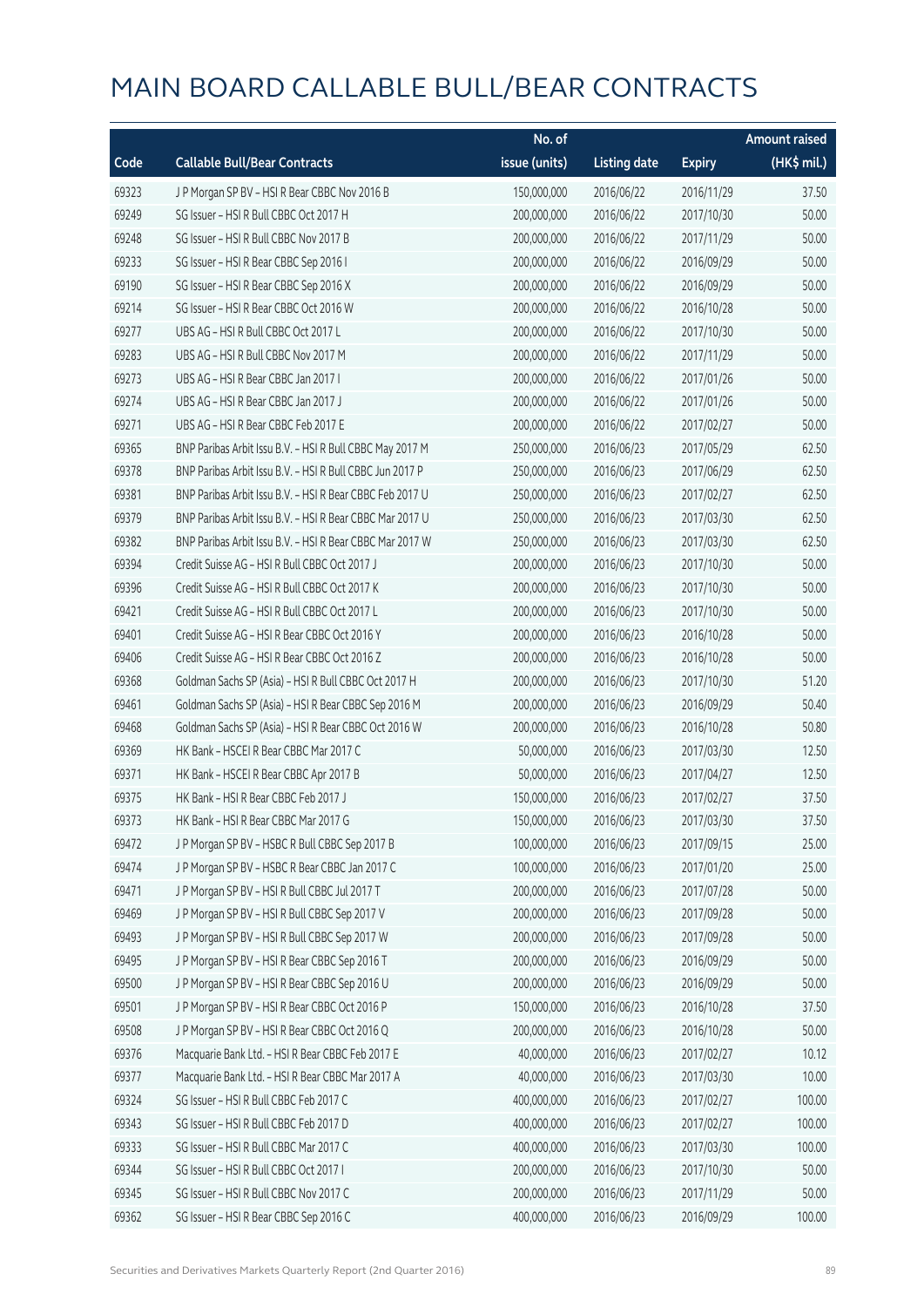|       |                                                          | No. of        |                     |               | <b>Amount raised</b> |
|-------|----------------------------------------------------------|---------------|---------------------|---------------|----------------------|
| Code  | <b>Callable Bull/Bear Contracts</b>                      | issue (units) | <b>Listing date</b> | <b>Expiry</b> | (HK\$ mil.)          |
| 69390 | SG Issuer - HSI R Bear CBBC Sep 2016 G                   | 200,000,000   | 2016/06/23          | 2016/09/29    | 50.00                |
| 69346 | SG Issuer - HSI R Bear CBBC Sep 2016 Y                   | 400,000,000   | 2016/06/23          | 2016/09/29    | 100.00               |
| 69351 | SG Issuer - HSI R Bear CBBC Sep 2016 Z                   | 400,000,000   | 2016/06/23          | 2016/09/29    | 100.00               |
| 69392 | SG Issuer - HSI R Bear CBBC Oct 2016 X                   | 200,000,000   | 2016/06/23          | 2016/10/28    | 50.00                |
| 69393 | SG Issuer - HSI R Bear CBBC Oct 2016 Y                   | 200,000,000   | 2016/06/23          | 2016/10/28    | 50.00                |
| 69424 | UBS AG - HSI R Bull CBBC Sep 2017 J                      | 200,000,000   | 2016/06/23          | 2017/09/28    | 50.00                |
| 69422 | UBS AG - HSI R Bull CBBC Nov 2017 N                      | 200,000,000   | 2016/06/23          | 2017/11/29    | 50.00                |
| 69443 | UBS AG - HSI R Bull CBBC Nov 2017 O                      | 200,000,000   | 2016/06/23          | 2017/11/29    | 50.00                |
| 69446 | UBS AG - HSI R Bull CBBC Dec 2017 C                      | 200,000,000   | 2016/06/23          | 2017/12/28    | 50.00                |
| 69450 | UBS AG - HSI R Bear CBBC Sep 2016 H                      | 200,000,000   | 2016/06/23          | 2016/09/29    | 50.00                |
| 69452 | UBS AG - HSI R Bear CBBC Jan 2017 K                      | 200,000,000   | 2016/06/23          | 2017/01/26    | 50.00                |
| 69456 | UBS AG - HSI R Bear CBBC Feb 2017 F                      | 200,000,000   | 2016/06/23          | 2017/02/27    | 50.00                |
| 69545 | Credit Suisse AG - HSI R Bull CBBC Sep 2017 I            | 200,000,000   | 2016/06/24          | 2017/09/28    | 50.00                |
| 69547 | Credit Suisse AG - HSI R Bull CBBC Sep 2017 J            | 200,000,000   | 2016/06/24          | 2017/09/28    | 50.00                |
| 69557 | Credit Suisse AG - HSI R Bear CBBC Sep 2016 L            | 200,000,000   | 2016/06/24          | 2016/09/29    | 50.00                |
| 69541 | Credit Suisse AG - HSI R Bear CBBC Nov 2016 D            | 200,000,000   | 2016/06/24          | 2016/11/29    | 50.00                |
| 69543 | Credit Suisse AG - HSI R Bear CBBC Nov 2016 E            | 200,000,000   | 2016/06/24          | 2016/11/29    | 50.00                |
| 69509 | Goldman Sachs SP (Asia) - HSI R Bear CBBC Oct 2016 X     | 200,000,000   | 2016/06/24          | 2016/10/28    | 50.20                |
| 69594 | J P Morgan SP BV - HSI R Bull CBBC Sep 2017 X            | 200,000,000   | 2016/06/24          | 2017/09/28    | 50.00                |
| 69588 | J P Morgan SP BV - HSI R Bull CBBC Nov 2017 I            | 200,000,000   | 2016/06/24          | 2017/11/29    | 50.00                |
| 69553 | J P Morgan SP BV - HSI R Bear CBBC Oct 2016 R            | 200,000,000   | 2016/06/24          | 2016/10/28    | 50.00                |
| 69595 | J P Morgan SP BV - HSI R Bear CBBC Nov 2016 C            | 150,000,000   | 2016/06/24          | 2016/11/29    | 37.50                |
| 69555 | J P Morgan SP BV - Tencent R Bear CBBC Nov 2017 A        | 60,000,000    | 2016/06/24          | 2017/11/17    | 15.00                |
| 69532 | SG Issuer - HSI R Bull CBBC Nov 2017 D                   | 200,000,000   | 2016/06/24          | 2017/11/29    | 50.00                |
| 69539 | SG Issuer - HSI R Bull CBBC Nov 2017 E                   | 200,000,000   | 2016/06/24          | 2017/11/29    | 50.00                |
| 69527 | SG Issuer - HSI R Bear CBBC Sep 2016 A                   | 200,000,000   | 2016/06/24          | 2016/09/29    | 50.00                |
| 69529 | SG Issuer - HSI R Bear CBBC Sep 2016 D                   | 200,000,000   | 2016/06/24          | 2016/09/29    | 50.00                |
| 69513 | SG Issuer - HSI R Bear CBBC Oct 2016 Z                   | 200,000,000   | 2016/06/24          | 2016/10/28    | 50.00                |
| 69572 | UBS AG - HKEX R Bull CBBC Sep 2017 B                     | 50,000,000    | 2016/06/24          | 2017/09/18    | 12.50                |
| 69580 | UBS AG - HSI R Bull CBBC Oct 2017 M                      | 200,000,000   | 2016/06/24          | 2017/10/30    | 50.00                |
| 69560 | UBS AG - HSI R Bear CBBC Sep 2016 K                      | 200,000,000   | 2016/06/24          | 2016/09/29    | 50.00                |
| 69567 | UBS AG - HSI R Bear CBBC Feb 2017 G                      | 200,000,000   | 2016/06/24          | 2017/02/27    | 50.00                |
| 69718 | BNP Paribas Arbit Issu B.V. - HSI R Bull CBBC Jun 2017 Q | 250,000,000   | 2016/06/27          | 2017/06/29    | 62.50                |
| 69716 | Credit Suisse AG - HSI R Bull CBBC Sep 2017 K            | 200,000,000   | 2016/06/27          | 2017/09/28    | 50.00                |
| 69690 | Credit Suisse AG - HSI R Bull CBBC Nov 2017 G            | 200,000,000   | 2016/06/27          | 2017/11/29    | 50.00                |
| 69670 | Credit Suisse AG - HSI R Bear CBBC Sep 2016 K            | 200,000,000   | 2016/06/27          | 2016/09/29    | 50.00                |
| 69671 | Credit Suisse AG - HSI R Bear CBBC Nov 2016 F            | 200,000,000   | 2016/06/27          | 2016/11/29    | 50.00                |
| 69687 | Credit Suisse AG - HSI R Bear CBBC Nov 2016 G            | 200,000,000   | 2016/06/27          | 2016/11/29    | 50.00                |
| 69730 | Goldman Sachs SP (Asia) - HSI R Bull CBBC Sep 2017 J     | 200,000,000   | 2016/06/27          | 2017/09/28    | 50.20                |
| 69719 | Goldman Sachs SP (Asia) - HSI R Bull CBBC Oct 2017 I     | 200,000,000   | 2016/06/27          | 2017/10/30    | 50.20                |
| 69669 | Goldman Sachs SP (Asia) - HSI R Bear CBBC Sep 2016 N     | 200,000,000   | 2016/06/27          | 2016/09/29    | 50.60                |
| 69608 | HK Bank - HKEX R Bear CBBC Jan 2017 D                    | 40,000,000    | 2016/06/27          | 2017/01/27    | 10.00                |
| 69600 | HK Bank - HSI R Bull CBBC Dec 2016 D                     | 150,000,000   | 2016/06/27          | 2016/12/29    | 37.50                |
| 69621 | HK Bank - Tencent R Bear CBBC Feb 2017 D                 | 40,000,000    | 2016/06/27          | 2017/02/27    | 10.00                |
| 69736 | J P Morgan SP BV - HSBC R Bull CBBC Jul 2017 A           | 100,000,000   | 2016/06/27          | 2017/07/21    | 25.00                |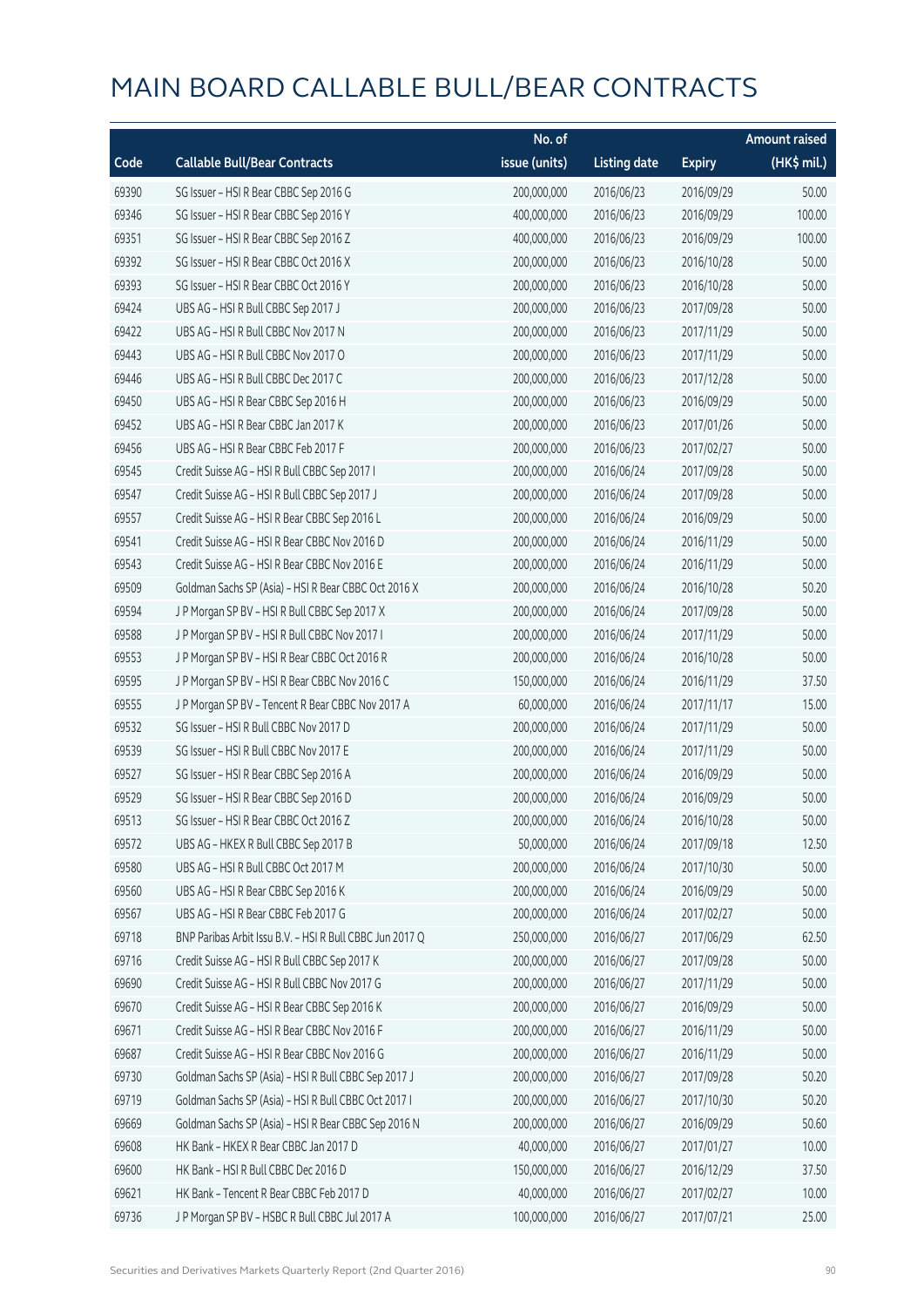|       |                                                            | No. of        |                     |               | <b>Amount raised</b> |
|-------|------------------------------------------------------------|---------------|---------------------|---------------|----------------------|
| Code  | <b>Callable Bull/Bear Contracts</b>                        | issue (units) | <b>Listing date</b> | <b>Expiry</b> | (HK\$ mil.)          |
| 69741 | J P Morgan SP BV - HSI R Bull CBBC Sep 2017 Y              | 150,000,000   | 2016/06/27          | 2017/09/28    | 37.50                |
| 69666 | JP Morgan SP BV - HSIR Bear CBBC Oct 2016 S                | 200,000,000   | 2016/06/27          | 2016/10/28    | 50.00                |
| 69668 | J P Morgan SP BV - HSI R Bear CBBC Nov 2016 D              | 150,000,000   | 2016/06/27          | 2016/11/29    | 37.50                |
| 69624 | Macquarie Bank Ltd. - HSI R Bull CBBC Mar 2017 B           | 40,000,000    | 2016/06/27          | 2017/03/30    | 10.00                |
| 69649 | SG Issuer - HSI R Bull CBBC Oct 2017 J                     | 200,000,000   | 2016/06/27          | 2017/10/30    | 50.00                |
| 69657 | SG Issuer - HSI R Bull CBBC Oct 2017 K                     | 200,000,000   | 2016/06/27          | 2017/10/30    | 50.00                |
| 69651 | SG Issuer - HSI R Bull CBBC Nov 2017 F                     | 200,000,000   | 2016/06/27          | 2017/11/29    | 50.00                |
| 69596 | SG Issuer - HSI R Bear CBBC Oct 2016 A                     | 200,000,000   | 2016/06/27          | 2016/10/28    | 50.00                |
| 69664 | SG Issuer - HSI R Bear CBBC Oct 2016 B                     | 200,000,000   | 2016/06/27          | 2016/10/28    | 50.00                |
| 69597 | SG Issuer - HSI R Bear CBBC Nov 2016 A                     | 200,000,000   | 2016/06/27          | 2016/11/29    | 50.00                |
| 69761 | UBS AG - HSI R Bull CBBC Sep 2017 O                        | 200,000,000   | 2016/06/27          | 2017/09/28    | 50.00                |
| 69760 | UBS AG - HSI R Bull CBBC Oct 2017 N                        | 200,000,000   | 2016/06/27          | 2017/10/30    | 50.00                |
| 69759 | UBS AG - HSI R Bull CBBC Nov 2017 P                        | 200,000,000   | 2016/06/27          | 2017/11/29    | 50.00                |
| 69746 | UBS AG - HSI R Bear CBBC Sep 2016 L                        | 200,000,000   | 2016/06/27          | 2016/09/29    | 50.00                |
| 69754 | UBS AG - HSI R Bear CBBC Sep 2016 M                        | 200,000,000   | 2016/06/27          | 2016/09/29    | 50.00                |
| 69753 | UBS AG - HSI R Bear CBBC Sep 2016 X                        | 200,000,000   | 2016/06/27          | 2016/09/29    | 50.00                |
| 69796 | BNP Paribas Arbit Issu B.V. - HSCEI R Bear CBBC Feb 2017 F | 100,000,000   | 2016/06/28          | 2017/02/27    | 25.00                |
| 69793 | BNP Paribas Arbit Issu B.V. - HSI R Bull CBBC Jun 2017 I   | 250,000,000   | 2016/06/28          | 2017/06/29    | 62.50                |
| 69765 | BNP Paribas Arbit Issu B.V. - HSI R Bear CBBC Feb 2017 W   | 250,000,000   | 2016/06/28          | 2017/02/27    | 62.50                |
| 69789 | Credit Suisse AG - HSI R Bull CBBC Sep 2017 L              | 200,000,000   | 2016/06/28          | 2017/09/28    | 50.00                |
| 69781 | Credit Suisse AG - HSI R Bull CBBC Nov 2017 H              | 200,000,000   | 2016/06/28          | 2017/11/29    | 50.00                |
| 69775 | Credit Suisse AG - HSI R Bear CBBC Sep 2016 R              | 200,000,000   | 2016/06/28          | 2016/09/29    | 50.00                |
| 69778 | Credit Suisse AG - HSI R Bear CBBC Nov 2016 H              | 200,000,000   | 2016/06/28          | 2016/11/29    | 50.00                |
| 69792 | Goldman Sachs SP (Asia) - HSI R Bull CBBC Nov 2017 B       | 200,000,000   | 2016/06/28          | 2017/11/29    | 50.60                |
| 69791 | Goldman Sachs SP (Asia) - HSI R Bear CBBC Sep 2016 O       | 200,000,000   | 2016/06/28          | 2016/09/29    | 50.60                |
| 69798 | JP Morgan SP BV - HSIR Bull CBBC Oct 2017 S                | 200,000,000   | 2016/06/28          | 2017/10/30    | 50.00                |
| 69799 | J P Morgan SP BV - HSI R Bull CBBC Nov 2017 J              | 150,000,000   | 2016/06/28          | 2017/11/29    | 37.50                |
| 69797 | J P Morgan SP BV - HSI R Bear CBBC Sep 2016 V              | 200,000,000   | 2016/06/28          | 2016/09/29    | 50.00                |
| 69801 | J P Morgan SP BV - HSI R Bear CBBC Sep 2016 W              | 200,000,000   | 2016/06/28          | 2016/09/29    | 50.00                |
| 69767 | SG Issuer - HSI R Bull CBBC Oct 2017 L                     | 200,000,000   | 2016/06/28          | 2017/10/30    | 50.00                |
| 69771 | SG Issuer - HSI R Bear CBBC Nov 2016 B                     | 200,000,000   | 2016/06/28          | 2016/11/29    | 50.00                |
| 69805 | UBS AG - HSI R Bull CBBC Oct 2017 O                        | 200,000,000   | 2016/06/28          | 2017/10/30    | 50.00                |
| 69803 | UBS AG - HSI R Bear CBBC Sep 2016 Q                        | 200,000,000   | 2016/06/28          | 2016/09/29    | 50.00                |
| 69838 | BNP Paribas Arbit Issu B.V. - HSI R Bull CBBC May 2017 Q   | 250,000,000   | 2016/06/29          | 2017/05/29    | 62.50                |
| 69842 | BNP Paribas Arbit Issu B.V. - HSI R Bear CBBC Feb 2017 V   | 250,000,000   | 2016/06/29          | 2017/02/27    | 62.50                |
| 69806 | BNP Paribas Arbit Issu B.V. - HSI R Bear CBBC Mar 2017 S   | 250,000,000   | 2016/06/29          | 2017/03/30    | 62.50                |
| 69857 | Credit Suisse AG - HSI R Bull CBBC Oct 2017 M              | 200,000,000   | 2016/06/29          | 2017/10/30    | 50.00                |
| 69861 | Credit Suisse AG - HSI R Bull CBBC Oct 2017 N              | 200,000,000   | 2016/06/29          | 2017/10/30    | 50.00                |
| 69856 | Credit Suisse AG - HSI R Bear CBBC Oct 2016 D              | 200,000,000   | 2016/06/29          | 2016/10/28    | 50.00                |
| 69921 | Goldman Sachs SP (Asia) - HSI R Bull CBBC Oct 2017 J       | 200,000,000   | 2016/06/29          | 2017/10/30    | 50.60                |
| 69817 | Goldman Sachs SP (Asia) - HSI R Bear CBBC Sep 2016 P       | 200,000,000   | 2016/06/29          | 2016/09/29    | 50.40                |
| 69916 | Goldman Sachs SP (Asia) - HSI R Bear CBBC Oct 2016 Y       | 200,000,000   | 2016/06/29          | 2016/10/28    | 51.20                |
| 69821 | HK Bank - A50 R Bull CBBC Mar 2017 I                       | 50,000,000    | 2016/06/29          | 2017/03/31    | 12.50                |
| 69824 | HK Bank - HKEX R Bull CBBC Sep 2017 C                      | 50,000,000    | 2016/06/29          | 2017/09/29    | 12.50                |
| 69828 | HK Bank - HSCEI R Bull CBBC Jul 2017 C                     | 60,000,000    | 2016/06/29          | 2017/07/28    | 15.00                |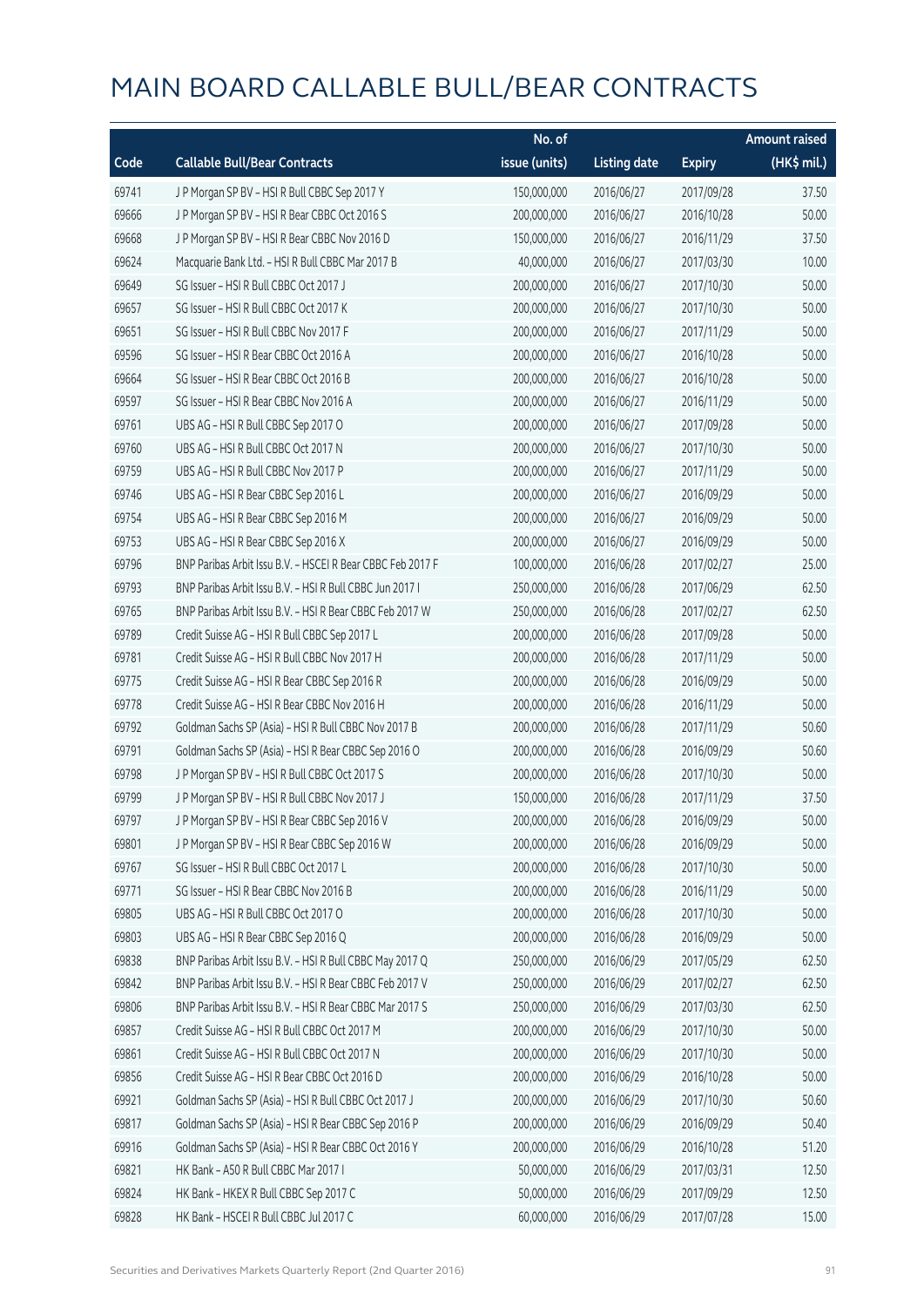|       |                                                        | No. of        |                     |               | <b>Amount raised</b> |
|-------|--------------------------------------------------------|---------------|---------------------|---------------|----------------------|
| Code  | <b>Callable Bull/Bear Contracts</b>                    | issue (units) | <b>Listing date</b> | <b>Expiry</b> | (HK\$ mil.)          |
| 69827 | HK Bank - HSI R Bull CBBC Jul 2017 B                   | 150,000,000   | 2016/06/29          | 2017/07/28    | 37.50                |
| 69825 | HK Bank - Tencent R Bull CBBC Jan 2017 G               | 50,000,000    | 2016/06/29          | 2017/01/23    | 12.50                |
| 69896 | J P Morgan SP BV - CKH R Bull CBBC Jun 2017 C          | 40,000,000    | 2016/06/29          | 2017/06/16    | 10.00                |
| 69882 | J P Morgan SP BV - HKEX R Bull CBBC May 2017 D         | 50,000,000    | 2016/06/29          | 2017/05/19    | 12.50                |
| 69893 | J P Morgan SP BV - HSBC R Bull CBBC Jun 2017 D         | 100,000,000   | 2016/06/29          | 2017/06/16    | 25.00                |
| 69897 | J P Morgan SP BV - HSI R Bull CBBC Sep 2017 Z          | 200,000,000   | 2016/06/29          | 2017/09/28    | 50.00                |
| 69901 | J P Morgan SP BV - HSI R Bull CBBC Oct 2017 T          | 200,000,000   | 2016/06/29          | 2017/10/30    | 50.00                |
| 69898 | J P Morgan SP BV - HSI R Bull CBBC Nov 2017 K          | 200,000,000   | 2016/06/29          | 2017/11/29    | 50.00                |
| 69879 | J P Morgan SP BV - HSI R Bear CBBC Sep 2016 X          | 200,000,000   | 2016/06/29          | 2016/09/29    | 50.00                |
| 69903 | J P Morgan SP BV - HSI R Bear CBBC Sep 2016 Y          | 200,000,000   | 2016/06/29          | 2016/09/29    | 50.00                |
| 69895 | J P Morgan SP BV - Ping An R Bull CBBC Mar 2017 A      | 100,000,000   | 2016/06/29          | 2017/03/17    | 25.00                |
| 69908 | J P Morgan SP BV - Tencent R Bull CBBC Jul 2017 D      | 60,000,000    | 2016/06/29          | 2017/07/21    | 15.00                |
| 69847 | Macquarie Bank Ltd. - HSI R Bull CBBC Mar 2017 C       | 40,000,000    | 2016/06/29          | 2017/03/30    | 10.20                |
| 69852 | Macquarie Bank Ltd. - HSI R Bull CBBC Mar 2017 D       | 40,000,000    | 2016/06/29          | 2017/03/30    | 10.00                |
| 69810 | SG Issuer - HSI R Bull CBBC Nov 2017 G                 | 200,000,000   | 2016/06/29          | 2017/11/29    | 50.00                |
| 69830 | SG Issuer - HSI R Bear CBBC Sep 2016 P                 | 200,000,000   | 2016/06/29          | 2016/09/29    | 50.00                |
| 69874 | UBS AG - HSI R Bull CBBC Sep 2017 G                    | 200,000,000   | 2016/06/29          | 2017/09/28    | 50.00                |
| 69873 | UBS AG - HSI R Bull CBBC Oct 2017 P                    | 200,000,000   | 2016/06/29          | 2017/10/30    | 50.00                |
| 69872 | UBS AG - HSI R Bear CBBC Sep 2016 E                    | 200,000,000   | 2016/06/29          | 2016/09/29    | 50.00                |
| 69871 | UBS AG - HSI R Bear CBBC Sep 2016 S                    | 200,000,000   | 2016/06/29          | 2016/09/29    | 50.00                |
| 69875 | UBS AG - HSI R Bear CBBC Sep 2016 V                    | 200,000,000   | 2016/06/29          | 2016/09/29    | 50.00                |
| 69958 | Credit Suisse AG - HSI R Bull CBBC Nov 2017 I          | 200,000,000   | 2016/06/30          | 2017/11/29    | 50.00                |
| 69960 | Credit Suisse AG - HSI R Bull CBBC Nov 2017 J          | 200,000,000   | 2016/06/30          | 2017/11/29    | 50.00                |
| 69957 | Credit Suisse AG - HSI R Bear CBBC Sep 2016 S          | 200,000,000   | 2016/06/30          | 2016/09/29    | 50.00                |
| 69983 | Goldman Sachs SP (Asia) - HSI R Bull CBBC Sep 2017 K   | 200,000,000   | 2016/06/30          | 2017/09/28    | 51.20                |
| 69982 | Goldman Sachs SP (Asia) - HSI R Bull CBBC Oct 2017 K   | 200,000,000   | 2016/06/30          | 2017/10/30    | 50.80                |
| 69981 | Goldman Sachs SP (Asia) - HSI R Bull CBBC Nov 2017 C   | 200,000,000   | 2016/06/30          | 2017/11/29    | 50.40                |
| 69930 | Haitong Int'l Sec - HSI R Bull CBBC Jun 2017 A         | 200,000,000   | 2016/06/30          | 2017/06/29    | 50.00                |
| 69935 | Haitong Int'l Sec - HSI R Bull CBBC Oct 2017 B         | 200,000,000   | 2016/06/30          | 2017/10/30    | 50.20                |
| 69926 | Haitong Int'l Sec - HSI R Bull CBBC Nov 2017 A         | 200,000,000   | 2016/06/30          | 2017/11/29    | 50.20                |
| 69936 | Haitong Int'l Sec - HSI R Bear CBBC Sep 2016 A         | 200,000,000   | 2016/06/30          | 2016/09/29    | 50.00                |
| 69938 | Haitong Int'l Sec - HSI R Bear CBBC Oct 2016 A         | 200,000,000   | 2016/06/30          | 2016/10/28    | 50.40                |
| 69976 | J P Morgan SP BV - China Mobile R Bull CBBC Sep 2017 A | 100,000,000   | 2016/06/30          | 2017/09/15    | 25.00                |
| 69977 | J P Morgan SP BV - HSI R Bull CBBC Oct 2017 U          | 200,000,000   | 2016/06/30          | 2017/10/30    | 50.00                |
| 69979 | J P Morgan SP BV - HSI R Bull CBBC Nov 2017 L          | 200,000,000   | 2016/06/30          | 2017/11/29    | 50.00                |
| 69978 | J P Morgan SP BV - HSI R Bull CBBC Dec 2017 H          | 200,000,000   | 2016/06/30          | 2017/12/28    | 50.00                |
| 69971 | J P Morgan SP BV - HSI R Bear CBBC Sep 2016 B          | 200,000,000   | 2016/06/30          | 2016/09/29    | 50.00                |
| 69975 | J P Morgan SP BV - Tencent R Bull CBBC Aug 2017 A      | 60,000,000    | 2016/06/30          | 2017/08/18    | 15.00                |
| 69942 | SG Issuer - HSI R Bull CBBC Feb 2017 E                 | 400,000,000   | 2016/06/30          | 2017/02/27    | 100.00               |
| 69940 | SG Issuer - HSI R Bull CBBC Mar 2017 D                 | 400,000,000   | 2016/06/30          | 2017/03/30    | 100.00               |
| 69945 | SG Issuer - HSI R Bull CBBC Oct 2017 M                 | 200,000,000   | 2016/06/30          | 2017/10/30    | 50.00                |
| 69944 | SG Issuer - HSI R Bull CBBC Nov 2017 H                 | 200,000,000   | 2016/06/30          | 2017/11/29    | 50.00                |
| 69947 | SG Issuer - HSI R Bear CBBC Oct 2016 C                 | 200,000,000   | 2016/06/30          | 2016/10/28    | 50.00                |
| 69949 | SG Issuer - HSI R Bear CBBC Oct 2016 D                 | 400,000,000   | 2016/06/30          | 2016/10/28    | 100.00               |
| 69951 | SG Issuer - HSI R Bear CBBC Oct 2016 E                 | 200,000,000   | 2016/06/30          | 2016/10/28    | 50.00                |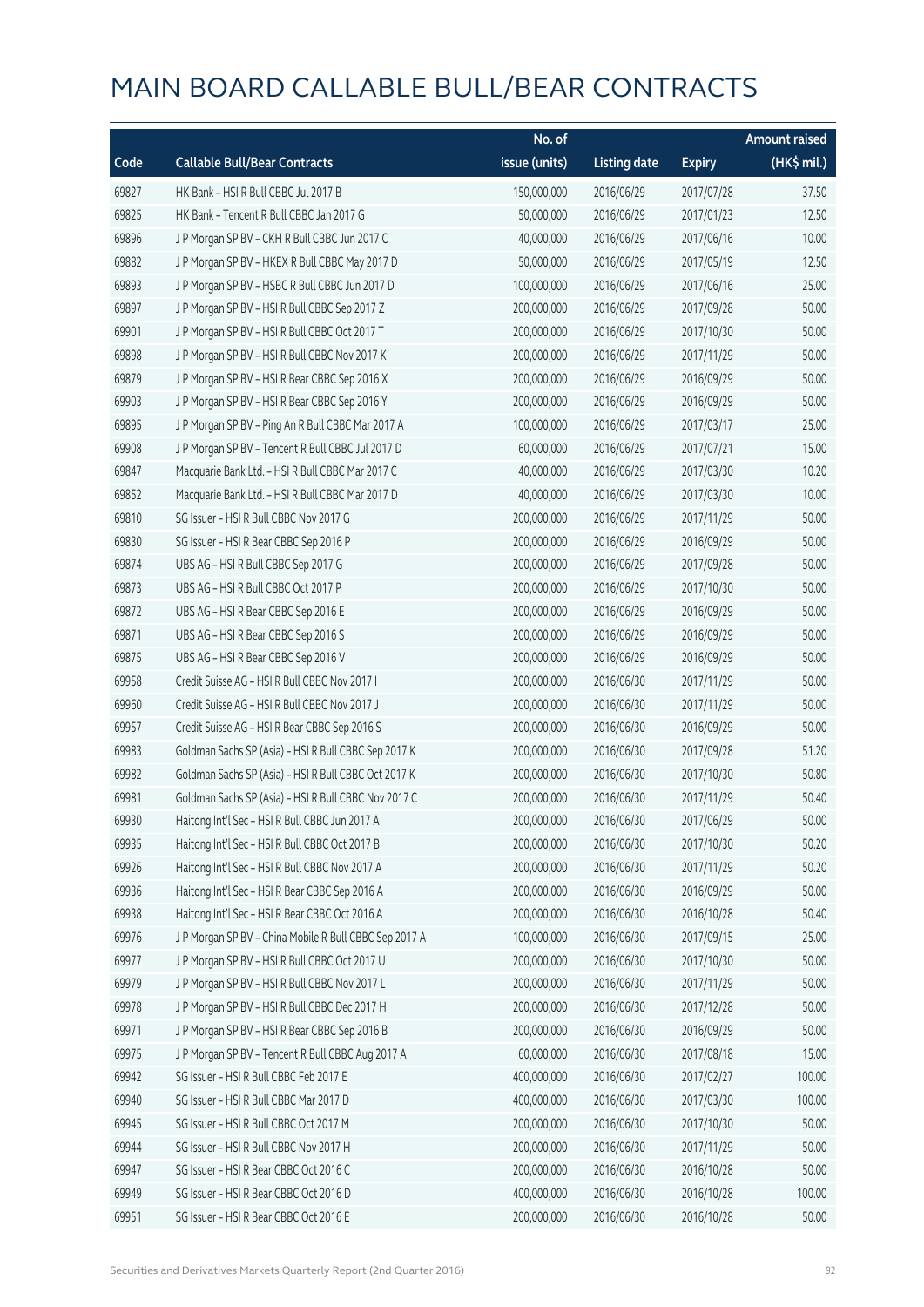|       |                                        | No. of        |              |               | <b>Amount raised</b> |
|-------|----------------------------------------|---------------|--------------|---------------|----------------------|
| Code  | <b>Callable Bull/Bear Contracts</b>    | issue (units) | Listing date | <b>Expiry</b> | (HK\$ mil.)          |
| 69952 | SG Issuer - HSI R Bear CBBC Oct 2016 F | 200,000,000   | 2016/06/30   | 2016/10/28    | 50.00                |
| 69948 | SG Issuer - HSI R Bear CBBC Nov 2016 C | 400,000,000   | 2016/06/30   | 2016/11/29    | 100.00               |
| 69955 | SG Issuer - HSI R Bear CBBC Nov 2016 D | 200,000,000   | 2016/06/30   | 2016/11/29    | 50.00                |
| 69956 | SG Issuer - HSI R Bear CBBC Nov 2016 E | 200,000,000   | 2016/06/30   | 2016/11/29    | 50.00                |
| 69967 | UBS AG - HSI R Bull CBBC Oct 2017 O    | 200,000,000   | 2016/06/30   | 2017/10/30    | 50.00                |
| 69964 | UBS AG - HSI R Bull CBBC Nov 2017 O    | 200.000.000   | 2016/06/30   | 2017/11/29    | 50.00                |
| 69965 | UBS AG - HSI R Bull CBBC Dec 2017 D    | 200,000,000   | 2016/06/30   | 2017/12/28    | 50.00                |
| 69961 | UBS AG - HSI R Bear CBBC Sep 2016 W    | 200,000,000   | 2016/06/30   | 2016/09/29    | 50.00                |
| Total |                                        |               |              |               | 84,611.84            |

# Further issue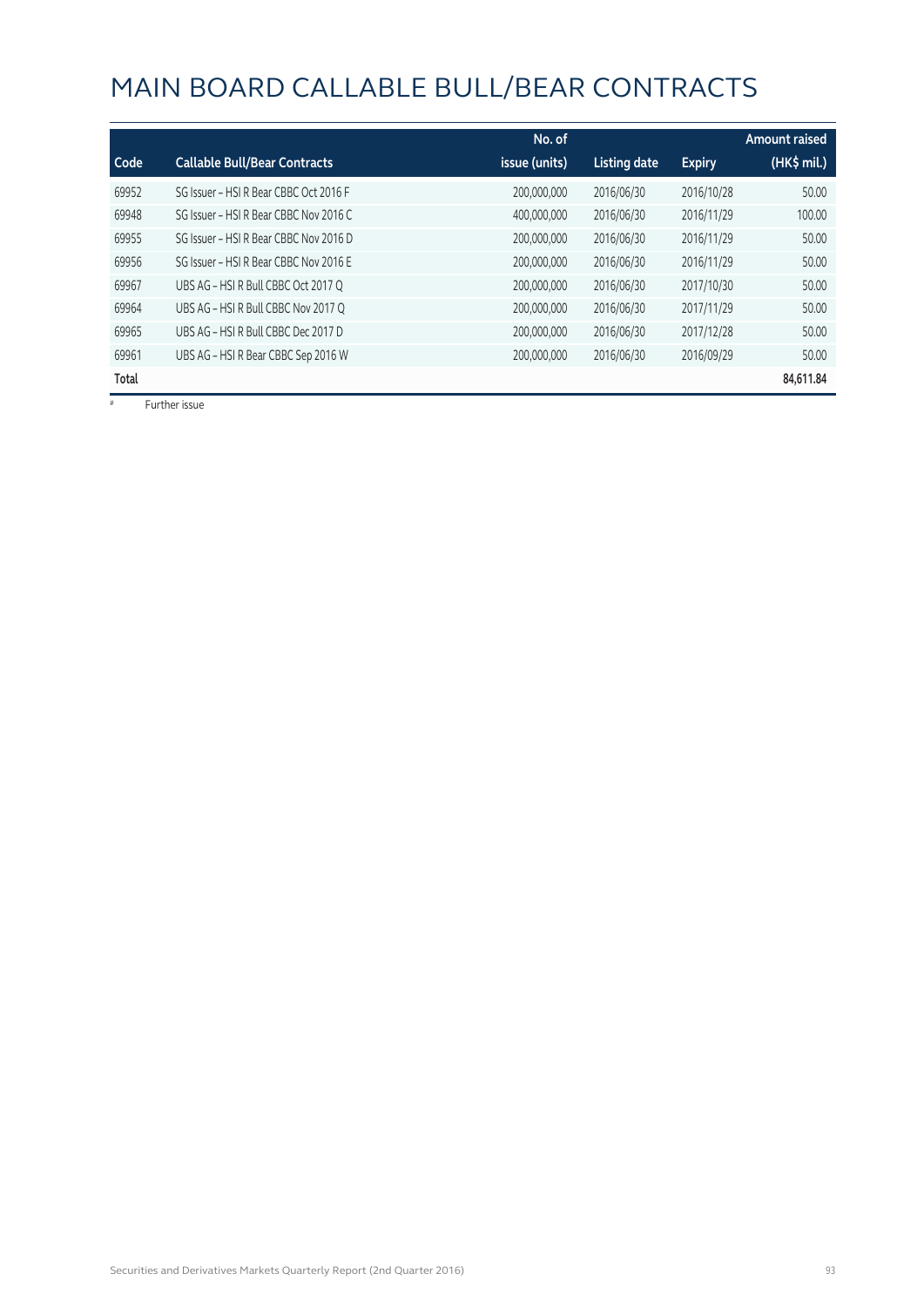# DR/ELI/TRADING ONLY STOCKS TRADING STATISTICS

#### **Depositary Receipt Trading Statistics**

|      |                | No. of issues | Turnover value (HK\$ mil.) |
|------|----------------|---------------|----------------------------|
| 2015 | Q <sub>2</sub> | 4             | 107.08                     |
|      | Q3             | 4             | 67.99                      |
|      | Q4             | 4             | 49.30                      |
| 2016 | Q1             | 4             | 29.99                      |
|      | Q2             | 4             | 54.20                      |

#### **Equity Linked Instrument Trading Statistics**

|      |                | No. of issues            | Turnover value (HK\$ mil.) |
|------|----------------|--------------------------|----------------------------|
| 2015 | Q <sub>2</sub> | $\overline{\phantom{0}}$ |                            |
|      | Q <sub>3</sub> |                          |                            |
|      | Q4             | $\overline{\phantom{0}}$ | $\overline{\phantom{0}}$   |
| 2016 | Q1             | $\overline{\phantom{0}}$ |                            |
|      | 02             | $\overline{\phantom{0}}$ | $\overline{\phantom{0}}$   |

#### **NASDAQ Stocks**

|      |                | No. of issues | Turnover value (HK\$ mil.) |
|------|----------------|---------------|----------------------------|
| 2015 | Q <sub>2</sub> | 6             | 0.48                       |
|      | Q3             | 6             | 0.01                       |
|      | Q4             | 6             | 0.01                       |
| 2016 | Q1             | 6             | 0.04                       |
|      | Q2             | 6             | 0.10                       |

#### **iShares**

|      |                | No. of issues | Turnover value (HK\$ mil.) |
|------|----------------|---------------|----------------------------|
| 2015 | Q <sub>2</sub> |               | $\overline{\phantom{0}}$   |
|      | Q <sub>3</sub> |               | $\overline{\phantom{0}}$   |
|      | Q4             |               | 0.09                       |
| 2016 | Q1             |               | $\overline{\phantom{0}}$   |
|      | Q2             |               | $\overline{\phantom{0}}$   |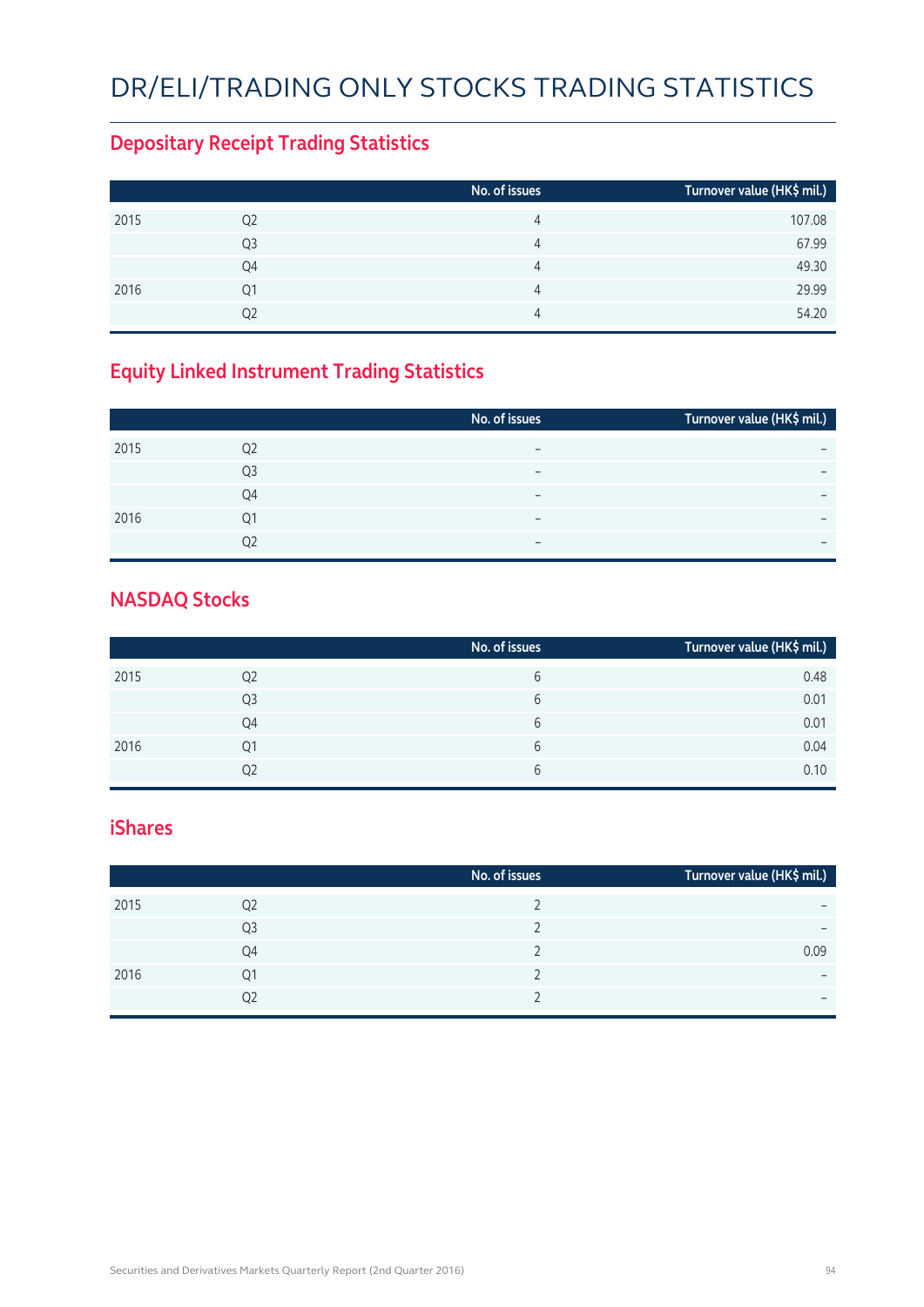#### **Equity Turnover – GEM**

|      |    | Share (Mil. shs) | Value (HK\$ mil.) | No. of deals |
|------|----|------------------|-------------------|--------------|
| 2015 | Q2 | 254,155.08       | 131,631.55        | 2,815,024    |
|      | Q3 | 137,580.38       | 51,332.73         | 1,377,832    |
|      | Q4 | 136,058.68       | 39,886.12         | 1,212,890    |
| 2016 | Q1 | 85,420.86        | 25,666.83         | 730,890      |
|      | Q2 | 107,905.65       | 31,516.06         | 917,745      |

#### **Equity Trading Statistics – GEM**

|      |                | No. of<br>trading days | Average daily turnover<br>(HK\$ mil.) | Average value<br>per deal |
|------|----------------|------------------------|---------------------------------------|---------------------------|
| 2015 | Q <sub>2</sub> | 60                     | 2,193.86                              | 46,760                    |
|      | Q <sub>3</sub> | 63                     | 814.81                                | 37,256                    |
|      | Q4             | 63                     | 633.11                                | 32,885                    |
| 2016 | Q1             | 59                     | 435.03                                | 35,117                    |
|      | Q <sub>2</sub> | 62                     | 508.32                                | 34,341                    |

#### **20 Most Advanced GEM Stocks**

for 2nd quarter 2016

|                |       |                        |                 | <b>Closing price</b>    |        |
|----------------|-------|------------------------|-----------------|-------------------------|--------|
| Rank           | Code  | <b>Stock</b>           | End of Jun 2016 | End of Mar 2016         | $%$ up |
| 1              | 08270 | <b>CHINA CBM</b>       | 0.227           | 0.066                   | 243.94 |
| $\overline{2}$ | 08109 | <b>CREATIVE ENERGY</b> | 0.480           | 0.144                   | 233.33 |
| 3              | 08233 | <b>CIG PORTS</b>       | 1.870           | 0.610                   | 206.56 |
| 4              | 08345 | <b>FIRE ROCK</b>       | 5.900           | 2.330                   | 153.22 |
| 5              | 08265 | POWERWELL PAC          | 1.880           | 0.798<br>$\overline{A}$ | 135.59 |
| 6              | 08305 | <b>KWAN ON HLDGS</b>   | 0.960           | 0.415                   | 131.33 |
| 7              | 08318 | <b>CHING LEE</b>       | 5.630           | 2.590                   | 117.37 |
| 8              | 08051 | <b>TELEEYE HOLDING</b> | 0.950           | 0.450                   | 111.11 |
| 9              | 08012 | <b>WORLD-LINK LOG</b>  | 1.670           | 0.870                   | 91.95  |
| 10             | 08242 | MEGALOGICTECH          | 0.370           | 0.200                   | 85.00  |
| 11             | 08027 | <b>KPM HOLDING</b>     | 5.850           | 3.280                   | 78.35  |
| 12             | 08215 | <b>FIRST CREDIT</b>    | 0.242           | 0.138                   | 75.36  |
| 13             | 08310 | <b>DAFENG PORT</b>     | 1.350           | 0.810                   | 66.67  |
| 14             | 08340 | <b>VINCO FINANCIAL</b> | 1.610           | 1.050                   | 53.33  |
| 15             | 08055 | CHI E-LEARNING         | 0.330           | 0.216                   | 52.78  |
| 16             | 08060 | <b>GLOBAL LINK</b>     | 0.190           | 0.126                   | 50.79  |
| 17             | 08127 | <b>SEASON PACIFIC</b>  | 8.000           | 5.310                   | 50.66  |
| 18             | 08159 | <b>GLORY MARK</b>      | 0.600           | 0.400                   | 50.00  |
| 19             | 08078 | <b>CHINA3D DIGIT</b>   | 0.840           | 0.570                   | 47.37  |
| 20             | 08009 | CHI ENGY HOLD          | 0.171           | 0.118                   | 44.92  |

A Adjusted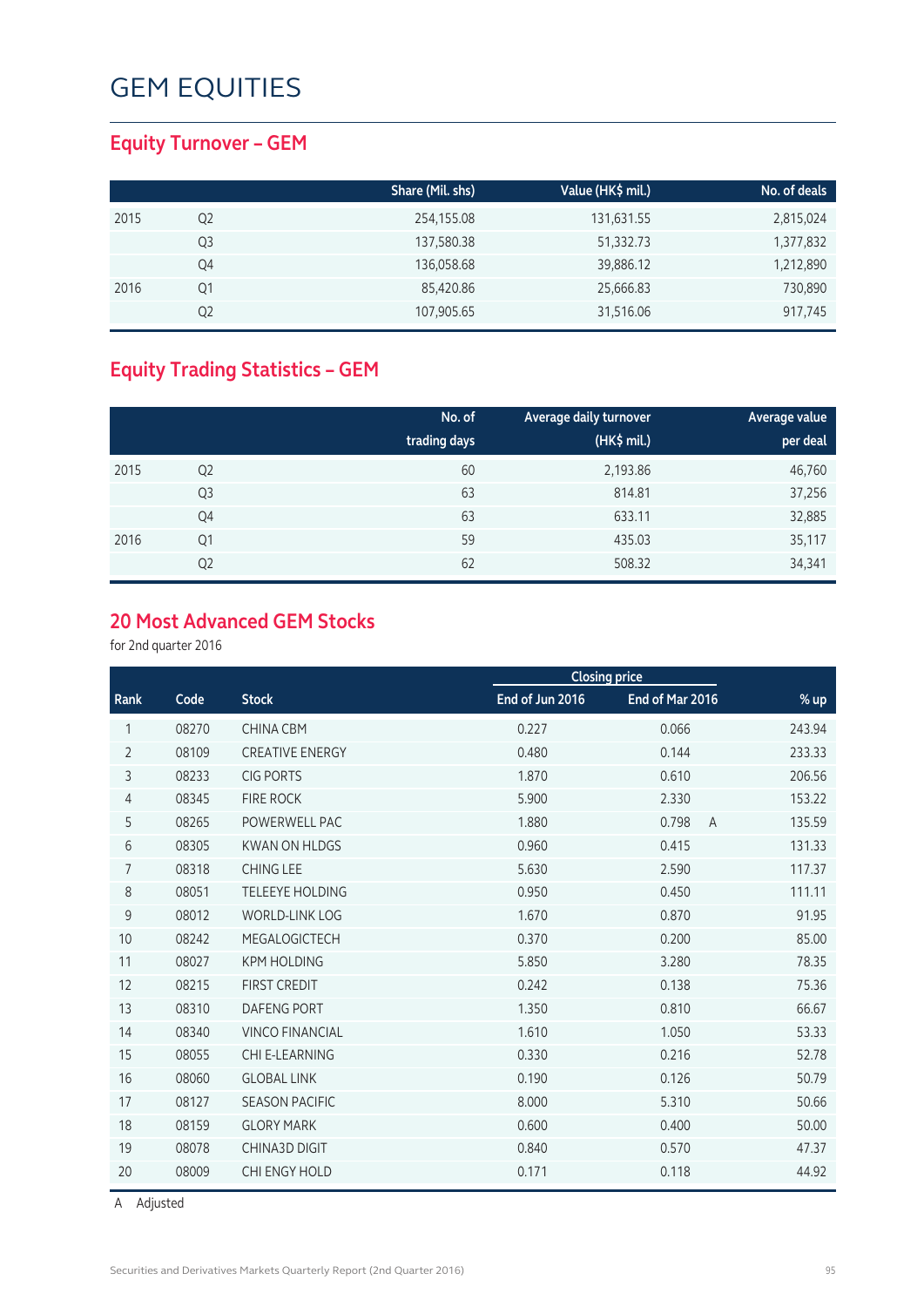#### **20 Most Declined GEM Stocks**

for 2nd quarter 2016

|                |       |                        |                 | <b>Closing price</b>    |          |
|----------------|-------|------------------------|-----------------|-------------------------|----------|
| Rank           | Code  | <b>Stock</b>           | End of Jun 2016 | End of Mar 2016         | % down   |
| 1              | 08173 | UNION ASIA ENT         | 0.031           | 0.161<br>$\overline{A}$ | $-80.75$ |
| $\overline{2}$ | 08186 | <b>IR RESOURCES</b>    | 0.036           | 0.140<br>$\overline{A}$ | $-74.29$ |
| 3              | 08147 | MILLENNIUM PG          | 0.510           | 1.300                   | $-60.77$ |
| $\overline{4}$ | 08315 | KING FORCE GP          | 0.100           | 0.249                   | $-59.84$ |
| 5              | 08003 | <b>GREAT WORLD</b>     | 0.091           | 0.218                   | $-58.26$ |
| 6              | 08046 | <b>HENG XIN CHINA</b>  | 0.131           | 0.270                   | $-51.48$ |
| $\overline{7}$ | 08316 | PAK WING GP            | 3.200           | 6.550                   | $-51.15$ |
| 8              | 08156 | CHINA VANGUARD         | 0.300           | 0.600                   | $-50.00$ |
| 9              | 08088 | <b>AID PARTNERS</b>    | 0.126           | 0.215                   | $-41.40$ |
| 10             | 08192 | <b>GLOBAL ENERGY</b>   | 0.036           | 0.061                   | $-40.98$ |
| 11             | 08369 | <b>LAP KEI ENGRG</b>   | 0.178           | 0.285                   | $-37.54$ |
| 12             | 08179 | <b>FOOD IDEA</b>       | 0.233           | 0.370<br>$\overline{A}$ | $-37.03$ |
| 13             | 08148 | <b>AURUM PACIFIC</b>   | 0.154           | 0.241<br>$\overline{A}$ | $-36.10$ |
| 14             | 08143 | <b>HUA XIA HEALTH</b>  | 0.410           | 0.640                   | $-35.94$ |
| 15             | 08269 | <b>WEALTH GLORY</b>    | 0.050           | 0.077                   | $-35.06$ |
| 16             | 08171 | <b>CHINA TRENDS</b>    | 0.015           | 0.023                   | $-34.78$ |
| 17             | 08163 | <b>MERDEKA FIN</b>     | 0.100           | 0.153                   | $-34.64$ |
| 18             | 08245 | ON REAL INT'L          | 7.000           | 10.680                  | $-34.46$ |
| 19             | 08290 | <b>AHSAY BACKUP</b>    | 0.102           | 0.151                   | $-32.45$ |
| 20             | 08295 | <b>ASIAN CAPITAL H</b> | 0.485           | 0.690                   | $-29.71$ |
|                |       |                        |                 |                         |          |

A Adjusted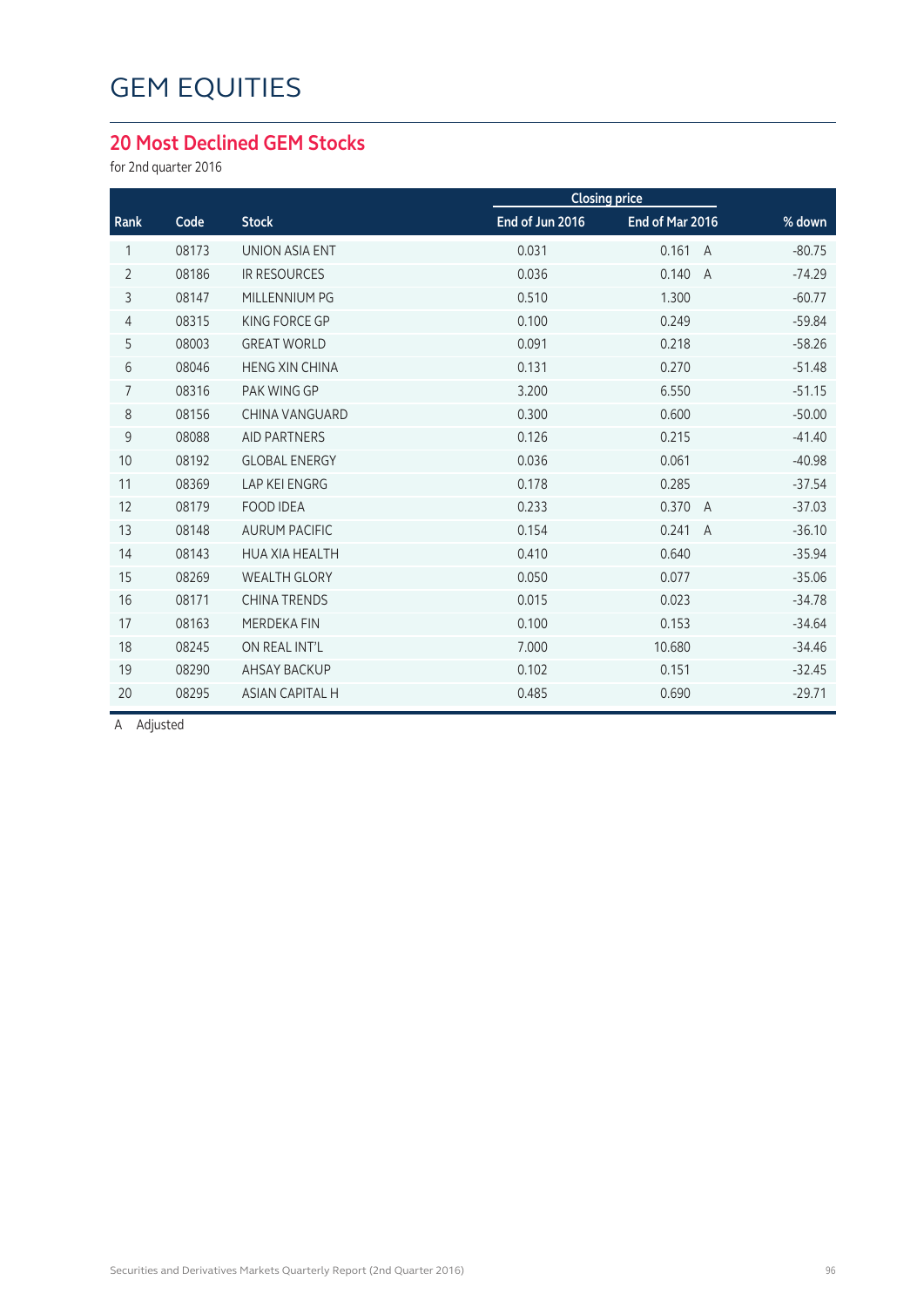#### **20 Most Active GEM Stocks by Value**

for 2nd quarter 2016

| Rank           | Code  | <b>Stock</b>             | Turnover (HK\$ mil.) | % of total |
|----------------|-------|--------------------------|----------------------|------------|
| 1              | 08195 | <b>L&amp;A INTL HOLD</b> | 3,705.80             | 11.76      |
| $\overline{2}$ | 08078 | <b>CHINA3D DIGIT</b>     | 1,211.32             | 3.84       |
| 3              | 08318 | <b>CHING LEE</b>         | 1,156.75             | 3.67       |
| $\overline{4}$ | 08109 | <b>CREATIVE ENERGY</b>   | 959.54               | 3.04       |
| 5              | 08051 | <b>TELEEYE HOLDING</b>   | 882.42               | 2.80       |
| 6              | 08046 | <b>HENG XIN CHINA</b>    | 833.39               | 2.64       |
| 7              | 08359 | <b>HYPEBEAST</b>         | 808.17               | 2.56       |
| 8              | 08315 | KING FORCE GP            | 700.67               | 2.22       |
| 9              | 08215 | <b>FIRST CREDIT</b>      | 609.36               | 1.93       |
| 10             | 08326 | TK NEW ENERGY            | 498.53               | 1.58       |
| 11             | 08189 | <b>TEDA BIOMEDICAL</b>   | 478.63               | 1.52       |
| 12             | 08088 | <b>AID PARTNERS</b>      | 462.53               | 1.47       |
| 13             | 08207 | <b>CREDIT CHINA</b>      | 459.03               | 1.46       |
| 14             | 08340 | <b>VINCO FINANCIAL</b>   | 446.43               | 1.42       |
| 15             | 08233 | <b>CIG PORTS</b>         | 443.27               | 1.41       |
| 16             | 08279 | <b>AGTECH HOLDINGS</b>   | 432.62               | 1.37       |
| 17             | 08193 | <b>GC PRO SER</b>        | 424.51               | 1.35       |
| 18             | 08346 | <b>TEM HOLDINGS</b>      | 392.88               | 1.25       |
| 19             | 08089 | <b>CHINESE STRAT</b>     | 391.00               | 1.24       |
| 20             | 08125 | <b>KATE CHINA</b>        | 390.20               | 1.24       |
| Total          |       |                          | 15,687.04            | 49.77      |
|                |       |                          |                      |            |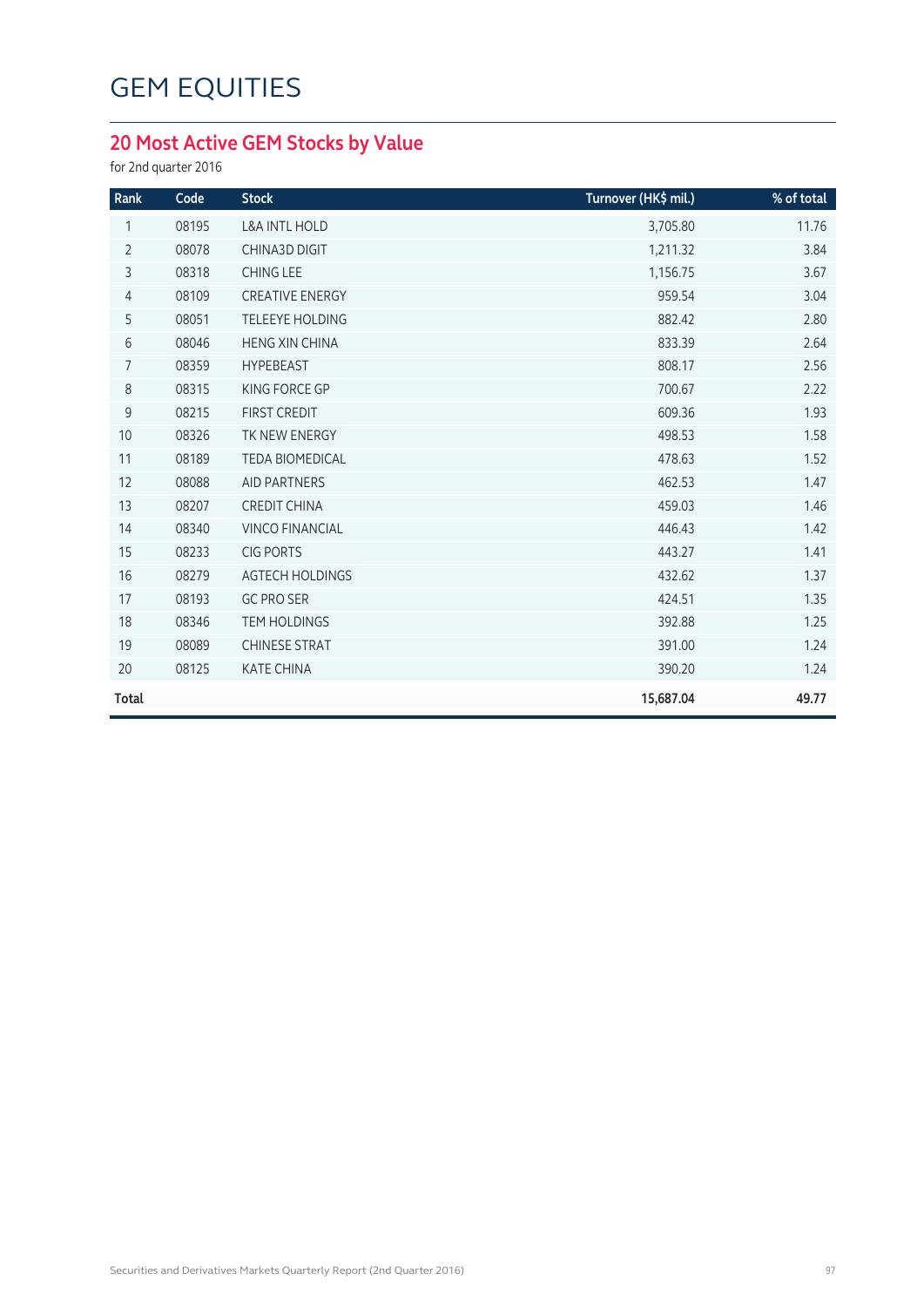#### **20 Most Active GEM Stock by Shares**

for 2nd quarter 2016

| Rank           | Code  | <b>Stock</b>             | Turnover (Mil. shs) | % of total |
|----------------|-------|--------------------------|---------------------|------------|
| 1              | 08186 | <b>IR RESOURCES</b>      | 15,846.63           | 14.69      |
| $\overline{2}$ | 08171 | <b>CHINA TRENDS</b>      | 9,994.85            | 9.26       |
| 3              | 08315 | KING FORCE GP            | 5,275.32            | 4.89       |
| $\overline{4}$ | 08046 | <b>HENG XIN CHINA</b>    | 3,869.54            | 3.59       |
| 5              | 08173 | <b>UNION ASIA ENT</b>    | 3,414.11            | 3.16       |
| $\sqrt{6}$     | 08215 | <b>FIRST CREDIT</b>      | 3,154.60            | 2.92       |
| $\overline{7}$ | 08359 | <b>HYPEBEAST</b>         | 3,134.82            | 2.91       |
| $\,8\,$        | 08195 | <b>L&amp;A INTL HOLD</b> | 2,521.34            | 2.34       |
| $\mathsf 9$    | 08088 | <b>AID PARTNERS</b>      | 2,499.86            | 2.32       |
| 10             | 08238 | <b>WINTO GROUP</b>       | 2,473.14            | 2.29       |
| 11             | 08081 | <b>IE CHINA</b>          | 2,351.27            | 2.18       |
| 12             | 08109 | <b>CREATIVE ENERGY</b>   | 2,294.51            | 2.13       |
| 13             | 08087 | CHINA 33MEDIA            | 2,193.44            | 2.03       |
| 14             | 08006 | <b>SINO SPLEND-NEW</b>   | 2,113.07            | 1.96       |
| 15             | 08078 | <b>CHINA3D DIGIT</b>     | 1,614.68            | 1.50       |
| 16             | 08179 | <b>FOOD IDEA</b>         | 1,599.24            | 1.48       |
| 17             | 08369 | LAP KEI ENGRG            | 1,412.01            | 1.31       |
| 18             | 08192 | <b>GLOBAL ENERGY</b>     | 1,244.90            | 1.15       |
| 19             | 08140 | <b>ICO GROUP</b>         | 1,222.48            | 1.13       |
| 20             | 08047 | <b>SKY FOREVER</b>       | 1,041.57            | 0.97       |
| Total          |       |                          | 69,271.36           | 64.20      |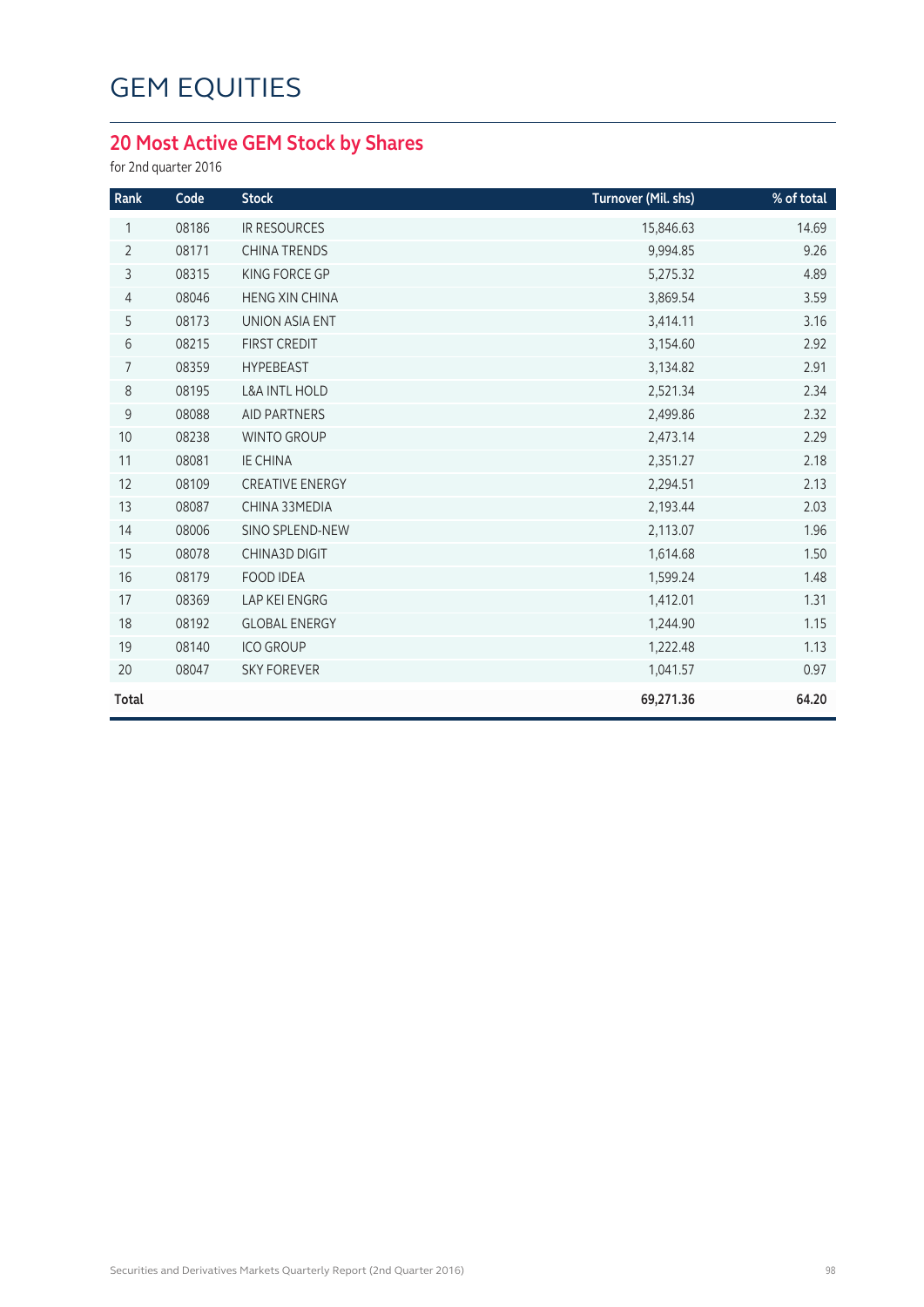#### **Market Capitalisation of Listed Companies for GEM**

as at the quarter end

|      |                | HK\$ mil.  |
|------|----------------|------------|
| 2015 | Q <sub>2</sub> | 326,139.64 |
|      | Q <sub>3</sub> | 224,157.68 |
|      | Q4             | 258,175.74 |
| 2016 | Q1             | 248,978.34 |
|      | Q <sub>2</sub> | 266,315.62 |

#### **Market Capitalisation by Hang Seng Industry Classification System\* – GEM**

Quarter-end figures



\* Hang Seng Industry Classification System (HSICS) is provided by Hang Seng Indexes Company Limited.

Note: New Hang Seng Industry Classification System took effect on 9 September 2013.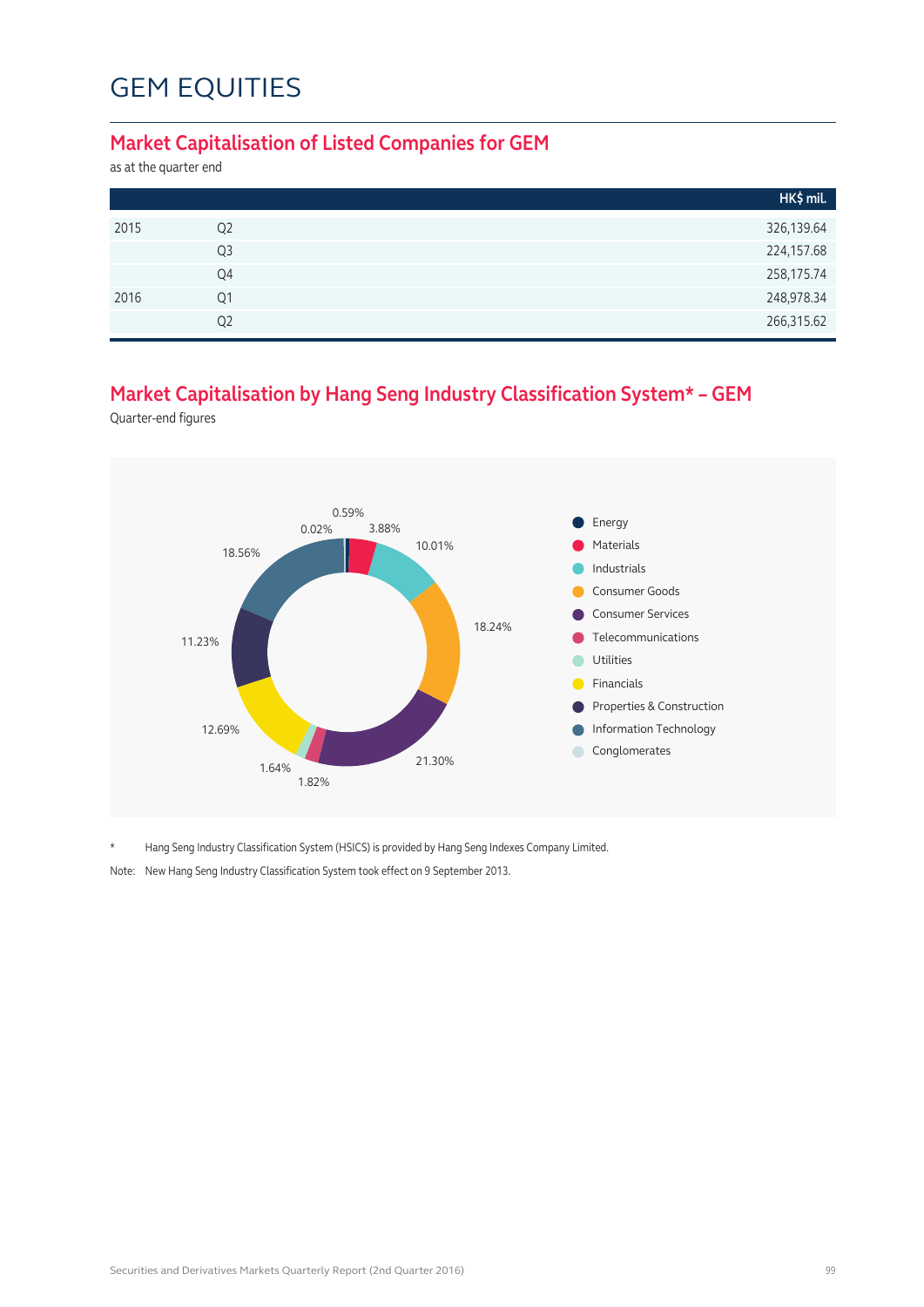#### **50 Leading Companies by Market Capitalisation – GEM**

as at the 2nd quarter end 2016

|              |       |                                                              | <b>Market capitalisation</b> |                   |
|--------------|-------|--------------------------------------------------------------|------------------------------|-------------------|
| Rank         |       | Company                                                      | (HK\$ mil.)                  | % of market total |
| 1            | 08207 | Credit China Holdings Ltd.                                   | 12,360.00                    | 4.64              |
| 2            | 08195 | L & A International Holdings Ltd.                            | 9,825.50                     | 3.69              |
| 3            | 08279 | AGTech Holdings Ltd.                                         | 9,172.97                     | 3.44              |
| 4            | 08127 | Season Pacific Holdings Ltd.                                 | 8,000.00                     | 3.00              |
| 5            | 08138 | Beijing Tong Ren Tang Chinese Medicine Co. Ltd.              | 7,692.95                     | 2.89              |
| 6            | 08217 | Luen Wong Group Holdings Ltd.                                | 7,463.04                     | 2.80              |
| 7            | 08368 | Creative China Holdings Ltd.                                 | 7,332.00                     | 2.75              |
| 8            | 08008 | Sunevision Holdings Ltd.                                     | 6,432.97                     | 2.42              |
| 9            | 08032 | Viva China Holdings Ltd.                                     | 5,862.13                     | 2.20              |
| 10           | 08318 | Ching Lee Holdings Ltd.                                      | 5,630.00                     | 2.11              |
| 11           | 08158 | China Regenerative Medicine International Ltd.               | 5,101.73                     | 1.92              |
| 12           | 08005 | Yuxing InfoTech Investment Holdings Ltd.                     | 4,647.94                     | 1.75              |
| 13           | 08057 | Madison Wine Holdings Ltd.                                   | 4,640.00                     | 1.74              |
| 14           | 08137 | Honbridge Holdings Ltd.                                      | 4,481.24                     | 1.68              |
| 15           | 08021 | WLS Holdings Ltd.                                            | 4,468.49                     | 1.68              |
| 16           | 08097 | Pinestone Captial Ltd.                                       | 4,468.10                     | 1.68              |
| 17           | 08237 | Link Holdings Ltd.                                           | 4,467.20                     | 1.68              |
| 18           | 08346 | TEM Holdings Ltd.                                            | 4,434.00                     | 1.66              |
| 19           | 08167 | Neo Telemedia Ltd.                                           | 3,668.61                     | 1.38              |
| 20           | 08261 | Haitian Hydropower International Ltd.                        | 3,471.68                     | 1.30              |
| 21           | 08245 | On Real International Holdings Ltd.                          | 3,360.00                     | 1.26              |
| 22           | 08078 | China 3D Digital Entertainment Ltd.                          | 3,219.52                     | 1.21              |
| 23           | 08099 | China Wood Optimization (Holding) Ltd.                       | 3,010.00                     | 1.13              |
| 24           | 08326 | Tonking New Energy Group Holdings Ltd.                       | 2,900.00                     | 1.09              |
| 25           | 08265 | Powerwell Pacific Holdings Ltd.                              | 2,882.98                     | 1.08              |
| 26           | 08147 | Millennium Pacific Group Holdings Ltd.                       | 2,666.18                     | 1.00              |
| 27           | 08316 | Pak Wing Group (Holdings) Ltd.                               | 2,560.00                     | 0.96              |
| 28           | 08068 | New Universe Environmental Group Ltd.                        | 2,482.79                     | 0.93              |
| 29           | 08233 | CIG Yangtze Ports PLC                                        | 2,462.90                     | 0.92              |
| 30           | 08027 | KPM Holding Ltd.                                             | 2,340.00                     | 0.88              |
| 31           | 08193 | GreaterChina Professional Services Ltd.                      | 2,331.82                     | 0.88              |
| 32           | 08361 | China Parenting Network Holdings Ltd.                        | 2,258.30                     | 0.85              |
| 33           | 08262 | Super Strong Holdings Ltd.                                   | 2,184.00                     | 0.82              |
| 34           | 08083 | China Innovationpay Group Ltd.                               | 2,182.34                     | 0.82              |
| 35           | 08325 | China Smartpay Group Holdings Ltd.                           | 2,024.83                     | 0.76              |
| 36           | 08029 | Sun International Resources Ltd.                             | 2,017.53                     | 0.76              |
| 37           | 08155 | South China Assets Holdings Ltd.                             | 2,012.13                     | 0.76              |
| 38           | 08058 | Shandong Luoxin Pharmaceutical Group Stock Co., Ltd. - H Shs | 1,928.64                     | 0.72              |
| 39           | 08030 | Flying Financial Service Holdings Ltd.                       | 1,869.30                     | 0.70              |
| 40           | 08102 | Li Bao Ge Group Ltd.                                         | 1,824.00                     | 0.68              |
| 41           | 08172 | Lajin Entertainment Network Group Ltd.                       | 1,801.47                     | 0.68              |
| 42           | 08310 | Dafeng Port Heshun Technology Co. Ltd.                       | 1,738.80                     | 0.65              |
| 43           | 08295 | Asian Capital Holdings Ltd.                                  | 1,721.99                     | 0.65              |
| 44           | 08246 | Northern New Energy Holdings Ltd.                            | 1,699.47                     | 0.64              |
| 45           | 08016 | Changhong Jiahua Holdings Ltd.                               | 1,687.40                     | 0.63              |
| 46           | 08176 | SkyNet Group Ltd.                                            | 1,637.23                     | 0.61              |
| 47           | 08090 | China Assurance Finance Group Ltd.                           | 1,595.58                     | 0.60              |
| 48           | 08267 | Linekong Interactive Group Co., Ltd.                         | 1,586.13                     | 0.60              |
| 49           | 08077 | KVB Kunlun Financial Group Ltd.                              | 1,565.59                     | 0.59              |
| 50           | 08189 | Tianjin TEDA Biomedical Engineering Co. Ltd. - H Shares      | 1,516.78                     | 0.57              |
| <b>Total</b> |       |                                                              | 188,688.25                   | 70.85             |
| Market Total |       |                                                              | 266,315.62                   | 100.00            |

Securities and Derivatives Markets Quarterly Report (2nd Quarter 2016) 100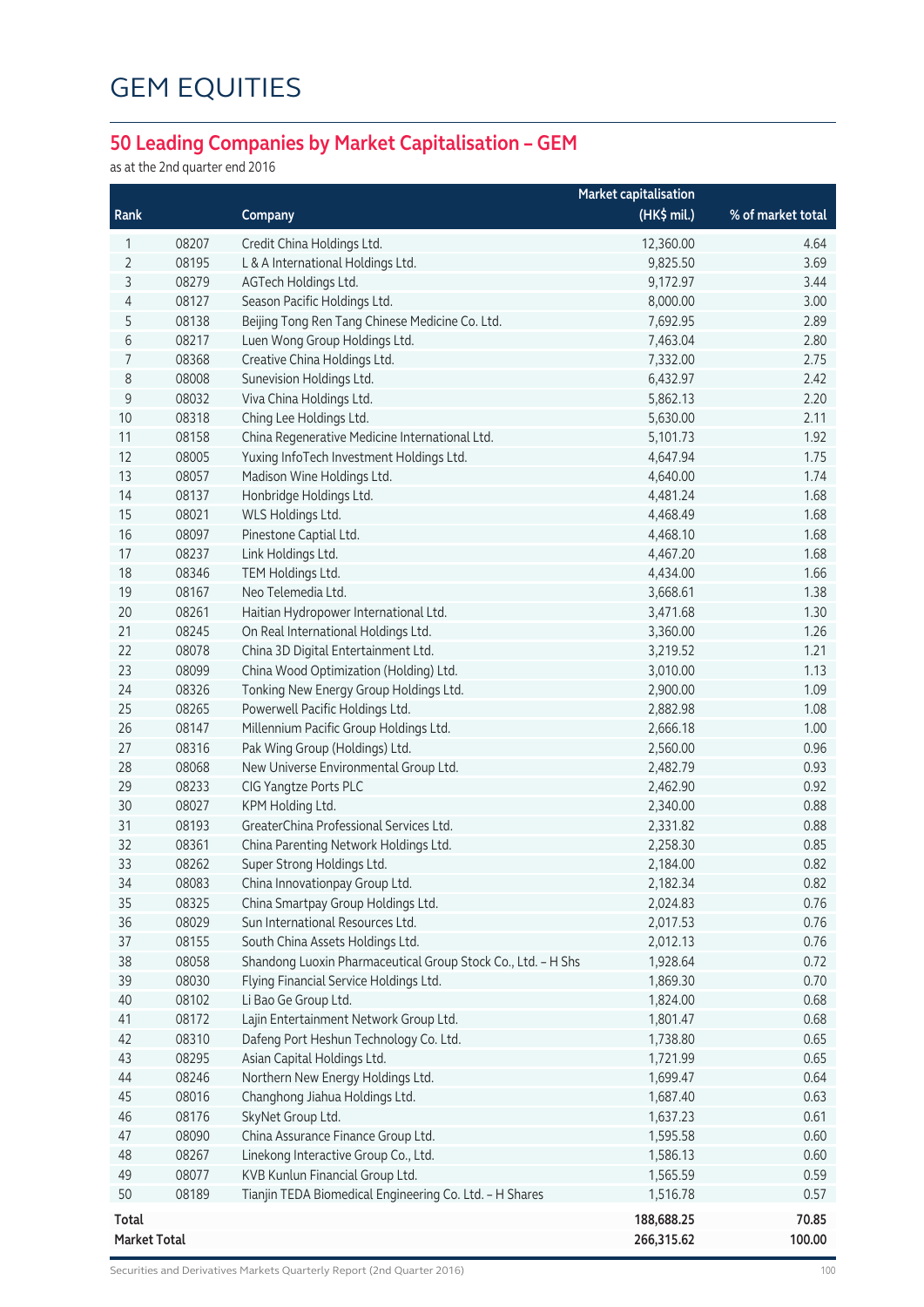#### **New Listing Statistics – equities for GEM**

|      |                | No. of newly listed companies | Funds raised (HK\$ mil.) |
|------|----------------|-------------------------------|--------------------------|
| 2015 | Q <sub>2</sub> |                               | 404.40                   |
|      | Q3             |                               | 777.74                   |
|      | Q4             | 13                            | 931.94                   |
| 2016 | Ο1             | 6                             | 344.80                   |
|      | Q2             | 9                             | 801.32                   |

#### **Newly Listed Companies for GEM**

for 2nd quarter 2016

| Code  | Company name                           | <b>Listing date</b> | No. of issued shares | Funds raised (HK\$ mil.) |
|-------|----------------------------------------|---------------------|----------------------|--------------------------|
| 08359 | Hypebeast Ltd.                         | 2016/04/11          | 2,000,000,000        | 65.00                    |
| 08319 | Expert Systems Holdings Ltd.           | 2016/04/12          | 800,000,000          | 50.00                    |
| 08217 | Luen Wong Group Holdings Ltd.          | 2016/04/12          | 1,248,000,000        | 81.12                    |
| 08251 | A.Plus Group Holdings Ltd.             | 2016/04/19          | 400,000,000          | 30.00                    |
| 08346 | TEM Holdings Ltd.                      | 2016/05/18          | 600,000,000          | 79.50                    |
| 08187 | Ever Smart International Holdings Ltd. | 2016/05/30          | 480,000,000          | 60.00                    |
| 08161 | MediNet Group Ltd.                     | 2016/05/31          | 1,040,000,000        | 70.20                    |
| 08280 | China Digital Video Holdings Ltd.      | 2016/06/27          | 620,000,000          | 294.50                   |
| 08102 | Li Bao Ge Group Ltd.                   | 2016/06/30          | 800,000,000          | 71.00                    |
| Total |                                        |                     |                      | 801.32                   |

#### **Withdrawal of Listed Companies – GEM**

for 2nd quarter 2016

| Code       | Company name | Last trading date | Delisted date |
|------------|--------------|-------------------|---------------|
| <b>NIL</b> |              |                   |               |
|            |              |                   |               |

#### **Company Name Changes for GEM**

for 2nd quarter 2016

| Code  | Old name                              | New name                               | <b>Effective date</b> | <b>Adoption date</b> |
|-------|---------------------------------------|----------------------------------------|-----------------------|----------------------|
| 08326 | JC Group Holdings Ltd.                | Tonking New Energy Group Holdings Ltd. | 2016/04/05            | 2016/05/16           |
| 08173 | Pan Asia Mining Ltd.                  | Union Asia Enterprise Holdings Ltd.    | 2016/04/11            | 2016/05/31           |
| 08068 | New Universe International Group Ltd. | New Universe Environmental Group Ltd.  | 2016/05/06            | 2016/06/01           |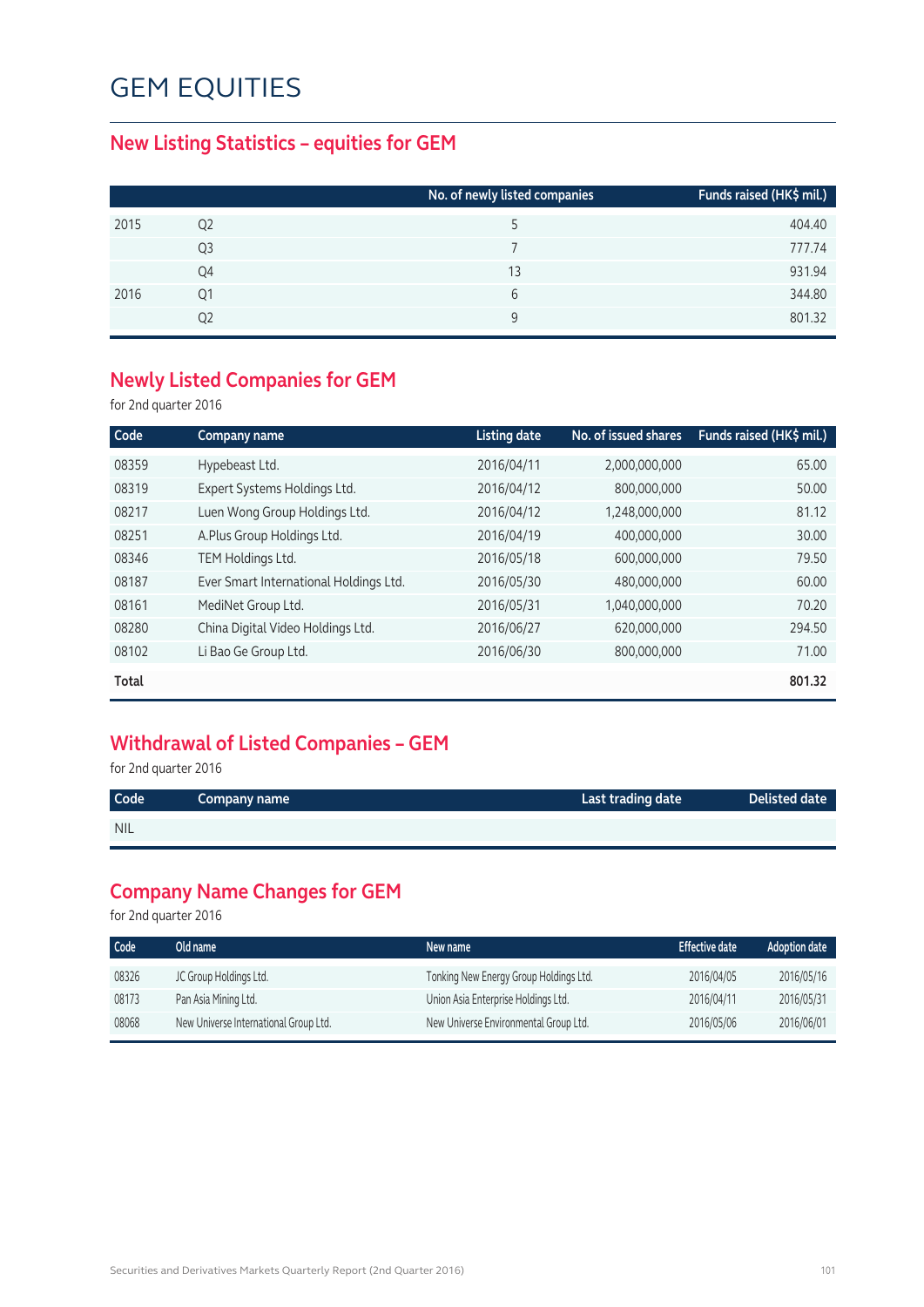#### **Bonus Issues / Bonus Warrants for GEM**

for 2nd quarter 2016

| Code  | Company                         | <b>Particulars</b> | Ex-date    |
|-------|---------------------------------|--------------------|------------|
| 08081 | Interactive Entertainment China | 2 for 10           | 2016/05/11 |
|       | Cultural Technology Inv Ltd.    |                    |            |

#### **Share Split / Consolidation for GEM**

for 2nd quarter 2016

| Code  | Company                                    | <b>Particulars</b>      | <b>Effective date</b> |
|-------|--------------------------------------------|-------------------------|-----------------------|
| 08173 | Union Asia Enterprise Holdings Ltd.        | Consolidation 8 into 1  | 2016/04/11            |
| 08018 | Finsoft Financial Investment Holdings Ltd. | Consolidation 10 into 1 | 2016/04/19            |
| 08265 | Powerwell Pacific Holdings Ltd.            | Split 1 into 5          | 2016/05/04            |
| 08261 | Haitian Hydropower International Ltd.      | Split 1 into 4          | 2016/05/17            |
| 08246 | Northern New Energy Holdings Ltd.          | Split 1 into 8          | 2016/05/20            |
| 08100 | GET Holdings Ltd.                          | Consolidation 5 into 1  | 2016/05/24            |
| 08006 | Sino Splendid Holdings Ltd.                | Consolidation 20 into 1 | 2016/06/10            |
| 08186 | IR Resources Ltd.                          | Consolidation 10 into 1 | 2016/06/22            |
| 08195 | L & A International Holdings Ltd.          | Split 1 into 5          | 2016/06/23            |
| 08179 | Food Idea Holdings Ltd.                    | Consolidation 10 into 1 | 2016/06/28            |
|       |                                            |                         |                       |

#### **Rights Issues & Open Offers for GEM**

#### for 2nd quarter 2016

| Month | Code  | Company                                    | Ratio                           | Funds raised (HK\$ mil.) |
|-------|-------|--------------------------------------------|---------------------------------|--------------------------|
| Apr   | 08120 | China Demeter Investments Ltd.             | Open offer 1 for 2 @\$0.10      | 19.73                    |
|       | 08109 | Creative Energy Solutions Holdings Ltd.    | Open offer 5 for 2 @\$0.12      | 102.71                   |
|       |       |                                            | (after consolidation 10 into 1) |                          |
| May   | 08173 | Union Asia Enterprise Holdings Ltd.        | Rts 8 for 1 @\$0.112            | 283.33                   |
|       |       |                                            | (after consolidation 8 into 1)  |                          |
|       | 08148 | Aurum Pacific (China) Group Ltd.           | Open offer 1 for 2 @\$0.24      | 60.48                    |
|       | 08086 | DX.com Holdings Ltd.                       | Rts 1 for 1 @\$0.128            | 86.07                    |
|       | 08018 | Finsoft Financial Investment Holdings Ltd. | Rts 1 for 2 @\$0.324            | 77.76                    |
|       |       |                                            | (after consolidation 10 into 1) |                          |
|       | 08112 | Focus Media Network Ltd.                   | Rts 5 for 1 @\$0.068            | 130.00                   |
|       | 08186 | IR Resources Ltd.                          | Rts 10 for 1 @\$0.01            | 262.40                   |
| Total |       |                                            |                                 | 1,022.48                 |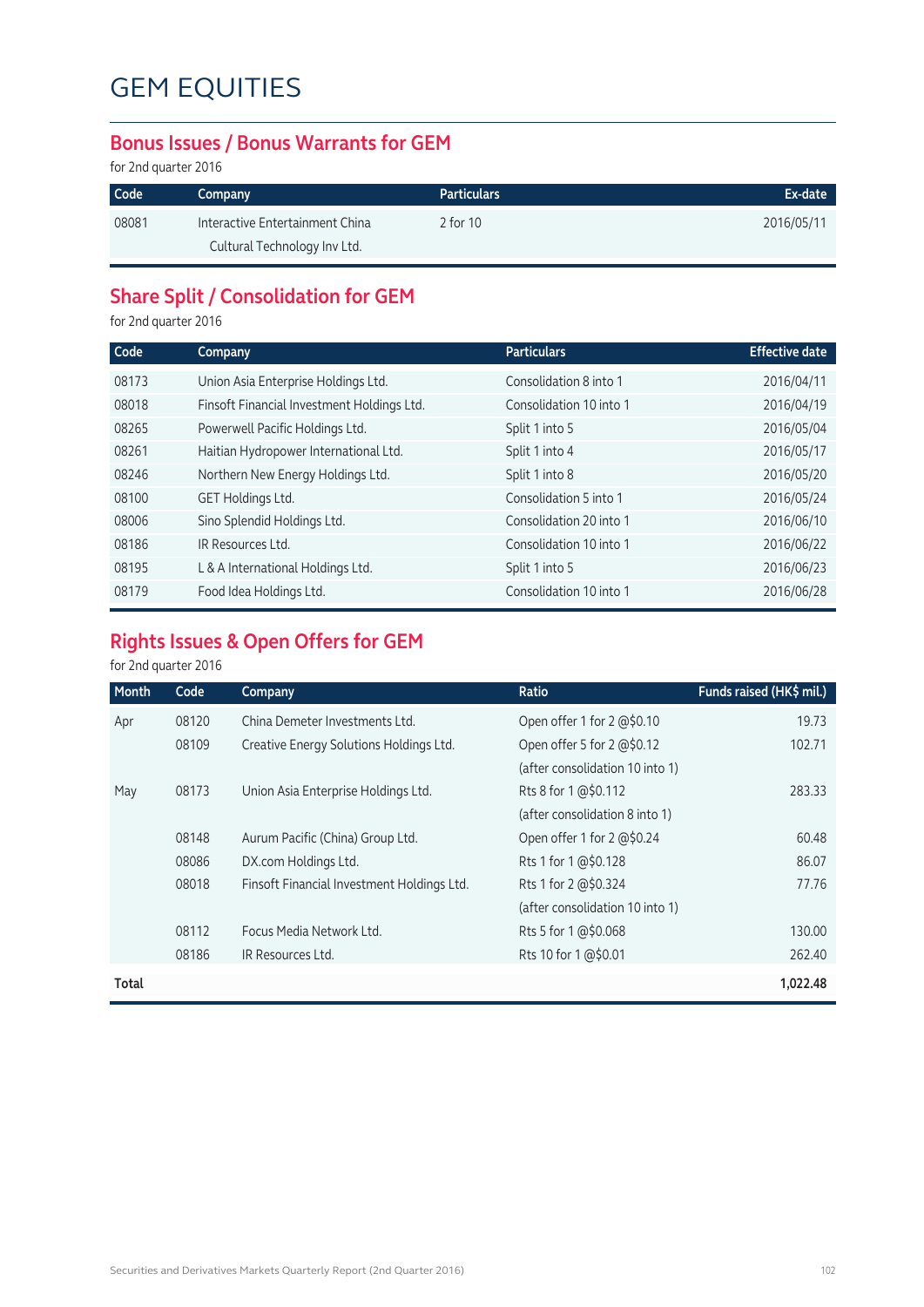#### **Placing\***

|       |       |                        | No. of        |                      |                       |
|-------|-------|------------------------|---------------|----------------------|-----------------------|
|       |       |                        | new shares    | <b>Placing price</b> | <b>Funds raised</b>   |
| Month | Code  | Company                | placed        | (HK <sub>5</sub> )   | $(HK\frac{1}{2}mil.)$ |
| 2016  |       |                        |               |                      |                       |
| Apr   | 08175 | C DIGITAL CUL          | 312,500,000   | 0.4800               | 150.00                |
|       | 08212 | <b>CELEBRATE INT</b>   | 44,376,000    | 0.2500               | 11.09                 |
|       | 08060 | <b>GLOBAL LINK</b>     | 1,000,000,000 | 0.0800               | 80.00                 |
|       | 08227 | HT ANTENNA HOLD        | 92,000,000    | 0.3300               | 30.36                 |
|       | 08163 | <b>MERDEKA FIN</b>     | 125,000,000   | 0.1190               | 14.88                 |
|       | 08256 | <b>NETEL</b>           | 27,000,000    | 0.1000               | 2.70                  |
|       | 08250 | SILK RD ENERGY         | 1,046,260,000 | 0.1950               | 204.02                |
| May   | 08206 | C COMM TELE SER        | 361,000,000   | 0.5000               | 180.50                |
|       | 08166 | CHINA ECO-FARM         | 420,000,000   | 0.1000               | 42.00                 |
|       | 08178 | CHINA INFO TECH        | 1,830,792,000 | 0.1300               | 238.00                |
|       | 08109 | <b>CREATIVE ENERGY</b> | 68,460,000    | 0.1450               | 9.93                  |
|       | 08310 | <b>DAFENG PORT</b>     | 168,000,000   | 0.5800               | 97.44                 |
|       | 08059 | <b>GLORY FLAME</b>     | 90,000,000    | 0.7200               | 64.80                 |
|       | 08011 | POLYARD PETRO          | 60,000,000    | 0.4140               | 24.84                 |
|       | 08260 | YIN HE HLDGS           | 25,000,000    | 0.6400               | 16.00                 |
| Jun   | 08212 | <b>CELEBRATE INT</b>   | 53,248,000    | 0.2250               | 11.98                 |
|       | 08030 | <b>FLYING FIN</b>      | 200,000,000   | 0.9450               | 189.00                |
|       | 08163 | MERDEKA FIN            | 270,000,000   | 0.0920               | 24.84                 |
|       | 08256 | <b>NETEL</b>           | 11,000,000    | 0.1160               | 1.28                  |
|       | 08097 | <b>PINESTONE</b>       | 110,000,000   | 0.5500               | 60.50                 |
|       | 08011 | POLYARD PETRO          | 50,000,000    | 0.4140               | 20.70                 |
|       | 08201 | PPS INT'L              | 300,000,000   | 0.0850               | 25.50                 |
|       | 08082 | SAGE INT'L GP          | 138,000,000   | 0.1400               | 19.32                 |
|       | 08226 | <b>SUNRISE C TECH</b>  | 227,500,000   | 0.1580               | 35.95                 |
|       | 08260 | YIN HE HLDGS           | 30,000,000    | 0.6850               | 20.55                 |
| Total |       |                        |               |                      | 1,576.17              |

\* Due to the reporting time-lag, placing figures for the quarter are provisional.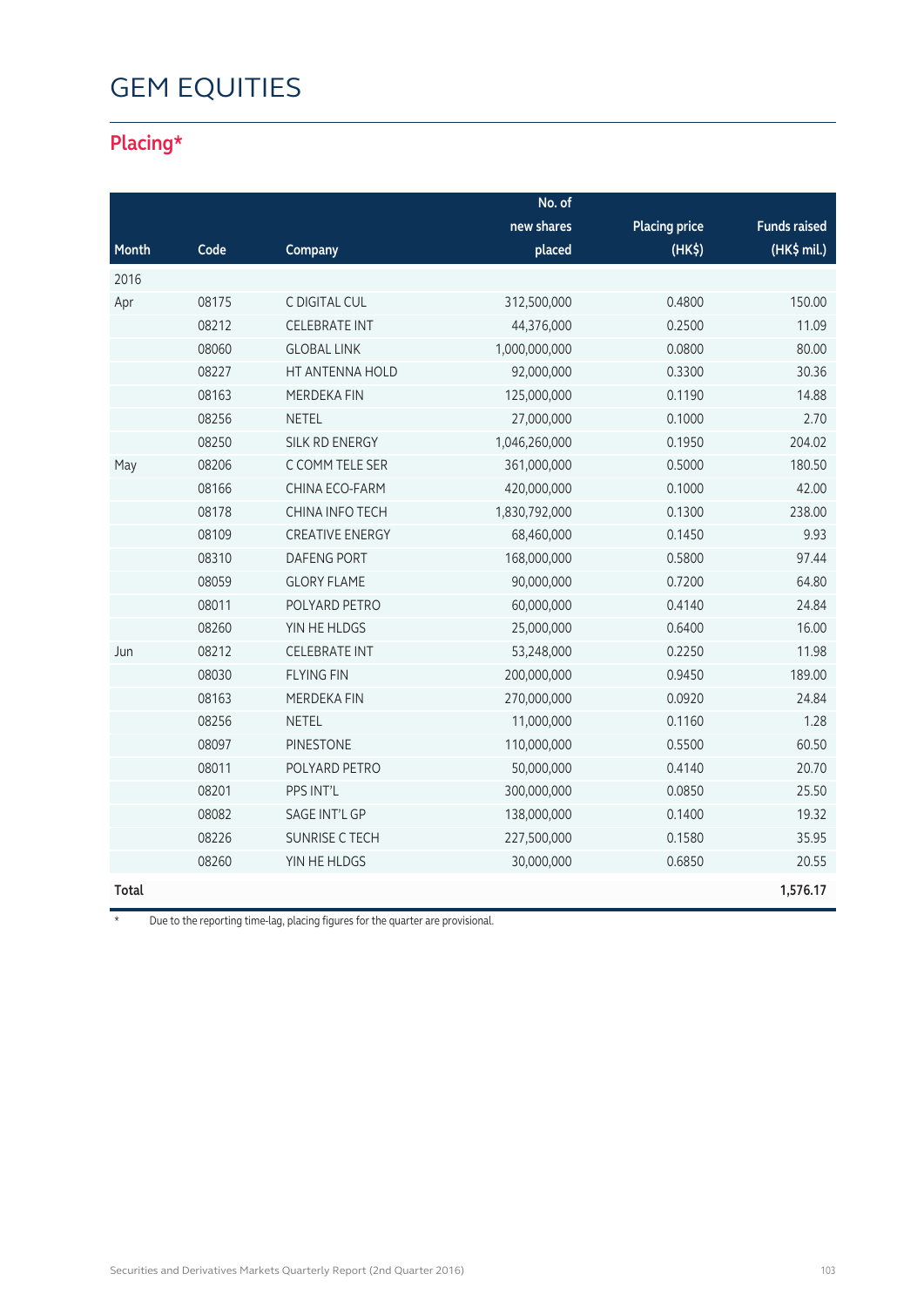#### GEM WARRANTS

#### **Warrant Trading and Market Value Statistics – GEM**

|      |    | <b>Number</b> | Turnover value (HK\$ mil.) | Market value (HK\$ mil.) |
|------|----|---------------|----------------------------|--------------------------|
| 2015 | Q2 | 0             | 0.00                       | 0.00                     |
|      | Q3 |               | 41.31                      | 18.74                    |
|      | Q4 |               | 4.37                       | 9.86                     |
| 2016 | Q1 |               | 2.64                       | 99.62                    |
|      | 02 |               | 31.57                      | 72.78                    |

#### **Newly Listed Equity GEM Warrants**

for 2nd quarter 2016

|       |                        | Initial issued |              |               | <b>Amount raised</b> |
|-------|------------------------|----------------|--------------|---------------|----------------------|
| Code  | <b>Equity warrants</b> | amount (HK)    | Listing date | <b>Expiry</b> | (HK\$ mil.)          |
| Nil   |                        |                |              |               |                      |
| Total |                        |                |              |               | -                    |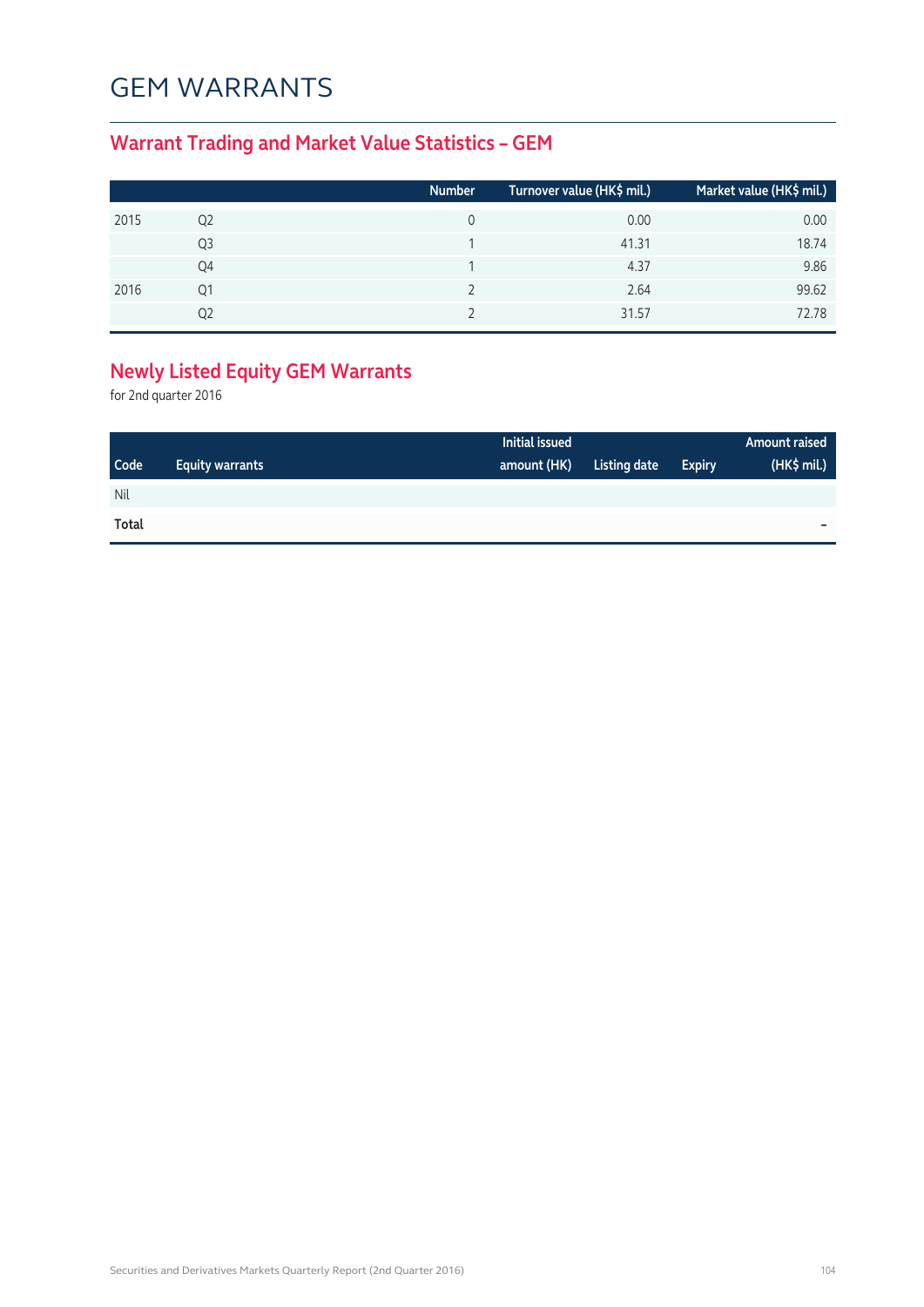#### STOCK MARKET INDICES



#### **S&P/HKEX LargeCap Index**



#### **S&P/HKEX GEM Index**

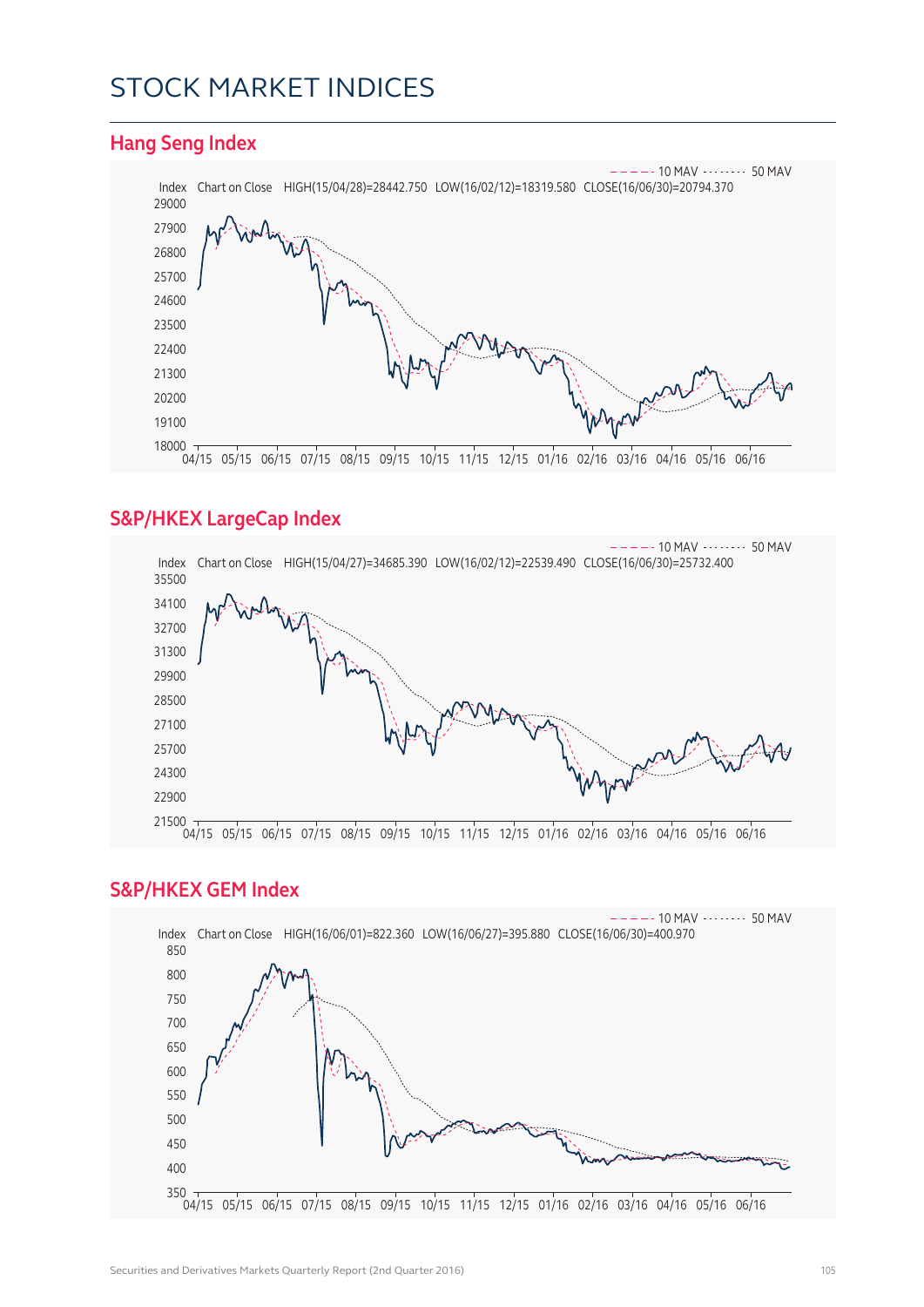### STOCK MARKET INDICES

#### **Hong Kong Stock Market Indices**

|                                               | End of Jun 2016 | End of Mar 2016 |                          |          |
|-----------------------------------------------|-----------------|-----------------|--------------------------|----------|
| <b>Index</b>                                  | <b>Close</b>    | <b>Close</b>    |                          | Change % |
| S&P/HKEX LargeCap Index                       | 25732.40        | 25534.34        | $^{+}$                   | 0.78%    |
|                                               |                 |                 |                          |          |
| S&P/HKEX GEM Index                            | 400.97          | 422.76          | $\equiv$                 | 5.15%    |
|                                               |                 |                 |                          |          |
| <b>HANG SENG INDEX</b>                        | 20794.37        | 20776.70        | $+$                      | 0.09%    |
| <b>SECTORIAL INDICES</b>                      |                 |                 |                          |          |
| Finance                                       | 26930.21        | 27125.40        | $\overline{\phantom{a}}$ | 0.72%    |
| <b>Utilities</b>                              | 52962.03        | 52843.39        | $^{+}$                   | 0.22%    |
| Properties                                    | 29566.15        | 28973.39        | $+$                      | 2.05%    |
| Commerce & Industry                           | 12636.24        | 12579.84        | $+$                      | 0.45%    |
|                                               |                 |                 |                          |          |
| HANG SENG CHINA-AFFILIATED CORPORATIONS INDEX | 3624.86         | 3772.08         | $\overline{\phantom{0}}$ | 3.90%    |
| HANG SENG CHINA ENTERPRISES INDEX             | 8712.89         | 9003.25         |                          | 3.23%    |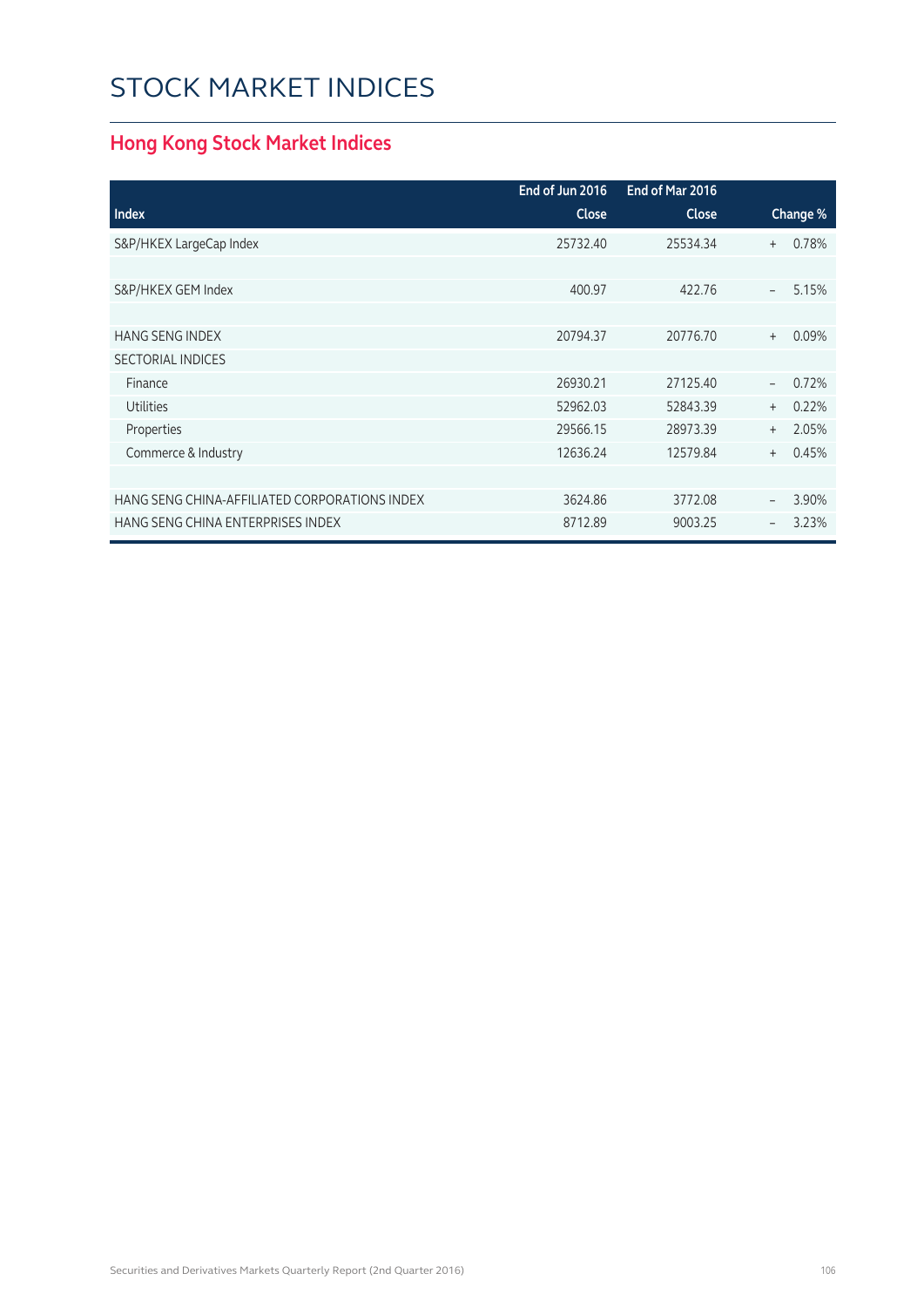# STOCK MARKET INDICES

#### **World Indices**

|                             | End of Jun 2016 | End of Mar 2016 |                                  |          |
|-----------------------------|-----------------|-----------------|----------------------------------|----------|
| Index                       | Close           | Close           |                                  | Change % |
| <b>HONG KONG</b>            |                 |                 |                                  |          |
| S&P/HKEX LargeCap Index     | 25732.40        | 25534.34        | $\, +$                           | 0.78%    |
| Hang Seng Index             | 20794.37        | 20776.70        | $\begin{array}{c} + \end{array}$ | 0.09%    |
| <b>AUSTRALIA</b>            |                 |                 |                                  |          |
| All Ordinaries Index        | 5310.41         | 5151.79         | $^{+}$                           | 3.08%    |
| <b>JAKARTA</b>              |                 |                 |                                  |          |
| Composite Index             | 5016.65         | 4845.37         | $^{+}$                           | 3.53%    |
| <b>JAPAN</b>                |                 |                 |                                  |          |
| Nikkei (225)                | 15575.92        | 16758.67        | $\overline{\phantom{a}}$         | 7.06%    |
| <b>KOREA</b>                |                 |                 |                                  |          |
| KOSPI Index                 | 1970.35         | 1995.85         | $\overline{\phantom{a}}$         | 1.28%    |
| <b>KUALA LUMPUR</b>         |                 |                 |                                  |          |
| Composite Index             | 1654.08         | 1717.58         | $\overline{\phantom{a}}$         | 3.70%    |
| <b>MANILA</b>               |                 |                 |                                  |          |
| Composite Index             | 7796.25         | 7262.30         | $\begin{array}{c} + \end{array}$ | 7.35%    |
| NEW ZEALAND                 |                 |                 |                                  |          |
| <b>NZSE (50)</b>            | 6897.53         | 6752.42         | $^{+}$                           | 2.15%    |
| SHANGHAI                    |                 |                 |                                  |          |
| A Shares Index              | 3066.50         | 3143.56         | $\overline{\phantom{a}}$         | 2.45%    |
| <b>B Shares Index</b>       | 346.75          | 375.16          | $\overline{\phantom{a}}$         | 7.57%    |
| <b>SHENZHEN</b>             |                 |                 |                                  |          |
| A Shares Index              | 2065.49         | 2000.02         | $\begin{array}{c} + \end{array}$ | 3.27%    |
| <b>B Shares Index</b>       | 1100.25         | 1144.26         | $\overline{\phantom{a}}$         | 3.85%    |
| <b>SINGAPORE</b>            |                 |                 |                                  |          |
| <b>Straits Times Index</b>  | 2840.93         | 2840.90         | $\, +$                           | 0.00%    |
| <b>TAIWAN</b>               |                 |                 |                                  |          |
| Taipei Weighted Stock Index | 8666.58         | 8744.83         |                                  | 0.89%    |
| <b>THAILAND</b>             |                 |                 |                                  |          |
| SET Index                   | 1444.99         | 1407.70         | $^{+}$                           | 2.65%    |
| <b>NEW YORK</b>             |                 |                 |                                  |          |
| <b>DJIA</b>                 | 17929.99        | 17685.09        | $\, +$                           | 1.38%    |
| Nasdaq Composite Index      | 4842.67         | 4869.85         |                                  | 0.56%    |
| <b>TORONTO</b>              |                 |                 |                                  |          |
| S&P/TSX Composite Index     | 14064.54        | 13494.36        | $^{+}$                           | 4.23%    |
| <b>GERMANY</b>              |                 |                 |                                  |          |
| DAX Kursindex               | 4713.91         | 4980.74         | $\overline{\phantom{0}}$         | 5.36%    |
| LONDON                      |                 |                 |                                  |          |
| FTSE 100 Index              | 6504.33         | 6174.90         | $^{+}$                           | 5.33%    |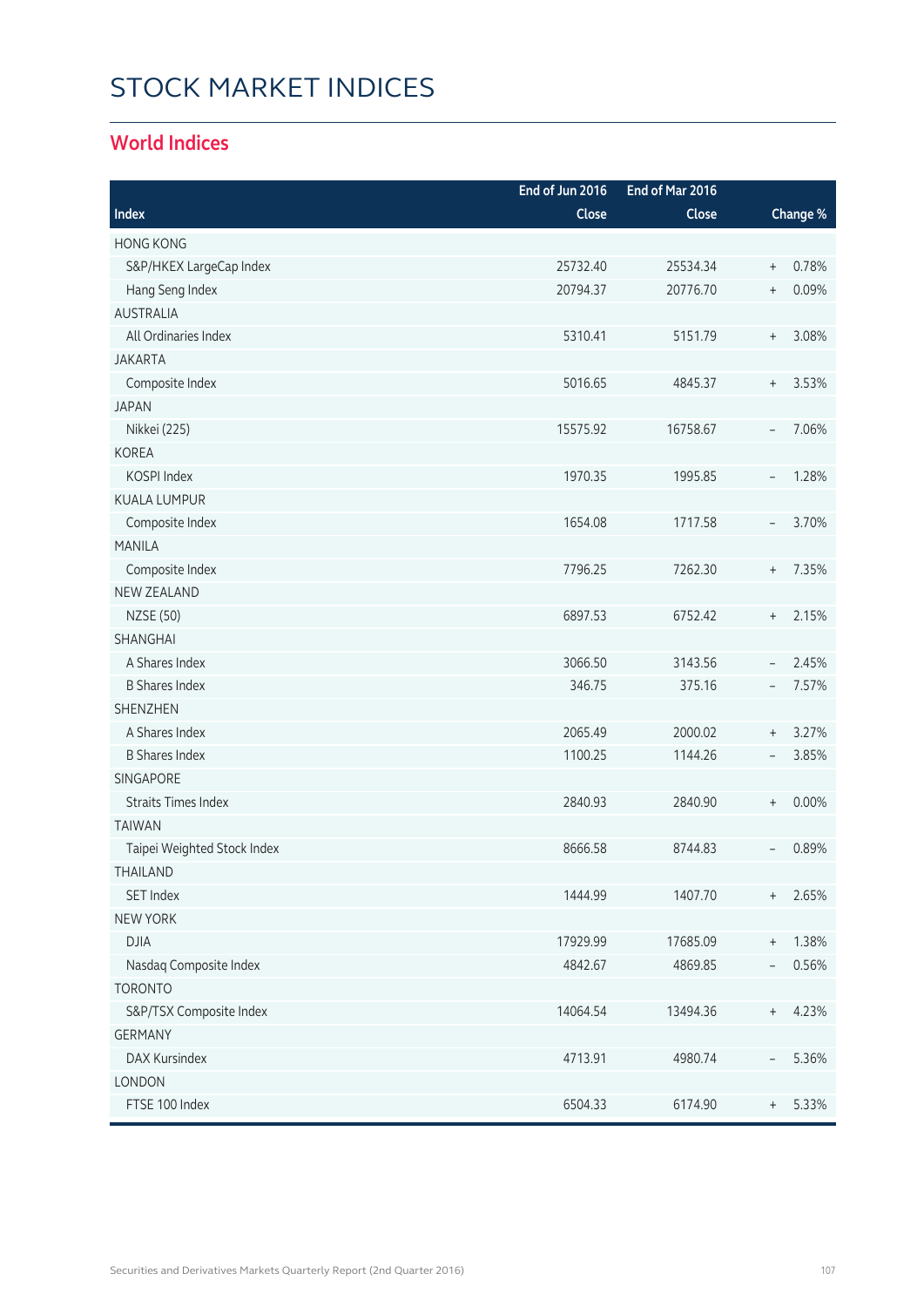#### **Contract Volume by Derivatives Products**

|                                                          | <b>Contracts</b> |                     |  |
|----------------------------------------------------------|------------------|---------------------|--|
| <b>Derivatives product</b>                               | 2nd Quarter 2016 | 2nd Quarter 2015    |  |
| Hang Seng Index Futures                                  | 8,405,492        | 4,892,457           |  |
| Hang Seng Index Options                                  | 2,405,701        | 2,107,749           |  |
| Mini-Hang Seng Index Futures                             | 3,282,211        | 2,535,820           |  |
| Mini-Hang Seng Index Options                             | 343,509          | 301,902             |  |
| H-shares Index Futures                                   | 8,563,874        | 9,273,172           |  |
| H-shares Index Options                                   | 4,405,132        | 3,609,899           |  |
| Mini H-shares Index Futures                              | 1,196,358        | 2,257,351           |  |
| Flexible Hang Seng Index Options                         | 560              | 0                   |  |
| Flexible H-shares Index Options                          | 4,264            | 17,730              |  |
| HSI Dividend Point Index Futures                         | 7,862            | 3,271               |  |
| <b>HSCEI Dividend Point Index Futures</b>                | 137,628          | 19,946              |  |
| HSI Volatility Index Futures                             | 55               | 235                 |  |
| CES China 120 Index Futures                              | 130              | 9,403               |  |
| CES Gaming Top 10 Index Futures <sup>1</sup>             | $\mathbf 0$      |                     |  |
| Hang Seng Mainland Oil & Gas Index Futures <sup>2</sup>  | $\mathbf 0$      |                     |  |
| Hang Seng Mainland Banks Index Futures <sup>3</sup>      | 74               |                     |  |
| Hang Seng Mainland Healthcare Index Futures <sup>4</sup> | $\overline{0}$   |                     |  |
| Hang Seng Mainland Properties Index Futures <sup>5</sup> | $\overline{0}$   |                     |  |
| Hang Seng IT Hardware Index Futures <sup>6</sup>         | $\mathbf 0$      |                     |  |
| Hang Seng Software & Services Index Futures7             | $\Omega$         |                     |  |
| <b>IBOVESPA Futures</b>                                  | 0                | $\mathbf 0$         |  |
| <b>MICEX Index Futures</b>                               | 0                | $\mathsf{O}\xspace$ |  |
| S&P BSE Sensex Index Futures                             | $\mathbf 0$      | $\overline{0}$      |  |
| FTSE/JSE Top40 Futures                                   | $\mathbf 0$      | $\overline{0}$      |  |
| <b>Stock Futures</b>                                     | 50,158           | 273,812             |  |
| <b>Stock Options</b>                                     | 18,146,397       | 31,431,575          |  |
| Three-month HIBOR Futures                                | 0                | $\overline{0}$      |  |
| One-month HIBOR Futures                                  | $\mathbf 0$      | $\overline{0}$      |  |
| Three-year Exchange Fund Note Futures <sup>8</sup>       |                  | $\Omega$            |  |
| RMB Currency Futures - USD/CNH Futures                   | 80,661           | 34,390              |  |
| RMB Currency Futures - EUR/CNH Futures <sup>9</sup>      | 21               |                     |  |
| RMB Currency Futures - JPY/CNH Futures <sup>10</sup>     | $\mathbf 0$      |                     |  |
| RMB Currency Futures - AUD/CNH Futures <sup>11</sup>     | $\mathbf 0$      |                     |  |
| RMB Currency Futures - CNH/USD Futures <sup>12</sup>     | 321              |                     |  |
| Gold Futures <sup>13</sup>                               |                  |                     |  |
| London Aluminium Mini Futures                            | 734              | 2,054               |  |
| London Zinc Mini Futures                                 | 7,049            | 3,450               |  |
| London Copper Mini Futures                               | 921              | 5,973               |  |
| London Lead Mini Futures <sup>14</sup>                   | $\overline{4}$   |                     |  |
| London Nickel Mini Futures <sup>15</sup>                 | 2,314            |                     |  |
| London Tin Mini Futures <sup>16</sup>                    | 5                |                     |  |
| Total                                                    | 47,041,435       | 56,780,189          |  |

1 Trading in CES Gaming Top 10 Index Futures commenced on 09 May 2016

- 2 Trading in Hang Seng Mainland Oil & Gas Index Futures commenced on 09 May 2016
- 3 Trading in Hang Seng Mainland Banks Index Futures commenced on 09 May 2016
- 4 Trading in Hang Seng Mainland Healthcare Index Futures commenced on 09 May 2016
- 5 Trading in Hang Seng Mainland Properties Index Futures commenced on 09 May 2016
- 6 Trading in Hang Seng IT Hardware Index Futures commenced on 09 May 2016
- 7 Trading in Hang Seng Software & Services Index Futures commenced on 09 May 2016
- 8 Trading in 3-Year Exchange Fund Note Futures suspended with effect from 14 Sep 2015
- 9 Trading in RMB Currency Futures EUR/CNH Futures commenced on 30 May 2016
- 10 Trading in RMB Currency Futures JPY/CNH Futures commenced on 30 May 2016
- 11 Trading in RMB Currency Futures AUD/CNH Futures commenced on 30 May 2016
- 12 Trading in RMB Currency Futures CNH/USD Futures commenced on 30 May 2016
- 13 Trading in Gold Futures suspended with effect from 27 May 2015
- 14 Trading in London Lead Mini Futures commenced on 14 Dec 2015
- 15 Trading in London Nickel Mini Futures commenced on 14 Dec 2015
- 16 Trading in London Tin Mini Futures commenced on 14 Dec 2015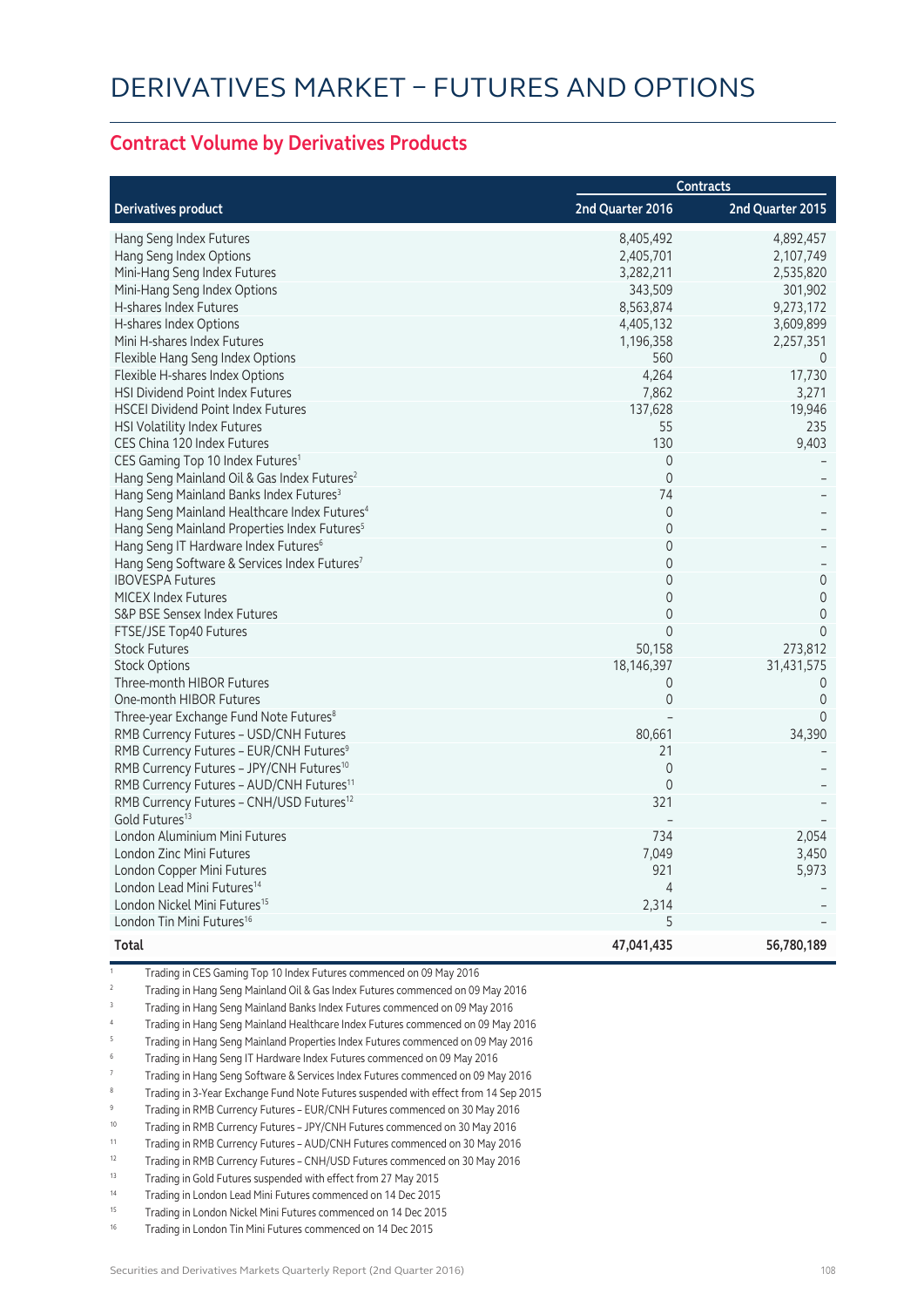## DERIVATIVES MARKET – FUTURES AND OPTIONS

#### **Hang Seng Index Futures – Contract Volume and Open Interest (contracts)**

|      |                | <b>Total</b>    | Quarter-end   |
|------|----------------|-----------------|---------------|
|      |                | contract volume | open interest |
| 2015 | Q <sub>2</sub> | 4,892,457       | 120,329       |
|      | Q <sub>3</sub> | 5,212,839       | 102,582       |
|      | Q4             | 7,209,070       | 97,118        |
| 2016 | Q1             | 8,344,875       | 105,887       |
|      | Q <sub>2</sub> | 8,405,492       | 104,573       |

#### **Mini Hang Seng Index Futures – Contract Volume and Open Interest (contracts)**

|      |                | <b>Total</b><br>contract volume | Quarter-end<br>open interest |
|------|----------------|---------------------------------|------------------------------|
|      |                |                                 |                              |
| 2015 | Q <sub>2</sub> | 2,535,820                       | 10,316                       |
|      | Q <sub>3</sub> | 3,064,596                       | 7,431                        |
|      | Q4             | 2,611,709                       | 7,556                        |
| 2016 | Q <sub>1</sub> | 3,087,080                       | 9,138                        |
|      | Q <sub>2</sub> | 3,282,211                       | 10,857                       |

#### **Hang Seng Index Options – Contract Volume and Open Interest (contracts)**

|      |                | <b>Total</b>    | Quarter-end   |
|------|----------------|-----------------|---------------|
|      |                | contract volume | open interest |
| 2015 | Q <sub>2</sub> | 2,107,749       | 202,300       |
|      | Q <sub>3</sub> | 2,093,981       | 257,268       |
|      | Q4             | 1,622,372       | 172,564       |
| 2016 | Q <sub>1</sub> | 2,255,893       | 243,225       |
|      | Q <sub>2</sub> | 2,405,701       | 226,187       |

### **H-Share Index Futures – Contract Volume and Open Interest (contracts)**

|      |                | <b>Total</b><br>contract volume | Quarter-end<br>open interest |
|------|----------------|---------------------------------|------------------------------|
| 2015 | Q <sub>2</sub> | 9,273,172                       | 317,137                      |
|      | Q <sub>3</sub> | 9,576,380                       | 349,891                      |
|      | Q4             | 7,894,548                       | 384,767                      |
| 2016 | Q1             | 9,089,155                       | 357,894                      |
|      | Q <sub>2</sub> | 8,563,874                       | 366,688                      |

### **Stock Options Market Turnover and Open Interest (contracts)**

|      |                | <b>Total</b><br>Premium (HK\$ mil.) | <b>Total</b><br>contract volume | Quarter-end<br>open interest |
|------|----------------|-------------------------------------|---------------------------------|------------------------------|
| 2015 | Q <sub>2</sub> | 30,404.09                           | 31,431,575                      | 7,635,003                    |
|      | Q <sub>3</sub> | 22,706.73                           | 23,674,156                      | 6,679,004                    |
|      | Q4             | 9,781.44                            | 15,195,091                      | 4,827,678                    |
| 2016 | Q1             | 11,846.68                           | 17,289,771                      | 5,368,449                    |
|      | Q <sub>2</sub> | 8,723.16                            | 18,146,397                      | 5,550,885                    |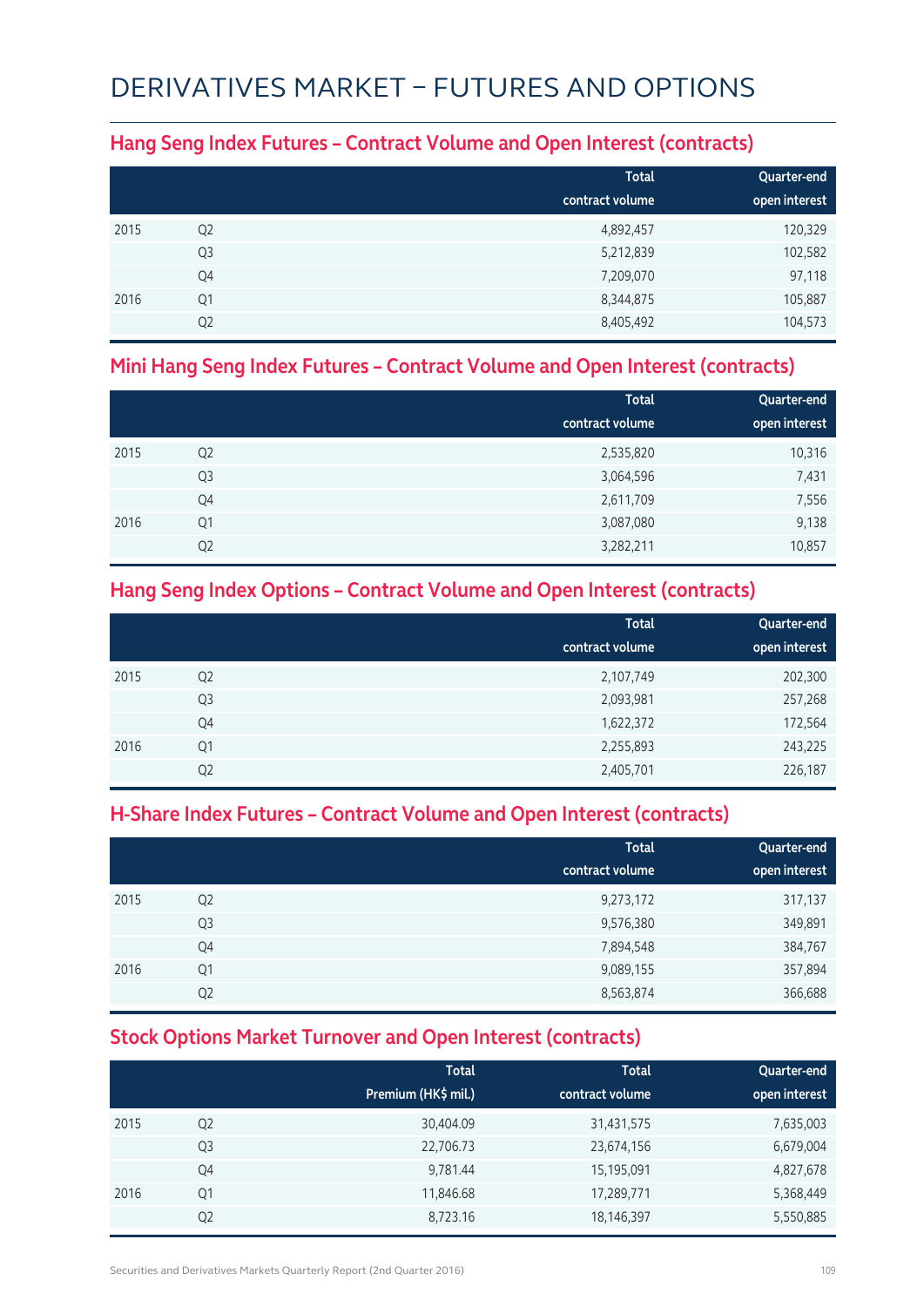## **Stock Options Premium by Class**

for 2nd Quarter 2016

|                        |                 | Premium     |            |
|------------------------|-----------------|-------------|------------|
| <b>Options class</b>   |                 | (HK\$ mil.) | % of total |
| X ISHARES A50          | A50             | 455.45      | 5.22%      |
| ANHUI CONCH            | ACC             | 29.01       | 0.33%      |
| AIA                    | AIA             | 303.77      | 3.48%      |
| CHALCO                 |                 |             |            |
|                        | ALC             | 3.11        | 0.04%      |
| CAM CSI300             | AMC             | 142.21      | 1.63%      |
| <b>BANKCOMM</b>        | <b>BCM</b>      | 17.13       | 0.20%      |
| <b>BANK OF E ASIA</b>  | <b>BEA</b>      | 9.48        | 0.11%      |
| <b>BELLE INT'L</b>     | <b>BIH</b>      | 15.47       | 0.18%      |
| <b>BOC HONG KONG</b>   | <b>BOC</b>      | 36.21       | 0.42%      |
| <b>BYD COMPANY</b>     | <b>BYD</b>      | 23.51       | 0.27%      |
| <b>CHINA COMM CONS</b> | CCC             | 71.93       | 0.82%      |
| CHINA COAL             | CCE             | 8.46        | 0.10%      |
| CHINA COSCO            | CCS             | 1.10        | 0.01%      |
| CHINA CINDA            | CDA             | 3.76        | 0.04%      |
| <b>CGN POWER</b>       | <b>CGN</b>      | 4.14        | 0.05%      |
| <b>CHINA MOBILE</b>    | CHT             | 381.83      | 4.38%      |
| CHINA UNICOM           | <b>CHU</b>      | 40.74       | 0.47%      |
| <b>CITIC</b>           | <b>CIT</b>      | 18.96       | 0.22%      |
| <b>CKH HOLDINGS</b>    | <b>CKH</b>      | 186.40      | 2.14%      |
| <b>CK PROPERTY</b>     | <b>CKP</b>      | 15.73       | 0.18%      |
| <b>CHINA LIFE</b>      | <b>CLI</b>      | 605.46      | 6.94%      |
| <b>CLP HOLDINGS</b>    | <b>CLP</b>      | 29.01       | 0.33%      |
| <b>CM BANK</b>         | CMB             | 79.42       | 0.91%      |
| <b>CNOOC</b>           | <b>CNC</b>      | 192.33      | 2.20%      |
| <b>CHINA OVERSEAS</b>  | COL             | 150.18      | 1.72%      |
| <b>CATHAY PAC AIR</b>  | <b>CPA</b>      | 2.27        | 0.03%      |
| SINOPEC CORP           | CPC             | 108.10      | 1.24%      |
| <b>CPIC</b>            | <b>CPI</b>      | 63.03       | 0.72%      |
| <b>CHINA RAIL CONS</b> | CRC             | 4.32        | 0.05%      |
| <b>CHINA RAILWAY</b>   | CRG             | 4.02        | 0.05%      |
| <b>CHINA RES LAND</b>  | CRL             | 30.95       | 0.35%      |
|                        |                 |             |            |
| X WISECSI300ETF        | CS <sub>3</sub> | 0.05        | 0.00%      |
| CSOP A50 ETF           | <b>CSA</b>      | 558.80      | 6.41%      |
| CHINA SHENHUA          | <b>CSE</b>      | 54.13       | 0.62%      |
| <b>CITIC BANK</b>      | <b>CTB</b>      | 15.03       | 0.17%      |
| CHINA TELECOM          | <b>CTC</b>      | 18.24       | 0.21%      |
| <b>CITIC SEC</b>       | <b>CTS</b>      | 17.91       | 0.21%      |
| <b>DONGFENG GROUP</b>  | <b>DFM</b>      | 4.06        | 0.05%      |
| <b>ESPRIT HOLDINGS</b> | ESP             | 0.21        | 0.00%      |
| <b>FIH</b>             | <b>FIH</b>      | 0.21        | 0.00%      |
| <b>GALAXY ENT</b>      | GLX             | 140.74      | 1.61%      |
| <b>GREATWALL MOTOR</b> | <b>GWM</b>      | 13.42       | 0.15%      |
| <b>HAITONG SEC</b>     | HAI             | 73.91       | 0.85%      |
| <b>HS H-SHARE ETF</b>  | <b>HCF</b>      | 15.11       | 0.17%      |
| POWER ASSETS           | <b>HEH</b>      | 53.79       | 0.62%      |
| <b>HKEX</b>            | <b>HEX</b>      | 837.59      | 9.60%      |
| <b>HENGAN INT'L</b>    | <b>HGN</b>      | 14.12       | 0.16%      |
| <b>HSBC HOLDINGS</b>   | <b>HKB</b>      | 817.65      | 9.37%      |
| HK & CHINA GAS         | <b>HKG</b>      | 6.83        | 0.08%      |
| <b>HENDERSON LAND</b>  | <b>HLD</b>      | 23.44       | 0.27%      |
| <b>HUANENG POWER</b>   | <b>HNP</b>      | 27.45       | 0.31%      |
| <b>HANG SENG BANK</b>  | <b>HSB</b>      | 22.85       | 0.26%      |
| <b>JIANGXI COPPER</b>  | JXC             | 18.03       | 0.21%      |
| <b>KUNLUN ENERGY</b>   | <b>KLE</b>      | 22.74       | 0.26%      |
| <b>KINGSOFT</b>        | <b>KSO</b>      | 22.20       | 0.25%      |
| LENOVO GROUP           | LEN             | 66.09       | 0.76%      |
| LI & FUNG              | <b>LIF</b>      | 12.17       | 0.14%      |
| MENGNIU DAIRY          | <b>MEN</b>      | 4.06        | 0.05%      |
|                        |                 |             |            |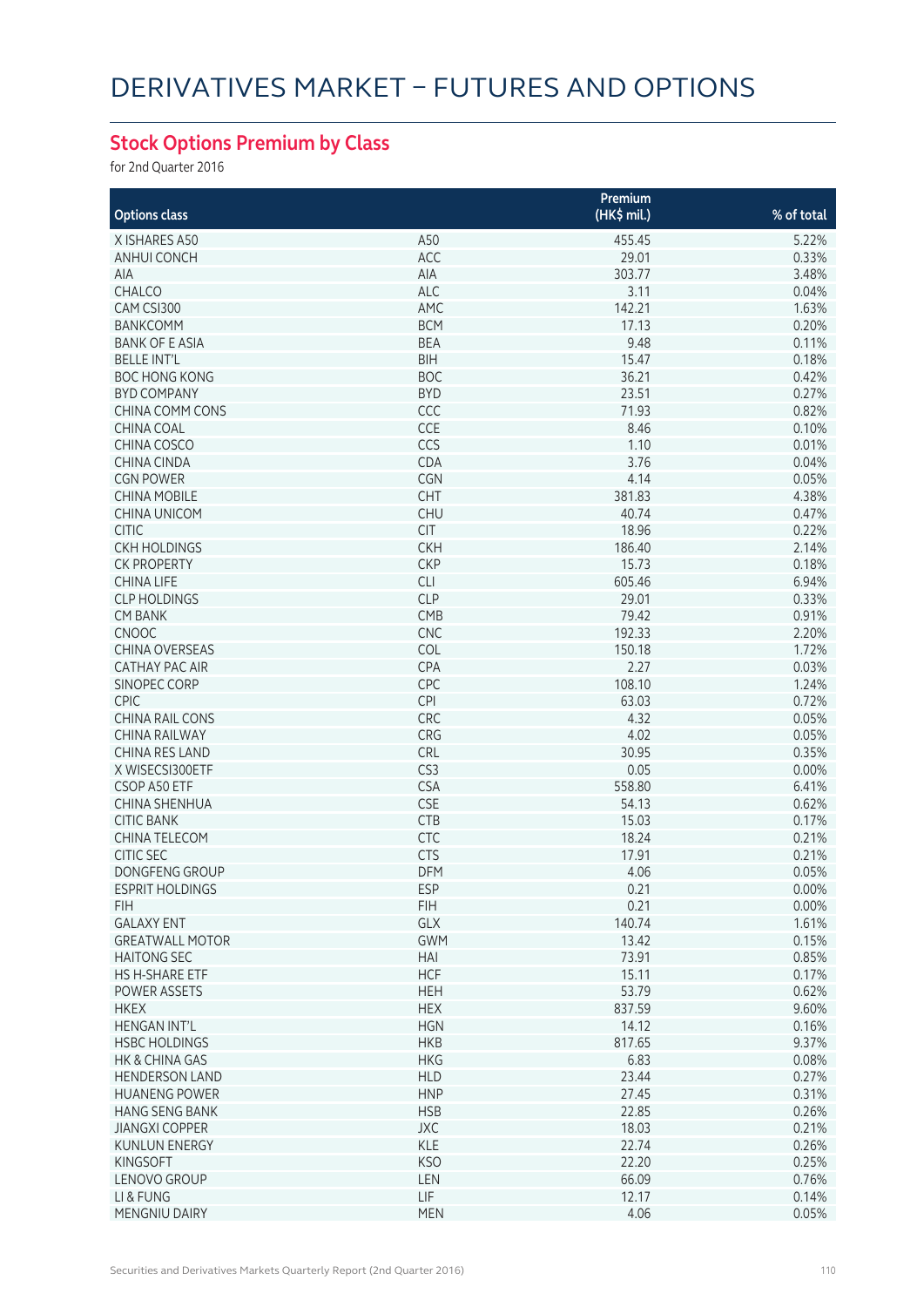# DERIVATIVES MARKET – FUTURES AND OPTIONS

|                           |            | Premium     |            |
|---------------------------|------------|-------------|------------|
| <b>Options class</b>      |            | (HK\$ mil.) | % of total |
| MGM CHINA                 | <b>MGM</b> | 0.62        | 0.01%      |
| MINSHENG BANK             | <b>MSB</b> | 74.00       | 0.85%      |
| MTR CORPORATION           | <b>MTR</b> | 9.83        | 0.11%      |
| <b>CNBM</b>               | <b>NBM</b> | 9.32        | 0.11%      |
| <b>NCI</b>                | <b>NCL</b> | 22.59       | 0.26%      |
| NEW WORLD DEV             | <b>NWD</b> | 7.91        | 0.09%      |
| PING AN                   | PAI        | 517.24      | 5.93%      |
| <b>PETROCHINA</b>         | PEC        | 141.67      | 1.62%      |
| PICC P&C                  | <b>PIC</b> | 25.62       | 0.29%      |
| PICC GROUP                | PIN        | 7.45        | 0.09%      |
| <b>GCL-POLY ENERGY</b>    | PLE        | 1.99        | 0.02%      |
| <b>R&amp;F PROPERTIES</b> | <b>RFP</b> | 1.01        | 0.01%      |
| <b>SANDS CHINA LTD</b>    | <b>SAN</b> | 90.64       | 1.04%      |
| <b>SHK PPT</b>            | <b>SHK</b> | 313.70      | 3.60%      |
| <b>STANCHART</b>          | <b>STC</b> | 16.65       | 0.19%      |
| SWIRE PACIFIC A           | <b>SWA</b> | 19.09       | 0.22%      |
| <b>TENCENT</b>            | <b>TCH</b> | 862.95      | 9.89%      |
| <b>TRACKER FUND</b>       | <b>TRF</b> | 12.89       | 0.15%      |
| <b>WHARF HOLDINGS</b>     | WHL        | 51.76       | 0.59%      |
| WANT WANT CHINA           | <b>WWC</b> | 2.72        | 0.03%      |
| <b>ABC</b>                | <b>XAB</b> | 117.23      | 1.34%      |
| <b>BANK OF CHINA</b>      | <b>XBC</b> | 102.81      | 1.18%      |
| <b>CCB</b>                | <b>XCC</b> | 224.06      | 2.57%      |
| <b>ICBC</b>               | <b>XIC</b> | 171.62      | 1.97%      |
| YANZHOU COAL              | <b>YZC</b> | 15.57       | 0.18%      |
| <b>ZIJIN MINING</b>       | <b>ZJM</b> | 3.88        | 0.04%      |
| Total                     |            | 8,723.16    | 100.00%    |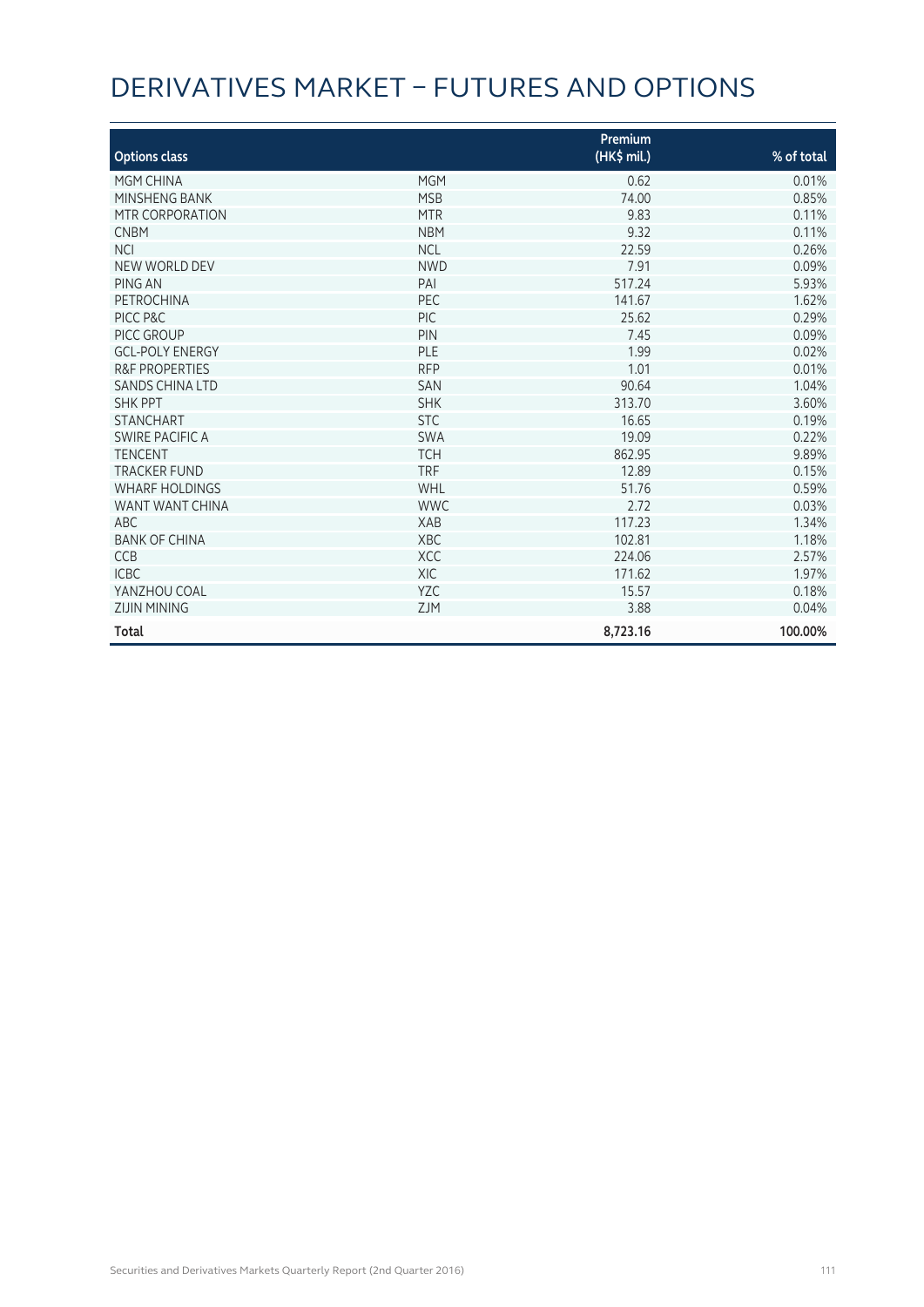## **Stock Options Contract Volume by Class**

for 2nd Quarter 2016

|                                                |                          | Contract          |            |
|------------------------------------------------|--------------------------|-------------------|------------|
| <b>Options class</b>                           |                          | volume            | % of total |
| X ISHARES A50                                  | A50                      | 319,788           | 1.76%      |
| <b>ANHUI CONCH</b>                             | ACC                      | 72,642            | 0.40%      |
| AIA                                            | AIA                      | 347,707           | 1.92%      |
| CHALCO                                         | ALC                      | 11,315            | 0.06%      |
| CAM CSI300                                     | AMC                      | 83,825            | 0.46%      |
| <b>BANKCOMM</b>                                | <b>BCM</b>               | 91,942            | 0.51%      |
| <b>BANK OF E ASIA</b>                          | <b>BEA</b>               | 59,914            | 0.33%      |
| <b>BELLE INT'L</b>                             | <b>BIH</b>               | 47,923            | 0.26%      |
| <b>BOC HONG KONG</b>                           | <b>BOC</b>               |                   | 0.63%      |
| <b>BYD COMPANY</b>                             | <b>BYD</b>               | 113,672           |            |
|                                                |                          | 21,392            | 0.12%      |
| <b>CHINA COMM CONS</b>                         | CCC                      | 190,563           | 1.05%      |
| <b>CHINA COAL</b>                              | CCE                      | 28,241            | 0.16%      |
| CHINA COSCO                                    | CCS                      | 6,681             | 0.04%      |
| <b>CHINA CINDA</b>                             | CDA                      | 6,739             | 0.04%      |
| <b>CGN POWER</b>                               | CGN                      | 4,210             | 0.02%      |
| <b>CHINA MOBILE</b>                            | CHT                      | 507,582           | 2.80%      |
| <b>CHINA UNICOM</b>                            | <b>CHU</b>               | 73,073            | 0.40%      |
| <b>CITIC</b>                                   | <b>CIT</b>               | 37,196            | 0.20%      |
| <b>CKH HOLDINGS</b>                            | <b>CKH</b>               | 236,640           | 1.30%      |
| <b>CK PROPERTY</b>                             | <b>CKP</b>               | 11,406            | 0.06%      |
| <b>CHINA LIFE</b>                              | <b>CLI</b>               | 693,333           | 3.82%      |
| <b>CLP HOLDINGS</b>                            | <b>CLP</b>               | 44,970            | 0.25%      |
| <b>CM BANK</b>                                 | CMB                      | 252,915           | 1.39%      |
| CNOOC                                          | <b>CNC</b>               | 606,948           | 3.34%      |
| <b>CHINA OVERSEAS</b>                          | COL                      | 130,315           | 0.72%      |
| <b>CATHAY PAC AIR</b>                          | CPA                      | 5,104             | 0.03%      |
| <b>SINOPEC CORP</b>                            | CPC                      | 249,648           | 1.38%      |
| <b>CPIC</b>                                    | <b>CPI</b>               | 79,846            | 0.44%      |
| <b>CHINA RAIL CONS</b>                         | CRC                      | 16,117            | 0.09%      |
| <b>CHINA RAILWAY</b>                           | CRG                      | 17,468            | 0.10%      |
| CHINA RES LAND                                 | CRL                      | 28,403            | 0.16%      |
| X WISECSI300ETF                                | CS3                      | 214               | 0.00%      |
| CSOP A50 ETF                                   | <b>CSA</b>               | 472,244           | 2.60%      |
| CHINA SHENHUA                                  | <b>CSE</b>               | 241,309           | 1.33%      |
| <b>CITIC BANK</b>                              | <b>CTB</b>               | 95,496            | 0.53%      |
| CHINA TELECOM                                  | CTC                      | 63,379            | 0.35%      |
| <b>CITIC SEC</b>                               | <b>CTS</b>               | 26,661            | 0.15%      |
| DONGFENG GROUP                                 | <b>DFM</b>               | 6,985             | 0.04%      |
| ESPRIT HOLDINGS                                | <b>ESP</b>               | 3,457             | $0.02\%$   |
| FIH                                            | <b>FIH</b>               | 1,049             | 0.01%      |
| <b>GALAXY ENT</b>                              | GLX                      | 213,239           | 1.18%      |
| <b>GREATWALL MOTOR</b>                         | <b>GWM</b>               | 111,913           | 0.62%      |
| <b>HAITONG SEC</b>                             | HAI                      | 66,313            | 0.37%      |
| <b>HS H-SHARE ETF</b>                          | <b>HCF</b>               | 13,189            | 0.07%      |
| POWER ASSETS                                   | <b>HEH</b>               | 93,658            | 0.52%      |
| <b>HKEX</b>                                    | <b>HEX</b>               | 1,915,228         | 10.55%     |
| <b>HENGAN INT'L</b>                            | <b>HGN</b>               | 18,528            | 0.10%      |
| <b>HSBC HOLDINGS</b>                           | <b>HKB</b>               | 1,554,513         | 8.57%      |
| HK & CHINA GAS                                 | <b>HKG</b>               | 25,260            | 0.14%      |
| <b>HENDERSON LAND</b>                          | <b>HLD</b>               | 22,563            | 0.12%      |
| <b>HUANENG POWER</b>                           | <b>HNP</b>               | 49,784            | 0.27%      |
|                                                |                          |                   | 0.62%      |
| <b>HANG SENG BANK</b><br><b>JIANGXI COPPER</b> | <b>HSB</b><br><b>JXC</b> | 113,109<br>37,305 | 0.21%      |
|                                                | KLE                      |                   |            |
| <b>KUNLUN ENERGY</b>                           |                          | 24,725            | 0.14%      |
| <b>KINGSOFT</b>                                | <b>KSO</b>               | 37,041            | 0.20%      |
| LENOVO GROUP                                   | LEN                      | 134,312           | 0.74%      |
| LI & FUNG                                      | <b>LIF</b>               | 27,740            | 0.15%      |
| MENGNIU DAIRY                                  | MEN                      | 9,675             | 0.05%      |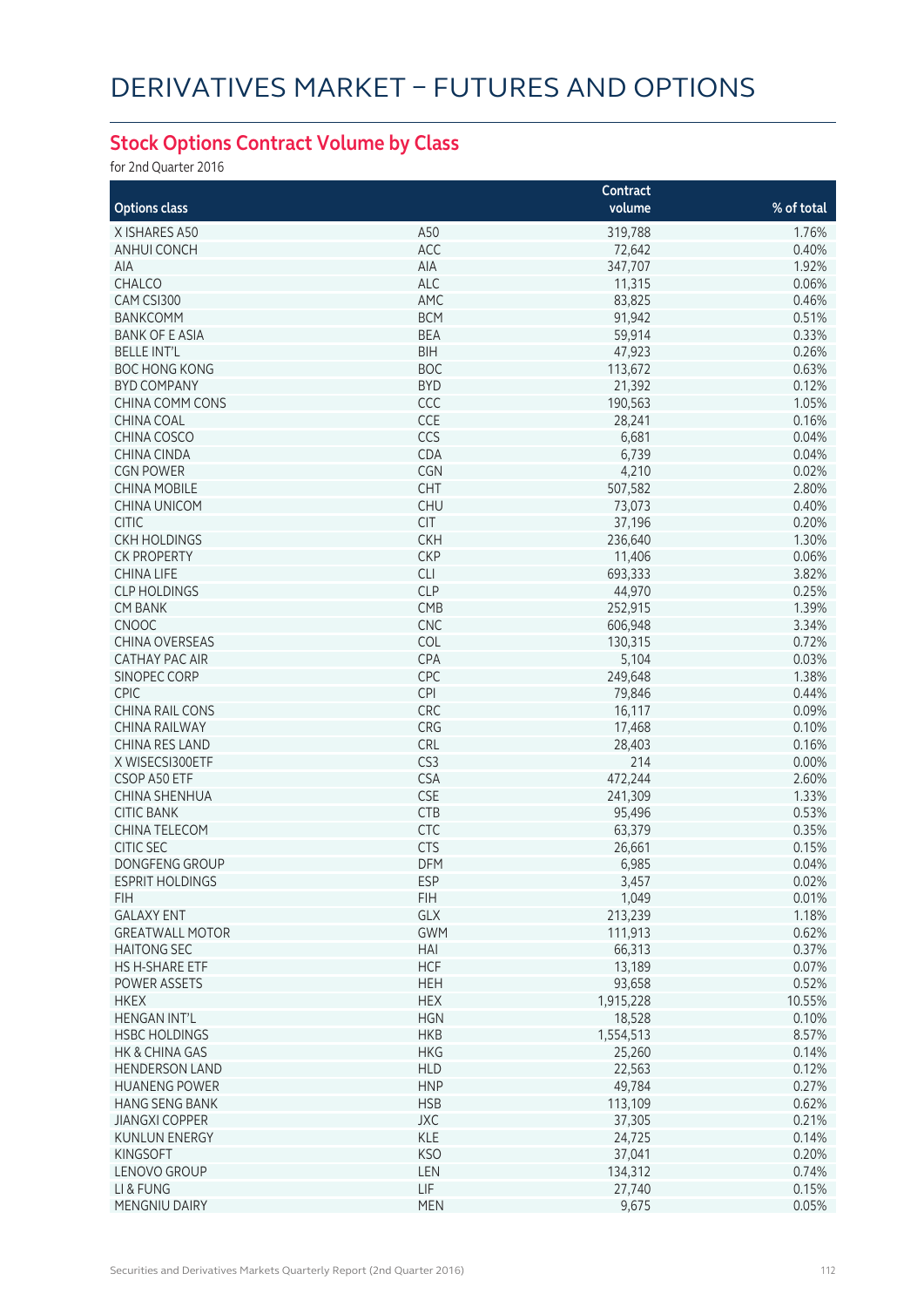# DERIVATIVES MARKET – FUTURES AND OPTIONS

|                           |            | Contract   |            |
|---------------------------|------------|------------|------------|
| <b>Options class</b>      |            | volume     | % of total |
| MGM CHINA                 | <b>MGM</b> | 2,873      | 0.02%      |
| MINSHENG BANK             | <b>MSB</b> | 94,146     | 0.52%      |
| MTR CORPORATION           | <b>MTR</b> | 31,877     | 0.18%      |
| <b>CNBM</b>               | <b>NBM</b> | 27,842     | 0.15%      |
| <b>NCI</b>                | <b>NCL</b> | 13,285     | 0.07%      |
| <b>NEW WORLD DEV</b>      | <b>NWD</b> | 27,055     | 0.15%      |
| PING AN                   | PAI        | 1,062,960  | 5.86%      |
| PETROCHINA                | PEC        | 307,797    | 1.70%      |
| PICC P&C                  | <b>PIC</b> | 34,544     | 0.19%      |
| PICC GROUP                | PIN        | 9,297      | 0.05%      |
| <b>GCL-POLY ENERGY</b>    | PLE        | 4,912      | 0.03%      |
| <b>R&amp;F PROPERTIES</b> | <b>RFP</b> | 4,812      | 0.03%      |
| <b>SANDS CHINA LTD</b>    | <b>SAN</b> | 257,160    | 1.42%      |
| <b>SHK PPT</b>            | <b>SHK</b> | 141,475    | 0.78%      |
| <b>STANCHART</b>          | <b>STC</b> | 132,637    | 0.73%      |
| SWIRE PACIFIC A           | <b>SWA</b> | 28,190     | 0.16%      |
| <b>TENCENT</b>            | <b>TCH</b> | 2,520,175  | 13.89%     |
| <b>TRACKER FUND</b>       | <b>TRF</b> | 41,797     | 0.23%      |
| <b>WHARF HOLDINGS</b>     | WHL        | 42,488     | 0.23%      |
| WANT WANT CHINA           | <b>WWC</b> | 11,882     | 0.07%      |
| ABC                       | <b>XAB</b> | 92,273     | 0.51%      |
| <b>BANK OF CHINA</b>      | XBC        | 804,601    | 4.43%      |
| <b>CCB</b>                | <b>XCC</b> | 1,441,377  | 7.94%      |
| <b>ICBC</b>               | <b>XIC</b> | 1,188,583  | 6.55%      |
| YANZHOU COAL              | <b>YZC</b> | 27,846     | 0.15%      |
| <b>ZIJIN MINING</b>       | <b>ZJM</b> | 18,106     | 0.10%      |
| <b>Total</b>              |            | 18,146,397 | 100.00%    |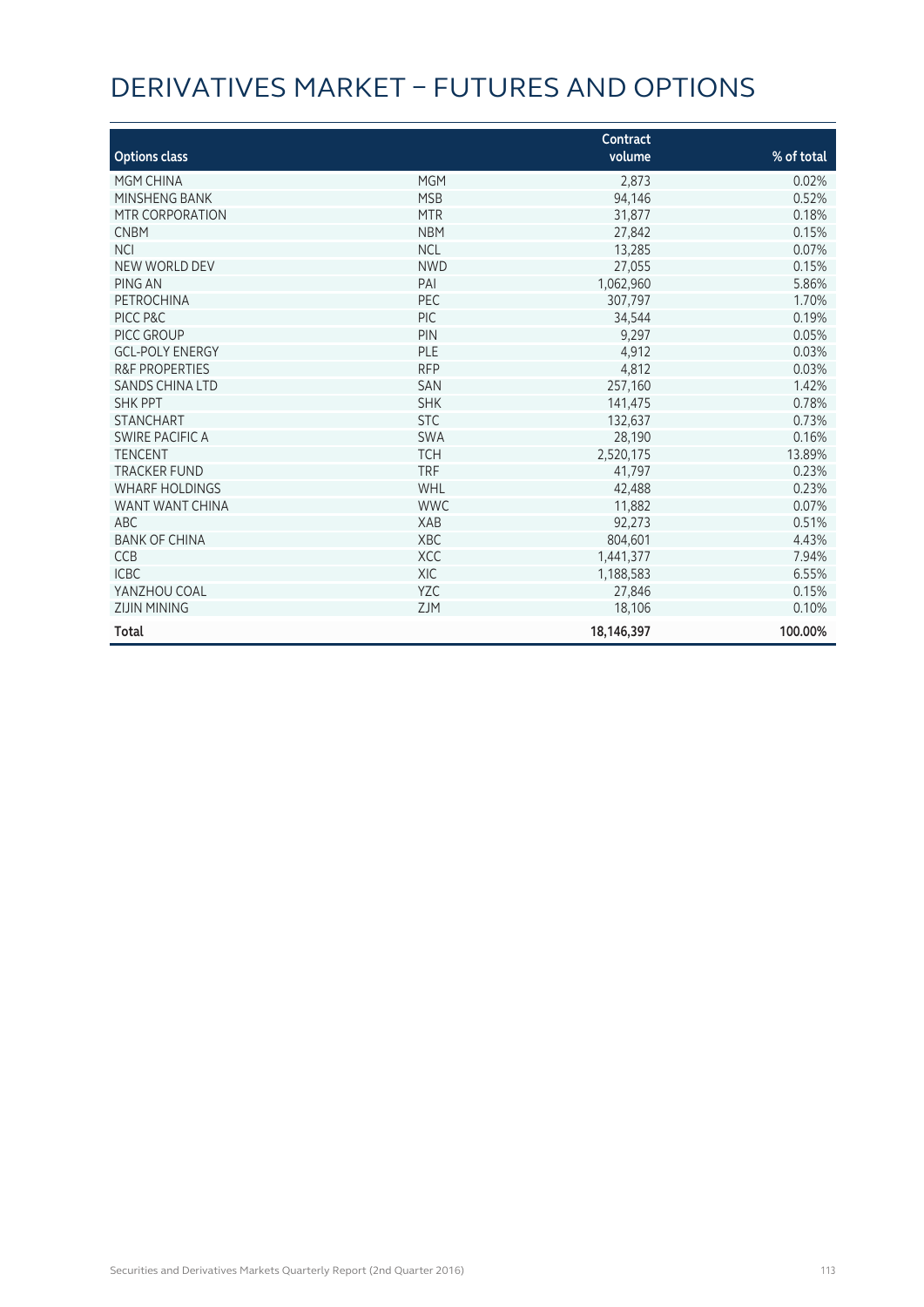#### **Average Daily Settlement Instructions (SIs) Settled in CCASS**

(both delivering and receiving SIs are counted)

|            |                |               | SIs by shares | SIs by value |
|------------|----------------|---------------|---------------|--------------|
| Year/Month |                | Number of SIs | (bil. shs)    | (HK\$bil.)   |
| 2015       | Q <sub>2</sub> | 122,363       | 72.45         | 372.55       |
|            | Q <sub>3</sub> | 101,225       | 58.26         | 243.97       |
|            | Q4             | 89,652        | 47.71         | 188.39       |
| 2016       | Q1             | 85,208        | 47.09         | 170.11       |
|            | Q <sub>2</sub> | 81,388        | 47.01         | 183.39       |

## **Average Daily Investor Settlement Instructions (ISIs) settled in CCASS**

(one sided ISIs are counted)

| Year/month |    | Number of ISIs | ISIs by shares (Mil shs) | ISIs by value (HK\$ mil.) |
|------------|----|----------------|--------------------------|---------------------------|
| 2015       | Q2 | 716            | 231.32                   | 289.16                    |
|            | Q3 | 390            | 193.07                   | 220.27                    |
|            | Q4 | 267            | 61.49                    | 101.52                    |
| 2016       | Q1 | 249            | 129.91                   | 89.17                     |
|            | Q2 | 272            | 102.77                   | 169.31                    |

### **Securities under CCASS Custody**

(balances at quarter end)

|            |                |            | % of issued       |                     | % of market       |
|------------|----------------|------------|-------------------|---------------------|-------------------|
|            |                | Number of  | shares of         |                     | capitalisation of |
|            |                | shares     | admitted          | <b>Market value</b> | admitted          |
| Year/Month |                | (bil. shs) | <b>securities</b> | (HK\$ bil.)         | <b>securities</b> |
| 2015       | Q <sub>2</sub> | 4,952.17   | 73.78             | 17,891.63           | 57.24             |
|            | Q <sub>3</sub> | 5,397.98   | 74.44             | 14,074.11           | 56.13             |
|            | Q4             | 5,467.21   | 74.50             | 15,071.15           | 56.58             |
| 2016       | Q1             | 5,558.03   | 74.67             | 14,395.88           | 56.61             |
|            | Q <sub>2</sub> | 5,694.08   | 73.49             | 14,309.49           | 49.13             |

Share quantity and market value of securities in non-HKD currency are included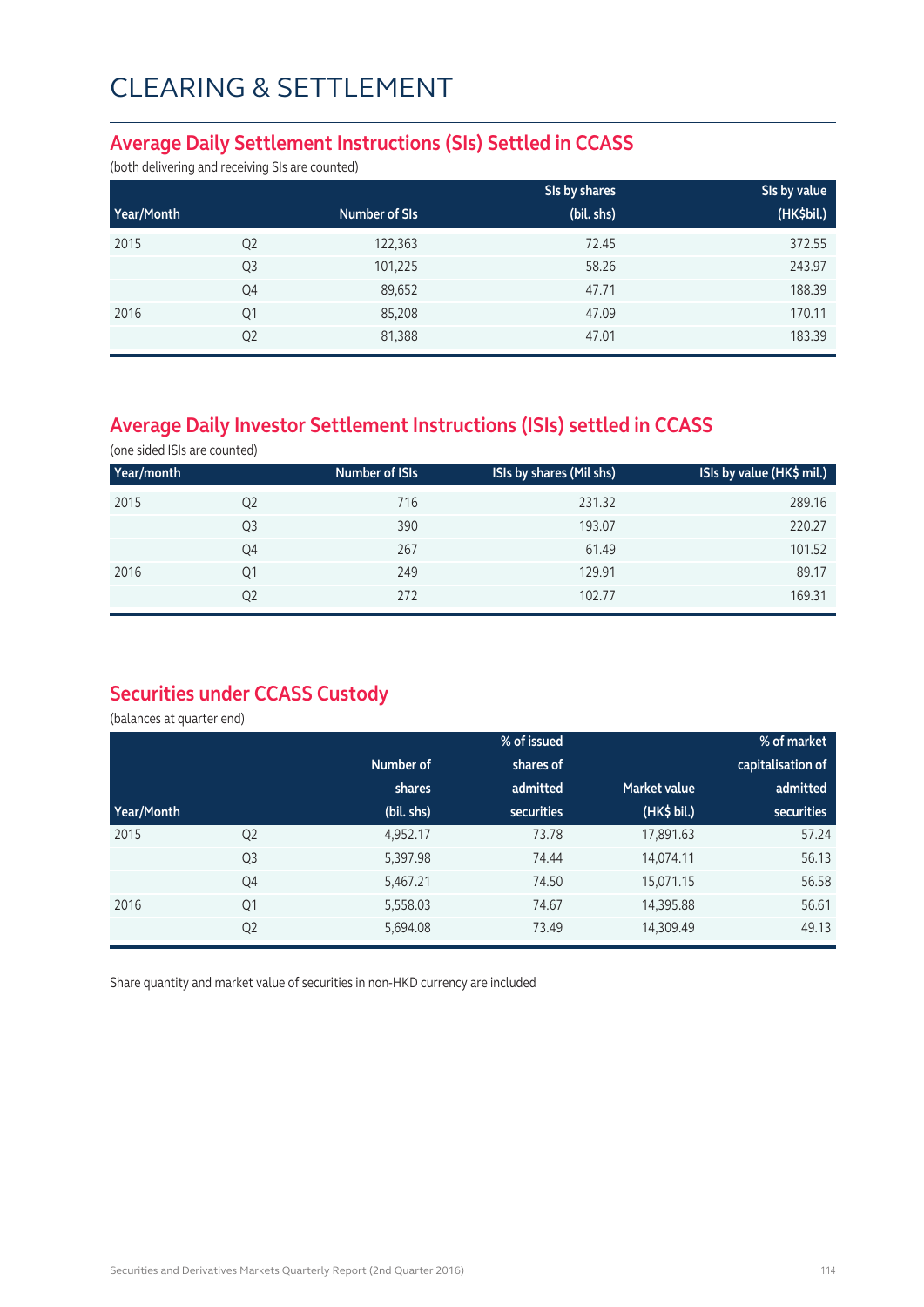#### **Average Daily Stock Exchange Trades Processed in CCASS**

(including CNS trades, isolated trades and cross trades)

|            |                | No. of CCASS | % of Exchange | No. of shares | % of market | Value of trades | % of market |
|------------|----------------|--------------|---------------|---------------|-------------|-----------------|-------------|
| Year/Month |                | trades       | trades        | (Mil. shs)    | turnover    | $(HK\$ mil.)    | turnover    |
| 2015       | Q <sub>2</sub> | 1,864,260    | 100           | 242.342.57    | 100         | 158,049.69      | 100         |
|            | Q <sub>3</sub> | 1,449,054    | 100           | 226,605.64    | 100         | 98,705.62       | 100         |
|            | Q4             | 1,106,299    | 100           | 210,829.38    | 100         | 70,729.28       | 100         |
| 2016       | Q1             | 1,196,563    | 100           | 221,073.88    | 100         | 72,576.98       | 100         |
|            | Q <sub>2</sub> | 1,030,032    | 100           | 191,095.88    | 100         | 62,524.66       | 100         |

## **Average Daily Netting Efficiency of CNS Trades**

(in stock positions and share quantity)

|            |                |                 | <b>Netting</b> | No. of shares due | <b>Netting</b> |
|------------|----------------|-----------------|----------------|-------------------|----------------|
|            |                | No. of CNS      | efficiency     | for settlement    | efficiency     |
| Year/Month |                | stock positions | $(\%)$         | (Mil. shs)        | (%)            |
| 2015       | Q <sub>2</sub> | 119,864         | 96.54          | 51,102.24         | 88.81          |
|            | Q <sub>3</sub> | 85,219          | 96.81          | 30,285.88         | 93.26          |
|            | Q4             | 72,118          | 96.46          | 24,746.99         | 93.92          |
| 2016       | Q <sub>1</sub> | 69,511          | 96.91          | 24,993.76         | 94.24          |
|            | Q <sub>2</sub> | 66,419          | 96.57          | 23,875.24         | 93.49          |

## **Average Daily Settlement Efficiency of CNS Stock Positions**

|            |                | Settlement efficiency (%) |             |
|------------|----------------|---------------------------|-------------|
| Year/Month |                | S day                     | $S + 1$ day |
| 2015       | Q <sub>2</sub> | 99.96                     | 99.99       |
|            | Q3             | 99.93                     | 99.99       |
|            | Q4             | 99.92                     | 99.99       |
| 2016       | Q1             | 99.93                     | 99.99       |
|            | Q <sub>2</sub> | 99.92                     | 99.99       |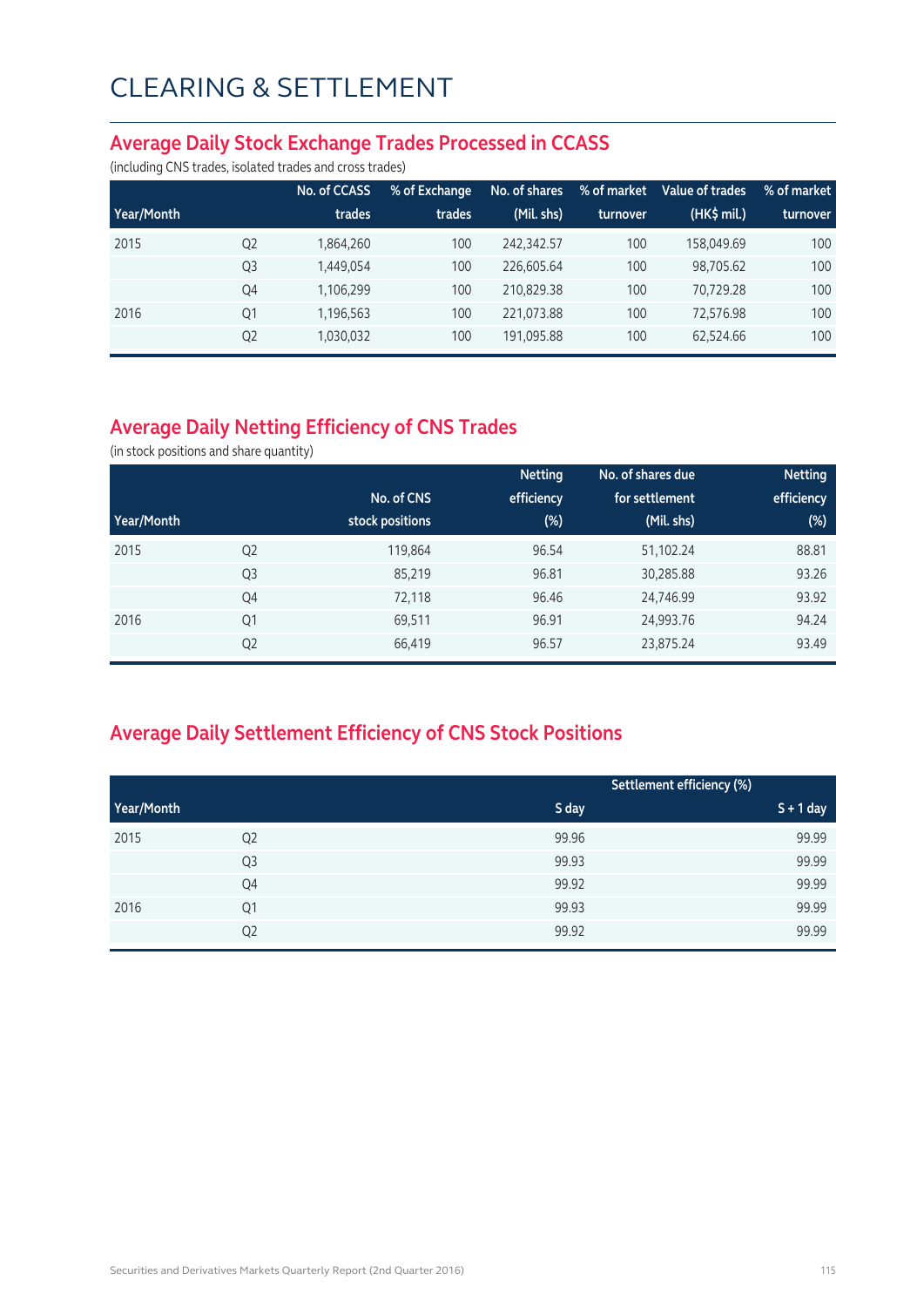## **Open Interest by Derivatives Products**

|                                                          | <b>Contracts</b>    |                     |
|----------------------------------------------------------|---------------------|---------------------|
| <b>Derivatives product</b>                               | 2nd Quarter 2016    | 2nd Quarter 2015    |
| Hang Seng Index Futures                                  | 104,573             | 120,329             |
| Hang Seng Index Options                                  | 226,187             | 202,300             |
| Mini-Hang Seng Index Futures                             | 10,857              | 10,316              |
| Mini-Hang Seng Index Options                             | 8,813               | 7,438               |
| H-shares Index Futures                                   | 366,688             | 317,137             |
| H-shares Index Options                                   | 2,069,046           | 1,354,820           |
| Mini H-shares Index Futures                              | 4,920               | 9,041               |
| Flexible Hang Seng Index Options                         | 2,975               | 100                 |
| Flexible H-shares Index Options                          | 12,683              | 35,290              |
| HSI Dividend Point Index Futures                         | 7,081               | 5,081               |
| <b>HSCEI Dividend Point Index Futures</b>                | 172,653             | 53,425              |
| HSI Volatility Index Futures                             | 7                   | 13                  |
| CES China 120 Index Futures                              | 11                  | 197                 |
| CES Gaming Top 10 Index Futures <sup>1</sup>             | $\mathbf 0$         |                     |
| Hang Seng Mainland Oil & Gas Index Futures <sup>2</sup>  | $\mathsf{O}\xspace$ |                     |
| Hang Seng Mainland Banks Index Futures <sup>3</sup>      | 5                   |                     |
| Hang Seng Mainland Healthcare Index Futures <sup>4</sup> | 0                   |                     |
| Hang Seng Mainland Properties Index Futures <sup>5</sup> | 0                   |                     |
| Hang Seng IT Hardware Index Futures <sup>6</sup>         | $\mathsf{O}\xspace$ |                     |
| Hang Seng Software & Services Index Futures7             | 0                   |                     |
| <b>IBOVESPA Futures</b>                                  | $\mathsf{O}\xspace$ | $\mathsf{O}\xspace$ |
| <b>MICEX Index Futures</b>                               | 0                   | $\mathbf 0$         |
| S&P BSE Sensex Index Futures                             | $\mathsf{O}\xspace$ | $\mathbf 0$         |
| FTSE/JSE Top40 Futures                                   | 0                   | $\mathbf{0}$        |
| <b>Stock Futures</b>                                     | 5,648               | 27,123              |
| <b>Stock Options</b>                                     | 5,550,885           | 7,635,003           |
| Three-month HIBOR Futures                                | 0                   | 30                  |
| One-month HIBOR Futures                                  | 0                   | 0                   |
| Three-year Exchange Fund Note Futures <sup>8</sup>       |                     | $\mathbf 0$         |
| RMB Currency Futures - USD/CNH Futures                   | 27,819              | 7,583               |
| RMB Currency Futures - EUR/CNH Futures <sup>9</sup>      | 11                  |                     |
| RMB Currency Futures - JPY/CNH Futures <sup>10</sup>     | $\mathbf 0$         |                     |
| RMB Currency Futures - AUD/CNH Futures <sup>11</sup>     | 0                   |                     |
| RMB Currency Futures - CNH/USD Futures <sup>12</sup>     | 174                 |                     |
| Gold Futures <sup>13</sup>                               |                     |                     |
| London Aluminium Mini Futures                            | 76                  | 136                 |
| London Zinc Mini Futures                                 | 178                 | 284                 |
| London Copper Mini Futures                               | 70                  | 121                 |
| London Lead Mini Futures <sup>14</sup>                   | 0                   |                     |
| London Nickel Mini Futures <sup>15</sup>                 | 37                  |                     |
| London Tin Mini Futures <sup>16</sup>                    | 0                   |                     |
| <b>Total</b>                                             | 8,571,397           | 9,785,767           |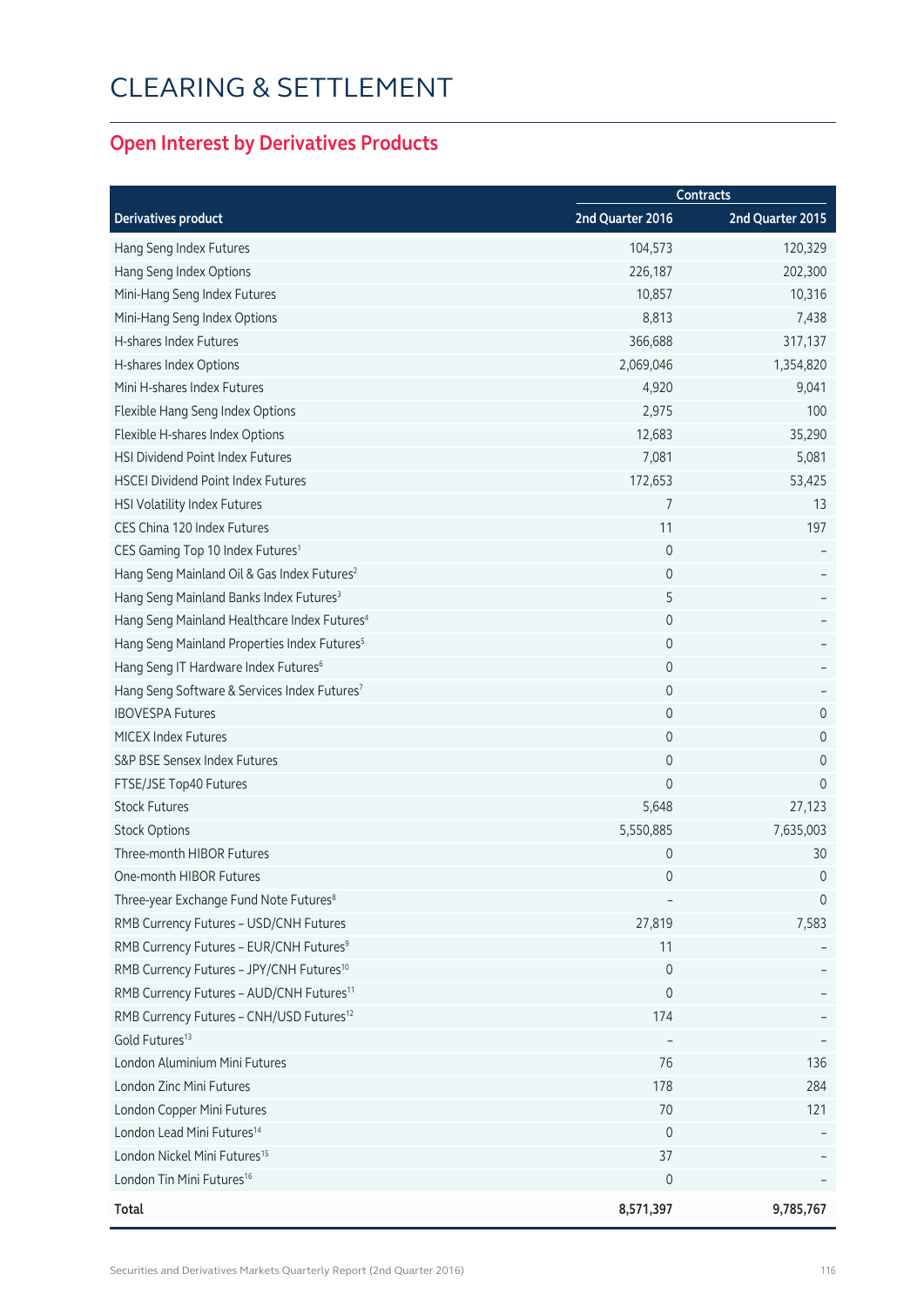- 1 Trading in CES Gaming Top 10 Index Futures commenced on 09 May 2016
- 2 Trading in Hang Seng Mainland Oil & Gas Index Futures commenced on 09 May 2016
- 3 Trading in Hang Seng Mainland Banks Index Futures commenced on 09 May 2016
- 4 Trading in Hang Seng Mainland Healthcare Index Futures commenced on 09 May 2016
- 5 Trading in Hang Seng Mainland Properties Index Futures commenced on 09 May 2016
- 6 Trading in Hang Seng IT Hardware Index Futures commenced on 09 May 2016
- 7 Trading in Hang Seng Software & Services Index Futures commenced on 09 May 2016
- 8 Trading in 3-Year Exchange Fund Note Futures suspended with effect from 14 Sep 2015
- 9 Trading in RMB Currency Futures EUR/CNH Futures commenced on 30 May 2016
- 10 Trading in RMB Currency Futures JPY/CNH Futures commenced on 30 May 2016
- 11 Trading in RMB Currency Futures AUD/CNH Futures commenced on 30 May 2016
- 12 Trading in RMB Currency Futures CNH/USD Futures commenced on 30 May 2016
- 13 Trading in Gold Futures suspended with effect from 27 May 2015
- 14 Trading in London Lead Mini Futures commenced on 14 Dec 2015
- 15 Trading in London Nickel Mini Futures commenced on 14 Dec 2015
- <sup>16</sup> Trading in London Tin Mini Futures commenced on 14 Dec 2015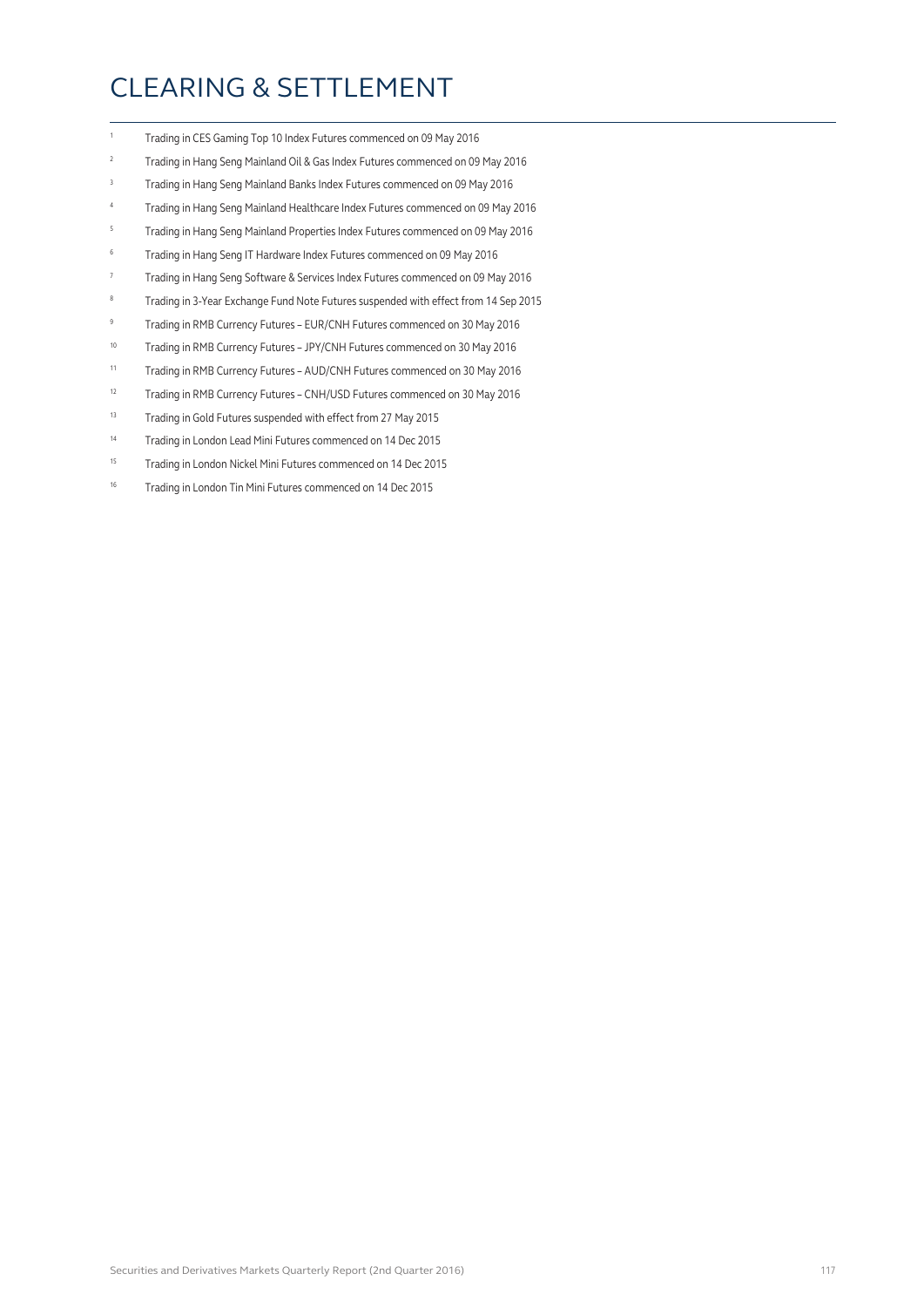#### **Stock Options Open Interest by Class**

as at the end of 2nd Quarter 2016

|                        |            | Open interest |            |
|------------------------|------------|---------------|------------|
| <b>Options class</b>   |            | (contracts)   | % of total |
| X ISHARES A50          | A50        | 104,696       | 1.89       |
| ANHUI CONCH            | ACC        | 31,295        | 0.56       |
| AIA                    | AIA        | 87,953        | 1.58       |
| CHALCO                 | ALC        | 4,613         | 0.08       |
| CAM CSI300             | AMC        | 16,226        | 0.29       |
| <b>BANKCOMM</b>        | <b>BCM</b> | 39,470        | 0.71       |
| <b>BANK OF E ASIA</b>  | <b>BEA</b> | 9,720         | 0.18       |
| <b>BELLE INT'L</b>     | <b>BIH</b> | 9,670         | 0.17       |
| <b>BOC HONG KONG</b>   | <b>BOC</b> | 38,108        | 0.69       |
| <b>BYD COMPANY</b>     | <b>BYD</b> | 9,131         | 0.16       |
| CHINA COMM CONS        | CCC        | 46,500        | 0.84       |
| CHINA COAL             | CCE        | 12,820        | 0.23       |
| CHINA COSCO            | CCS        | 3,844         | 0.07       |
| CHINA CINDA            | CDA        | 3,624         | 0.07       |
| <b>CGN POWER</b>       | CGN        | 1,414         | 0.03       |
| <b>CHINA MOBILE</b>    | <b>CHT</b> | 98,982        | 1.78       |
| CHINA UNICOM           | <b>CHU</b> | 45,400        | 0.82       |
| <b>CITIC</b>           | <b>CIT</b> | 18,043        | 0.33       |
| <b>CKH HOLDINGS</b>    | <b>CKH</b> | 54,842        | 0.99       |
| <b>CK PROPERTY</b>     | <b>CKP</b> | 3,597         | 0.06       |
| <b>CHINA LIFE</b>      | CLI        | 240,636       | 4.34       |
| <b>CLP HOLDINGS</b>    | <b>CLP</b> | 7,690         | 0.14       |
| <b>CM BANK</b>         | CMB        | 122,023       | 2.20       |
| CNOOC                  | CNC        | 212,202       | 3.82       |
| CHINA OVERSEAS         | COL        | 42,173        | 0.76       |
| <b>CATHAY PAC AIR</b>  | CPA        | 2,023         | 0.04       |
| SINOPEC CORP           | CPC        | 123,212       | 2.22       |
| <b>CPIC</b>            | <b>CPI</b> | 31,407        | 0.57       |
| CHINA RAIL CONS        | CRC        | 6,054         | 0.11       |
| CHINA RAILWAY          | CRG        | 3,675         | 0.07       |
| CHINA RES LAND         | <b>CRL</b> | 14,245        | 0.26       |
| X WISECSI300ETF        | CS3        | 147           | 0.00       |
| CSOP A50 ETF           | <b>CSA</b> | 97,002        | 1.75       |
| CHINA SHENHUA          | <b>CSE</b> | 51,959        | 0.94       |
| <b>CITIC BANK</b>      | CTB        | 43,727        | 0.79       |
| CHINA TELECOM          | <b>CTC</b> | 32,041        | 0.58       |
| CITIC SEC              | <b>CTS</b> | 7,748         | 0.14       |
| DONGFENG GROUP         | DFM        | 1,928         | 0.03       |
| <b>ESPRIT HOLDINGS</b> | <b>ESP</b> | 2,410         | 0.04       |
| <b>FIH</b>             | <b>FIH</b> | 359           | 0.01       |
| <b>GALAXY ENT</b>      | GLX        | 39,940        | 0.72       |
| <b>GREATWALL MOTOR</b> | <b>GWM</b> | 35,874        | 0.65       |
| <b>HAITONG SEC</b>     | HAI        | 24,915        | 0.45       |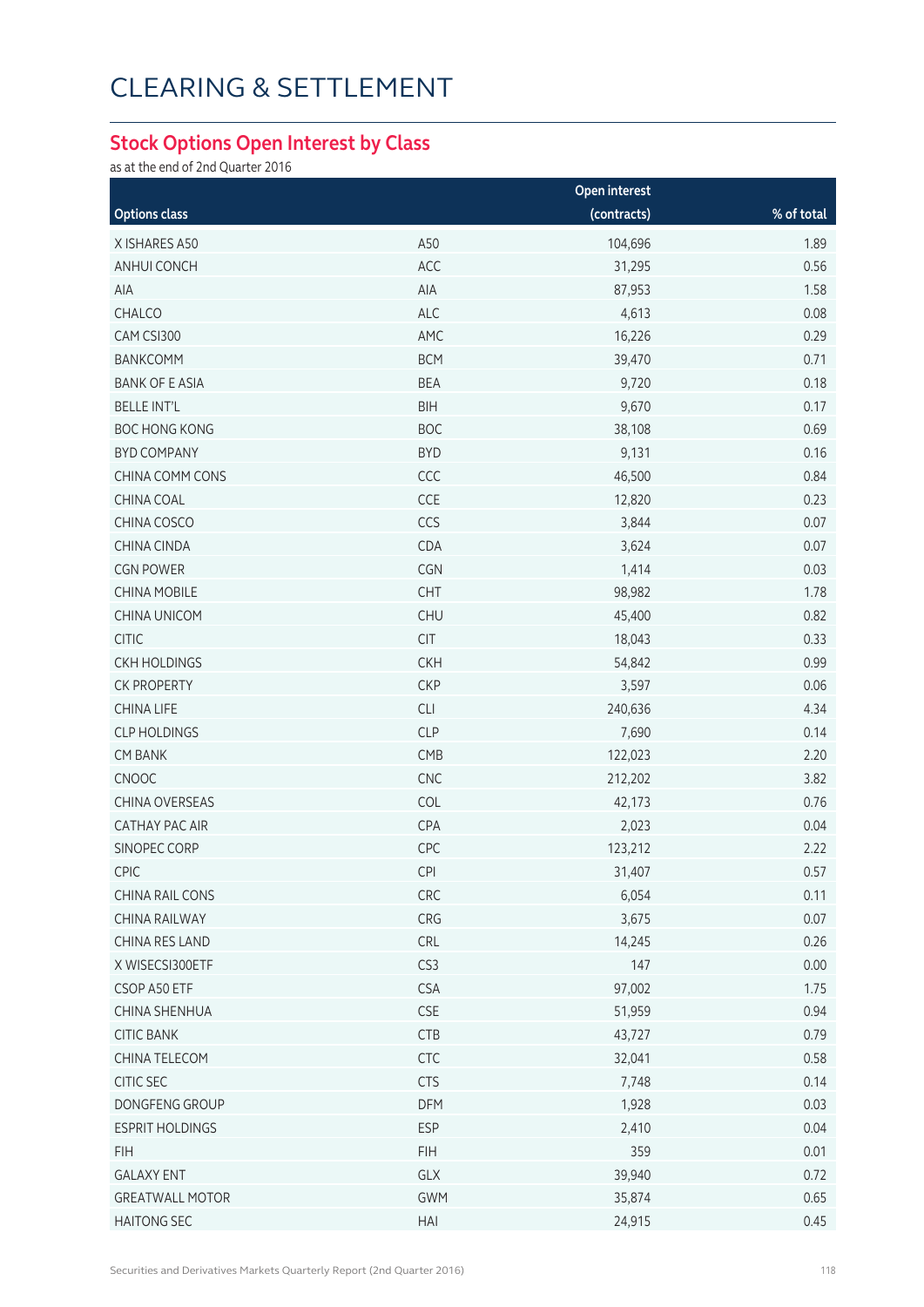|                           |            | Open interest |            |
|---------------------------|------------|---------------|------------|
| <b>Options class</b>      |            | (contracts)   | % of total |
| HS H-SHARE ETF            | <b>HCF</b> | 3,069         | 0.06       |
| POWER ASSETS              | <b>HEH</b> | 13,359        | 0.24       |
| <b>HKEX</b>               | <b>HEX</b> | 379,502       | 6.84       |
| <b>HENGAN INT'L</b>       | <b>HGN</b> | 3,140         | 0.06       |
| <b>HSBC HOLDINGS</b>      | <b>HKB</b> | 416,018       | 7.49       |
| HK & CHINA GAS            | <b>HKG</b> | 5,814         | 0.10       |
| <b>HENDERSON LAND</b>     | <b>HLD</b> | 6,319         | 0.11       |
| <b>HUANENG POWER</b>      | <b>HNP</b> | 12,806        | 0.23       |
| <b>HANG SENG BANK</b>     | <b>HSB</b> | 59,283        | 1.07       |
| <b>JIANGXI COPPER</b>     | <b>JXC</b> | 8,478         | 0.15       |
| <b>KUNLUN ENERGY</b>      | <b>KLE</b> | 7,175         | 0.13       |
| <b>KINGSOFT</b>           | <b>KSO</b> | 11,260        | 0.20       |
| LENOVO GROUP              | LEN        | 70,448        | 1.27       |
| LI & FUNG                 | LIF        | 7,595         | 0.14       |
| MENGNIU DAIRY             | <b>MEN</b> | 2,582         | 0.05       |
| MGM CHINA                 | <b>MGM</b> | 323           | 0.01       |
| MINSHENG BANK             | <b>MSB</b> | 66,681        | 1.20       |
| MTR CORPORATION           | <b>MTR</b> | 5,748         | 0.10       |
| <b>CNBM</b>               | <b>NBM</b> | 10,654        | 0.19       |
| <b>NCI</b>                | <b>NCL</b> | 6,852         | 0.12       |
| NEW WORLD DEV             | <b>NWD</b> | 7,415         | 0.13       |
| PING AN                   | PAI        | 448,479       | 8.08       |
| PETROCHINA                | PEC        | 134,279       | 2.42       |
| PICC P&C                  | PIC        | 14,068        | 0.25       |
| PICC GROUP                | PIN        | 4,493         | 0.08       |
| <b>GCL-POLY ENERGY</b>    | PLE        | 2,502         | 0.05       |
| <b>R&amp;F PROPERTIES</b> | <b>RFP</b> | 1,301         | 0.02       |
| SANDS CHINA LTD           | SAN        | 59,640        | 1.07       |
| <b>SHK PPT</b>            | <b>SHK</b> | 27,692        | 0.50       |
| <b>STANCHART</b>          | <b>STC</b> | 21,157        | 0.38       |
| SWIRE PACIFIC A           | SWA        | 9,165         | 0.17       |
| <b>TENCENT</b>            | <b>TCH</b> | 542,376       | 9.77       |
| <b>TRACKER FUND</b>       | <b>TRF</b> | 19,548        | 0.35       |
| WHARF HOLDINGS            | WHL        | 11,856        | 0.21       |
| WANT WANT CHINA           | <b>WWC</b> | 3,740         | 0.07       |
| ABC                       | XAB        | 40,158        | 0.72       |
| <b>BANK OF CHINA</b>      | XBC        | 417,944       | 7.53       |
| CCB                       | XCC        | 389,436       | 7.02       |
| ICBC                      | XIC        | 499,065       | 8.99       |
| YANZHOU COAL              | YZC        | 9,027         | 0.16       |
| <b>ZIJIN MINING</b>       | ZJM        | 7,100         | 0.13       |
| <b>Total</b>              |            | 5,550,885     | 100.00     |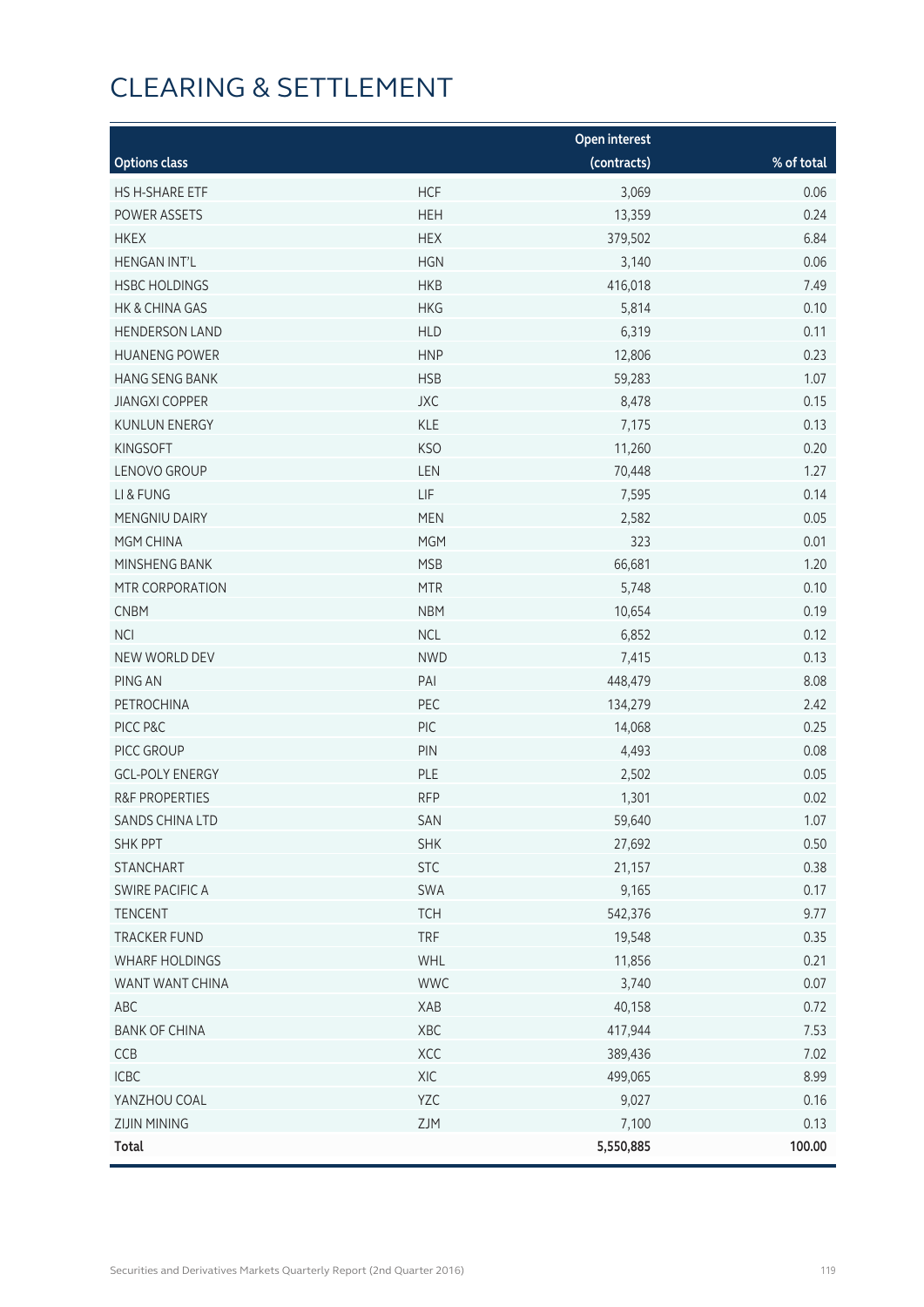# EXCHANGE PARTICIPANTS STATISTICS

### **Stock Exchange**

|      |                | No. of Trading<br><b>Right Holders</b> | Exchange<br><b>Participants -</b><br><b>Trading</b> | <b>Exchange</b><br>Participants -<br>Non-Trading | Non-Exchange<br><b>Participants</b> |
|------|----------------|----------------------------------------|-----------------------------------------------------|--------------------------------------------------|-------------------------------------|
| 2015 | Q <sub>2</sub> | 553 (962)                              | 500 (900)                                           | 37(46)                                           | 16 (16)                             |
|      | Q <sub>3</sub> | 556 (965)                              | 505 (905)                                           | 35(44)                                           | 16 (16)                             |
|      | Q4             | 566 (975)                              | 515 (915)                                           | 35(44)                                           | 16(16)                              |
| 2016 | Q1             | 575 (981)                              | 526 (925)                                           | 33(40)                                           | 16(16)                              |
|      | Q <sub>2</sub> | 582 (985)                              | 530 (924)                                           | 36(45)                                           | 16(16)                              |

( ) No. of trading rights

## **Futures Exchange**

|      |                | No. of Trading<br><b>Right Holders</b> | Exchange<br><b>Participants -</b><br><b>Trading</b> | Exchange<br>Participants -<br>Non-Trading | Non-Exchange<br><b>Participants</b> |
|------|----------------|----------------------------------------|-----------------------------------------------------|-------------------------------------------|-------------------------------------|
| 2015 | Q <sub>2</sub> | 230 (254)                              | 177 (199)                                           | $\overline{\phantom{a}}$                  | 53 (55)                             |
|      | Q <sub>3</sub> | 230 (254)                              | 177 (199)                                           | $\overline{\phantom{a}}$                  | 53 (55)                             |
|      | Q4             | 232 (256)                              | 179 (201)                                           | $\overline{\phantom{m}}$                  | 53 (55)                             |
| 2016 | Q1             | 230 (253)                              | 177 (198)                                           | $\overline{\phantom{m}}$                  | 53 (55)                             |
|      | Q <sub>2</sub> | 229 (252)                              | 176 (197)                                           | $\qquad \qquad$                           | 53 (55)                             |

Notes:

(1) The figures in blanket is the number of trading rights held.

(2) An Exchange Participant is a corporation who may trade on or through the Exchange and is licensed under the Securities and Futures Ordinance to carry on securities/ futures/options dealing activity.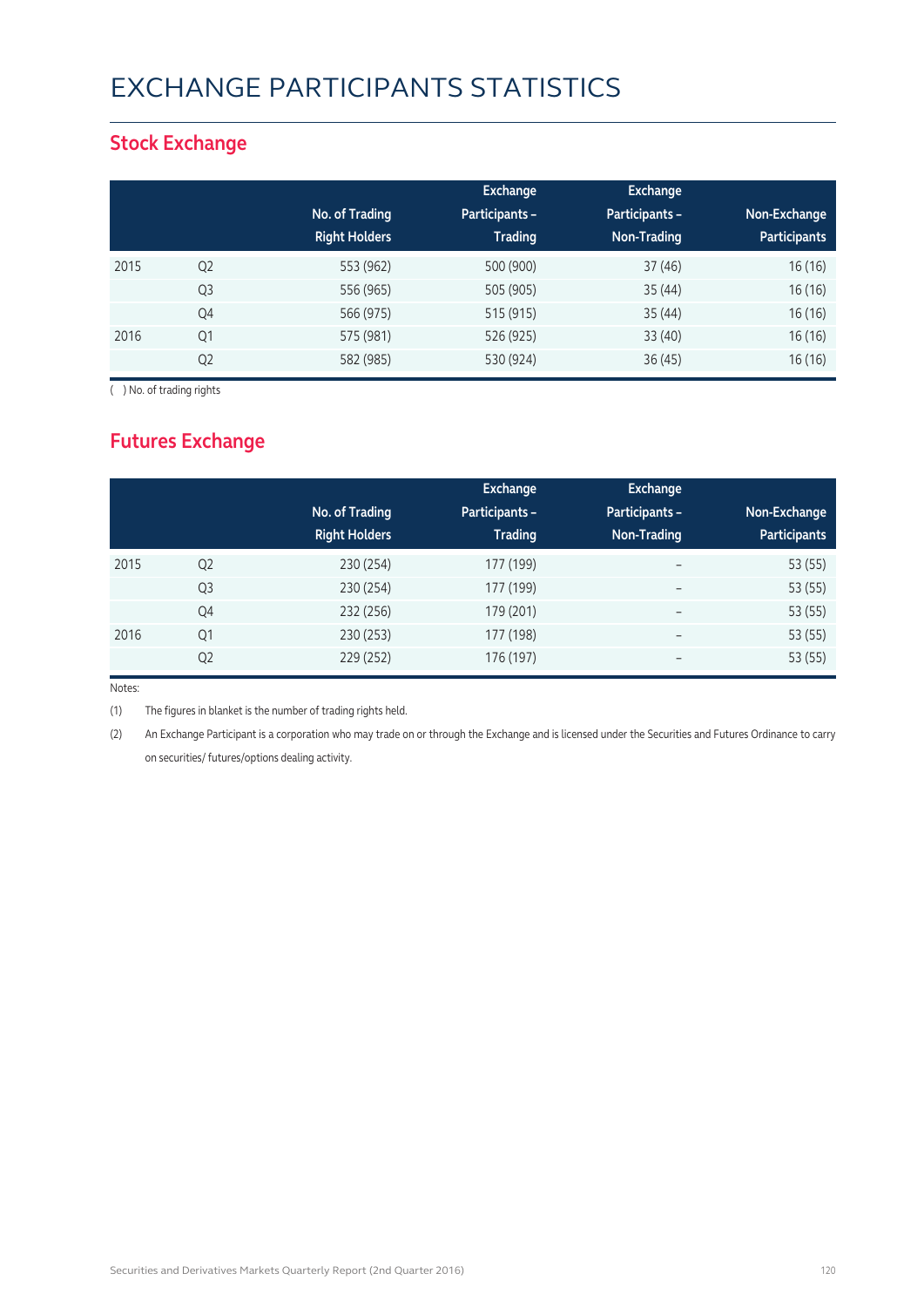# CLEARING PARTICIPANTS STATISTICS

### **HKCC Participants**

|            |                |                              | <b>General Clearing</b> |
|------------|----------------|------------------------------|-------------------------|
| Year/month |                | <b>Clearing Participants</b> | Participants            |
| 2015       | Q <sub>2</sub> | 150                          | 9                       |
|            | Q <sub>3</sub> | 149                          | Q                       |
|            | Q4             | 151                          | 9                       |
| 2016       | Q1             | 148                          | 10                      |
|            | Q2             | 148                          | $\mathsf{Q}$            |

### **SEOCH Participants**

|            |                |                                     | <b>General Clearing</b> |
|------------|----------------|-------------------------------------|-------------------------|
| Year/month |                | <b>Direct Clearing Participants</b> | Participants            |
| 2015       | Q <sub>2</sub> | 68                                  | 9                       |
|            | Q <sub>3</sub> | 67                                  | 9                       |
|            | Q4             | 69                                  | 9                       |
| 2016       | Q <sub>1</sub> | 66                                  | 10                      |
|            | Q <sub>2</sub> | 66                                  | 9                       |

## **HKSCC Participants**

|            |                | <b>Direct Clearing</b> | <b>General Clearing</b> | Non-broker     |
|------------|----------------|------------------------|-------------------------|----------------|
| Year/month |                | Participant            | Participant             | Participants * |
| 2015       | Q <sub>2</sub> | 478                    | 10                      | 42             |
|            | Q <sub>3</sub> | 482                    | 10                      | 43             |
|            | Q4             | 492                    | 10                      | 43             |
| 2016       | Q <sub>1</sub> | 503                    | 9                       | 43             |
|            | Q <sub>2</sub> | 507                    | 9                       | 43             |

\* Non-broker participants include Clearing Agency Participants, Custodian Participants and Stock Pledgee Participants.